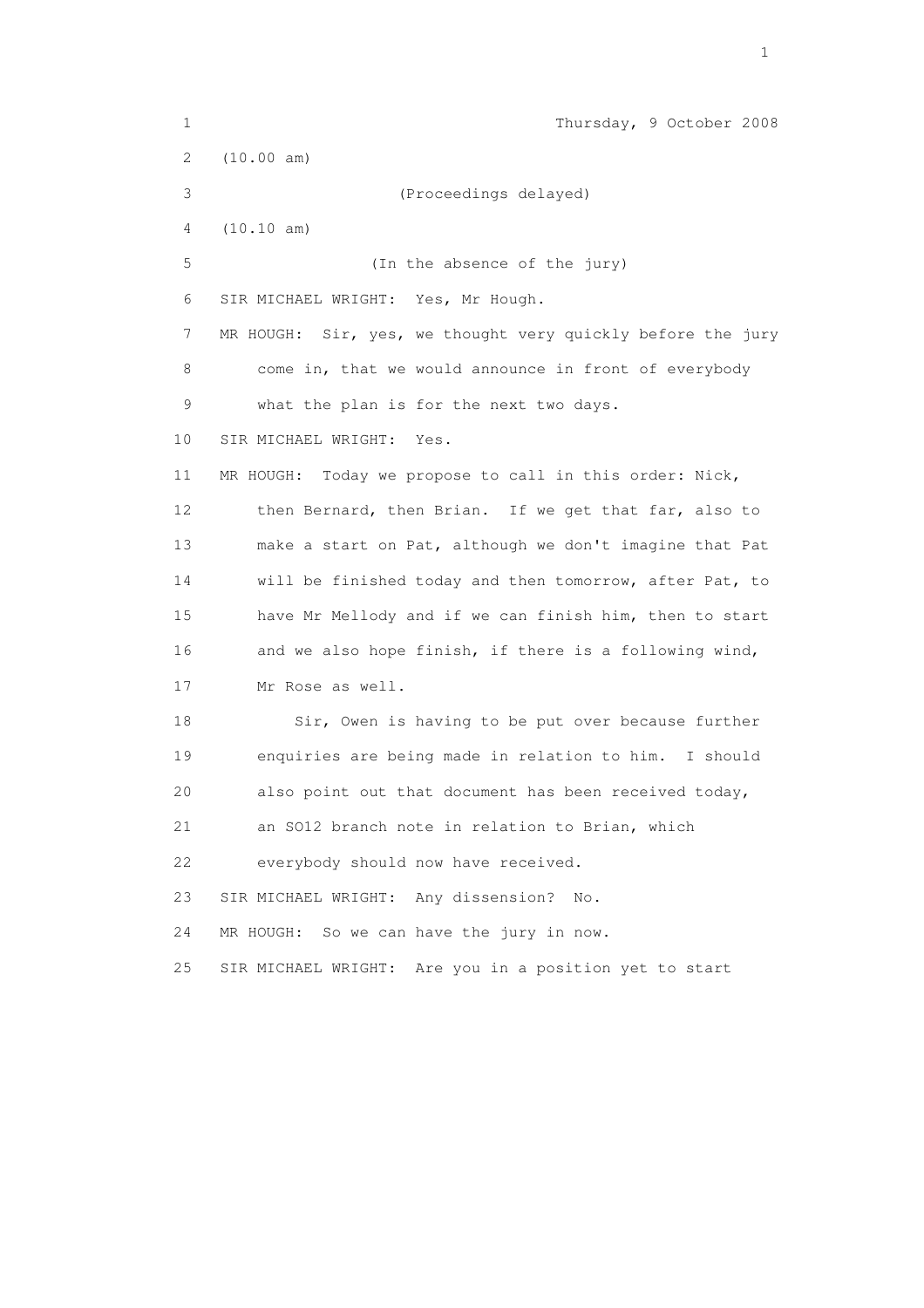1 forecasting Monday or Tuesday?

 2 MR HOUGH: Yes, the aim for Monday is to have Mr Esposito, 3 then on Tuesday to call Trojan 84, and then on Wednesday 4 to call Mr Purser. We appreciate that Esposito may just 5 run into Tuesday. 6 SIR MICHAEL WRIGHT: Now, if we can adhere to that, that 7 timetable, where do we stand in relation to, as it were, 8 the overall timetable? We are still a bit behind, 9 I think. 10 MR HOUGH: I think at that stage, if we had Esposito on 11 Monday, T84 on Tuesday and Purser on Wednesday, and then 12 on Thursday and Friday got through the seven 13 surveillance officers who were scheduled I think 14 originally for Wednesday and Thursday, then we would 15 only be, I think, three witnesses behind. 16 SIR MICHAEL WRIGHT: We are a day behind; one day in 17 timetabling terms. 18 MR HOUGH: Effectively one day in the timetable, so by 19 taking the following Friday we would have caught up, we 20 shall have to see how things go. 21 SIR MICHAEL WRIGHT: Thank you very much. Does anybody 22 foresee any difficulties in adhering to the timetable 23 that Mr Hough has outlined, following wind or no 24 following wind? 25 MR MANSFIELD: Sir, I think the only witness which may take

 $\overline{2}$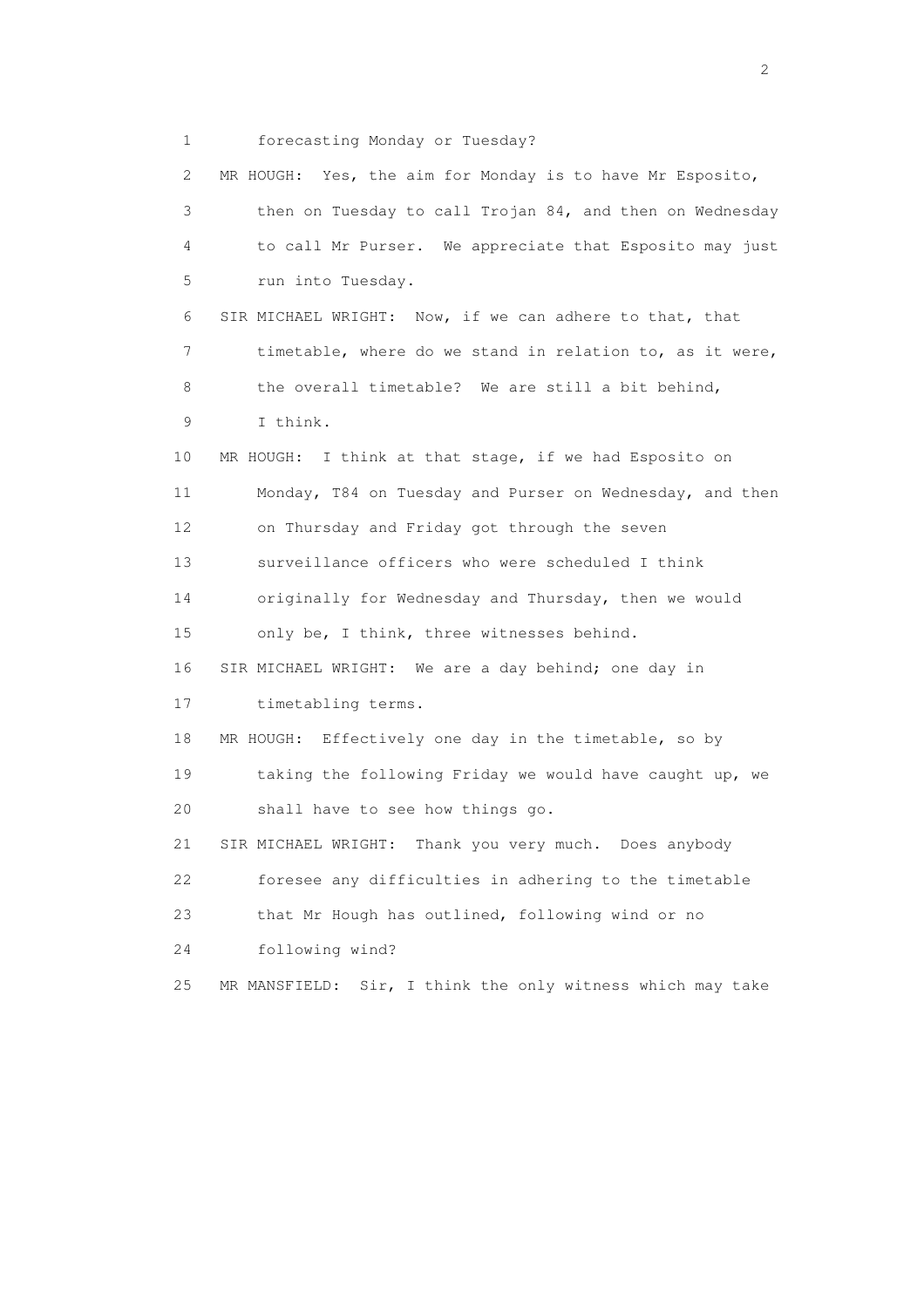1 a little longer that's already been flagged is the one 2 on Monday, he is a very central character. 3 SIR MICHAEL WRIGHT: Esposito. 4 MR MANSFIELD: I think he will go into the following day, 5 that's all. 6 SIR MICHAEL WRIGHT: Thank you for the warning. Very well. 7 Jury, please. 8 MR HOUGH: I think it's been pre-empted. 9 (10.15 am) 10 (In the presence of the jury) 11 SIR MICHAEL WRIGHT: Good morning, ladies and gentlemen. No 12 mysteries, we have simply been discussing the timetable. 13 Matters are improving, I'll say that for you, but you 14 are still not going to get your Fridays back. 15 Yes. 16 MR HOUGH: Sir, the first witness is an anonymous witness, 17 he has been given the name "Nick". 18 SIR MICHAEL WRIGHT: Thank you. (Pause). 19 MR HOUGH: Sir, I understand Nick has not yet arrived, so we 20 are starting with "Bernard". 21 CODENAME "BERNARD" (sworn) 22 SIR MICHAEL WRIGHT: Yes, please sit down. 23 A. Thank you. 24 Questions from MR HOUGH 25 MR HOUGH: You, I think, have been given the name "Bernard"

 $\sim$  3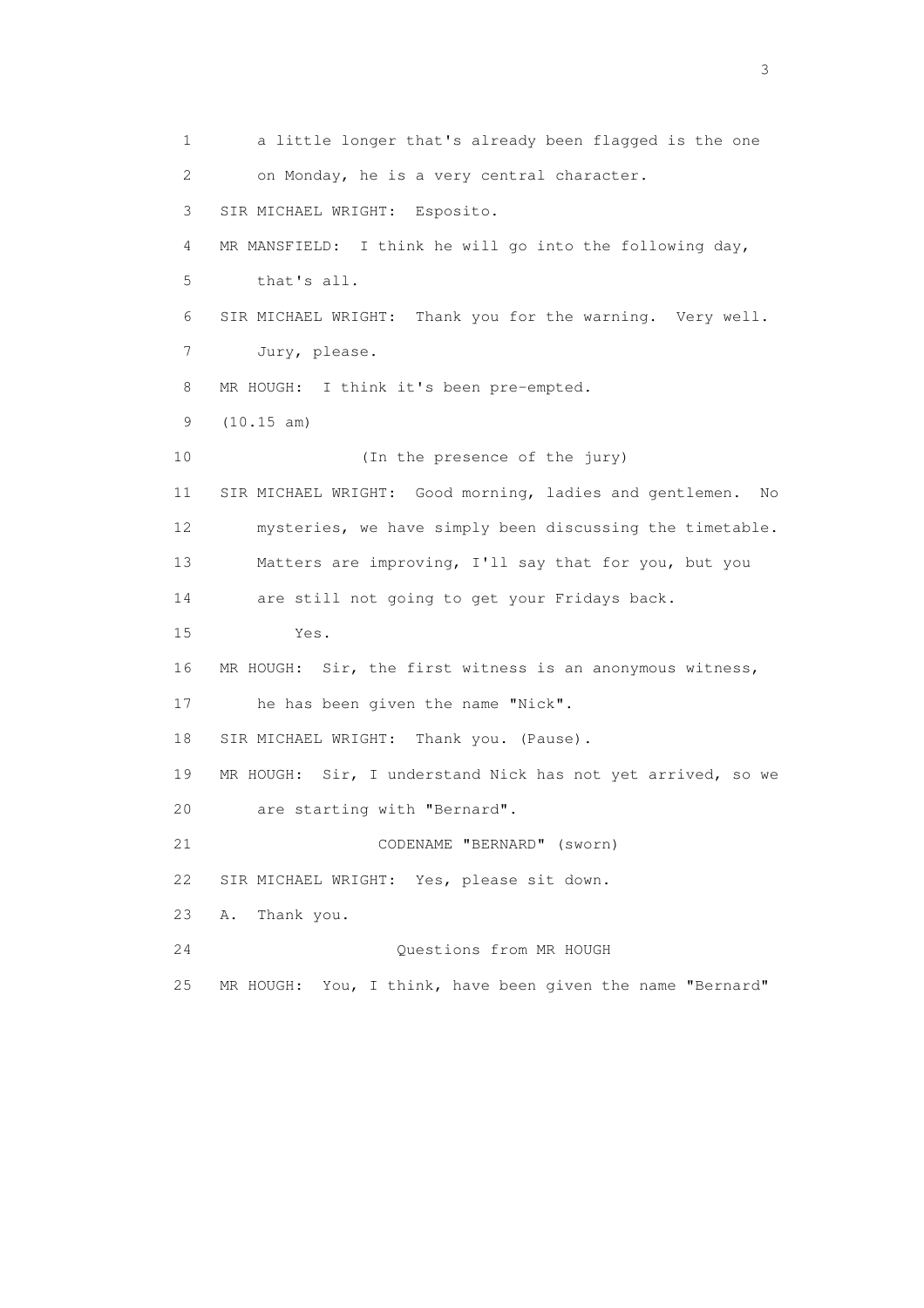- 1 for these proceedings?
- 2 A. Yes, sir.

 3 Q. My name is Jonathan Hough and I will ask you questions 4 first on behalf of the Coroner and then others will ask 5 you questions.

 6 I think in July 2005, you were an officer in SO12 7 Special Branch; is that right?

- 8 A. That's correct, sir.
- 9 Q. What rank did you hold at that time?
- 10 A. Detective Constable.
- 11 Q. I think you have made two statements in relation to the 12 matters we are concerned with, one in January of 2006
- 13 and one just a few days ago; is that right?
- 14 A. That's correct.
- 15 Q. I think you were on duty in New Scotland Yard over the 16 night from the 21 July to 22 July 2005?
- 17 A. That's correct, sir.
- 18 Q. Are you able now to recollect the precise times of your 19 duty?
- 20 A. I believe the standard time was 8 o'clock at night until
- 21 8 o'clock in the morning.
- 22 Q. If you have your statement to hand, and there is no 23 difficulty in you referring to it --
- 24 A. Thank you.
- 25 Q. -- in your first statement you say that in fact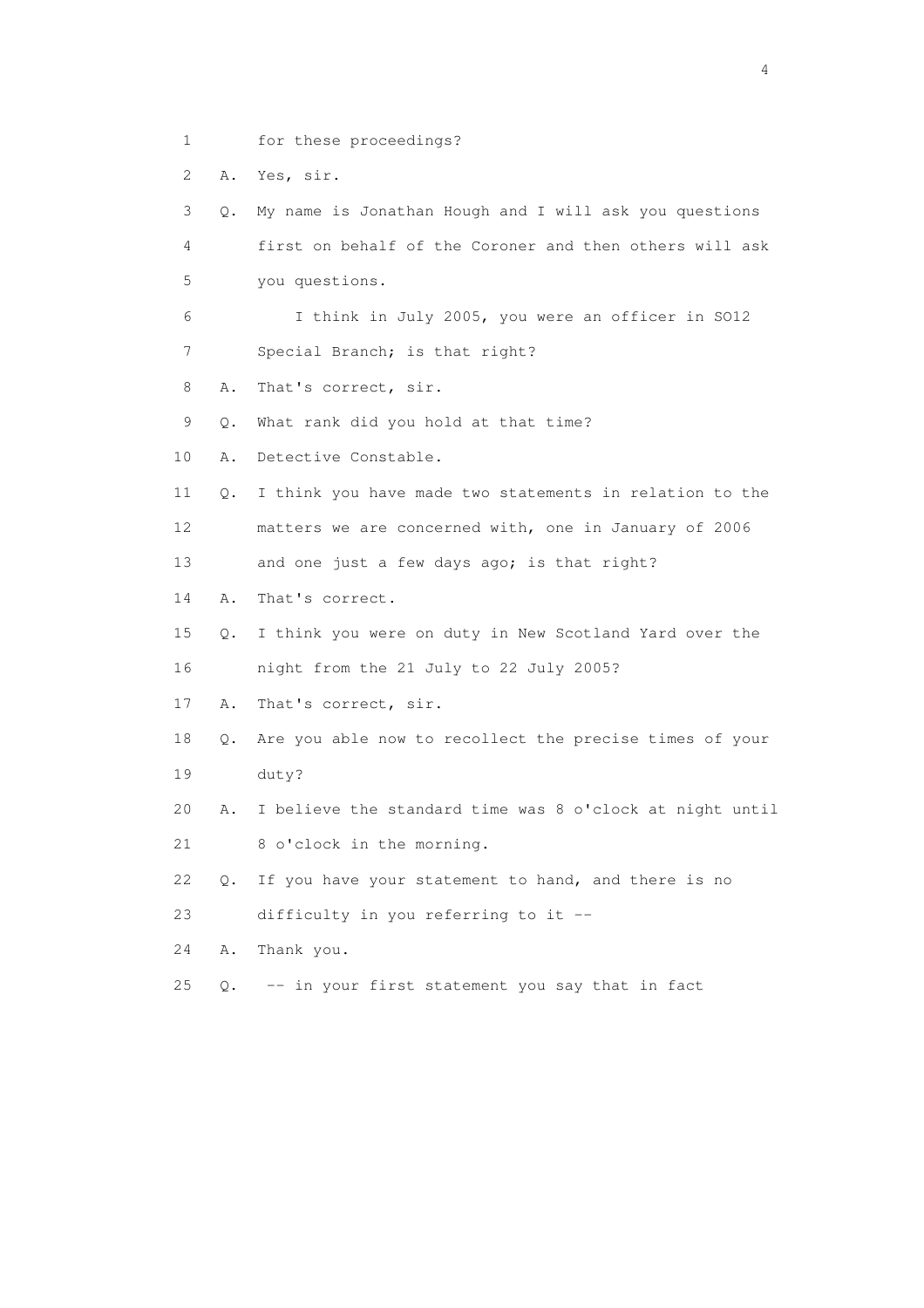- 1 although you started duty at 8 pm, you finished duty at
- 2 9 am the following day?
- 3 A. That's correct.
- 4 Q. Is that right?
- 5 A. Yes, it is.
- 6 Q. Over the course of that night, were you given various
- 7 tasks to do by senior officers?
- 8 A. I was, yes.
- 9 Q. I think you made some notes of those tasks on 17 August,
- 10 so about four weeks later?
- 11 A. That's correct.
- 12 Q. First of all, were you given a task by DS Marston, who
- 13 was the operations room manager on duty overnight?
- 14 A. Yes, I was.
- 15 Q. Just to be clear about what room she was the manager
- 16 for, that was the 16th floor SO12 operations room that
- 17 we have been hearing a lot about?
- 18 A. That's correct.
- 19 Q. What task did she give you?
- 20 A. She asked me to complete a firearms risk assessment
- 21 form.
- 22 Q. Did you do that?
- 23 A. I did.
- 24 Q. To what officers did that risk assessment form relate, 25 SO19 officers or SO12 officers?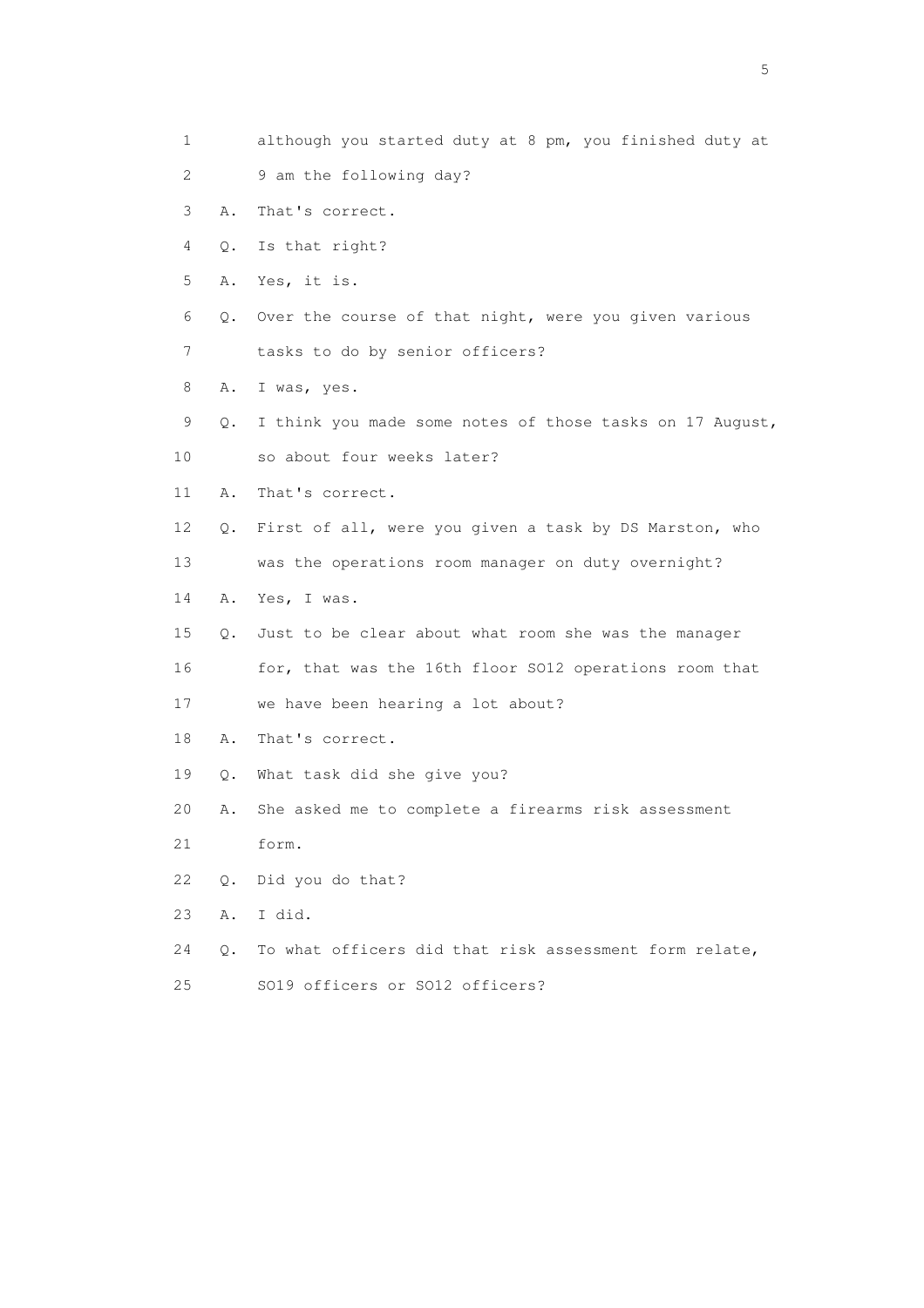- 1 A. I believe it would have been SO12 officers.
- 2 Q. What time did you complete the risk assessment form and 3 return it to her? It may help you to look at the second 4 page of your statement. 5 A. Yes. Half past 5 in the morning. 6 Q. Were you then given some further instructions by 7 an officer we have heard from who has been given the 8 name "Alan"? 9 A. I was given instructions by Alan, but I would say that 10 was early on in the night, I wouldn't say that was 11 directly after I handed in that form. 12 Q. I see. What instructions were you given by Alan? 13 A. He wished me to put together a briefing for SO19. 14 Q. You say put together a briefing, what physically would 15 that involve? 16 A. Be going around various departments asking for the 17 updated information to brief SO19 with the most 18 up-to-date information that SO12 had. 19 Q. So collating intelligence from various parts of the 20 Yard? 21 A. That's right. 22 Q. Was it your duty to put together physically a pack of 23 paperwork? 24 A. In the end, yes, it would have been my task to do that, 25 yes.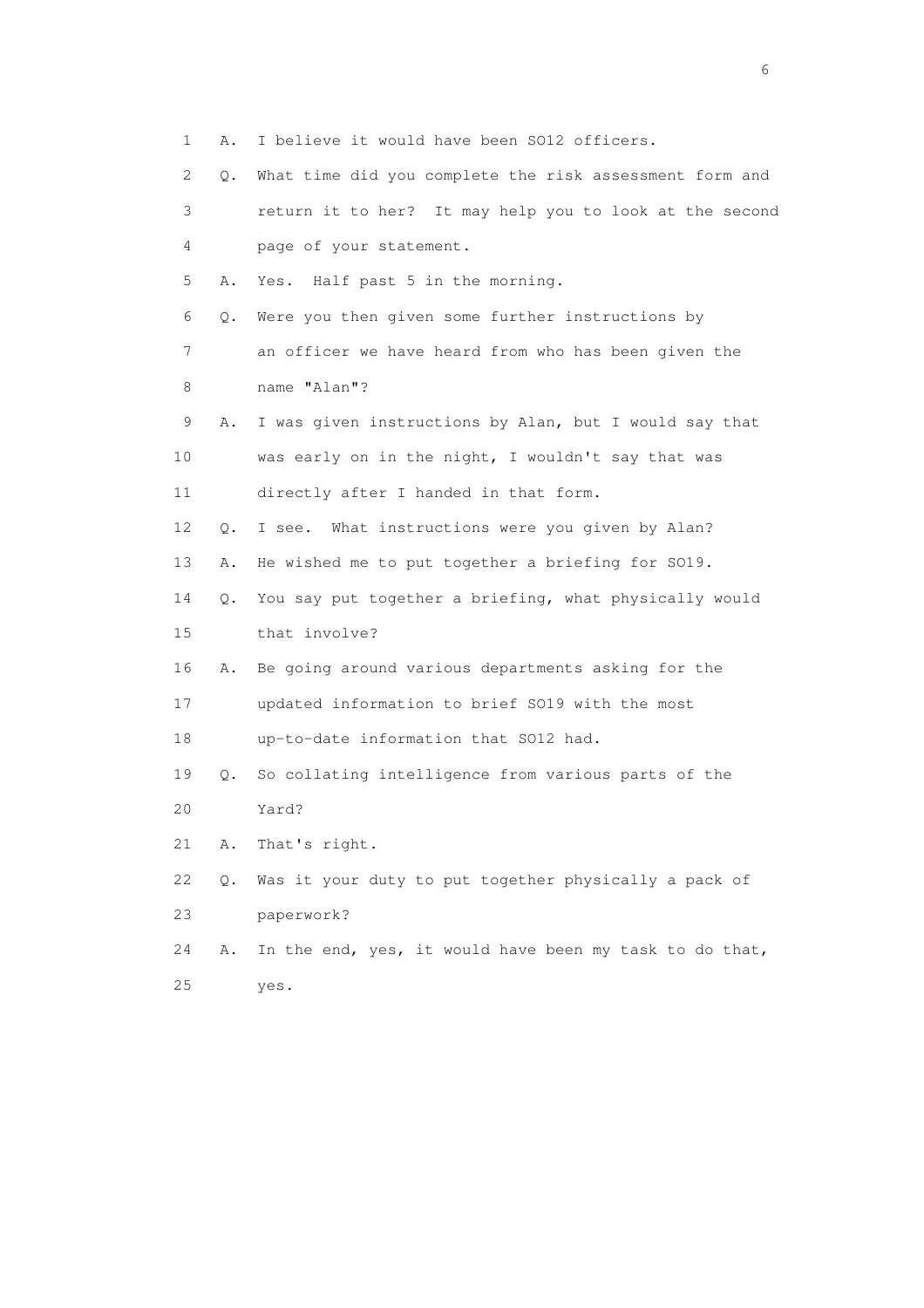1 Q. You said it was earlier on that you were given those 2 instructions, can you roughly say what time during your 3 duty that was? 4 A. I can't say, I haven't made a note of that. 5 SIR MICHAEL WRIGHT: Before midnight? 6 A. I would say so, yes. 7 MR HOUGH: The officers for whom this briefing was intended, 8 which department were they to come from? 9 A. They were SO19. 10 Q. Did you know who was going to brief them? 11 A. No. I believed it would have been myself at that stage. 12 Q. Did you know where they were going to be briefed? 13 A. Yes, Leman Street, one of their bases. 14 Q. Did you know what time they were going to be briefed? 15 A. I believe it was 9 o'clock the following morning. 16 Q. Did you know at that time what colour of team you were 17 supposed to be briefing ultimately? 18 A. No, I wouldn't, I wouldn't have known that at that time. 19 SIR MICHAEL WRIGHT: Would these be fairly standard 20 briefings? 21 A. They would have been, sir, yes. 22 SIR MICHAEL WRIGHT: In the sense that they weren't tailored 23 to the particular factual situation you had to deal 24 with? 25 A. They would have been a standard form, but they would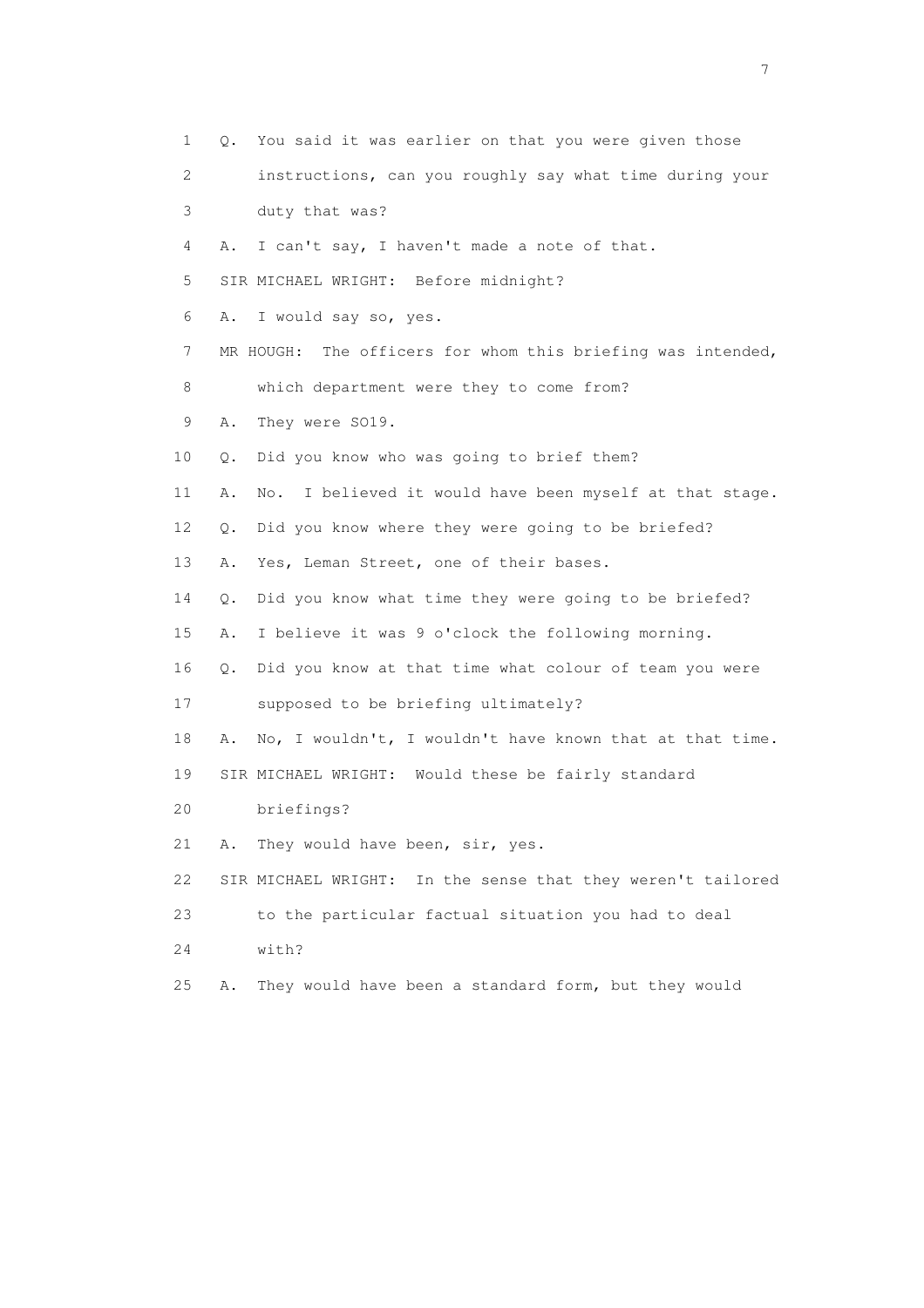- 1 have had obviously information relating to the --
- 2 SIR MICHAEL WRIGHT: Actual events?
- 3 A. Yes, I see, thank you.
- 4 SIR MICHAEL WRIGHT: Thank you.
- 5 MR HOUGH: Leading on from that, were you given any specific
- 6 instructions by Alan about what information and
- 7 instructions were to be given to the SO19 officers?
- 8 A. No I wasn't, sir, no.
- 9 Q. What did you go about doing to collect this material for 10 the briefing?
- 11 A. I went to various or tried to go to various departments 12 within SO12 to see what the most up-to-date information 13 they had was.
- 14 Q. Did you go first to room 1820?
- 15 A. I did.
- 16 Q. Were you there shown some briefing material?
- 17 A. I was, yes. One of the officers had compiled a briefing 18 for the SO12 command.
- 19 Q. For the SO12 command?
- 20 A. Yes.
- 21 Q. Which person is that?
- 22 A. Sorry, her name escapes me at the moment, a lady
- 23 officer.
- 24 Q. Okay. It was a lady, did you say?
- 25 A. Yes, she was.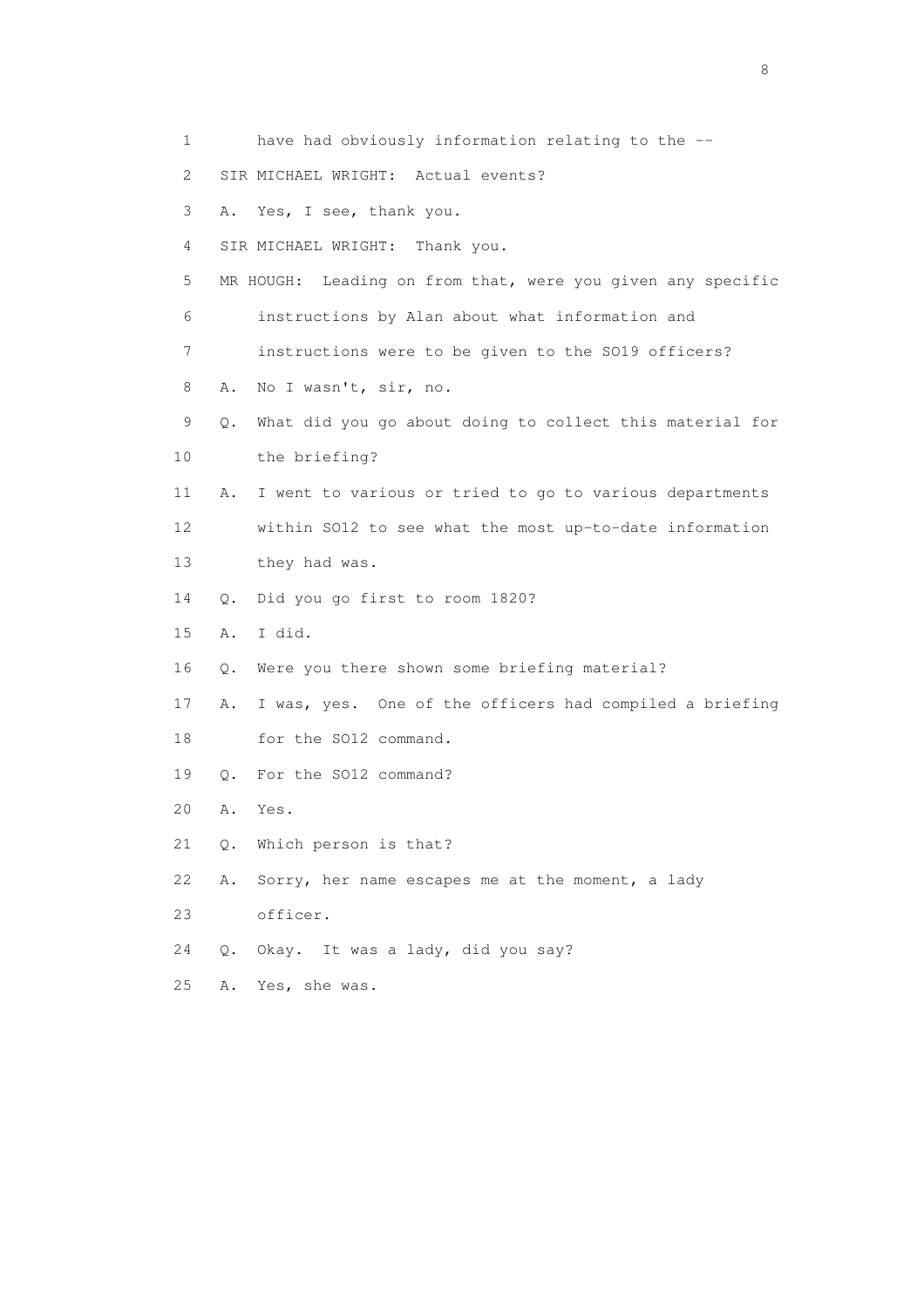- 1 Q. DCI Scott?
- 2 A. No, no, she was commander rank.
- 3 Q. I see. From that room where did you go to?
- 4 A. I went to another room, called the SAU.
- 5 Q. From there?
- 6 A. I went to another room at the Anti-Terrorist Branch.
- 7 SIR MICHAEL WRIGHT: SO13?
- 8 A. Correct, sir, yes.
- 9 MR HOUGH: Was that the branch intelligence unit?
- 10 A. It was.
- 11 Q. How long did you spend gathering all this information?
- 12 A. I would say perhaps an hour or two.
- 13 Q. Did you later receive some further instructions from
- 14 Alan about what you might be doing later on?
- 15 A. Yes, he told me that I would be no longer required to 16 complete or deliver the briefing.
- 17 SIR MICHAEL WRIGHT: The material that you got from these

18 two rooms, was it the story so far, as it were?

- 19 A. Yes, it was, sir, yes.
- 20 SIR MICHAEL WRIGHT: The details of the attempted bombings
- 21 on that day, on the 21st?
- 22 A. It would have been the latest information we had on
- 23 that, yes.
- 24 SIR MICHAEL WRIGHT: Very well.
- 25 MR HOUGH: Now, what time did you get this sort of counter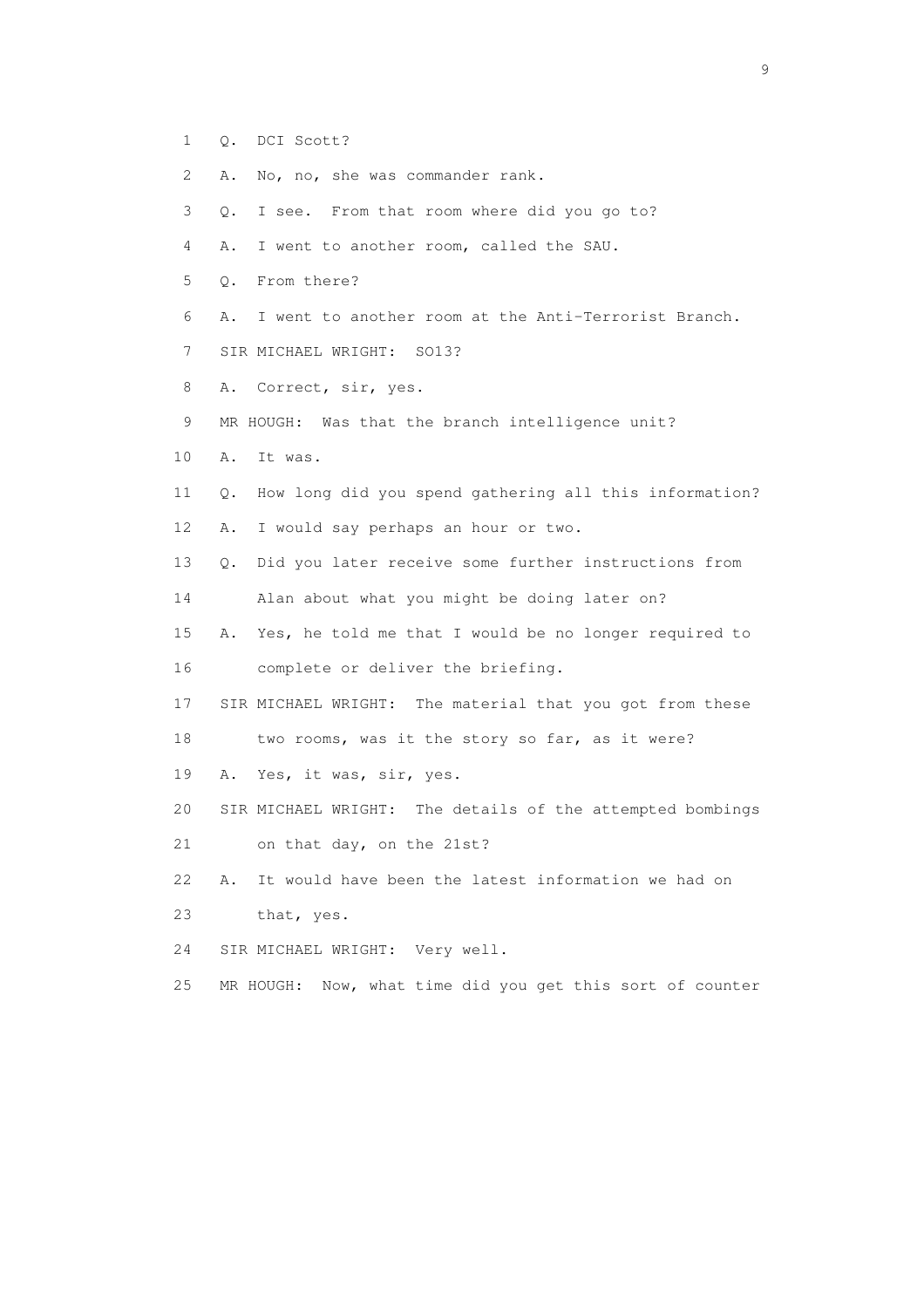- 1 instruction from Alan?
- 2 A. Again due to the nature of the night, I haven't made 3 a note of that.
- 4 Q. Maybe we can try to fix it in relation to something 5 else. What did you do as a result of getting that 6 instruction that you would not be briefing?
- 7 A. I would try to inform some relevant people that I would
- 8 no longer be completing or delivering it.
- 9 Q. Who did you inform?
- 10 A. Well, I tried to inform the -- there was an SO19
- 11 representative in the control room during the night, but 12 I couldn't find him, so --
- 13 Q. Would that have been the officer we have referred to as 14 "Andrew"?
- 15 A. I am not sure.
- 16 Q. A tactical adviser on duty overnight?
- 17 A. Yes. I didn't know his codename. I also tried to
- 18 inform somebody from -- a Detective Inspector from SO13,
- 19 and I couldn't initially find him but I did later on in
- 20 the morning.
- 21 Q. What time did you locate him?
- 22 A. 7 o'clock in the morning.
- 23 Q. So you had certainly received the instruction not to
- 24 brief, and gone off and told all these people by 7 am?
- 25 A. As many as I could find, yes.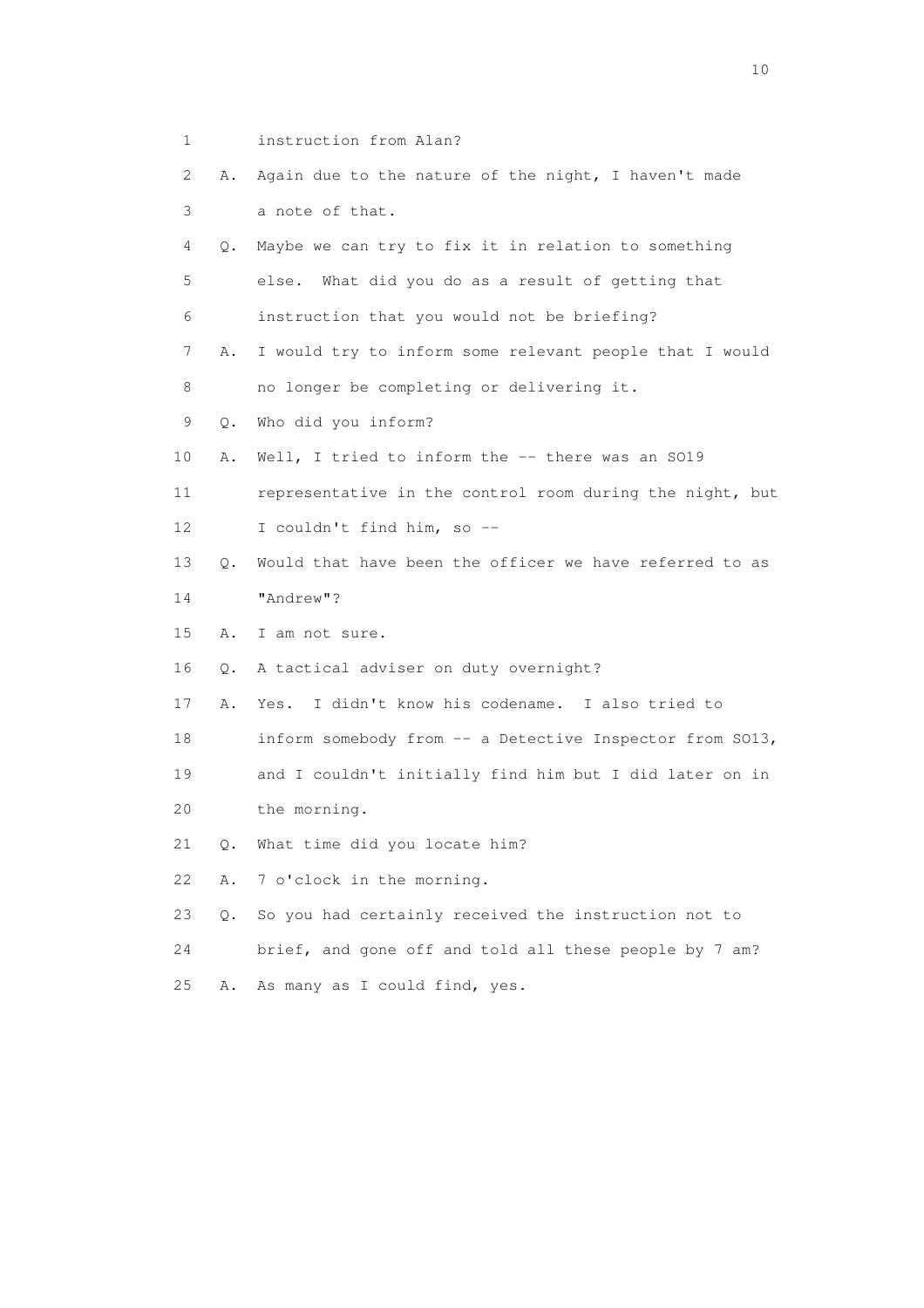1 Q. Were you later on instructed to perform a different role 2 in the 16th floor room? 3 A. I was asked to be surveillance monitor, yes. 4 SIR MICHAEL WRIGHT: Before we get to that, what did you do 5 with the materials you had so far collated? 6 A. I had very little collated, sir, at that point. 7 SIR MICHAEL WRIGHT: Did you hand it over to anybody? 8 A. I don't know what I did with that, it was just some 9 rough notes at that stage, I hadn't actually compiled 10 anything on a form at that stage. 11 SIR MICHAEL WRIGHT: Thank you. 12 MR HOUGH: You say that you later got the job of 13 surveillance monitor? 14 A. Yes, sir. 15 Q. How experienced in that role were you in July 2005? 16 A. I had performed that role on a number of occasions for 17 other operations. 18 Q. We have heard something about that role. It involves, 19 I think, monitoring radio traffic coming in from 20 surveillance officers, typing entries into a running log 21 and telling other officers in the room orally what's 22 going on and what you are getting from the surveillance 23 officers? 24 A. Yes, that's correct. 25 Q. When did you begin performing that role in that room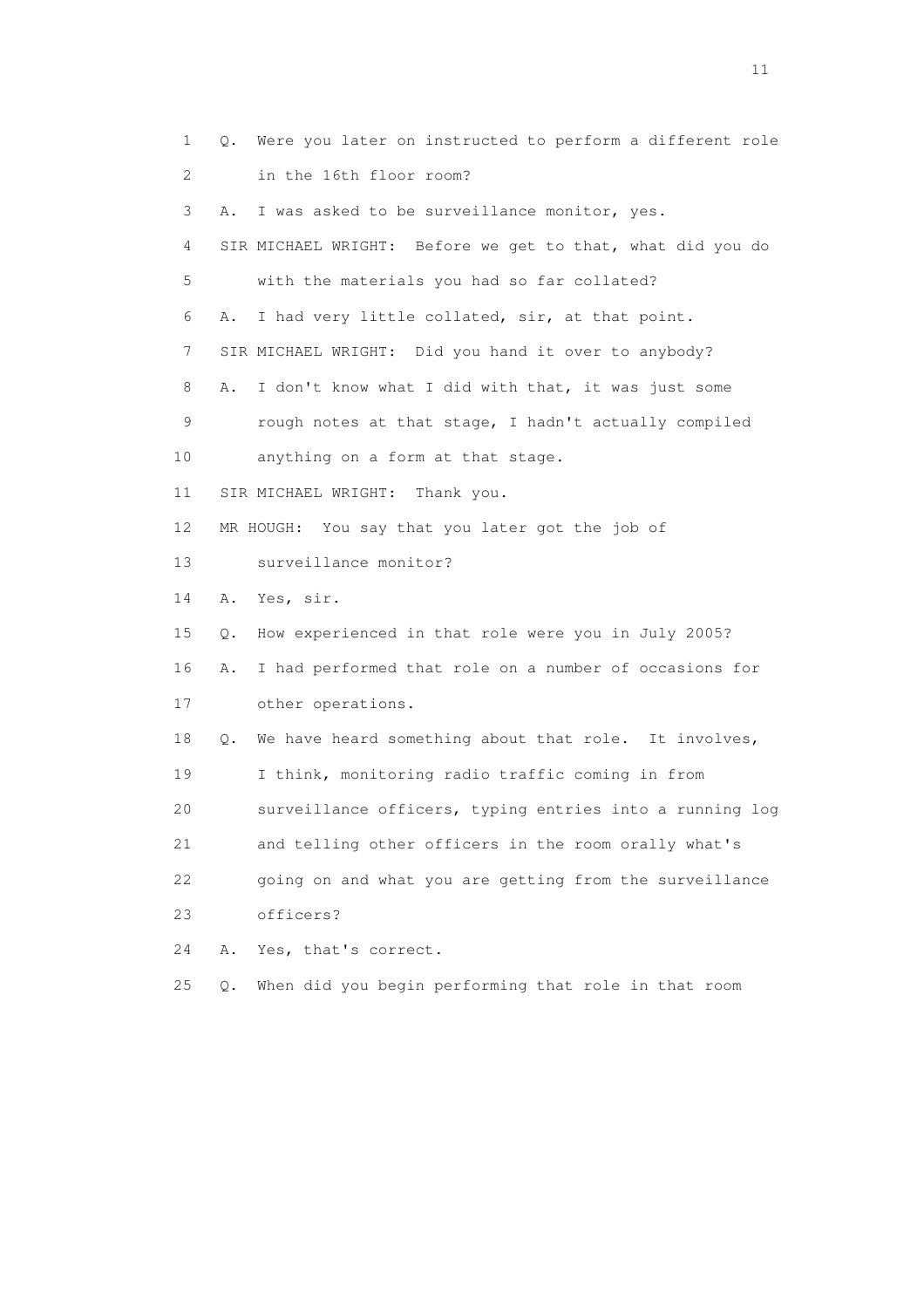- 1 that day?
- 2 A. 0438 hours.

| 3  | Q.        | Perhaps we can have on screen the page of the statements |
|----|-----------|----------------------------------------------------------|
| 4  |           | bundles, page 1464. (Pause). Perhaps we can just put it  |
| 5  |           | on the document camera there. (Handed).                  |
| 6  |           | Do you recognise this as the surveillance running        |
| 7  |           | log to which you contributed?                            |
| 8  | Α.        | Yes, it is, sir.                                         |
| 9  | $\circ$ . | Does that record the surveillance commencing, your duty  |
| 10 |           | commencing at 4.38?                                      |
| 11 | Α.        | It's when I first made a note, yes, sir.                 |
| 12 | Q.        | That refers to surveillance commencing and the           |
| 13 |           | surveillance red team deployed in the vicinity of        |
| 14 |           | 21 Scotia Road?                                          |
| 15 | Α.        | It does, sir, yes.                                       |
| 16 | Q.        | Does that indicate you received information that the red |
| 17 |           | team was actually at Scotia Road?                        |
| 18 | Α.        | Well, it says the vicinity, so I couldn't say if they    |
| 19 |           | were actually in that actual road.                       |
| 20 |           | SIR MICHAEL WRIGHT: But in that area?                    |
| 21 | Α.        | Yes, sir.                                                |
| 22 |           | MR HOUGH: We may hear from the red team log that they    |
| 23 |           | certainly started making entries that they were deployed |
| 24 |           | from about just after 6 o'clock.                         |
| 25 |           | Can you be sure that you were actually receiving         |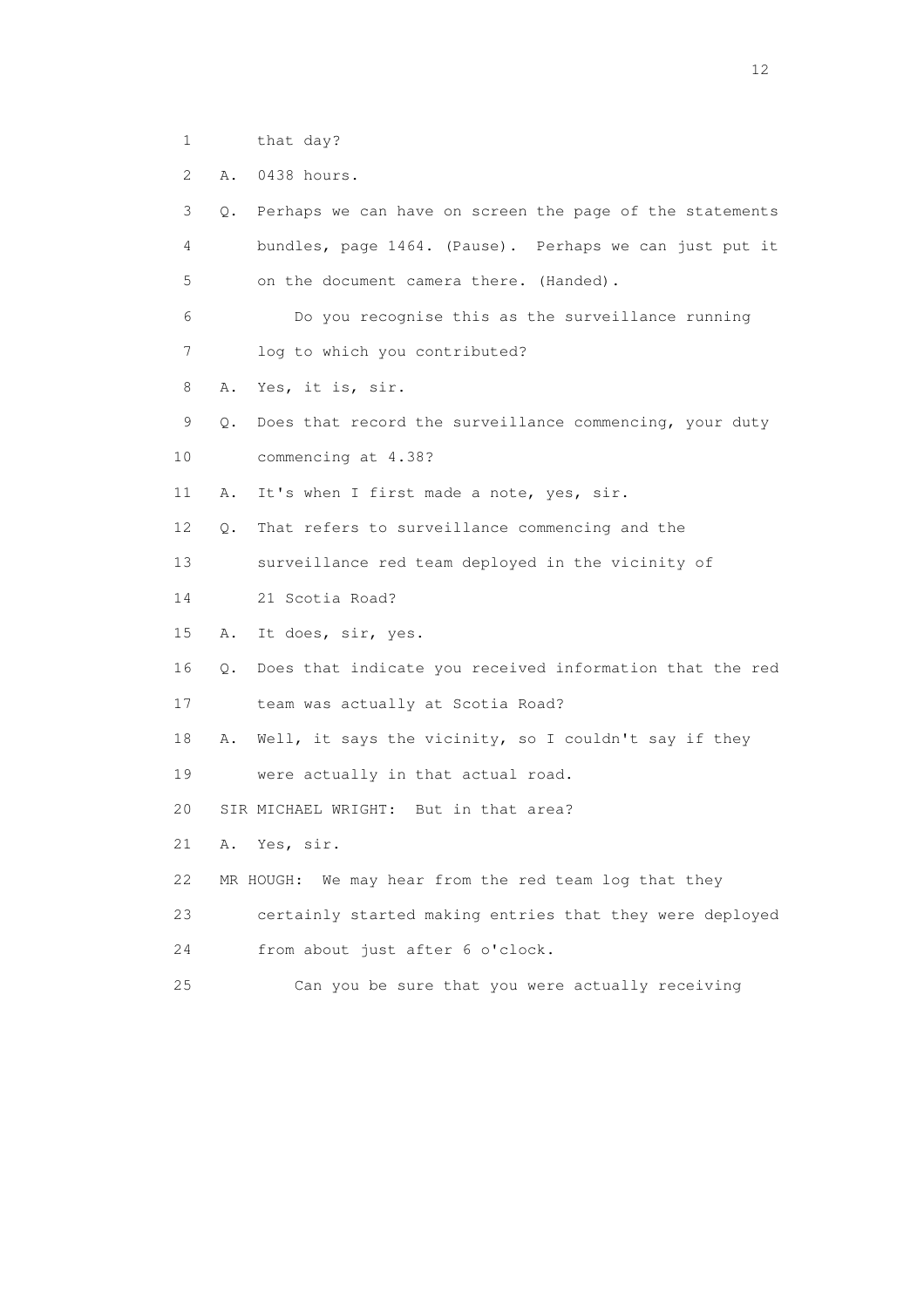| 1                         |    | information from them on the ground at Scotia Road at    |
|---------------------------|----|----------------------------------------------------------|
| $\mathbf{2}^{\mathsf{I}}$ |    | 4.38?                                                    |
| 3                         | Α. | Well, it says the source of the information was the ops  |
| 4                         |    | room, so I cannot be sure where that information came    |
| 5                         |    | from.                                                    |
| 6                         | Q. | Also just looking down, at 7.55, there is a reference to |
| 7                         |    | the blue team being in Portnall Road, and that actually  |
| 8                         |    | coming from the blue team. So is this right, you were    |
| 9                         |    | covering both Scotia and Portnall Road for at least some |
| 10                        |    | of the time?                                             |
| 11                        | Α. | That seems to be the case, sir, yes.                     |
| 12                        | Q. | While you were there in the early hours, were there any  |
| 13                        |    | other surveillance monitors on duty, taking              |
| 14                        |    | communications from the surveillance teams?              |
| 15                        | Α. | There was certainly one other surveillance monitor next  |
| 16                        |    | to me, yes.                                              |
| 17                        | Q. | We also see the entry just above, 6.22, information from |
| 18                        |    | the red team that the vehicle -- and we know this was    |
| 19                        |    | a Nissan Primera -- had been found parked unattended in  |
| 20                        |    | the vicinity of Scotia Road. Is that an entry you        |
| 21                        |    | typed?                                                   |
| 22                        | Α. | I believe it would have been, yes, sir.                  |
| 23                        | Q. | Now, over this period, we see that you have typed        |
| 24                        |    | entries at 4.38, 6.22 and 7.55, were you in the          |
| 25                        |    | operations room maintaining this log continuously over   |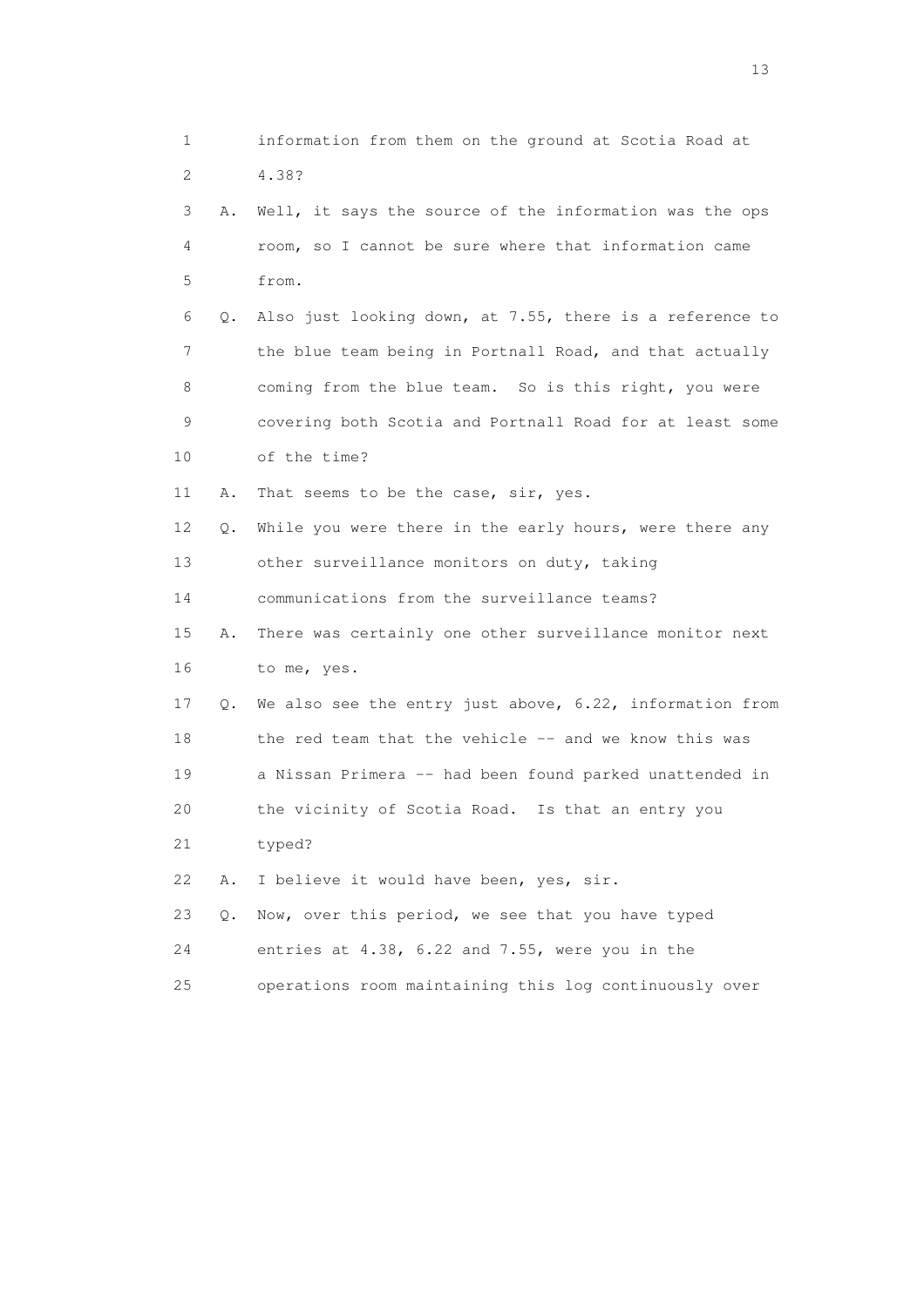1 that period?

2 A. No, sir, I don't believe I was.

| 3               | 0. | So where did you go when you weren't performing that      |
|-----------------|----|-----------------------------------------------------------|
| $\overline{4}$  |    | duty?                                                     |
| 5               | Α. | I would have been tasked to do other actions or other     |
| 6               |    | tasks by other officers.                                  |
| 7               | Q. | Can you recall what those tasks would have been?          |
| 8               | Α. | I have a list of tasks I performed but not necessarily    |
| 9               |    | between that time slot.                                   |
| 10              | Q. | Can you just run through quickly what those tasks were?   |
| 11              | Α. | Well, for instance, I would have continued to try to      |
| 12 <sup>°</sup> |    | complete the firearms assessment form, to get that        |
| 13              |    | finished, to hand that in at half five, I am pretty sure  |
| 14              |    | I would have been working on that as well.                |
| 15              | Q. | And also the briefing materials or had they been          |
| 16              |    | completed by 4.30?                                        |
| 17              | Α. | No I hadn't completed anything for the briefing.          |
| 18              | О. | Or rather completed collecting them?                      |
| 19              | Α. | Indeed, yes, sir.                                         |
| 20              | Q. | Now, we know that there was one other surveillance        |
| 21              |    | monitor on duty at this time, and perhaps we can have     |
| 22              |    | documents page 446 up on screen.                          |
| 23              |    | SIR MICHAEL WRIGHT: Forgive me just one moment. The entry |
| 24              |    | at 8.14, DC Harrison, did he take over from you?          |
| 25              | Α. | He did, sir, yes.                                         |
|                 |    |                                                           |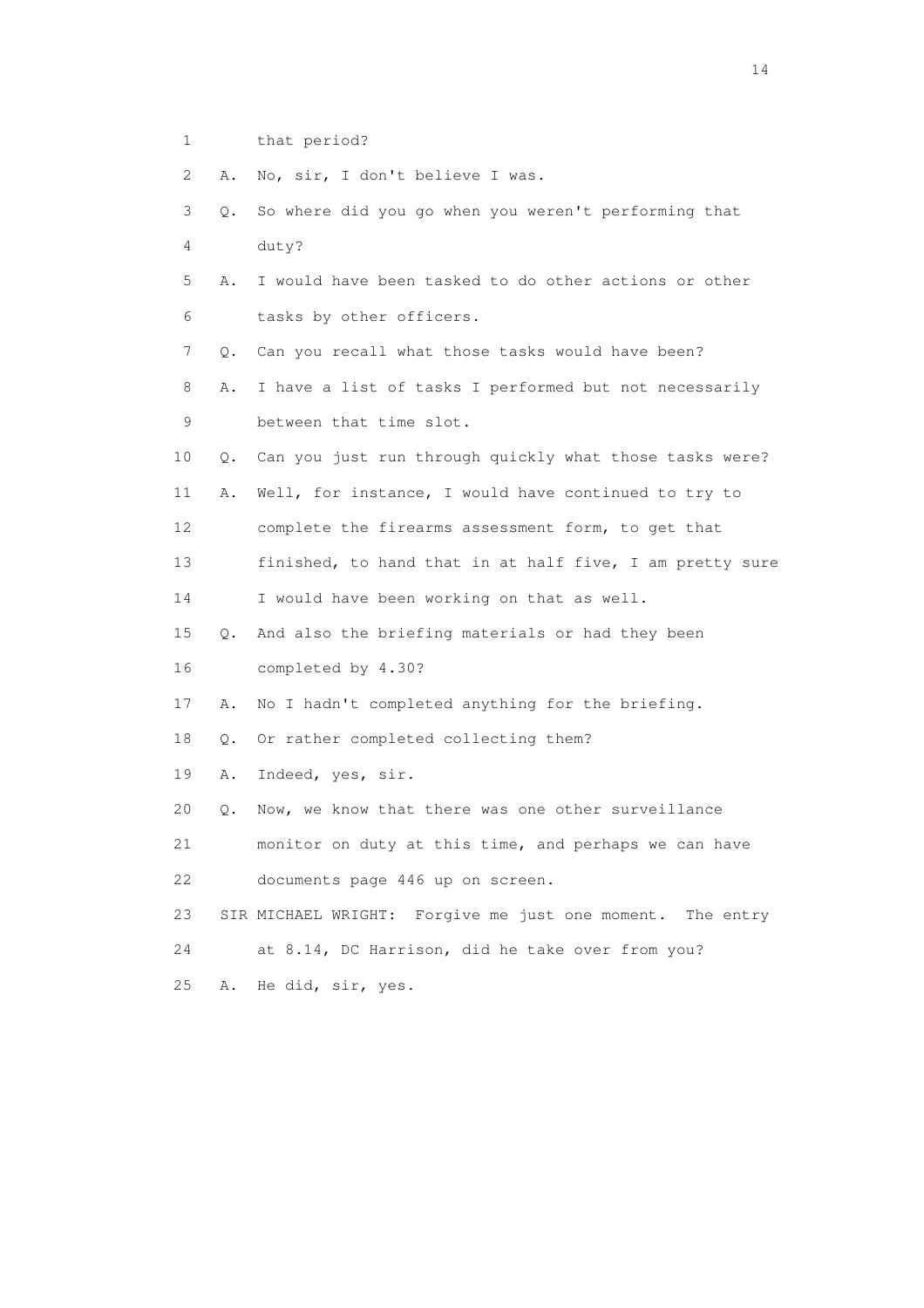1 SIR MICHAEL WRIGHT: Was there just one surveillance monitor 2 or two? 3 A. I believe there was two. 4 SIR MICHAEL WRIGHT: How was it split? 5 A. I cannot recall that, it possibly might have been split 6 by teams, I don't know. 7 SIR MICHAEL WRIGHT: That's what I wondered. I wondered 8 whether one monitor was monitoring red and one was 9 monitoring blue. 10 A. That certainly could have been the way it was split up, 11 I can't recall how it was split up. 12 MR HOUGH: Perhaps we can clarify this using the document at 13 the top that's on the screen. 14 SIR MICHAEL WRIGHT: The one that's coming up? 15 MR HOUGH: D446, please. 16 This is another surveillance running log, do you see 17 that refers to a monitor DC Barker, and then Pat? 18 A. Yes, sir. 19 Q. We see there DC Barker typing in at 0438 basically the 20 same entry as you about the deployment in Scotia Road; 21 you see that? 22 A. I do, sir. 23 Q. Then 6.22, him typing in the same entry about the 24 vehicle in Scotia Road?

25 A. (Witness nods).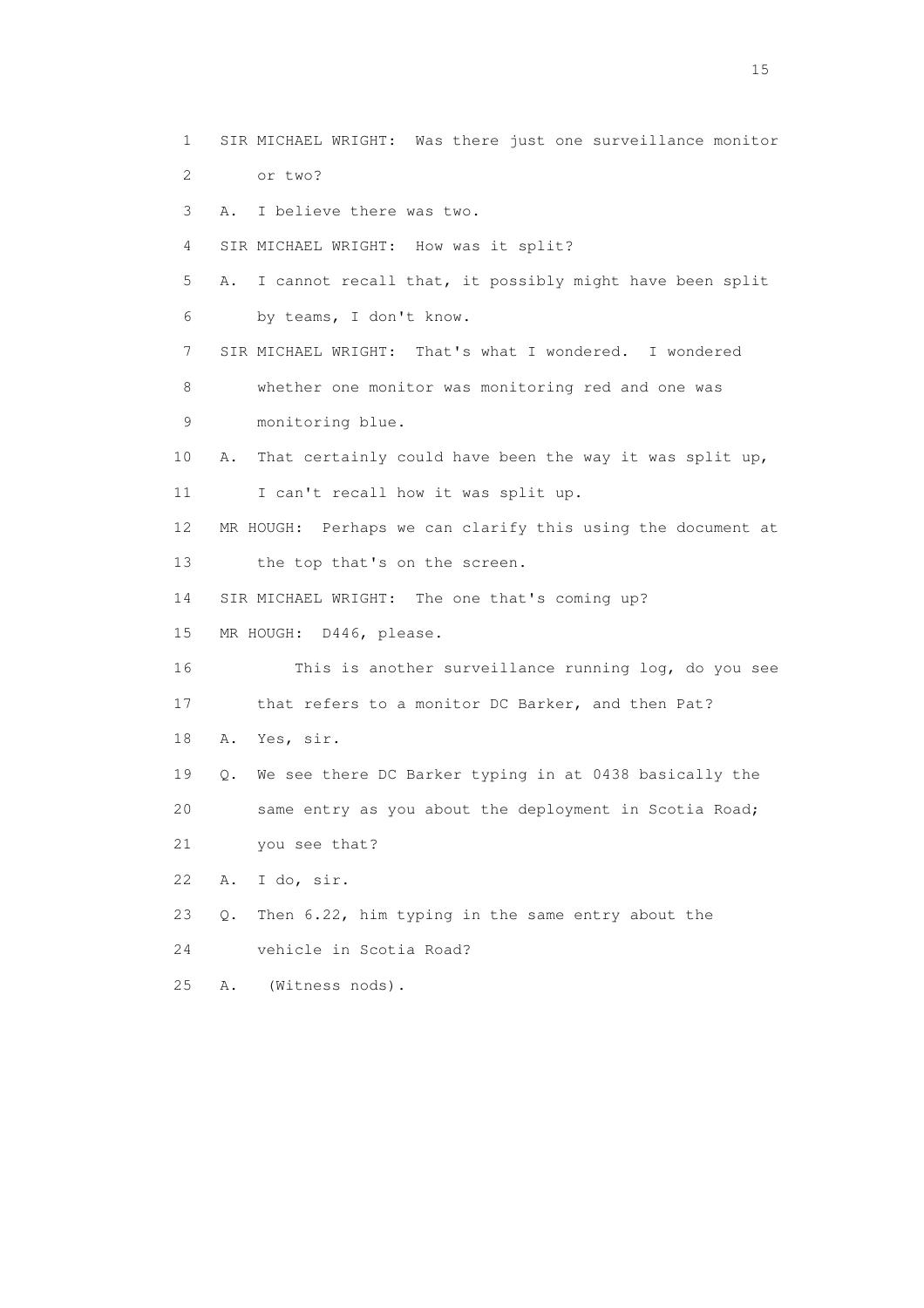| 1  | Q. | So is this right, there was some overlap between what    |
|----|----|----------------------------------------------------------|
| 2  |    | the two of you were doing, at least it seems to me?      |
| 3  | Α. | That certainly seems to be the case, yes, sir.           |
| 4  | Q. | When you were out of the room, was there always          |
| 5  |    | a surveillance monitor on taking information?            |
| 6  | Α. | Yes.                                                     |
| 7  | Q. | Now, the information that you typed that was coming up   |
| 8  |    | on that log, was that, can you recall, also coming up on |
| 9  |    | the large screens that we have seen at the front of the  |
| 10 |    | room?                                                    |
| 11 | Α. | I believe it would have been, yes, sir.                  |
| 12 | Q. | Can we now turn to the initial period in the operations  |
| 13 |    | room, and this would be before Commander Dick arrived;   |
| 14 |    | can you recall that period?                              |
| 15 | Α. | Yes, I think so.                                         |
| 16 | Q. | Barely, I know.                                          |
| 17 | Α. | Yeah.                                                    |
| 18 | Q. | Can you recall roughly how many people were in the room  |
| 19 |    | over that period?                                        |
| 20 | Α. | I can certainly give you a number at its height,         |
| 21 |    | I couldn't say -- it built up during the night so        |
| 22 |    | I could tell you when Commander Dick was in, how many    |
| 23 |    | people were in there, so what time she was in there and  |
| 24 |    | how many people there were in my estimate, but it's      |
| 25 |    | a lot of people.                                         |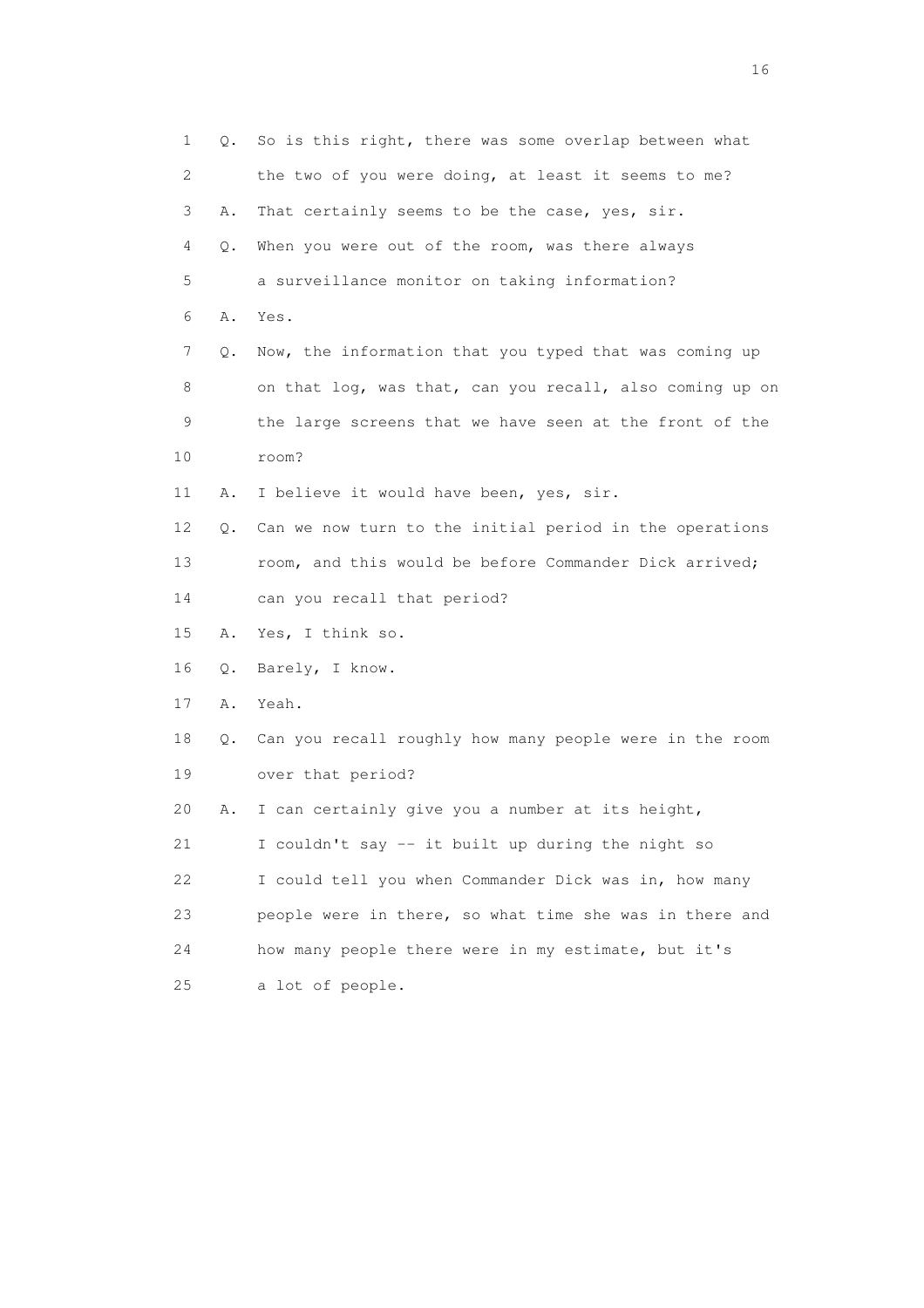| 1  | Q. | By the time she was in there, and we have heard from her |
|----|----|----------------------------------------------------------|
| 2  |    | when she arrived, how many people were there?            |
| 3  | Α. | I would say between 25, 30.                              |
| 4  | Q. | In the period when you were first there, so before she   |
| 5  |    | arrived, before she took charge, who was in charge?      |
| 6  | Α. | I can't recall, I can't recall.                          |
| 7  | Q. | Can you recall from what division the person was, what   |
| 8  |    | branch?                                                  |
| 9  | Α. | There would have been representatives from various       |
| 10 |    | branches in there.                                       |
| 11 | Q. | We have seen on screen, and I don't ask for it to be put |
| 12 |    | up again, the Nissan Primera being found. We know that   |
| 13 |    | at 7.49, and 7.57, some people came out of the block at  |
| 14 |    | Scotia Road which was by then certainly under            |
| 15 |    | surveillance. We know that was recorded in the red team  |
| 16 |    | log, and that the first of those people was also filmed. |
| 17 |    | Now, neither of those is recorded in your log, but they  |
| 18 |    | were recorded by the other monitor. Can you recall       |
| 19 |    | being present in the operations room when people came    |
| 20 |    | out of Scotia Road before 8.14?                          |
| 21 | Α. | No, I don't believe I was in the room at that stage,     |
| 22 |    | sir.                                                     |
| 23 | Q. | So are you able to help us at all with what was done in  |
| 24 |    | response to those people coming out, from something you  |
| 25 |    | may have heard afterwards?                               |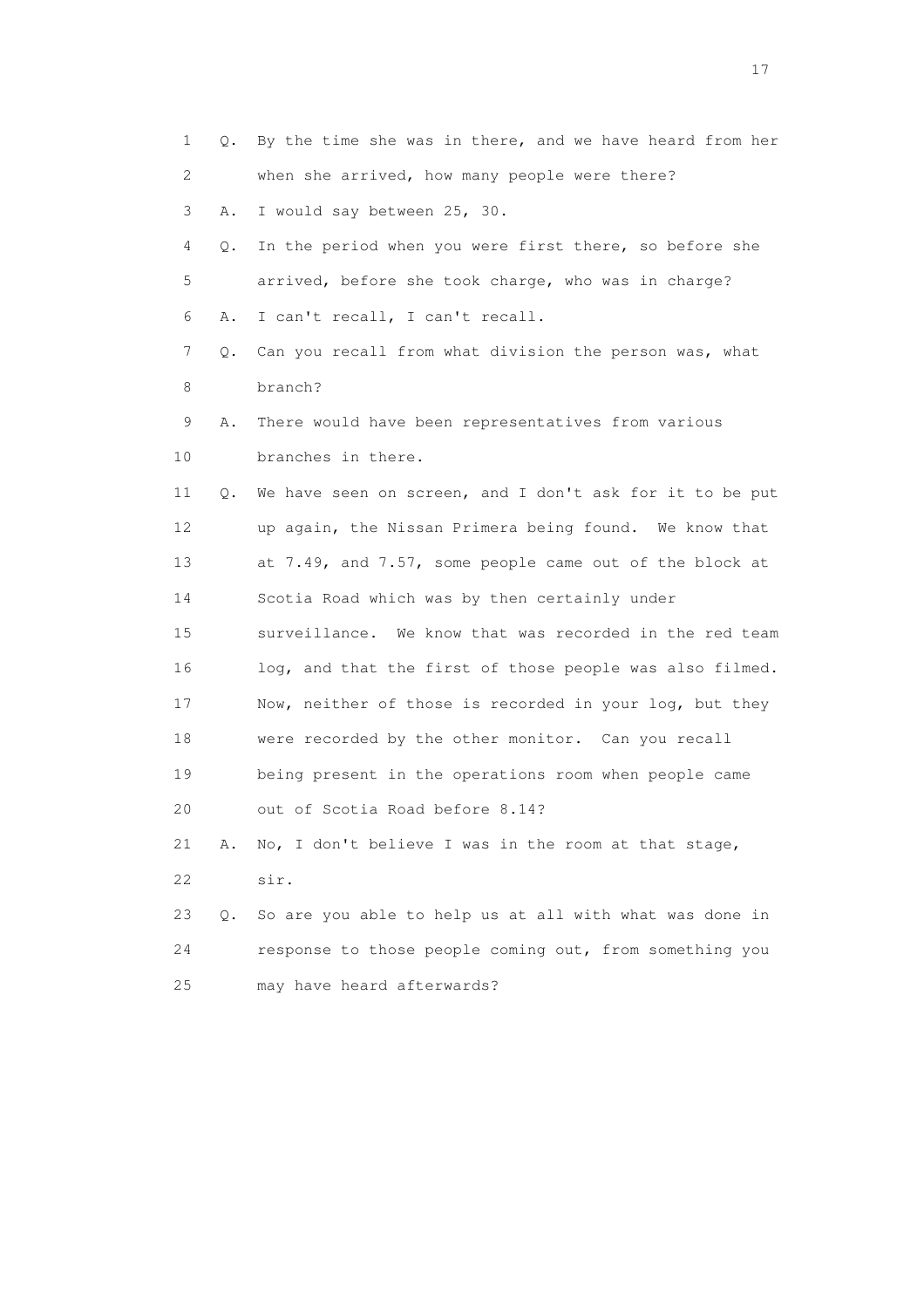1 A. No, sir.

| 2. | Q. | A time came while you were in the room, I think, when    |
|----|----|----------------------------------------------------------|
| 3  |    | Commander Dick arrived?                                  |
| 4  | Α. | I remember her being in the room, yes, sir.              |
| 5  | Q. | At that time, what were the conditions in the room like, |
| 6  |    | the noise level, the number of people, that kind of      |
| 7  |    | thing?                                                   |
| 8  | Α. | I would say it was very noisy, quite chaotic.            |
| 9  | Q. | Were people able to communicate with each other?         |
| 10 | Α. | I think the noise level hindered that, yes.              |
| 11 | Q. | Were people able to speak to each other across the room? |
| 12 | Α. | Well, any information I had, I was able to turn round    |
| 13 |    | and communicate to the ops room manager, but that was    |
| 14 |    | only a yard or two away, but whether the senior officers |
| 15 |    | at the end of the room heard me say that to my line      |
| 16 |    | manager or not, I don't know.                            |
| 17 | Q. | You have talked about the room being noisy and chaotic,  |
| 18 |    | I think you would normally have done what we have heard  |
| 19 |    | termed as lifestyle surveillance operations, long        |
| 20 |    | running operations rather than this kind of fast time    |
| 21 |    | crime in action operation?                               |
| 22 | Α. | That's correct.                                          |
| 23 | Q. | So were you judging the conditions in the room by        |
| 24 |    | reference to your normal experience, these longer        |
| 25 |    | slightly slower operations?                              |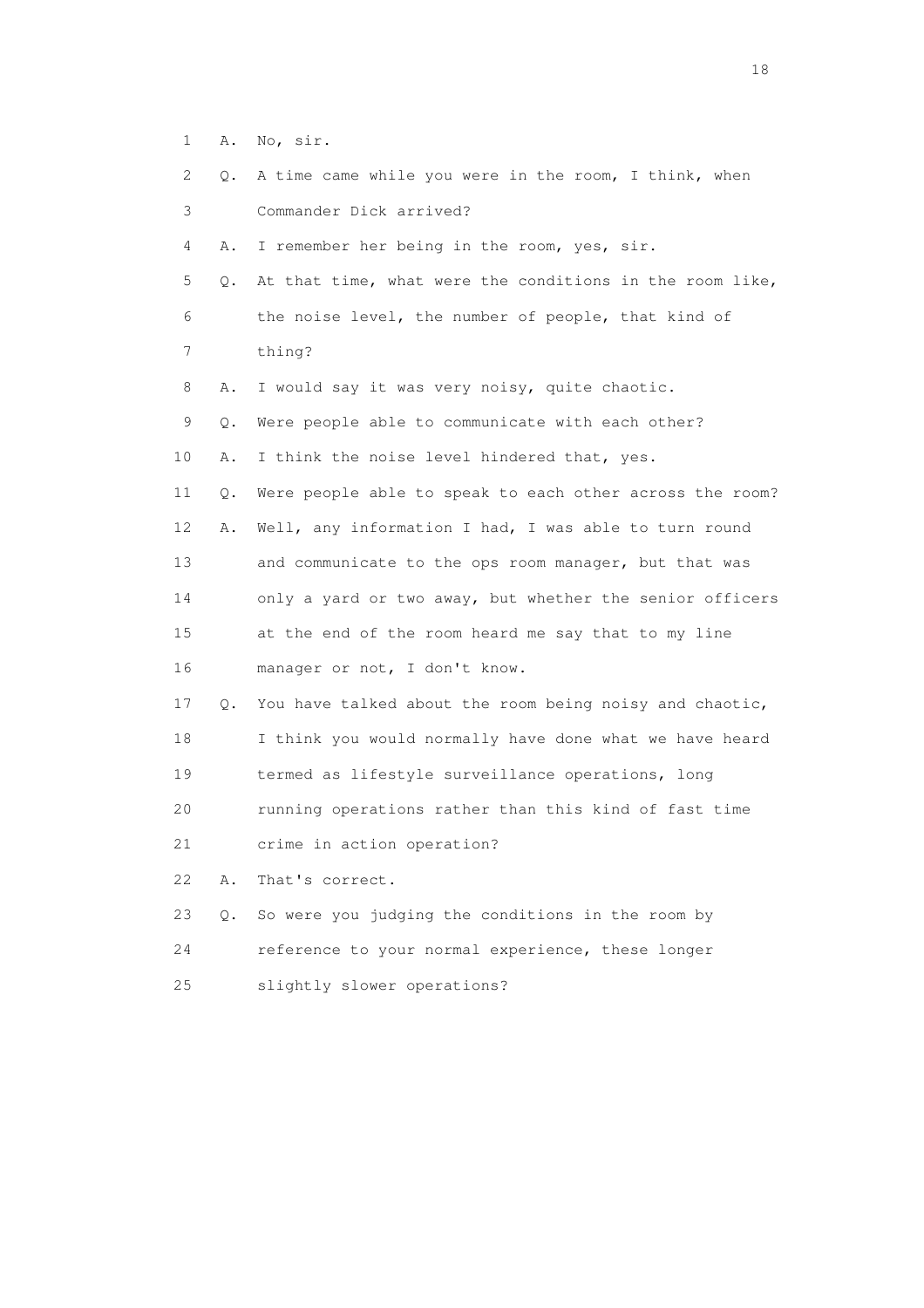1 A. Yes, there would be less people in there and hence that 2 much more quieter. 3 Q. We have seen that you were relieved at 8.15 by another 4 operations room monitor? 5 A. That's correct. 6 Q. Where did you go and to do what? 7 A. I was told to go to the floor above and carry on with 8 other work. 9 MR HOUGH: Thank you very much. 10 SIR MICHAEL WRIGHT: Mr Mansfield. 11 Ouestions from MR MANSFIELD 12 MR MANSFIELD: Good morning, my name is Michael Mansfield. 13 I represent Jean Charles de Menezes' family. I have 14 very few questions. 15 First of all, Commander Dick; did you know her 16 before that day? 17 A. I knew who she was, yes, sir. 18 Q. What were you told about why she was there? 19 A. I wasn't told anything specifically why she was there. 20 Q. I am only interested in your role as monitor: what was 21 this that you thought you had to record? I know it's 22 a rather obvious question, but I want to know: what did 23 you think you had to record that morning? 24 A. Any relevant information coming from the surveillance 25 team.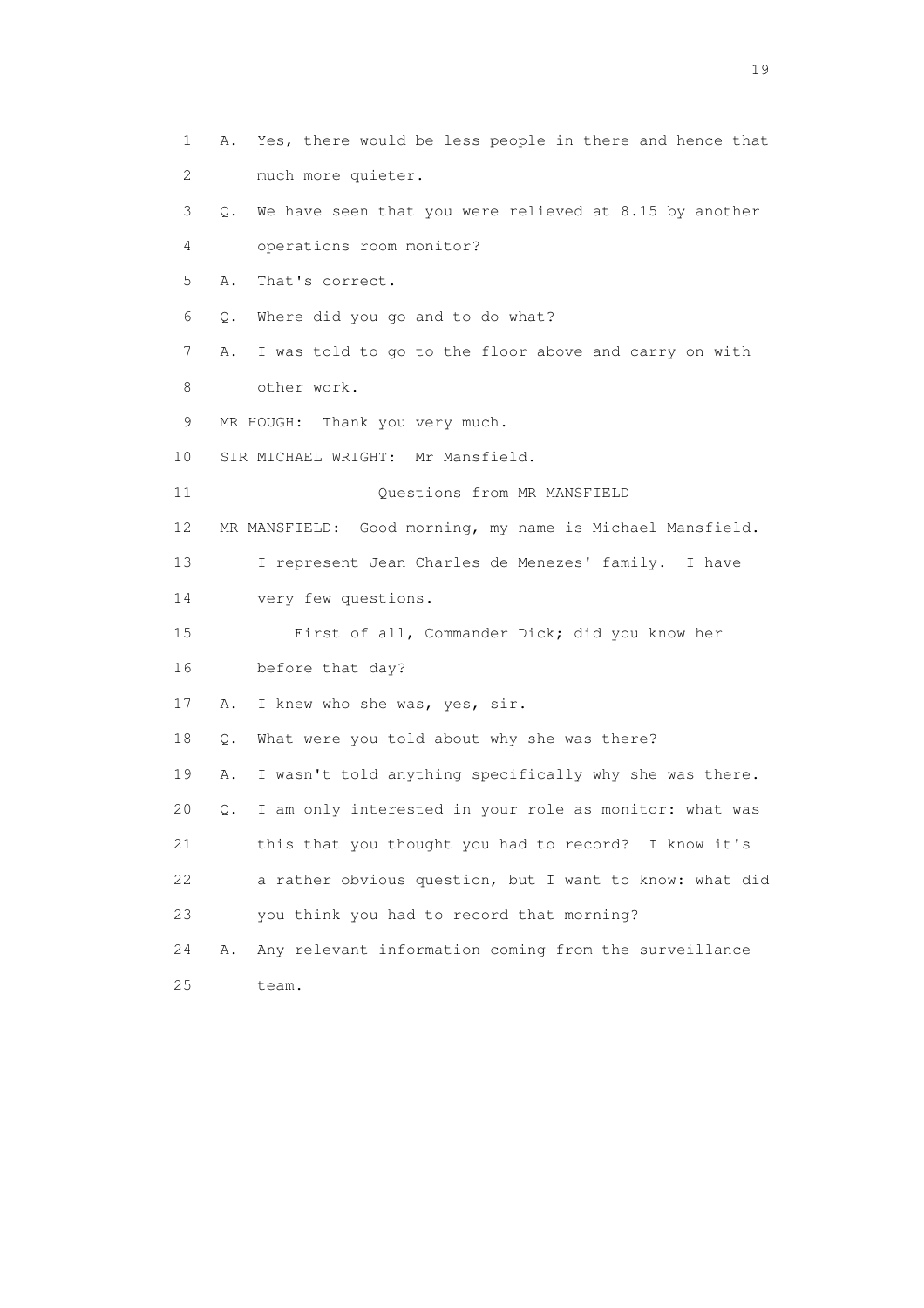1 Q. Yes, that may be in the eye of the beholder. What did 2 you consider to be relevant information or led to 3 believe would be relevant information? 4 A. Where they were and what they were observing. 5 Q. Where they were, that is the team itself? 6 A. Sir. 7 Q. Can I take this in stages, was it intended that you 8 should make a record of where they were? 9 A. Well, if -- like I made a note of, if they said they 10 were in the vicinity of an area, I would certainly make 11 a note of that. 12 Q. That sort of thing? 13 A. Yes, sir. 14 Q. All right. Then anything that you heard them reporting? 15 A. Perhaps not everything, but what I considered to be 16 relevant as far as this -- 17 Q. I am sorry to persist a bit. In your case, was it both 18 addresses, Scotia and Portnall, or was it only one? 19 A. Well, I have made a note of both so I presume both, sir, 20 yes. 21 Q. Can I just concentrate on Scotia. What did you 22 understand was going to be relevant information 23 vis-a-vis that address? 24 A. I really can't recall, but I would say any movement from 25 the address.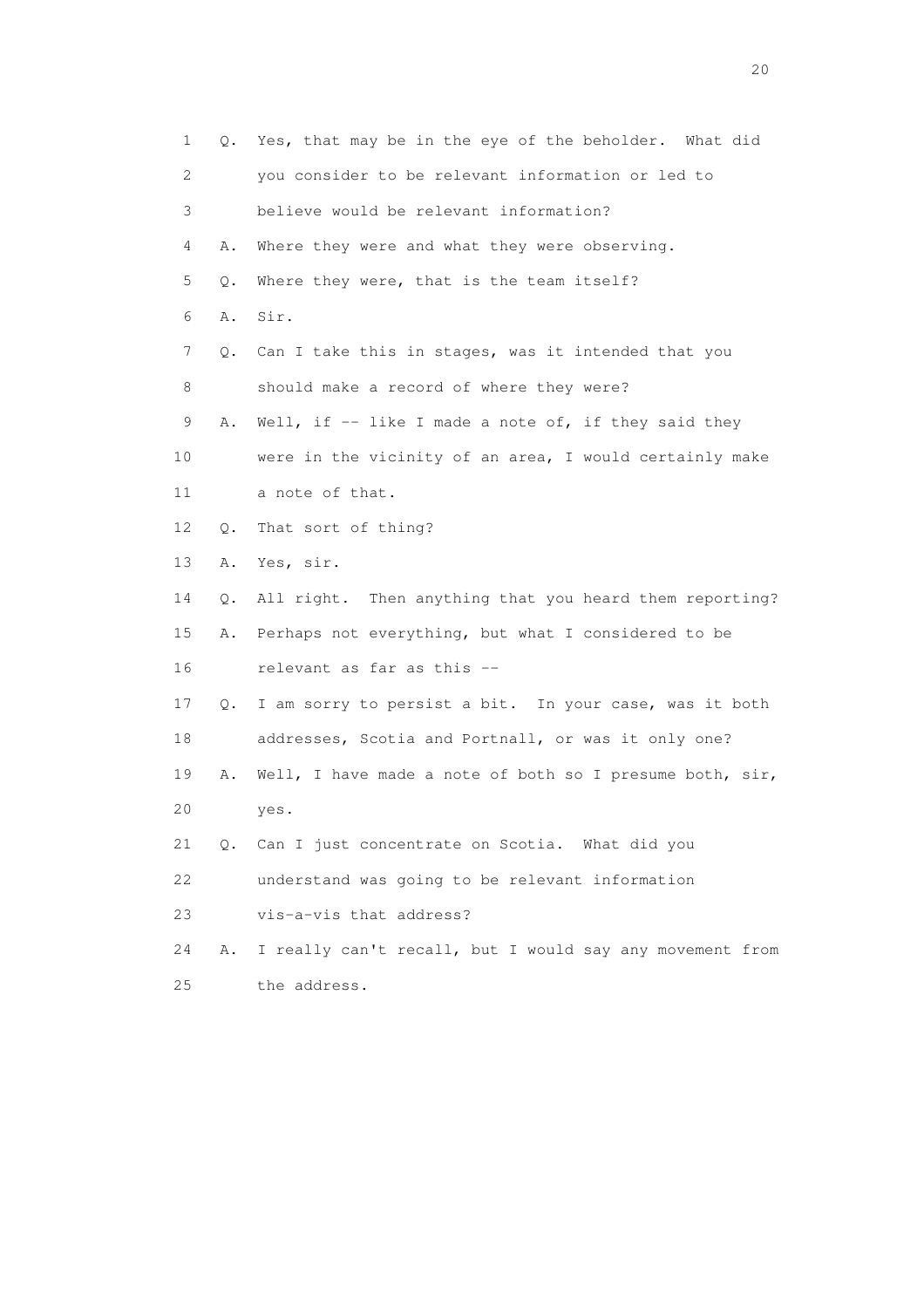1 Q. Any movement from the address. Having got any movement 2 from the address, it may end up, therefore, that the two 3 sets of monitors, that's you and the one next door, 4 might end up recording the same information; is that how 5 it might have worked, because they are listening as 6 well? 7 A. That seems to have happened, yes, sir, but -- 8 Q. All right, I am sorry to take it through. So the two 9 monitors are listening to the surveillance channel, as 10 it were, noting down what's being reported. When you 11 get something, let us take one that's on your log, 6.22, 12 that's the car, what do you do with it having -- you 13 have heard it, and you type it up. Do you notify 14 anyone? 15 A. Yes, sir. 16 Q. Who do you notify? 17 A. I notify the ops room manager behind me. 18 Q. The ops room manager behind you. Then how did it work 19 from there? So he would decide whether it was worth 20 passing on to someone else? 21 A. The other people in the room would either hear me say 22 that, if it was a quiet moment, or they would see it on 23 the screen or the ops room manager would pass it on, 24 escalate it up. 25 Q. Did Commander Dick seem to be taking any interest in the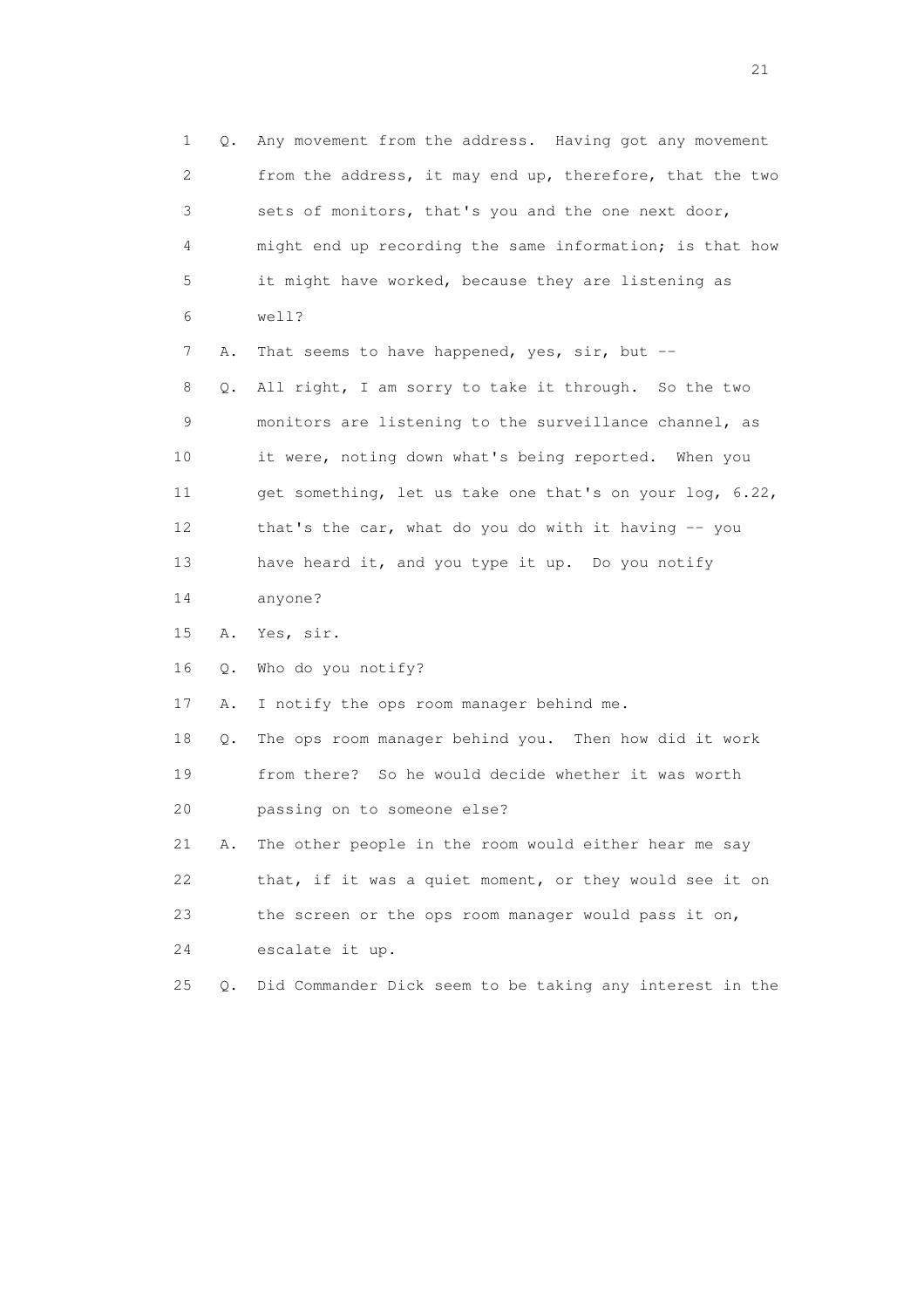1 screen at all?

2 A. I couldn't say that, sir.

 3 Q. All right. Unless somebody heard you say it to the 4 operation line manager, how do you know that the people 5 who need to know actually did know? Do you follow? 6 SIR MICHAEL WRIGHT: On the assumption they weren't watching 7 the screen. 8 MR MANSFIELD: Yes, on the assumption they are not watching 9 the screen, precisely. 10 A. They would either ask the ops room manager or come and 11 ask the monitor. 12 Q. Did Commander Dick ever come and ask you anything? 13 A. No, sir. 14 MR MANSFIELD: Thank you. 15 SIR MICHAEL WRIGHT: You say you couldn't tell if the 16 officers, senior officers weren't watching the screens, 17 whether it got through or not. Do you think having 18 regard to the noise levels that you recollect that there 19 was a chance or a likelihood that some of the things you 20 said weren't heard? 21 A. I don't know, sir, it's a possibility because of the 22 noise levels, yes. 23 SIR MICHAEL WRIGHT: Or if heard, misunderstood or misheard?

24 A. I don't think they were misheard in my -- particularly 25 the notes I made, the entries I made, I don't think they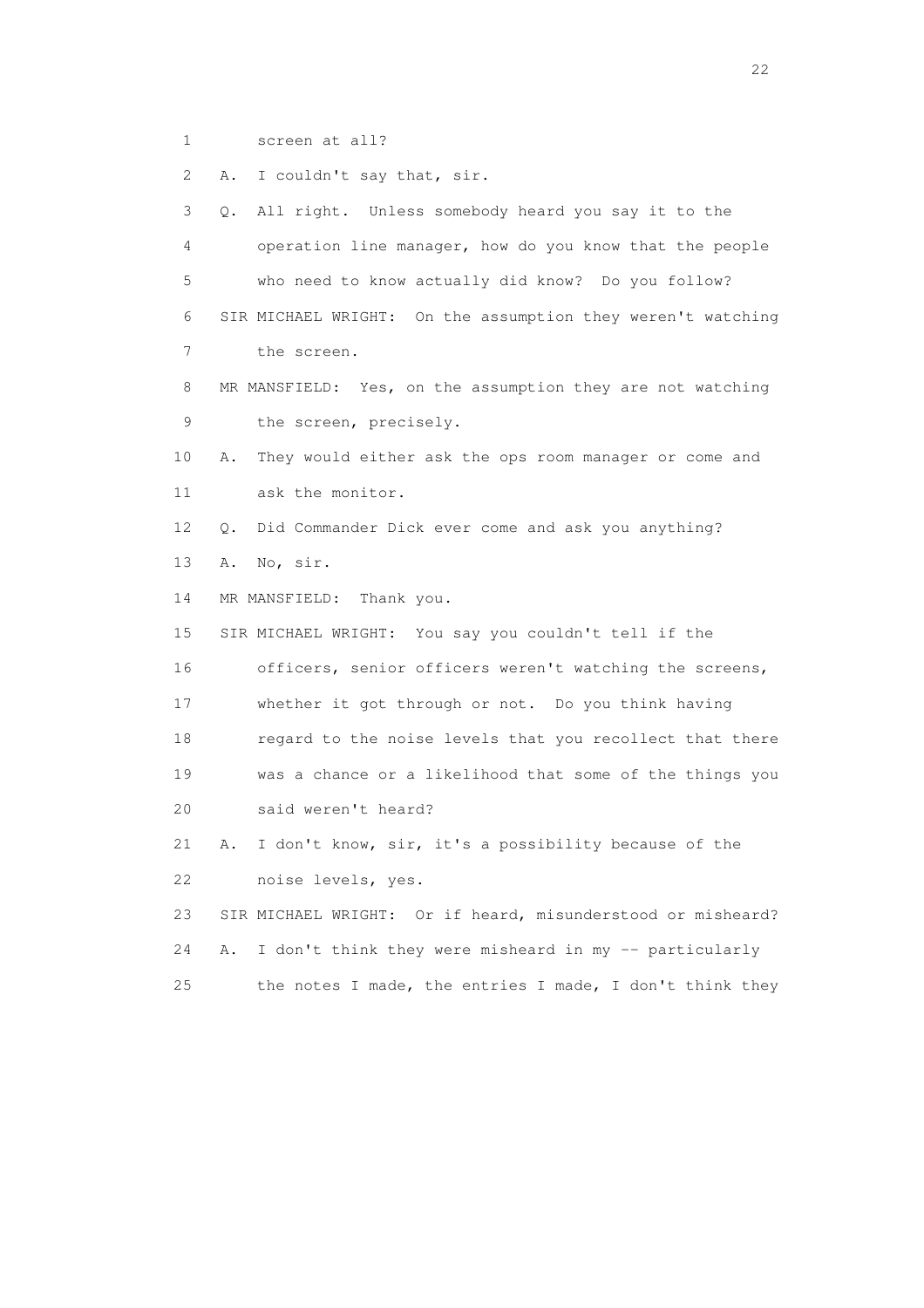1 were misheard.

 2 SIR MICHAEL WRIGHT: Of course by the time you went off at 3 8.41, and of course the main developments hadn't started 4 at that stage. 5 A. That's correct, sir. 6 SIR MICHAEL WRIGHT: In order to ensure that you were heard, 7 did you sometimes have to shout? 8 A. I can't remember shouting, no, sir. 9 SIR MICHAEL WRIGHT: Very well. Thank you. Mr Gibbs? 10 MR GIBBS: No questions, thank you. 11 SIR MICHAEL WRIGHT: Mr Singh? 12 MR SINGH: Nothing, thank you. 13 SIR MICHAEL WRIGHT: Thank you. Mr Perry? 14 Questions from MR PERRY 15 MR PERRY: Thank you, sir. 16 Mr Bernard, I am David Perry, I represent amongst 17 others Commander Dick, as she was then. I have just 18 a few questions for you, if I may, please. 19 First of all, the records that you have to assist 20 your recollection today, just so we have that precisely: 21 you made some notes on 17 August 2005 that's just about 22 four weeks after, just short of four weeks; is that 23 right? 24 A. I did, sir, yes. 25 Q. Just so we are clear, I am not going to waste time going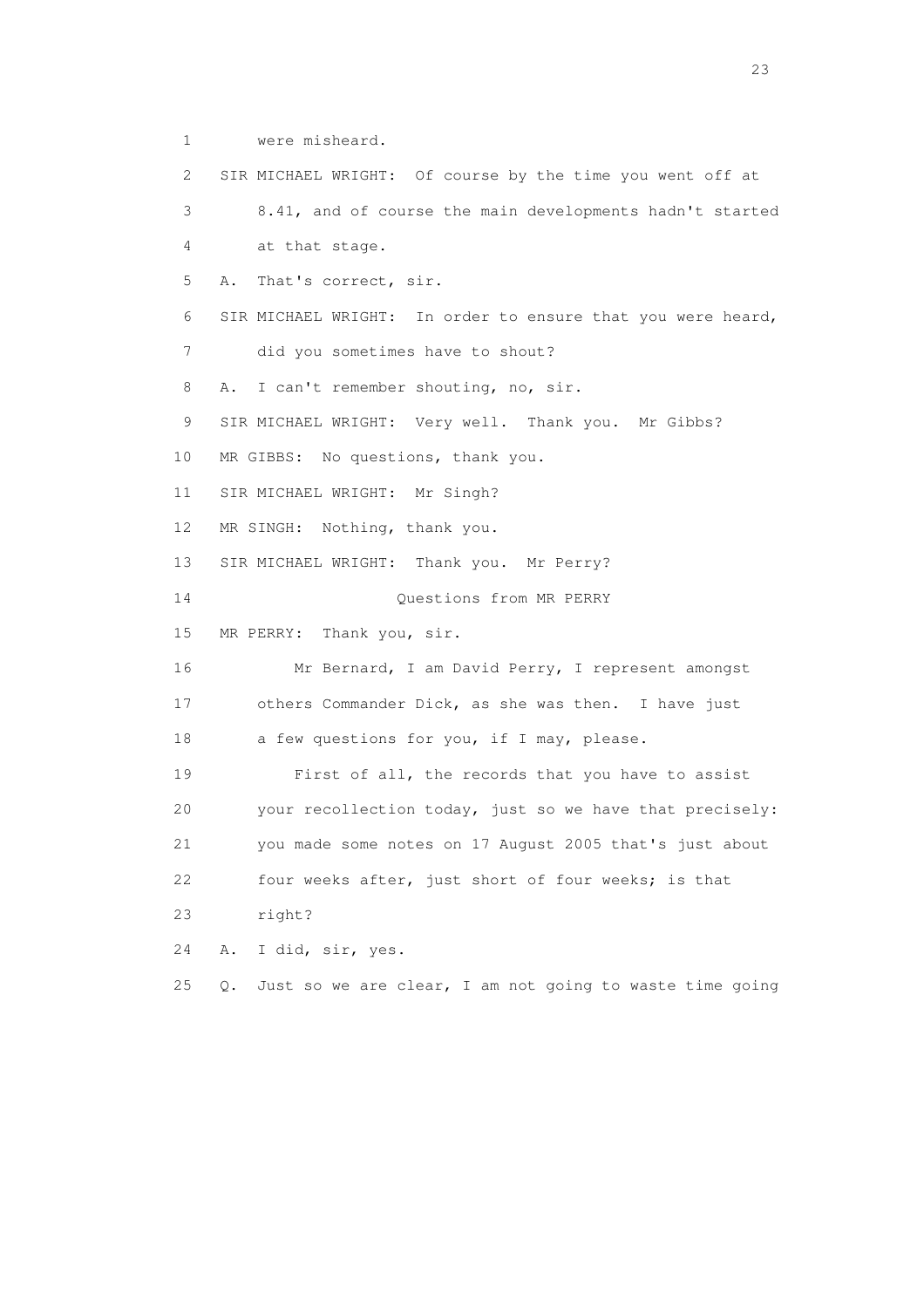| $\mathbf 1$ |    | through them, those notes deal with the task that you    |
|-------------|----|----------------------------------------------------------|
| 2           |    | were given to prepare for the briefing of the firearms   |
| 3           |    | officers at Leman Street?                                |
| 4           | Α. | Not solely, it was to do with my -- what I did the whole |
| 5           |    | night.                                                   |
| 6           | Q. | What you did, the point, perhaps you can just assist me  |
| 7           |    | and take it shortly. They don't deal with events when    |
| 8           |    | you are a surveillance monitor?                          |
| 9           | Α. | No.                                                      |
| 10          | Q. | No, so when you come on to perform your role as          |
| 11          |    | surveillance monitor, there is nothing in the notes      |
| 12          |    | about that?                                              |
| 13          | Α. | Well, I can refer to them, please?                       |
| 14          |    | Q. Yes, of course, they are your notes.                  |
| 15          | Α. | (Pause). Yes, that's correct, sir, I don't make any      |
| 16          |    | reference to                                             |
| 17          | Q. | May I make something clear, I don't ask these questions  |
| 18          |    | in a critical way at all, I am just trying to explore    |
| 19          |    | and understand what the position is, I'm not going to    |
| 20          |    | criticise you for anything, just so you understand.      |
| 21          |    | Then the other record, and there is nothing in there     |
| 22          |    | about the conditions in the room, in the notes?          |
| 23          | Α. | I don't believe there is.                                |
| 24          | Q. | I think you can just confirm?                            |
| 25          | Α. | No, sir, there aren't.                                   |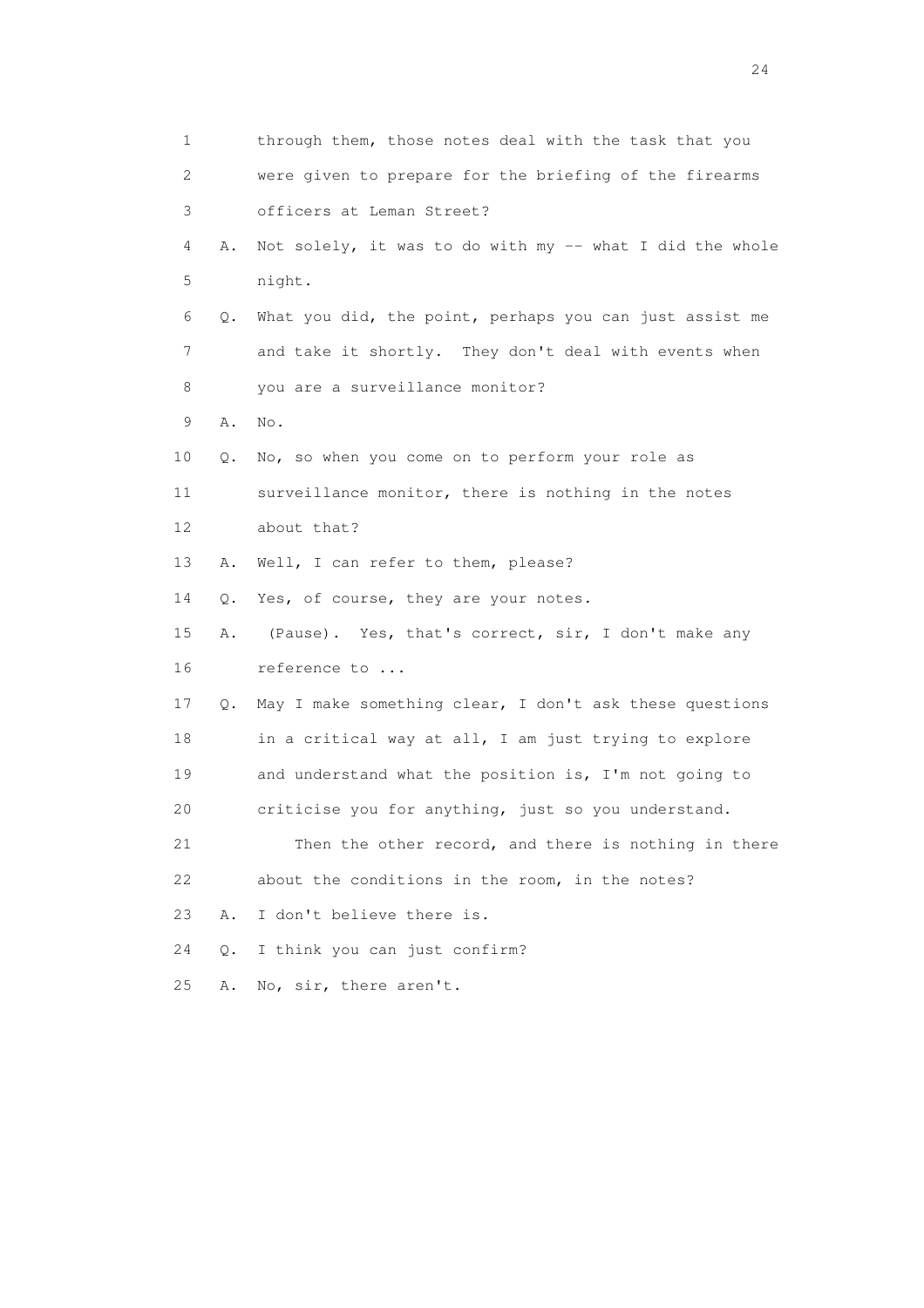- 1 Q. Then you came to make a statement in January of 2006,
- 2 and was that in the course of the investigation
- 3 conducted by the Independent Police Complaints
- 4 Commission, what we call the IPCC?
- 5 A. Yes, sir.
- 6 Q. Is that right?
- 7 A. Yes, sir.
- 8 Q. Then you have provided another statement, I think just 9 a few days ago, I have it here, 1 October 2008, for the 10 purposes of these proceedings?
- 11 A. I did, sir, yes.
- 12 Q. Thank you. I just want to, bearing in mind those are 13 the documents that you are using to assist us, ask you: 14 do you have any independent recollection now of these 15 events, three years ago, or would it be fair to say that 16 you really rely on the documents that you prepared 17 nearer the time?
- 18 A. I have some recollection, sir, I believe, but the notes 19 are obviously a great help.
- 20 Q. Yes, memory being what it is, obviously. I just want to 21 ask you this, which doesn't depend upon your memory, 22 it's just filling in a little bit of detail. You have 23 told us that you spoke to detective sergeant, is it
- 24 Marston or Marsdon?
- 25 A. Marston.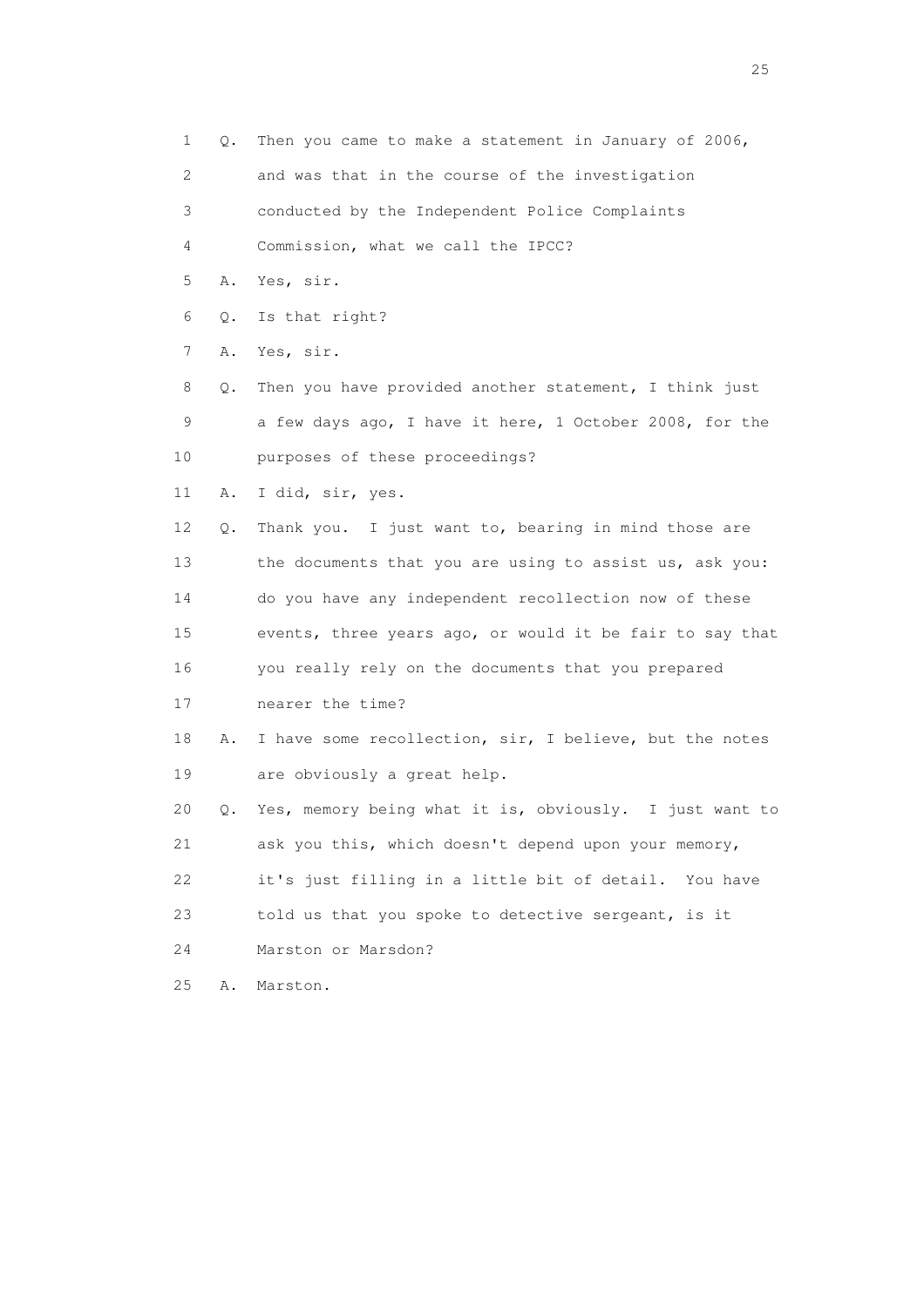- 1 Q. And is she called Gabby Marston?
- 2 A. Yes, sir.

| 3  | Q. | So Detective Sergeant Gabby Marston, and she was the     |
|----|----|----------------------------------------------------------|
| 4  |    | operations room manager, was she?                        |
| 5  | Α. | I believe she was, yes, sir.                             |
| 6  | Q. | What's the difference between the operations room        |
| 7  |    | manager and the operations co-ordinator? Because we      |
| 8  |    | have heard about a manager and a co-ordinator, and Alan  |
| 9  |    | was the co-ordinator. How do their roles fit together?   |
| 10 | Α. | The co-ordinator is usually a detective inspector        |
| 11 |    | whereas the other role, the manager, would be performed  |
| 12 |    | by a detective sergeant.                                 |
| 13 | Q. | From that, we get their ranks. I would just like to      |
| 14 |    | know how they fit together doing their job?              |
| 15 | Α. | I would say you don't always have a detective inspector  |
| 16 |    | in there but the ops room manager is always there        |
| 17 |    | co-ordinating the various operations, they are in charge |
| 18 |    | of that room.                                            |
| 19 | Q. | The manager is in charge?                                |
| 20 | Α. | Yes.                                                     |
| 21 | Q. | What about when the co-ordinator is there?               |
| 22 | Α. | Well, obviously he outranks her, but they are not always |
| 23 |    | there, I would say, they are off doing other things.     |
| 24 | О. | When he is there or she is there, the co-ordinator,      |
| 25 |    | being senior in rank, do they then assume responsibility |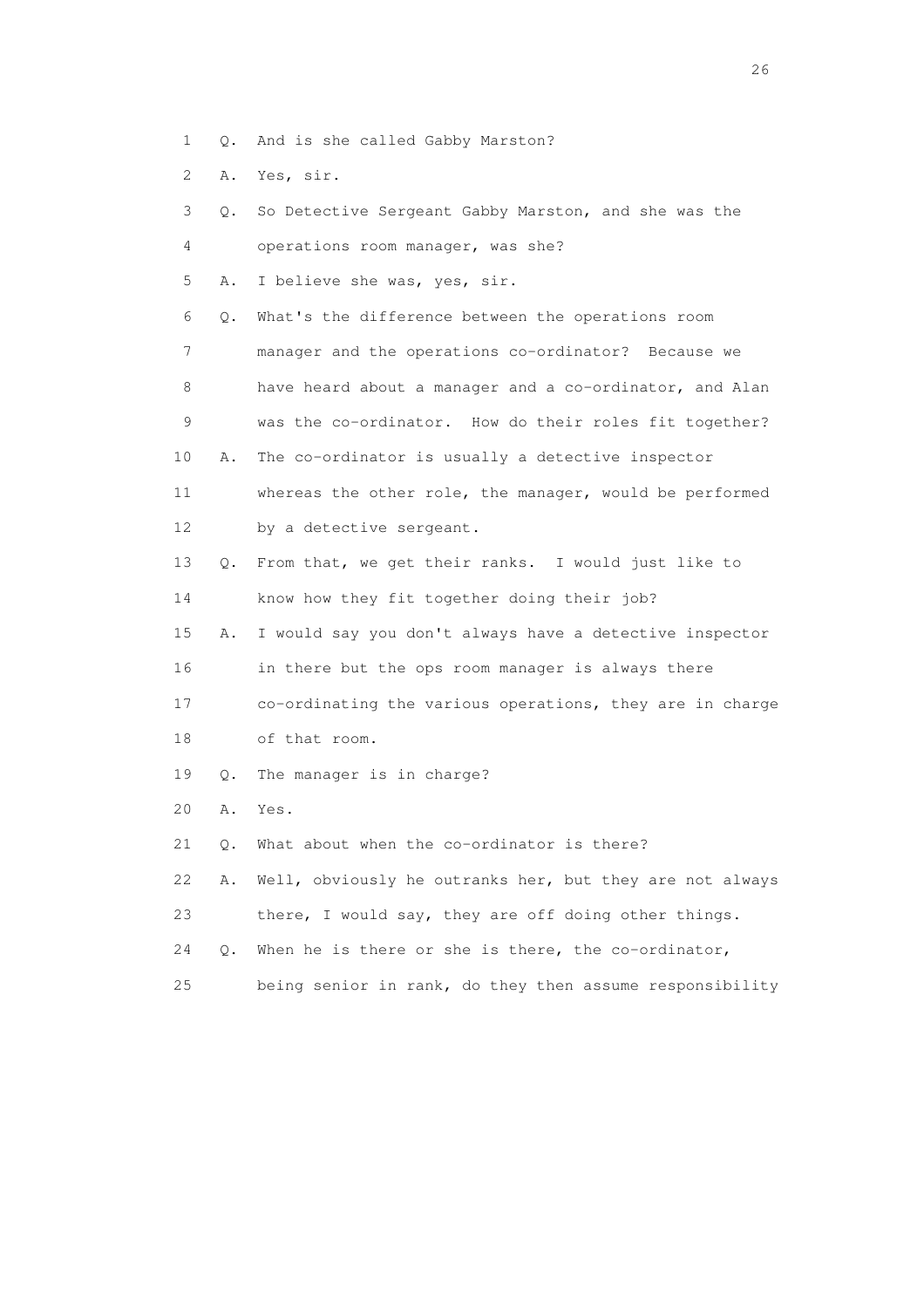| 1                         |           | for the operations room, or is it the manager who always |
|---------------------------|-----------|----------------------------------------------------------|
| $\mathbf{2}^{\mathsf{I}}$ |           | manages and the detective inspector who oversees the     |
| 3                         |           | management?                                              |
| 4                         | Α.        | My experience it would still be the detective sergeant   |
| 5                         |           | because they are in the chair, as they were, and they    |
| 6                         |           | are experienced in that position.                        |
| 7                         | Q.        | May I just ask you about your experience, because it may |
| 8                         |           | be relevant. You were asked about the type of            |
| 9                         |           | operations with which you are familiar, and these are    |
| 10                        |           | lifestyle surveillance operations; is that right?        |
| 11                        | Α.        | That's correct, sir, yes.                                |
| 12                        | Q.        | May I just ask you a few questions about that, so we get |
| 13                        |           | it a little more vivid. A lifestyle surveillance         |
| 14                        |           | operation is when you, as a member of Special Branch,    |
| 15                        |           | are investigating a particular subject or subjects to    |
| 16                        |           | build up a profile if it's suspected that they are       |
| 17                        |           | involved in criminal activities; is that a broad         |
| 18                        |           | generalisation?                                          |
| 19                        | Α.        | Yes, that's fair to say.                                 |
| 20                        | $\circ$ . | It's fair to say; so very often carried on over a long   |
| 21                        |           | period of time, gathering together intelligence to build |
| 22                        |           | up a picture of their lifestyle so that action can be    |
| 23                        |           | taken when sufficient material is available to the       |
| 24                        |           | police so that they can intervene?                       |
| 25                        | Α.        | I would say that.                                        |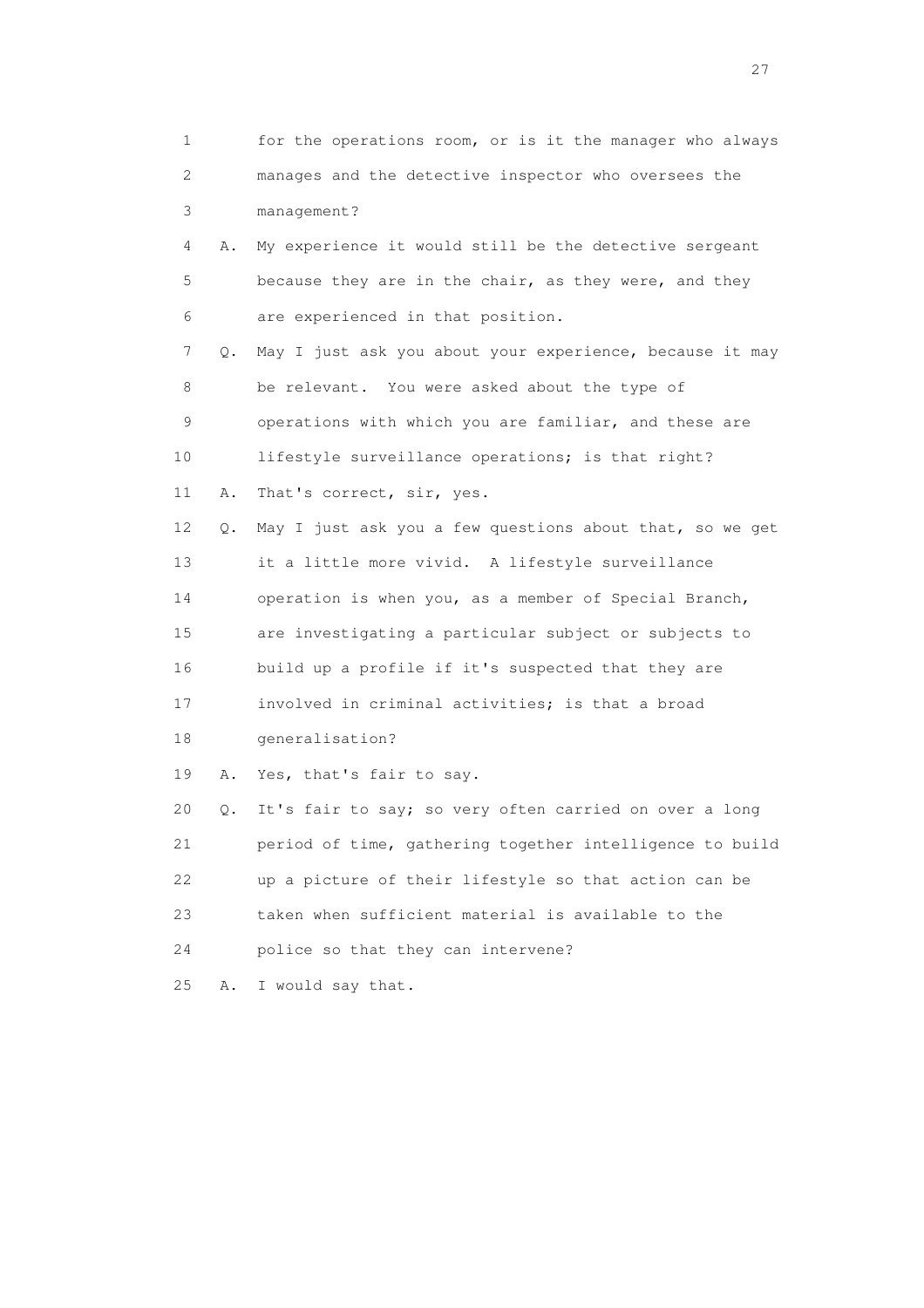- 1 Q. Is that right?
- 2 A. That's correct, yes.
- 3 Q. Sometimes these operations go on for weeks and sometimes 4 for months?
- 5 A. They have done in the past, yes, sir.
- 6 Q. Have you been involved in ones which have gone on for 7 months?
- 8 A. Certainly weeks.
- 9 Q. In these operations, there are usually very few people 10 in the Special Branch operations room, room 1600, with 11 which we are concerned?
- 12 A. Certainly less than there was on the night we are 13 talking about, yes, sir.
- 14 Q. So fewer than there were on the night, but let me just 15 ask you this, just so we can picture it for ourselves,
- 16 you assisting us by giving evidence, just so we can
- 17 picture it for ourselves, how many people are we talking

18 about on an ordinary Special Branch lifestyle

- 19 surveillance operation?
- 20 A. Maybe half a dozen to 10.
- 21 Q. 10 at the outside?
- 22 A. Yes, depending on obviously what's going on, but yes.
- 23 Q. During the night, even fewer?
- 24 A. Perhaps, yes, sir.
- 25 Q. I suppose sometimes even criminals have to sleep?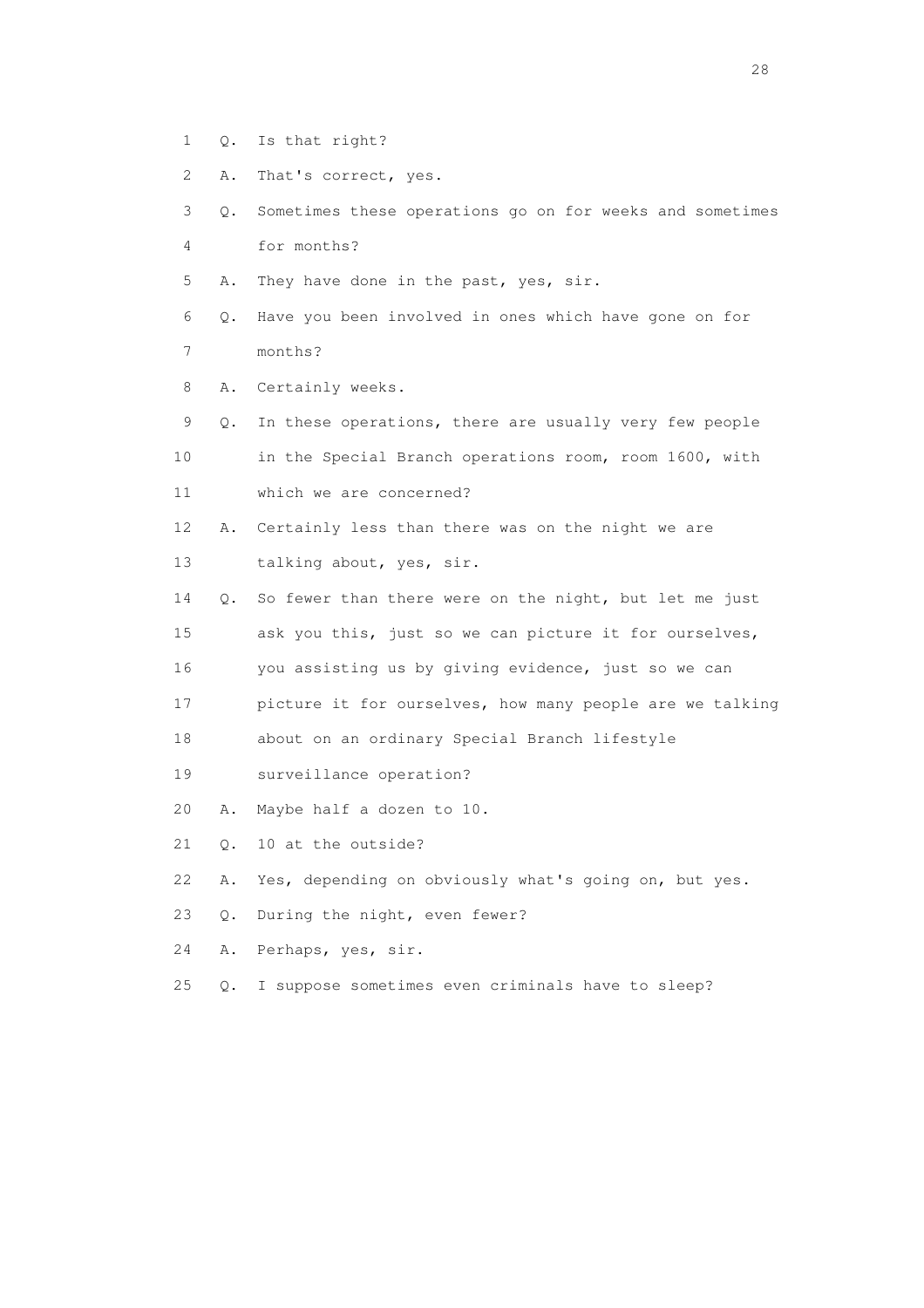- 1 A. Yes, sir.
- 2 Q. So you might have fewer people during the night, but of
- 3 course this operation was unparalleled, wasn't it?
- 4 A. Yes, sir.
- 5 Q. The one that we are investigating in these proceedings, 6 it was unparalleled, wasn't it?
- 7 A. It was, sir, yes.
- 8 Q. You had certainly never experienced anything like it 9 before?
- 10 A. No, sir.
- 11 Q. When we are talking about whether a room is crowded or 12 whether it's noisy, that's very much a matter of 13 individual impression and perception based upon their 14 previous experience?
- 15 A. That's fair.
- 16 Q. It's all going to depend, isn't, on the individual,

17 I suppose it may also be a matter of individual

- 18 sensitivity as well?
- 19 A. That's correct.

 20 Q. Certainly so far as you were concerned, Mr Bernard, as 21 you have told us, a very different type of operation, 22 and then you take over as the surveillance monitor at 23 0438. May I just ask you one or two questions about the 24 log, please, again just to assist us by building up 25 a picture of what's going on.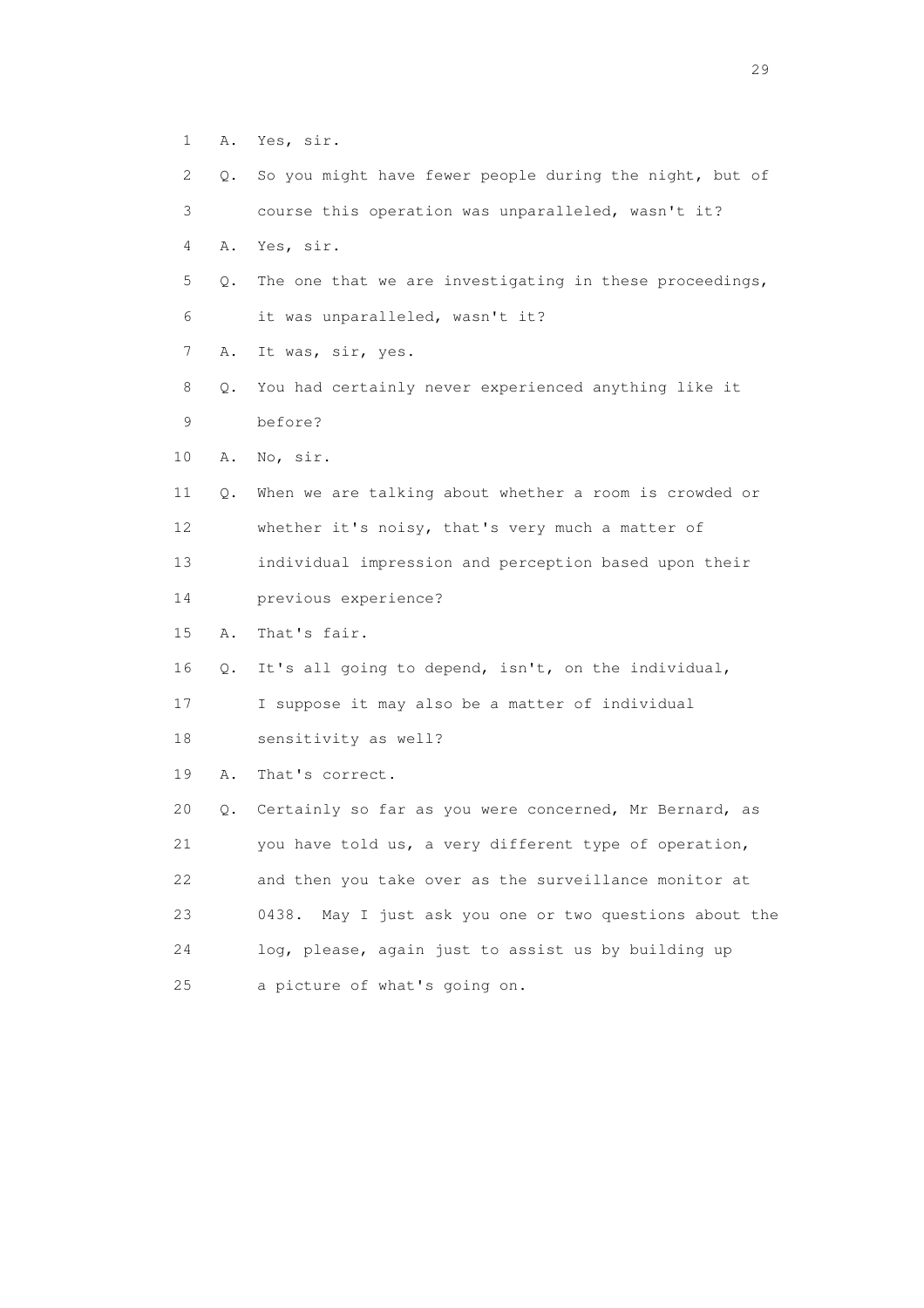| 1  |    | My first question in relation to the surveillance        |
|----|----|----------------------------------------------------------|
| 2  |    | running log is this: would you like to have it in front  |
| 3  |    | of you? It's up on the screen.                           |
| 4  | Α. | Thank you.                                               |
| 5  | Q. | The first question is this: when we see times on the     |
| 6  |    | surveillance running log, is that a time that is typed   |
| 7  |    | in by the monitor or is it a time that is entered        |
| 8  |    | automatically by the computer?                           |
| 9  | Α. | No, it's typed in by the monitor.                        |
| 10 | Q. | It's typed in by the monitor, so the time that we see,   |
| 11 |    | that has to be the monitor typing in the time?           |
| 12 | Α. | Yes, sir.                                                |
| 13 | Q. | Now, the next question is this: you have told us that    |
| 14 |    | what goes into the log is the material that the monitor  |
| 15 |    | decides is relevant to be included in the log; is that   |
| 16 |    | right?                                                   |
| 17 | Α. | Yes, sir, yes, mostly.                                   |
| 18 | Q. | So you are getting the information and you make          |
| 19 |    | a decision as to what to put in, and would it also be    |
| 20 |    | fair to say this: sometimes when you are doing these     |
| 21 |    | logs, there is a time delay between you receiving the    |
| 22 |    | information and making the entry?                        |
| 23 | Α. | Certainly, yes.                                          |
| 24 | Q. | Inevitably there is going to be a bit of delay, because  |
| 25 |    | you have to receive it, then there is the mental process |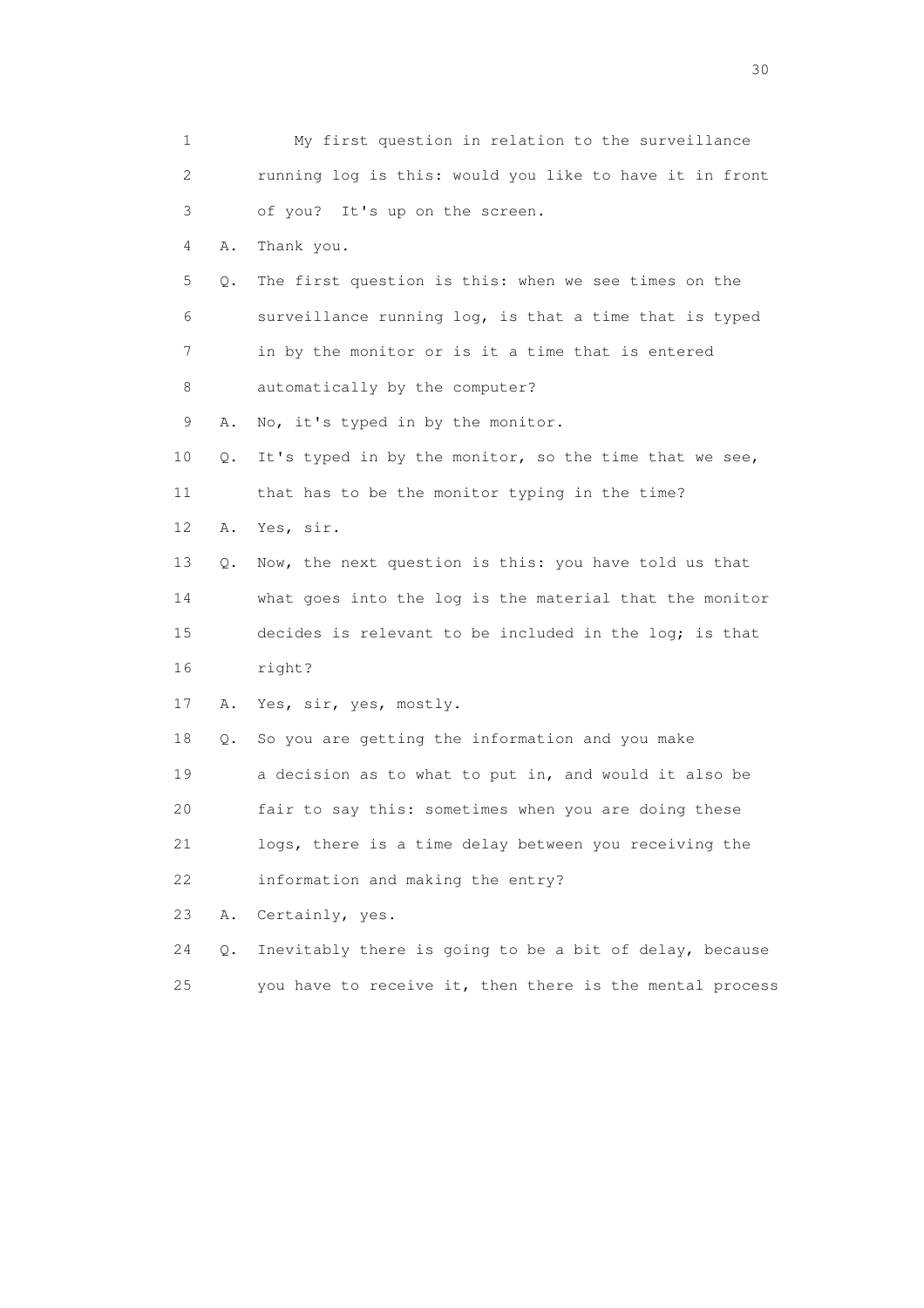1 of deciding what is relevant and what to include? 2 A. (Witness nods). 3 Q. And -- I'm very sorry, if you nod it doesn't go on the 4 record. 5 A. Sir, I agree. 6 Q. I don't blame you for nodding at all, it's very easy to 7 get into that. 8 Let me ask you something else in relation to this, 9 and the time delay, please. Of course, there may well 10 also be a time delay from the information on the ground 11 reaching the surveillance monitor? 12 A. Yes, I would say that's fair. 13 Q. Because sometimes people who are conducting 14 surveillance, if they are seen speaking into their cuffs 15 or on a mobile telephone when they are on surveillance, 16 people are going to perhaps draw conclusions that they 17 are surveillance officers, so they have to be discreet, 18 don't they? 19 A. They do have to be discreet, yes, sir. 20 Q. And they also have to have a line of communication to 21 get the information from the individual officer through 22 to the control room? 23 A. That's correct. 24 Q. Then on the log that we have here, we have the 0438 25 team -- this is your entry -- commencing with the red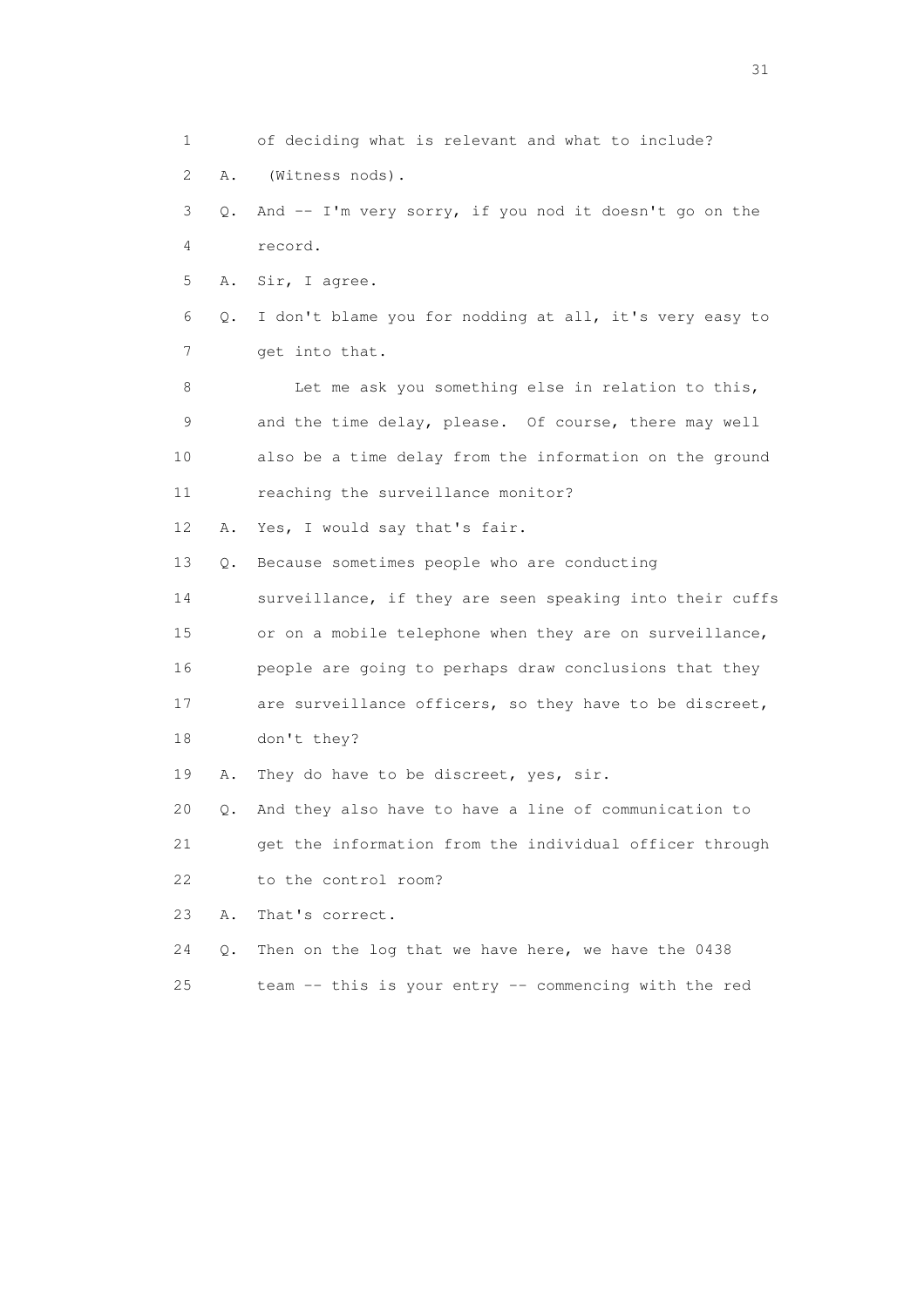1 team deployed and in the vicinity of 21 Scotia Road? 2 A. That's correct. 3 Q. Thank you very much. I am not going to ask you anything 4 else about that now. 5 I just want to ask you these few questions about the 6 room. You very fairly said, Mr Bernard, that the 7 estimate of 25 people in the room by the time 8 Cressida Dick arrived, that that was an estimate? 9 A. No, I remember 25 people plus being in the room when she 10 was there, I couldn't say she arrived to be greeted by 11 25 people, but ... 12 Q. Yes. May it be that the 25 to 30 is an estimate? 13 A. That's my guess, yes. 14 Q. That's your guess? 15 A. Yes. 16 Q. Certainly the impression was there were many more people 17 than you were used to? 18 A. Absolutely, yes. 19 Q. For that time of day? 20 A. Yes. 21 Q. Then you have described the noise levels of course again 22 the point we have already made, very different from what 23 you were used to? 24 A. Yes. 25 Q. Thank you. You were asked questions about whether there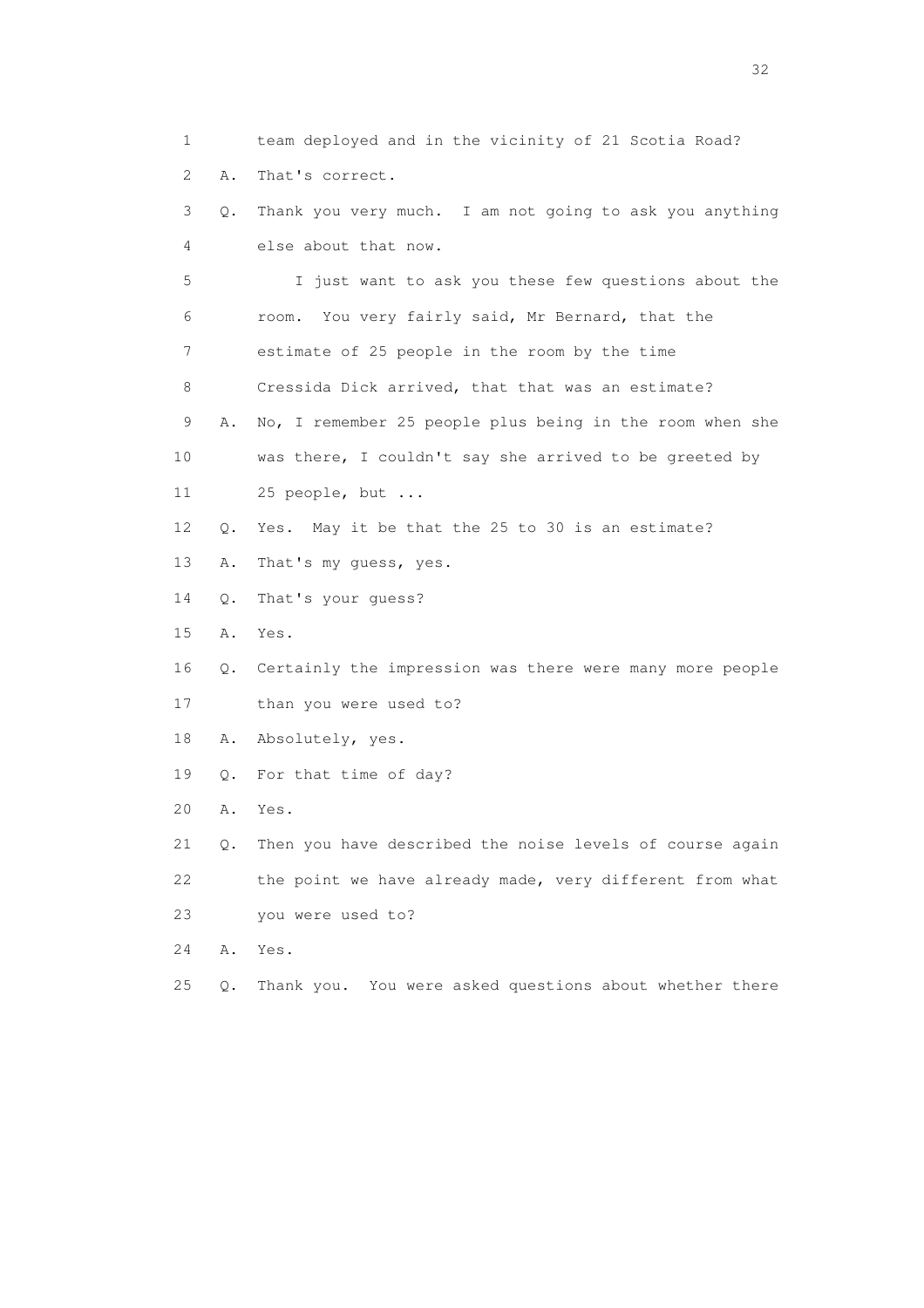| 1                         |       | was any difficulty of information coming through,        |
|---------------------------|-------|----------------------------------------------------------|
| $\mathbf{2}^{\mathsf{I}}$ |       | reaching the people who should be receiving that         |
| 3                         |       | information, so that they might properly act upon it.    |
| 4                         |       | May I just ask you this: you said that you passed your   |
| 5                         |       | information to the ops room manager, who was only a yard |
| 6                         |       | or two away?                                             |
| 7                         | Α.    | That's correct.                                          |
| 8                         | Q.    | Is that right?                                           |
| 9                         | Α.    | That's correct.                                          |
| 10                        | Q.    | So far as you are concerned, you were able to perform    |
| 11                        |       | your role and do your job?                               |
| 12                        | Α.    | I was, yes.                                              |
| 13                        | Q.    | And the ops room manager is taking on the information,   |
| 14                        |       | and it's then for the ops room manager to do his job?    |
| 15                        | Α.    | I would say so, yes, sir.                                |
| 16                        | Q.    | There was no difficulty about him doing his job?         |
| 17                        | Α.    | You would have to ask him that, sir, but                 |
| 18                        | $Q$ . | That's a very fair way of putting it, but I am asking    |
| 19                        |       | you so far as you can tell?                              |
| 20                        | Α.    | He might have had difficulties because of the noise      |
| 21                        |       | passing any information on, yes, sir.                    |
| 22                        | Q.    | You think he might?                                      |
| 23                        | Α.    | It's possible.                                           |
| 24                        | $Q$ . | It's possible?                                           |
| 25                        | Α.    | Yes.                                                     |
|                           |       |                                                          |

<u>33</u> and the state of the state of the state of the state of the state of the state of the state of the state of the state of the state of the state of the state of the state of the state of the state of the state of the s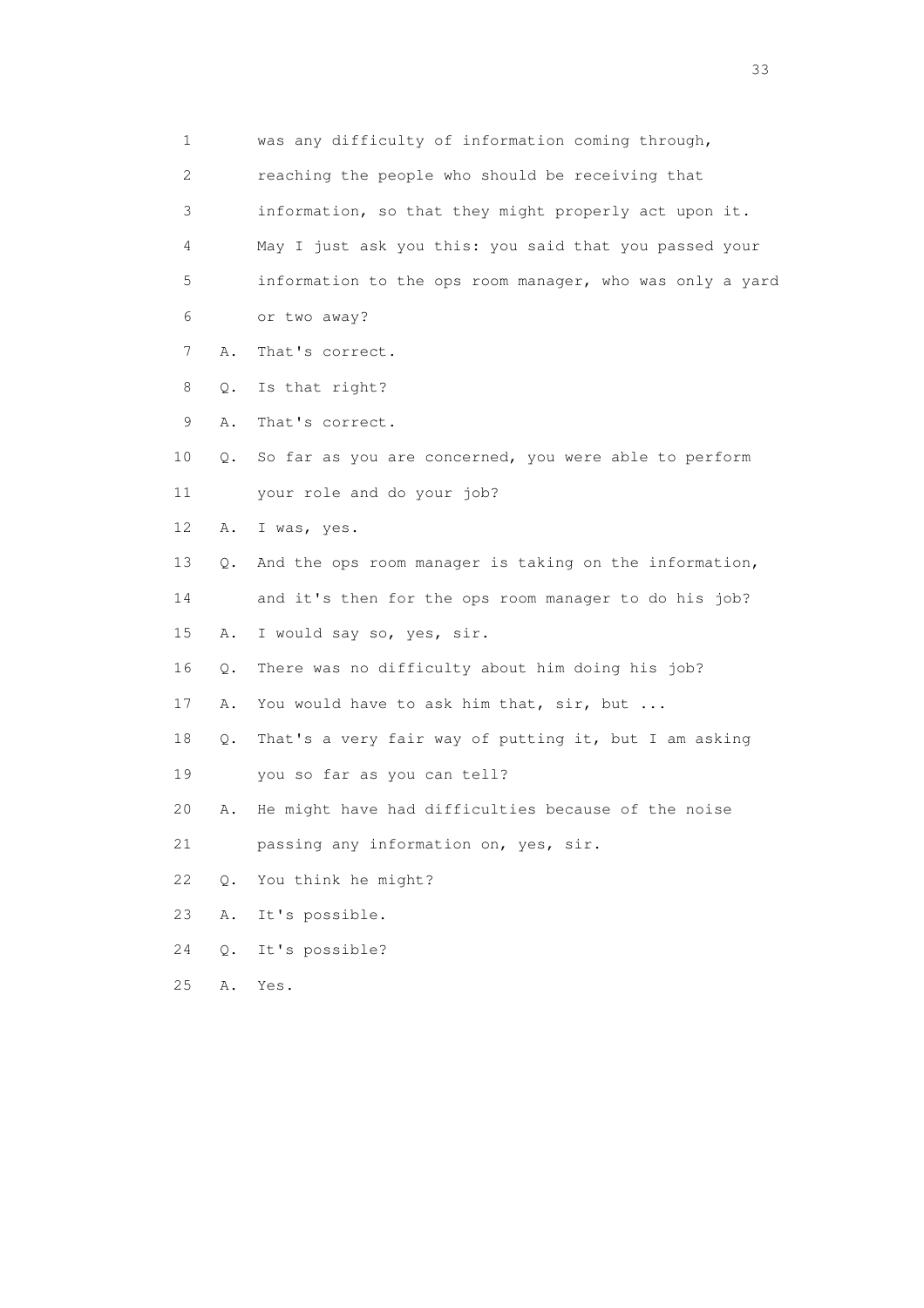1 Q. Then so far as you are concerned, of course, you you 2 were no longer the surveillance monitor after 8.14? 3 A. No, I wasn't, sir. 4 Q. So the period with which you are telling us about and we 5 are now concerned is an hour and a quarter or so before 6 we know that Mr de Menezes left 21 Scotia Road? 7 A. Correct, sir. 8 MR PERRY: Mr Bernard, thank you very much, those are the 9 only questions I have. 10 SIR MICHAEL WRIGHT: Mr King? 11 MR KING: Nothing, thank you, sir. 12 SIR MICHAEL WRIGHT: Mr Horwell? 13 MR HORWELL: No, thank you. 14 Further questions from MR HOUGH 15 MR HOUGH: First of all, you were asked some questions by 16 Mr Perry about the operations co-ordinator. I think 17 it's right, isn't it, that Alan was the deputy 18 operations co-ordinator overnight and DCI Noel Baker was 19 his boss, the operations co-ordinator. 20 A. I don't know about that, no. I certainly remember Alan, 21 not the DCI. 22 Q. While you were there, can you remember, was Alan there 23 continuously? 24 A. Well, I wasn't there continuously, so I remember him 25 being there, I couldn't say continuously.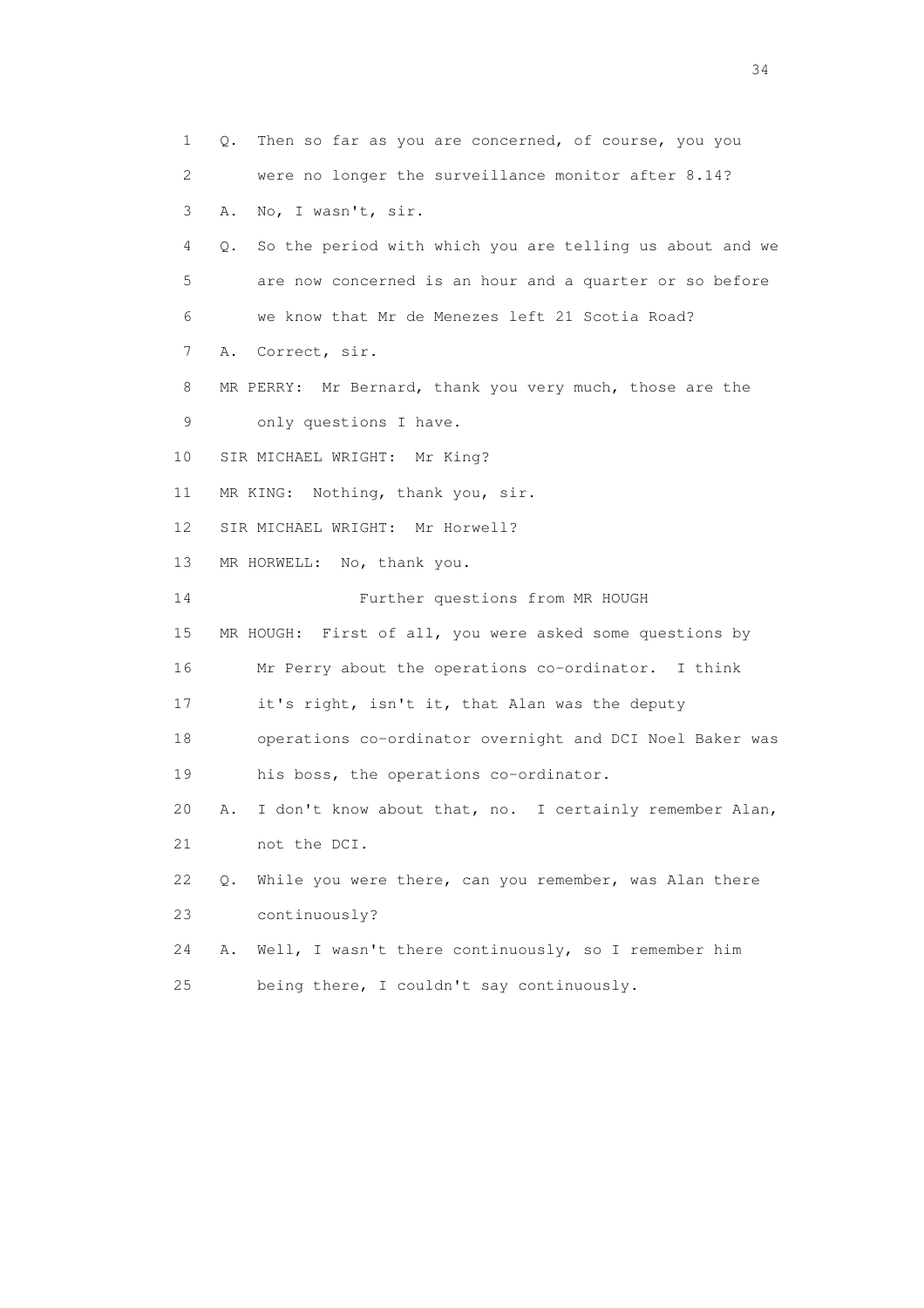1 SIR MICHAEL WRIGHT: When you speak, you use the expression 2 "ops room manager", is that the same as the ops room 3 co-ordinator? 4 A. No, sir. 5 SIR MICHAEL WRIGHT: I didn't think it was. 6 MR HOUGH: I think the distinction that's been made is 7 DCI Baker and Alan, ops room co-ordinator and deputy. 8 The manager first of all DS Marston, and then somebody 9 we are going to hear from called Brian. 10 Next topic, and this is really for the benefit of 11 some people who are not represented here today, when you 12 were asked to compile briefing materials and were going 13 around trying to obtain those briefing materials, can 14 you remember whether you were being provided with 15 specific addresses at that stage? 16 A. I don't think anybody provided me with any addresses. 17 Q. It's just that during the course of the Health and 18 Safety trial, you said that you were sure if you thought 19 about it the potential addresses of interest were in 20 when you were trying to get information from other 21 units? 22 A. They might have been in, in the latter stages of me -- 23 I just really can't tell. 24 Q. Finally this: the monitor, the timing on the log that we 25 have seen of 4.38 when you and also your colleague

<u>35</u> and the state of the state of the state of the state of the state of the state of the state of the state of the state of the state of the state of the state of the state of the state of the state of the state of the s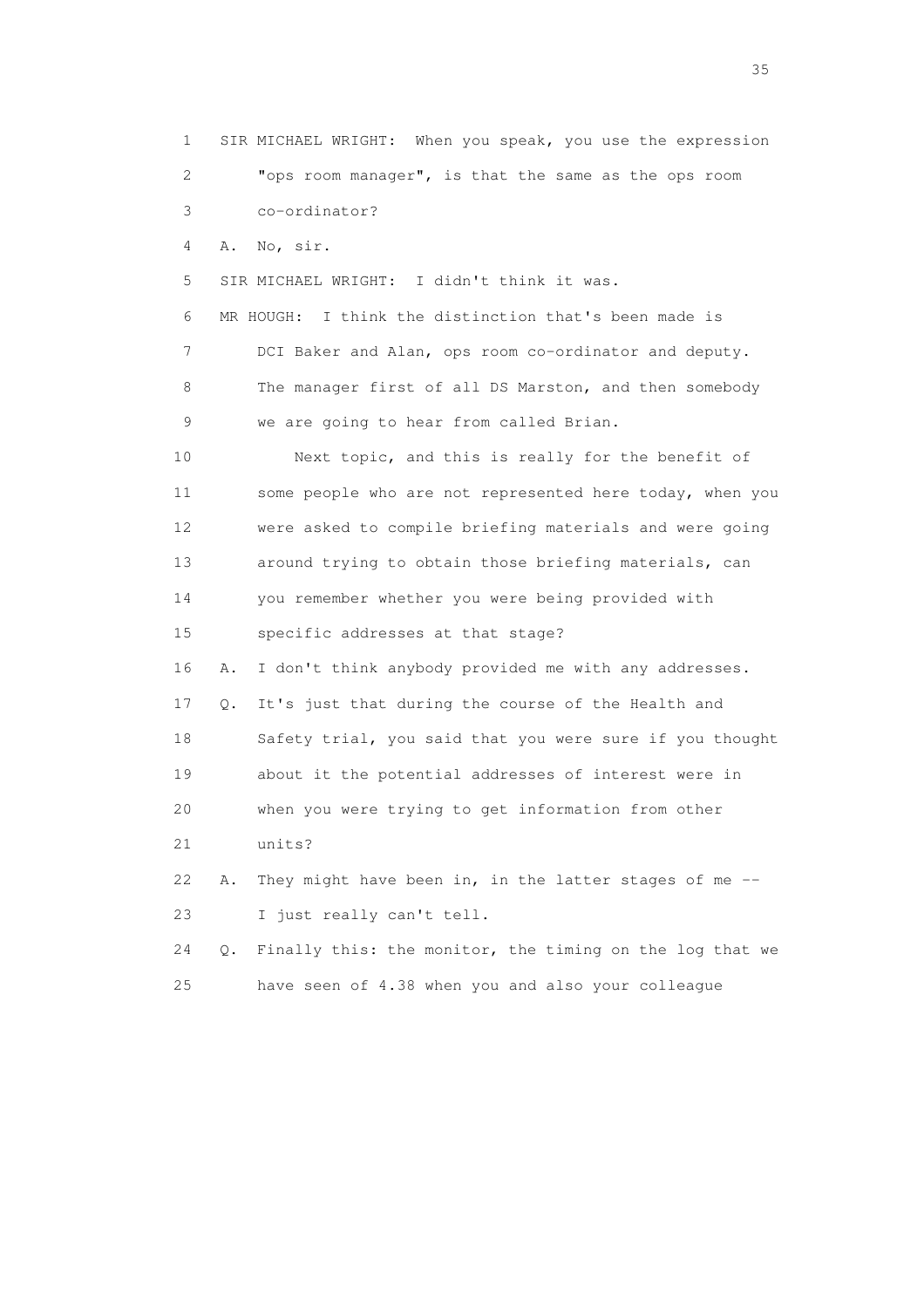1 recorded in identical terms that a team had been

2 deployed, that time was 4.38?

3 A. I believe so, yes, sir.

 4 Q. I should put it to you out of fairness to you that we 5 have heard evidence that the decision to deploy 6 surveillance teams to any addresses at all rather than 7 pursuing an entirely different strategy was only taken 8 at 4.55, so it might be suggested to others that you 9 can't have been right in writing down 4.38. Is that 10 something you can comment on at all? 11 A. I wrote down 0438, so I can't comment about the 5 to 5 12 time. 13 SIR MICHAEL WRIGHT: From your statement it would seem to be 14 that that was the time that was in your mind at any rate 15 at the time you wrote the statement, the time you 16 actually started in the operations room? 17 A. That's correct, sir, yes. 18 MR HOUGH: When you wrote your statement, were you drawing 19 on the log for that time? 20 A. Yes. 21 Q. So the statement doesn't corroborate you arriving at 22 4.38 as per the log because you were relying on the log. 23 A. All I can say, sir, that's when I started the log. 24 SIR MICHAEL WRIGHT: It's an argument that goes round in 25 circles.

 $36<sup>2</sup>$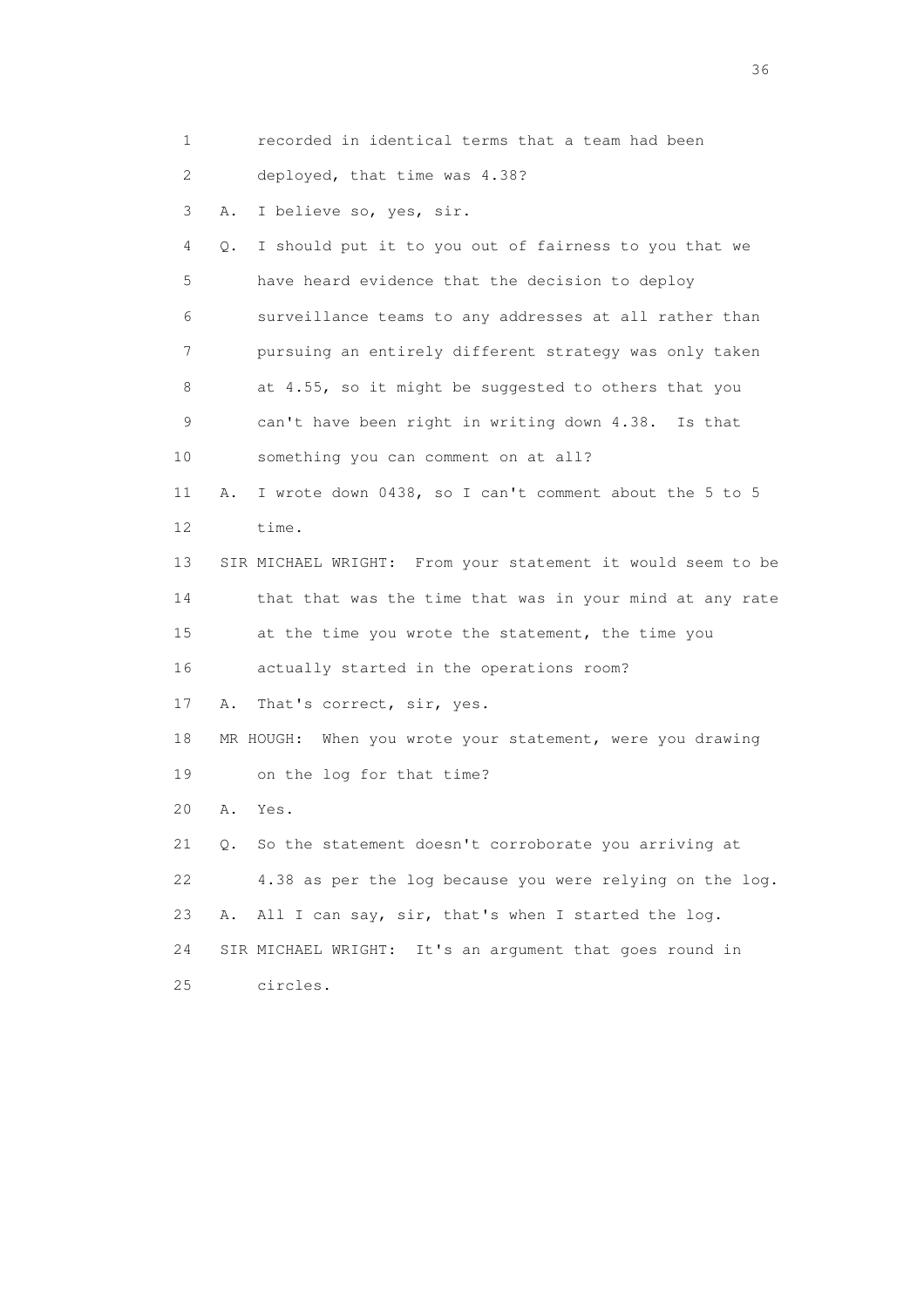1 A. Yes. 2 MR HOUGH: It does indeed. Thank you very much, that's all 3 I ask. 4 SIR MICHAEL WRIGHT: Thank you very much, Mr Bernard, you 5 are free to go. 6 (The witness withdrew) 7 MR HOUGH: The next witness is called "Brian", by way of 8 codename. 9 CODENAME "BRIAN" (sworn) 10 SIR MICHAEL WRIGHT: Thank you, sit down, please. 11 Ouestions from MR HOUGH 12 MR HOUGH: I think you have been given the name Brian for 13 the purpose of these proceedings? 14 A. I have, sir. 15 Q. My name is Jonathan Hough, I will ask you questions 16 first on behalf of the Coroner, then you will be asked 17 questions by others. 18 Going back to July 2005, at that time I think you 19 were a detective sergeant in SO12 Special Branch? 20 A. Yes, sir. 21 Q. I think you made two statements about the events we are 22 concerned with, one rather short statement on 23 3 August 2005, and then a rather longer statement on 24 2 November 2005? 25 A. That's correct, sir, yes.

<u>37</u>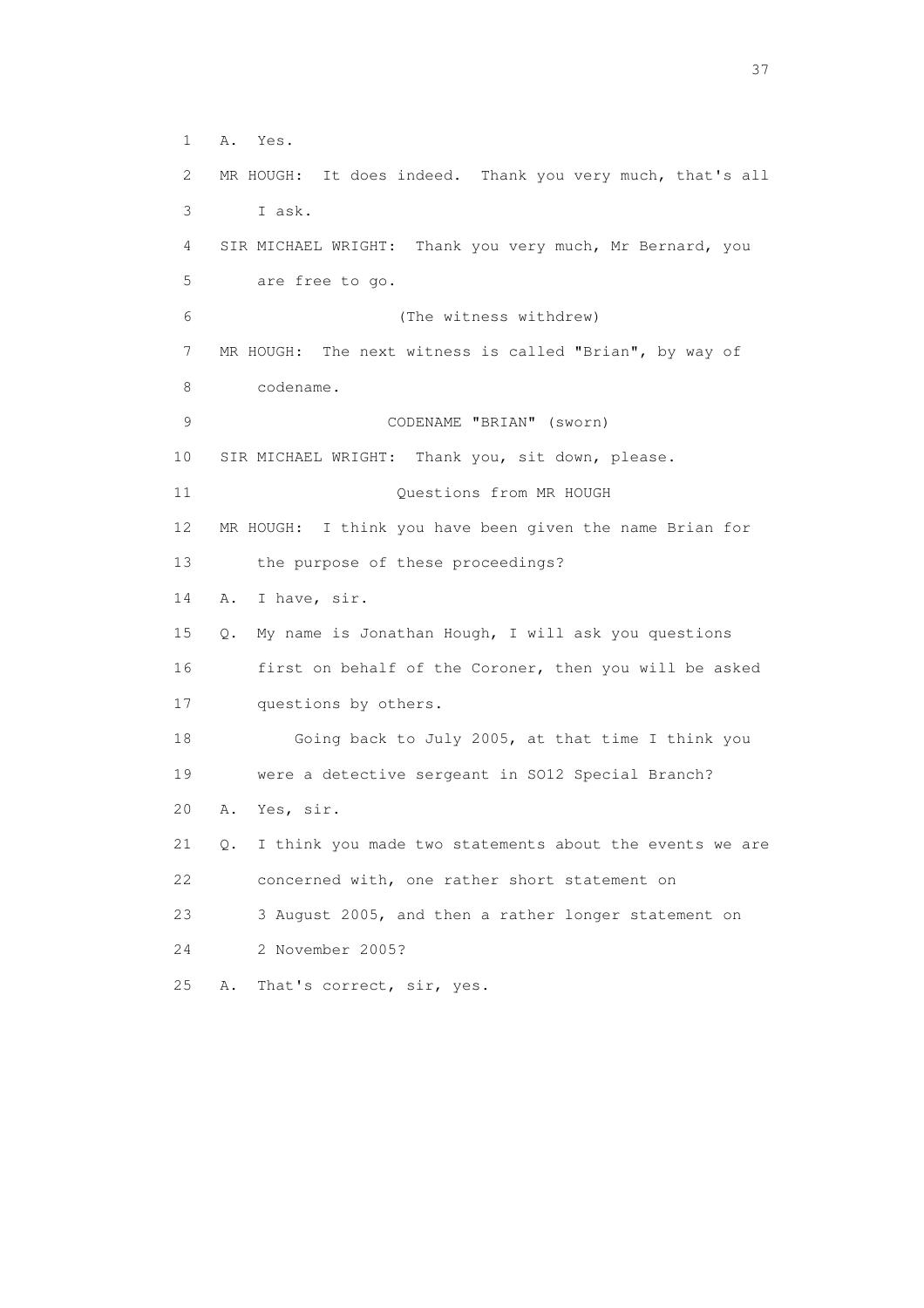1 Q. I think you were on duty on the morning of 22 July 2005? 2 A. That's correct, sir, yes. 3 Q. Your duty over that period I think was as operations 4 room manager? 5 A. That's correct, sir, for Special Branch, yes. 6 Q. In the 16th floor operations room which is 7 a Special Branch room? 8 A. It was, sir, yes. 9 Q. Just to help us clear something up that we were just 10 asked about, the operations room manager is different 11 from the operations room co-ordinator; is that right? 12 A. It is, sir, yes. 13 Q. Can you just briefly explain the distinction between the 14 two? 15 A. I shall try and do the best. We don't always have 16 a co-ordinator, it all depends on the size of the 17 operation. The co-ordinator is normally a higher rank, 18 normally of detective inspector rank or possibly higher 19 than that. They are at some stage treated like the 20 senior investigating officer, whereas the operations 21 manager is normally a role performed by a detective 22 sergeant. 23 Q. What does the operations room manager do during a major 24 operation? 25 A. During a lifestyle Special Branch operation, he tends to

and the state of the state of the state of the state of the state of the state of the state of the state of the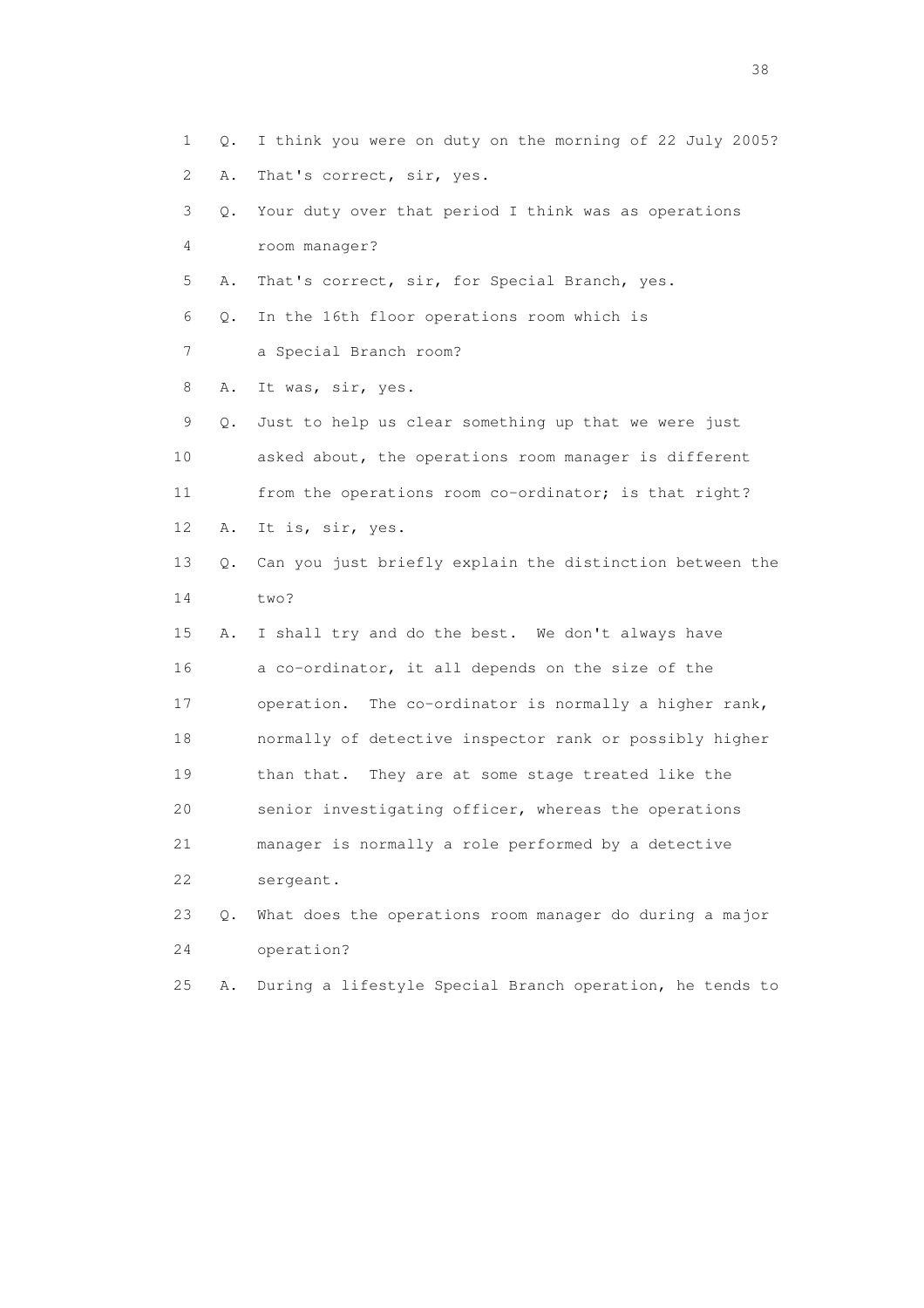1 work on the directions of the senior investigating 2 officer or the co-ordinator. He is responsible for the 3 flow of information in and out of the room, the 4 sanitisation of it, administration duties, and to make 5 sure the room is run in a proper fashion, staffed up 6 properly. 7 Q. If the senior investigating officer is not in the room 8 but the co-ordinator is, is the co-ordinator in charge? 9 A. Yes, certainly when I have been there, yes, the 10 co-ordinator is in charge, sir. 11 Q. Do you as operations room manager, if you are in that 12 role, perform administrative tasks, I don't mean to 13 demean them at all, but important administrative tasks 14 under his direction? 15 A. Yes, you would be in support of her or him but yes, you 16 would be doing other functions. 17 Q. On 22 July, what time did you arrive in the 16th floor 18 operations room? 19 A. About half past 7 in the morning. 20 Q. At that time, how many people were in the room? 21 A. There was a lot of people in there. I have written down 22 here 20 upwards, approximately 20 upwards. 23 Q. How many of those were relatively senior officers? 24 A. From what I could see and recognise, quite a lot. 25 Q. You have referred to lifestyle surveillance operations

 $39<sup>2</sup>$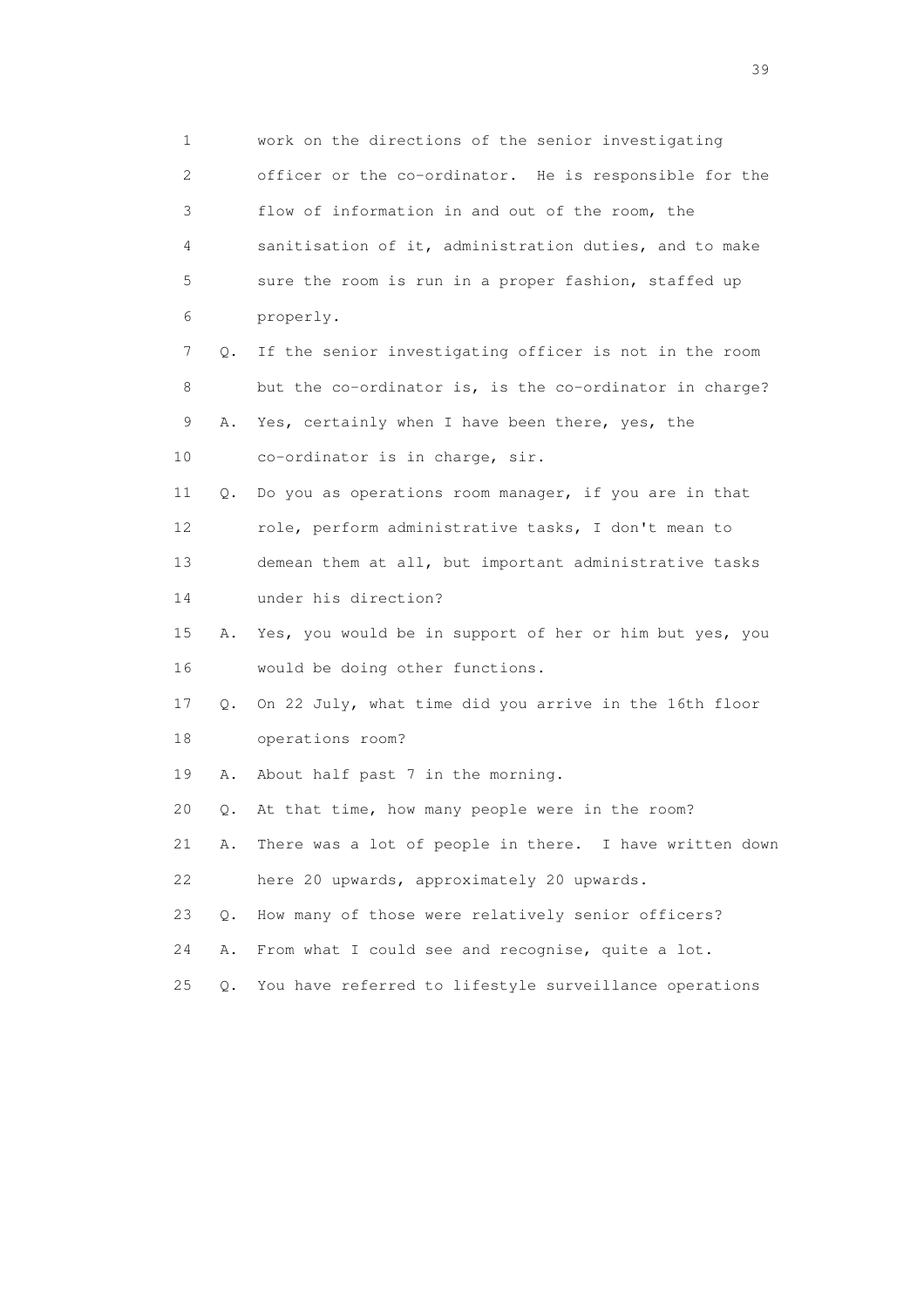| $\mathbf 1$               |    | and we have heard an explanation of what those were         |
|---------------------------|----|-------------------------------------------------------------|
| $\mathbf{2}^{\mathsf{I}}$ |    | today and I think earlier on in this inquest. Was that      |
| 3                         |    | the kind of operation you were used to seeing run out of    |
| 4                         |    | this particular room?                                       |
| 5                         | Α. | It was, sir, yes.                                           |
| 6                         | Q. | Roughly how many people would you have expected in that     |
| 7                         |    | kind of operation?                                          |
| 8                         | Α. | It would depend on the degree of the operation.<br>But      |
| 9                         |    | normally --                                                 |
| 10                        | О. | Can you give us a bracket?                                  |
| 11                        | Α. | Your average lifestyle operation perhaps sort of ten        |
| 12                        |    | people in there, on ones that carried on for longer and     |
| 13                        |    | had more subjects to look at, that might go up to about     |
| 14                        |    | 15.                                                         |
| 15                        | Q. | When you entered the room, what was the general             |
| 16                        |    | atmosphere, the noise level, that kind of thing?            |
| 17                        | Α. | It was noisy, that was my perception of it.                 |
| 18                        | Q. | Were you judging that, saying it's noisy, because it was    |
| 19                        |    | noisier than what you were used to in these lifestyle       |
| 20                        |    | surveillance operations?                                    |
| 21                        | Α. | Yes, there was a large amount of officers in quite          |
| 22                        |    | a small room.                                               |
| 23                        |    | SIR MICHAEL WRIGHT: I think I probably have to ask you this |
| 24                        |    | because nobody has asked you yet: did they all have         |
| 25                        |    | something to do, or were they just onlookers because        |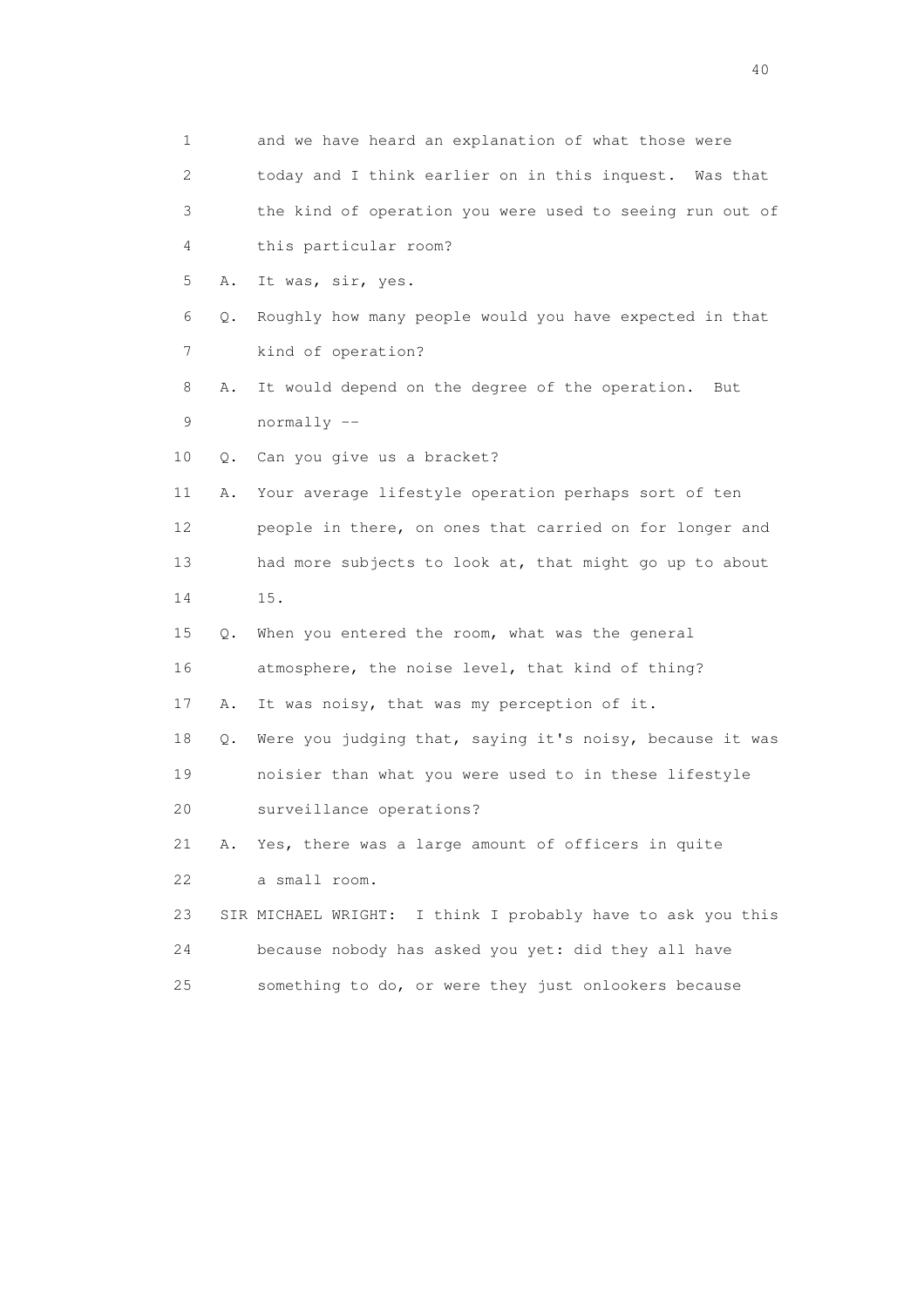1 something interesting was going on. 2 A. Yes, probably, I can't answer that, I was engaged in my 3 duties. 4 SIR MICHAEL WRIGHT: All right, did they appear to have 5 something to do? 6 A. They all appeared to be talking to each other with 7 interest. 8 SIR MICHAEL WRIGHT: I dare say, but were you able to say 9 whether they were all engaged on something important in 10 relation to what was going on or not? 11 A. No. No, sir. 12 MR HOUGH: Just to be clear on that "no", it's a slightly 13 ambiguous answer, were you not able to say whether they 14 were engaged on something, or were they not engaged? 15 A. I wasn't able to tell whether they were engaged or not; 16 they all appeared very busy. 17 Q. Now, we have heard that Detective Sergeant Gabby Marston 18 had been doing the operations room manager job 19 overnight, so before you; is that right? 20 A. She had been, yes, sir. 21 Q. When you arrived was there a formal handover? 22 A. There was a formal handover but not in the operations 23 room. 24 Q. Where did that take place, then? 25 A. Because of the general level of activity and noise and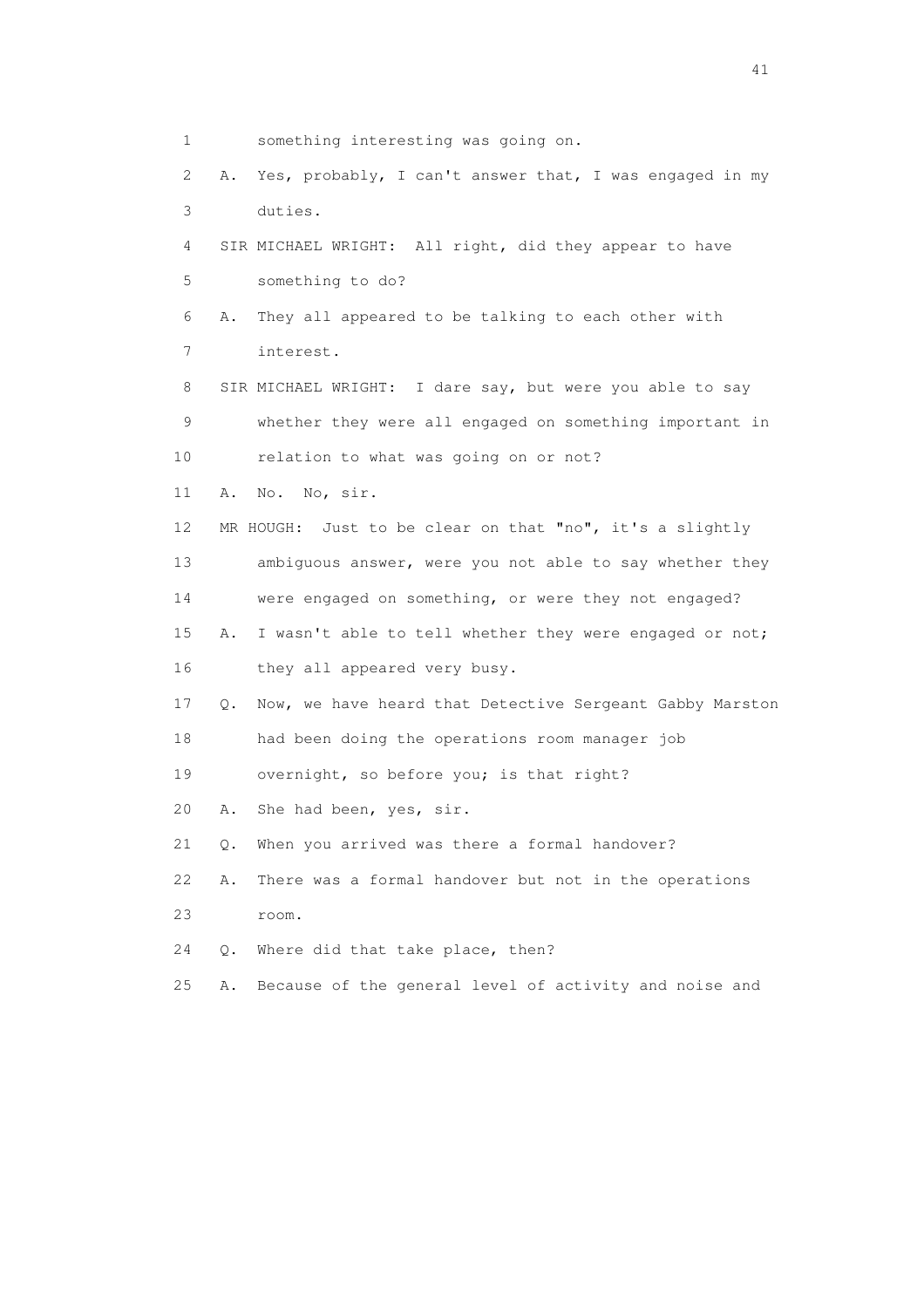| 1           |    | privacy we left the operations room temporarily and went |
|-------------|----|----------------------------------------------------------|
| 2           |    | to a spare office just down the corridor from the        |
| 3           |    | operations room.                                         |
| 4           | Q. | During that handover, what kind of information did       |
| 5           |    | DS Marston provide you with?                             |
| 6           | Α. | By my notes here she gave me a verbal briefing.<br>There |
| 7           |    | were no written briefings or photographs shown. I took   |
| 8           |    | notes which I believe now are exhibited in this A4 duty  |
| $\mathsf 9$ |    | book.                                                    |
| 10          | Q. | I think we can have those on screen, it's document       |
| 11          |    | page 384. Is this on screen in front of you a copy of    |
| 12          |    | the note you made during that briefing?                  |
| 13          | Α. | It is, that's the actual note when we were doing the     |
| 14          |    | handover, the briefing.                                  |
| 15          | Q. | We don't need to go through it in detail, but do we see  |
| 16          |    | there a list of a number of suspects with their names    |
| 17          |    | and codenames?                                           |
| 18          | Α. | You do, sir, yes.                                        |
| 19          | Q. | Do we see there Omar, Osman, somebody called Girma, all  |
| 20          |    | suspects with codenames?                                 |
| 21          | Α. | They are, sir, yes.                                      |
| 22          | Q. | Then are the various police officers mentioned as        |
| 23          |    | holding particular ranks or roles in the operations      |
| 24          |    | room?                                                    |
| 25          | Α. | Yes, and outside the operations rooms, yes, sir.         |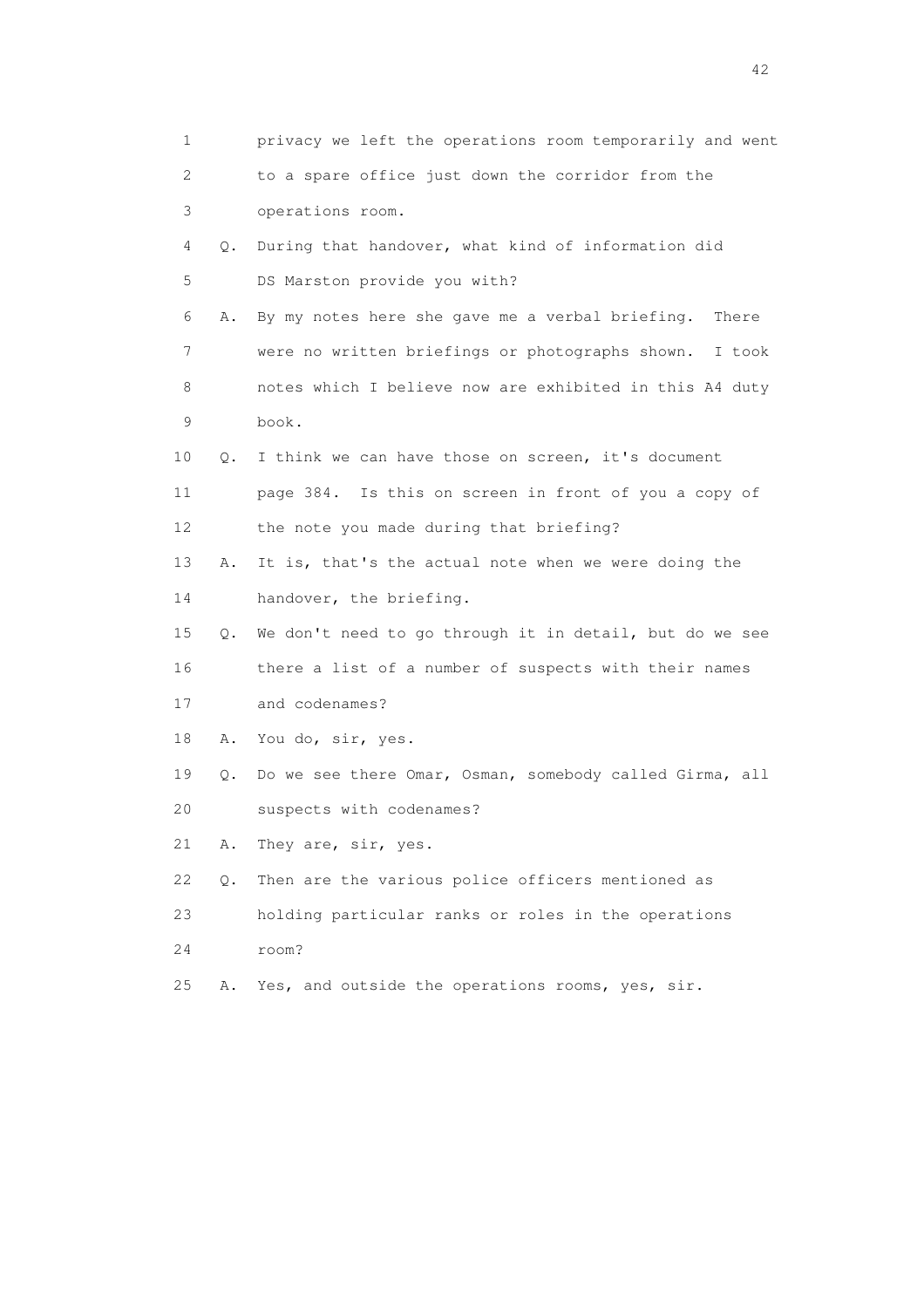1 Q. Can we move on to the next page of the documents. Is 2 this also a note that you made? 3 A. That was a note that was made later on in the operation 4 but not at that time that the handover was going on. 5 Q. Can we come back to that, then, we will take it off 6 screen for the moment and hear your evidence and then 7 come back to that. 8 So the first page of notes, the one we saw, was what 9 you took down from DS Marston, and at that point, having 10 taken down your notes, did you go back to the operations 11 room? 12 A. I did, sir, yes. 13 Q. Can we just have on screen the plan of the operations 14 room, it's tab 20 of the jury bundle, you will see 15 a plan of the room come on screen, and if we can focus 16 in on the operations room, where did you take up 17 position? 18 A. I think I was in position A2. 19 Q. We can see that towards the bottom of the screen where 20 the cursor is being shown now. At that time, 21 Commander Dick was in the room? 22 A. She was, sir, yes. 23 Q. Where was she? 24 A. She and a number of cluster of officers were, I would 25 say, to the right of S4, in that gap with C1 the other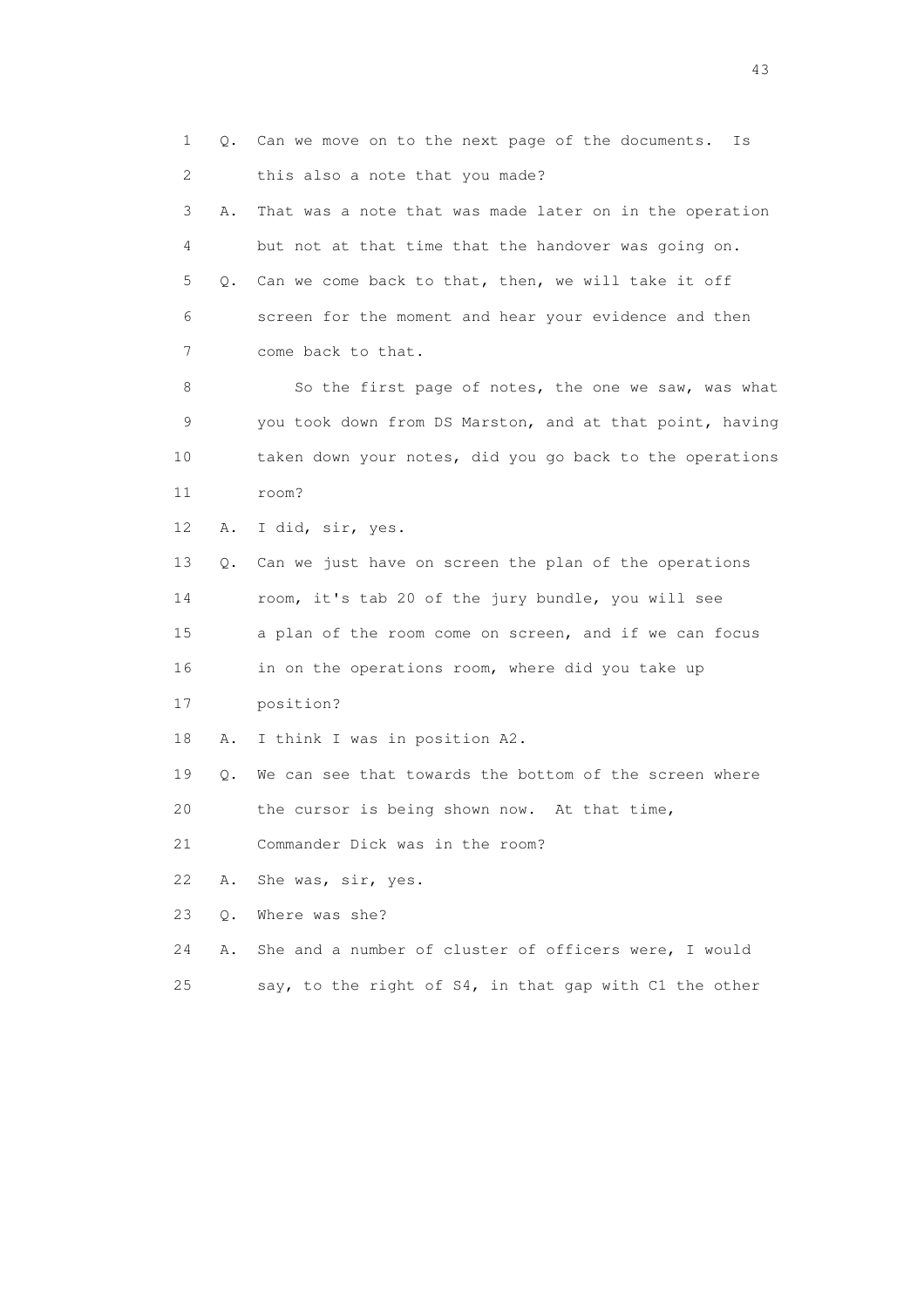1 side.

| $\mathbf{2}^{\mathsf{I}}$ | Q.        | Yes, we can see that. When you first arrived in the      |
|---------------------------|-----------|----------------------------------------------------------|
| 3                         |           | room, what tasks did you set about doing?                |
| 4                         | Α.        | I sat down next to another officer from Special Branch,  |
| 5                         |           | a DC at the rear consoles, and after that I made my way  |
| 6                         |           | to the front to introduce myself to the surveillance     |
| 7                         |           | monitors, and to have a look at what was written on the  |
| 8                         |           | white boards in front of those surveillance monitors.    |
| 9                         | $\circ$ . | What was on the white boards?                            |
| 10                        | Α.        | From what I recall here, there was information written   |
| 11                        |           | on the board, there were four photos and brief details   |
| 12                        |           | of the subjects.                                         |
| 13                        | Q.        | Thank you. Did a time come when you received             |
| 14                        |           | an instruction from Detective Superintendent Johnston of |
| 15                        |           | SO12?                                                    |
| 16                        | Α.        | There did, sir, yes.                                     |
| 17                        | Q.        | What instruction did he give you? It's the third page    |
| 18                        |           | of your main statement.                                  |
| 19                        | Α.        | He came round to the back where I was sitting and he     |
| 20                        |           | asked me to record the strategy for the operation.       |
| 21                        | Q.        | Where did you record that?                               |
| 22                        | Α.        | Firstly I informed him that I would let the monitors     |
| 23                        |           | know and put it in a branch note for future reference.   |
| 24                        | О.        | We will come to the branch note later.<br>What was the   |
| 25                        |           | strategy that he gave you?                               |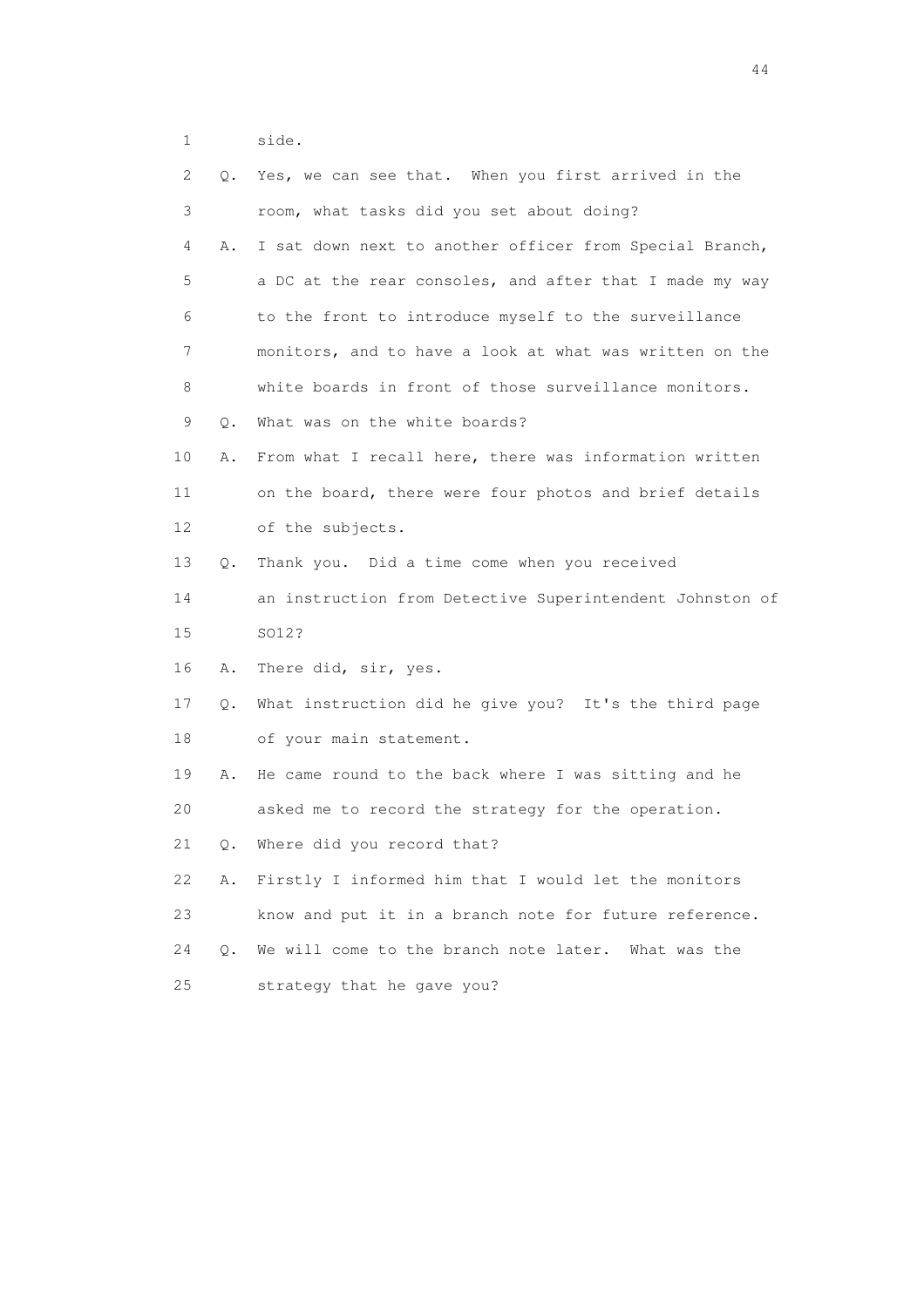1 A. The strategy was to public safety, then to control the 2 addresses, where possible take away subjects from those 3 addresses, and detain on authority of Commander Dick, 4 arrest the main perpetrators that we were after, and 5 lastly to search those respective addresses of those 6 people. 7 Q. Did he tell you at that time who was to first of all 8 detain the people coming away and secondly arrest the 9 main perpetrators? 10 A. What his instructions were, as far as I can recall, that 11 everyone to be put up and for Commander Dick to make 12 a decision. 13 Q. Was this strategy recorded anywhere in the room? 14 A. It was written on the white board directly behind it, 15 sir. 16 Q. Did a time then come when a concern was raised with you 17 by Pat, who was the surveillance monitor, I think we 18 have heard he was sitting over on the left of the panel? 19 A. Yes, I spoke to both monitors to make them aware of the 20 strategy and Pat raised a concern about the time, the 21 hour in the morning and in fact I think he was aware 22 that it was a communal block and the amount of people 23 that could potentially be coming out of that block. 24 Q. Why did he raise that concern with you? 25 A. Probably because I spoke to him.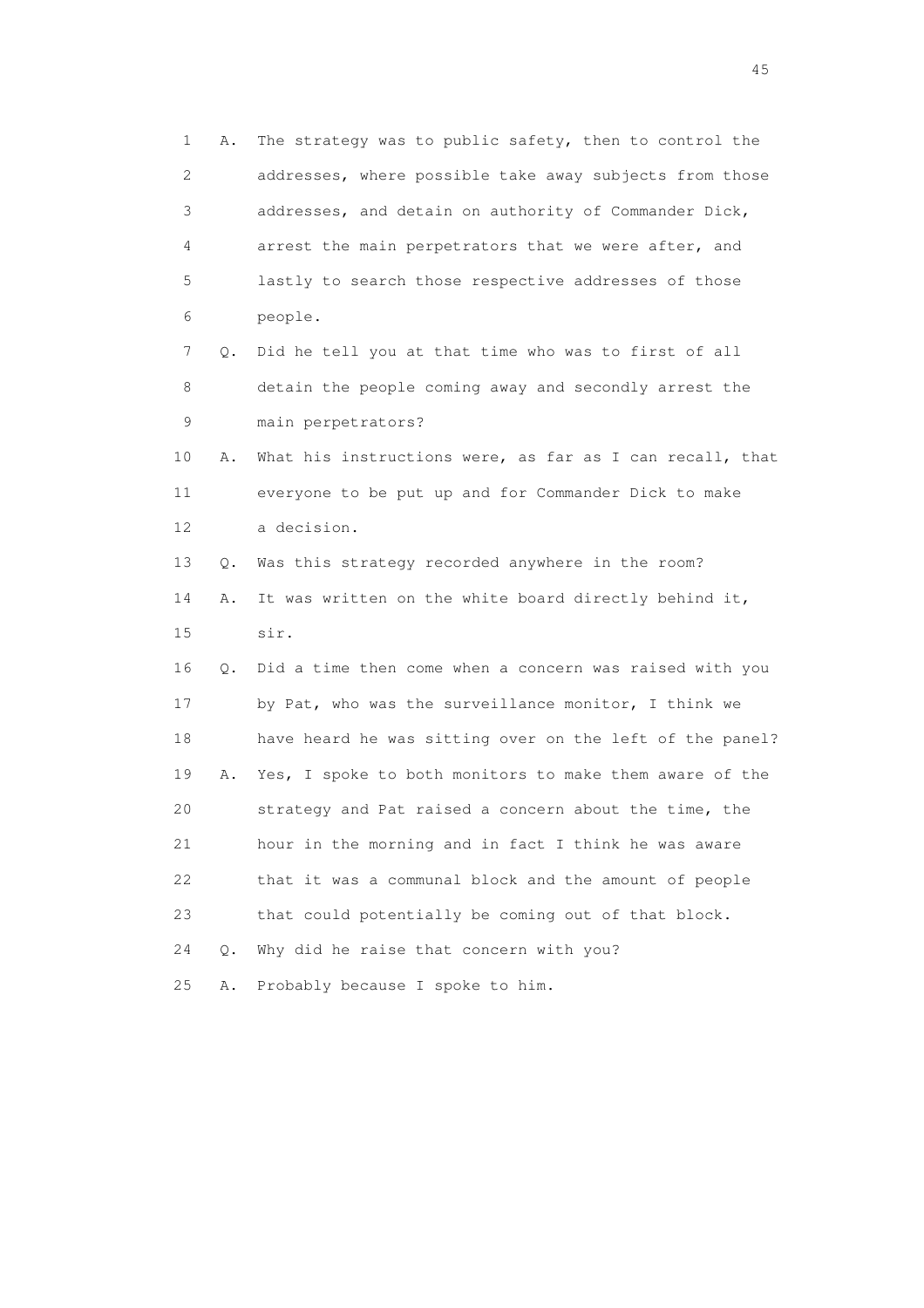- 1 Q. Did you pass it on to anybody?
- 2 A. I did, I passed it back to Mr Johnston.
- 3 Q. What did he say in response?
- 4 A. I don't recall a response from him, but I am aware that 5 Pat was spoken to, and the strategy remained the same. 6 Q. In the period before Mr de Menezes comes out of the
- 7 block at Scotia Road, what was the noise level in the 8 room over that period?
- 9 A. Well, it certainly didn't lessen; I couldn't hear
- 10 clearly sometimes.
- 11 SIR MICHAEL WRIGHT: You couldn't hear clearly?
- 12 A. Clearly sometimes around me because of constant
- 13 interruptions, telephone calls, people phoning in,
- 14 people coming to speak to me and people walking past,
- 15 people in front and behind me, at times it was difficult 16 to hear people not too far away.
- 17 MR HOUGH: Were, as far as you know, the other officers in
- 18 the room able to communicate with each other?
- 19 A. I think at times they were struggling.
- 20 Q. Did anybody at any time do anything to improve the
- 21 situation?
- 22 A. They did. Apart from myself, Mr Johnston and
- 23 Mr Boutcher, from what I am aware, asked, got up during
- 24 the period in the morning and asked people to leave the
- 25 operations room unless their role was absolutely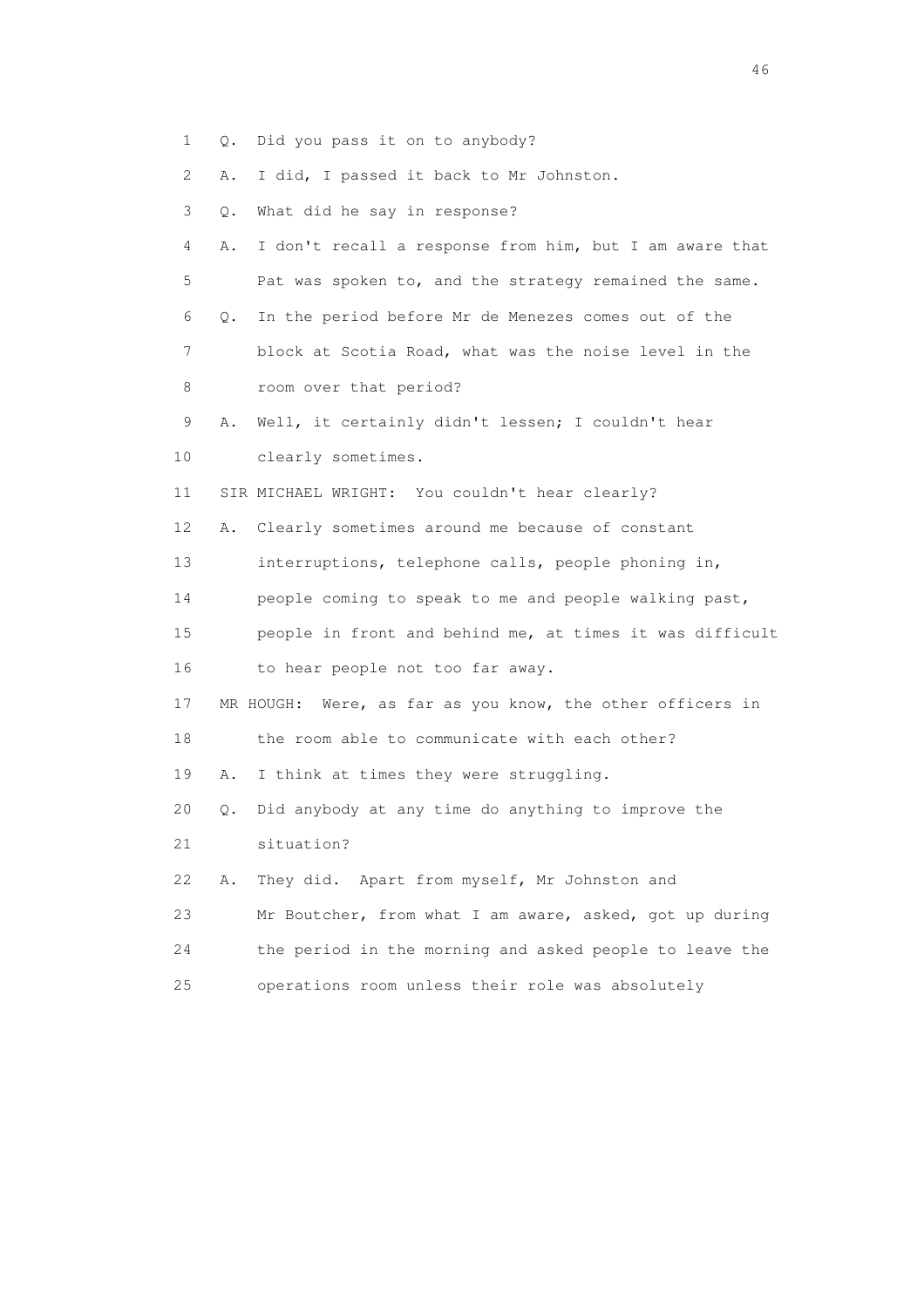- 1 essential to being in there.
- 2 Q. Did they ask specific people or did they just make
- 3 an announcement?
- 4 A. No, they put it out to the whole room.
- 5 SIR MICHAEL WRIGHT: Did it achieve anything?
- 6 A. From what I can recall, it went quiet very briefly and 7 then the noise level gradually gathered momentum again. 8 The mean level of officers in the room appeared to be
- 9 the same.
- 10 SIR MICHAEL WRIGHT: You didn't notice anybody leaving?
- 11 A. I didn't, sir, no.
- 12 MR HOUGH: Now, 9.34 we know is around the time that
- 13 Mr de Menezes comes out of the block at Scotia Road.
- 14 Did you become aware of a man coming out of that block
- 15 around that time?
- 16 A. I did. Although there were people standing in front of 17 me, almost like a human wall at times, I could see Pat, 18 the surveillance monitor, in front and he sort of swung 19 his swing chair towards the cluster of senior officers 20 and waved his hand at the fact that a U/I male had come 21 out of Scotia Road and he was requesting directions.
- 22  $O.$  U/I male came out of  $-$
- 23 A. Unidentified.
- 24 Q. Yes. Were those the words he used?
- 25 A. That's what I have recorded in my statement here, yes.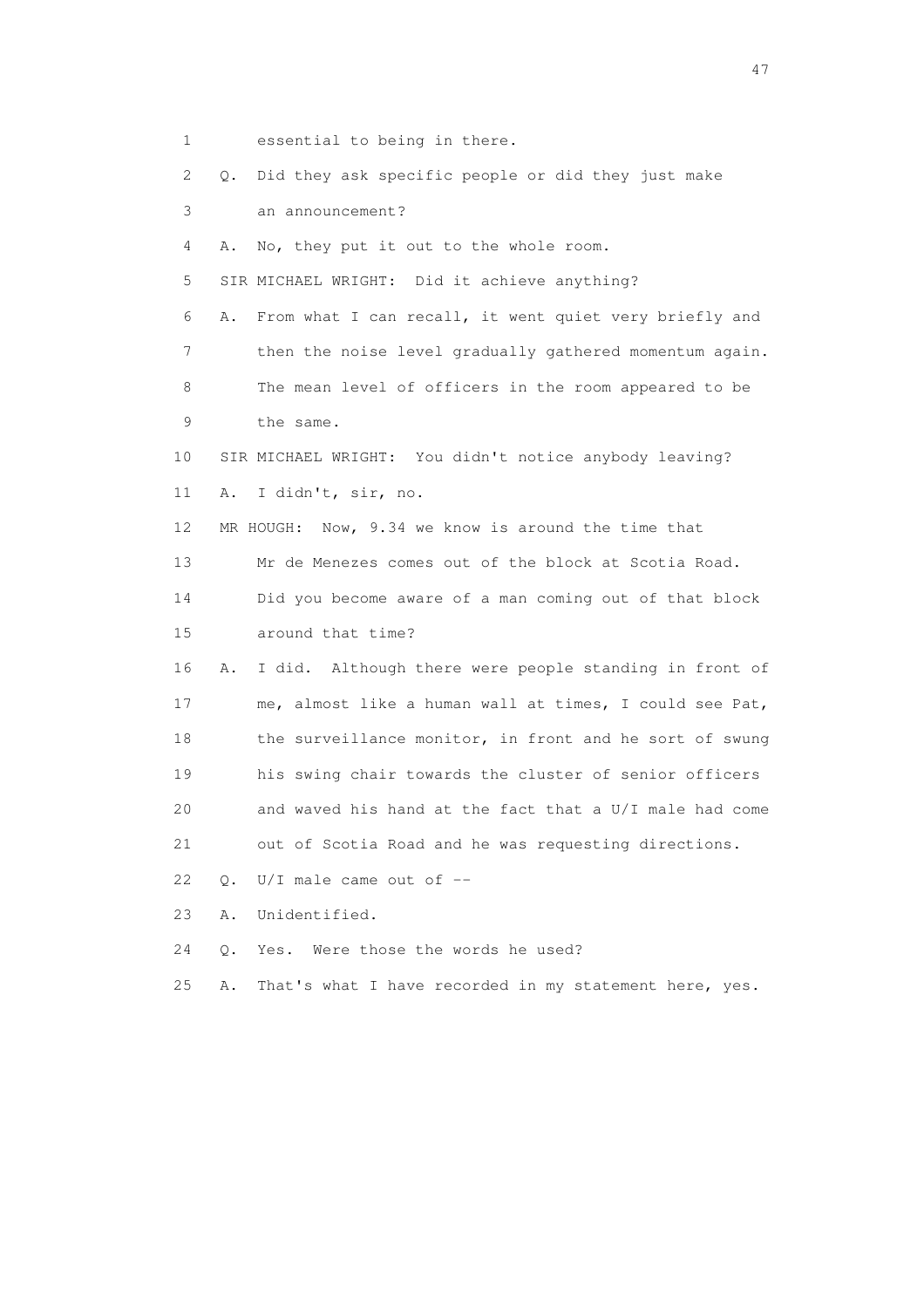| 1  | Q. | When he waved to them, did he pass on his message to     |
|----|----|----------------------------------------------------------|
| 2  |    | them, were they able to hear him?                        |
| 3  | Α. | Mr Boutcher, who was with Ma'am Dick, through<br>Yes.    |
| 4  |    | their eye direction and speech towards Pat made me feel  |
| 5  |    | that yes, his message was getting through to them, yes.  |
| 6  | Q. | Were they still in position --                           |
| 7  | Α. | They were still over to Pat's right.                     |
| 8  | Q. | Over that time, you have got Pat calling out or speaking |
| 9  |    | out that a UI male has left the block, or something to   |
| 10 |    | that effect. What passes between him and the senior      |
| 11 |    | officers from that point?                                |
| 12 | Α. | There was obviously contact and dialogue between both    |
| 13 |    | parties, it was difficult for me to hear anything        |
| 14 |    | because of the other interruptions around me at the      |
| 15 |    | back.                                                    |
| 16 | Q. | Could you hear anything at all?                          |
| 17 | Α. | No, I couldn't, sir.                                     |
| 18 | Q. | At any stage, did you move so that you were able to hear |
| 19 |    | better?                                                  |
| 20 | Α. | I did.<br>I temporarily moved towards the front consoles |
| 21 |    | and knelt down besides Pat in an attempt to listen and   |
| 22 |    | see what was going on.                                   |
| 23 | Q. | What was happening at that stage?                        |
| 24 | Α. | Well, I heard through Pat, who had his headphones on,    |
| 25 |    | was so-called plugged into the surveillance team on the  |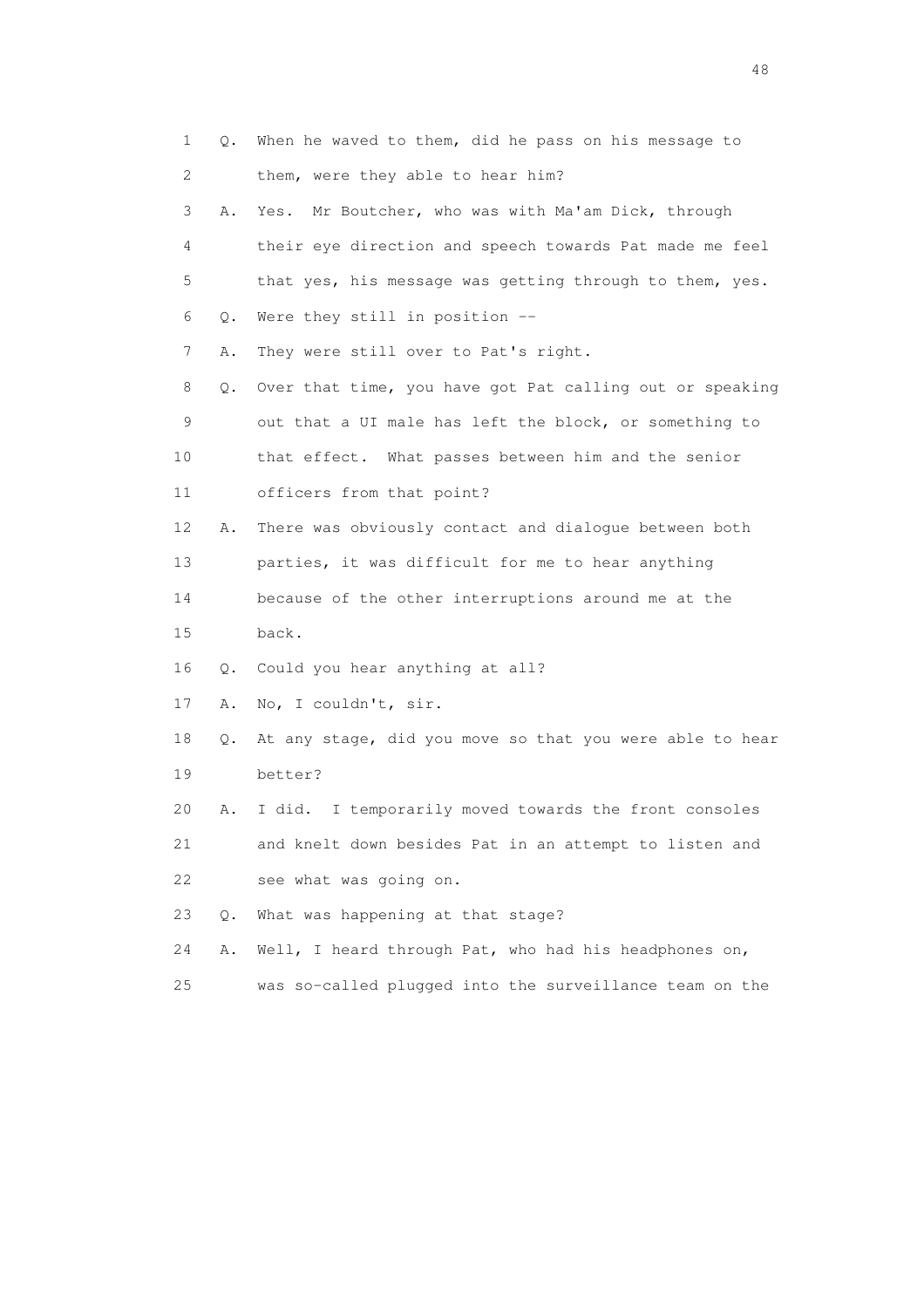| 1           |    | ground, that the surveillance team were near or entering |
|-------------|----|----------------------------------------------------------|
| 2           |    | Stockwell tube station, and he said this to the group of |
| 3           |    | senior officers and Commander Dick relayed               |
| 4           |    | an instruction to detain.                                |
| 5           | Q. | You said that you heard him say that the surveillance    |
| 6           |    | team were near or entering Stockwell tube station; do    |
| 7           |    | you recall -- do you recall him saying anything else or  |
| 8           |    | anybody else in the room saying anything else at this    |
| $\mathsf 9$ |    | point?                                                   |
| 10          | Α. | I don't, sir, no.                                        |
| 11          | Q. | You say that Commander Dick relayed an instruction to    |
| 12          |    | detain. Do you know to whom she was directing that       |
| 13          |    | instruction on the ground?                               |
| 14          | Α. | It would have been back to Pat.                          |
| 15          | Q. | So she is speaking to Pat. Is the instruction then to    |
| 16          |    | go to the surveillance officers or somebody else?        |
| 17          | Α. | She goes to surveillance officers, they were asking for  |
| 18          |    | a decision.                                              |
| 19          | Q. | Did you hear any further orders or communications        |
| 20          |    | passing between Pat, Commander Dick and others in the    |
| 21          |    | room?                                                    |
| 22          | Α. | I didn't, I came back to the back console and I heard no |
| 23          |    | other instructions.                                      |
| 24          | О. | Did you hear anything else between that point and when   |
| 25          |    | you heard that unfortunately somebody had in fact been   |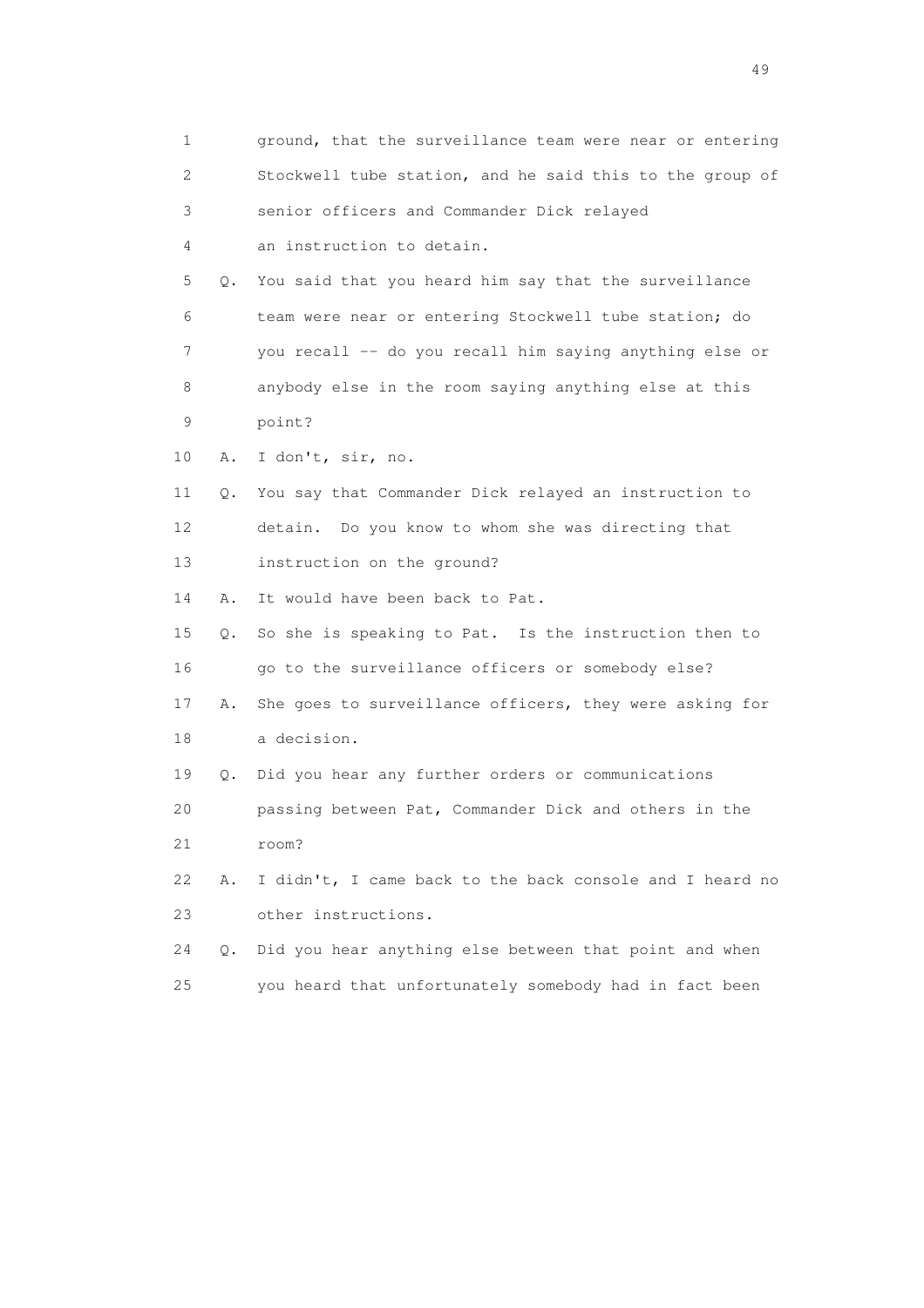1 shot?

2 A. No, sir.

| 3 0. When you heard that somebody had been shot, what did you |  |
|---------------------------------------------------------------|--|
| do about it?                                                  |  |

- 5 A. I got somebody to inform GT, our police control unit, 6 the ambulance and to inform the respective borough 7 commander covering the Stockwell area.
- 8 Q. Other than those instructions, did you have any further 9 involvement with events at the scene?
- 10 A. I didn't, sir, no.
- 11 Q. Did you stay in the operations room doing your job in 12 relation to the operation as a whole?
- 13 A. I did, sir, yes.
- 14 Q. I think you stayed there until 8.30 that evening?
- 15 A. I did, sir.
- 16 Q. You have made reference to a branch note. Perhaps I can 17 hand you a copy of that. (Handed). First of all, at 18 what time of the day did you prepare that note? 19 A. This note it suggests at the front was started off by 20 I believe DS Marston at 4.38 at the start of the 21 operation in the morning, and then this document would 22 have been then handed over to me when I had relieved her 23 of the position as operations manager.
- 24 Q. If we go through it very briefly, you say that she 25 handed it over to you; what time did you write your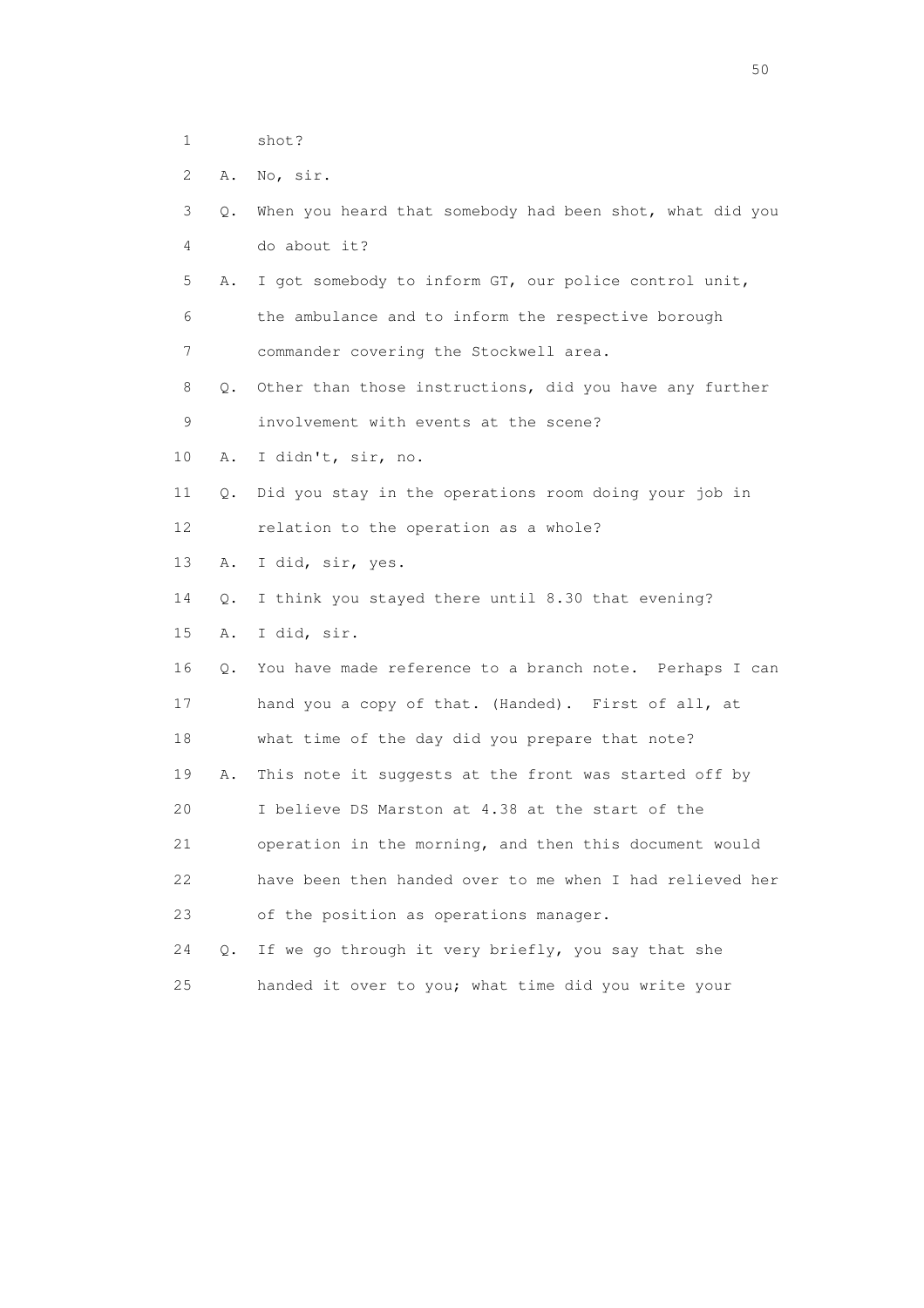1 entries?

| 2  | Α.        | Those entries would have been written throughout the    |
|----|-----------|---------------------------------------------------------|
| 3  |           | day, depending on who came to contribute to the branch  |
| 4  |           | note, but the majority of it, from what I can recall,   |
| 5  |           | was only written up at the end of the evening prior to  |
| 6  |           | my departure from the room.                             |
| 7  | Q.        | We will go through it very quickly. There is            |
| 8  |           | an introduction. Then on the following page, there is   |
| 9  |           | an executive summary:                                   |
| 10 |           | "1008, identified male believed to be Nettle Tip"       |
| 11 |           | who had been shot and then a reference to some of the   |
| 12 |           | other premises and what's going on there.               |
| 13 |           | Further down the page, do we see some entries which     |
| 14 |           | are essentially taken from the surveillance log?        |
| 15 |           | Certainly the times and the entries seem to be exactly  |
| 16 |           | the same.                                               |
| 17 | Α.        | They are taken from the surveillance monitors' log.     |
| 18 | Q.        | The running log that's coming up on the screen?         |
| 19 | Α.        | Yes, yes.                                               |
| 20 | $\circ$ . | Then over the page, does that continue down to 10.05?   |
| 21 | Α.        | It does, sir.                                           |
| 22 | Q.        | I don't need to go through all of those because we will |
| 23 |           | have the surveillance monitor to go through the entries |
| 24 |           | he was making.                                          |
| 25 |           | But then this:                                          |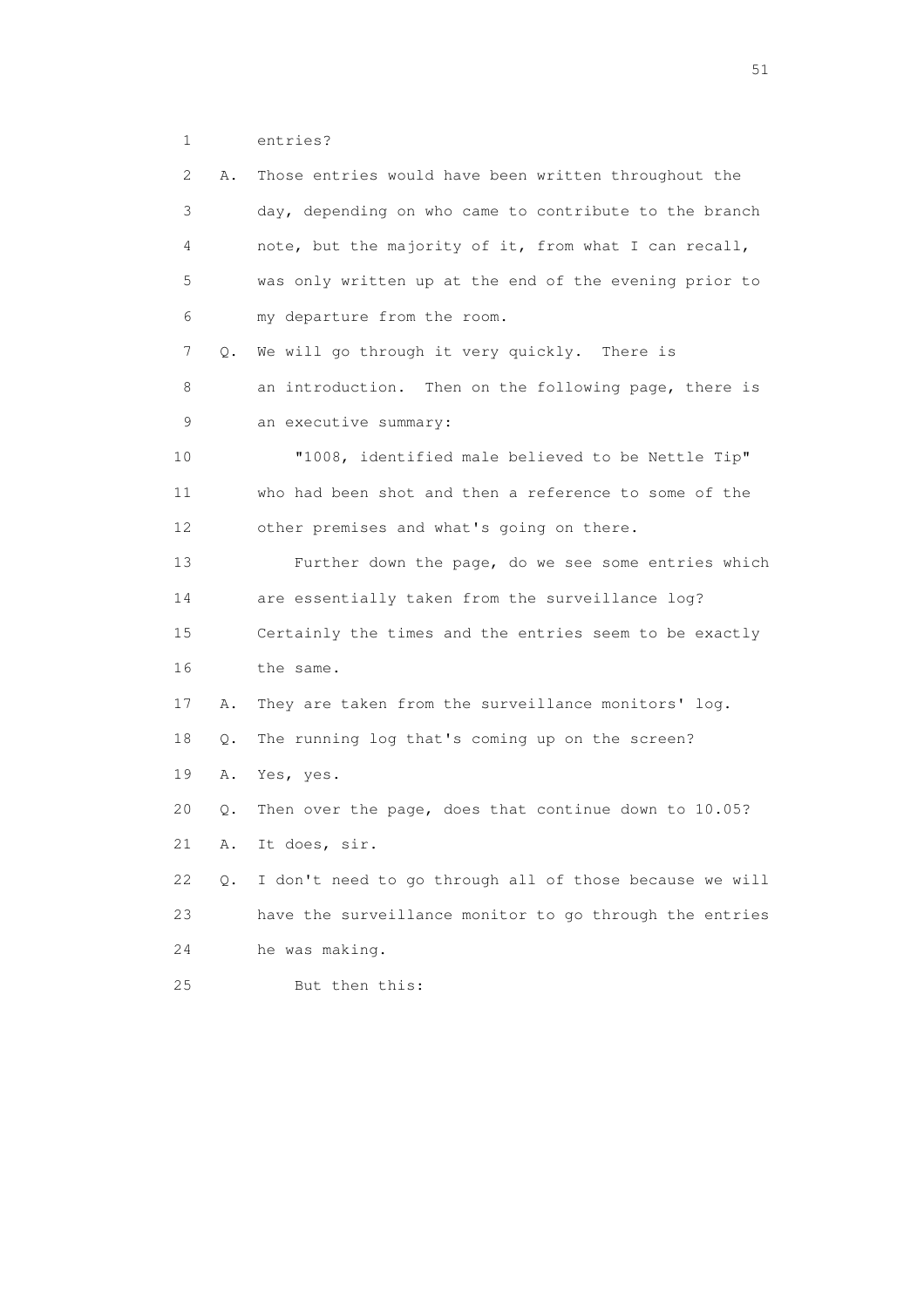1 "Commander Dick informed of the situation and for 2 directions to the grey surveillance team leader [and his 3 name given] who have the subject under surveillance. 4 SO19 currently on scene at Stockwell tube. 5 "SO12 surveillance [team leader's name again] 6 informed to detain if possible. SO19 now at tube; both 7 teams deployed underground to the station. No 8 communications heard." 9 Then: 10 "UI male believed shot by SO19." 11 Were those entries that you made? 12 A. They were entries that obviously I put on the branch 13 note, they were taken from what I could -- or what 14 I heard subsequently from in the operations room, but it 15 wasn't written up exactly at that time. 16 SIR MICHAEL WRIGHT: Forgive me, go back, just leaving it 17 where it is for the moment, if we go up to the first 18 four lines of that where you have timings, 9.54, 9.56 19 and so on, did those come from the screens? 20 A. Yes. What normally happens is that the surveillance 21 monitor would periodically give you a print of the 22 surveillance log, and then you could go back and update 23 your branch note. 24 SIR MICHAEL WRIGHT: I follow, so you would have a hard 25 copy.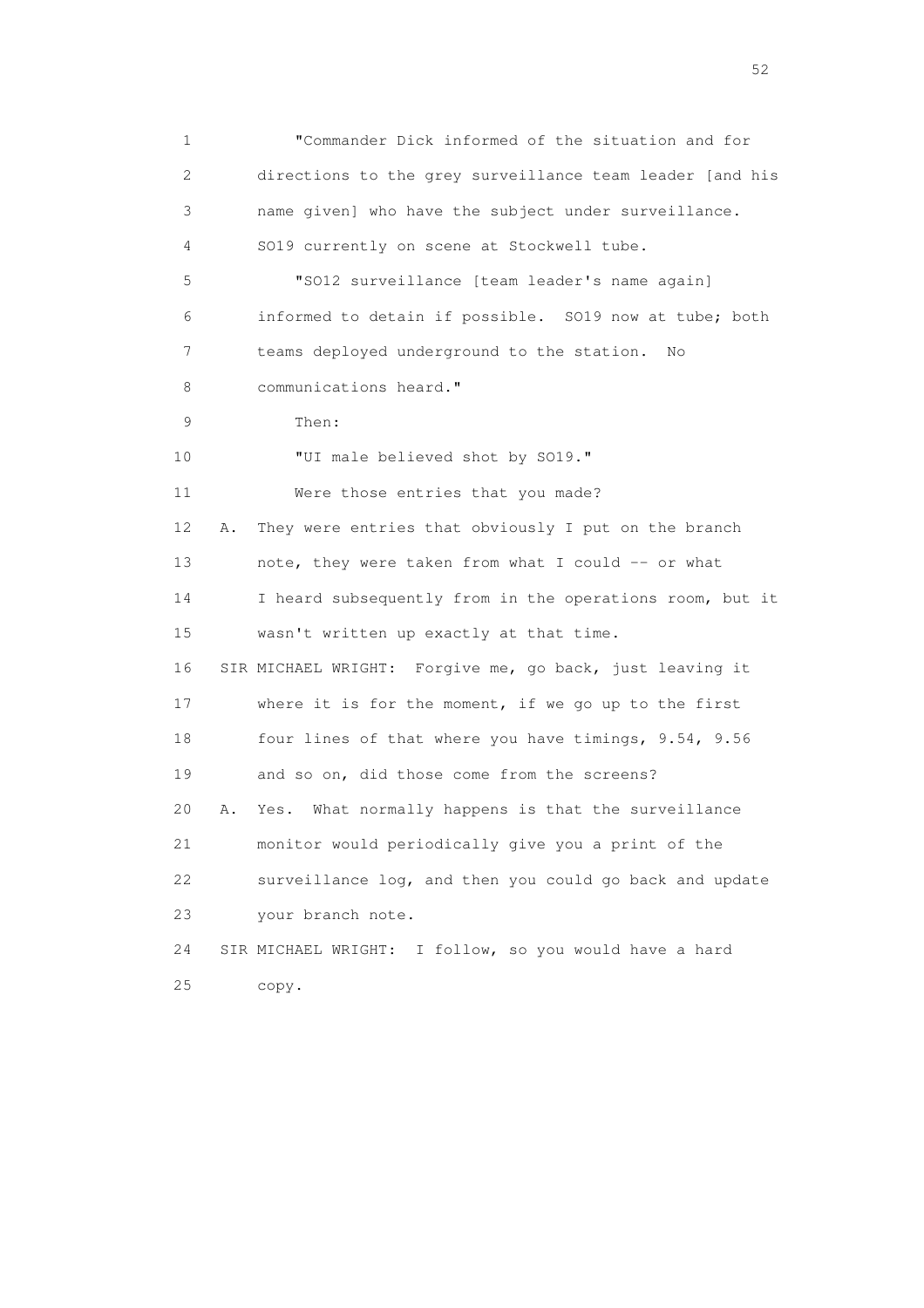1 A. So it would in effect have come from the screen on to 2 a hard copy and to the branch note. 3 SIR MICHAEL WRIGHT: Which you then used to produce your 4 note? 5 A. Yes, sir. 6 SIR MICHAEL WRIGHT: After 10.56, there is no timings, we 7 have the paragraph commencing "Commander Dick" and then 8 SO12 surveillance and so forth. Did I understand you to 9 say that you compiled that really from what you were 10 told afterwards? 11 A. Yes, sir, later in that day. 12 SIR MICHAEL WRIGHT: Thank you. 13 MR HOUGH: Thank you, that's helpful. 14 There is a reference there to "unidentified male 15 believed shot by SO19". Was that what you were told in 16 terms, that an unidentified male had been shot? 17 A. Yes, what I had been told, I was aware that a male had 18 been shot, and at that stage I wasn't aware who that 19 male was. 20 Q. Who told you that? 21 A. That was my own recollection. 22  $Q.$  No, but who told you that  $-$  23 A. That the male had been shot? 24 Q. -- that the male had been shot and he had not been 25 identified?

 $\sim$  53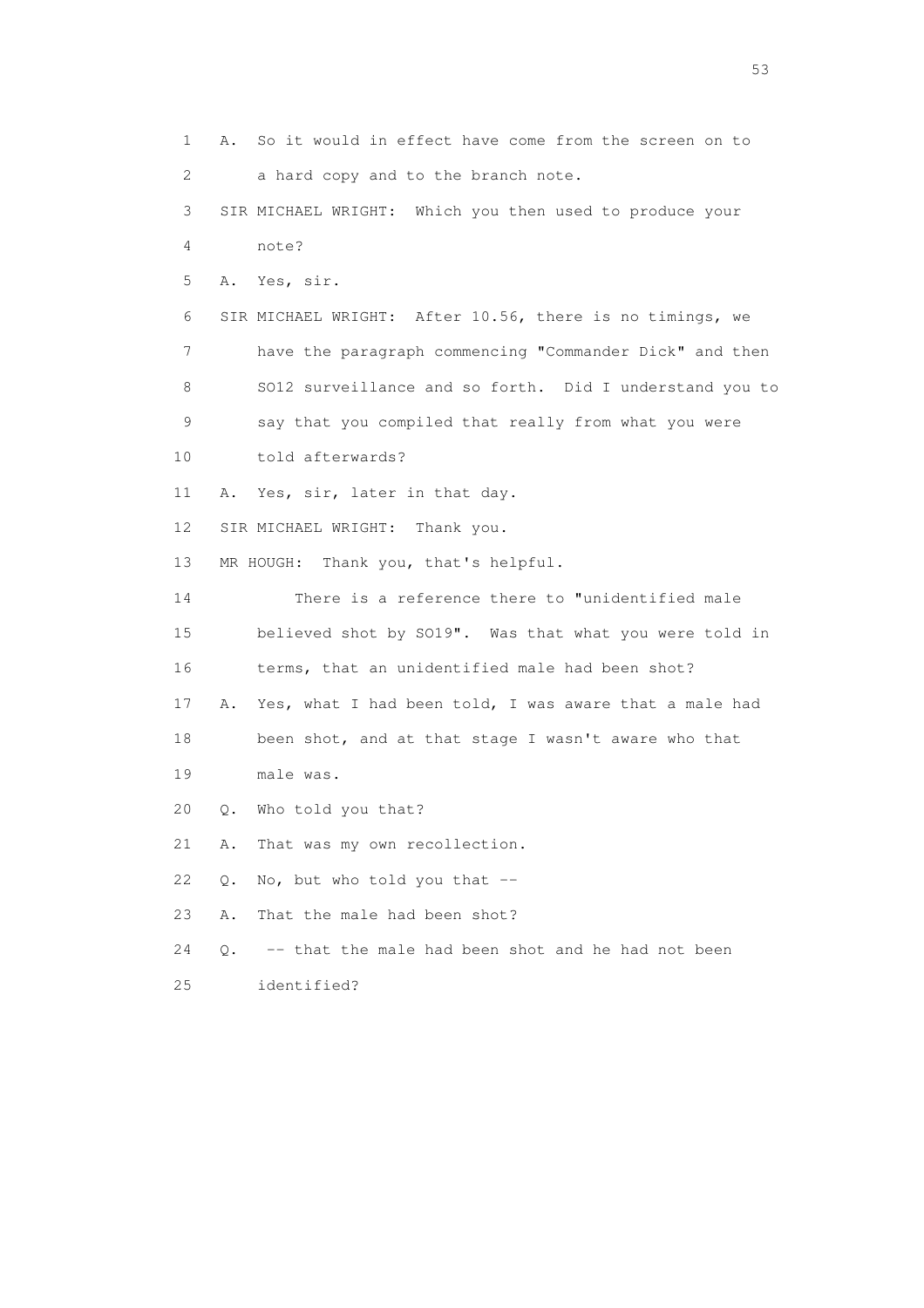1 A. I can't recall exactly, but I was certainly aware that 2 a male had been shot, the fact that he was unidentified. 3 From what I could gather from the room, that was how it 4 was felt at that moment. 5 Q. Did anybody in the room tell you that he had been 6 identified as a specific suspect? 7 A. I can't recall that, no, sir. 8 Q. Thank you. Moving on, we don't need the fourth page 9 because that's about other addresses and other suspects, 10 but the final page, please. Do we see at the top the 11 strategy recorded as per your instructions that you have 12 told us about from Mr Johnston? 13 A. That's correct, sir, yes. 14 Q. Do we see there: 15 "Ensure public safety, control addresses, where 16 possible take subjects away from the addresses and on 17 authority of Commander Dick detain, arrest subjects, 18 Nettle Tip Regal Wave and Rapid Tip [I think it's 19 actually rapid speed is the last one] Search and secure 20 premises associated to suspects". 21 A. That's correct, yes, sir. 22 Q. Is that what was written on the white boards at the back 23 of the room? 24 A. As far as I can recall, yes, sir. 25 Q. Then finally can we have document page 385 on screen,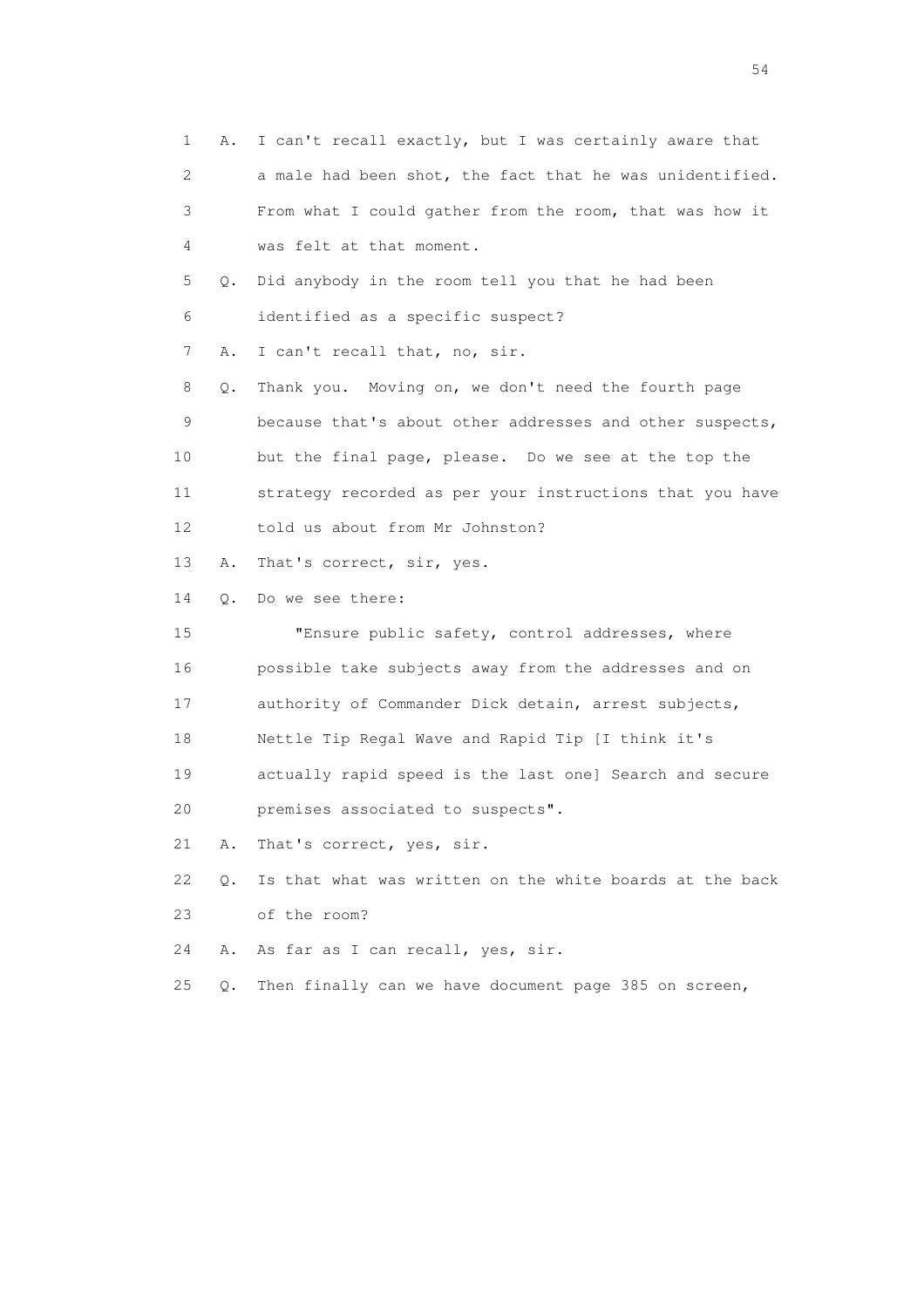1 this is the note you looked at briefly earlier. When 2 did you write this up? 3 A. That was written, from what I can recall, probably 4 within two or three days of the 22nd. 5 Q. Can you help us, your handwriting is better than mine 6 but not that much -- 7 A. It's scruffy. 8 Q. Perhaps you can help us by reading through this for us, 9 if you can. 10 A. Bear with me. (Pause). Right, it starts off: 11 "SO12 [that's Special Branch] role ancillary to 12 SO13's", that's the Anti-Terrorist Branch. 13 SIR MICHAEL WRIGHT: That's describing your role, is it? 14 A. Yes, sir: 15 "Best part of ops room SCD7, SO13, SCD11 16 (technical)." 17 MR HOUGH: What do you mean by "best"? 18 A. Well, I understood it that the best parts, because it 19 was such an unparalleled and unique operation, that they 20 picked the best bits from the rest of the 21 Metropolitan Police, without sounding patronising to 22 everybody who is doing a good job, but to be 23 specifically in this room were the people who were the 24 best of the best. 25 Q. Go on, please?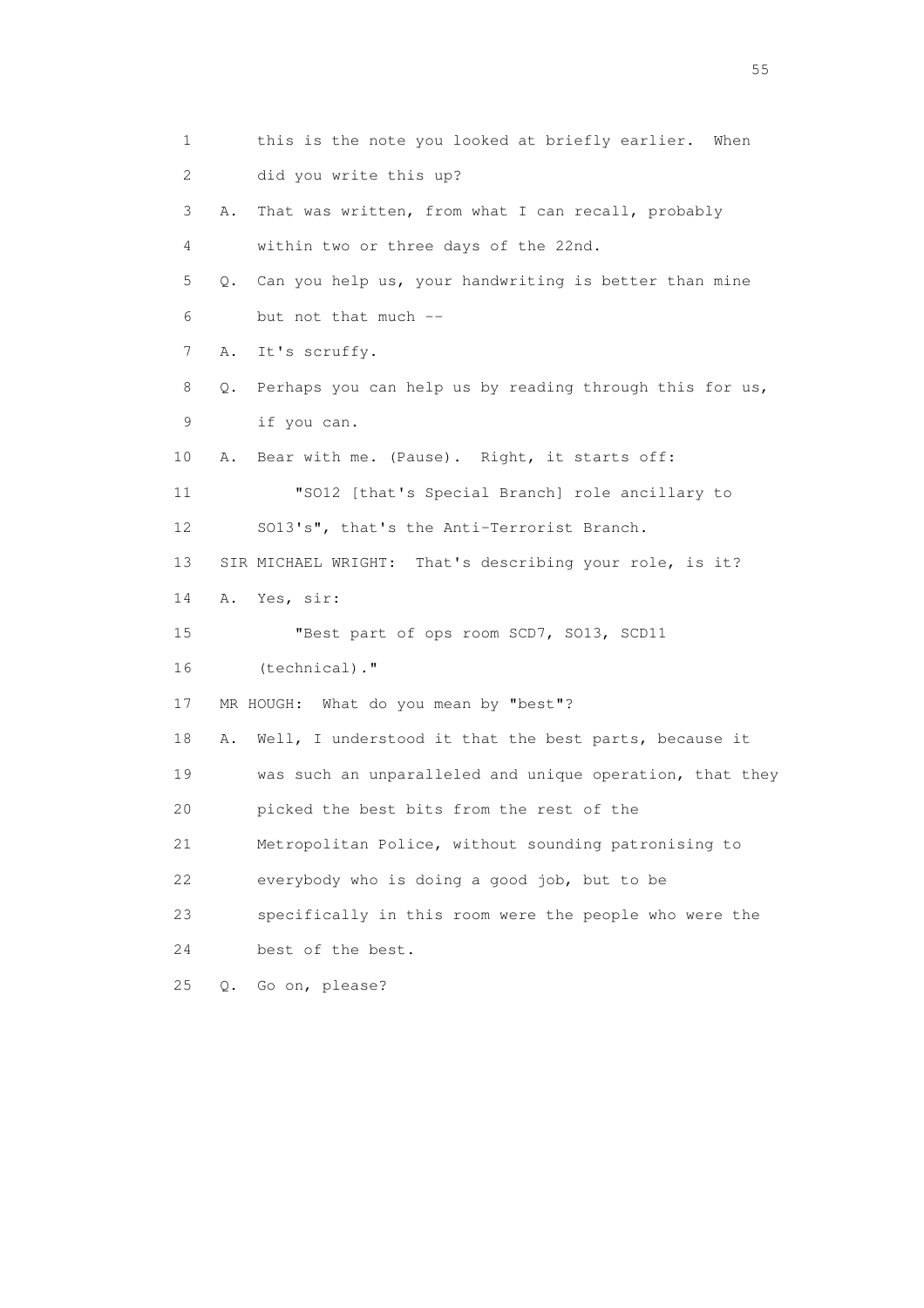1 A. "No clear line of command. Assumed Commander Dick was 2 in charge as she was the most senior rank. No-one 3 identified to me as SIO [that's a senior investigating 4 officer] no written or typed briefing. No time to write 5 anything down. At selective times, people would choose 6 to speak to us and redirect us to do things. Constantly 7 requested help in from PCs and PSs. 8 Q. I think it might say "in the form"? 9 A. "In the form", you are quite correct, sir: 10 "Ops room asked to clear several times by senior 11 officers, no notice apparently taken. No change." 12 Q. Can you just pause there. You talk about the command 13 structure, and that you assumed Commander Dick was in 14 charge because she had the most senior rank, but nobody 15 was identified to you as the senior investigating 16 officer. Is that what you were thinking as you came 17 first into the room? 18 A. Yes, it was, sir, yes. 19 Q. Now, you say in one sentence: 20 "Ops room asked to clear several times by senior 21 officers." 22 Is that what you were telling us earlier about 23 certain officers making announcements for the room to be 24 cleared? 25 A. It was sir, and myself included, yes, sir.

 $56<sup>o</sup>$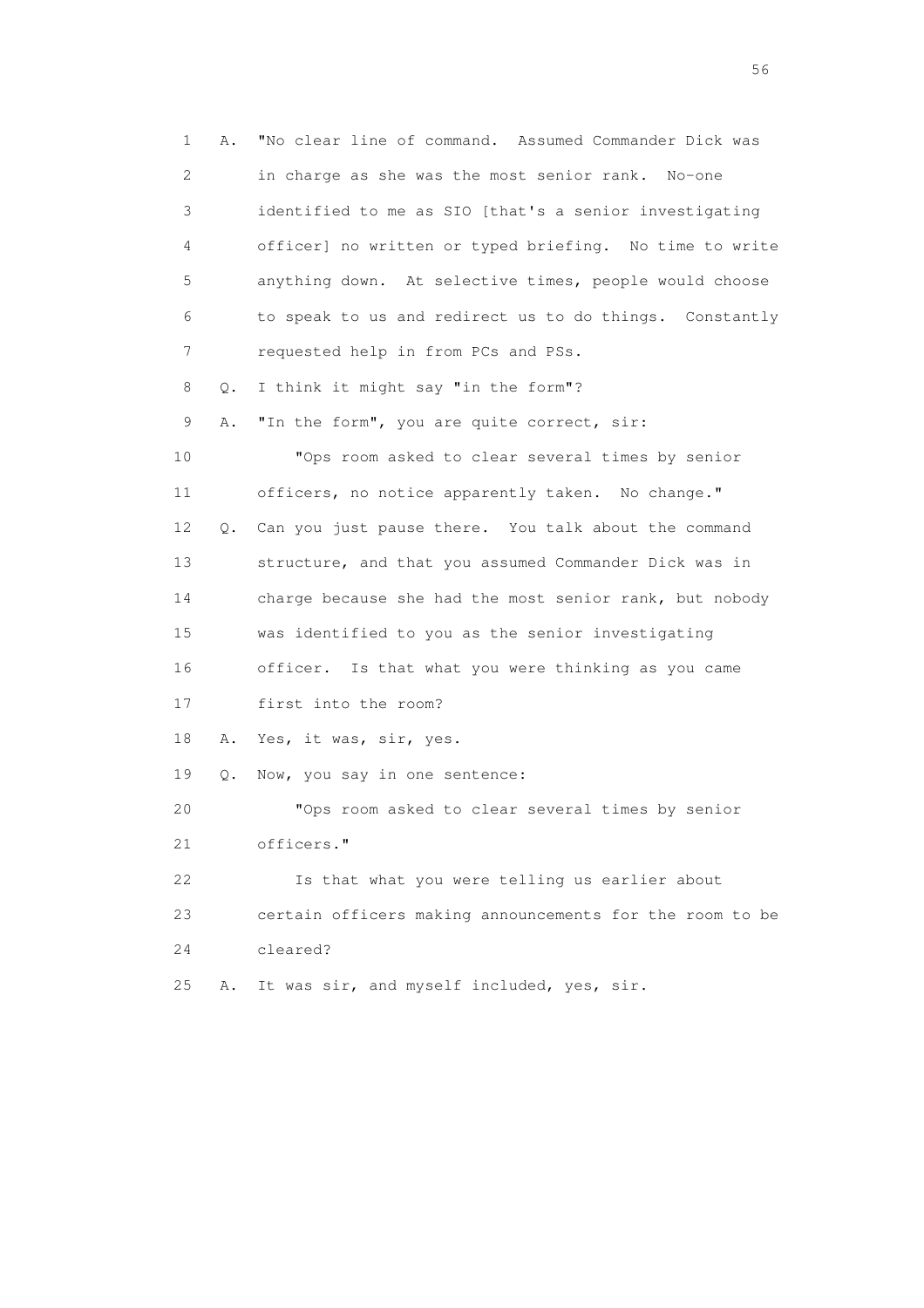1 Q. Go on, please?

 2 A. "Intelligence generated via", it was another operations 3 room downstairs you may be aware of, "not aware of any 4 photo provenance or history. Not all intelligence 5 recorded on normal systems (ie messages) as a normal SB 6 operation." 7 Q. Special Branch operation? 8 A. Special Branch operation, yes, sir: 9 "Ops manager bypassed on many details". 10 Q. Can we pause there, you said intelligence gathered from 11 this other room, not aware of any photo provenance. 12 Which photos are you referring to there? 13 A. The photos of the subjects that we were trying to find 14 quickly. 15 SIR MICHAEL WRIGHT: They were up on the screen? 16 A. They are up on the white boards, yes, sir. 17 SIR MICHAEL WRIGHT: I am sorry, yes. 18 MR HOUGH: Were these CCTV photos or were they photos of 19 directly of faces? 20 A. I can't recall, to be honest. 21 SIR MICHAEL WRIGHT: When you say "no provenance", what do 22 you mean, what would you have expected? 23 A. Normally in lifestyle operations, Special Branch 24 operations, you would have an awareness of where that 25 picture actually came from, whether it came from another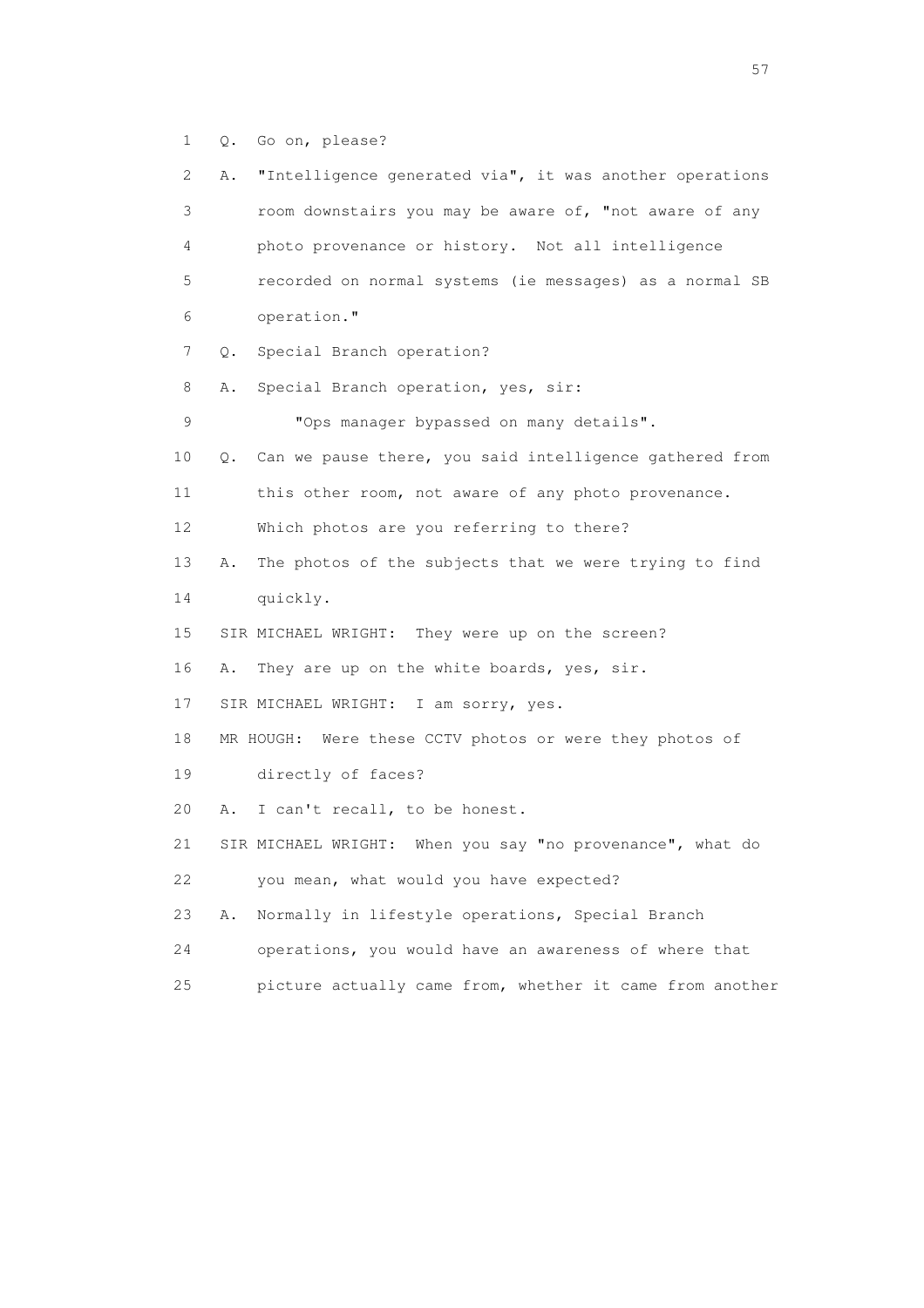| 1                         |    | agency but you know, DVLA or criminal record perhaps,        |
|---------------------------|----|--------------------------------------------------------------|
| $\mathbf{2}^{\mathsf{I}}$ |    | a picture was taken.                                         |
| 3                         |    | We have heard that certainly some of the senior<br>MR HOUGH: |
| 4                         |    | officers knew exactly where particular photographs came      |
| 5                         |    | Are you simply here recording that it's something<br>from.   |
| 6                         |    | that you didn't know and you weren't told about?             |
| 7                         | Α. | Yes, I was, these are my personal notes, yes, sir.           |
| 8                         | Q. | You say "ops manager bypassed on many details", is that      |
| 9                         |    | referring to your position?                                  |
| 10                        | Α. | Yes, it is, sir.                                             |
| 11                        | Q. | You being the ops manager?                                   |
| 12                        | Α. | And from what I had gathered from DS Marston as well         |
| 13                        |    | during the handover.                                         |
| 14                        | Q. | What sort of details are you referring to there?             |
| 15                        | Α. | The flow of information coming in and out of the room,       |
| 16                        |    | decisions being made by senior officers, that sort of        |
| 17                        |    | thing.                                                       |
| 18                        |    | Q. Going on, can you just follow the text?                   |
| 19                        | Α. | "Branch note completed fully that evening".                  |
| 20                        | Q. | That's the document we have just seen occasionally           |
| 21                        |    | coming up on screen?                                         |
| 22                        | Α. | It is, sir, yes:                                             |
| 23                        |    | "At that stage subject shot not identified, room             |
| 24                        |    | still under impression it may have been Nettle Tip."         |
| 25                        | Q. | From where did you get the idea that the<br>Pause there.     |

the state of the state of the state of the state of the state of the state of the state of the state of the state of the state of the state of the state of the state of the state of the state of the state of the state of t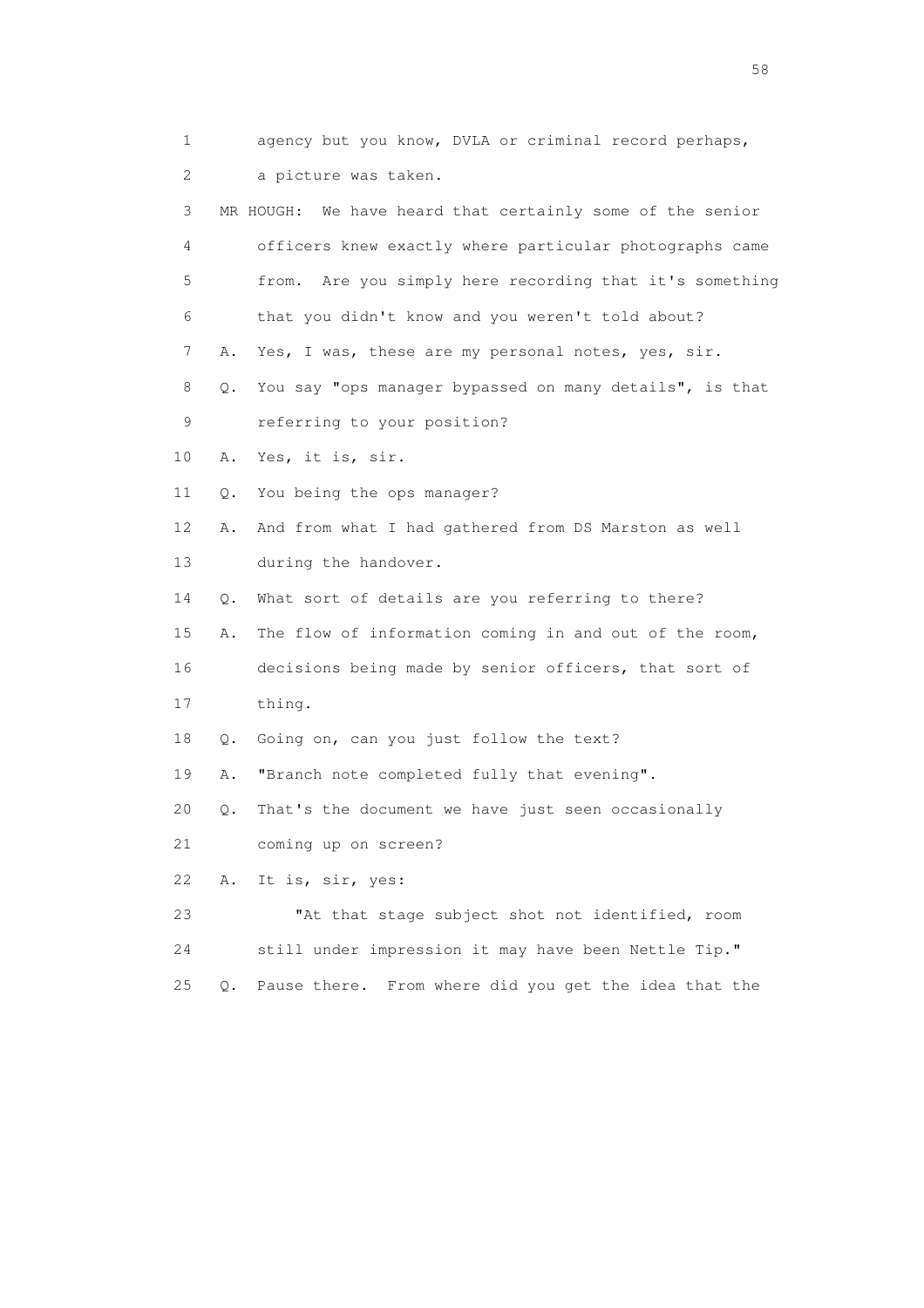1 room was still under the impression that the subject may 2 have been Nettle Tip? 3 A. As far as I was aware throughout that day, no-one had 4 said anything else about who else it could have been. 5 Q. Was there any degree of uncertainty about that? 6 A. There may have been, yes, sir. 7 Q. Go on: 8 "Ops manager"? 9 A. "Ops manager not consulted or involved at all in the 10 decision-making process. Not privy to the whole 11 picture. It was not an SO12 operation, Special Branch 12 operation. Role to facilitate functions of the ops room 13 to assist re: intelligence to Special Branch from 14 telephone numbers white boards, admin, duties, 15 refreshments." 16 Q. Is that last sentence a summary of what you were doing 17 over the course of the day? 18 A. Yes, yes, it was, sir. 19 Q. You talk in this note about yourself being bypassed 20 during the course of key decisions being made. Are you 21 there comparing what was happening on this day with your 22 experience of lifestyle surveillance operations? 23 A. Yes, it was a different style of operation. 24 Q. Did you feel or I will put it in a more open way. How 25 did you feel the operation was being managed in terms of

the contract of the contract of the contract of the contract of the contract of the contract of the contract of the contract of the contract of the contract of the contract of the contract of the contract of the contract o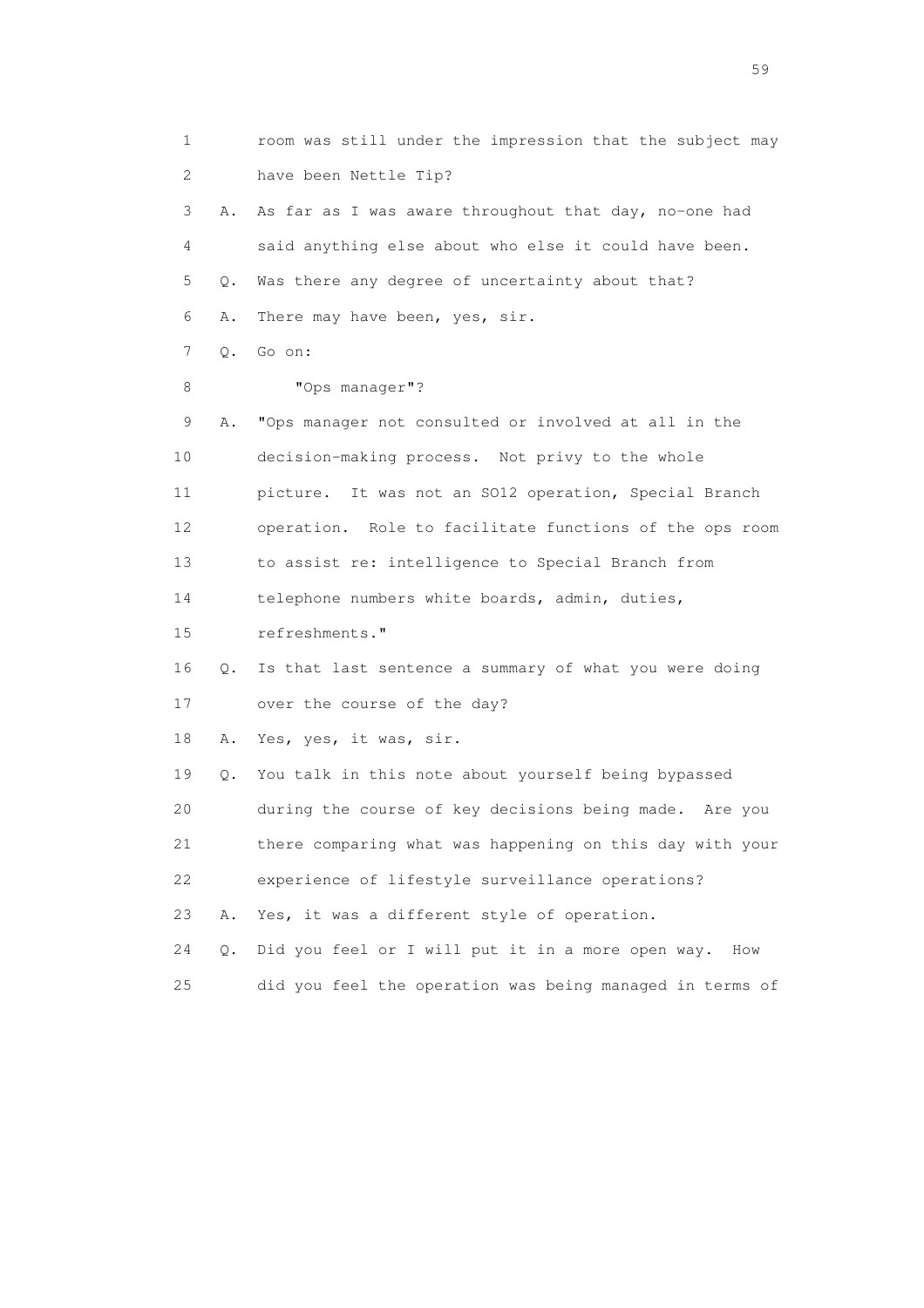1 its coherence and organisation?

| $\mathbf{2}^{\mathsf{I}}$ | It was difficult at times because of the amount of<br>Α.     |
|---------------------------|--------------------------------------------------------------|
| 3                         | people that were in there and what I can observe. I was      |
| 4                         | very busy myself so I did not have a lot of time to look     |
| 5                         | around and see what other people were doing, but             |
| 6                         | certainly the amount of work there was actually              |
| 7                         | overwhelming, certainly a traditional operations manager     |
| 8                         | could not have covered all of those positions anyway.        |
| 9                         | So a heavy, complex operation with some very senior<br>Q.    |
| 10                        | officers present?                                            |
| 11                        | That's correct, sir, yes.<br>Α.                              |
| 12                        | But as far as you were aware, was there any difficulty<br>Q. |
| 13                        | in the senior officers giving their orders and passing       |
| 14                        | on their instructions?                                       |
| 15                        | No, I don't believe there was, sir, no.<br>Α.                |
| 16                        | Thank you very much.<br>MR HOUGH:                            |
| 17                        | SIR MICHAEL WRIGHT: Yes, Mr Mansfield.                       |
| 18                        | Questions from MR MANSFIELD                                  |
| 19                        | MR MANSFIELD: Good morning, my name is Michael Mansfield,    |
| 20                        | I represent the family of Jean Charles de Menezes.<br>Just   |
| 21                        | a couple of things, and sir, may I ask if the note that      |
| 22                        | has just been gone through could in fact go behind           |
| 23                        | a divider in the jury bundle, that is his handwritten        |
| 24                        | notes.                                                       |
| 25                        | MR HOUGH:<br>It will be 51.                                  |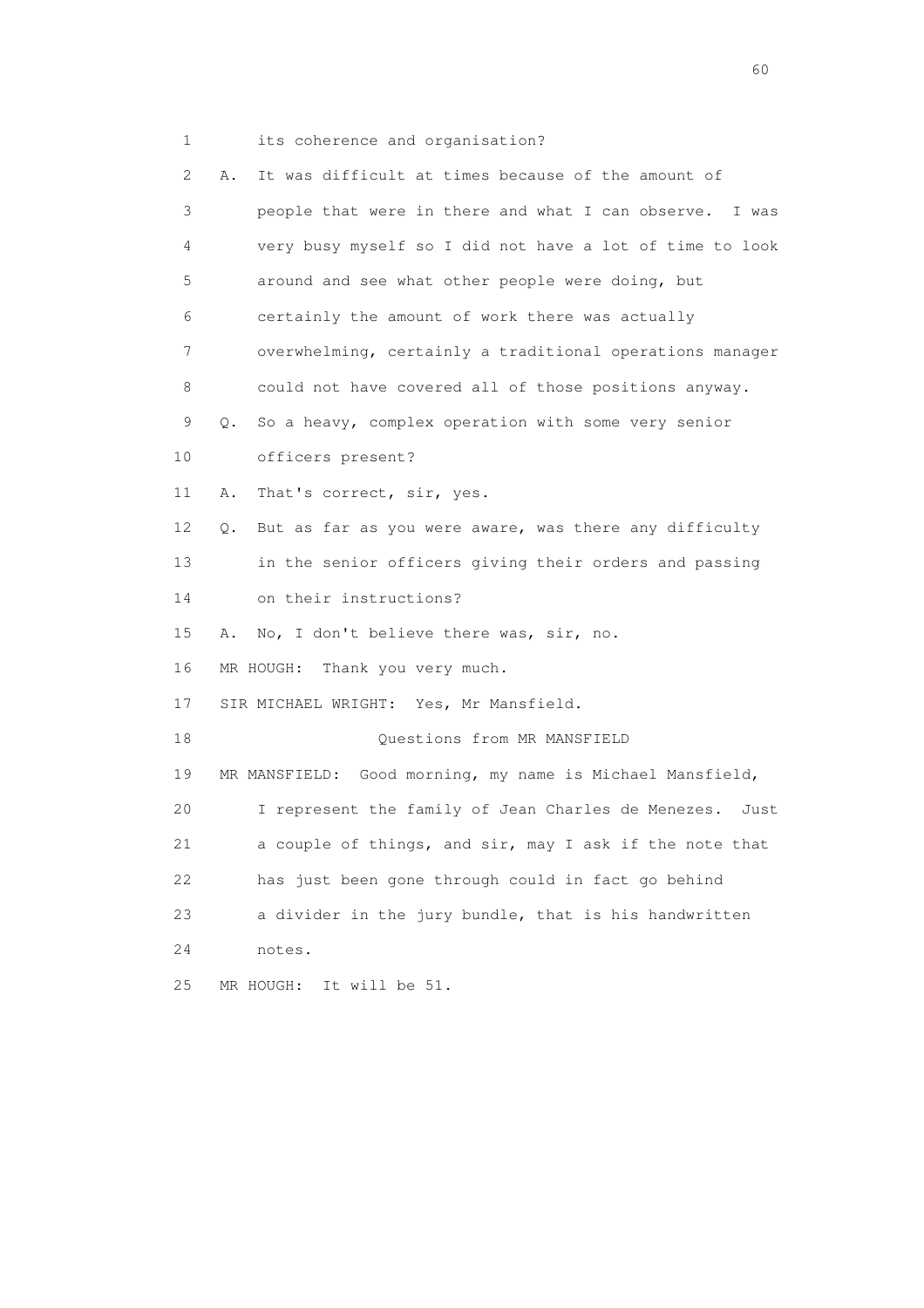1 SIR MICHAEL WRIGHT: What about the branch note?

2 MR MANSFIELD: Yes, I am happy for both, although one is

 3 more comprehensive than the other, certainly the branch 4 note in the same divider. 51.

 5 SIR MICHAEL WRIGHT: Thank you. I don't suppose we have the 6 copies ready yet.

7 MR MANSFIELD: We have only just got them this morning.

 8 SIR MICHAEL WRIGHT: That's right, I know. When we have had 9 a chance to get the copies put up, Mr Mansfield.

10 MR MANSFIELD: If I just carry on for the moment.

11 SIR MICHAEL WRIGHT: Yes, certainly.

12 MR MANSFIELD: I just note that for the record.

 13 The two areas I want to ask you about are the 9.30 14 period when Pat, with his headphones on, you can check 15 with any statement or note if you wish, attracts the 16 attention of the group of senior officers, okay, that's 17 what I want to ask you a little more about.

 18 I know it's very difficult, but the jury might like 19 to get an idea looking at this courtroom, what was the 20 distance between Pat with his headphones on and the 21 officers whose attention he was trying to attract, is it 22 between you and the jury box or ...

 23 A. I would say probably slightly closer, probably where 24 that lady is sitting there.

25 Q. Sandra.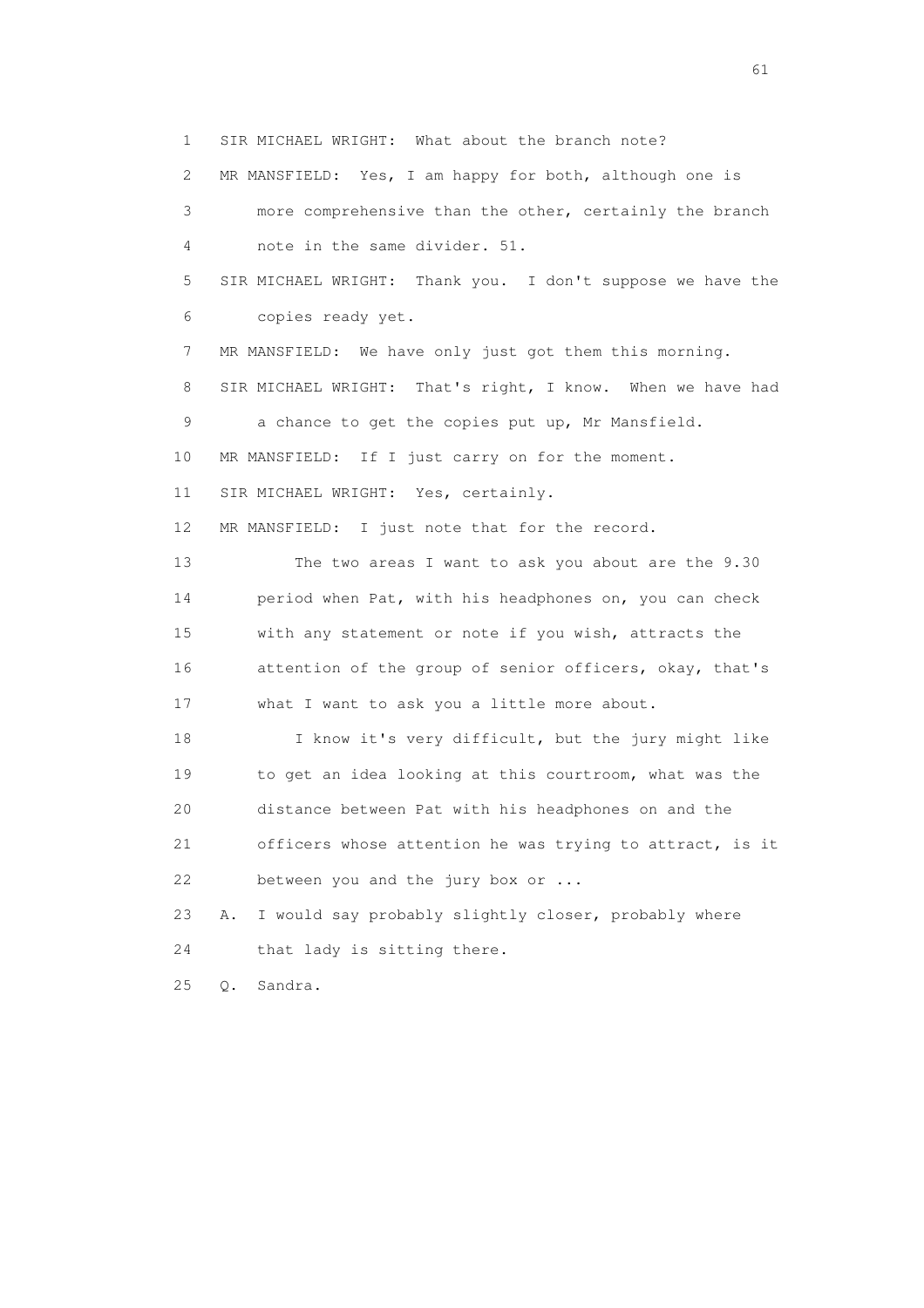- 1 A. If that's the lady, yes. About that distance.
- 2 Q. We all know her, I am sorry, I don't mean to embarrass 3 you, it's just so we know for the record. So that kind 4 of distance. He is shouting or speaking loudly? I know 5 that's difficult to distinguish, but?
- 6 A. I have here that he has raised his voice to attract the 7 attention.
- 8 Q. And he is waving?
- 9 A. Yes, sir, yes.
- 10 Q. As far as you could tell, the group of officers included 11 Commander Dick and Boutcher, did it?
- 12 A. It did, sir, yes.
- 13 Q. So far as you could see, Commander Dick and Boutcher
- 14 reacted to his attention-seeking behaviour?
- 15 A. Yes, they were -- they appeared to be asking directions 16 through their eye contact and speech towards Pat.
- 17 Q. Eye contact and speech. Now, could you hear from where
- 18 you were sitting or standing what in fact was being
- 19 said, the words?
- 20 A. I couldn't clearly hear any of the directions due to 21 other noise traffic where I was located.
- 22 Q. Right. As far as you could tell, what was the form of 23 contact between the two, that is the group of senior 24 officers and Pat related to the person who had just left 25 the premises?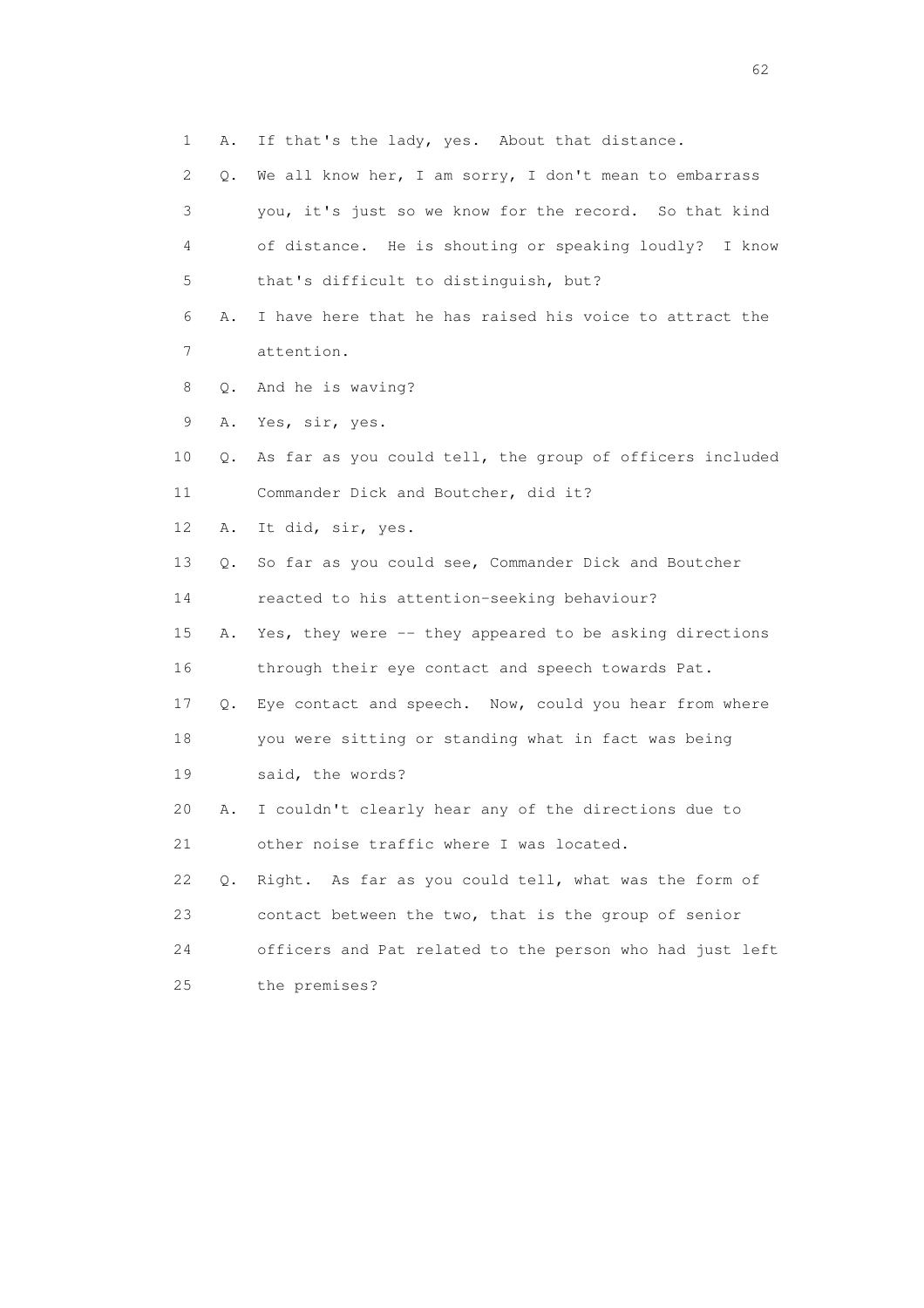1 SIR MICHAEL WRIGHT: Forgive me, Mr Mansfield. I know it's 2 difficult, mainly because you are speaking towards 3 Mr Mansfield, can you keep your voice up because the 4 jury are having difficulty hearing you. I think you 5 might find it easier if you pull that microphone towards 6 you. Get it as close as you can. Thanks. 7 MR MANSFIELD: Sir, I see the time, I will probably just end 8 on this question for the moment. 9 SIR MICHAEL WRIGHT: All right. 10 MR MANSFIELD: Just to go back, and the contact between Pat 11 with his headphones on and the group of officers over 12 there, as far as you could tell was about the man who 13 had just come out of the premises. 14 A. As far as I could tell, yes, sir. 15 MR MANSFIELD: Sir, would that be a convenient moment? 16 SIR MICHAEL WRIGHT: Yes. Ten to, ladies and gentlemen. 17 (11.40 am) 18 (A short break) 19 (11.55 am) 20 (In the presence of the jury) 21 SIR MICHAEL WRIGHT: Before you resume, Mr Mansfield, could 22 I ask all the teams please to be careful -- I ask this 23 for obvious reasons -- when the court is in its present 24 state with anonymised witnesses that there isn't anybody 25 in here who is not supposed to be. Thank you.

experience of the contract of the contract of the contract of the contract of the contract of the contract of the contract of the contract of the contract of the contract of the contract of the contract of the contract of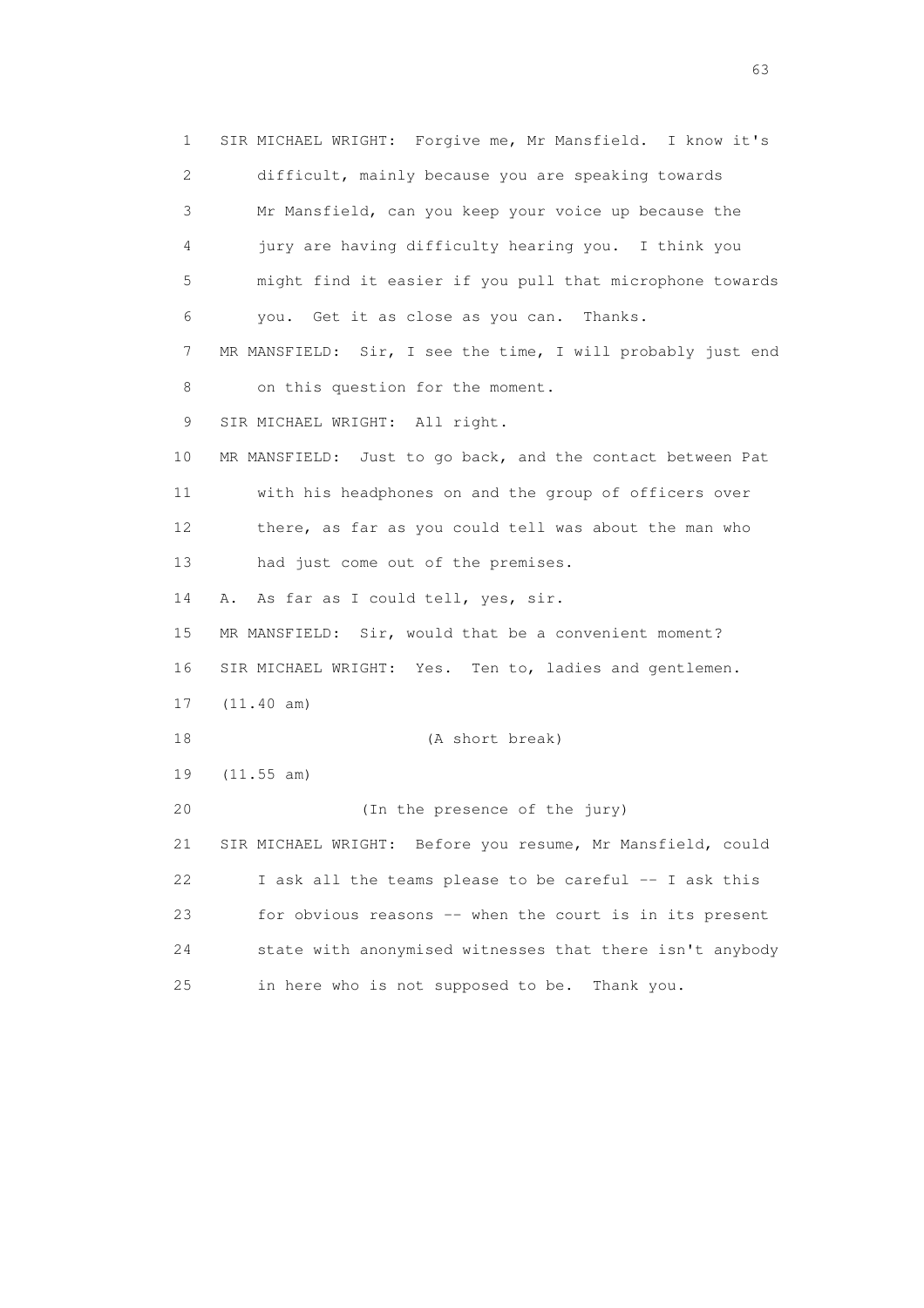1 Yes, Mr Mansfield.

|    | $\mathbf{2}^{\mathsf{I}}$ |       | We were just dealing with the 9.30 contact<br>MR MANSFIELD: |
|----|---------------------------|-------|-------------------------------------------------------------|
|    | 3                         |       | between Pat with his headphones on and the group of         |
|    | 4                         |       | officers at the Health and Safety trial I think you         |
|    | 5                         |       | estimated the distance you have just demonstrated to the    |
|    | 6                         |       | jury as between eight and ten feet, so that's about the     |
|    | 7                         |       | same, so it's about eight and ten feet between Pat and      |
|    | 8                         |       | the group of officers including Commander Dick.             |
|    | 9                         |       | You have talked about waving and raising voice and          |
| 10 |                           |       | How far were you behind Pat?<br>so on.                      |
| 11 |                           | Α.    | Probably about 6 feet.                                      |
| 12 |                           | Q.    | Yes, that's what you estimated at trial, so 6 feet, so      |
| 13 |                           |       | the jury have an idea of the distance between you all.      |
| 14 |                           |       | You indicated in a statement that you made which you        |
| 15 |                           |       | are welcome to see, I think you have it there anyway,       |
| 16 |                           |       | dated later in the year 2 November, it's page 90 I have     |
| 17 |                           |       | it as, in fact it would be your third page, middle of       |
| 18 |                           |       | that. You described it in this way:                         |
| 19 |                           |       | "Pat stated to them that an unidentified male had           |
| 20 |                           |       | left the block under surveillance in Scotia Road and was    |
| 21 |                           |       | seeking directions to pass to the surveillance team         |
| 22 |                           |       | leader on the ground."                                      |
| 23 |                           |       | That's how you put it in the statement?                     |
| 24 |                           | Α.    | Yes, sir.                                                   |
| 25 |                           | $Q$ . | Would it be fair to say you obviously did manage to hear    |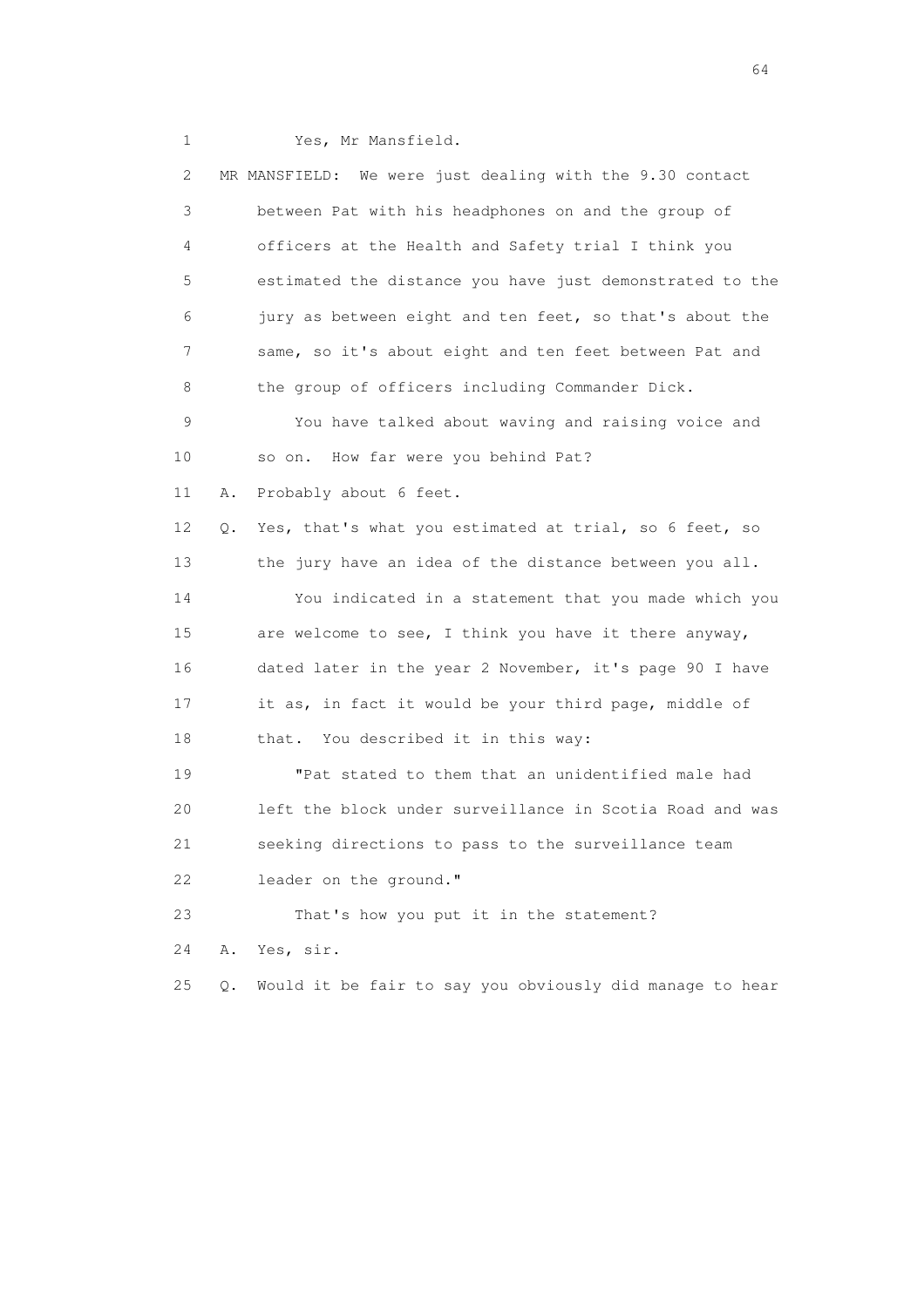1 something of what Pat was relaying to the group of 2 officers? 3 A. Yes, the way he turned round and waved towards the group 4 of senior officers. 5 Q. It's a little more specific than that. I am not 6 questioning the waving or anything else, it does put it 7 "Pat stated to them that the unidentified male had left 8 the block"? 9 A. Yes, I could hear no more than that, sir. 10 SIR MICHAEL WRIGHT: Can you remember whether that was at 11 a time when you had gone down to be near him or in 12 your -- 13 A. No, I was still at the rear console, sir. 14 MR MANSFIELD: Now, the strategy -- we have called it 15 that -- but in other words, what you understood the 16 position was that if anyone left the block in 17 Scotia Road, the person and the description of the 18 person leaving the block should be referred to 19 Commander Dick for a decision by her; that was your 20 understanding. 21 A. That was my understanding of the strategy, sir, yes. 22 Q. So that is what you understood was going on now, at this 23 time around 9.30 in the morning? 24 A. Yes, sir, Pat was carrying out those instructions as he 25 knew it.

 $\sim$  65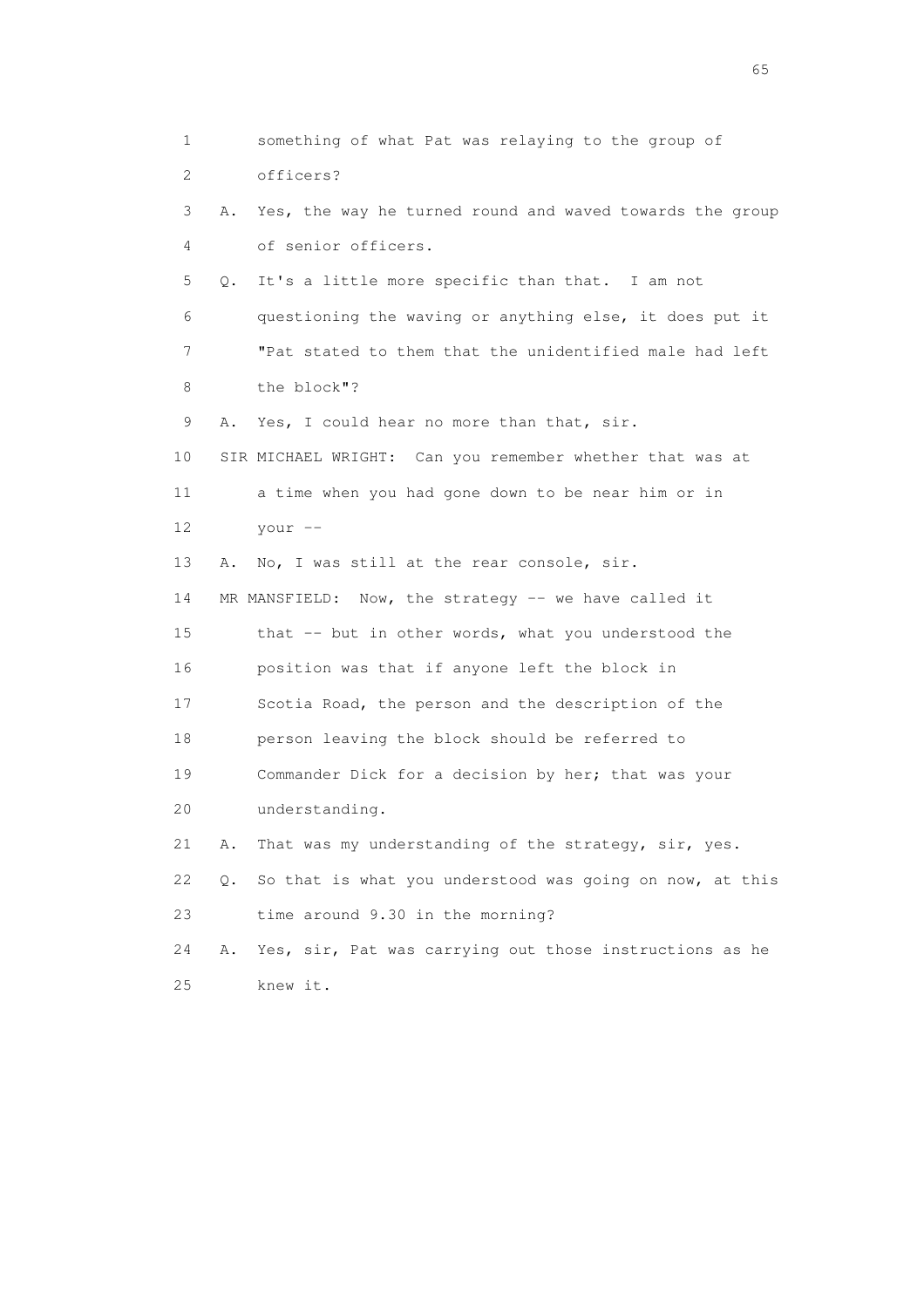1 Q. When that contact was going on, did any of the officers 2 move closer as if they couldn't hear? 3 A. I can't recall, sir. 4 Q. All right, I know it's a long time ago and I am not 5 expecting you would, but certainly so far as you could 6 tell, they were responding to Pat's attention seeking 7 behaviour as I have called it? 8 A. Yes, sir. 9 Q. Right. I just want to move it on from there, because 10 obviously there is only a short time before you are 11 aware that things are happening at Stockwell, and I have 12 just one question for you in relation to it. You can 13 look at the branch note or any other note you have. 14 Would it be fair to say, looking at your records of 15 the time, that you never in fact heard an order from 16 Commander Dick to SO19 or CO19 to stop? 17 A. No, to SO19, no, sir. 18 MR MANSFIELD: Thank you. 19 SIR MICHAEL WRIGHT: Yes, Mr Gibbs? 20 MR GIBBS: Sir, could I just ask a few questions about the 21 room? 22 SIR MICHAEL WRIGHT: Yes, of course. 23 Questions from MR GIBBS 24 MR GIBBS: Brian, I represent the red and grey surveillance 25 teams, and we had up on screen just now the diagram of

 $\sim$  66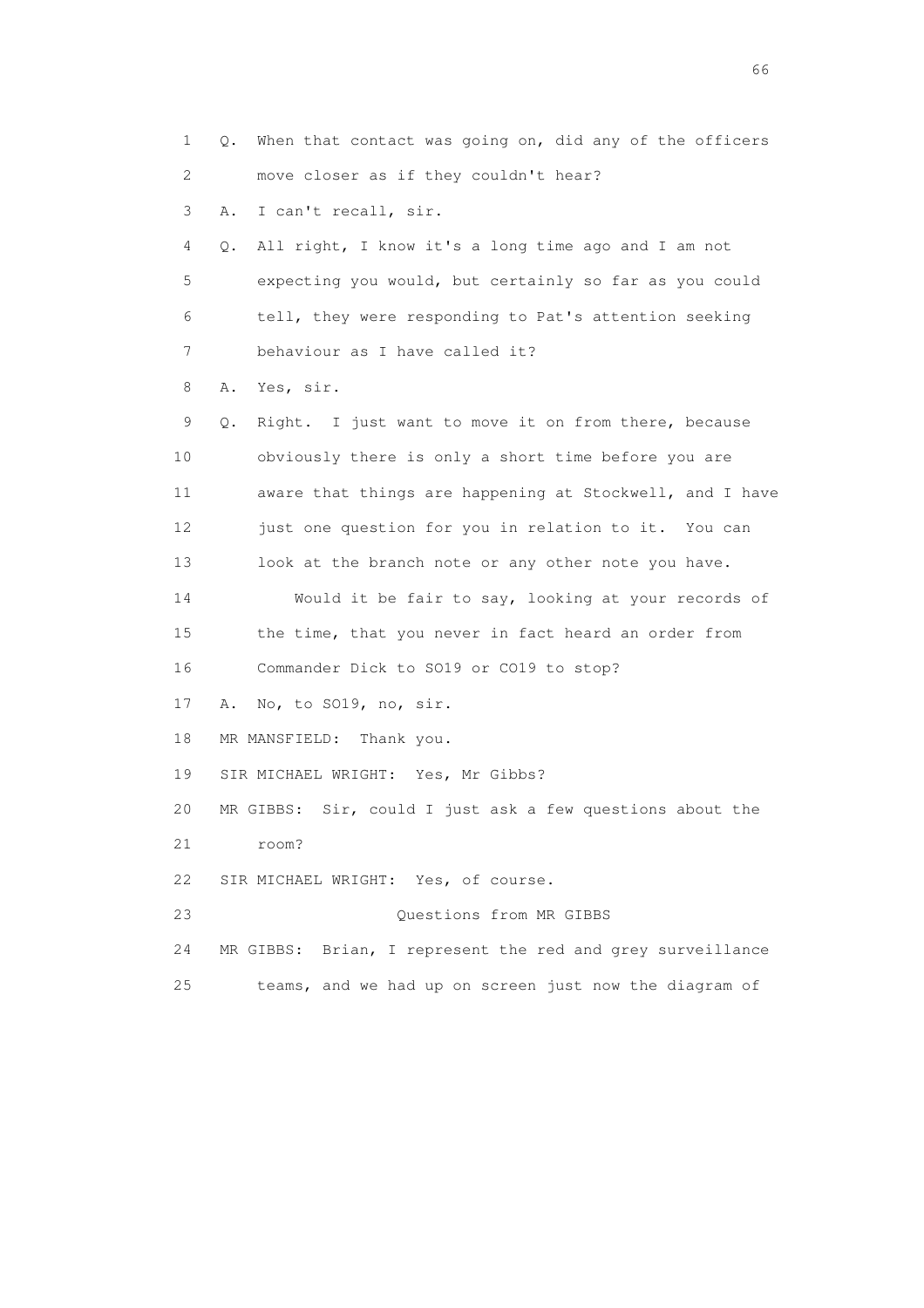| 1                         |           | the operations room and I wonder if we could have that   |
|---------------------------|-----------|----------------------------------------------------------|
| $\mathbf{2}^{\mathsf{I}}$ |           | again.                                                   |
| 3                         |           | Now, you have told us that you were in A2?               |
| 4                         | Α.        | Yes, sir.                                                |
| 5                         | Q.        | And Pat was in S1?                                       |
| 6                         | Α.        | Yes, sir.                                                |
| 7                         | Q.        | Where was Mr Esposito?                                   |
| 8                         | Α.        | I believe he was to my right in the A4 position.         |
| 9                         | $Q$ .     | Were there other surveillance monitors next to Pat?      |
| 10                        | Α.        | I believe there were, sir, yes.                          |
| 11                        | Q.        | Was one of them called Harrison?                         |
| 12                        | Α.        | Yes, sir.                                                |
| 13                        | О.        | Is that a he or a she?                                   |
| 14                        | Α.        | It's a he.                                               |
| 15                        | $\circ$ . | Do you remember where he was?                            |
| 16                        | Α.        | Well, it sounds obvious, he would have been to the right |
| 17                        |           | Whether he was in S2 or S3, I can't recall.<br>of Pat.   |
| 18                        | Q.        | Was there a third surveillance monitor?                  |
| 19                        | Α.        | There may have been but I can't recall who that is, sir. |
| 20                        | О.        | It sounds as though from your evidence Pat was receiving |
| 21                        |           | the Cougar feed in relation to the red and the greys?    |
| 22                        | Α.        | Yes, sir, yes.                                           |
| 23                        | Q.        | Do you know what feed officer Harrison was receiving?    |
| 24                        |           | Was he monitoring the Portnall Road feed?                |
| 25                        | Α.        | I would suggest it would be Portnall Road, possibly the  |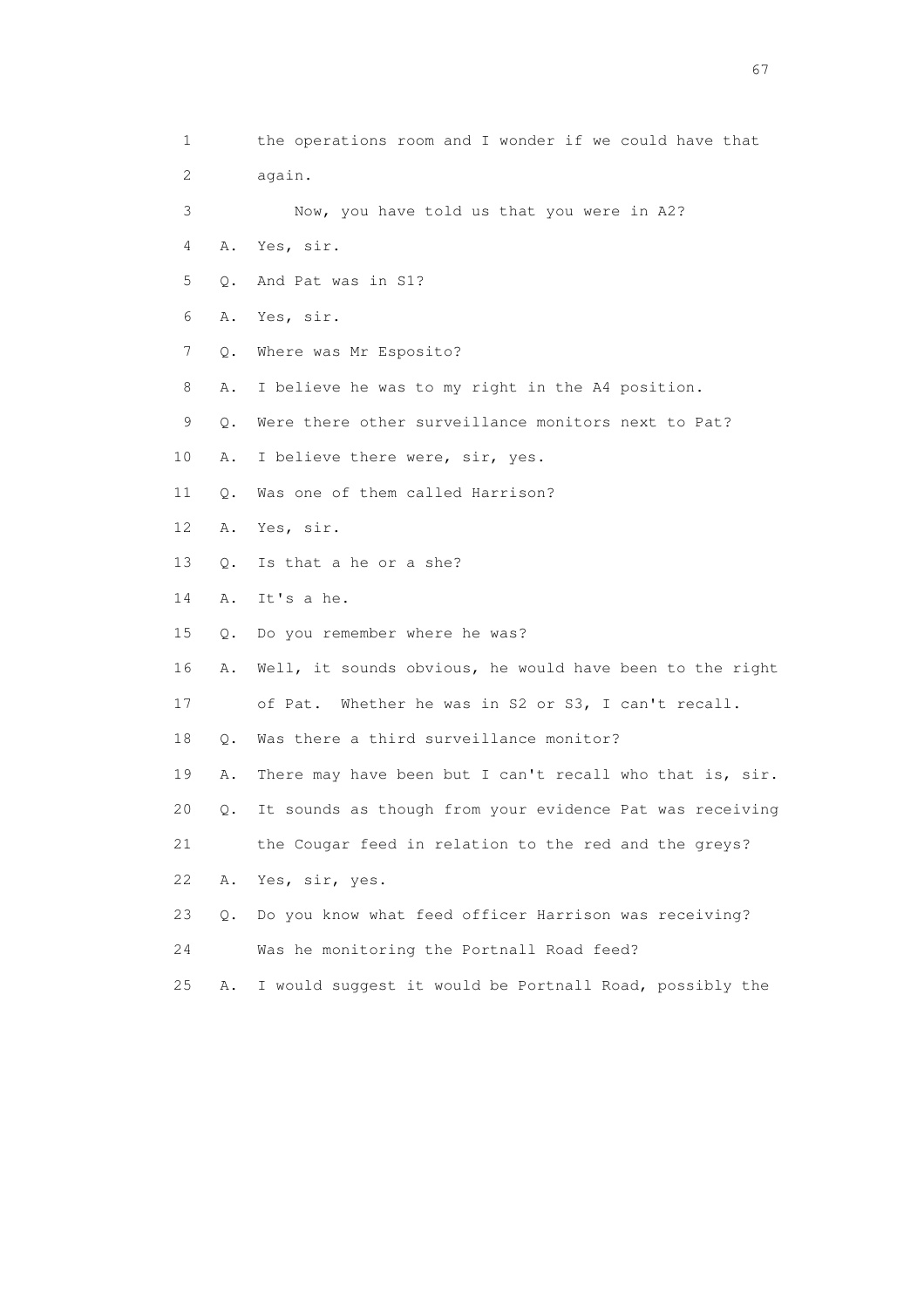- 1 blue team, sir.
- 2 SIR MICHAEL WRIGHT: That's the most likely division of
- 3 work, as far as we are concerned?
- 4 A. Yes. Responsibility, yes, sir.
- 5 SIR MICHAEL WRIGHT: Thank you.
- 6 MR GIBBS: We can see three chairs and desks on the
- 7 right-hand side at C3, C1 and C2. Do you remember who 8 was there?
- 9 A. From what I can recall, the surveillance co-ordinators 10 were over there, including Mr Whiddett.
- 11 Q. Mr Whiddett?
- 12 A. Yes, Mr Whiddett, I believe Owen.
- 13 Q. Owen? Do you remember which seats those two were in?
- 14 A. I don't, and I think there was also a representative

15 there from Special Crime Directive 11, which was

- 16 a surveillance unit as well.
- 17 Q. SCD11?
- 18 A. SCD11.
- 19 Q. Okay, thank you. When you went forward from A2 to near 20 Pat, S1, what were you doing? Were you sitting down? 21 A. I knelt down beside Pat, but I suppose presumably
- 22 between S1 and S2, so to Pat's immediate right.
- 23 Q. While you were kneeling there beside him, were you able 24 to tell from what you heard whether the man who had left 25 Scotia Road had been identified?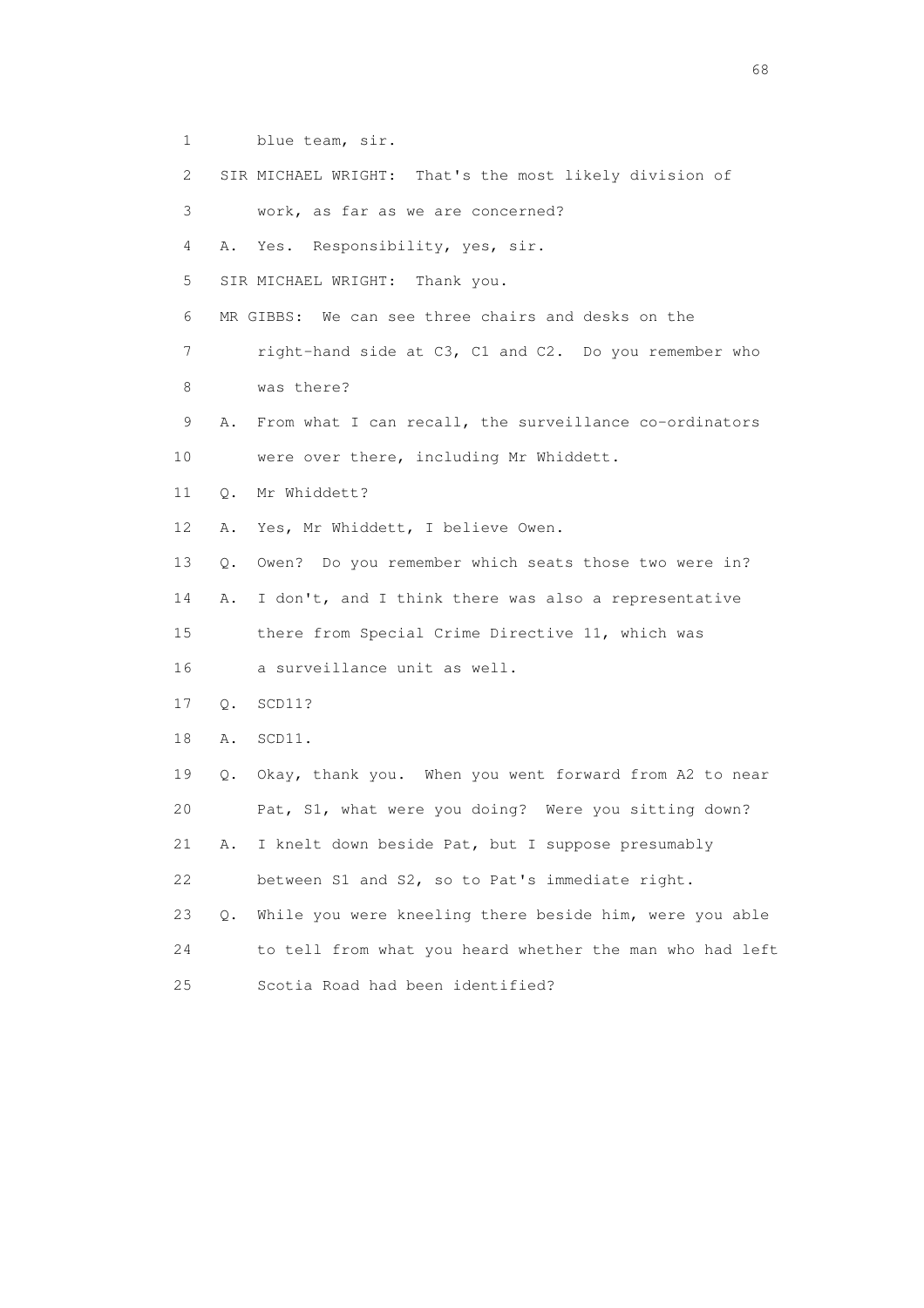1 A. No, I wasn't, sir, no.

2 MR GIBBS: Thank you very much.

 3 SIR MICHAEL WRIGHT: Thank you, Mr Gibbs. Mr Singh? 4 MR SINGH: Nothing, thank you. 5 SIR MICHAEL WRIGHT: Thank you. Mr Perry. 6 Questions from MR PERRY 7 MR PERRY: Thank you. 8 Mr Brian, I represent Commander Dick as well as 9 others, but for these purposes Commander Dick. My name

10 is David Perry.

 11 May I just ask you: you have already made it clear 12 we are talking about an unparalleled and unprecedented 13 operation?

14 A. Yes, sir.

 15 Q. And from the note that you prepared, you have given the 16 impression of the cream of the Metropolitan Police being 17 picked to be involved in the conduct of this operation? 18 A. Yes, sir.

 19 Q. May I just ask you, please, to look at the manuscript 20 notes, which we are going to put in our little bundle of 21 documents, but we are not in a position to do that at 22 the moment. If you just look at the note that you made 23 three or four days later, I think you have it with you? 24 A. Yes, sir.

25 Q. It's not that one, it's the other note, page 385 of the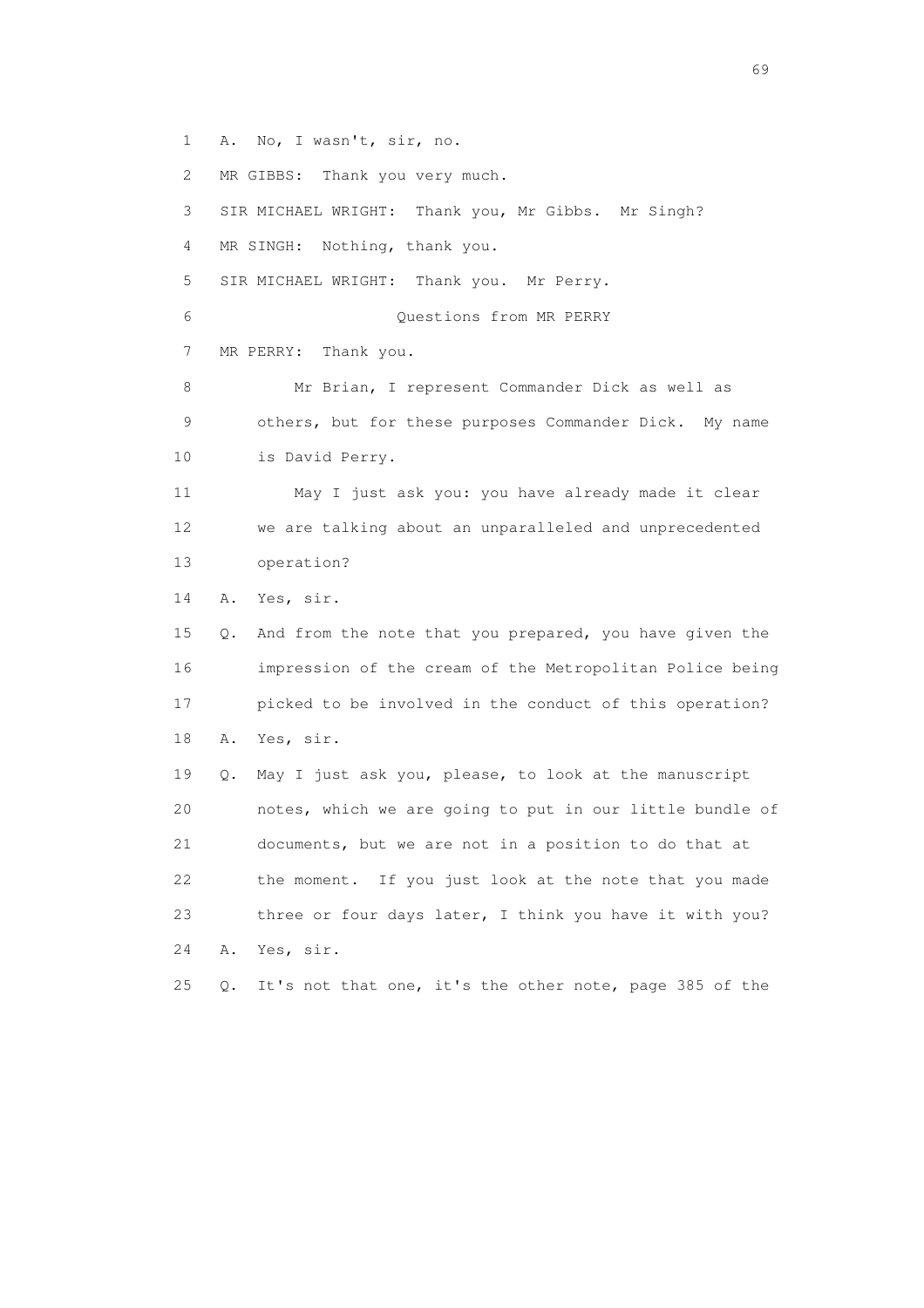1 documents.

2 A. Yes, sir.

 3 MR HOUGH: If it helps, I think there are copies now 4 available for the jury bundle. 5 MR PERRY: If there are hard copies, let us have them. If 6 I may just pause, sir, so people have them? 7 SIR MICHAEL WRIGHT: Yes, of course. 8 MR PERRY: I don't think we have a divider 51, though, so we 9 may have to get some. I think we go up to 50. 10 SIR MICHAEL WRIGHT: Yes. 11 MR HOUGH: I think additional dividers can be purchased and 12 provided. 13 SIR MICHAEL WRIGHT: I hope I am not lagging behind, at the 14 moment I have nothing behind 49 or 50. 15 MR HOUGH: I think 49, sir, is the document which was handed 16 to Commander Dick, the intelligence update. 17 SIR MICHAEL WRIGHT: Yes. 18 MR HOUGH: And 50 is the schedule of telephone numbers 19 with -- 20 SIR MICHAEL WRIGHT: Mr Perry's schedule? 21 MR HOUGH: I think actually it was Mr Singh's schedule. 22 MR PERRY: Mr Singh's if it was inaccurate, Mr Stern's if it 23 was accurate. 24 SIR MICHAEL WRIGHT: I can catch up. Thank you. (Pause). 25 You will discover, I am sure, that one of the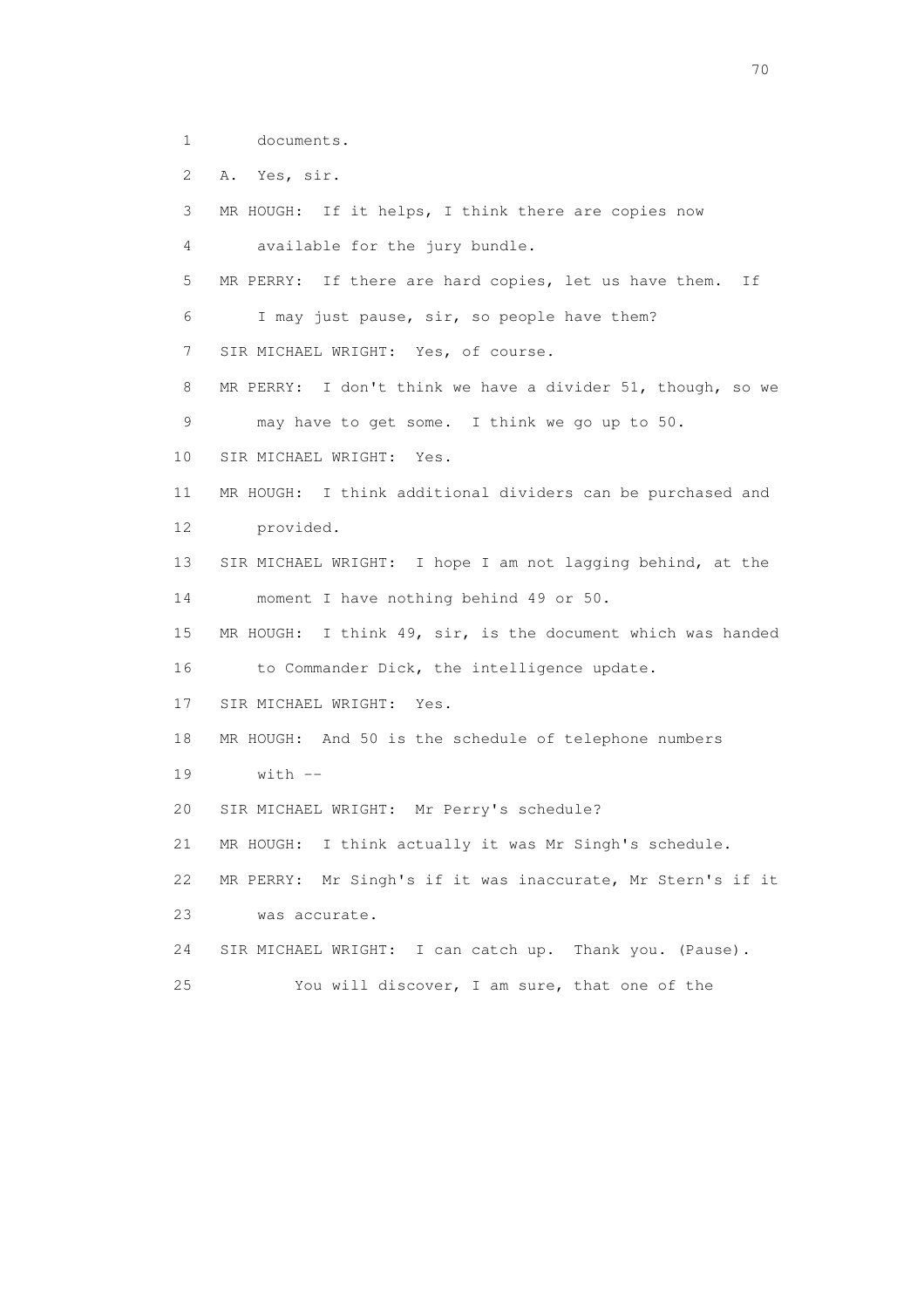1 charming attributes of lever-arch files is that they 2 occasionally open at the most inconvenient times, but 3 you will have to do your best with that, I am afraid, 4 and I suspect we may have to start a second volume. 5 MR PERRY: Thank you very much, sir. If we may look at this 6 note, may I explain, Mr Brian, the exercise that I am 7 about to embark on, because I just want to see what you 8 were relying on for your recollection of certain events 9 and see whether we can just see how things developed, so 10 that's what I am trying to explore. 11 If anyone wants to make a note on this document, 12 this you say was made three or four days later, so that 13 would be say around 25 July; is that right? 25 or 14 26 July? 15 A. Yes, onwards. 16 Q. Is that somewhere around there and please don't think 17 I'm pinning anything -- 18 A. They weren't made on that date. 19 Q. Again just so we are clear about this document, there is 20 nothing in this document about the sequence of events 21 involving the subject who leaves the address, is there? 22 A. No, there is not, sir, no. 23 Q. If we just drop down to about six lines up from the 24 bottom, I hope I have counted correctly, there is a line 25 that begins: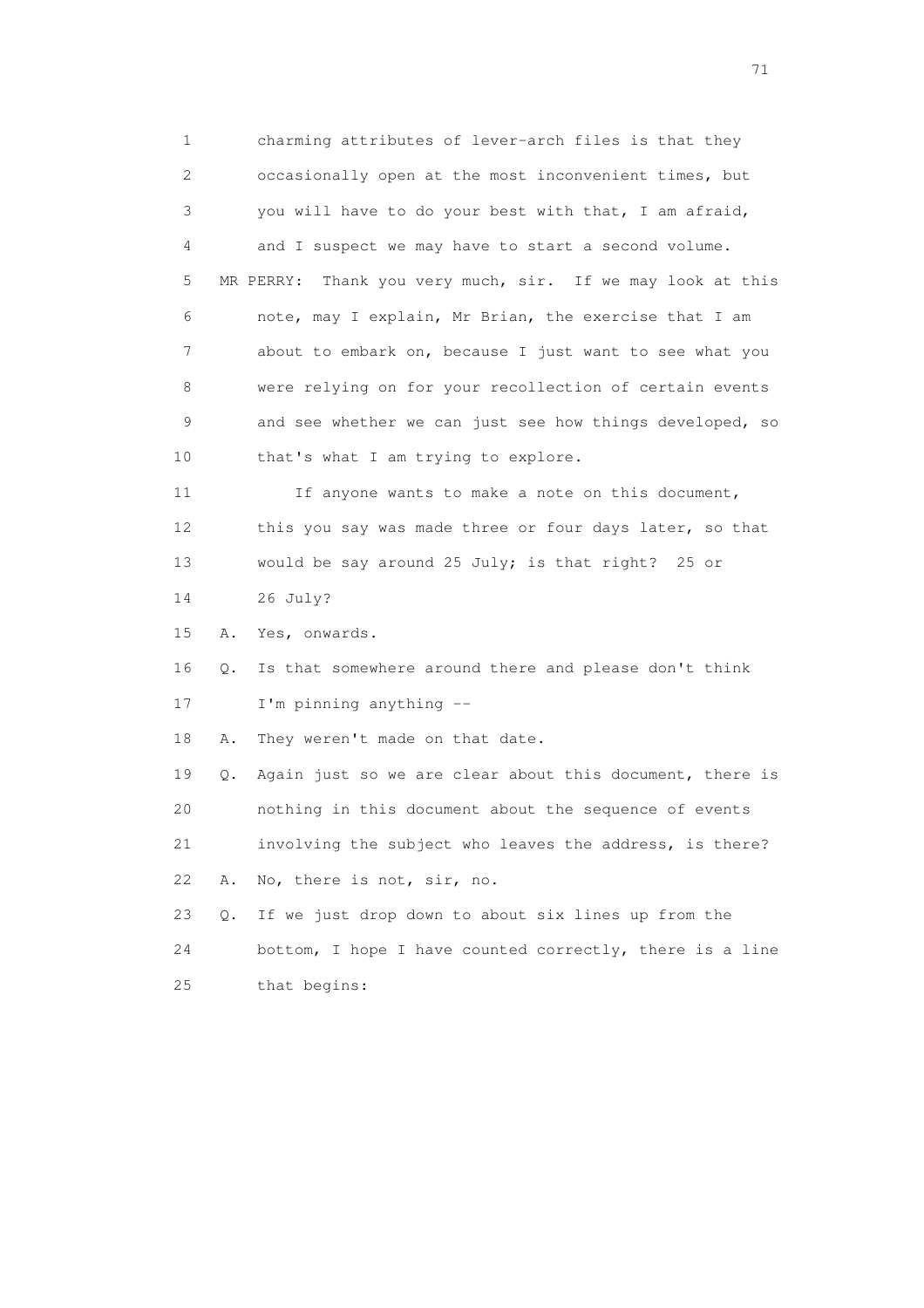1 "Branch note completed that evening".

2 A. That's right, sir.

 3 Q. So when you were making this, on about 24 or 26th or 4 whichever day it was, it doesn't really matter, you were 5 saying the branch note had been completed that evening, 6 which evening were you referring to? 7 A. I would have had to complete it that evening, because 8 that, or the branch note document would then be handed 9 over to the night duty operations manager, so it was 10 something that had to be done on that day before I went 11 home. 12 Q. So the branch note would have been completed, according 13 to this record, on 22nd? 14 A. Yes, sir. 15 Q. You see, I am not criticising you at all, but it's just 16 the way that memories can sometimes play tricks with us. 17 If we look at the branch note, it wasn't completed 18 until, at the very earliest, the Saturday, was it, if 19 you look at page 2. 20 A. Yes, when I referred in my notes to completed, I meant 21 completed for my part while I was on duty there. 22 Q. So then it's updated? 23 A. Then it's updated. As you can see on the top line here 24 of the branch note it was started off at 4.38 on Friday 25 the 22nd, which I was not on duty until half past 7, and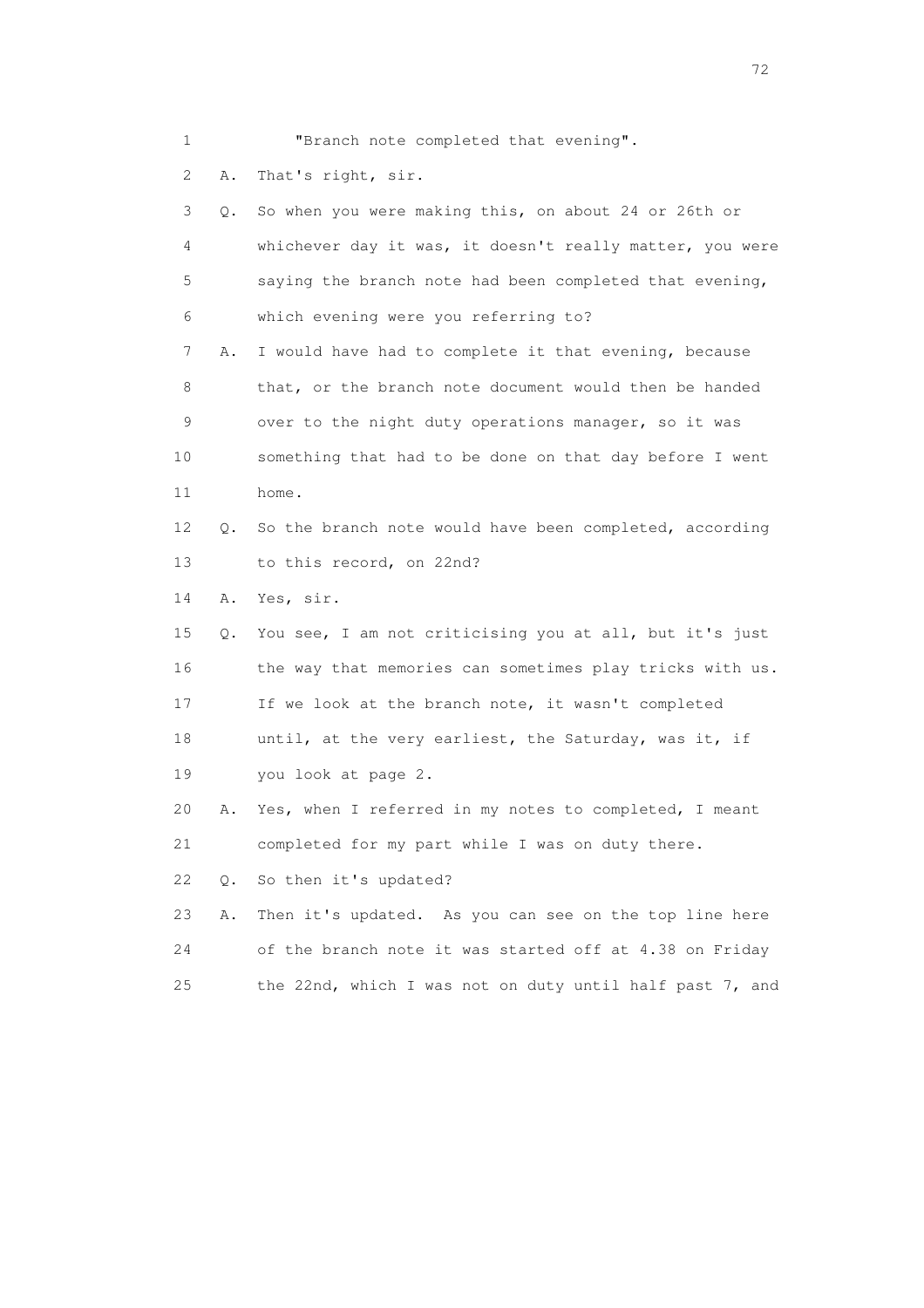| 1  |    | I took it, then it was handed over to me. I took it      |
|----|----|----------------------------------------------------------|
| 2  |    | through the day, handed it over at about 8.30 when       |
| 3  |    | I left the operations room and as you can see then       |
| 4  |    | a night duty operations manager took it through until    |
| 5  |    | 8 o'clock on Saturday morning, the 23rd.                 |
| 6  | Q. | Where is this note as it was completed on the 22nd, or   |
| 7  |    | is it the same note which is updated?                    |
| 8  | Α. | It's the same note that's updated, sir.                  |
| 9  | Q. | Why does it only have your name on it?                   |
| 10 | Α. | I can't answer that, sir, I don't know, there should be  |
| 11 |    | other names on that as well.                             |
| 12 | Q. | But you have put your name at the end of it with the     |
| 13 |    | events on the 23rd?                                      |
| 14 | Α. | I have, yes, sir.                                        |
| 15 | Q. | Because if we look at page 2, some of those events were  |
| 16 |    | events that only took place on 23 July or which did take |
| 17 |    | place, I should say; that is right?                      |
| 18 | Α. | On the 23rd or the 22nd?                                 |
| 19 | Q. | The 23rd. Look at bullet point 4 on page 2:              |
| 20 |    | "During the course of the night" there is a little       |
| 21 |    | bit redacted and there is a reference to someone         |
| 22 |    | attending a police station and identifying someone and   |
| 23 |    | there is a reference to "Said's last recorded address is |
| 24 |    | 32b Farleigh Road N16, subject to on-going research at   |
| 25 |    | this stage."                                             |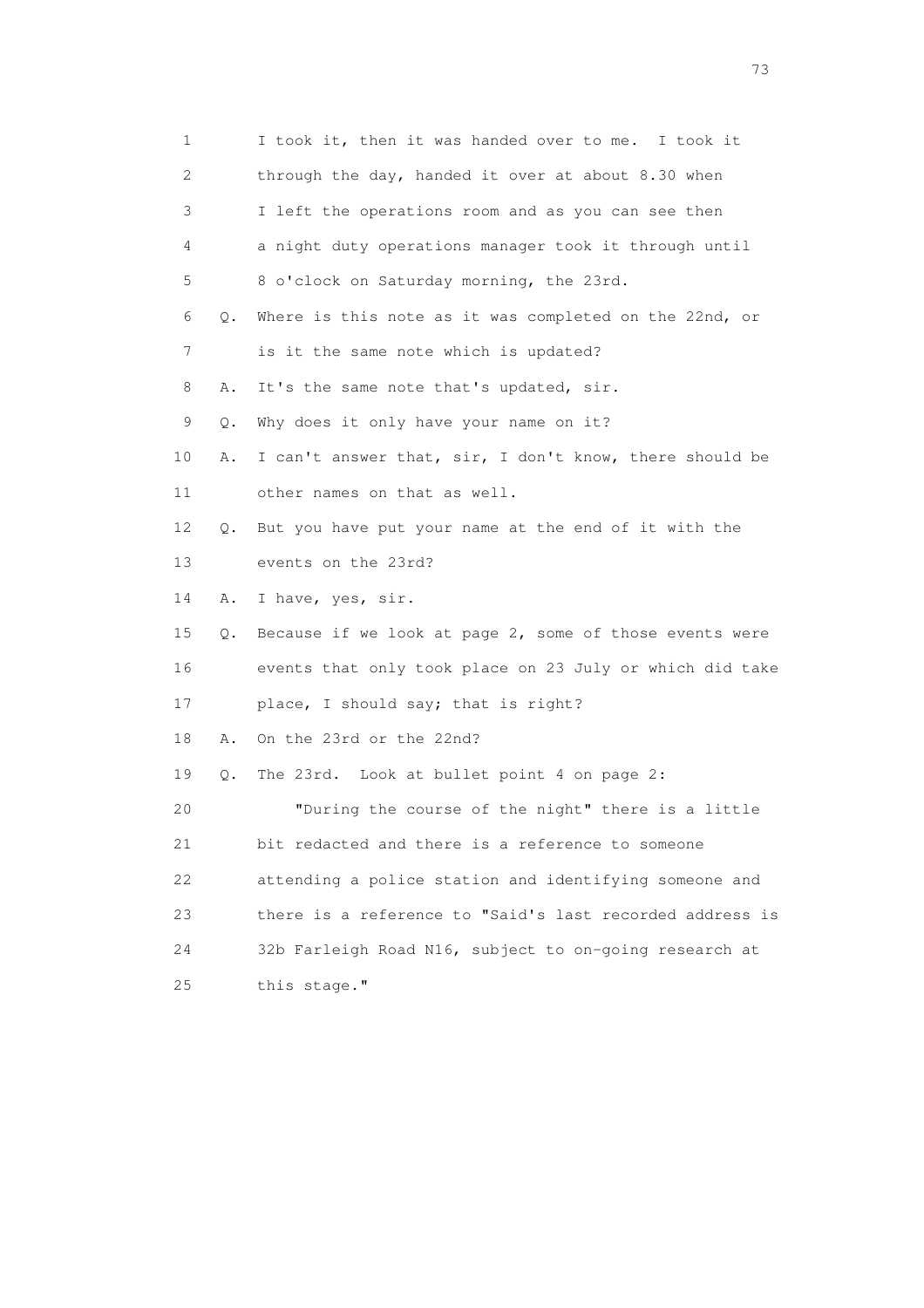1 That was something that happened through the night 2 of the 22nd and 23rd, wasn't it: a public spirited 3 citizen came into a police station and said that they 4 identified one of suspects; is that right? 5 A. Yes, sir. 6 Q. When you made your note a few days later and you said 7 the branch note was completed on the 22nd, would it have 8 been more accurate to say part of it was completed on 9 the 22nd and it was updated on the 23rd? 10 A. It would be, sir, yes. 11 SIR MICHAEL WRIGHT: It actually ran through to 8 o'clock on 12 the Saturday, on the 23rd? 13 A. Yes, sir. 14 MR PERRY: So, and again I am not criticising, I am just 15 saying that what you have done, you have put into 16 completed that evening, you have compressed something 17 that actually took place over a period of time? 18 A. Yes, sir. 19 Q. With that in mind, may we just look at your statement 20 that you made on 2 November of 2005, which is now some 21 considerable -- well, it's the 2 November some months 22 after the incident. If we just go to page 90. I don't 23 mind if this is on the screen for everyone to follow, it 24 might be more helpful. Thank you. 25 Just so everyone is clear, this is a page from your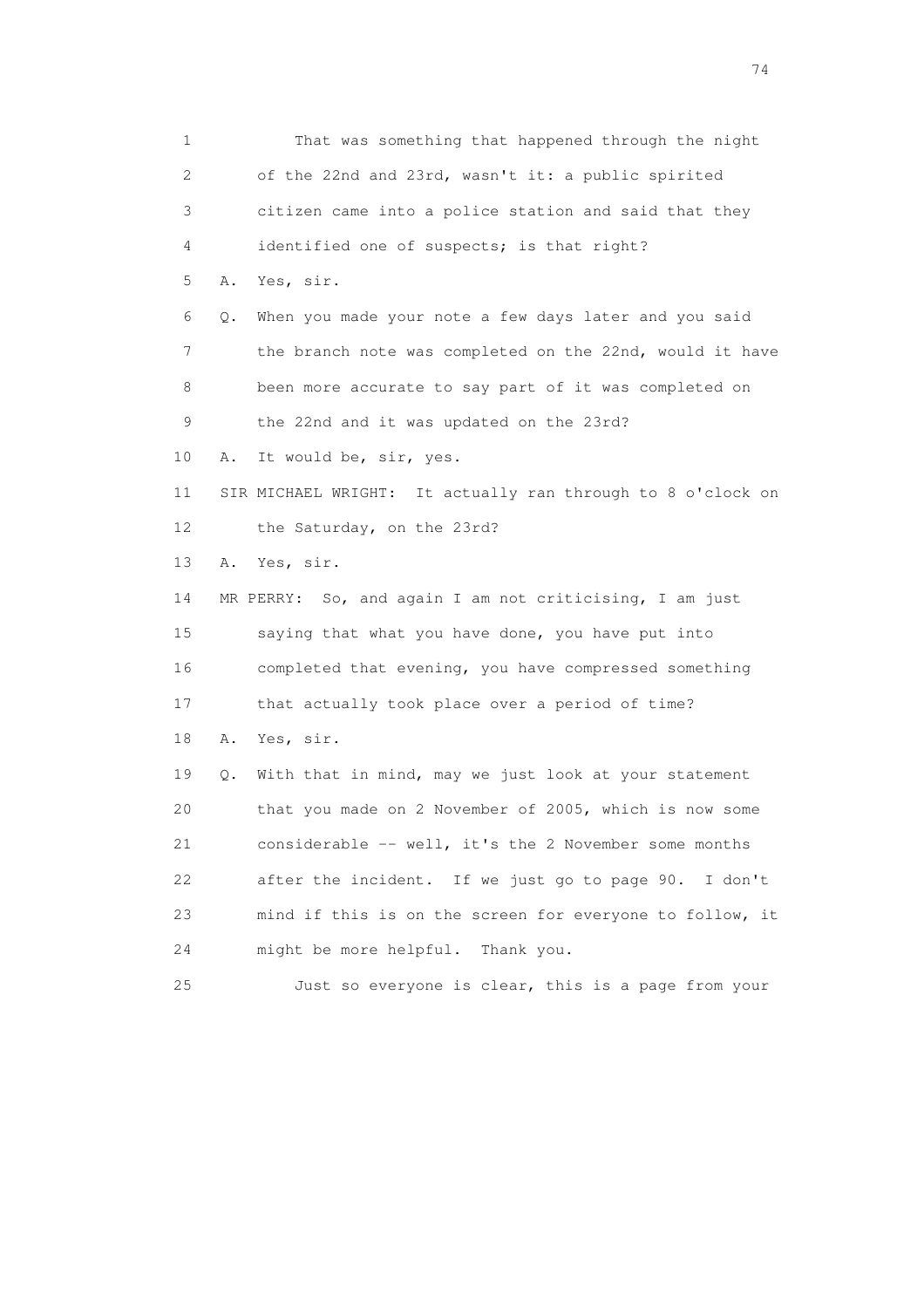1 statement that you made on 2 November 2005, and the 2 point I am going to concentrate upon, please, Mr Brian, 3 is the middle of the page, just next to the upper 4 holepunch: 5 "At some point" going down to the end of that 6 paragraph. Just before we look at this in detail, you 7 were making this without the benefit of any note 8 contemporaneous to the events that you were describing; 9 is that fair to say? 10 A. Yes, sir, yes. 11 Q. Shall we just go through it: 12 "At some point I remember 'Pat' [that's the 13 surveillance] monitor for the subject codenamed 14 Nettle Tip, of Scotia Road (who was sitting about 6 feet 15 away in front of me) wave by hand and raise his voice to 16 attract the attention of 17 Detective Superintendent Boutcher SO13, Commander Dick 18 and others. They were standing to the right of him, 19 about 8 to 10 feet away, in a group of officers towards 20 the right of the operations room. Pat stated to them 21 that an unidentified male had left the block under 22 surveillance in Scotia Road and was seeking directions 23 to pass to the surveillance team leader on the ground. 24 At that time Pat had his headset on, was typing his 25 surveillance log and via a mouthpiece relaying what was

na matsay na katalog as na kasang na mga 175 may 2008. Ang isang isang nagsang nagsang nagsang nagsang nagsang<br>Tagapang nagsang nagsang nagsang nagsang nagsang nagsang nagsang nagsang nagsang nagsang nagsang nagsang nagsa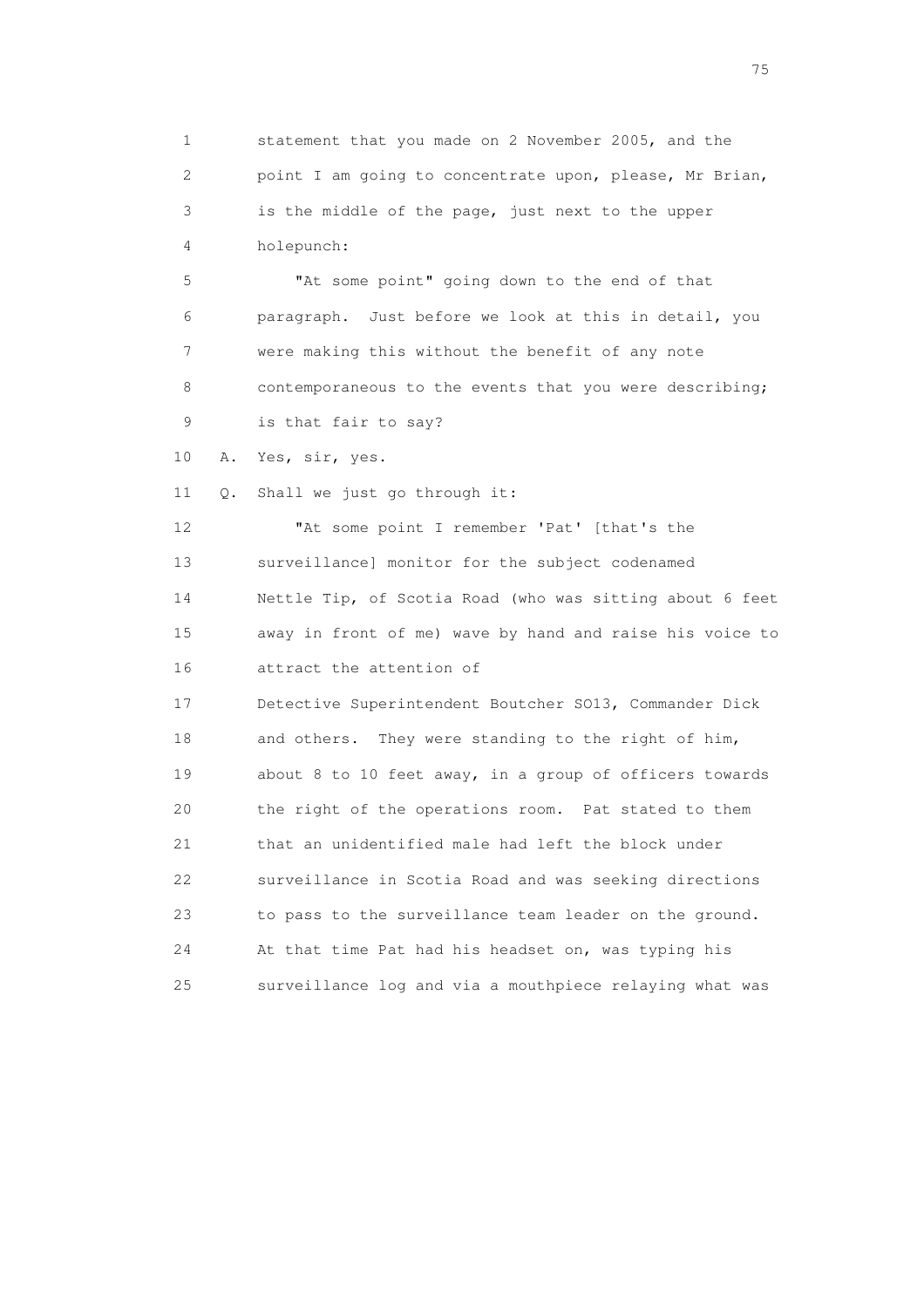1 being said to him through the headphones by the 2 surveillance team leader to Messrs Dick, Boutcher et al. 3 It was apparent that Superintendent Boutcher (and the 4 group surrounding) were constantly asking for directions 5 through their eye contact and speech directed towards 6 Pat. I could not hear clearly any of the directions due 7 to other noise traffic and constant interruptions around 8 me. At some stage, I temporarily moved from the rear to 9 the front consoles in an attempt to listen as to what 10 was happening. The last radio traffic I managed to hear 11 was that the surveillance team were near/entering 12 Stockwell tube station and that Commander Dick relayed 13 an instruction to detain. I heard no other 14 instructions." 15 Now, that is the complete account of these events as 16 you have given them in your statement? 17 A. Yes, sir. 18 Q. We know that the period from the time the subject came 19 out of the address to the incident at Stockwell tube 20 station was, give or take a couple of minutes, 21 30 minutes; you understand that? 22 A. Yes, sir. 23 Q. Do you actually know that? 24 A. I knew it must be about that time, sir, yes. 25 Q. So here, when we read this paragraph, is this your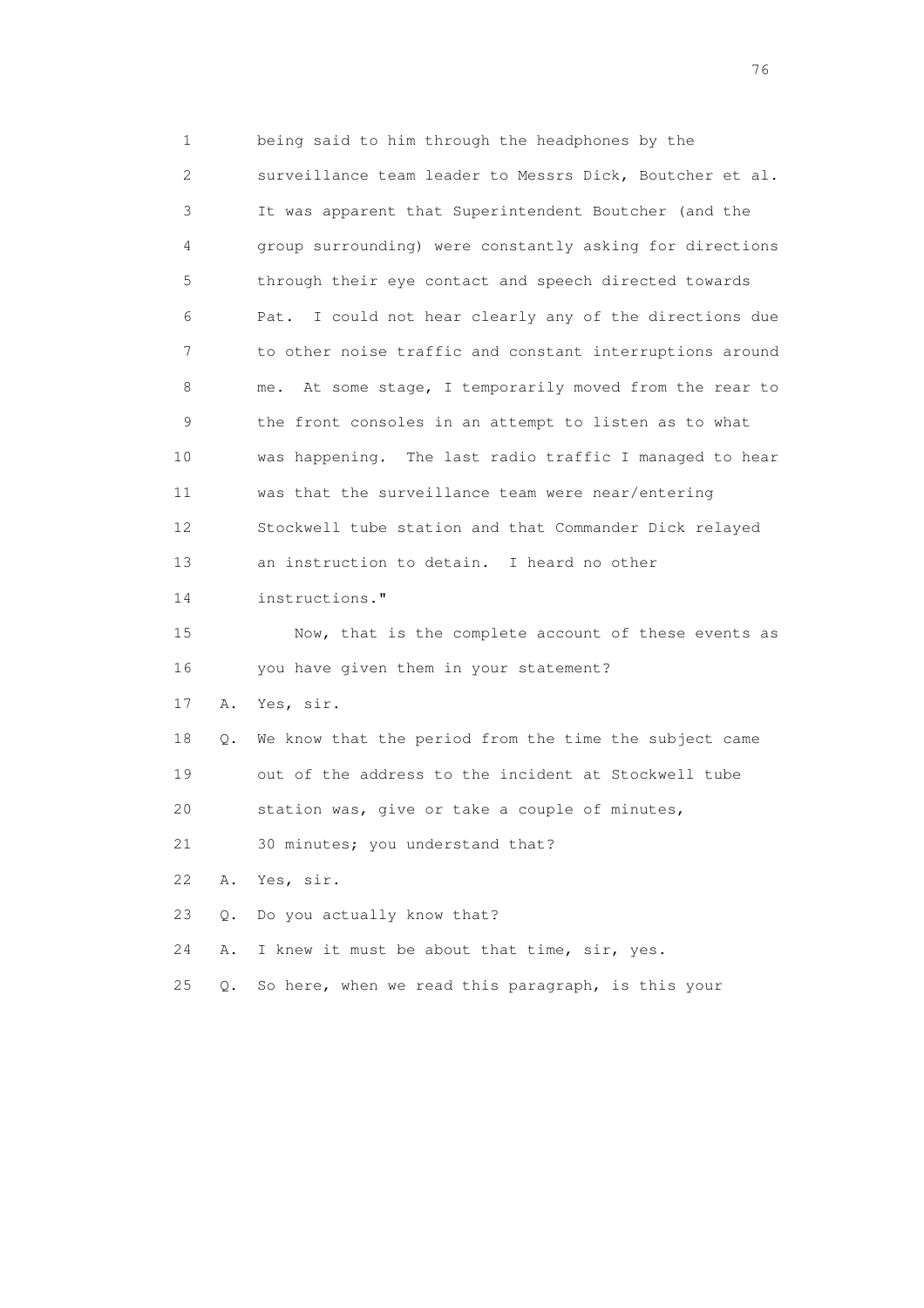- 1 recollection of what was going on over the whole of that 2 30-minute period?
- 3 A. That's all I can recall.
- 4 Q. That's all you can recall. There are no times here in 5 the statement?
- 6 A. No, sir.
- 7 Q. What you are trying to do in November, and I appreciate 8 it's very difficult, is give an account as you then 9 recalled it?
- 10 A. Yes, sir.
- 11 Q. You can't actually say at what point Pat was indicating 12 with his arms or discussing with the senior officers or 13 receiving directions from them, you can't actually say 14 at what point of this incident that actually took place? 15 A. No, not without looking at Pat's surveillance log, no 16 I wouldn't be able to, sir, no.
- 17 Q. Would that help?
- 18 A. Well, that would show presumably when the male left the 19 building, yes, and that's where I would get my time 20 from.
- 21 Q. 9.34 was when he left the building. Are you saying that 22 that's the point at which this occurred, or could it be 23 at some point during the 30-minute period?
- 24 A. It could be at some point during the 30-minute period, 25 I have not put a time down there because at the time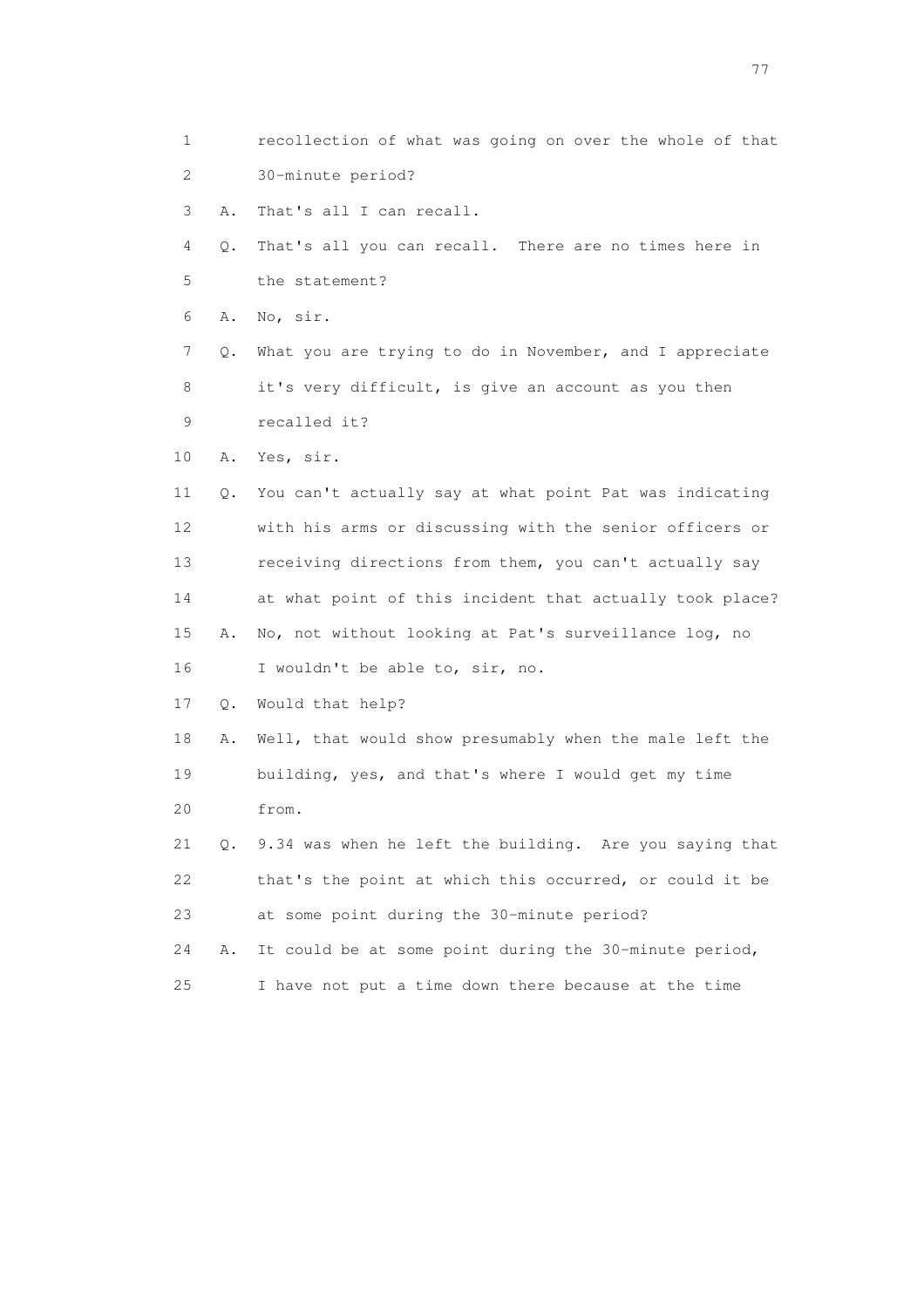1 when I made my statement I couldn't recall. 2 Q. May I just ask you to look at the branch note, because 3 we can just -- I have finished with the statement now. 4 In the branch note at page 3, we have a sequence of 5 events. Perhaps if we just look at the previous page, 6 just to put it in context, I am very sorry to jump 7 around but just to see what this follows on from. 8 We have a heading under part 3 "Surveillance (see 9 surveillance logs for exact details)." 10 And you have Nettle Tip and Regal Wave, the 11 codenames for two suspects. Then you say: 12 "Surveillance commenced at 0438 hours in and around 13 the vicinity of 21 Scotia Road." 14 I just ask you this, Brian, you got that from the 15 surveillance log as you looked at it to derive your 16 information? 17 A. That's right, sir, sometime later on, yes. 18 Q. Then if we just go over the page, just having put it in 19 context, we see the period between 0934 hours and 20 1005 hours, the sequence of events, and you have 21 effectively taken this from the log? 22 A. Yes, sir. 23 Q. It's not identical with the log? 24 A. No, it's not, that's why the caveat as I am sure you are 25 aware at the top is in the brackets "see the

na na matsayang mga kasang mga kalendaryon ng mga kasang mga kasang mga kasang mga kasang mga kasang mga kasan<br>Mga kasang mga kasang mga kasang mga kasang mga kasang mga kasang mga kasang mga kasang mga kasang mga kasang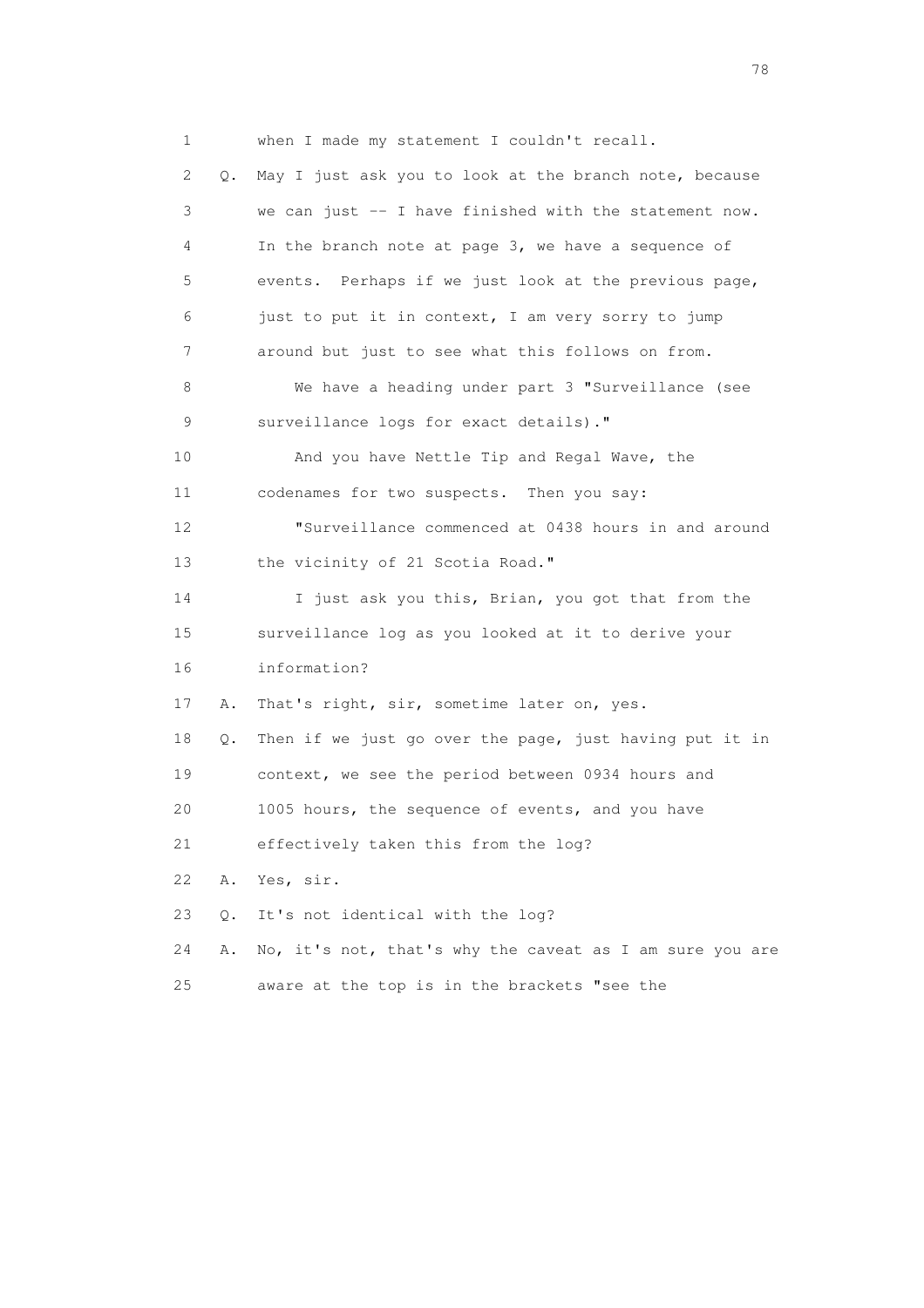1 surveillance log for exact details".

|    | 2<br>Q. | But one of the things you have is, for example, 0948     |
|----|---------|----------------------------------------------------------|
|    | 3       | unidentified male off the bus and on foot towards        |
|    | 4       | further bus stop, and then 0950, unidentified male waits |
| 5  |         | at bus stop, which gives the impression that it's the    |
| 6  |         | further bus stop?                                        |
|    | 7<br>Α. | Yes, it could do, yes, sir.                              |
|    | 8<br>Q. | If we just go on to page 4, please, we have got the $-$  |
|    | 9       | you weren't shown this when you were asked questions     |
| 10 |         | earlier, and it's only to seek your assistance on        |
| 11 |         | a matter, we have events at Portnall Road which was one  |
| 12 |         | of the other addresses that was under surveillance, the  |
| 13 |         | subject of surveillance control. We also have here       |
| 14 |         | surveillance commenced at 0438 hours in and around the   |
| 15 |         | area of Portnall Road, an address associated with        |
| 16 |         | Regal Wave, one of the suspects we know.                 |
| 17 |         | Again you are getting that information from the          |
| 18 |         | surveillance log, are you?                               |
| 19 | Α.      | I am, sir, yes.                                          |
| 20 | Q.      | You were asked questions about the belief as to the      |
| 21 |         | identity of the person who had been shot during the      |
| 22 |         | course of the incident in Stockwell; you remember you    |
| 23 |         | were asked earlier those questions. May I just go back   |
| 24 |         | to page 2 of the branch note and look at the executive   |
| 25 |         | summary bullet point number 1:                           |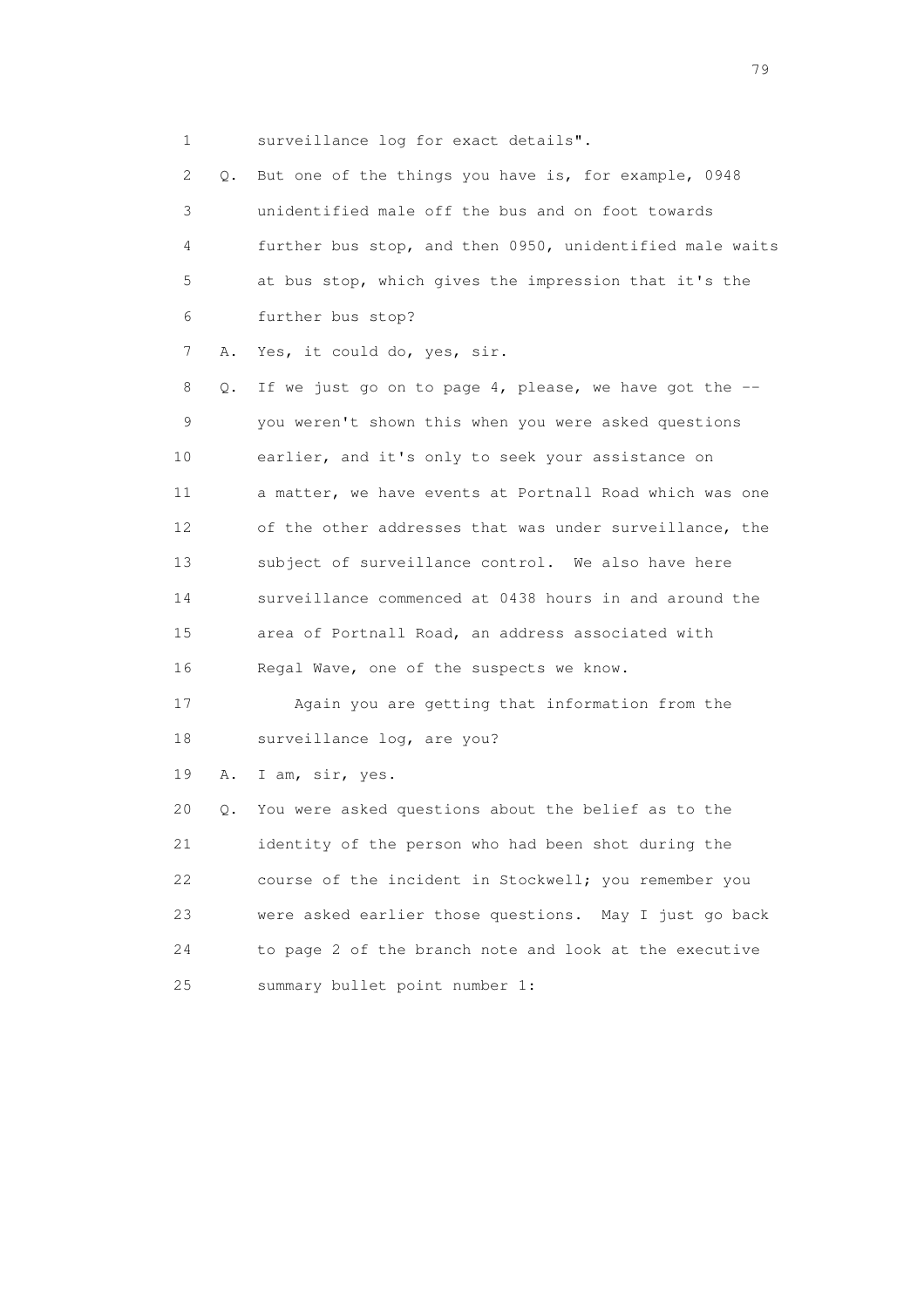| 1    |    | "1008 hours unidentified male believed to be             |
|------|----|----------------------------------------------------------|
| 2.   |    | Nettle Tip"?                                             |
| 3    | Α. | Yes, sir.                                                |
| 4    | Q. | That's what it says, thank you. Was this part of the     |
| 5    |    | log that you were compiling on the 22nd or was it what   |
| 6    |    | you compiled on the 23rd?                                |
| 7    | Α. | On the 22nd, sir.                                        |
| 8    | Q. | So this would have been much nearer the time?            |
| 9    | Α. | Probably later in the evening, yes.                      |
| 10   | Q. | But much nearer the time of the events, and you were     |
| 11   |    | saying that at 10.08 the unidentified male believed to   |
| 12   |    | be Nettle Tip had been shot by SO19 officers in          |
| 13   |    | Stockwell Park tube station, that's again some           |
| 14   |    | information that we have seen elsewhere, the fact that   |
| 15   |    | it's described as "Stockwell Park" but the purpose of my |
| 16   |    | question is really this: where did the belief come from, |
| 17   |    | that it was Nettle Tip?                                  |
| 18   | Α. | I think the male at that time that was followed hadn't   |
| 19   |    | yet fully been identified. The feeling certainly that    |
| 20   |    | I got from the room that at that stage he was still      |
| 21   |    | unidentified, and that he may have been Nettle Tip.      |
| 22   | Q. | That's explaining the impression you got at the time,    |
| 23   |    | but I want to just press it just a little, if I may.     |
| 24   |    | You are putting in the log that the unidentified male    |
| $25$ |    | believed to be Nettle Tip had been shot?                 |

entration of the state of the state of the state of the state of the state of the state of the state of the state of the state of the state of the state of the state of the state of the state of the state of the state of t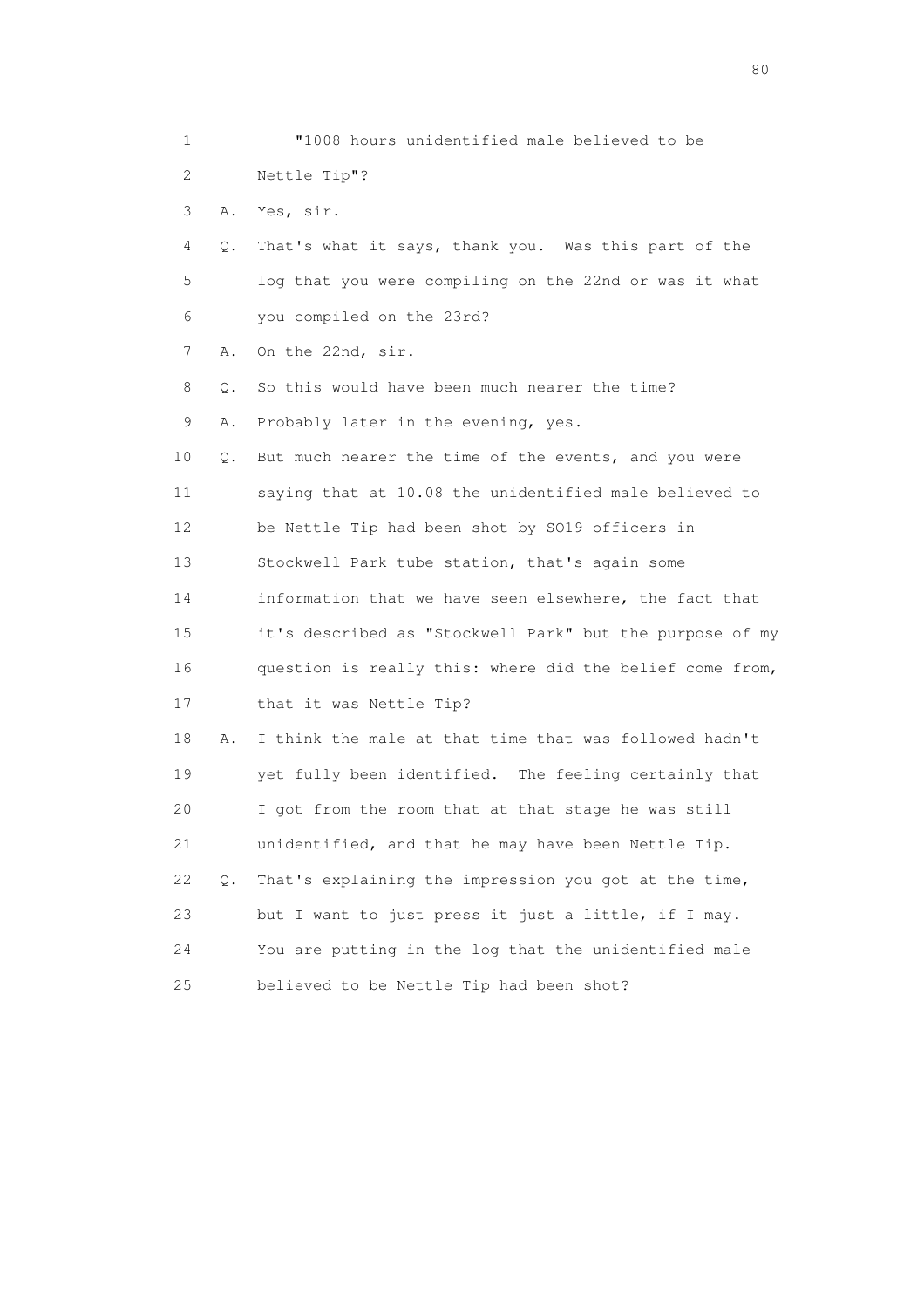- 1 A. Yes, in the executive summary, yes.
- 2 Q. So you were conveying the fact that at least someone had
- 3 a belief that this was Nettle Tip?
- 4 A. Yes, my personal belief is it could have still been 5 Nettle Tip.
- 6 Q. Your personal belief was?
- 7 A. Yes, sir.

 8 Q. When did you first have the belief that the person who 9 had gone into the tube station at Stockwell tube station 10 was Nettle Tip? Was it at 10.08 or was it before 10.08? 11 A. It wasn't until after 10.08, from what I could feel from 12 the room and hear from the room.

13 Q. I'm very sorry? Could you just explain that?

 14 A. Well, as you are aware in my statement, I didn't 15 actually hear the radio commentary from the surveillance 16 team, what was being discussed about the subject's 17 description of whether it was him or whether it wasn't 18 him. So when I wrote up this branch note in the 19 evening, from what was being mooted in the room, I can't 20 recall who it is, that I was still under the belief that 21 it may have been Nettle Tip, the subject hadn't been 22 identified, no-one had said to me, oh, that's definitely 23 not. So that's the way I described it in my branch 24 note. 25 Q. Definitely not? Sorry, you said that's definitely not?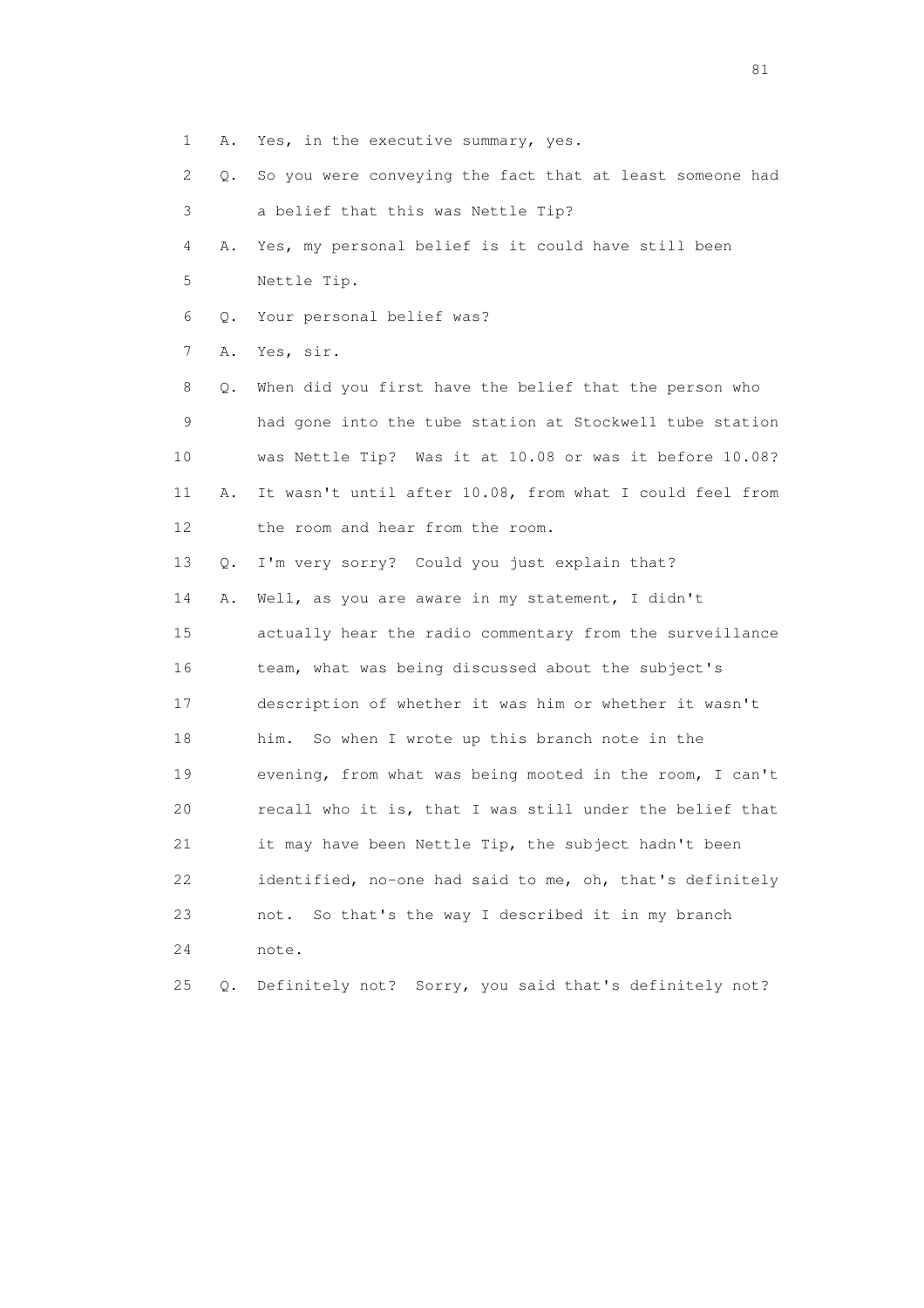|    | 1 | No-one said to me, they came to me or I didn't hear<br>Α.      |
|----|---|----------------------------------------------------------------|
|    | 2 | anything in the room that suggested to me that it was          |
|    | 3 | not Nettle Tip, so I described it in my branch note as         |
|    | 4 | still being an unidentified male.                              |
|    | 5 | Would it be fair to say this: if you on the evening of<br>Q.   |
|    | 6 | the 22nd believed it to be Nettle Tip, you must have got       |
|    | 7 | your belief, because you were not hearing what was going       |
|    | 8 | on, from someone else or from an impression of what had        |
|    | 9 | gone on in the room?                                           |
| 10 |   | That's right, sir.<br>Α.                                       |
| 11 |   | Does it follow that at sometime before 10.08, there must<br>Q. |
| 12 |   | have been a belief that this was Nettle Tip?                   |
| 13 |   | SIR MICHAEL WRIGHT: Well, not his.                             |
| 14 |   | Not my belief, no, because I wasn't listening to the<br>Α.     |
| 15 |   | surveillance commentary.                                       |
| 16 |   | MR PERRY: You got your belief --                               |
| 17 |   | After 10.08.<br>Α.                                             |
| 18 |   | But if you got it after 10.08 you must have got it from<br>Q.  |
| 19 |   | someone who was in the room?                                   |
| 20 |   | Α.<br>Yes.                                                     |
| 21 |   | SIR MICHAEL WRIGHT: But what time that person conceived the    |
| 22 |   | idea is speculation, isn't it?                                 |
| 23 |   | It is, I'm afraid, sir, yes.<br>Α.                             |
| 24 |   | I'll not take it any further.<br>MR PERRY:                     |
| 25 |   | Everything you have said about the operation, just             |
|    |   |                                                                |

experience of the state of the state of the state of the state of the state of the state of the state of the s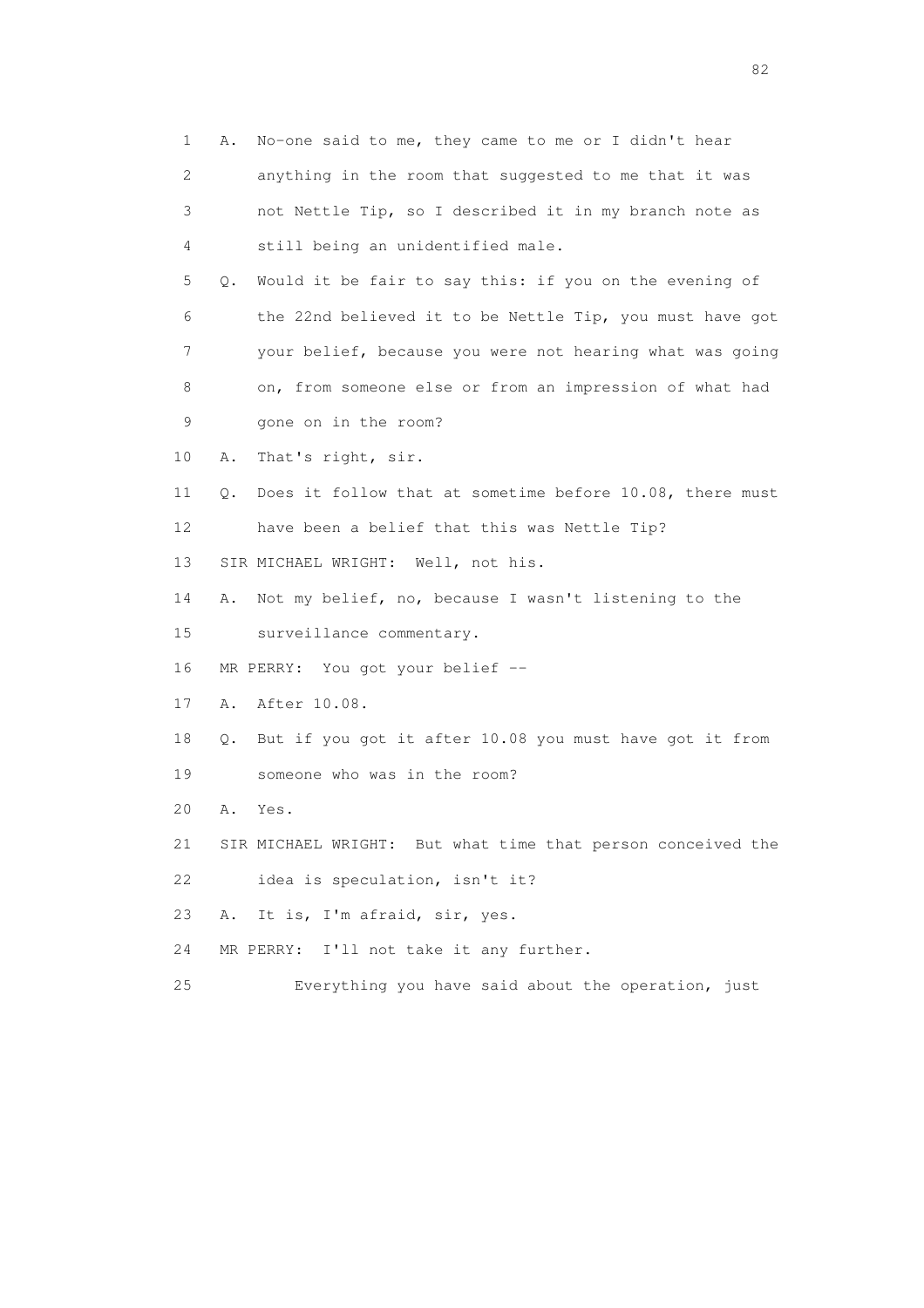1 so we are clear about it, the operations room and the 2 number of people in it and the noise level, that's 3 comparing it to the type of operations with which you 4 were previously familiar? 5 A. Yes, sir. 6 MR PERRY: Thank you very much. 7 SIR MICHAEL WRIGHT: Thank you very much. Mr King. 8 MR KING: No, thank you. 9 SIR MICHAEL WRIGHT: Mr Horwell? 10 MR HORWELL: No, thank you. 11 Further questions from MR HOUGH 12 MR HOUGH: Just one thing, you were asked questions a few 13 moments ago by Mr Perry, and you said, it's page 81 14 line 6 and 23 of the transcript. Don't worry, it's not 15 something coming up in front of you. 16 You said your personal belief was it could have been 17 Nettle Tip, and then you said later you were under the 18 belief in the evening that it may have been Nettle Tip. 19 It was then put to you: when did you form your 20 belief that it was Nettle Tip? When you were saying 21 your belief was that it could have been or may have 22 been, were you choosing your words carefully there? 23 A. Yes, I mean, I was only picking up what I could from the 24 room later in that evening. I had no recollection, 25 I wasn't listening to the surveillance, so I couldn't

experience of the contract of the contract of the contract of the contract of the contract of the contract of the contract of the contract of the contract of the contract of the contract of the contract of the contract of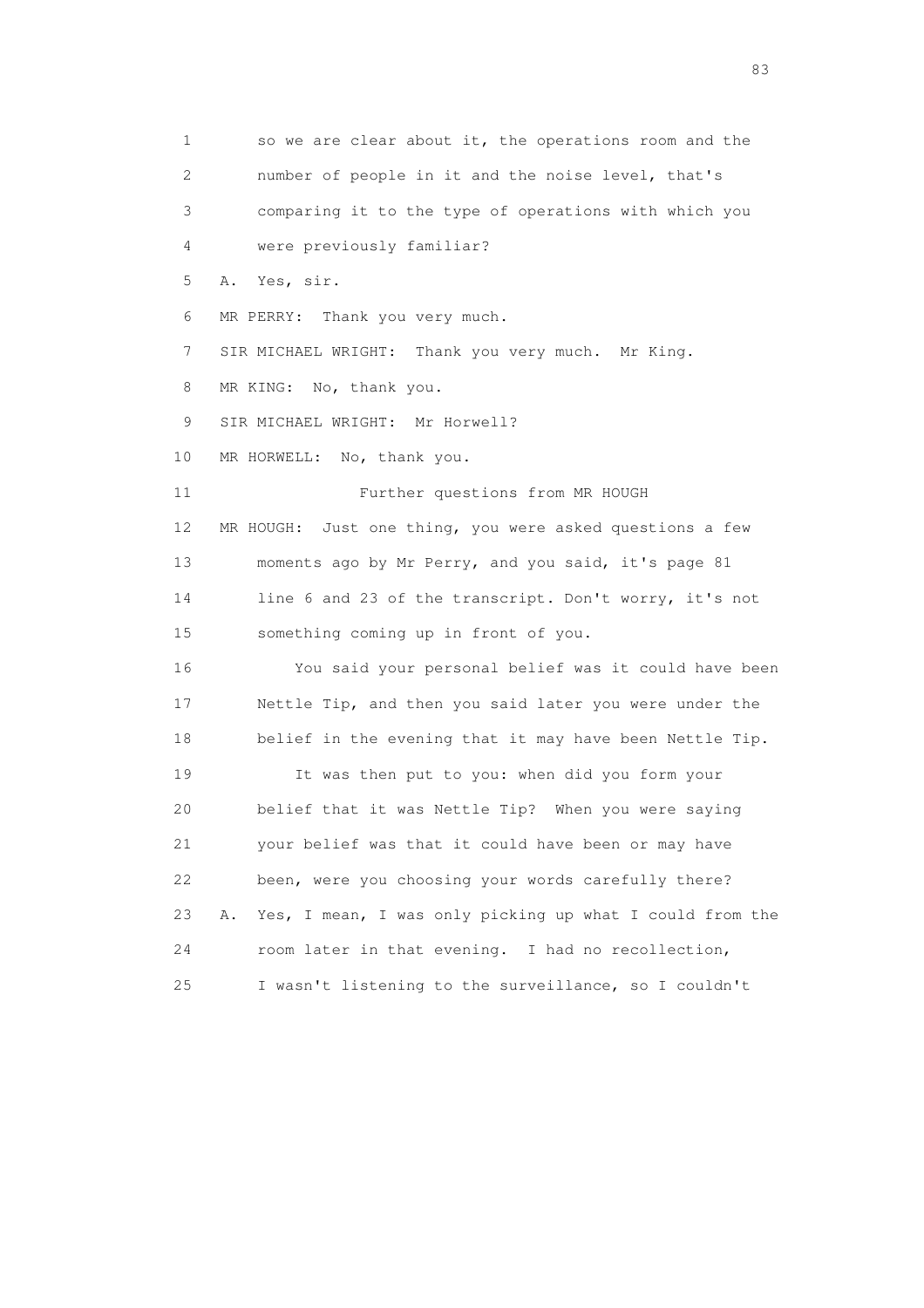1 tell whether this person was or wasn't. 2 Q. But the belief that you gathered from others was that 3 that the subject was Nettle Tip, the person who had been 4 shot was Nettle Tip, or that it could have been or may 5 have been? 6 A. Could have been or may have been, sir. 7 Q. Was there any more specific degree of certainty or 8 uncertainty expressed about that belief by the others 9 who passed it on to you? 10 A. I don't recall, sir, no. 11 MR HOUGH: Thank you. 12 Ouestions from THE CORONER 13 SIR MICHAEL WRIGHT: I do not want you to read too much into 14 the question but it will give you the opportunity to 15 deal with it. You are a Special Branch officer at SO12? 16 A. I was sir, as you are probably aware we were all -- 17 SIR MICHAEL WRIGHT: How long had you been in SO12? 18 A. Originally since 1999. 19 SIR MICHAEL WRIGHT: So you were a fairly senior or 20 experienced detective sergeant in SO12? 21 A. Well, yes, sir. 22 SIR MICHAEL WRIGHT: All right, don't take it from me. As 23 you were the ops room manager of what we now know is the 24 Special Branch operations room on the 16th floor -- 25 A. Yes, sir.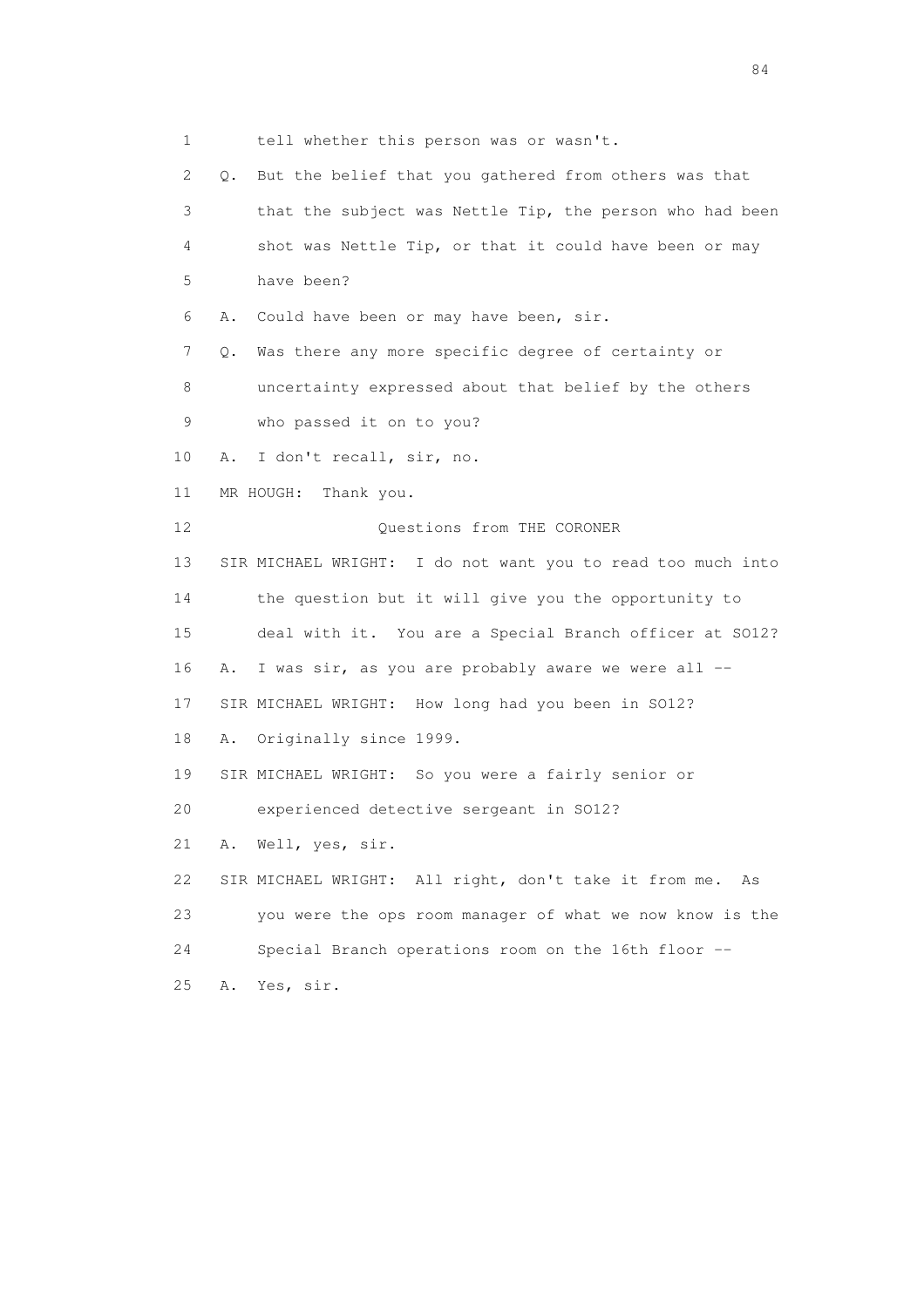1 SIR MICHAEL WRIGHT: Was that your primary job at that time? 2 A. On that particular squad I was, as things gathered pace 3 the respect of Islamic extremism and round it the 4 operations that we had to run, certainly from about the 5 middle of 2003 up to and including that date, yes, 6 I spent more and more time in the operations room, yes, 7 sir.

 8 SIR MICHAEL WRIGHT: And you would effectively be running 9 it?

 10 A. Yes, lifestyle operations, I would be acting on 11 directions from the senior investigating officer but 12 ordinarily I would be in that room all the time or 13 an operations manager would, and they would be running 14 it, yes, sir.

15 SIR MICHAEL WRIGHT: Very well.

 16 Now, you have told us about your experience, which 17 has obviously gone on for quite a long time, of running 18 what I might call typical Special Branch operations from 19 that room, lifestyle surveillance operations which 20 might, as you say, be much slower than what was 21 happening on the 21st and 22 July. 22 On this occasion, when you got into the room,

 23 I nearly said "your room" which is a Freudian slip. 24 When you got into the room, of course, it was plain that 25 there was a fairly substantial involvement from other

experience of the contract of the contract of the contract of the contract of the contract of the contract of the contract of the contract of the contract of the contract of the contract of the contract of the contract of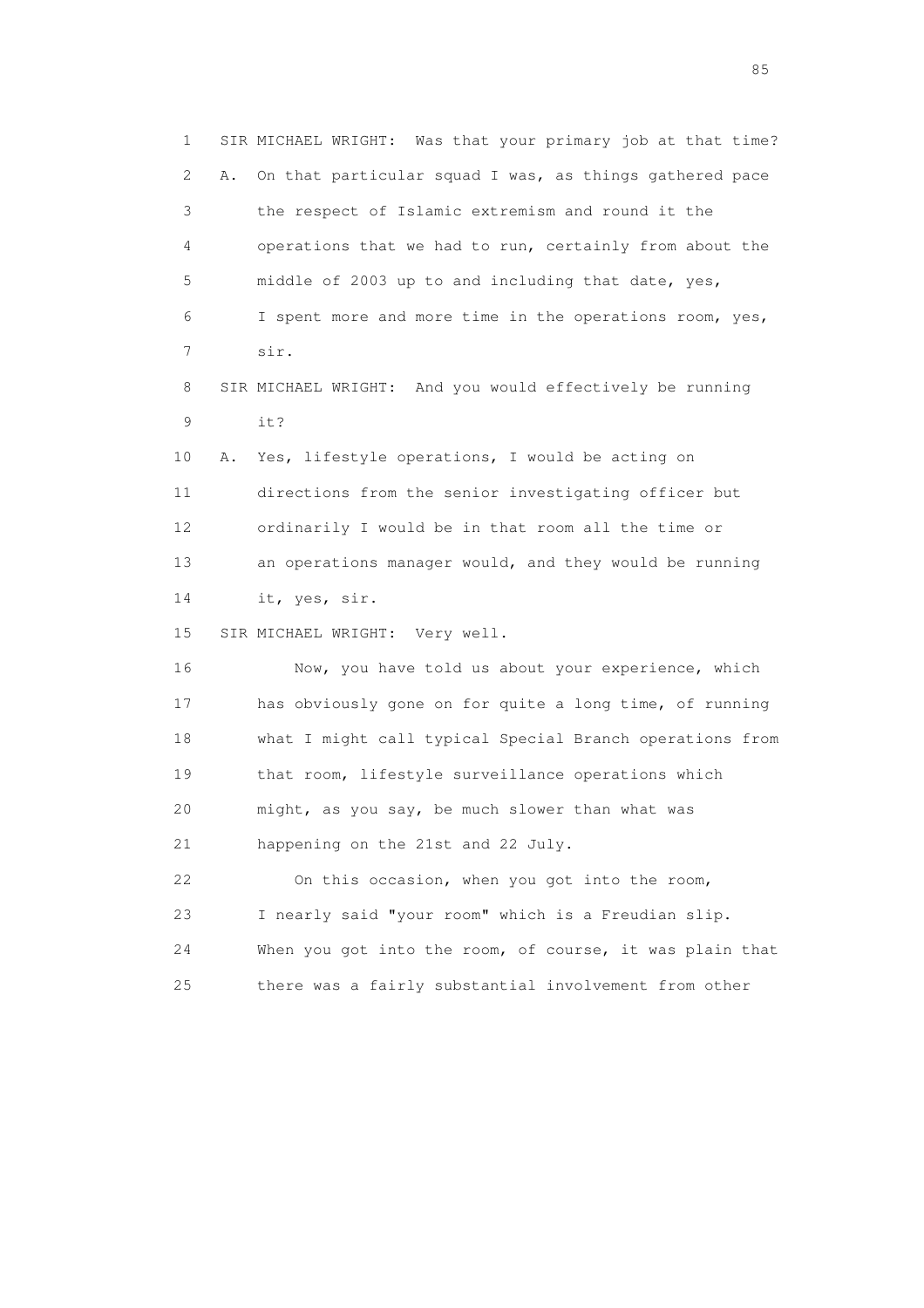1 departments?

2 A. Yes, sir.

 3 SIR MICHAEL WRIGHT: SO13 anti-terrorist, CO19 the firearms 4 liaison, and tactical advisers, and we have also heard 5 that there were some people there that Commander Dick 6 had brought in from I think it's SCD11. 7 A. That's right, sir. 8 SIR MICHAEL WRIGHT: Serious Crime Department. 9 I have the impression from what you have told the 10 jury that your view was that this operation was being 11 run in a very different way from the way you were used 12 to as a Special Branch officer? 13 A. That's correct, sir. 14 SIR MICHAEL WRIGHT: I do not want you to read too much into 15 this. Do you think your critical view of what was going 16 on was to any extent interdepartmental rivalry? 17 A. I am not sure, sir, I mean, lifestyle Special Branch 18 operations, they are not all necessarily slow moving, 19 half a dozen people in the operations room, sometimes 20 the big operations, albeit they are lifestyle, come to 21 a head and at times they can get very busy, so I am used 22 to working with a lot of people, albeit in a different 23 sort of operation, but at quite a busy pace. So no, 24 I wouldn't accept it was departmental rivalry. 25 SIR MICHAEL WRIGHT: Very well. That's all I wanted to ask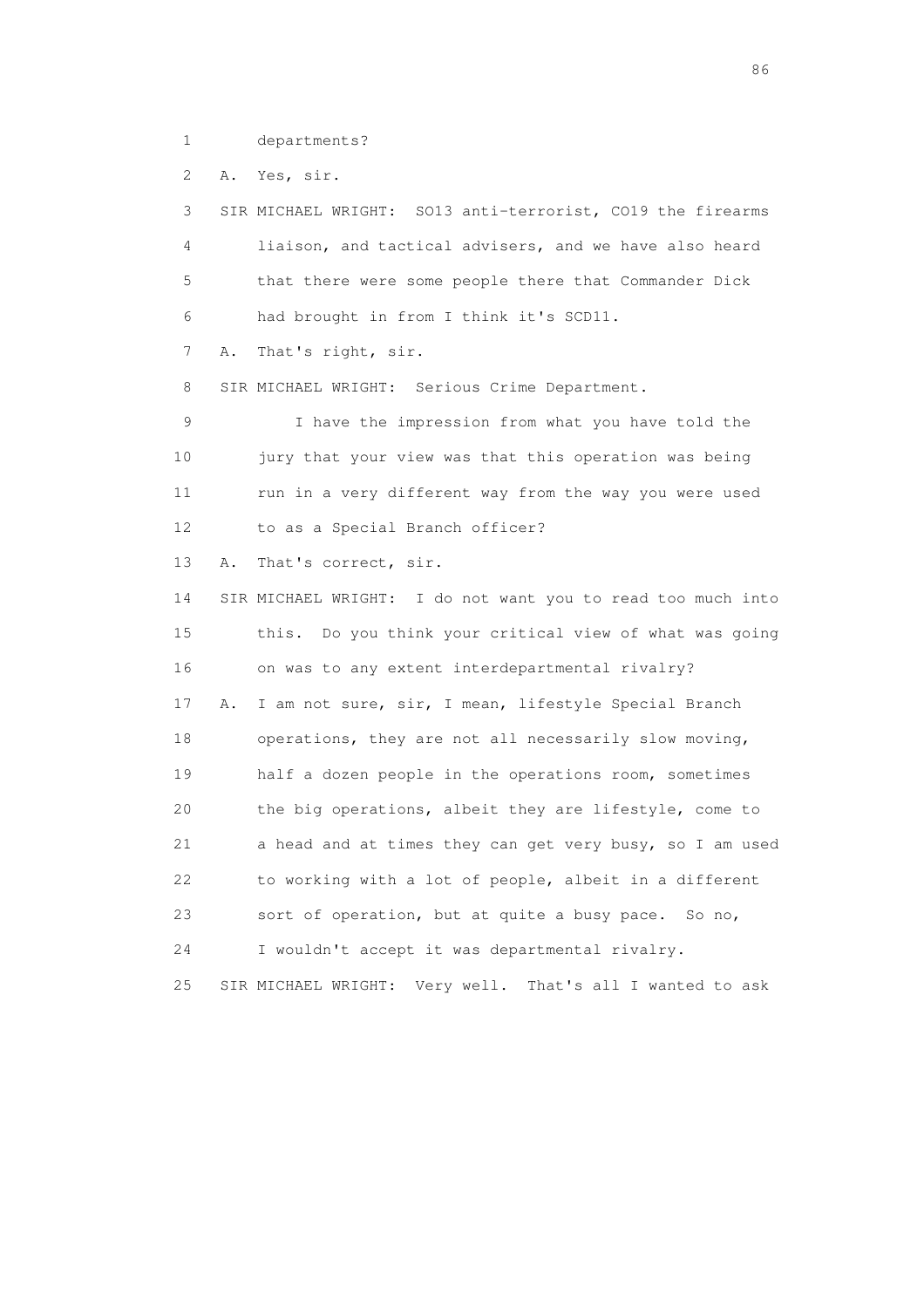1 you. 2 Thank you very much indeed, Mr Brian, you are free 3 to go, thank you. 4 (The witness withdrew) 5 SIR MICHAEL WRIGHT: Now, I had a message. 6 MR HOUGH: He is here, the next witness is "Nick". 7 SIR MICHAEL WRIGHT: Thank you. 8 CODENAME "NICK" (sworn) 9 SIR MICHAEL WRIGHT: Thank you, please sit down. 10 A. Thank you. 11 Ouestions from MR HOUGH 12 MR HOUGH: I think you have been given the name "Nick" for 13 these proceedings? 14 A. I have, sir, yes. 15 Q. My name is Jonathan Hough. I will ask you questions 16 first on behalf of the coroner, then you will be asked 17 questions by other advocates for interested persons. 18 In July 2005 I think you were a detective constable 19 in SO12 Special Branch? 20 A. Yes, that's correct. 21 Q. Just as a bit of background, you were yourself I think 22 trained as a surveillance officer? 23 A. Yes. 24 Q. So you knew at that time about the techniques adopted by 25 surveillance officers on the ground?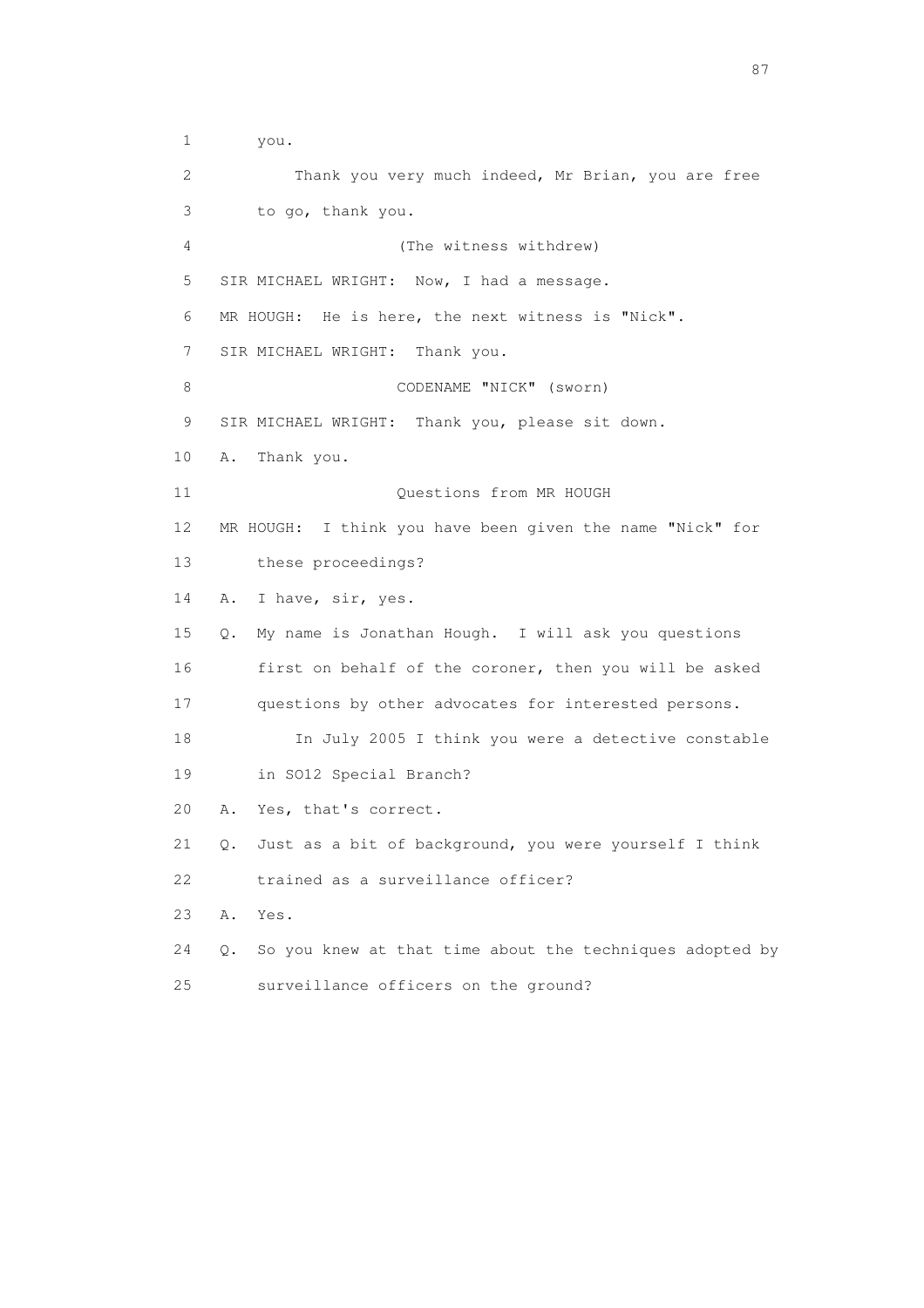1 A. Yes, sir, I did.

| 2  | Q. | What was your general role, broadly at that time rather  |
|----|----|----------------------------------------------------------|
| 3  |    | than specifically on the days we are interested in?      |
| 4  | Α. | At that time, as you said, I was working within          |
| 5  |    | Special Branch, the surveillance wing of Special Branch, |
| 6  |    | in a small department called the planning department,    |
| 7  |    | which was, as it says, it plans surveillance operations, |
| 8  |    | these are ones that you know about in advance, just      |
| 9  |    | making sure that everything is in place for the teams to |
| 10 |    | go and fulfil their role. That was generally my role.    |
| 11 | Q. | Now, you were on duty, I think, on the 22 July 2005?     |
| 12 | Α. | I was, sir, yes.                                         |
| 13 | Q. | And you have made I think two statements about the       |
| 14 |    | events that took place on that day, one in August of     |
| 15 |    | 2005, on 18 August, and one rather later on 3 July 2007? |
| 16 | Α. | Yes, the second one was at the request of the IPCC.      |
| 17 | Q. | Do you have those two statements to hand?                |
| 18 | Α. | I do.                                                    |
| 19 | Q. | There is no difficulty with you referring to them to     |
| 20 |    | help you.                                                |
| 21 | Α. | Thank you very much, sir.                                |
| 22 | Q. | I think you also gave evidence at the Health and Safety  |
| 23 |    | trial?                                                   |
| 24 | Α. | I did, yes.                                              |
| 25 | Q. | What time did you arrive for duty that morning, 22 July? |

en de la construction de la construction de la construction de la construction de la construction de la constr<br>1880 : le construction de la construction de la construction de la construction de la construction de la const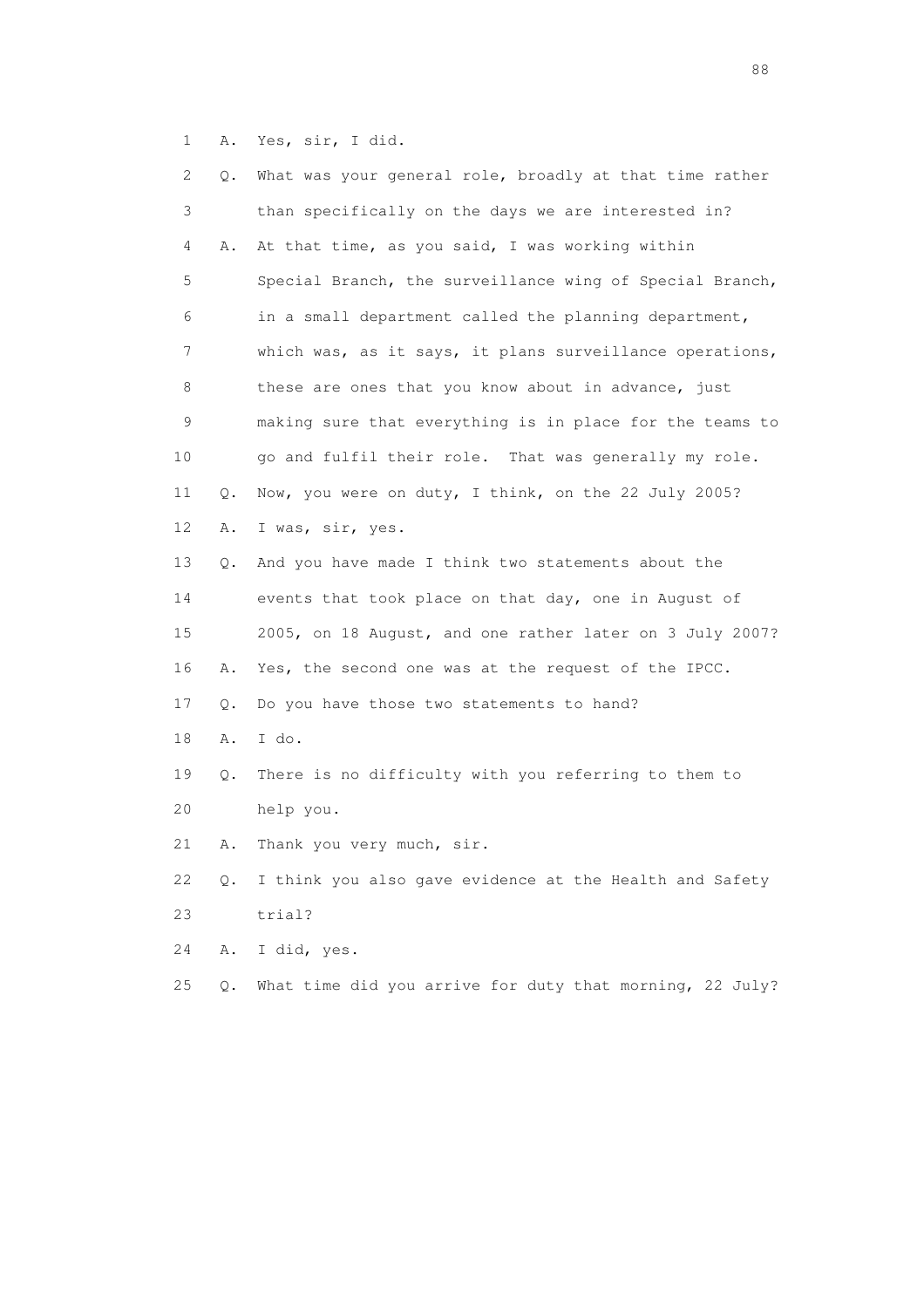- 1 A. I arrived at about 10 to 7 in the morning. 2 Q. When you arrived, did you know what duty you would be 3 performing that day? 4 A. No, not at all. Based on the events of the day before, 5 I obviously knew that we were going to be very busy that 6 day, so I came in early of my own accord, just to see 7 what could be done, what I could do, and that was to my
- 8 own offices I went to, sir.
- 9 Q. On your arrival, did you meet somebody by chance,
- 10 I think, in the lift?
- 11 A. I did, sir, yes, I met one of the team leaders of the 12 surveillance teams.
- 13 Q. I think that was somebody called "Harry"?
- 14 A. Yes.
- 15 Q. We are calling him Harry.
- 16 A. Okay, thank you for that.
- 17 Q. He, I think, was in the grey team; is that right?
- 18 A. That's correct, yes.
- 19 Q. What did he say to you when you met him?
- 20 A. He told me that the grey team had been called out,

 21 deployed to, and were going to be briefed in the office 22 that morning.

- 23 Q. Did you go with him anywhere as a result of that?
- 24 A. Yes, well, initially I met him in the lift or office,
- 25 and the briefing was going to be there, but then he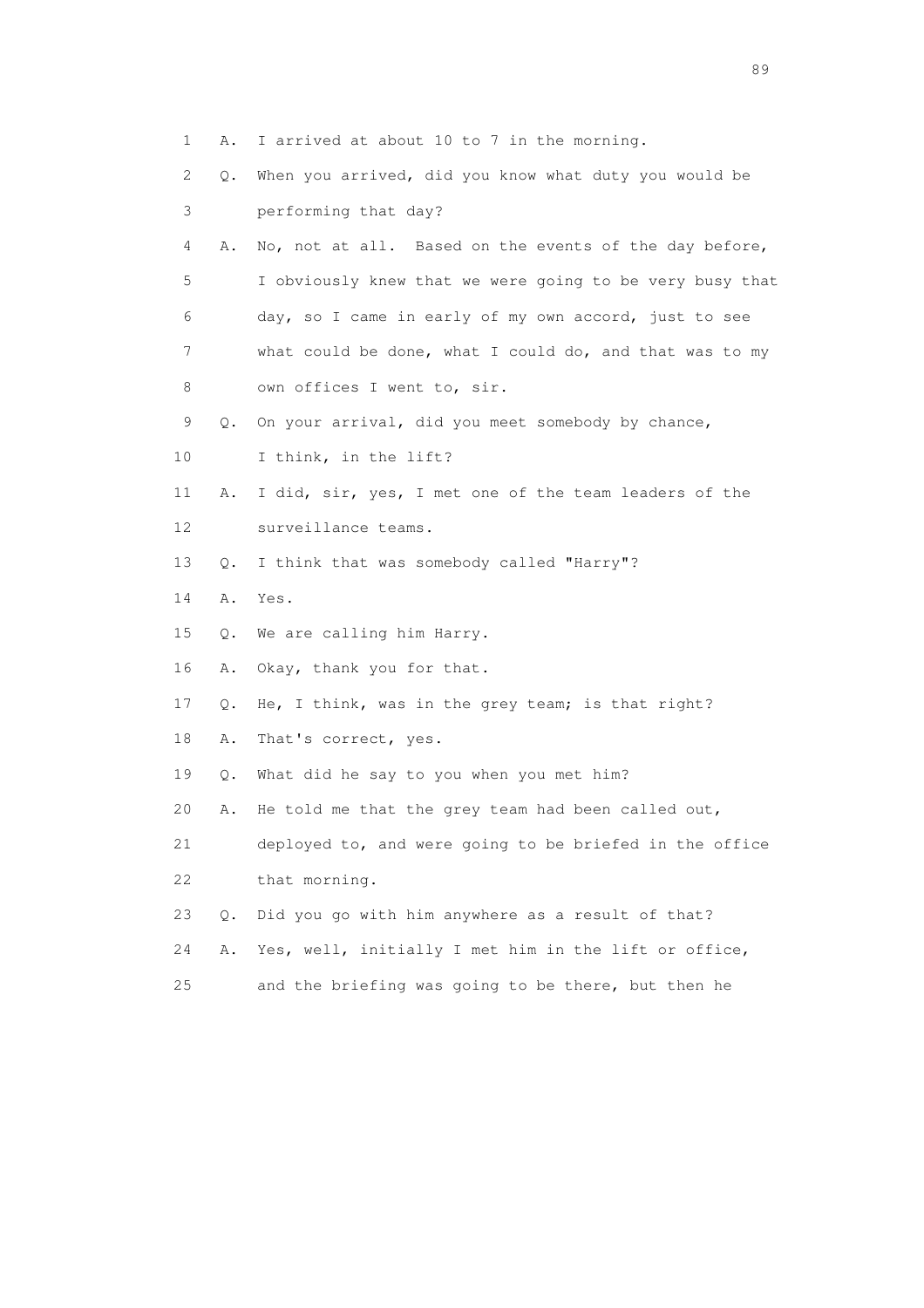| 1  |       | received a phone call, someone received a phone call to    |
|----|-------|------------------------------------------------------------|
| 2  |       | say it was going to be at New Scotland Yard, so we         |
| 3  |       | travelled to New Scotland Yard for that briefing.          |
| 4  | Q.    | So you started off in another building, was that           |
| 5  |       | Tintagel House?                                            |
| 6  | Α.    | Yes, it was, sir.                                          |
| 7  | Q.    | There is no secrecy about that.                            |
| 8  | Α.    | Okay, thank you for that as well.                          |
| 9  | Q.    | That's been revealed in the past. That's quite near New    |
| 10 |       | Scotland Yard, just across the river?                      |
| 11 | Α.    | That's correct.                                            |
| 12 | Q.    | You met him in the lift at Tintagel House and went with    |
| 13 |       | him to New Scotland Yard?                                  |
| 14 | Α.    | I went with somebody else. I got to New Scotland Yard.     |
| 15 | Q.    | Who was present giving the briefing once you arrived       |
| 16 |       | there?                                                     |
| 17 | Α.    | You will have to help me, sir, with codenames I'm          |
| 18 |       | afraid.                                                    |
| 19 |       | Q. Was it somebody called Colin?                           |
| 20 | Α.    | Can I just explain something at this point.                |
| 21 | $Q$ . | Of course.                                                 |
| 22 | Α.    | My statement is completely separate and on its own.        |
| 23 |       | I have always done it that way and kept it that way.<br>So |
| 24 |       | when I wrote my statement, I have just put letter codes    |
| 25 |       | for who --                                                 |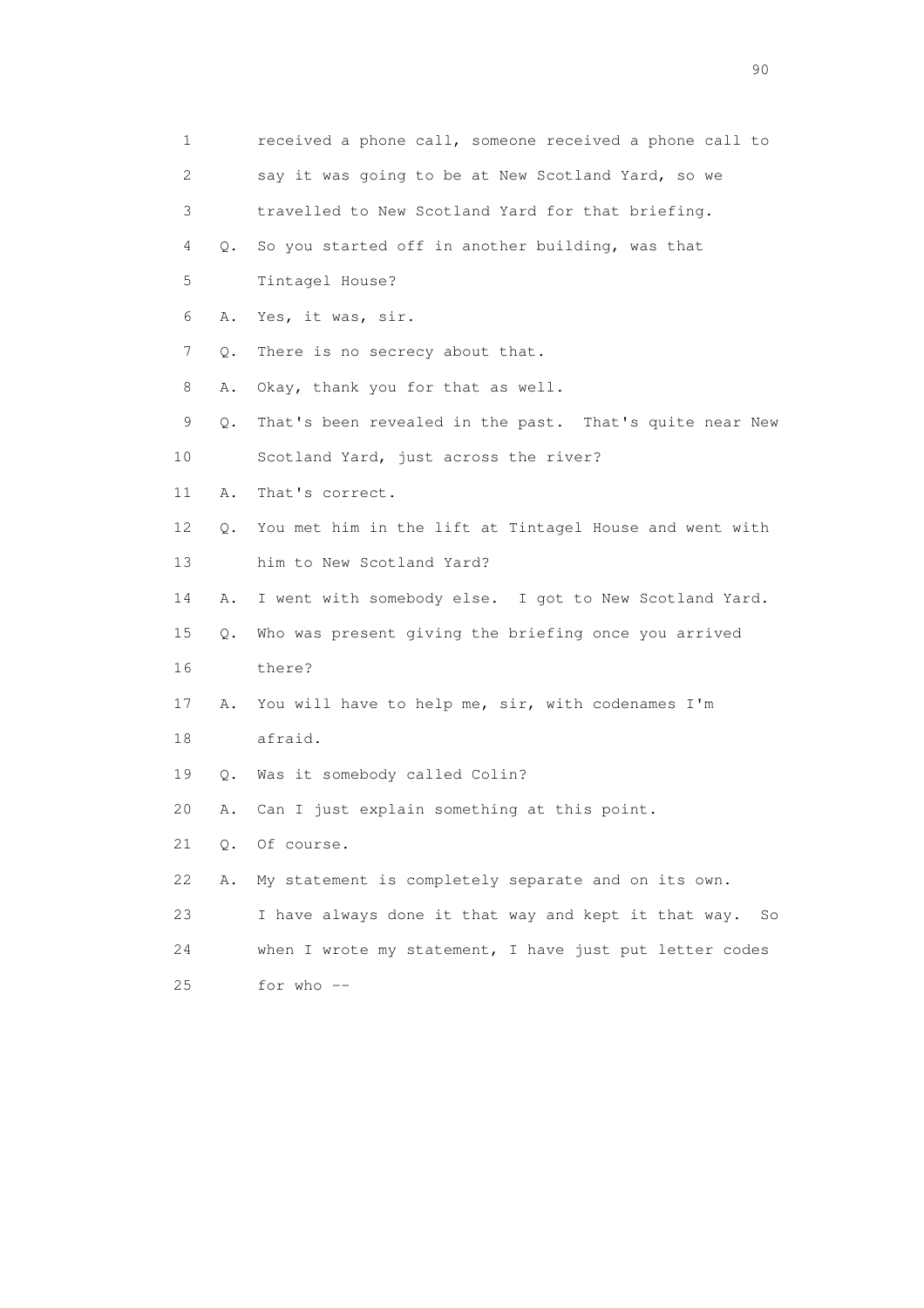- 1 SIR MICHAEL WRIGHT: You used your own code system?
- 2 A. That's right, sir.
- 3 SIR MICHAEL WRIGHT: So we have to translate it twice.
- 4 MR HOUGH: I can translate between the three. Was it person
- 5 B according to your code?
- 6 A. Yes, it was.
- 7 Q. That's somebody we know of as Colin.
- 8 A. Right, okay, thank you.
- 9 Q. Was another officer a Mr Whiddett present for that
- 10 briefing?
- 11 A. Inspector Whiddett, yes.
- 12 Q. We have heard that that briefing took place at about
- 13 quarter to 8 in the morning, does that accord with your
- 14 recollection?
- 15 A. I thought it was a bit earlier, but if that's how it's 16 recorded, then that may well be right.
- 17 Q. What information was given at that briefing?
- 18 A. We were given a general update as to what had happened
- 19 the day before about the failed bombing.
- 20 Q. You and the whole grey surveillance team?
- 21 A. Yes.
- 22 Q. Go on?
- 23 A. We were provided with details of three suspects thought 24 to be responsible for those attempted bombings, and do 25 you want me to go on?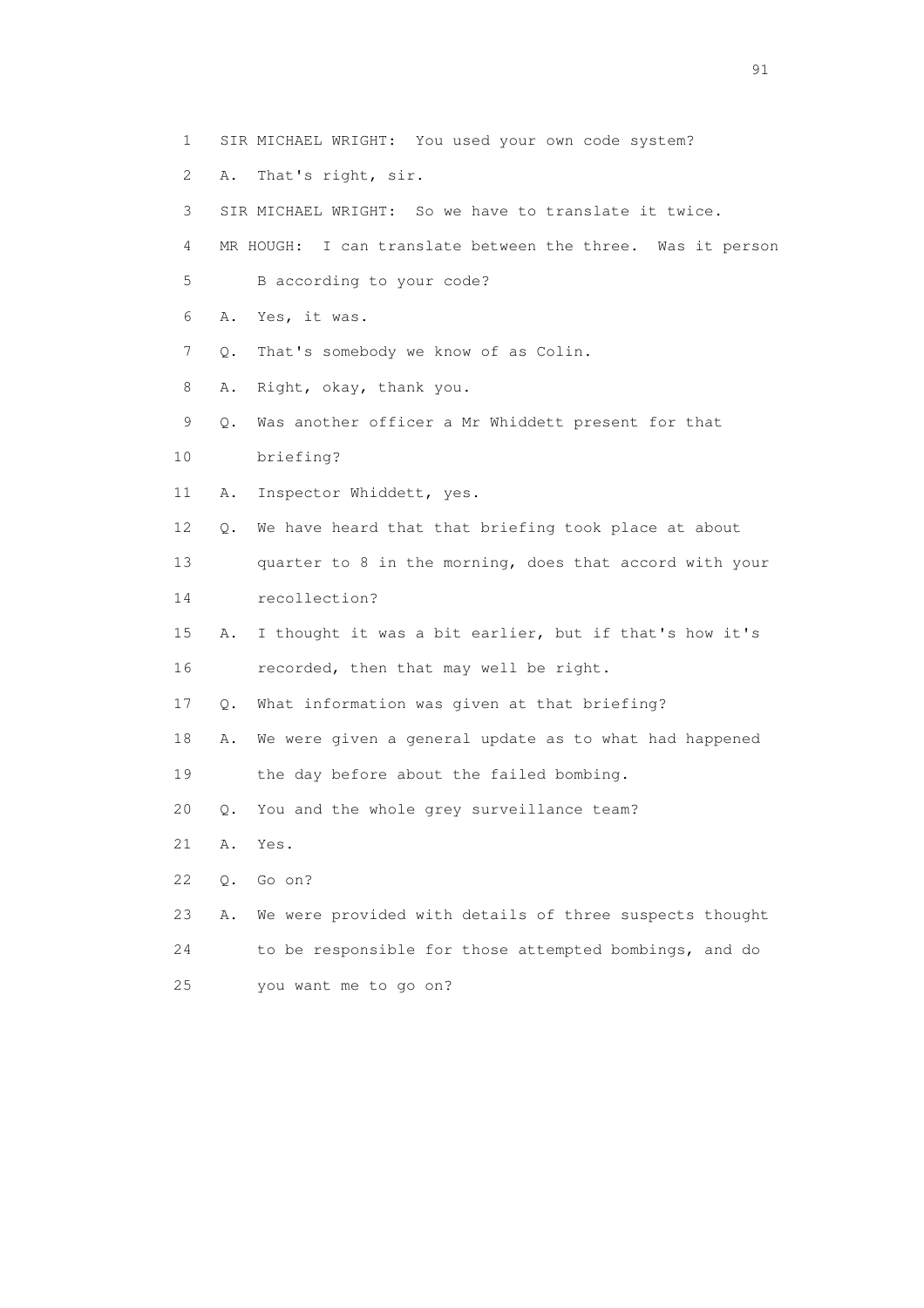1 Q. Yes, please.

| $\mathbf{2}^{\mathsf{I}}$ | Α. | The first suspect was named as Hussain Osman.<br>The     |
|---------------------------|----|----------------------------------------------------------|
| 3                         |    | second was Abdi Samad Omar. Both of these suspects had   |
| 4                         |    | links to an address of 21 Scotia Road, SW2. We were      |
| 5                         |    | told that the red surveillance team was currently        |
| 6                         |    | covering that address. We were further told that         |
| 7                         |    | another address identified to the suspect Omar was       |
| 8                         |    | provided as 61 Portnall Road W9, and another             |
| 9                         |    | surveillance team was currently covering that address.   |
| 10                        |    | Sorry, are you aware of what that surveillance team is   |
| 11                        |    | called?                                                  |
| 12 <sup>°</sup>           | Q. | That's the blue team.                                    |
| 13                        | Α. | Yes, the blue team was covering that address. Then we    |
| 14                        |    | were given a name of a third suspect as being            |
| 15                        |    | Elias Girma; I don't believe I was told anything more    |
| 16                        |    | about that person than that, just a name. The grey team  |
| 17                        |    | were told that they were going to deploy to assist the   |
| 18                        |    | red team at 21 Scotia Road.                              |
| 19                        | О. | Were they given any information about a strategy or aims |
| 20                        |    | of the operation?                                        |
| 21                        | Α. | As I understood it, the objective of the operation was   |
| 22                        |    | to observe the address, each address, any person leaving |
| 23                        |    | would be followed by the surveillance team, and          |
| 24                        |    | a subject would then be stopped by an SO19 firearms      |
| 25                        |    | team.                                                    |
|                           |    |                                                          |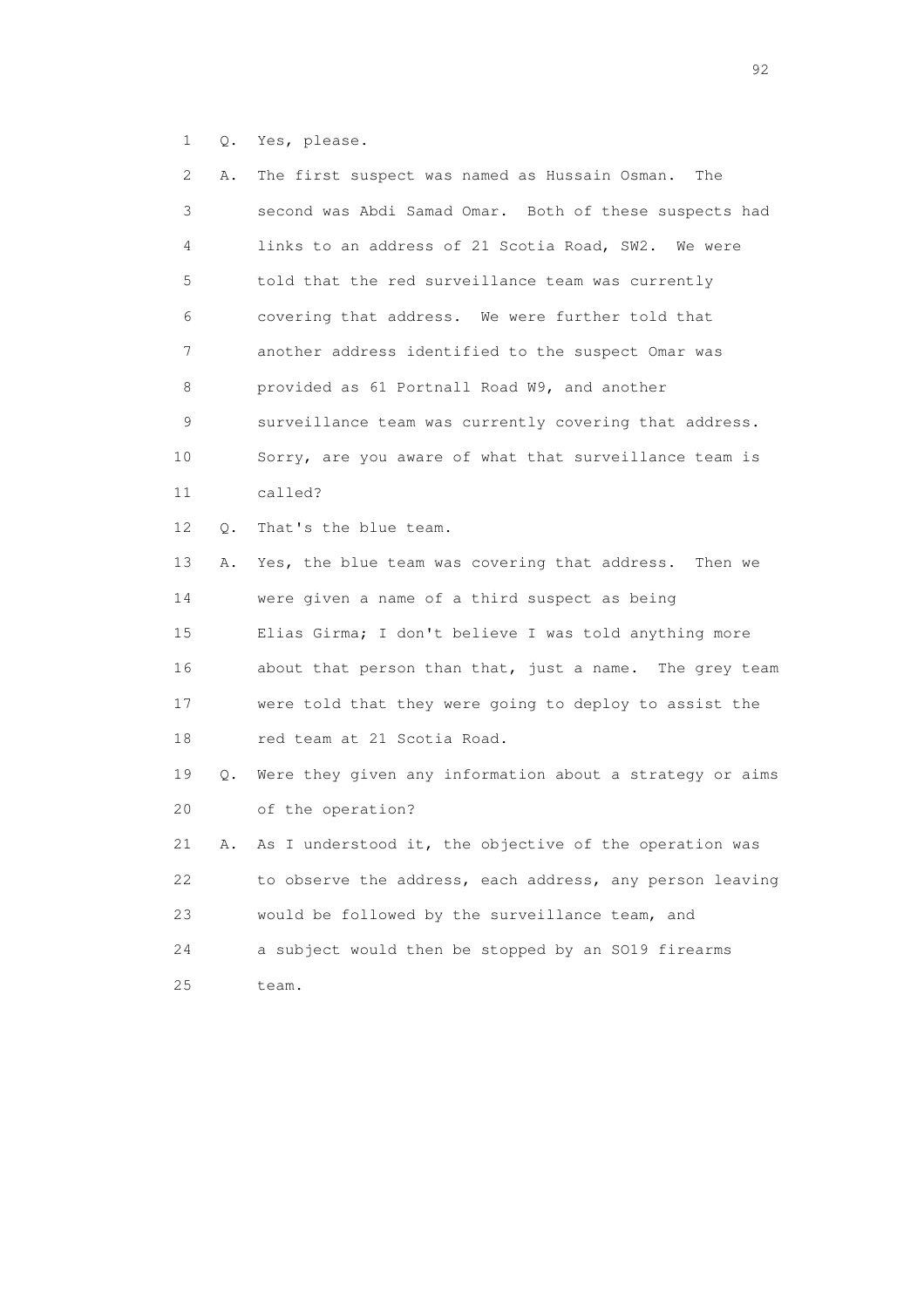| 1               | Q.        | Could we have on screen, please, documents page 377.<br>Is |
|-----------------|-----------|------------------------------------------------------------|
| 2               |           | this a copy of notes you made during the briefing?         |
| 3               | Α.        | Yes.                                                       |
| 4               | Q.        | Do we see there on the first page reference to Osman and   |
| 5               |           | Omar, reference to the gym membership card, the gym        |
| 6               |           | membership records which provided their names?             |
| 7               | Α.        | Yes, that's correct, and underneath is the address of      |
| 8               |           | the gym.                                                   |
| 9               | $\circ$ . | Yes, on Wandsworth Road?                                   |
| 10              | Α.        | That's correct, yes.                                       |
| 11              | Q.        | Then further down Jeffrey Obwona, also known as            |
| 12 <sup>°</sup> |           | Elias Girma and his codename?                              |
| 13              | Α.        | That's correct, yes.                                       |
| 14              | Q.        | And then a registration number, black Primera registered   |
| 15              |           | to 61 Portnall Road, reference to Omar and then            |
| 16              |           | vehicle 1 outside Scotia Road?                             |
| 17              | Α.        | That's correct.                                            |
| 18              | Q.        | Was that all information provided in the briefing?         |
| 19              | Α.        | It was, yes.                                               |
| 20              | Q.        | Can we move on to the next page, please. On the            |
| 21              |           | left-hand side we see another address with Girma in        |
| 22              |           | brackets, Mitcham Lane, then Corfe House, reference to     |
| 23              |           | Was he somebody from the other surveillance<br>Derek.      |
| 24              |           | team?                                                      |
| 25              | Α.        | He was from the red surveillance team.<br>If I can just    |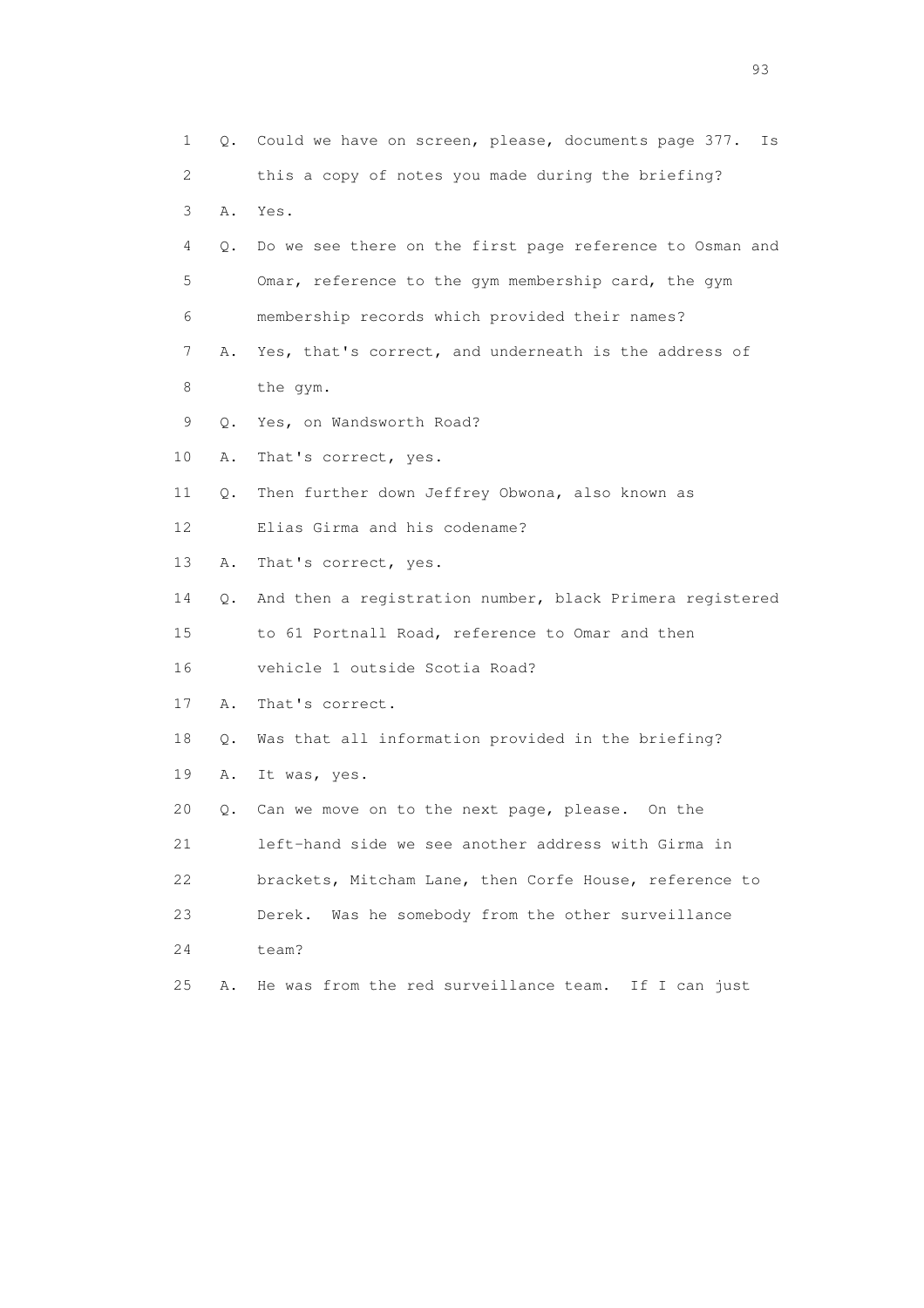| 1                         |    | point out, my briefing notes, as it were, from that        |
|---------------------------|----|------------------------------------------------------------|
| $\mathbf{2}^{\mathsf{I}}$ |    | briefing I believe it ended at the Corfe House entry.      |
| 3                         |    | All the other entries were later on in the day. So the     |
| 4                         |    | first page and that second half page is from the           |
| 5                         |    | briefing notes I made then.                                |
| 6                         | Q. | So the next page so what we see on the right of the        |
| 7                         |    | screen at the moment, when did you write that?             |
| 8                         | Α. | When I was in the operations room and on the bottom half   |
| 9                         |    | of the first page you see.                                 |
| 10                        | Q. | So we will continue on to that, if we may, Scotia Road     |
| 11                        |    | and then reference to Mr Purser, who was the               |
| 12 <sup>°</sup>           |    | Silver Commander, who has been blacked out because he      |
| 13                        |    | was at one time anonymised?                                |
| 14                        | Α. | Right, okay.                                               |
| 15                        | Q. | If you are looking for your code, Silver is person H.      |
| 16                        | Α. | Okay, thank you.                                           |
| 17                        | Q. | Then a reference to holding at Nightingale Lane and        |
| 18                        |    | Portnall Road Merrick Rose, he was the Silver Commander    |
| 19                        |    | for Portnall Road?                                         |
| 20                        | Α. | Yes, that's correct, sir.                                  |
| 21                        | Q. | Can you recall when you wrote the words "holding at        |
| 22                        |    | Nightingale Lane" what they refer to?                      |
| 23                        | Α. | When I completed the briefing with the grey<br>Yes, I can. |
| 24                        |    | team, I approached Mr Whiddett, asked him what role        |
| 25                        |    | there was for me, what did he want me to do, because as    |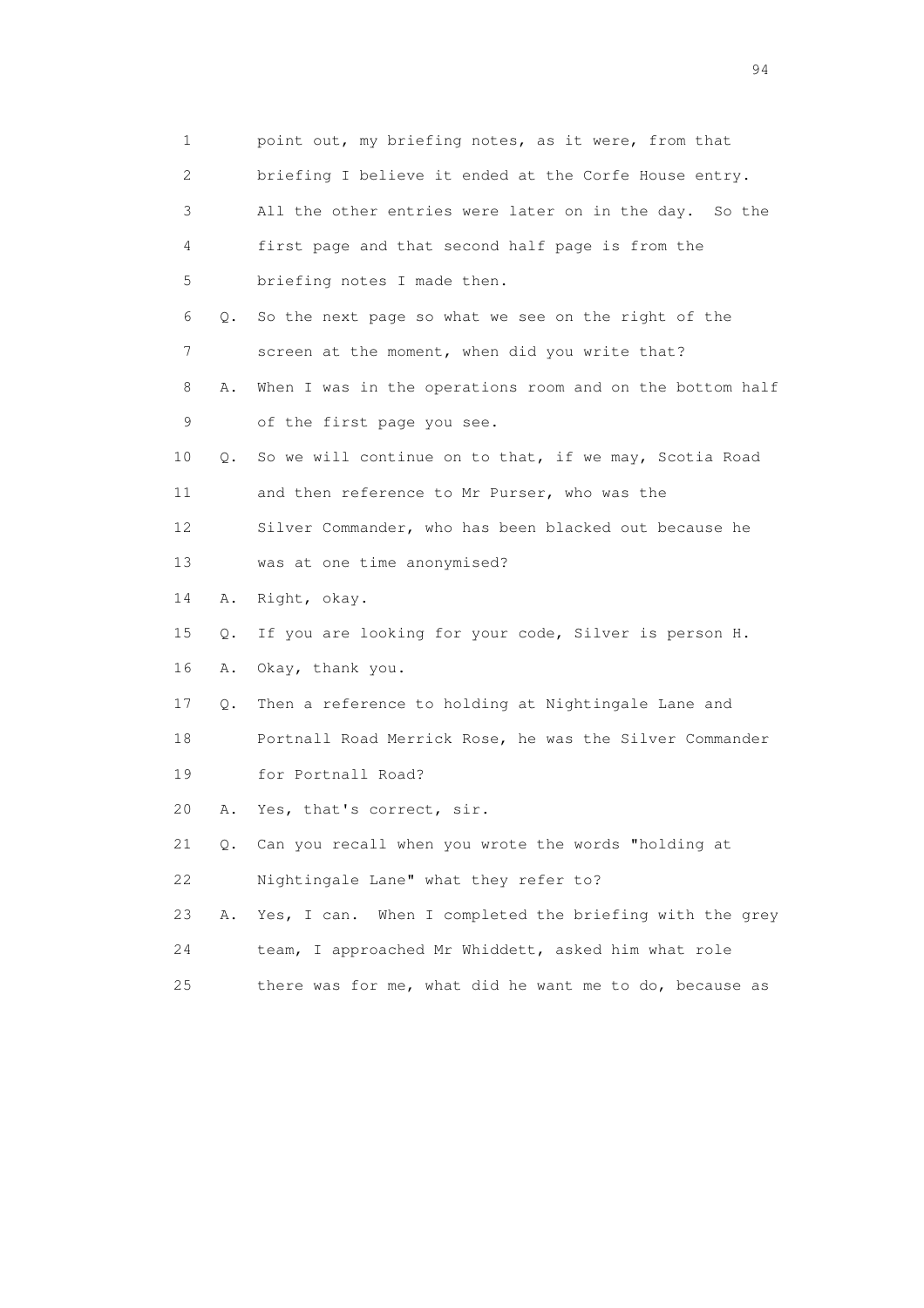1 a planning officer, my role was defunct because this was 2 an immediate response kind of surveillance operation. 3 He asked me to relieve what Colin had been doing that 4 night, which was being the general runner for our 5 surveillance superintendent, which was what I was going 6 to do. But I was then re-assigned by somebody else to 7 be the Silver firearms liaison within the ops room. 8 Q. Perhaps we can take that in stages. We can take it off 9 the screen and we can come back to it. 10 So you go to Mr Whiddett, you get your new 11 instruction, I think that was to act as a runner 12 specifically for a superintendent called Connell; is 13 that right? 14 A. That's correct, yes, sir. 15 Q. You went I think to the operations room? 16 A. I did, yes. 17 Q. What time did you arrive there? 18 A. It was within five minutes after the briefing 19 concluding. 20 Q. In your second witness statement -- this isn't a memory 21 test -- you said it was at sometime between 7.30 and 22 8 o'clock? 23 A. Yes. 24 Q. That's about the right time, is it? 25 A. That's how I remembered it, yes.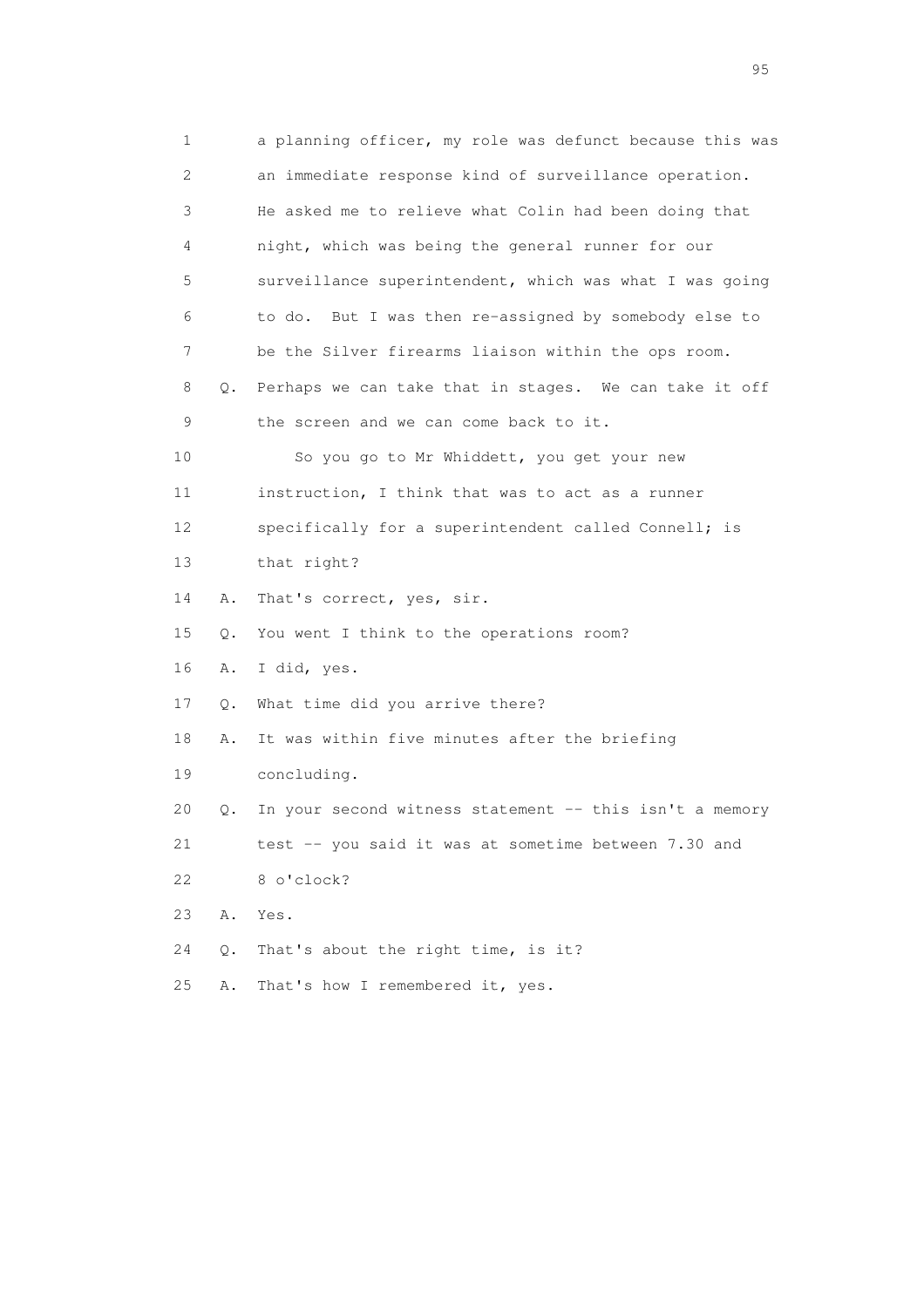1 Q. Turning to the room when you arrived, we have seen 2 photographs and plans of the room, and I can show them 3 to you again if you need to and I am sure you are very 4 familiar with it? 5 A. I am, yes. 6 Q. What number of people were there in the room when you 7 arrived? 8 A. There were a lot of people in the room. It would be 9 difficult for me to guess. A lot more than I was used 10 to seeing in the room. I can guess a number, if you 11 want me to, at that time. 12 Q. You gave a number in your statement, so I don't know if 13 you would hazard a number now? 14 A. I think if I remember in my statement I was hazarding 15 a number as to the amount of, how it differed during the 16 day and a general number. I can't remember what that 17 number was. 18 Q. I think you gave the number of 40? 19 A. That would be a fair estimate. It fluctuated, sometimes 20 more, sometimes a little less, but around 40 would be, 21 I would say, accurate, yes. 22 Q. What was the noise level in the room when you arrived? 23 A. It was busy, there was a lot of activity, it was almost 24 overwhelming, if I can put it that way, when you walk 25 into a room where there is so much activity going on,

<u>96 and the state of the state of the state of the state of the state of the state of the state of the state of the state of the state of the state of the state of the state of the state of the state of the state of the st</u>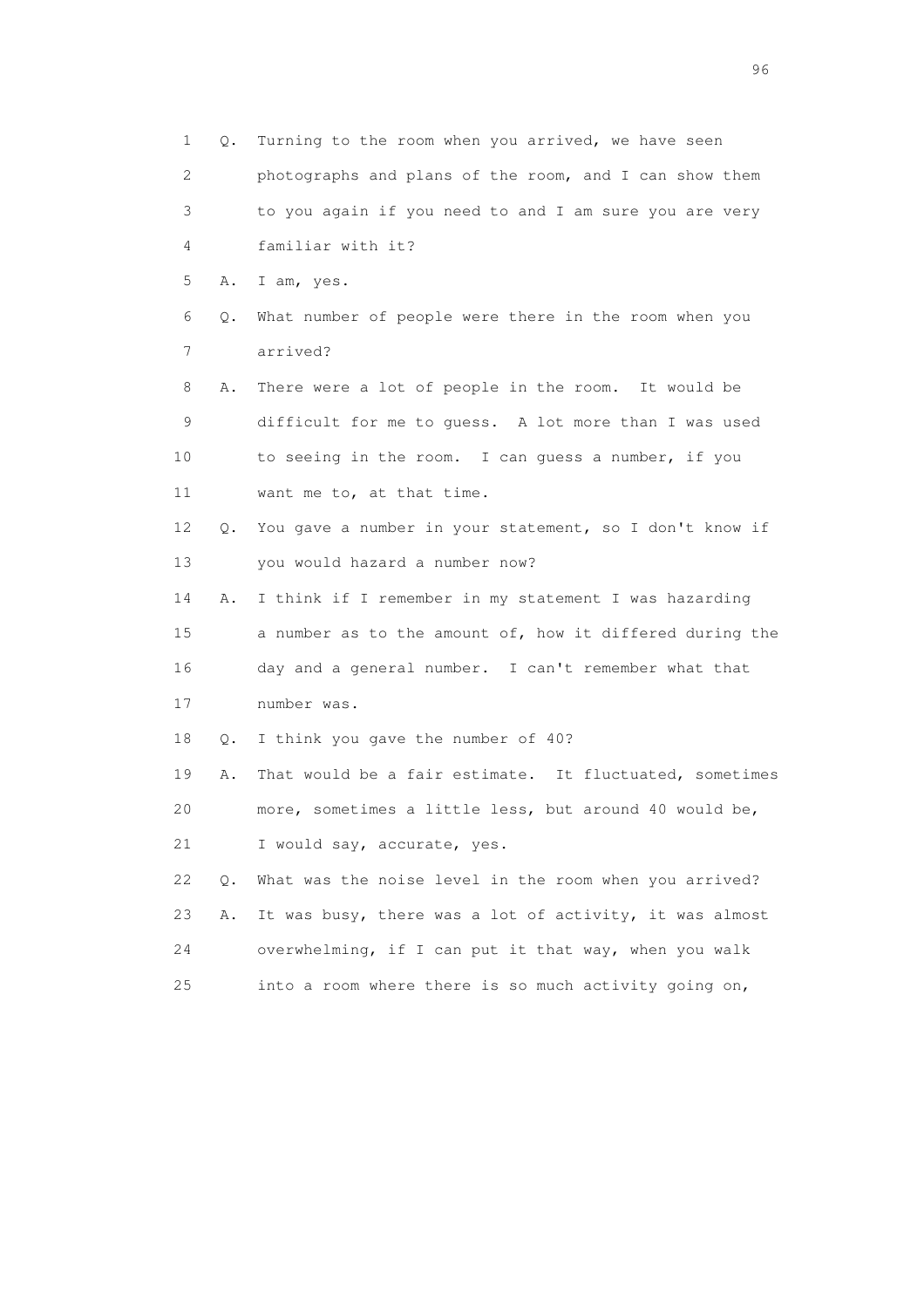1 and at that point I didn't know the first thing as to 2 what was going on or what I was going to do. It was 3 almost overwhelming at the time. I think that was more 4 what I remembered more than any noise, to be honest, 5 I think obviously people were all doing their jobs and 6 that created some noise, but nothing overwhelming by 7 noise standard. What I mean is just the scene I was 8 greeted with, if I can put it that way. 9 Q. Over the course of that morning, did the level of noise 10 or simply activity in any way impair your ability to do 11 your job? 12 A. No, not my job, no, sir. 13 Q. Did the level of noise force people to shout to be 14 heard? 15 A. No, I didn't feel so, sir. I heard one officer shouting 16 at times in the operations room, mainly for quiet and 17 for people to leave that weren't there ... there was the 18 general noise level was all people doing their job or 19 having their pockets of conversation, I didn't feel -- 20 I didn't feel that the noise was in excess, no. 21 Q. So your initial job when you arrive is to be a general 22 runner. Were you given a new task after you had 23 entered? 24 A. Yes. I initially met with Mr Connell, said "I have just 25 been assigned as your runner" and he was happy with

experience of the contract of the contract of the contract of the contract of the contract of the contract of the contract of the contract of the contract of the contract of the contract of the contract of the contract of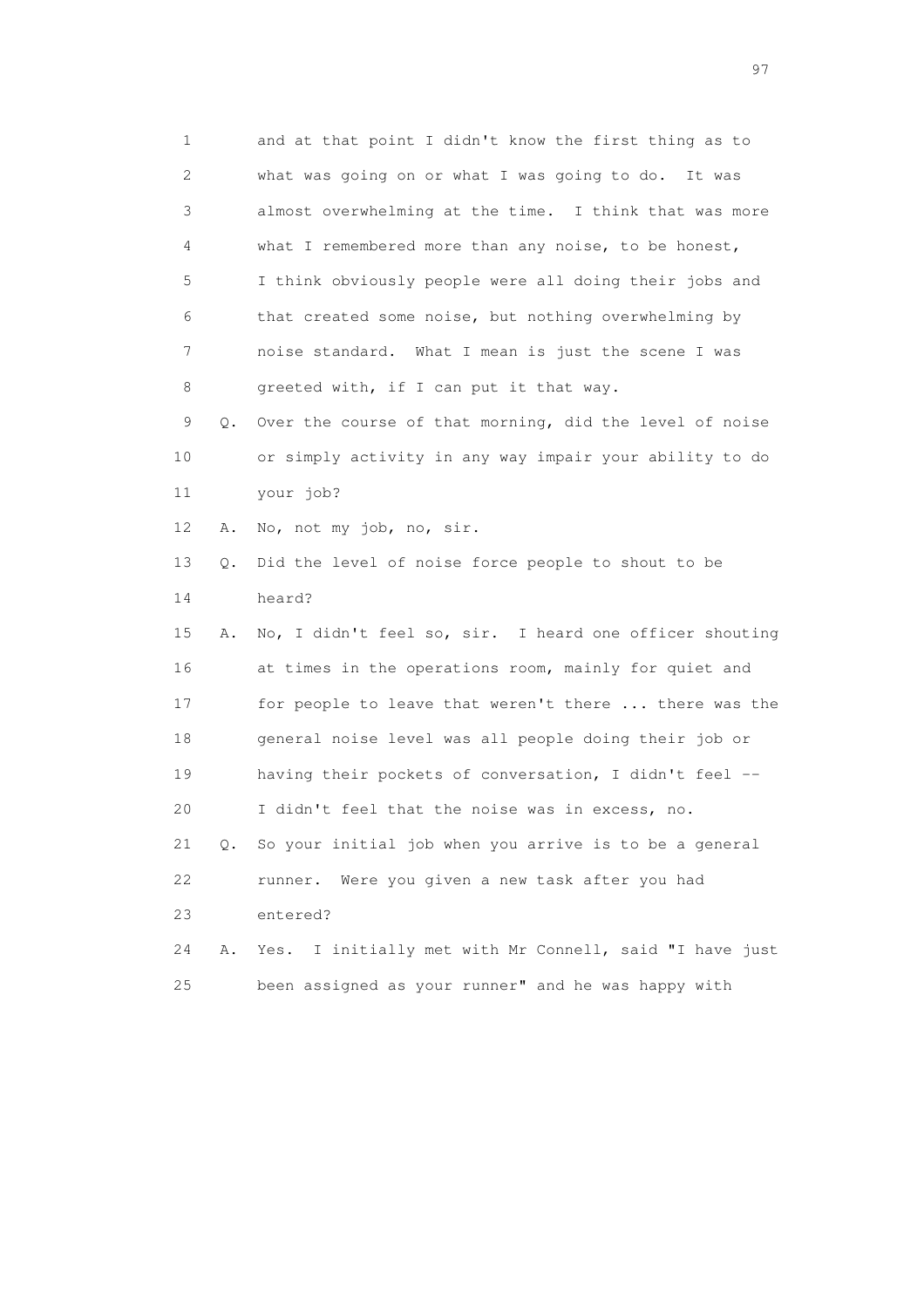1 things at that time, didn't require me, and told me he 2 would contact me if he needed anything. As I was 3 leaving the operations room, I was then stopped by 4 a Chief Inspector who then told me that he had another 5 role for me. 6 Q. Was that Chief Inspector Noel Baker? 7 A. It was, yes. 8 Q. And what role did he tell you? 9 A. He told me that he needed me to be the Silver firearms 10 liaison within the operations room and he introduced me 11 to the main Silver tactical adviser in the operations 12 room. 13 Q. Pausing there, Silver firearms liaison may mean a great 14 deal to you but we are still getting used to all these 15 different roles. What did you expect that to involve 16 when the title was given to you? 17 A. To be honest with you, sir, I didn't know because it was 18 completely new to me as well that day, I had never done 19 it before, it wasn't given -- it was not something I was 20 familiar with. So when it was given to me, I needed to 21 be briefed, I needed to know what that was about, and 22 that was provided to me by the tactical adviser in the 23 operations room. 24 Q. Was that Mr Esposito, Trojan 80? 25 A. It was, sir, yes.

en 1988 en 1989 en 1989 en 1989 en 1989 en 1989 en 1989 en 1989 en 1989 en 1989 en 1989 en 1989 en 1989 en 19<br>De grote en 1989 en 1989 en 1989 en 1989 en 1989 en 1989 en 1989 en 1989 en 1989 en 1989 en 1989 en 1989 en 19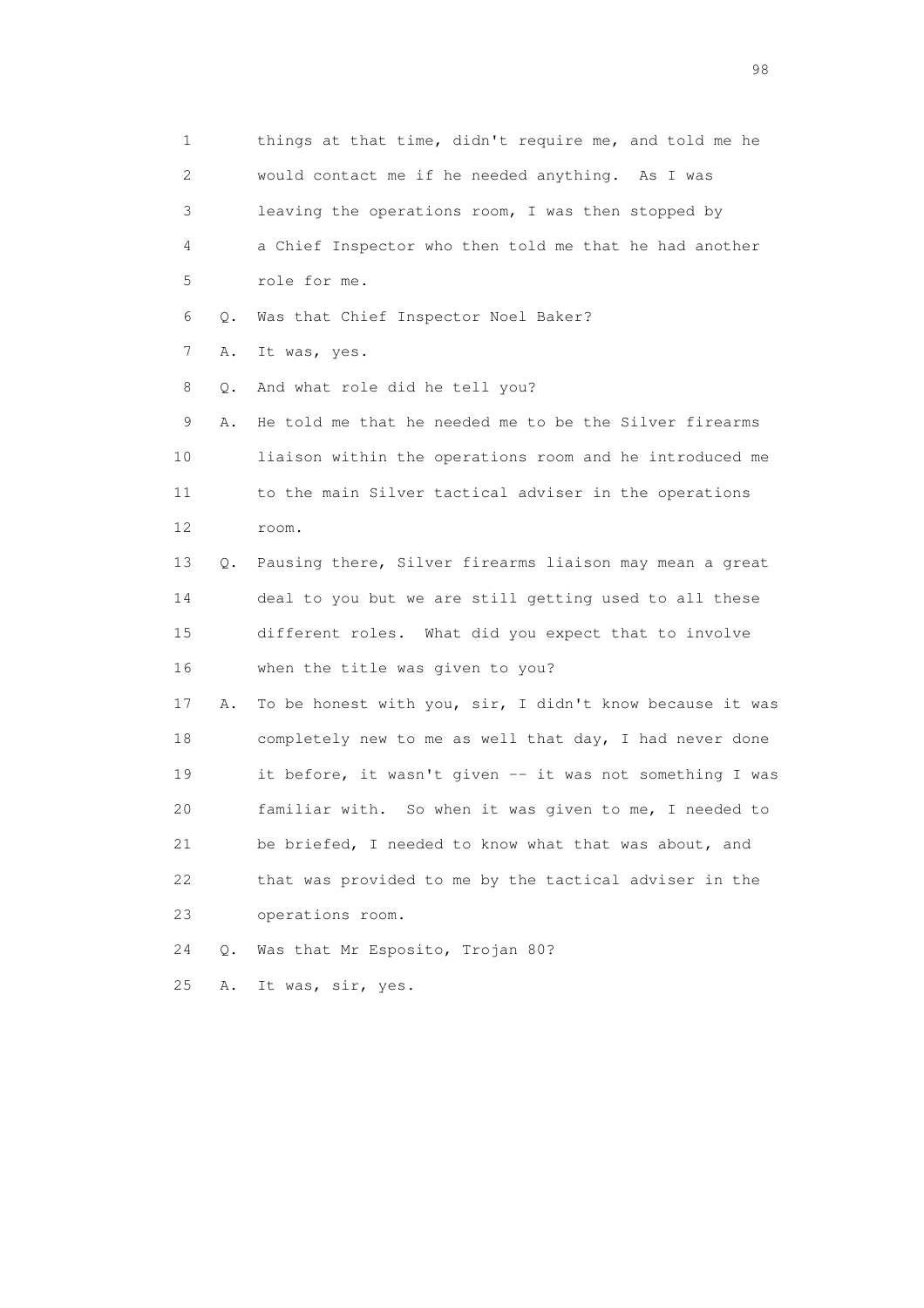1 Q. What did he tell you to do?

| 2  | Α. | He told me that my role was to liaise between himself in |
|----|----|----------------------------------------------------------|
| 3  |    | the operations room and the Silver, Silvers on the       |
| 4  |    | ground as it were, and the team leaders, and it would be |
| 5  |    | a two way flow of information. When he needed points to  |
| 6  |    | put across, he would tell them to me, I would ring down  |
| 7  |    | to them and if they had problems, they would ring up to  |
| 8  |    | me and I would bring them to his attention.              |
| 9  | Q. | Were you aware that he had another channel of            |
| 10 |    | communication to those officers who were on the ground?  |
| 11 | Α. | I was aware that he was going to liaise with the         |
| 12 |    | tactical advisers that were with the firearms teams.     |
| 13 | Q. | We have heard one of them referred to as Trojan 84.      |
| 14 | Α. | Right, okay, yes.                                        |
| 15 | Q. | Were you then introduced to any other senior officers?   |
| 16 | Α. | Yes, I was introduced by Mr Esposito to Commander Dick.  |
| 17 |    | She explained to me that it was also part of my role     |
| 18 |    | that if an incident occurred, I needed to get an open    |
| 19 |    | line for her so that she could speak to Silver           |
| 20 |    | immediately.                                             |
| 21 | Q. | So you have been given those instructions, that          |
| 22 |    | information --                                           |
| 23 |    | SIR MICHAEL WRIGHT: Could I ask, Mr Hough: are you       |
| 24 |    | a firearms trained officer?                              |
| 25 | Α. | I am sir, yes.                                           |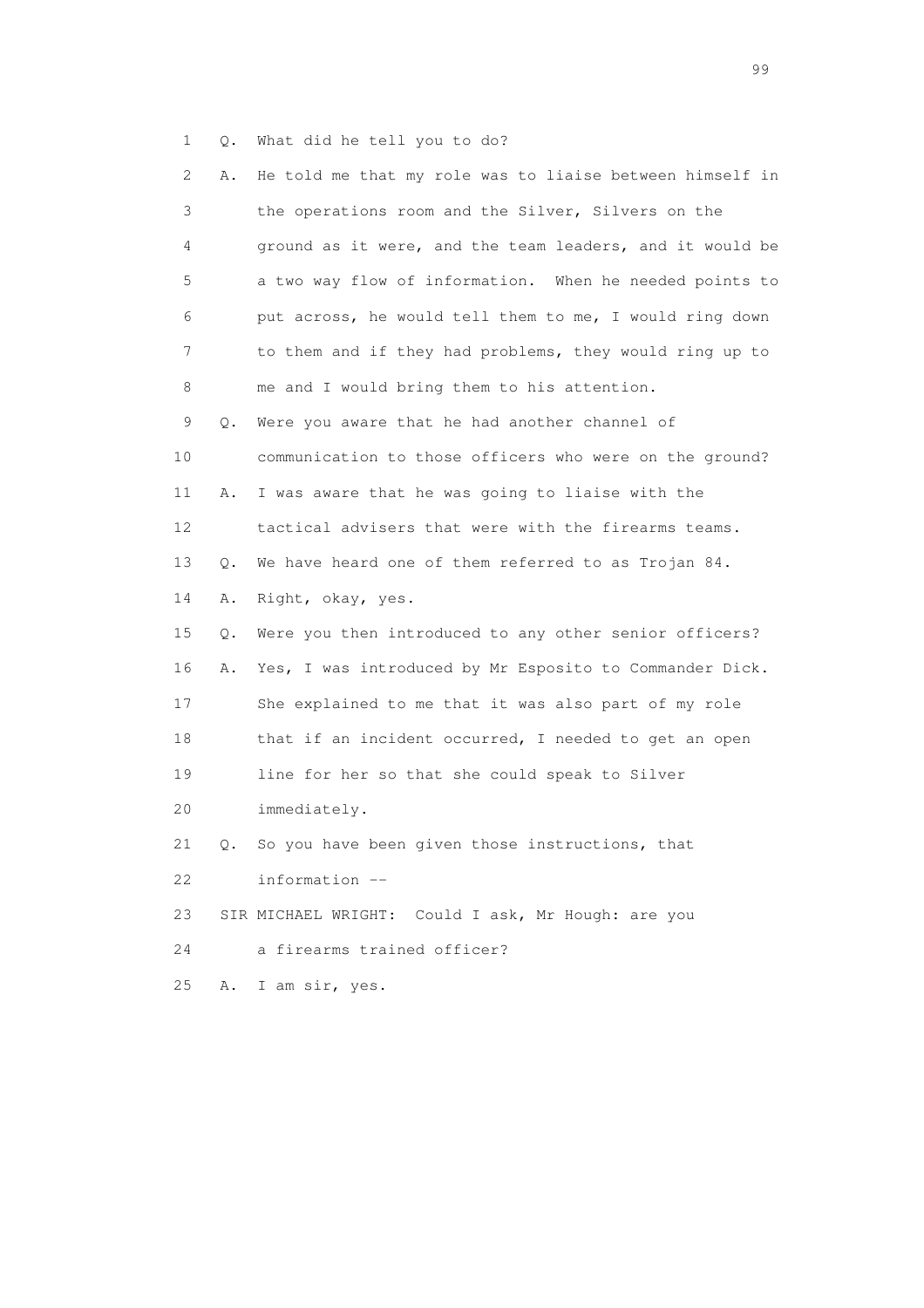2 A. No, sir, just for the role that I -- 3 SIR MICHAEL WRIGHT: For the Special Branch branch job? 4 A. Yes, that's correct, sir. 5 MR HOUGH: Just to be clear about this, there are quite 6 a number of officers in the force who are authorised 7 firearms officers or AFOs. 8 A. That's correct, and there are different levels. I am 9 the basic level, as it were. I carry it primarily to 10 protect myself when I am carrying out surveillance work, 11 that's the training I have received. 12 Q. Then quite separate is the special division CO19 of 13 those who do various types of specific firearms work? 14 A. If there was a scale, I would be at one end and they 15 would be right at the other end, so they are very highly 16 trained. 17 Q. And even within that department we have heard there are 18 different gradations? 19 A. Okay, I wasn't aware of that. 20 Q. Can we have tab 20 of the jury bundle, the plan, on the 21 screen. You will be shown a plan of the room. Focusing

1 SIR MICHAEL WRIGHT: Specialist firearms?

 22 on the operations room, can you indicate where you took 23 up position?

 24 A. Yes. I sat at seat C1 which is on the right-hand side 25 of the screen.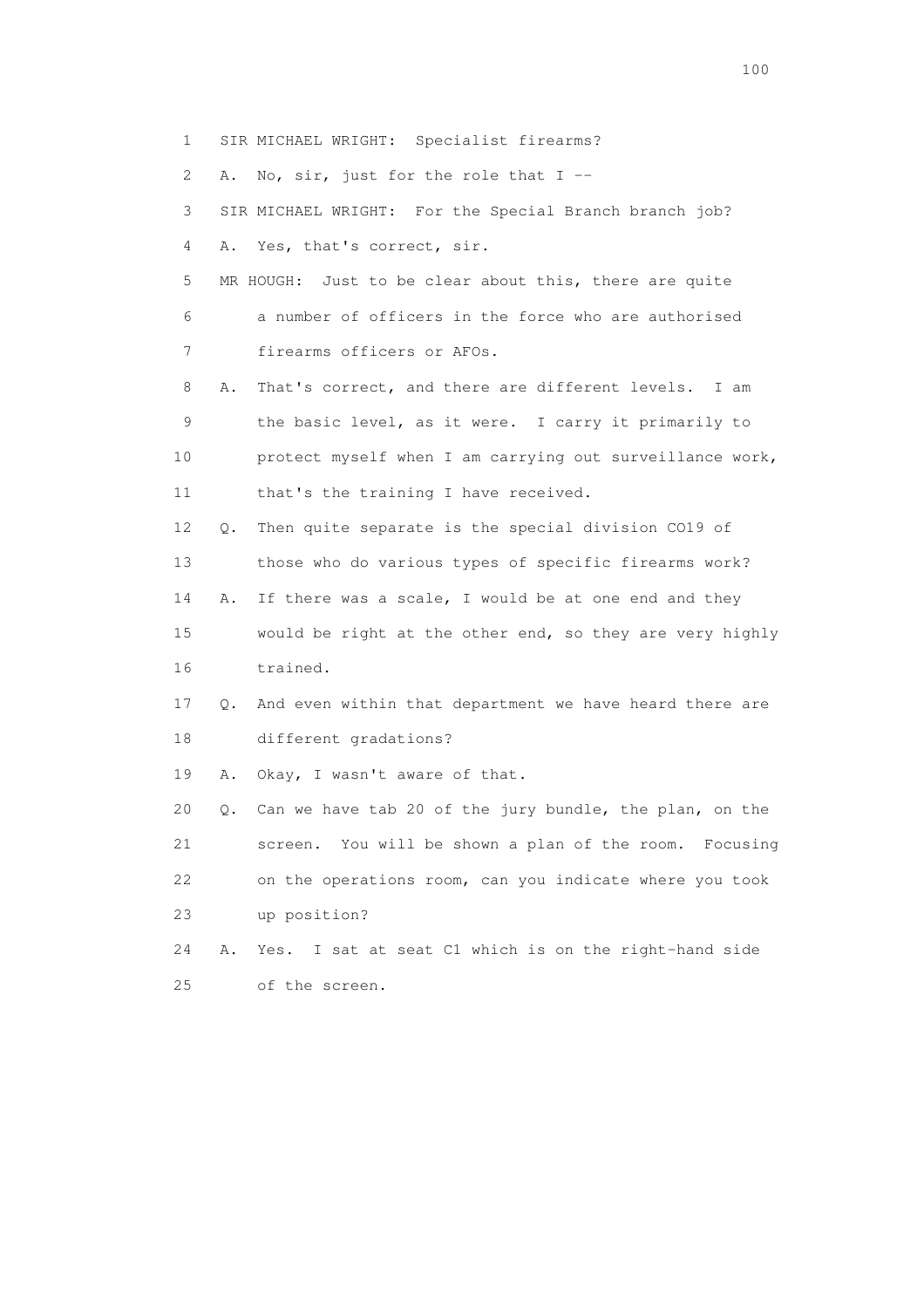1 Q. Yes, we can see that. Did you remain in that seat? 2 A. I mostly did, yes. 3 Q. When you had got to that seat, what was your first task? 4 A. My first task was to make contact with the people 5 I needed to liaise with. I was informed by Mr Esposito 6 and shown a white board behind where he was sitting of 7 the information that you have seen noted in my notebook, 8 who was who at each scene. 9 Q. Perhaps we can go back to that now, 378. 10 A. Yes. 11 Q. On the right-hand side of the reproduced notebook, 12 Silver under the word "Scotia Road", that's Mr Purser? 13 A. Yes. 14 Q. Is that what you wrote at this point? 15 A. If I could say the right-hand page would be an exact 16 copy of what was on that white board at that time, so it 17 was -- what's blacked out other than the names is the 18 mobile phone numbers of the people so that I could make 19 contact with them as well. 20 Q. The next reference, "holding at Nightingale Lane" and 21 then TA which is short for tactical adviser and then 22 Trojan 84's name? 23 A. That's correct, yes. 24 Q. "Holding at Nightingale Lane", what did you understand 25 by that?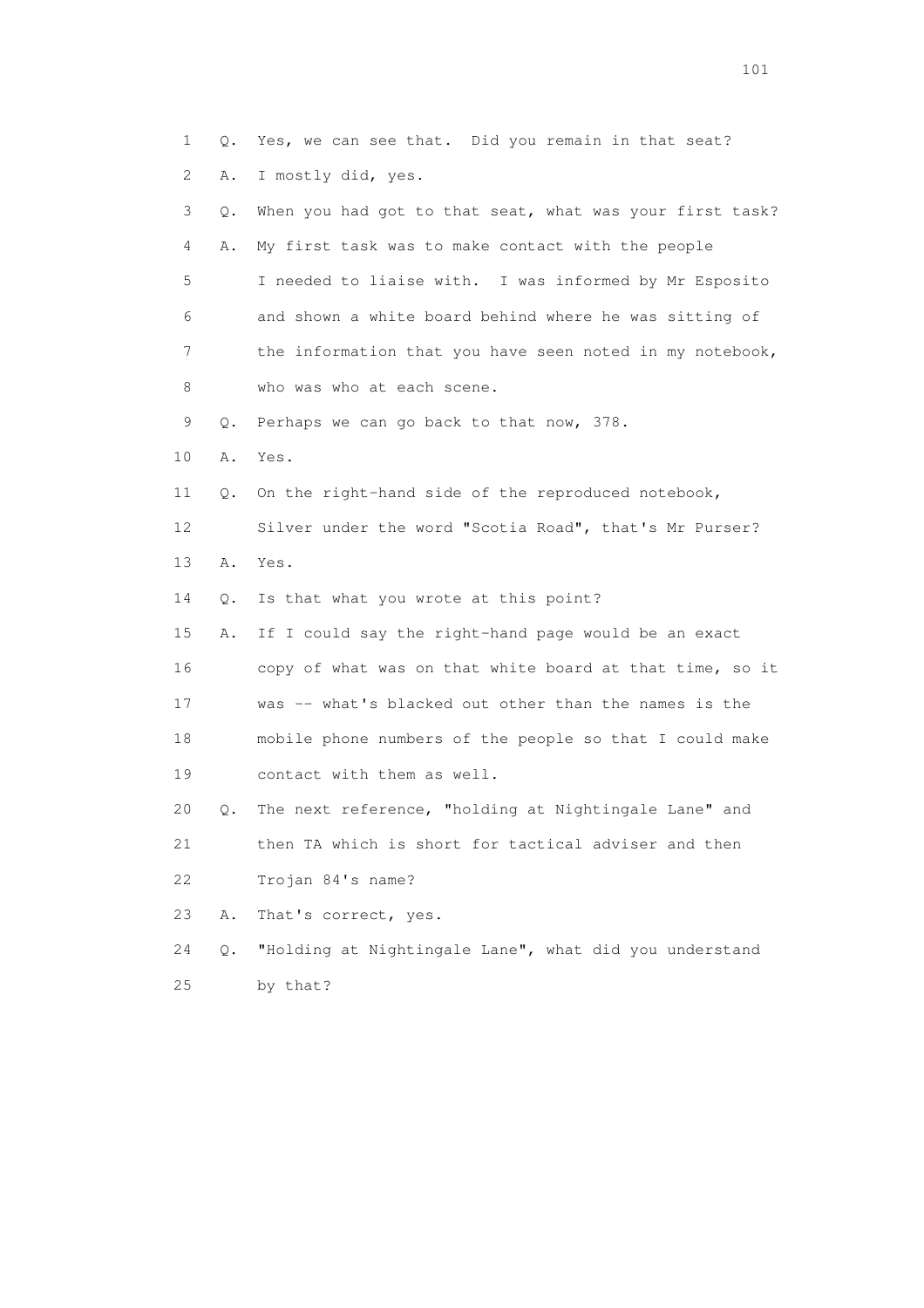| 1  | Α.        | At that time I understood that to mean that's where the |
|----|-----------|---------------------------------------------------------|
| 2  |           | firearms teams were, and they were, as it says, holding |
| 3  |           | at Nightingale Lane.                                    |
| 4  | Q.        | Was that something that was up on the white boards or   |
| 5  |           | was that something somebody told you?                   |
| 6  | Α.        | No, that's what was on the white board. I remember      |
| 7  |           | clearly copying completely what was on that white board |
| 8  |           | at the time on that page.                               |
| 9  | Q.        | Thank you very much. Can we move to the next page, 379. |
| 10 |           | Just help us, because we will come back to it if        |
| 11 |           | necessary, but on the left-hand side of the page, are   |
| 12 |           | those things that you wrote later?                      |
| 13 | Α.        | Yes.                                                    |
| 14 | Q.        | We will take that off screen, and if you can give us    |
| 15 |           | an indication of when you wrote those and we will come  |
| 16 |           | back to it.                                             |
| 17 | Α.        | Okay.                                                   |
| 18 | Q.        | So at this point, you have noted that the firearms team |
| 19 |           | holding at Nightingale Lane, did you know where the     |
| 20 |           | surveillance teams were?                                |
| 21 | Α.        | Yes, I knew which teams were at each address, yes.      |
| 22 | Q.        | So both grey and red at --                              |
| 23 | Α.        | At Scotia Road.                                         |
| 24 | $\circ$ . | -- at Scotia?                                           |
| 25 | Α.        | Blue at Portnall Road, yes.                             |
|    |           |                                                         |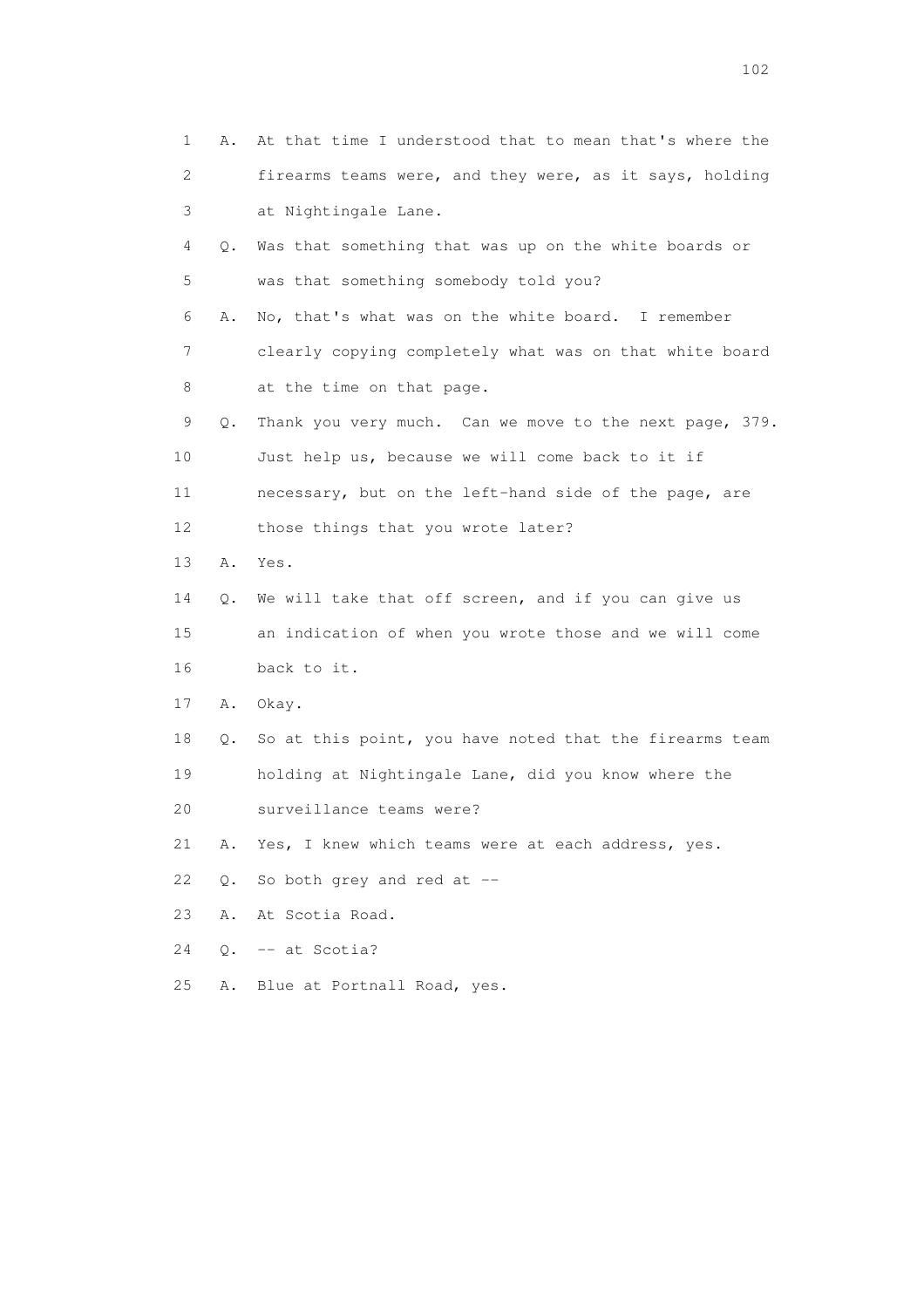| 1  | Q. | All of this, when you are writing this down, is this     |
|----|----|----------------------------------------------------------|
| 2  |    | still in the very early stages of the period you are in  |
| 3  |    | the room?                                                |
| 4  | Α. | Yes, it was, it took me a little while to get to grips   |
| 5  |    | with my role, to be honest with you, to understand what  |
| 6  |    | was happening in the room at that time, who I needed to  |
| 7  |    | contact and how as well. I also needed to organise       |
| 8  |    | a direct line, that took me a little bit of time to      |
| 9  |    | establish as well.                                       |
| 10 | Q. | Did you make contact with the two Silver Commanders in   |
| 11 |    | due course?                                              |
| 12 | Α. | I did, sir, yes.                                         |
| 13 | Q. | What information did you pass to them and did they pass  |
| 14 |    | to you?                                                  |
| 15 | Α. | The Silver Commanders?                                   |
| 16 | Q. | Yes.                                                     |
| 17 | Α. | I just explained to them what my role was, namely that   |
| 18 |    | I am here, if you need anything to pass on to the tac    |
| 19 |    | adviser or into the ops room, I am here to provide that, |
| 20 |    | and any information that he gives me to pass on to you,  |
| 21 |    | I will pass on. Then I was able to provide them with     |
| 22 |    | a direct line to call that will come straight through to |
| 23 |    | my desk if they needed anything in the operations room.  |
| 24 | Q. | Did they tell you anything about what their plans were,  |
| 25 |    | when they planned to arrive, anything like that.         |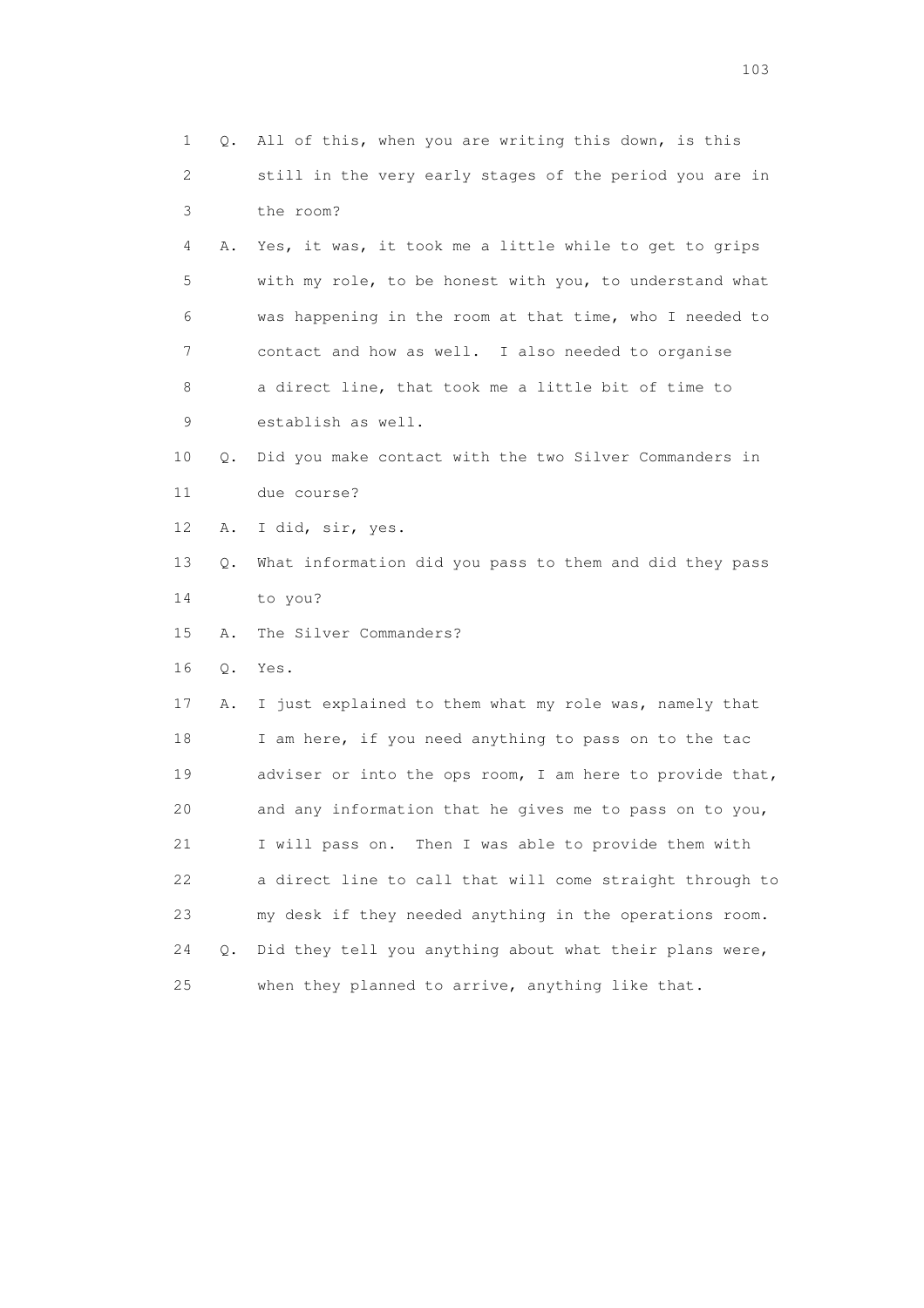1 A. No, sir, as far as I was concerned, they were happy they 2 had no problems. It was more a conversation: have you 3 got any problems, no, this is my role, if you need 4 anything this is the number to call me on and explain my 5 role further. 6 Q. Thank you. Did you then make any contact with the 7 surveillance teams? 8 A. Yes, I did. I spoke to the team leader of the red team. 9 Q. That's somebody we are calling Derek? 10 A. Yes, sir. 11 Q. Roughly what time did you make that call? 12 A. I believe it was -- I believe it was about 8.30ish. 13 I can't be precise as to when it was. 14 Q. At the trial you said between 8.15 and 8.30? 15 A. I think that's as accurate as I can be, sir, yes. 16 Q. What did Derek say to you during that call? 17 A. He was initially very upset, I know Derek as a team 18 leader, I work in the surveillance department, I knew 19 him well then, and he was very upset, if I can put it 20 that way. He had told me that he had had a number of 21 concerns that he had brought up a number of times, and 22 they weren't listened to. 23 Q. Can I just pause there. Did he say who he brought them 24 up with? 25 A. He didn't, no. I think he gave a number to me three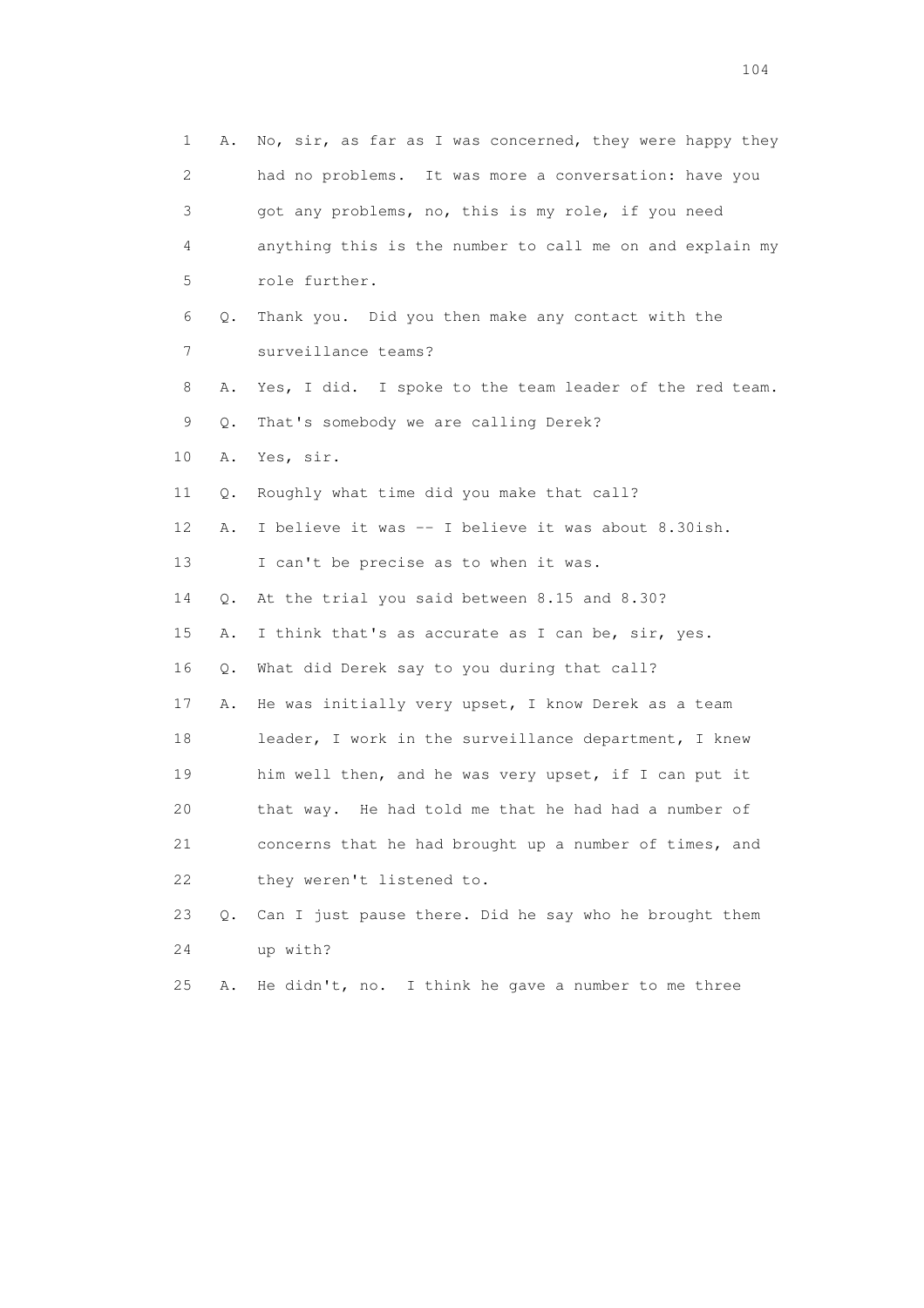1 times, he had spoken to someone or I was the third, 2 I can't recall how that was. But he was very annoyed 3 and it took me a little while to just calm him down, 4 basically, and say, "Tell me the problems and I will set 5 to resolve them". So once he had calmed down and told 6 me the problems we went on from there.

7 Q. What were the problems?

 8 A. He gave me three main reasons, I remember him saying: in 9 order of importance, these are the problems. He said 10 the first problem was that he felt the SO19 firearms 11 team were too far away. He suggested that they should 12 be moved from Nightingale Lane and went to a TA Centre 13 which was not far from the address they were plotted up 14 at.

 15 He said that he was concerned that there was easy 16 access to buses outside the address, his specific worry 17 was that a subject would come out and go straight on to 18 a bus and the bus itself would be subject to a bomb 19 attack, because we were obviously looking for failed 20 bombers from the day before.

21 Thirdly, he --

 22 Q. Before you go on to the third point, did he say anything 23 about how that might be resolved or did he just present 24 it as a problem?

25 A. He did, he was saying: "We need the bus stop suspended",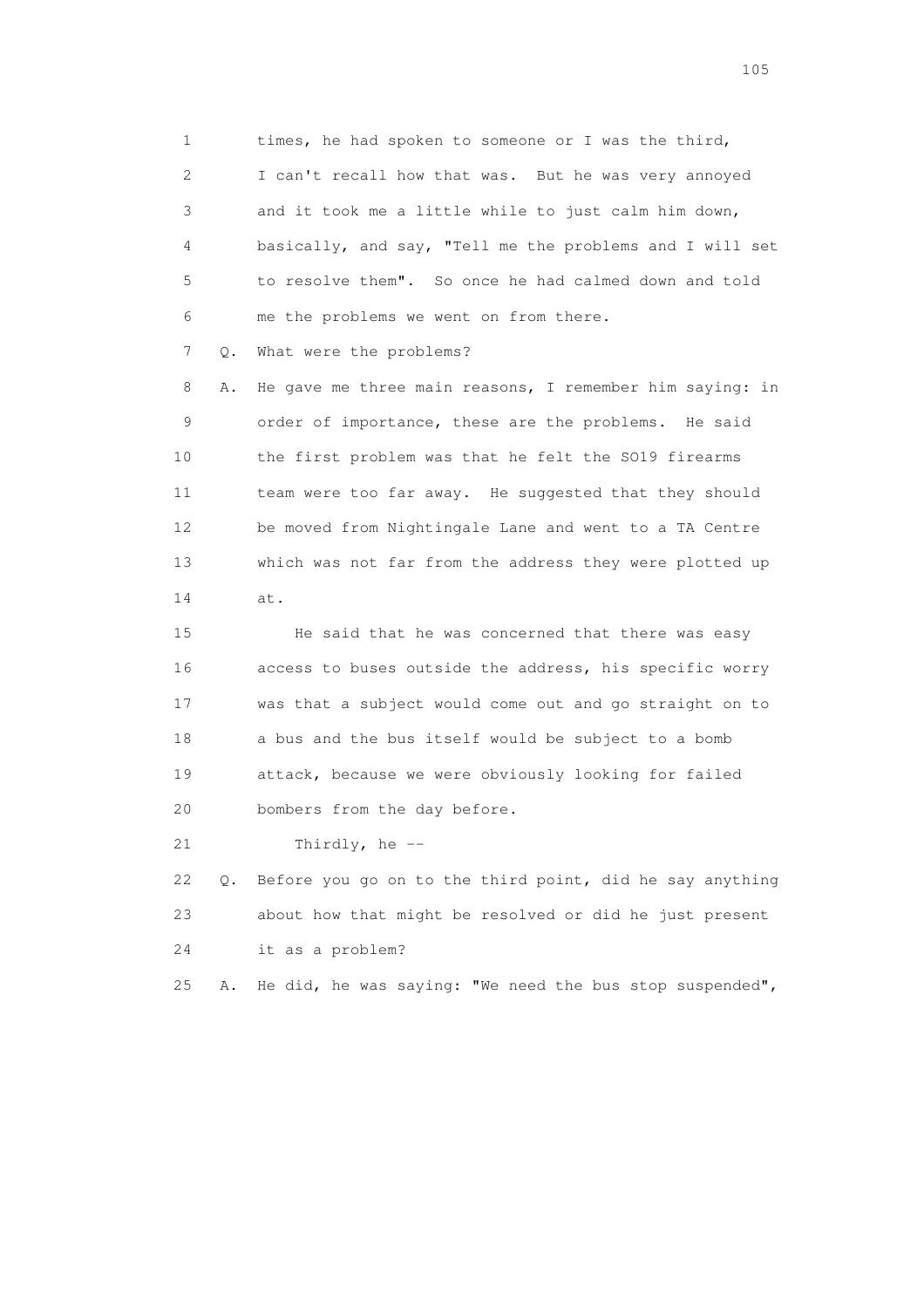| 1           |    | the bus stop is directly outside, he can be out and      |
|-------------|----|----------------------------------------------------------|
| 2           |    | straight on to a bus, and there would be not much that   |
| 3           |    | the surveillance team could do about it.                 |
| 4           | Q. | Did he say anything about the bus route or which stop he |
| 5           |    | was talking about?                                       |
| 6           | Α. | He didn't and he described it to me at that time as      |
| 7           |    | being outside the block, I envisaged it as coming out of |
| 8           |    | the block and you are almost immediately near a bus      |
| $\mathsf 9$ |    | stop. That's how he described it to me, I didn't go      |
| 10          |    | into it further with him.                                |
| 11          | Q. | You are going to give us the third concern that he rose? |
| 12          | Α. | The concern was that the team only had a view of the     |
| 13          |    | communal door and what would happen if -- what would be  |
| 14          |    | the procedure regarding stopping people coming out of    |
| 15          |    | that address that were not subject, for instance, and he |
| 16          |    | gave me the example of a woman and child.                |
| 17          | Q. | Just pause there. He is saying people coming out of      |
| 18          |    | that address, does he mean coming out of the block or    |
| 19          |    | does he mean coming out of the flat that they are        |
| 20          |    | concerned with?                                          |
| 21          | Α. | The communal door. The surveillance team only had        |
| 22          |    | control of the communal door, and he was concerned       |
| 23          |    | that -- what happens to people that are not the subject  |
| 24          |    | coming out of that communal door, what do we do with     |
| 25          |    | them?                                                    |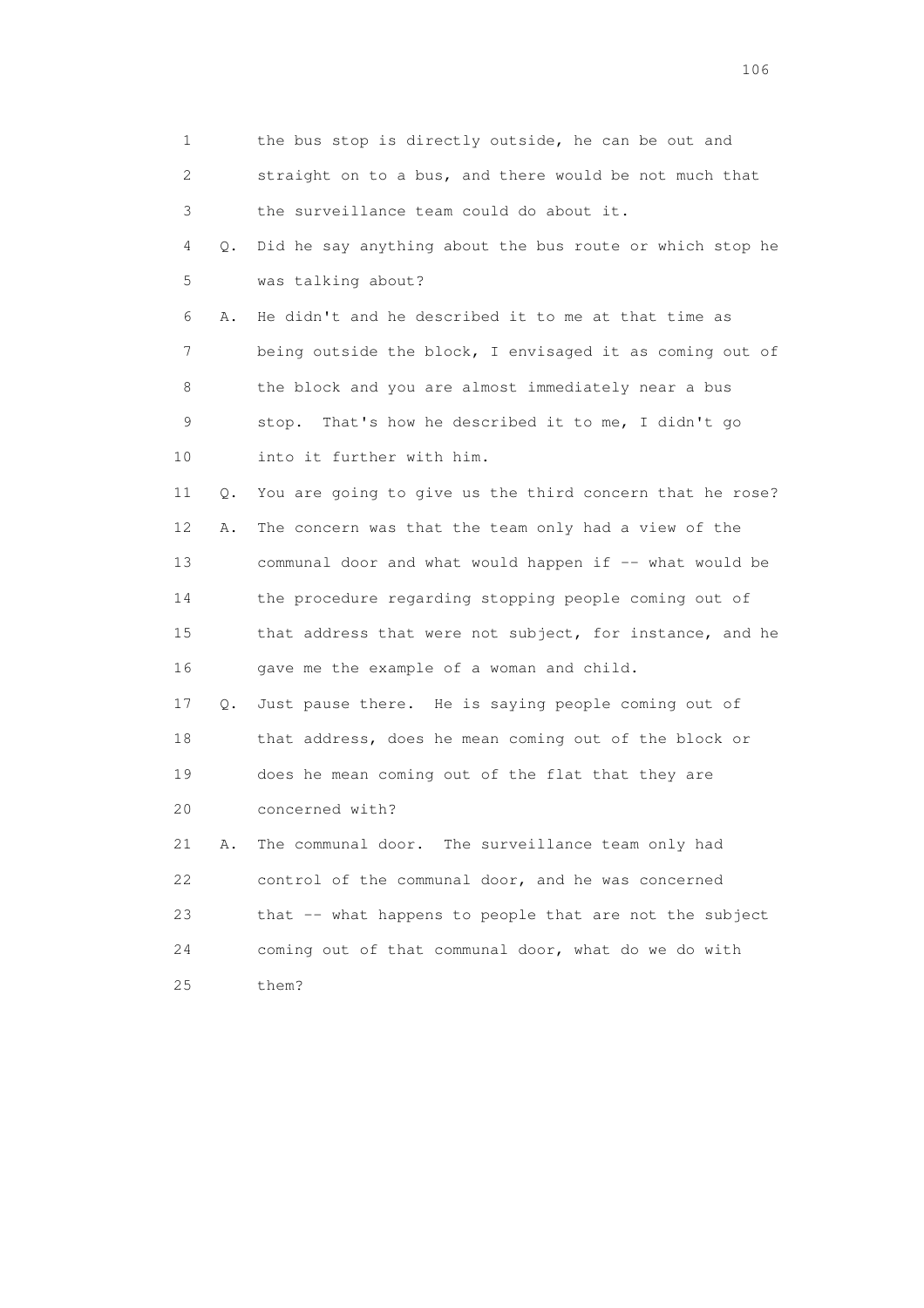| 1  | At the stage that you had that conversation, were you<br>Q.     |
|----|-----------------------------------------------------------------|
| 2  | aware either through him or through anybody else that           |
| 3  | people had in fact come out of the communal door?               |
| 4  | No, sir, I wasn't.<br>Α.                                        |
| 5  | Because in fact if this was, this conversation $--$ well,<br>Q. |
| 6  | let us not put a time on it, but there was certainly two        |
| 7  | people we knew of came out before 8 o'clock. Did he             |
| 8  | mention either of those?                                        |
| 9  | I later found that out, sir, but at the time he didn't<br>Α.    |
| 10 | mention it and I wasn't aware of it.                            |
| 11 | MR HOUGH:<br>Thanks very much. Perhaps that would be            |
| 12 | a convenient moment, after we have had the concerns and         |
| 13 | before we move on to the next stage.                            |
| 14 | SIR MICHAEL WRIGHT: Very well. 2 o'clock, please, ladies        |
| 15 | and gentlemen.                                                  |
| 16 | $(1.00 \text{ pm})$                                             |
| 17 | (The short adjournment)                                         |
| 18 | $(2.00 \text{ pm})$                                             |
| 19 | (In the presence of the jury)                                   |
| 20 | Continuing from where we left off, Derek, the red<br>MR HOUGH:  |
| 21 | team leader, has expressed his three concerns.                  |
| 22 | Α.<br>Yes.                                                      |
| 23 | Firearms team too far away, easy access to bus stops,<br>Q.     |
| 24 | communal door, what do we do about people coming out who        |
| 25 | aren't the suspect?                                             |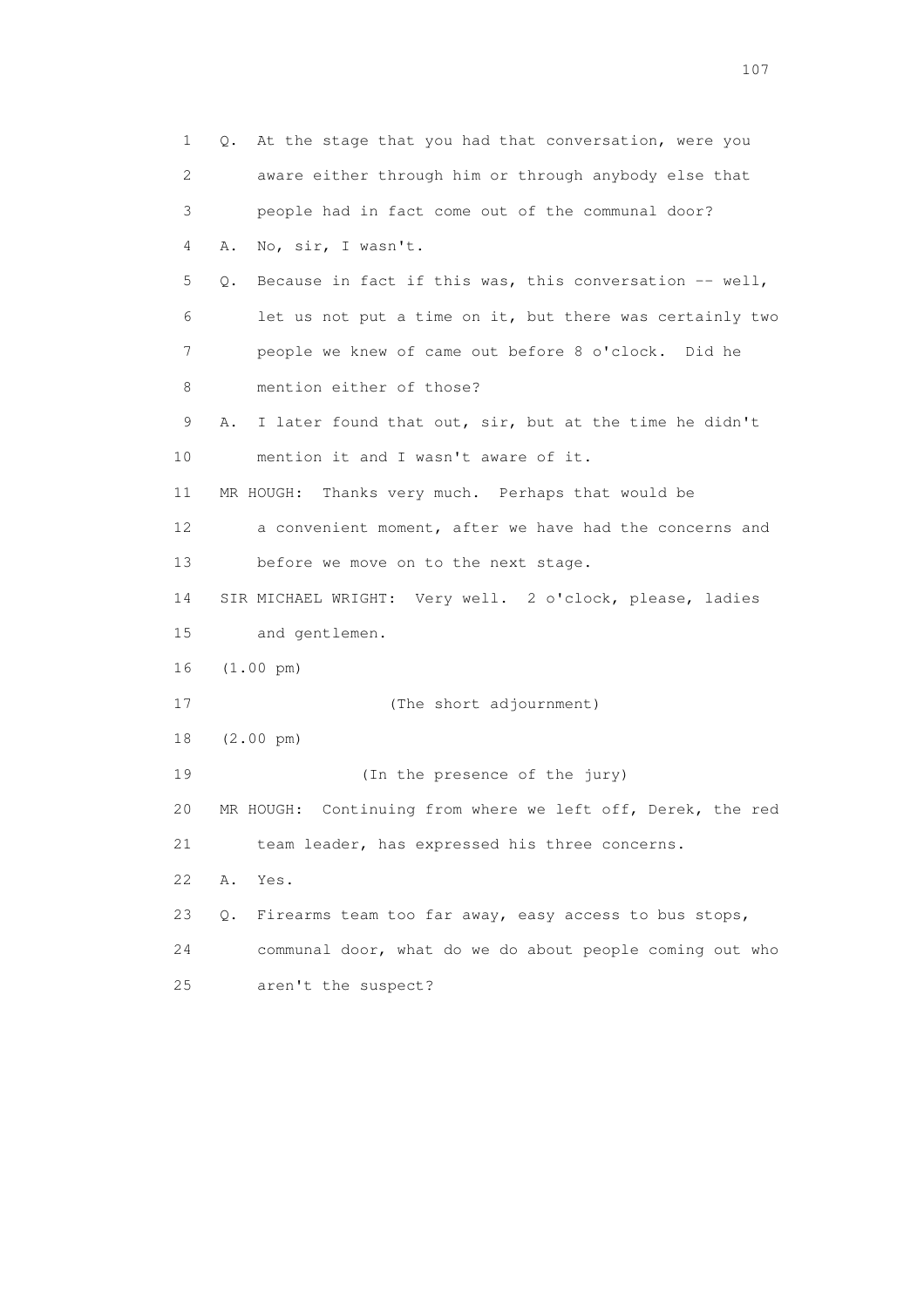1 A. Yes.

| 2  | Q. | When you have had those concerns passed to you, what do   |
|----|----|-----------------------------------------------------------|
| 3  |    | you do about passing them on?                             |
| 4  | Α. | It would help me if I could demonstrate where people      |
| 5  |    | were in the operations room.                              |
| 6  | Q. | Would you like to have the plan back on?                  |
| 7  | Α. | Yes, please.                                              |
| 8  | О. | If we could have the plan at tab 20. Then focus again     |
| 9  |    | on the operations room, just to increase the size.        |
| 10 | Α. | Okay, so I was sat at seat C1, that's where I made my     |
| 11 |    | phone call to Derek. Once that call had ended and he      |
| 12 |    | passed on the message that we have discussed,             |
| 13 |    | Mr Esposito was sat I would say between -- is it A3 and   |
| 14 |    | A4?<br>There was a seat between that on that day, and his |
| 15 |    | loggist would have been sat at A3. So I made the point    |
| 16 |    | of coming behind and crouching between the two of them,   |
| 17 |    | in order to tell him the contents of that conversation.   |
| 18 |    | At that time, Commander Dick was stood on the other       |
| 19 |    | side of the desk facing Mr Esposito whilst I passed this  |
| 20 |    | message.                                                  |
| 21 | Q. | So just where we see the words "operations room"?         |
| 22 |    | That's where Commander Dick was, was it?                  |
| 23 | Α. | I would say more where it says "Brent phone", so just to  |
| 24 |    | the left of "operations room". So Mr Esposito's chair,    |

25 as it were, was where it says "paging", does it say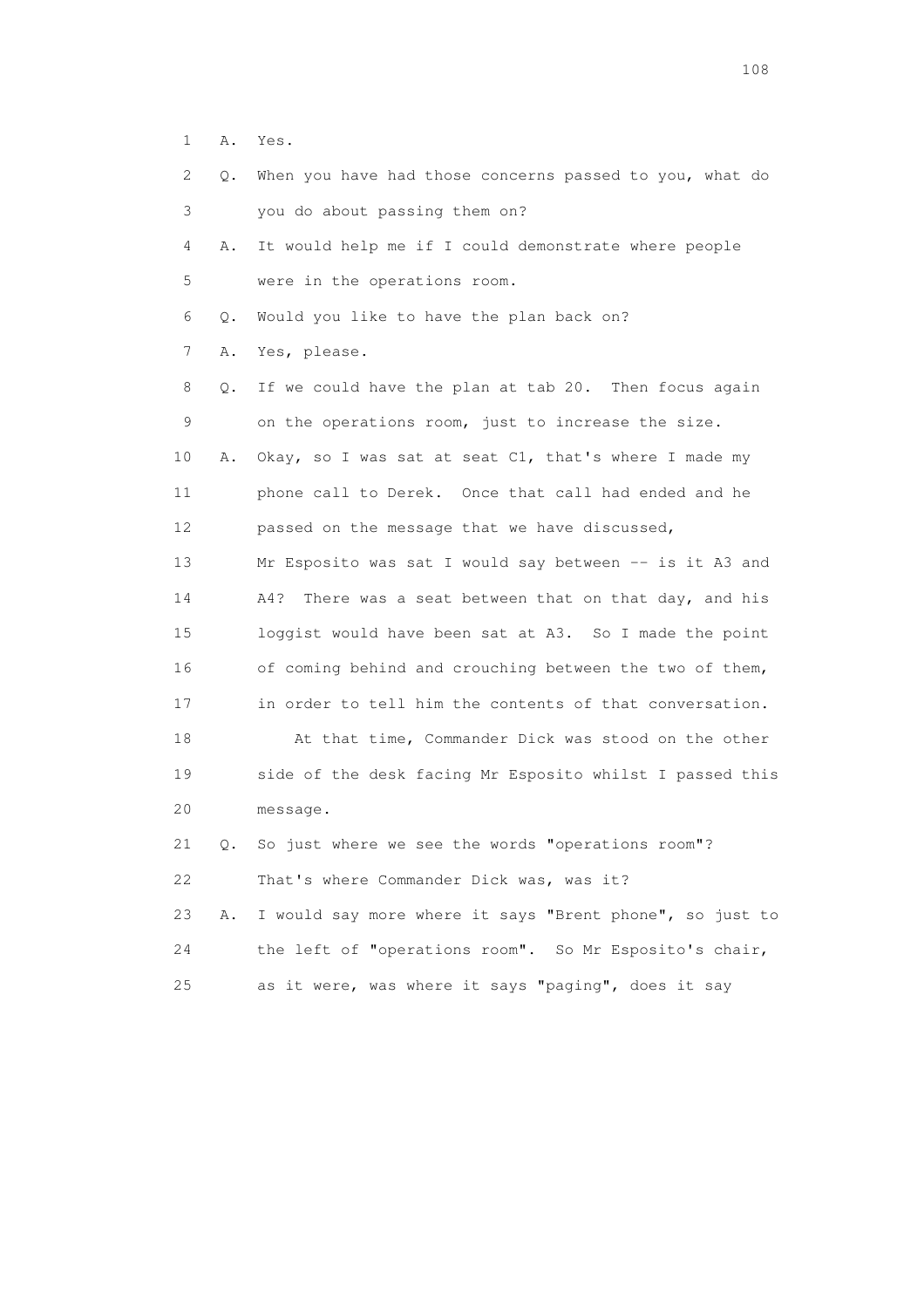- 1 "despatch box"?
- 2 Q. I think so, yes.

 3 A. In between A3 and A4 there is a word and his chair was 4 about there.

- 5 Q. So you are passing on the concerns to Mr Esposito?
- 6 A. Yes.
- 7 0. In how much detail?

 8 A. In the same detail it was given to me. I went through 9 each point individually to him and he answered them. 10 Q. So point by point, what were his answers? 11 A. Can I just describe that when I was speaking to him,

 12 much like when you speak to me, he was not looking at 13 me, he was looking at the commander, and when he was 14 answering, she was nodding her approval that those 15 answers were correct.

 16 So with the first point, I told him that Derek felt 17 strongly that the SO19 teams were too far away, and he 18 wanted them to move to the TA centre which was nearby 19 and more suitable, and he told me that that was being 20 researched, the TA Centre is being researched.

 21 Q. Mr Esposito tells you the TA Centre is being researched? 22 A. Yes.

23 Q. Did he say by whom?

24 A. No he said "researched", I remember saying -- answering 25 him with the same word "researched?" as a question, and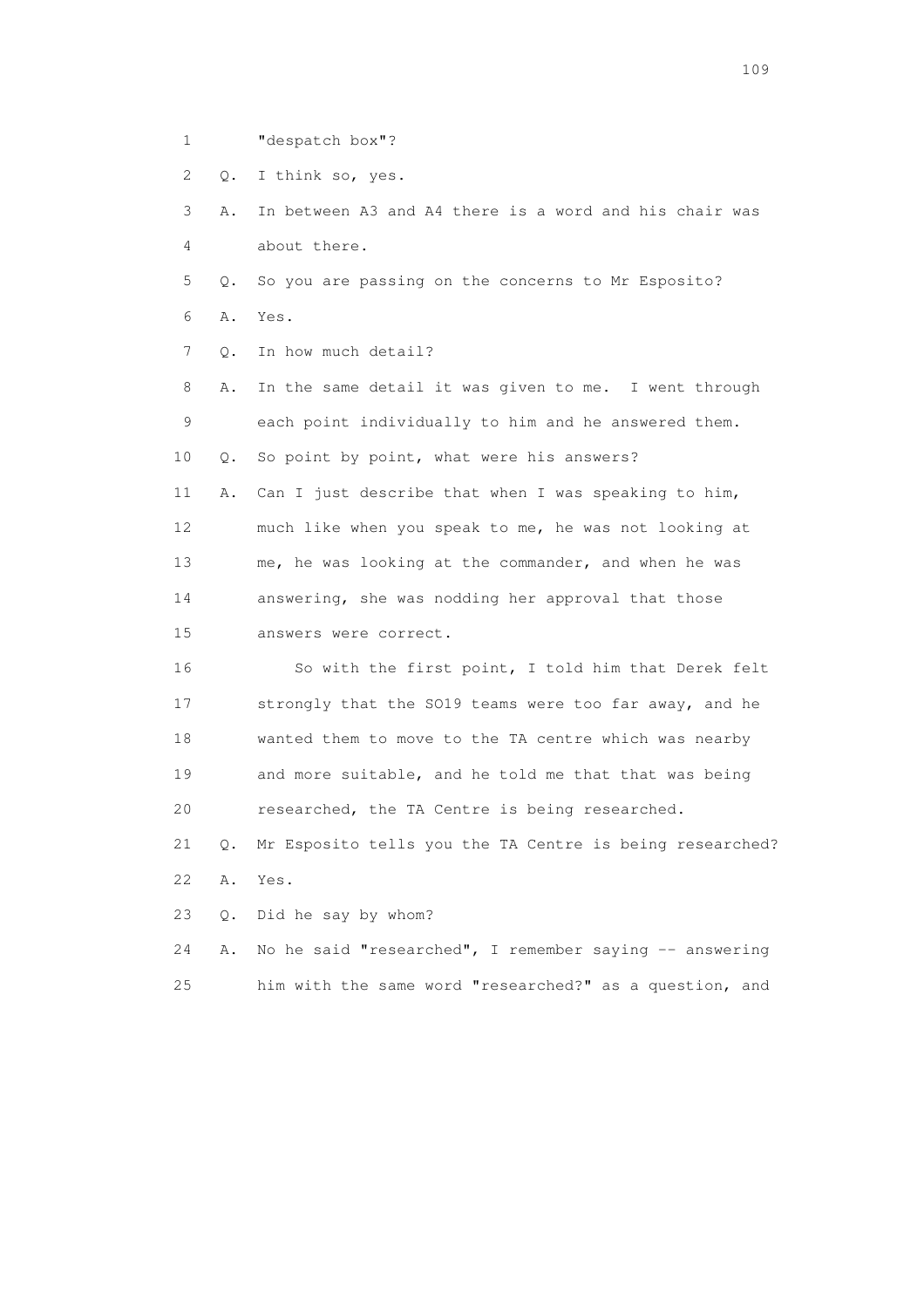1 then he said "researched" and we left it like that.

2 Q. Point 2?

| 3               | Α. | I mentioned that I said Derek's concerned about buses    |
|-----------------|----|----------------------------------------------------------|
| 4               |    | directly outside the premises, he's concerned that       |
| 5               |    | a subject could come out of the communal door, be        |
| 6               |    | directly onto a bus and that bus could be the subject of |
| 7               |    | an attack. So there was concern about that, and wanted   |
| 8               |    | to know what the situation was with the bus stop.        |
| 9               |    | Mr Esposito told me "that bus stop has been suspended".  |
| 10              | Q. | Did you point out or describe in detail which bus stop   |
| 11              |    | you were talking about before he said it had been        |
| 12 <sup>°</sup> |    | suspended?                                               |
| 13              | Α. | I didn't, I described is it as the bus stop outside the  |
| 14              |    | communal block, which is the way it was described oh me  |
| 15              |    | in the phone call.                                       |
| 16              | Q. | Did he need to speak to anybody before giving you that   |
| 17              |    | answer?                                                  |
| 18              | Α. | Every time I asked him a question, he gave me the<br>No. |
| 19              |    | answer but he was looking at the commander and she was   |
| 20              |    | nodding, approving his answer as being correct. It was   |
| 21              |    | almost like he was just double-checking himself.         |
| 22              | О. | And the third point?                                     |
| 23              | Α. | I said the team want -- Derek wants to know what to do   |
| 24              |    | should someone come out of the communal door that's not  |
| 25              |    | the suspect. And I used the phrase that was given to     |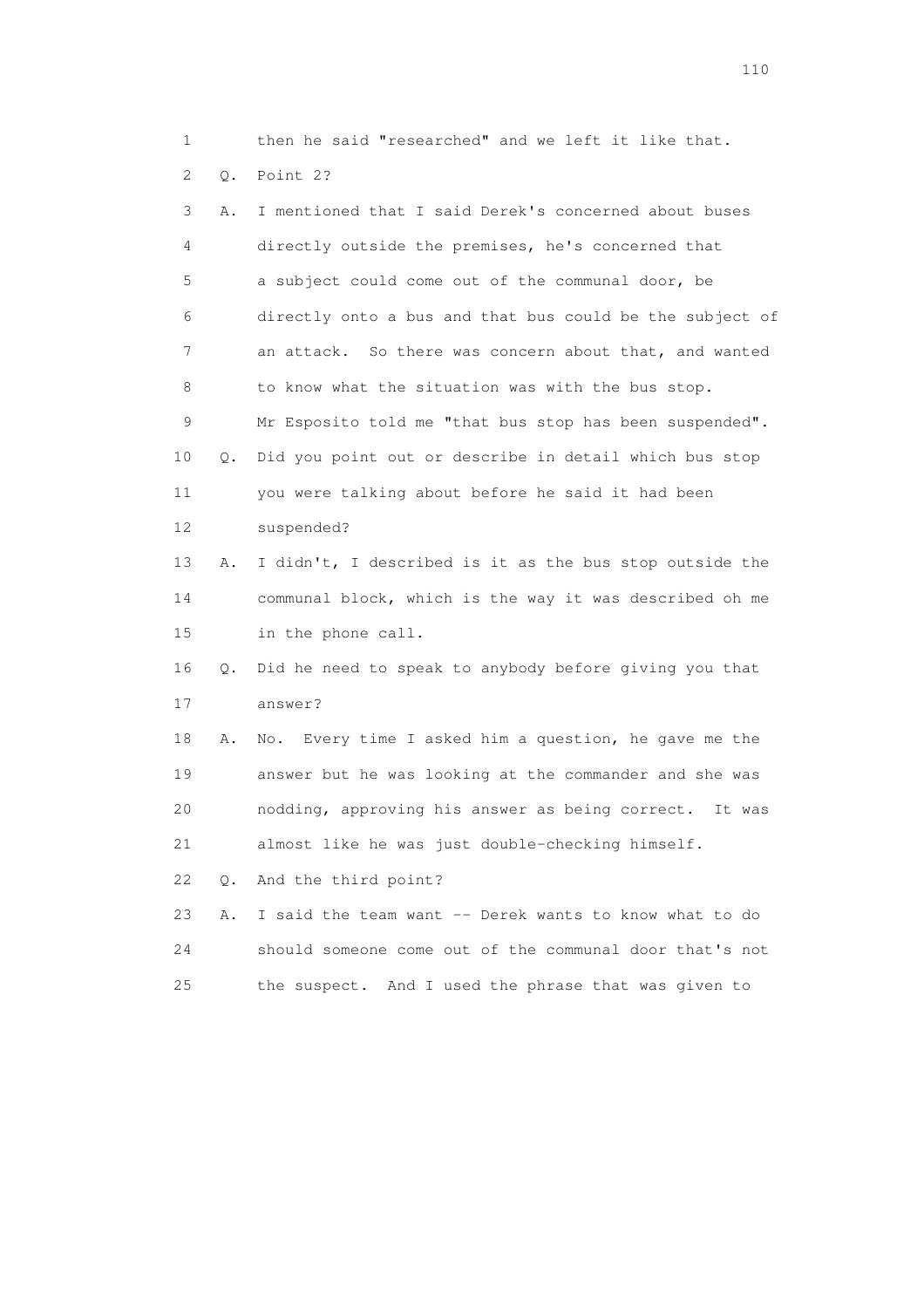1 me, what if a woman and child come out of the communal 2 door, what is the procedure then? He told me again 3 looking at the commander that any person coming out of 4 the communal door will be stopped by SO19 officers and 5 it will be the decision for the tactical adviser on the 6 ground as to how that stop will happen. So, for 7 instance, if it is a woman and child, it would be just 8 a police presence stop, but SO19 officers. If it is 9 anything more than that, obviously the escalation will 10 rise. 11 Q. Did you know at this stage where SO19 teams were? 12 A. As far as I was aware, the team for Scotia Road was at 13 Nightingale Lane. 14 Q. Did Mr Esposito say anything about what would happen 15 while they were at Nightingale Lane, what would happen 16 about intercepting people before SO19 got there? 17 A. No. My understanding from the conversation I had with 18 him was that 19 will do any interception, so they will

 19 travel from Nightingale Lane and do an interception, 20 which highlighted the point about the TA Centre, the

21 concerns that Derek had about the TA Centre.

22 Q. You say that Commander Dick was present for this?

23 A. Yes, she was.

 24 Q. Was hearing what Mr Esposito was saying and was nodding 25 her agreement?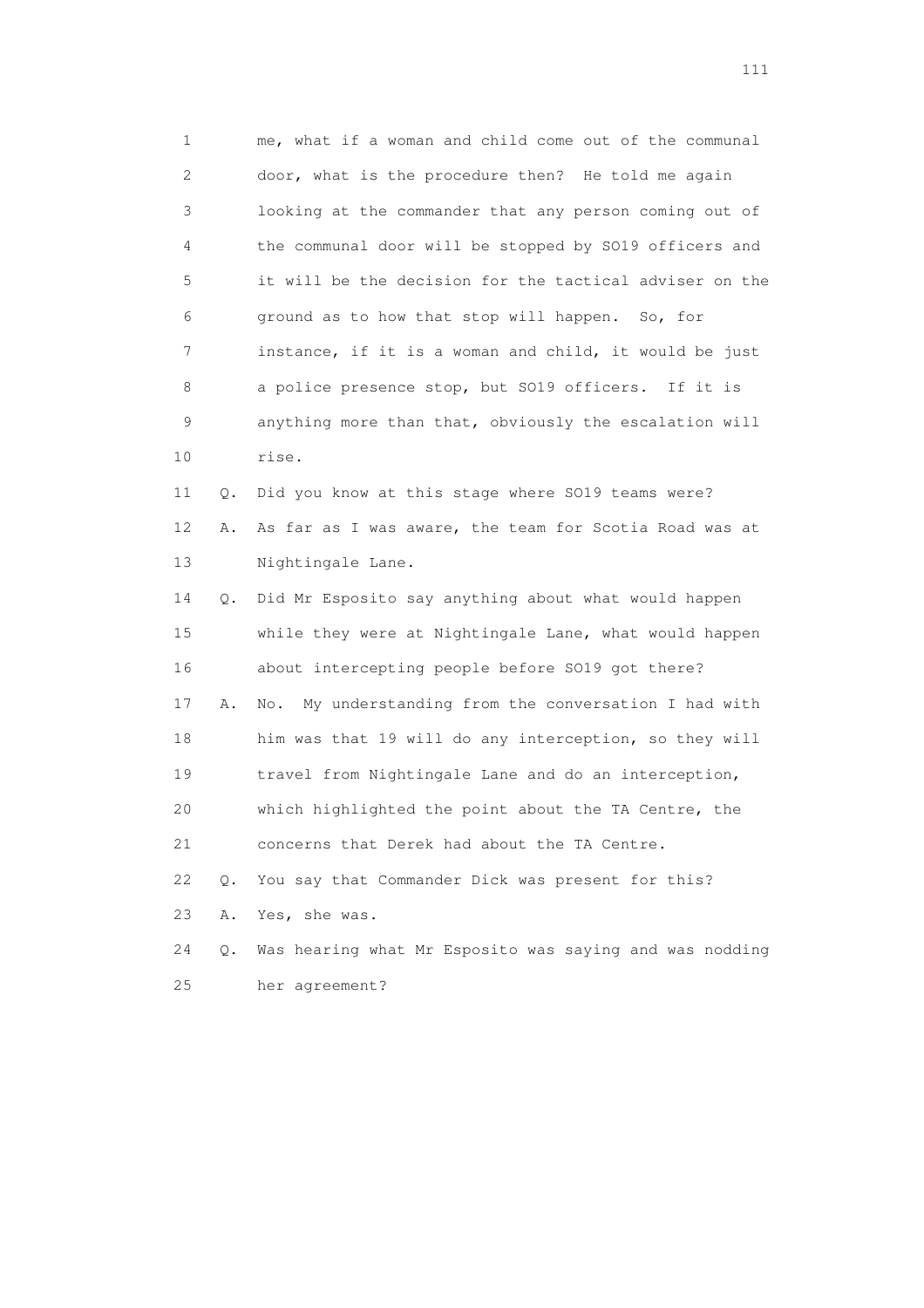1 A. She was, sir, yes.

| 2. | Q. | I have to put to you as a matter of fairness, her        |
|----|----|----------------------------------------------------------|
| 3  |    | evidence is she was not aware of all these concerns, and |
| 4  |    | in particular has given evidence that the bus stand was  |
| 5  |    | not suspended, certainly that it was her order that the  |
| 6  |    | bus stand should not be suspended, and that before SO19  |
| 7  |    | got there, the surveillance teams were using their own   |
| 8  |    | judgment, subject to her direction, about people coming  |
| 9  |    | out. Are you able to comment on that at all?             |
| 10 | Α. | I can tell you that absolutely I can -- I gave my        |
| 11 |    | concerns to Mr Esposito, he answered to the commander,   |
| 12 |    | she nodded her approval to those answers, she was party  |
| 13 |    | to the conversation I have outlined. I am 100 per cent   |
| 14 |    | positive of that, sir.                                   |
| 15 | Q. | You have had the responses from Mr Esposito. Did you     |
| 16 |    | pass them on to Derek at this stage?                     |
| 17 | Α. | Yes, I went back and I phoned Derek and gave him the     |
| 18 |    | replies to those concerns he had.                        |
| 19 | О. | Was he satisfied with them?                              |
| 20 | Α. | No, he wasn't, sir, he was further concerned, he went    |
| 21 |    | into more detail about the bus stops, saying there was   |
| 22 |    | a number of them, it's not just a case of just one bus   |
| 23 |    | stop, we need to suspend the bus stops around the        |
| 24 |    | When I say suspend, I'm not talking about<br>address.    |
| 25 |    | going and doing anything to the bus stop, it's literally |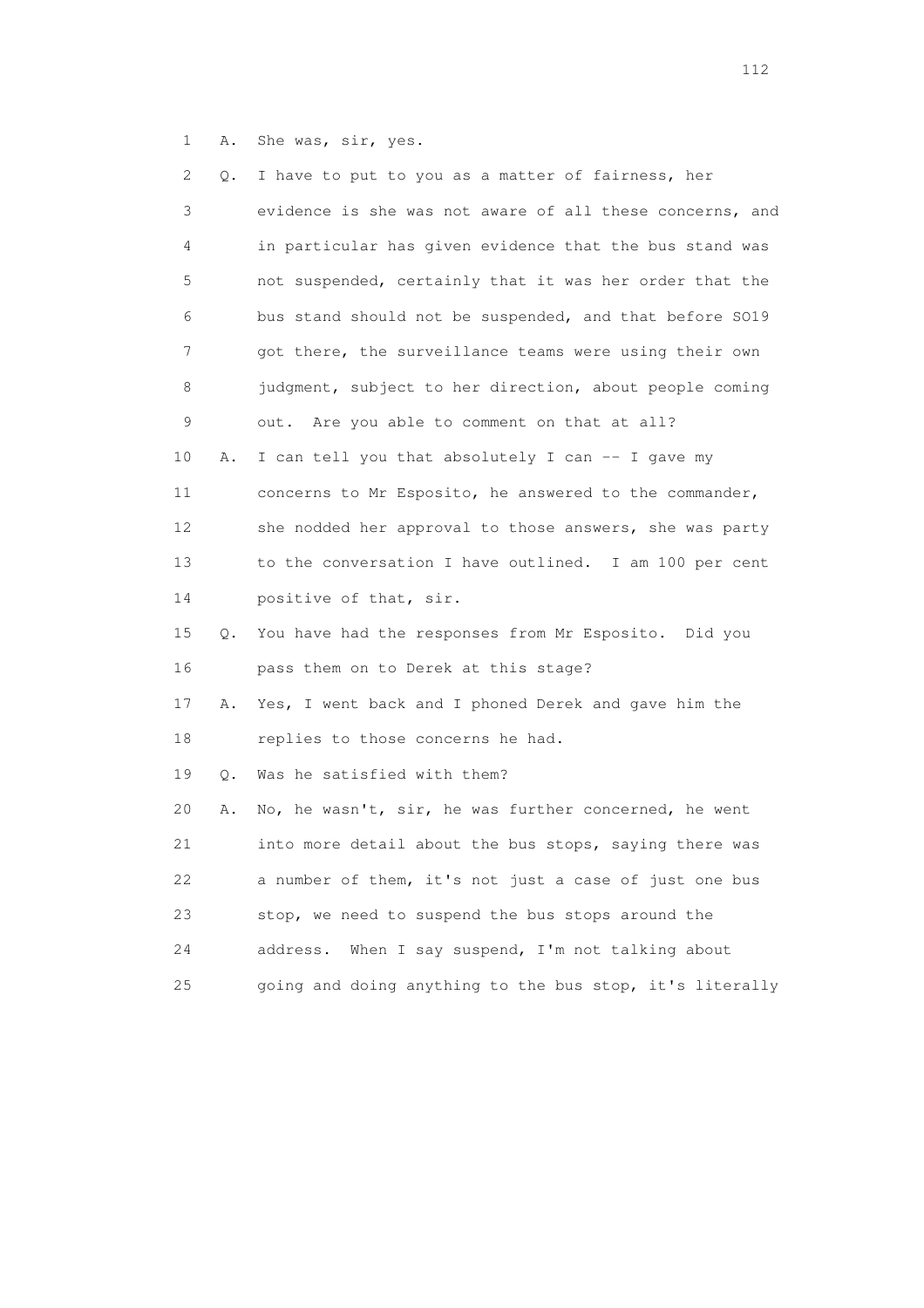1 the bus driving past the stop, the bus stop not being in 2 use. So I then took that concern back to Mr Esposito, 3 and left that concern with him to deal with. 4 SIR MICHAEL WRIGHT: Did you know the area? 5 A. No, sir, I wasn't familiar with that, no. 6 MR HOUGH: Did Derek contact you again at any stage? 7 A. Not prior to the incident we are talking about, no, sir. 8 Q. So between that conversation where you give him 9 Mr Esposito's answers and the time that Mr de Menezes 10 comes out and is followed, and ultimately is shot? 11 A. Yes, I had no further contact with Derek. 12 Q. Thank you. The time comes, as we all know, that 13 Mr de Menezes, obviously not known to be Mr de Menezes, 14 comes out of the block at Scotia Road. How soon after 15 did you become aware that he had come out? 16 A. I became aware that a male had left the premises. 17 I think it was -- from my recollection I think it was 18 pretty soon after he had come out. I recall being stood 19 in the middle of the operations room, I don't recall 20 what I was doing, I recall being there, and I recall 21 Mr Esposito stood next to me, and somebody has said 22 "a male is out" and there was a little bit of confusion 23 as to is a male out, is he not out, who is it, do we 24 know -- 25 Q. Can we have the plan back on screen, just to position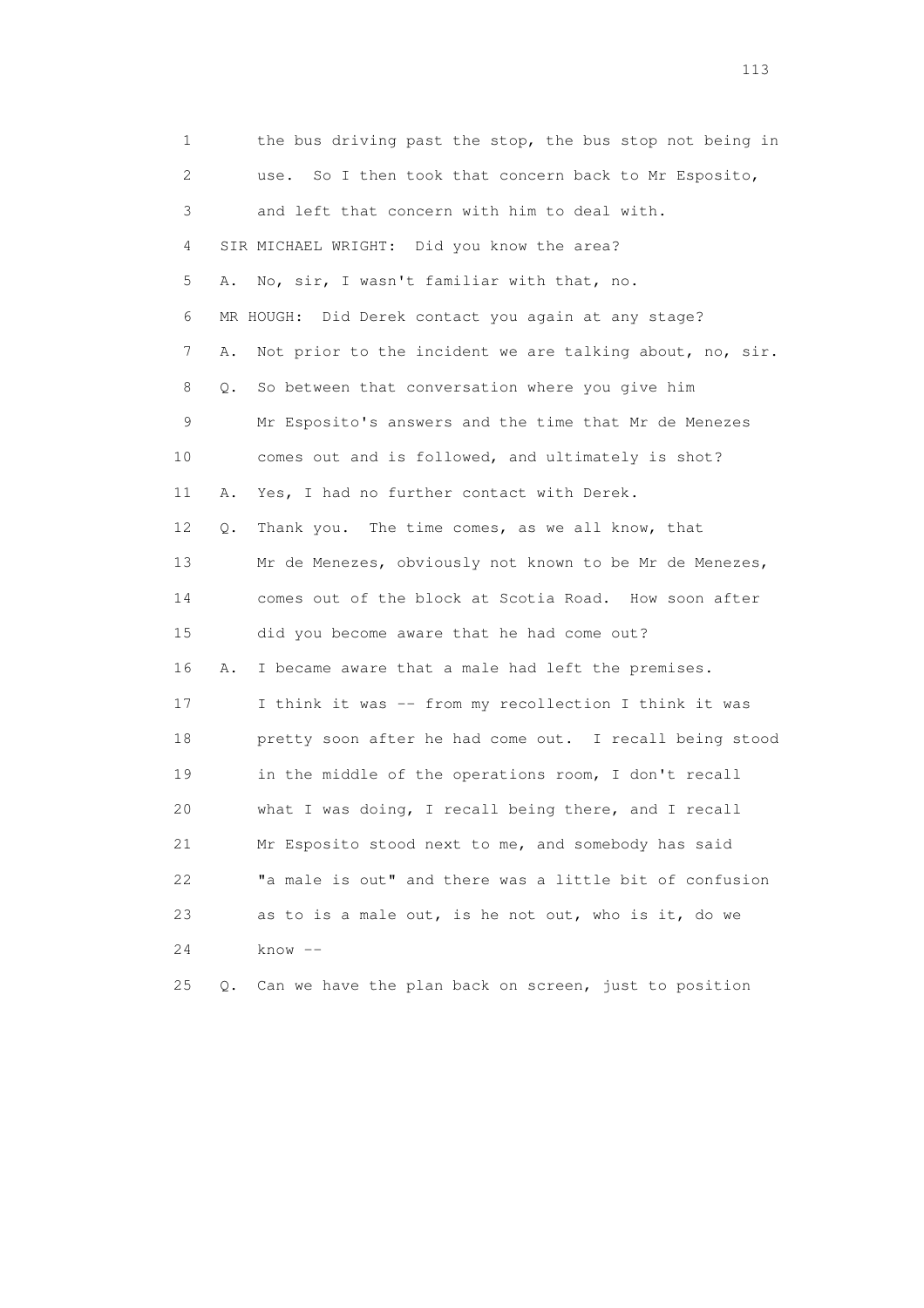| 1                         |    | you at this point. You said you were in the middle of      |
|---------------------------|----|------------------------------------------------------------|
| $\mathbf{2}^{\mathsf{I}}$ |    | the operations room?                                       |
| 3                         | Α. | Yes.                                                       |
| 4                         | Q. | Can you help us with specifically where?                   |
| 5                         | Α. | It was more to the left. I was stood in front of -- if     |
| 6                         |    | you can see to the left you have chair L2, I was stood     |
| 7                         |    | in front of that desk, in that general area between        |
| 8                         |    | there and further back where it says "Aquarius PC".        |
| 9                         | Q. | Now, the short table at the front with the S numbered      |
| 10                        |    | chairs at it, we know is the table where the               |
| 11                        |    | surveillance monitors were seated?                         |
| 12                        | Α. | That's correct, yes, sir.                                  |
| 13                        | Q. | So you were to the left of the leftmost surveillance       |
| 14                        |    | monitor?                                                   |
| 15                        | Α. | As I recall, to the left and behind in that general        |
| 16                        |    | I don't recall exactly what I was doing there,<br>area.    |
| 17                        |    | but you know, I then became aware that a male had come     |
| 18                        |    | out of the premises.                                       |
| 19                        | Q. | At that point what was said about the identity of this     |
| 20                        |    | person?                                                    |
| 21                        | Α. | At that point it was unclear who the male was, if he was   |
| 22                        |    | one of the suspects or not, it was unclear.                |
| 23                        | О. | Can we perhaps have page 379 of the documents on screen,   |
| 24                        |    | this is back to your notes. The right-hand page we see:    |
| 25                        |    | "5 foot 10, fattish face, blue jeans, stubble".<br>To whom |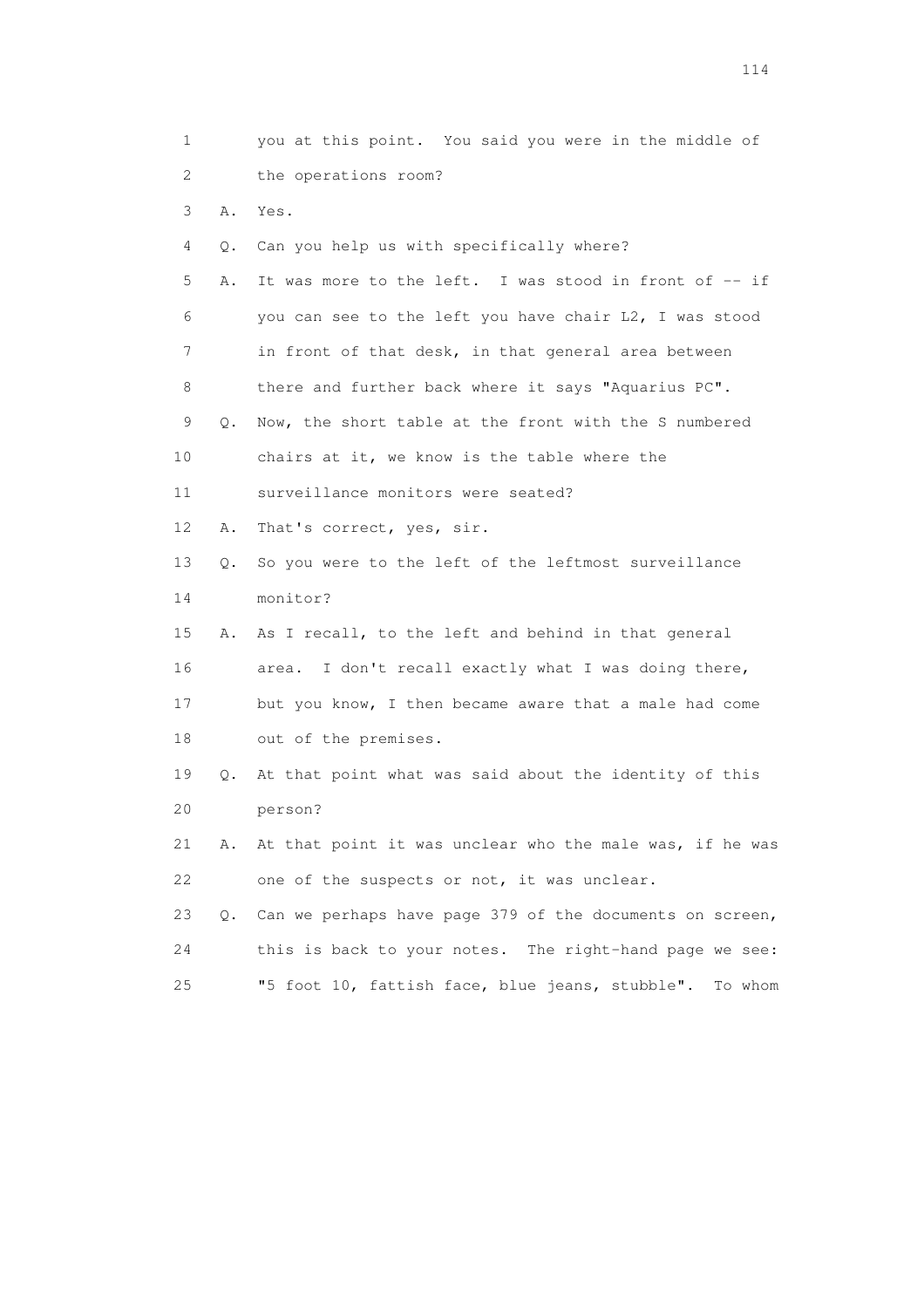| 2  | Α. | I believe that's a description of the person coming out  |
|----|----|----------------------------------------------------------|
| 3  |    | of the block. I can't remember when I wrote that,        |
| 4  |    | I can't remember why I wrote that. After the notes in    |
| 5  |    | this book that are from that briefing I attended, this   |
| 6  |    | just became a bit of a jotting pad for me, either when   |
| 7  |    | I am talking to someone or on the phone to someone, just |
| 8  |    | jotting things down, so I can't remember when I wrote    |
| 9  |    | that.                                                    |
| 10 | Q. | Thank you very much, that can come off screen now.       |
| 11 |    | So you have got your impression that it was unclear      |
| 12 |    | who the male was?                                        |
| 13 | Α. | Yes.                                                     |
| 14 | Q. | If it was one of the suspects or not?                    |
| 15 | Α. | Yes, sir.                                                |
| 16 | Q. | Did that impression change as a result of what was going |
| 17 |    | on in the room over the next 10, 20 minutes?             |
| 18 | Α. | Yes, sir. I have to admit to being a little bit unclear  |
| 19 |    | as to the next couple of minutes because the next thing  |
| 20 |    | I became aware of was that the grey team were now behind |
| 21 |    | this man rather than the red team. So the initial        |
| 22 |    | "a male's come out" came from the red team.<br>Then I am |
| 23 |    | a bit hazy as to how that changed over to the grey team, |
| 24 |    | but the grey team were now behind this person and they   |
| 25 |    | were talking about him as being a possible for the       |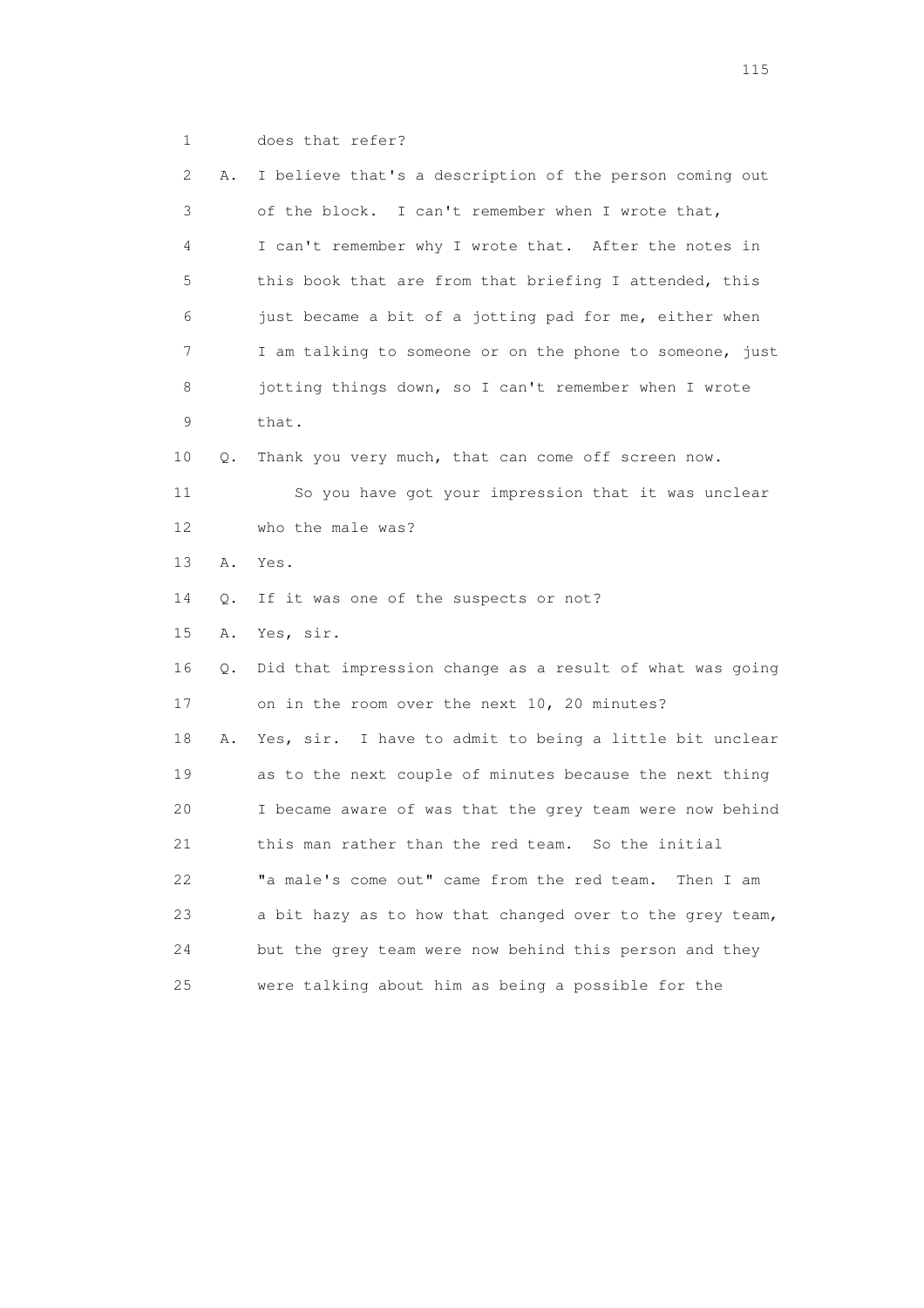1 suspect Osman.

 2 Q. Who are you hearing this from? 3 A. This is coming via the surveillance monitor area, 4 I can't say it was definitely from the surveillance 5 monitor, but it's definitely from that area of the ops 6 room, it was coming out that the grey team are now 7 behind this male and they believe it's a possible for 8 this suspect. 9 Q. What did you do at this stage? 10 A. I then went back to where I was sitting, to phone 11 through to Silver to have an open line for the commander 12 as I had been instructed. 13 Q. That's Mr Purser? 14 A. Sorry, yes, Mr Purser. 15 Q. So you go back to get an open line to him; are you able 16 to do that? 17 A. No, I am not. I made the call and it went directly 18 through to answerphone, which tells me obviously that 19 the person is on the phone, and I made four more 20 attempts and got the same result going through to 21 answerphone. 22 SIR MICHAEL WRIGHT: What were you using, a mobile phone? 23 A. I was using the landline in the operations room. 24 I think it's shown on the diagram. If I can just make 25 it clear that if he was trying to ring me, it wouldn't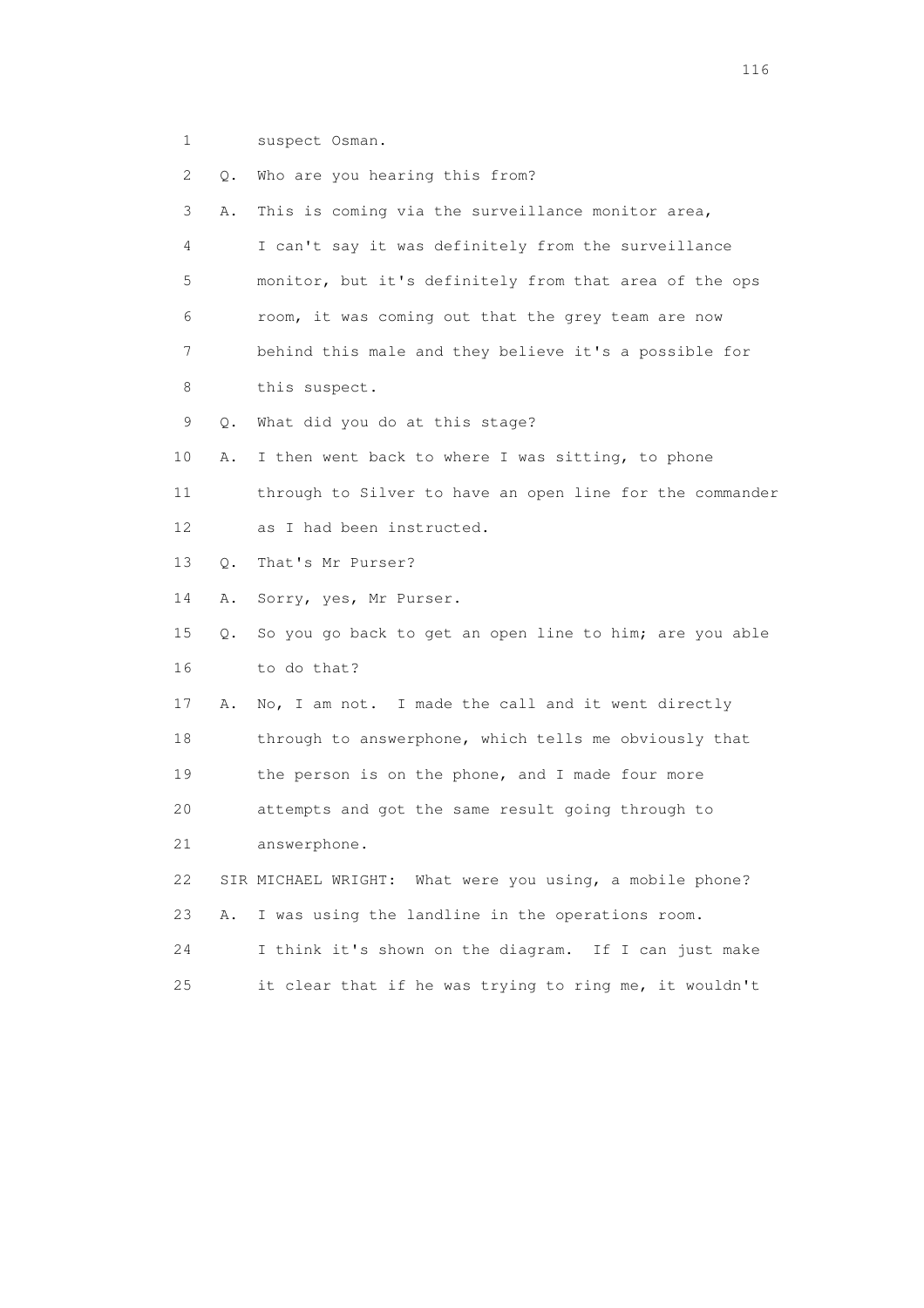| 1            |    | come -- it wouldn't be engaged getting through to the       |
|--------------|----|-------------------------------------------------------------|
| $\mathbf{2}$ |    | phone I was on because it had a number of lines and it      |
| 3            |    | would flash on my phone, so I knew that he was not          |
| 4            |    | ringing me but it was engaged.                              |
| 5            |    | We have heard some evidence about calls he was<br>MR HOUGH: |
| 6            |    | making and we will hear more about those.                   |
| 7            | Α. | Okay.                                                       |
| 8            | Q. | So you have tried, I think five times at this stage to      |
| 9            |    | get through to him and failed on each occasion?             |
| 10           | Α. | Yes, that's correct.                                        |
| 11           | Q. | After that, do you become aware what's happening on the     |
| 12           |    | ground now?                                                 |
| 13           | Α. | I was aware that the male was now on a bus, and he was      |
| 14           |    | still being followed by the grey team.                      |
| 15           | Q. | How are you hearing that at this stage, because now you     |
| 16           |    | are back a row?                                             |
| 17           | Α. | After I had finished my fifth phone call, as it would       |
| 18           |    | be, and got the answerphone, someone to my left,            |
| 19           |    | I believe a technical person was in the room, turned up     |
| 20           |    | a radio to my left so I could hear the surveillance         |
| 21           |    | commentary going on, and I heard that the male was on       |
| 22           |    | a bus.                                                      |
| 23           | О. | By the surveillance commentary, do you mean what's being    |
| 24           |    | relayed by the grey team themselves?                        |
| 25           | Α. | That's correct.                                             |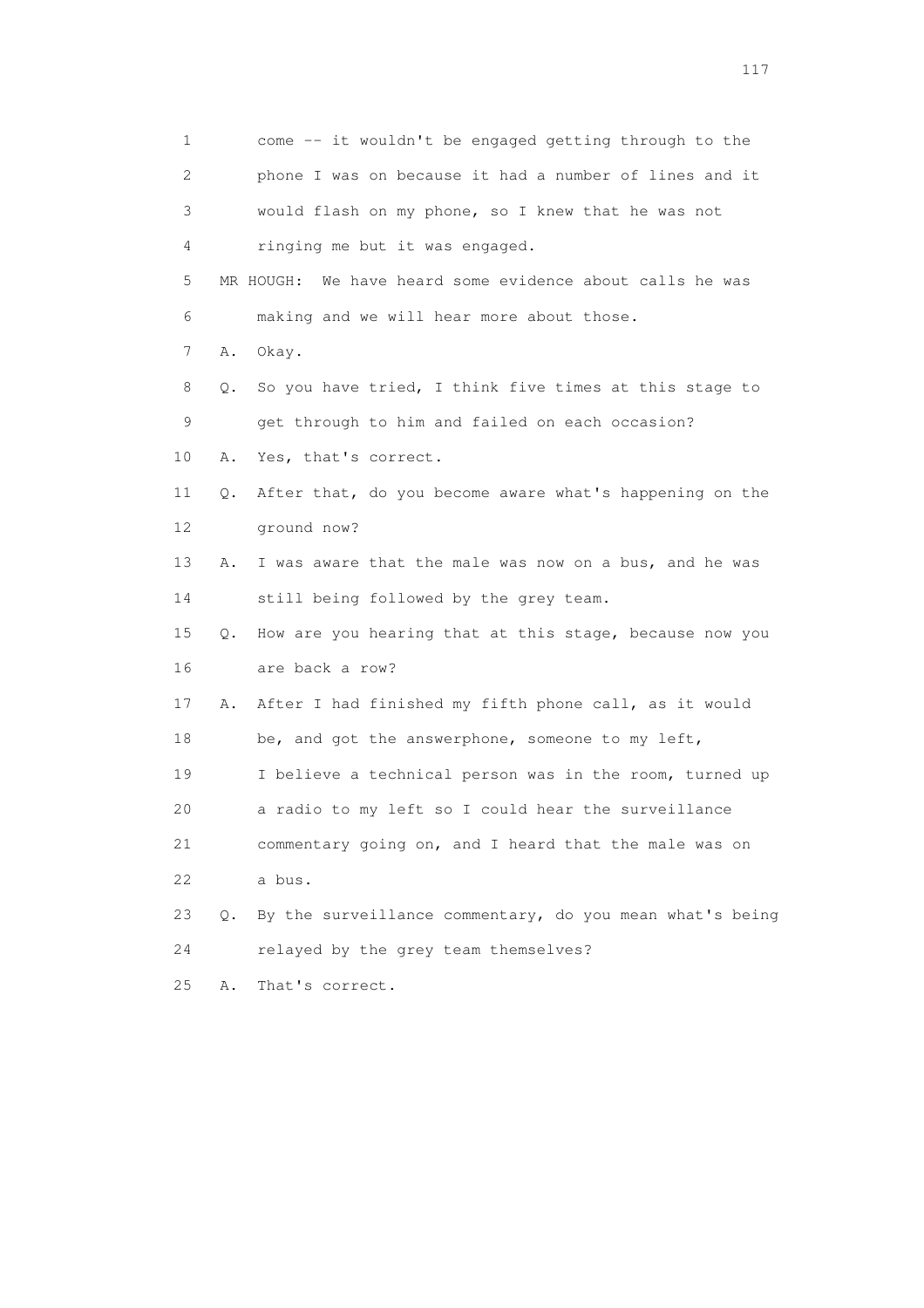- 1 Q. Back to the operations room?
- 2 A. Their radio chatter, as it were, their commentary on 3 what was --
- 4 SIR MICHAEL WRIGHT: You say "they", would it have been just 5 the leader or all the officers you could hear? 6 A. It would have been all the officers of the team. They 7 obviously used their own radios in whatever capacity, 8 and that comes across on that radio in the operations 9 room. 10 SIR MICHAEL WRIGHT: You can hear it all?

 11 A. Can hear most of it. There is certain radios that 12 require what we call a relay, and it's just procedure on 13 the team that someone will always relay things that are 14 being said. So I heard everything that was being said 15 on the team radio, be it through the relay or the 16 original announcements.

 17 SIR MICHAEL WRIGHT: Or direct, as it were. I see. 18 MR HOUGH: This may be an obvious point but we have already 19 heard that sometimes a surveillance officer doesn't 20 immediately call in something he has seen because it may 21 compromise him, so there may be a delay in either him 22 giving that message himself or giving it through 23 a relay.

24 A. Right, okay.

25 Q. Is that right?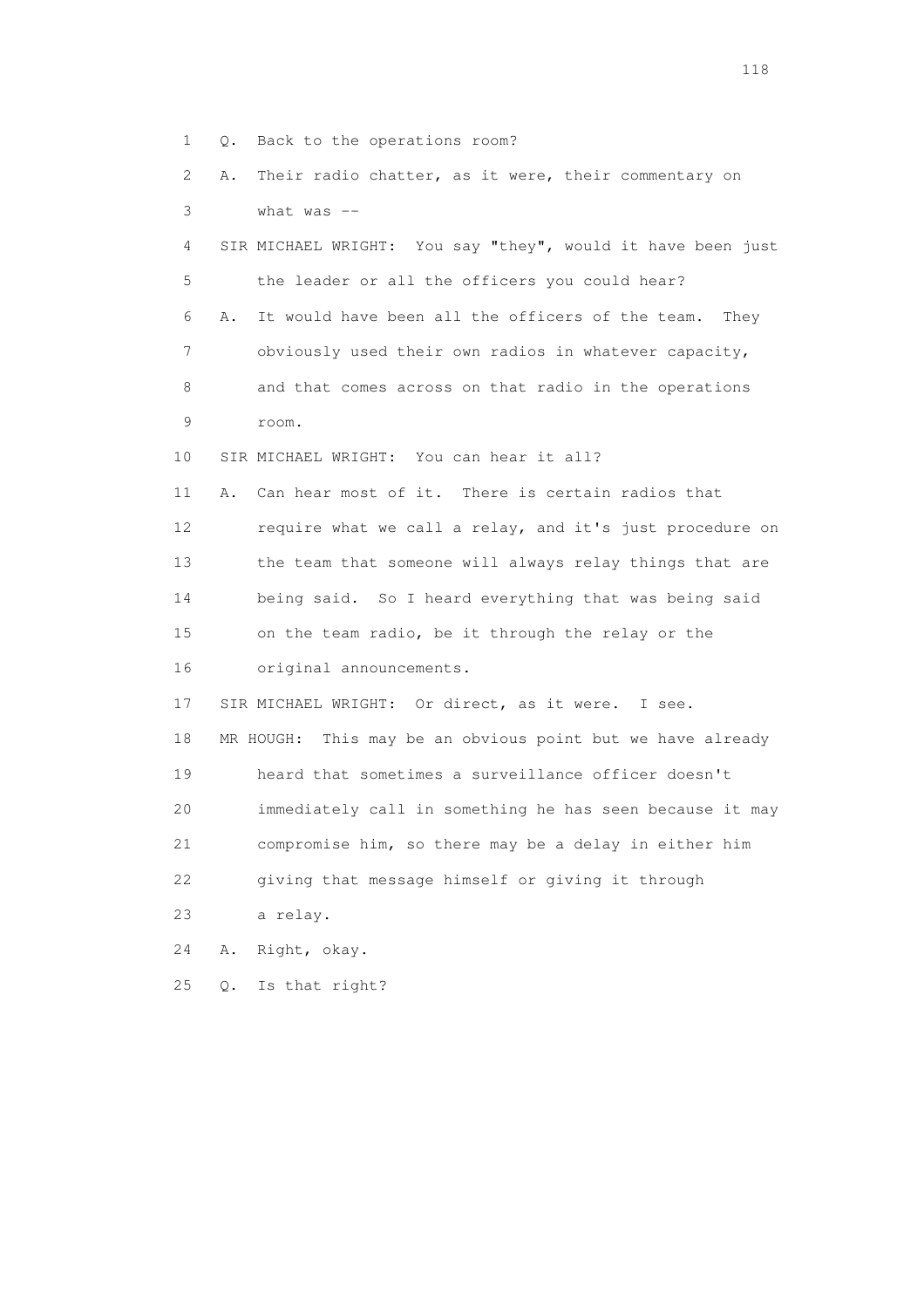1 A. That can happen, yes.

| 2  | Q. | So you are at this point, you are hearing that the man   |
|----|----|----------------------------------------------------------|
| 3  |    | is still on the bus under surveillance. At what point    |
| 4  |    | do you hear something else?                              |
| 5  | Α. | After that, the commander approached me and said: have   |
| 6  |    | you got an open line to Silver, and I had to say: no,    |
| 7  |    | and felt embarrassed by it because that's my job to get  |
| 8  |    | Silver on the phone. I had to explain: I have tried,     |
| 9  |    | I couldn't get through, I am trying again, and had to    |
| 10 |    | keep trying. So I then involved myself with that,        |
| 11 |    | another three times.                                     |
| 12 | Q. | Let us try to pinpoint this in time, if we can. At the   |
| 13 |    | time that the commander, Commander Dick, is asking you   |
| 14 |    | to get the open line to Silver --                        |
| 15 | Α. | Yes, sir.                                                |
| 16 | Q. | -- what's happening with the man on the bus?             |
| 17 | Α. | As far as I can recall, is he's sat on the bus, and      |
| 18 |    | I can't recall where the bus was or anything more than   |
| 19 |    | he was on the bus at that time, sir. I believe it was    |
| 20 |    | the early stages of being on the bus, is all I can say.  |
| 21 |    | I don't know.                                            |
| 22 | Q. | Okay. So she's asked you this slightly embarrassing      |
| 23 |    | question --                                              |
| 24 | Α. | It was embarrassing to me, because I see myself as being |
| 25 |    | a professional person, I knew what my role was, my role  |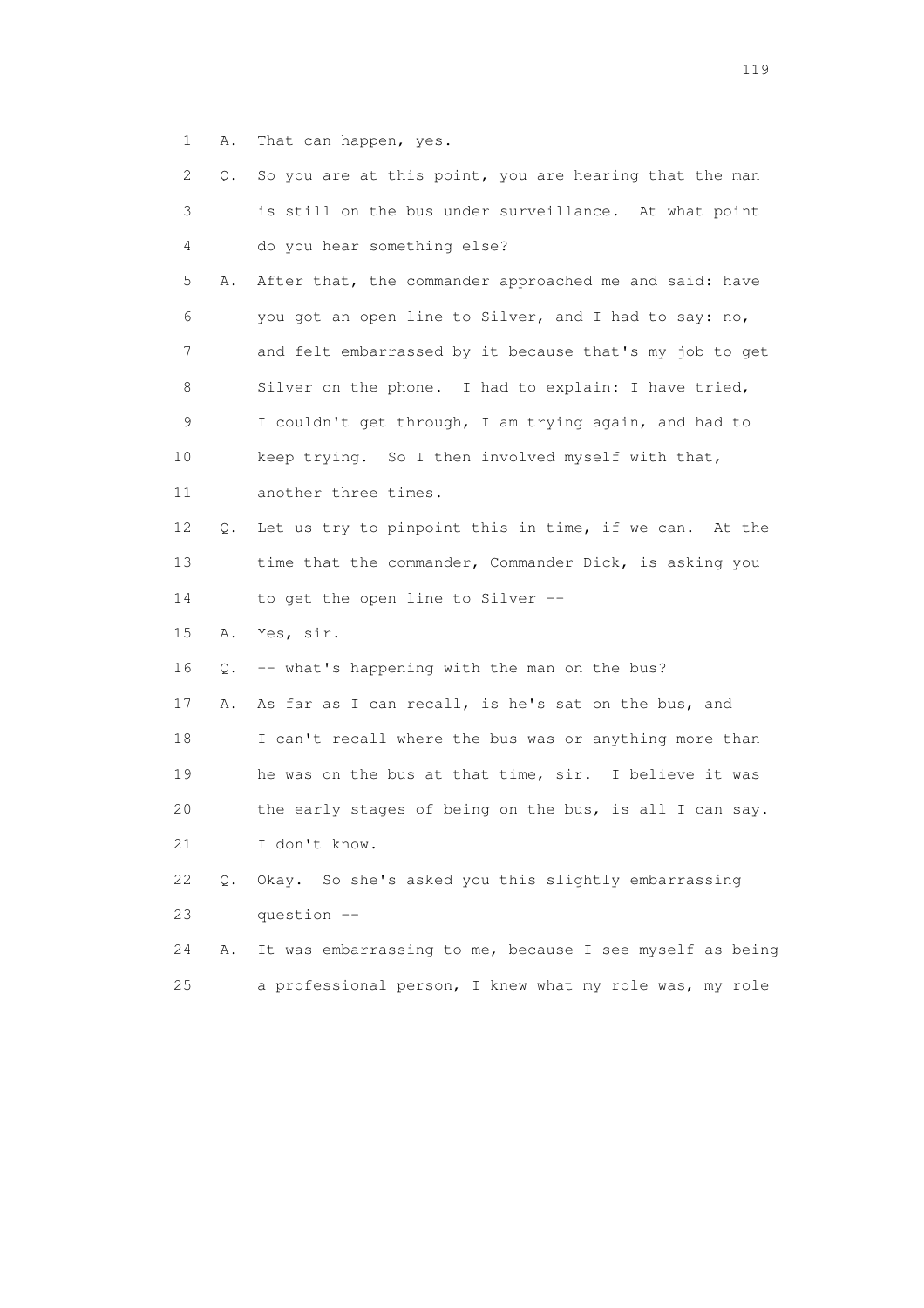1 was: something is happening, get Silver on the phone and 2 then when the commander comes up to a DC and says have 3 you done what you are told and you haven't, for whatever 4 reason, not saying it was my fault or whatever, but it's 5 not the way I like to do things, obviously.

 6 Q. We all understand. So you tried to get him on the phone 7 again?

 8 A. Yes, I tried, I tried another three times, I am not sure 9 if it was the third time -- I'm sure it was the third 10 time that I then got him on the phone, and I think I got 11 this wrong in the Health and Safety trial, I said to the 12 judge -- I am sure I said the ninth, but I am positive 13 it was the eighth. We had the five, then the commander 14 came up to me: have you got him on the phone, and 15 I tried another three times and it was the third time 16 I got him on the phone.

 17 Q. After you had got him on the phone did you speak to him 18 yourself or did you just pass the phone over?

 19 A. I think he answered the phone, I just said: "here's the 20 commander", or "hold for the commander" or something to 21 that effect and gave the phone to Commander Dick. 22 Q. How long did she then remain on your mobile phone? 23 A. It wasn't a mobile phone, it was a landline. It was 24 throughout the incident, if I can put it that way.

25 Q. Any idea of how many minutes?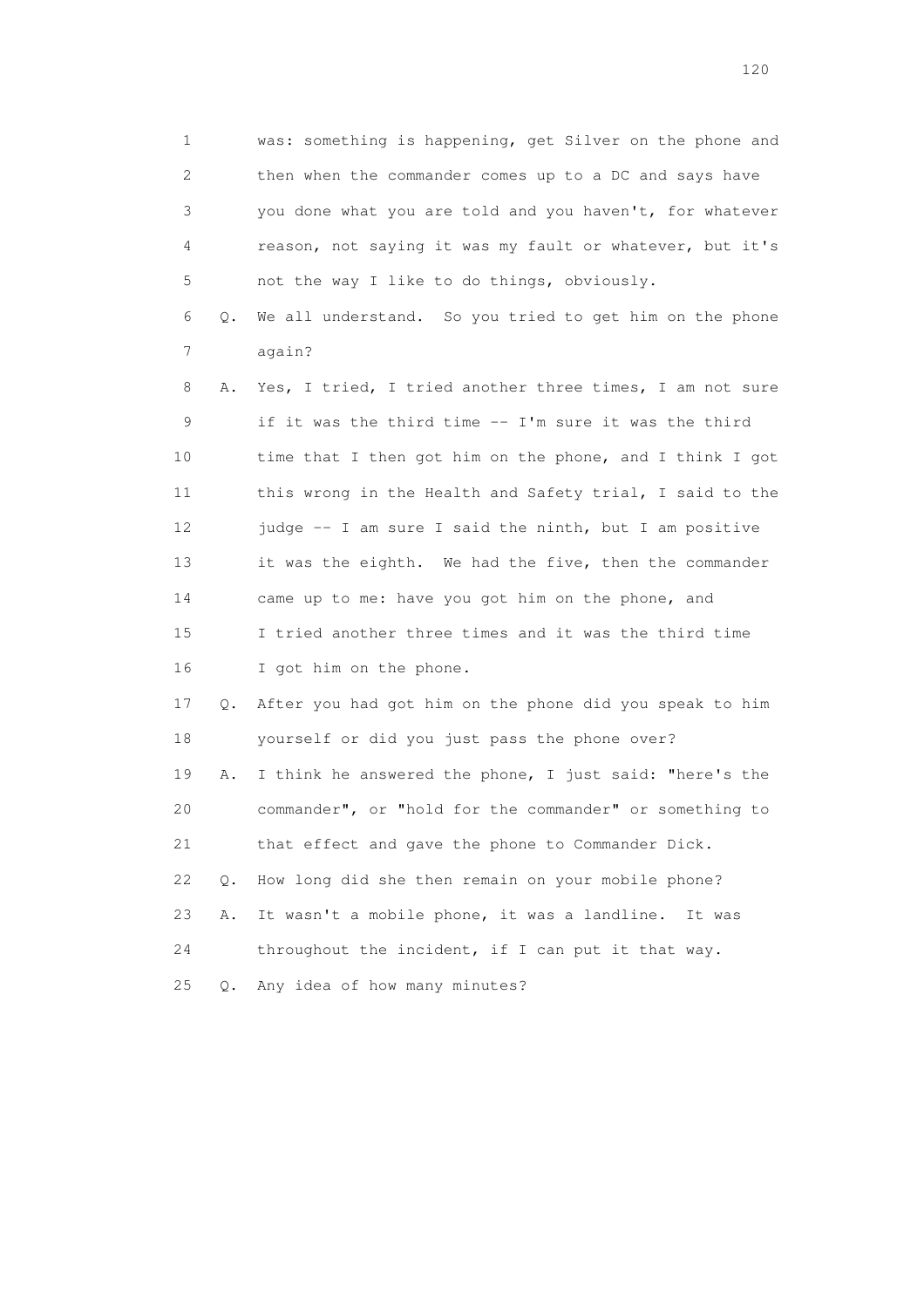1 A. I find it very difficult to gauge because things 2 happened quite quickly. 15 to 20 minutes, but I am 3 guessing. 4 Q. Could you hear what she was saying to Mr Purser? 5 A. I didn't hear her, I couldn't hear her say anything to 6 Mr Purser. I don't recall her saying anything to 7 Mr Purser. I don't know. Well, I didn't hear anything 8 said to Mr Purser, no. 9 Q. While she was on the phone to him, did she stay in the 10 same position, just facing you across the desk or -- 11 A. She wasn't facing me, she was in front of my desk with 12 her back to me right up against the desk because 13 obviously she was using the landline and I was stood 14 right up against the desk from the other side, as it 15 were. 16 Q. At this point, what is Mr Esposito doing? 17 A. He then came and stood to the right of the commander, so 18 this is in front of my desk to the right of her, and he 19 had a cordless phone or a mobile phone he was using. 20 Q. Did you know to whom he was speaking? 21 A. I assumed he was speaking to the tactical adviser at 22 Scotia Road, he was certainly speaking to someone, it 23 would make sense that he was speaking to the tactical 24 adviser. 25 Q. Did you overhear any of their conversation?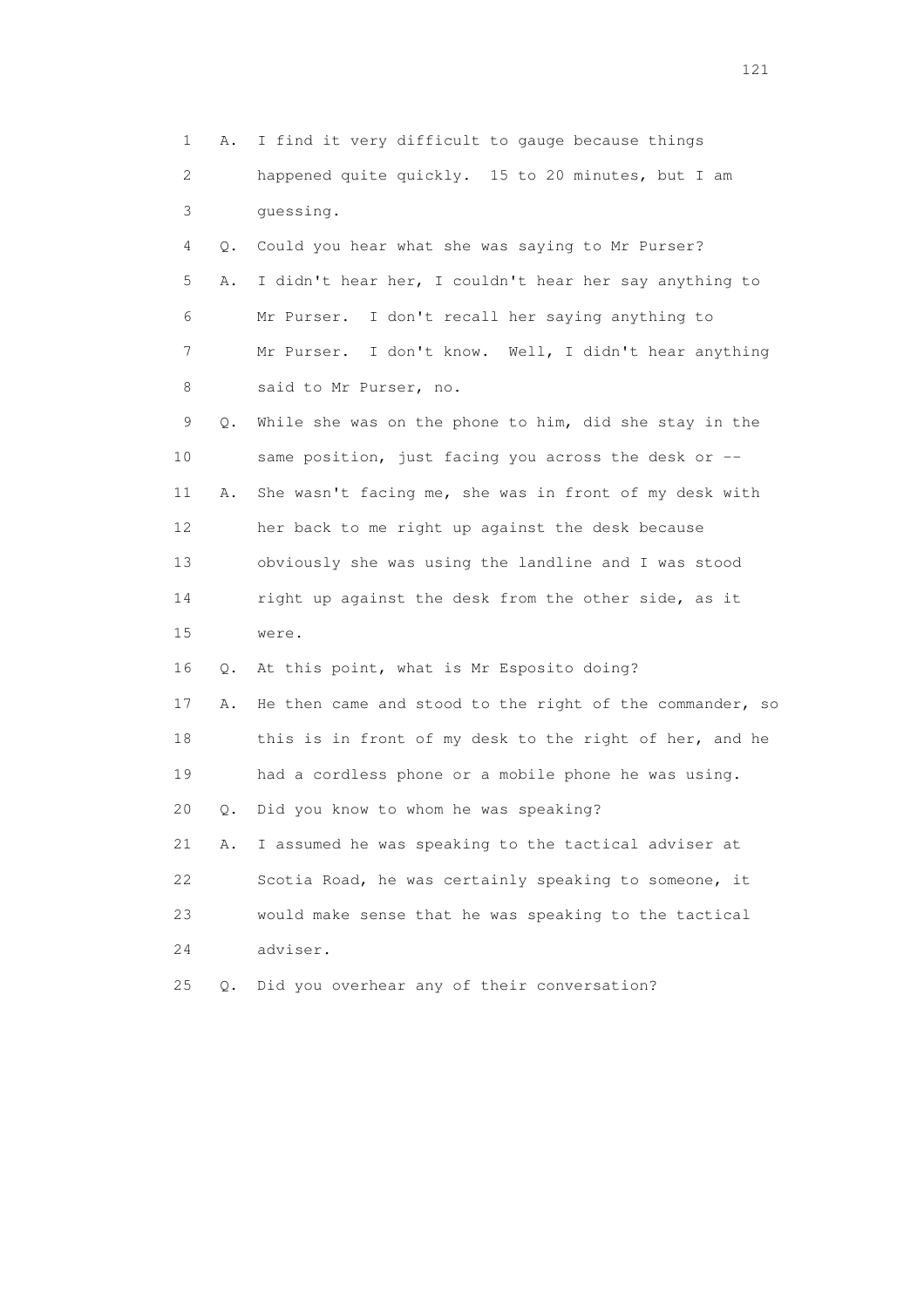1 A. Yes, I heard a conversation, the commander was saying to 2 Mr Esposito: "where are they" and he was saying on the 3 phone to the tactical adviser: "where are you? You need 4 to get there". It was generally along those lines all 5 the time: where are they, and he was relaying that, 6 where are you, you need to get there, and it was: "They 7 are getting there" and comments along that line. 8 Q. Just on the last part, can you remember, you might have 9 to think hard, whether anything was said about where 10 they were by Mr Esposito to the commander? 11 A. No. It was only phrases like "they are making their 12 way, they are getting there" something like that, it was 13 never "they are in this road" or "they are this far 14 away" or what have you, no. 15 Q. What's the next thing you hear from the surveillance 16 commentary? 17 A. Through the radio commentary I was aware that the bus 18 was approaching the Stockwell area. I was asked to put 19 up a map on one of the screens by the commander, of the 20 Stockwell station area. 21 Q. Pausing there a second. Which screen are you talking 22 about now? 23 A. In the operations room in front of where the 24 surveillance monitor sits, so basically at the front of 25 the room, are a series of monitors up on the wall,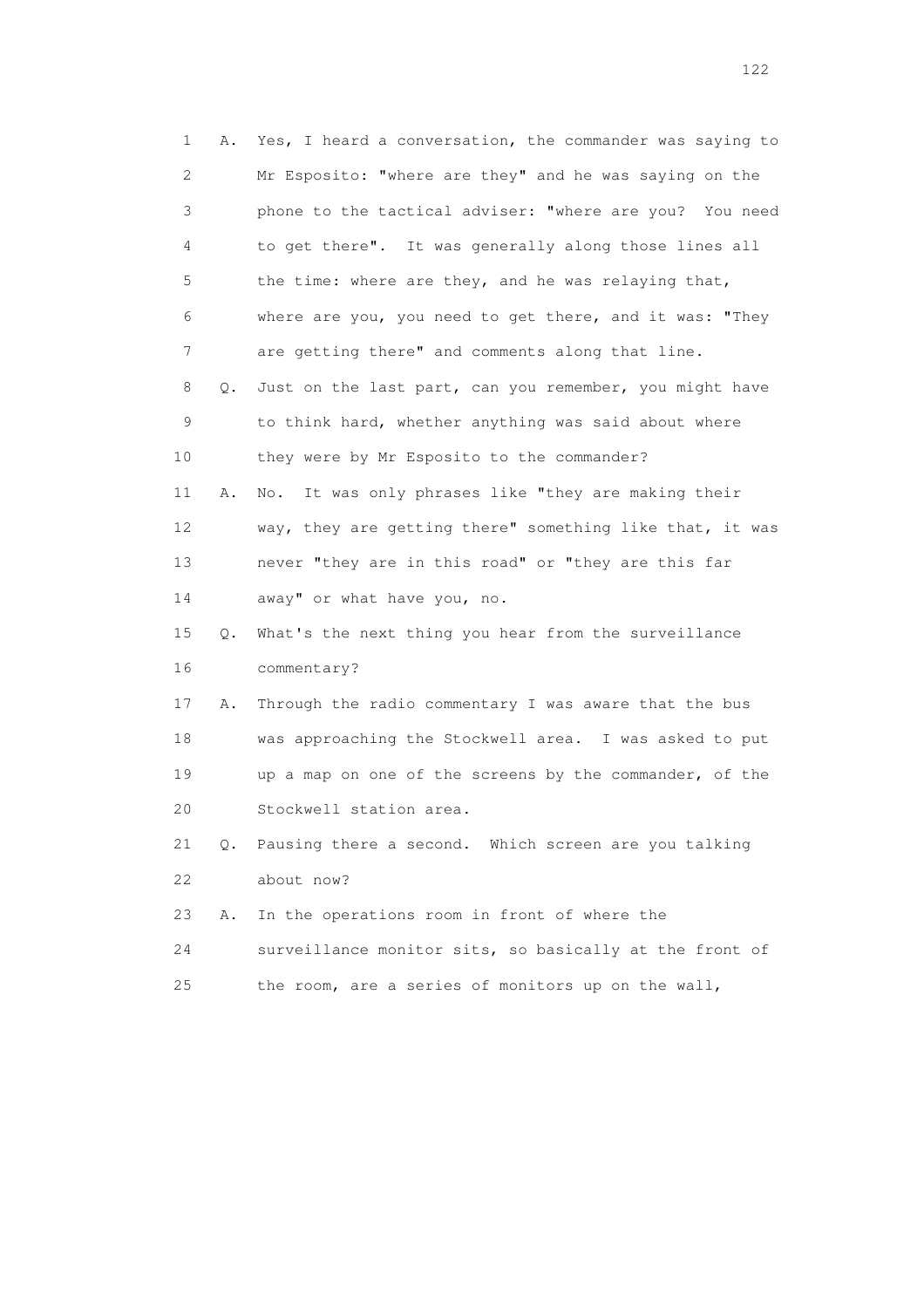1 plasma screen and monitors.

 2 Q. Could we have tab 21, I think it's a third page under 3 the tab. Can you see on this photograph the screens you 4 are referring to? 5 A. I can't see them on this. I think it's because of the 6 darkness of the area where the curtains are to the 7 right. 8 Q. Can we go back one page, perhaps. 9 A. Yes, I can see them in this picture. It's the top left 10 of the picture, really. 11 SIR MICHAEL WRIGHT: They are glass screens, are they? 12 A. They are plasma TV screens . 13 SIR MICHAEL WRIGHT: Plasma television screens, and we can 14 see the papers reflected in them, they are switched off 15 obviously. 16 A. Yes. 17 MR HOUGH: Above what look like to be curtains? 18 A. That's correct, yes. 19 So I put a map up on this screen, which took me 20 a little while to figure out, but the computer that was 21 next to me had already had a map up there so it was just 22 a matter of figuring it out. 23 Q. Are you able at any time just to locate, obviously given 24 a few minutes, a map of anywhere and put it up on one of 25 those screens?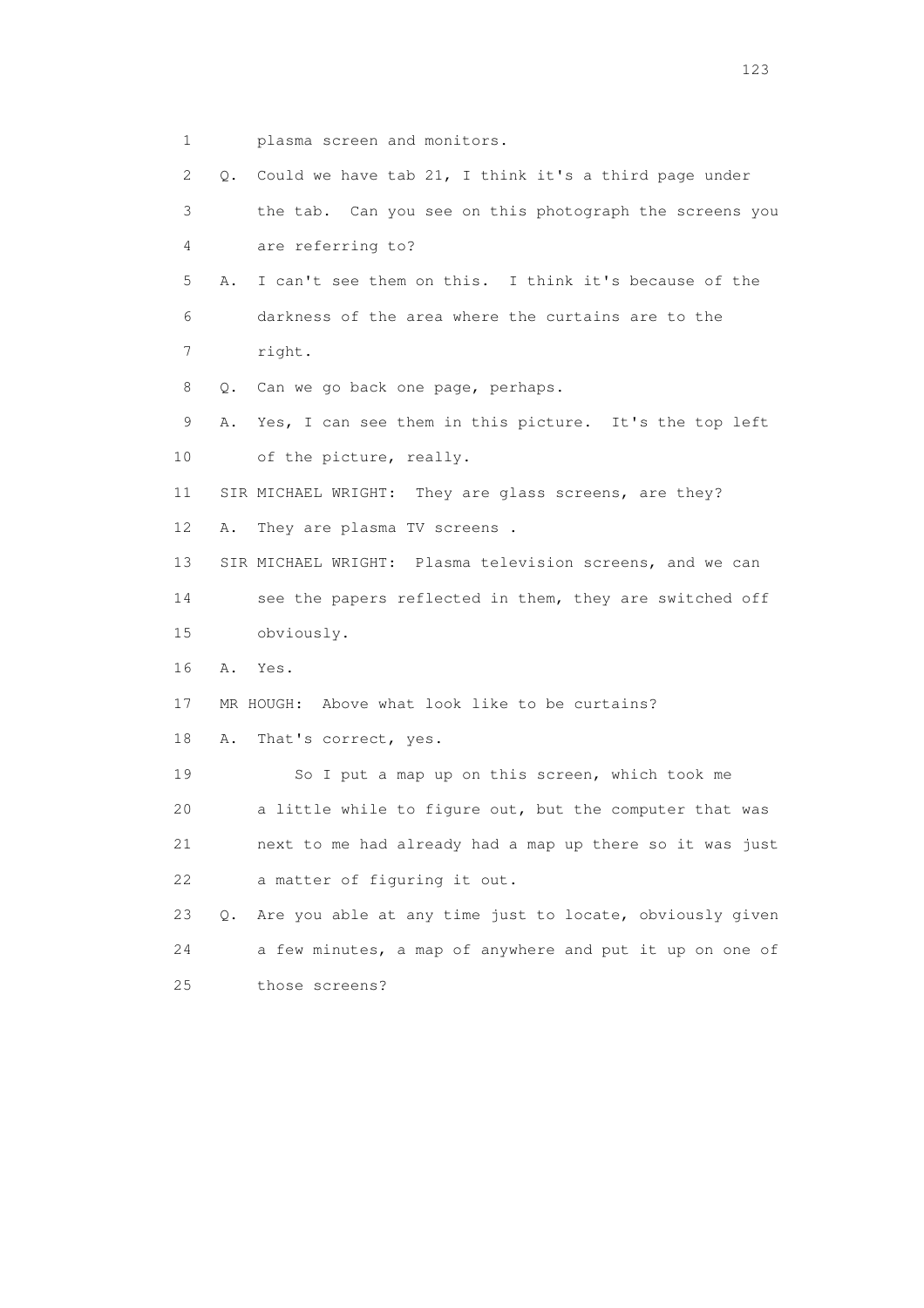1 A. If I can explain what map it was, it was a simple 2 internet site map, map search thing that -- I think even 3 before Google Maps, it was a simple thing that was on 4 there already before I came in. I can't remember what 5 map was there prior to me tampering with it, but it took 6 me a few moments to figure out how to put the situation 7 in there and it came up. 8 In answer to your question, you probably would be 9 able to put an address up there, yes. 10 Q. You have put that map up, what happens next? 11 A. I could hear that the bus was near Stockwell, I put the 12 map up, and then the male had got off the bus. 13 I remember hearing on the commentary that he's crossing 14 towards the tube station, and I remember that causing 15 alarm, if I can put it that way. 16 Q. Among who? 17 A. Within the operations room. I remember personally and 18 I think the same sense happened in the rest of the ops 19 room, Stockwell tube station, it was just, we knew that 20 was -- I'm sure I knew that that was the start point 21 from the day before. 22 Q. Where the suspects had entered the tube system from the 23 day before? 24 A. Yes, sir. And on that day, any suspect, possible

25 suspect, going towards a tube station, if I was doing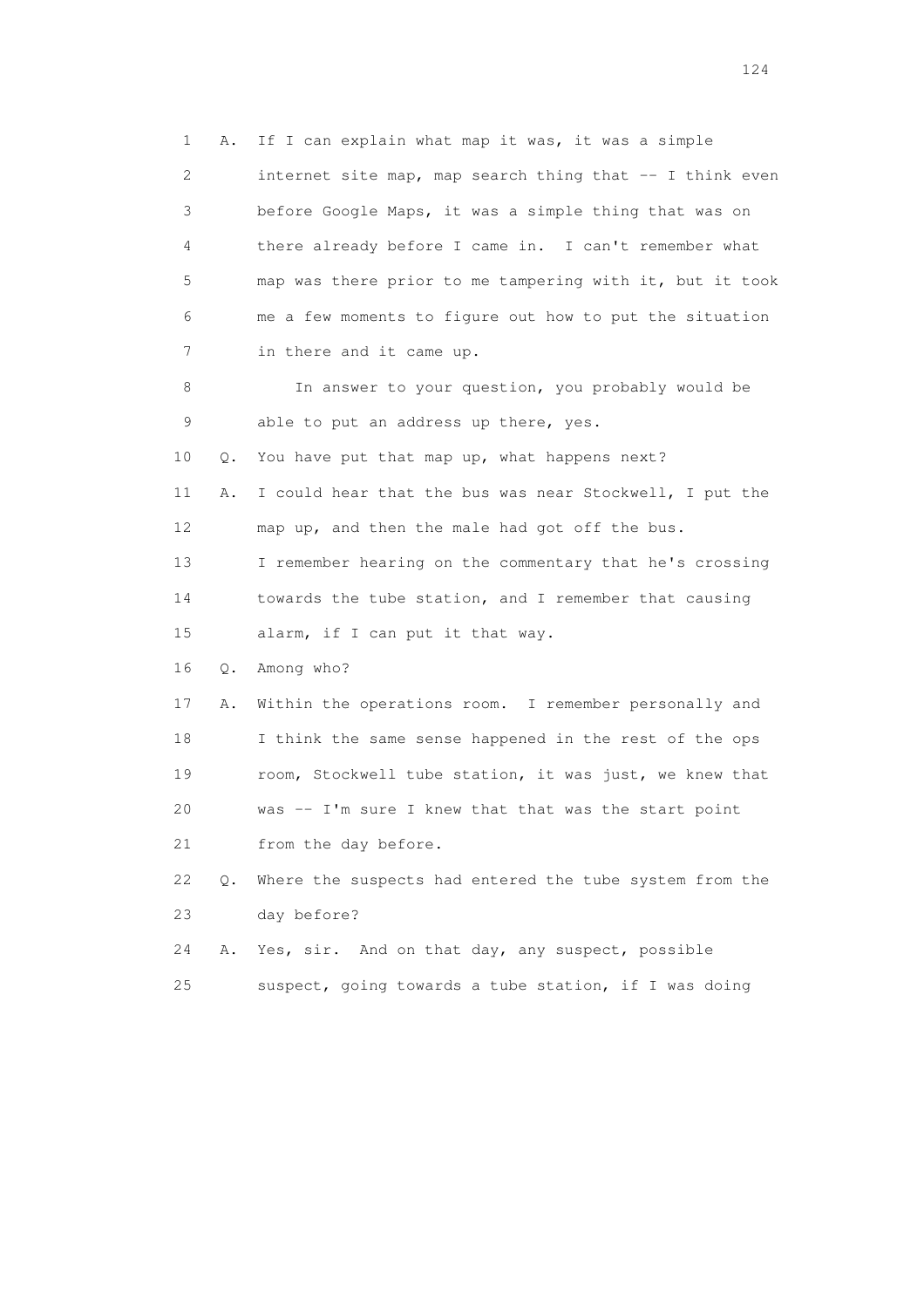1 a commentary on somebody today and said: we are going 2 towards a tube station, it doesn't mean too much but on 3 that day it meant a hell of a hot, and I just remember 4 it was almost like an intake of air within the ops room 5 when that was said towards the tube station. 6 Q. Air has been taken in, when it's exhaled, what do people 7 start saying? 8 A. I remember that the commander stated that the male could 9 not be allowed to enter the tube station. When she 10 spoke, she spoke very clearly and with authority. It 11 was a clear command. 12 Q. When she gives that command, who acts on it? 13 A. It progressed from there that I could see from where 14 I was, the surveillance monitor talking towards the 15 commander, and vice versa and the surveillance monitor 16 was on the phone to the team leader of the grey team, 17 and he said -- I'm not sure if he said the SO12 team or 18 the grey team, I don't know if I have written it, but he 19 said: "They are an armed team and they are willing to 20 make the stop if you need them to". There was a short 21 pause and the commander said: "SO12 to make the stop". 22 I just want to make sure I have got this right. (Pause). 23 I then heard on the radio that SO12 had gone to state 24 red, which to me means --

25 Q. SO12 had gone to state red?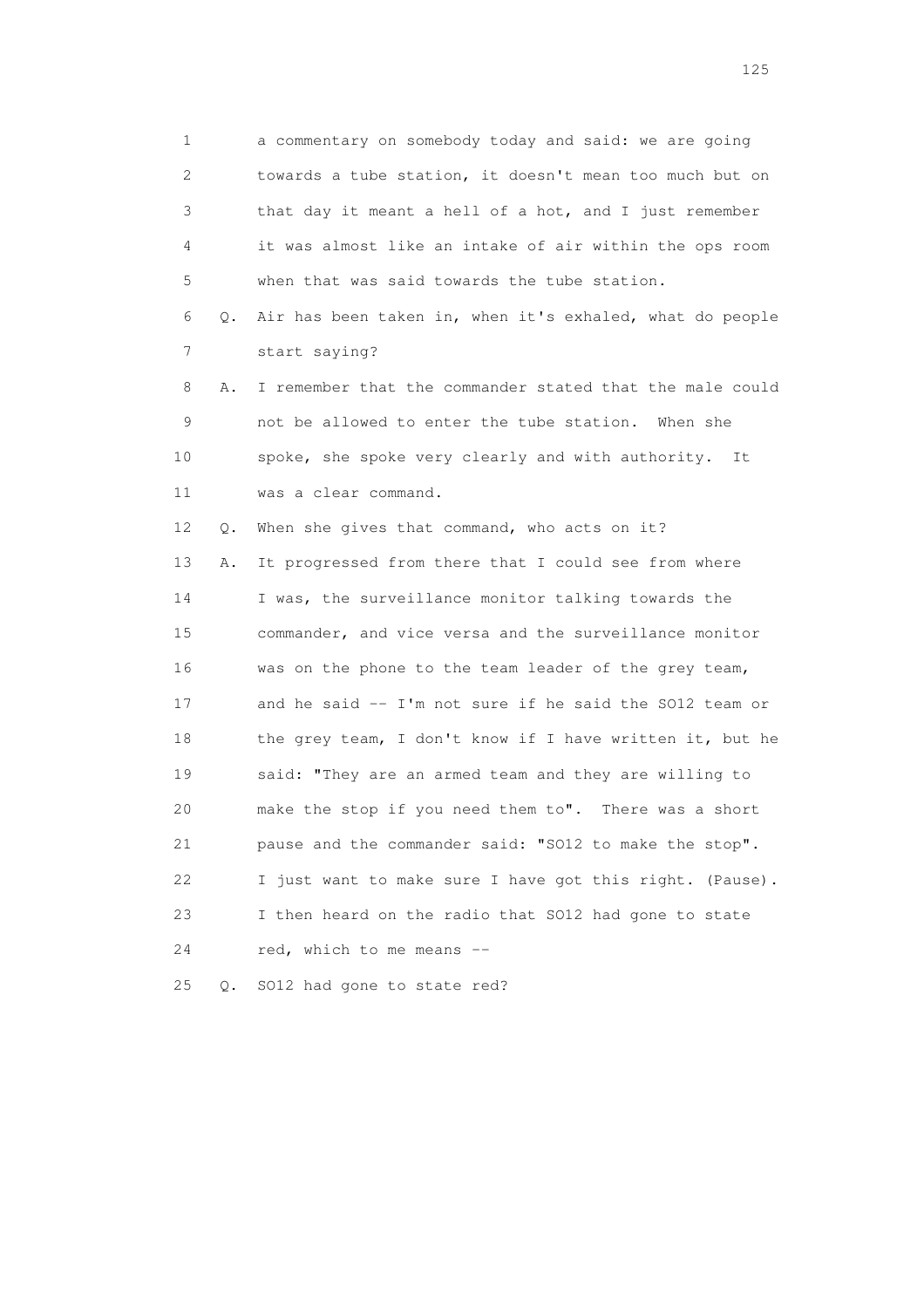1 A. 12 -- I am sure I heard "SO12 to state red". Then -- 2 sorry, can I just backtrack a little bit. 3 Q. Of course. 4 A. When the surveillance monitor had said: "SO12 are 5 basically offering, they are an armed team, they can 6 make the stop", I remember the commander referred to 7 Mr Esposito and said: "are they going to get there" and 8 he referred to the tac adviser on his phone, and turned 9 to her and said no. 10 Q. She is then asking about the firearms team? 11 A. Yes. 12 Q. He says they are not going to get there and then what 13 does she do? 14 A. She then gives the authority for SO12 to make the 15 interception. Mr Esposito then moves away to the window 16 area, and then I heard "SO12 state red" and then 17 Mr Esposito came back: "they are there, they are there" 18 and she's then said "SO19 to make the interception". 19 Q. How long was there, as best as you can tell, between her 20 giving the order for SO12 to do the stop and her 21 changing that order because of the new information and 22 saying SO19 should do it? 23 A. It was relatively quick. I would say about a minute at 24 the most. At a guess, about a minute at the most. 25 Q. After you have heard that CO19 have been given the order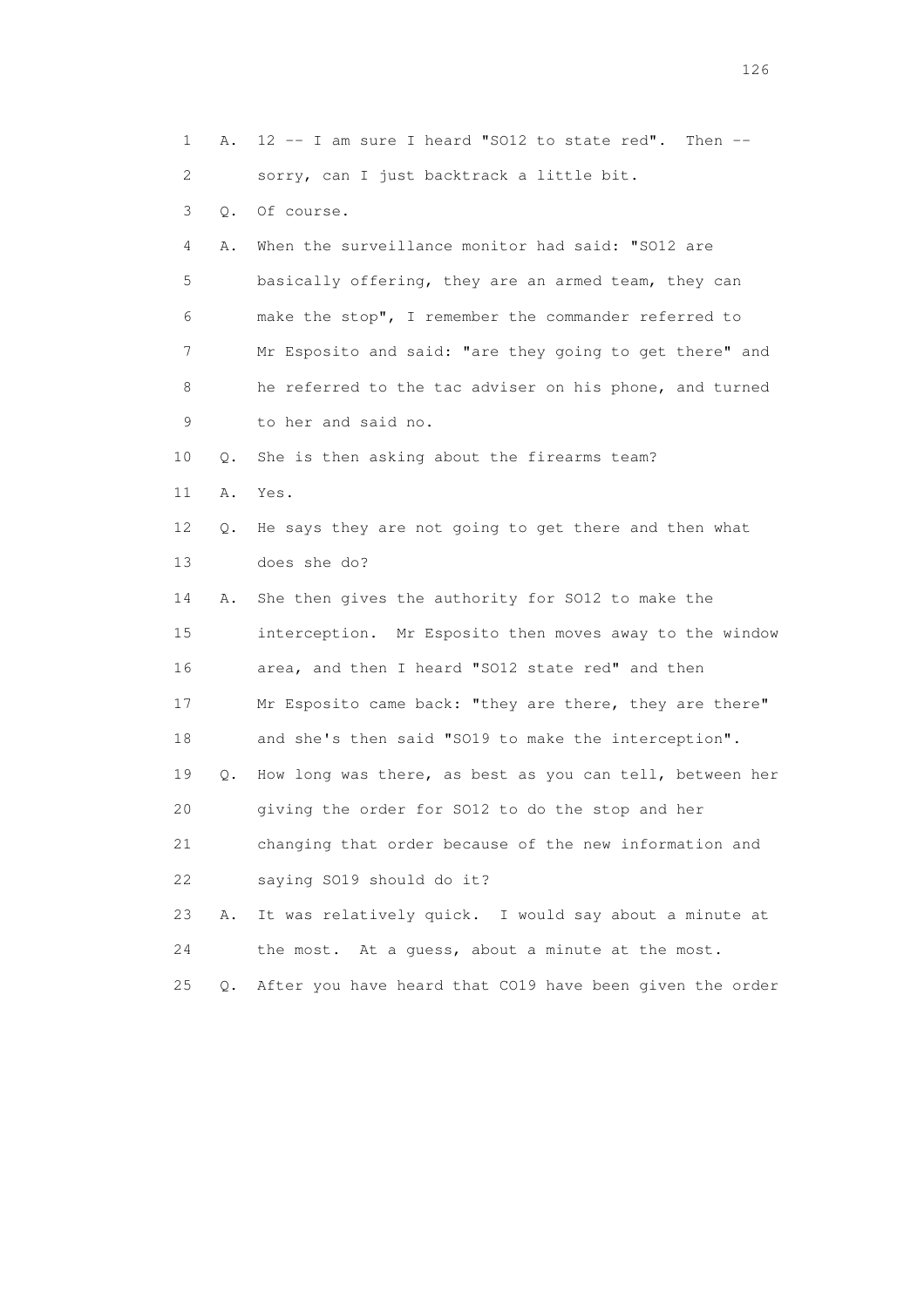1 to do the stop, what's the next thing you hear in the 2 control room? 3 A. The next thing I hear in the control room is that 4 Mr Esposito to my left -- was now to my left and the 5 commander was, I don't think she was on the phone any 6 more, she was over to my left, and he told her that the 7 subject -- suspect had been shot -- he had been shot, 8 something like that, he had been shot, and that was the 9 next thing I heard. 10 Q. In your statement, and it's the bottom of the fourth 11 page, you say that you heard that the male was 12 descending the escalator, and that a train was pulling 13 into the platform? 14 A. Sorry. 15 Q. You heard that, you say, before you heard of the 16 shooting; is that right? 17 A. That was before -- let me just get my ... (Pause). Yes, 18 it was before the SO19 authority was given, he was on 19 the escalator at the time, I remember being concerned 20 about that, because I remember hearing that the 21 commentary on the radio that the male was on the 22 escalator I remember hearing the words "train in, train 23 in" which means obviously that a train is coming in, it 24 means something in surveillance terms, that the team 25 would close up, and then the SO19 authority was given,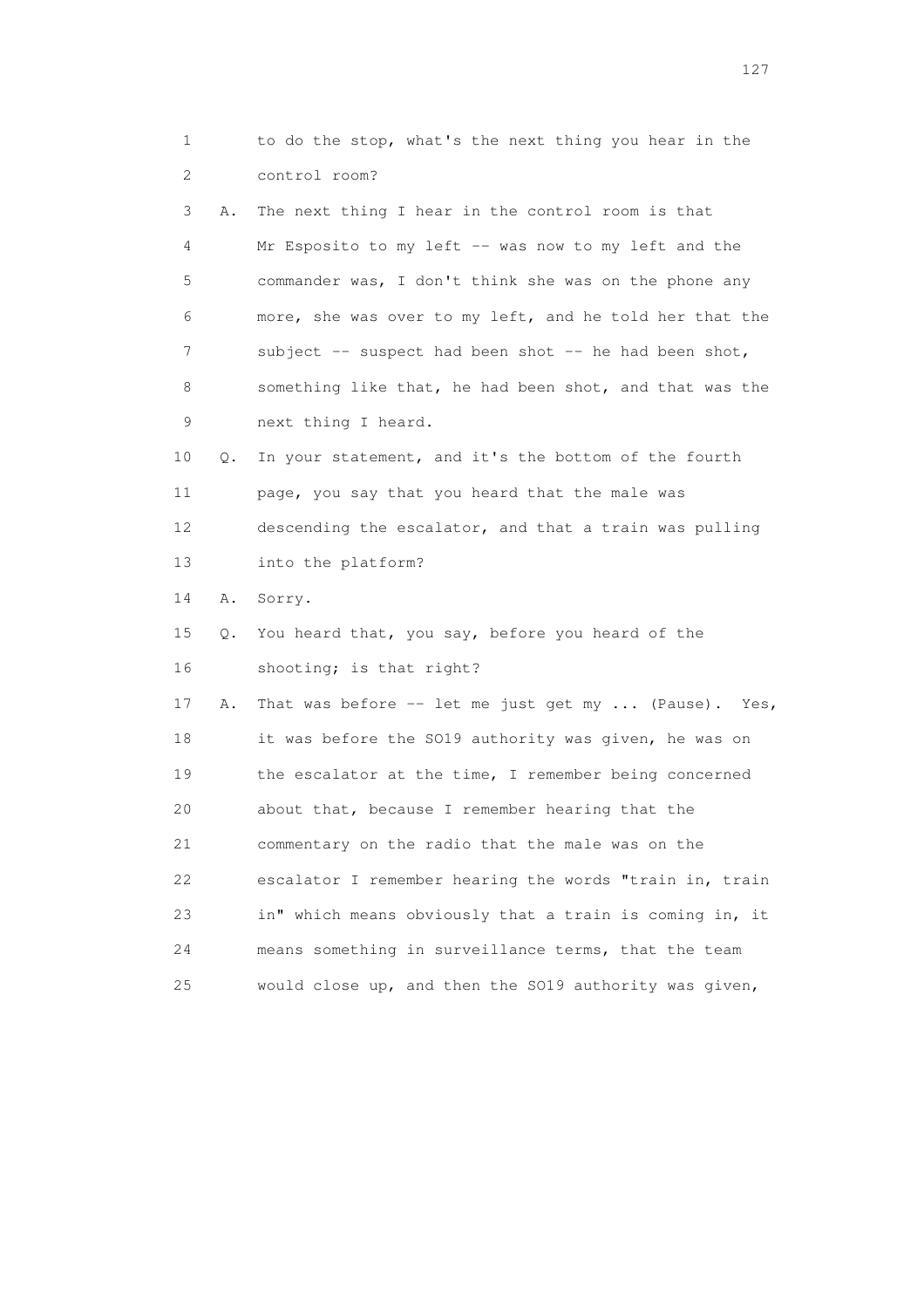1 and I remembered being concerned about that.

2 Q. This sequence of events is obviously important.

3 A. Yes.

 4 Q. Are you clear and sure that you heard that the man was 5 on the escalator before you heard the order for CO19 to 6 perform the stop?

7 A. Yes, sir, I am.

 8 Q. Certainly a number of other witnesses including some 9 senior officers have said that that information only 10 came through after CO19 had been given the order? 11 A. I recall it, sir, because I became concerned, I became 12 concerned because SO12 had been given authority to make 13 an interception, in my mind they are plain clothes 14 officers drawing out officers, let us say. As 15 a surveillance officer I know when you go into a tube 16 station, you start going down the escalator, you start 17 to lose your comms very quickly, if not before you get 18 to that stage, and then the authority for 19 to go and 19 make the interception, to me I thought that surveillance 20 officers wouldn't have heard that, you have got other 19 21 officers going in armed, plain clothes, and my personal 22 fear -- and just my personal fear -- was that there 23 would be what you call a blue on blue shooting, which 24 would be police officers pointing guns at police 25 officers.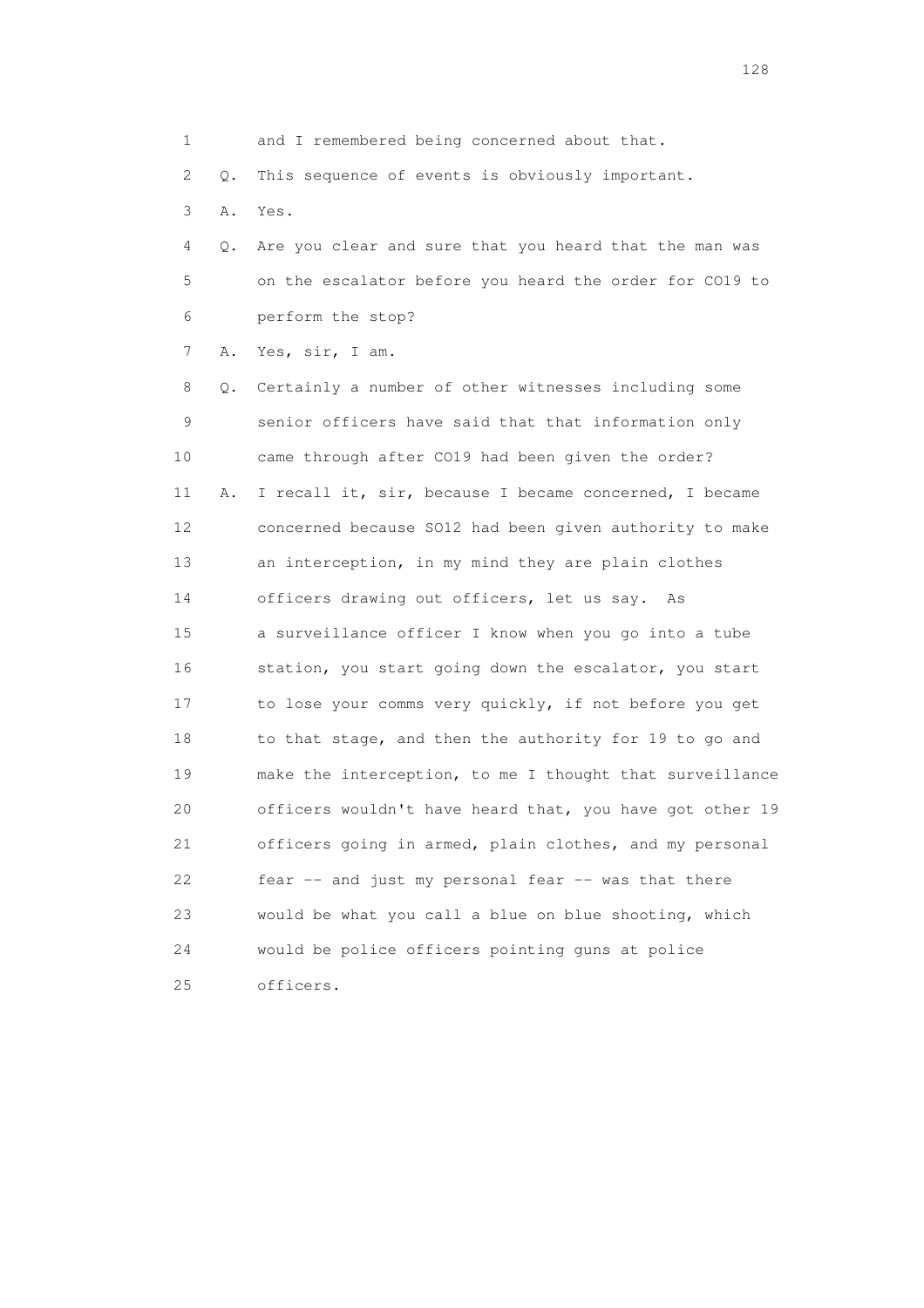1 Q. You have said about losing your communications very 2 quickly? 3 A. Yes. 4 Q. Communications I think were lost very quickly after 5 that? 6 A. Yes, sir. 7 Q. And then afterwards you hear of the shooting? 8 A. That's correct, sir, yes. 9 MR HOUGH: Thank you very much. 10 SIR MICHAEL WRIGHT: Mr Mansfield. 11 Ouestions from MR MANSFIELD 12 MR MANSFIELD: Yes, good afternoon, I am Michael Mansfield, 13 I represent the family of Jean Charles de Menezes, 14 I have only two questions. 15 Just taking up the last one, if we could have the 16 decision log on screen, please, of Commander Dick, as 17 she was then, decision 18 which is on page 80, the jury 18 have it in their dividers. 19 For convenience it's now on the screen. Have you 20 ever seen this before? 21 A. Sir, I was advised, I was given legal advice to watch 22 Commander Dick's testimony, as it were, to this board. 23 But before then, no. 24 Q. All right, it's just this is a decision to send in CO19 25 right at the end, and you will see it says: "CO19 to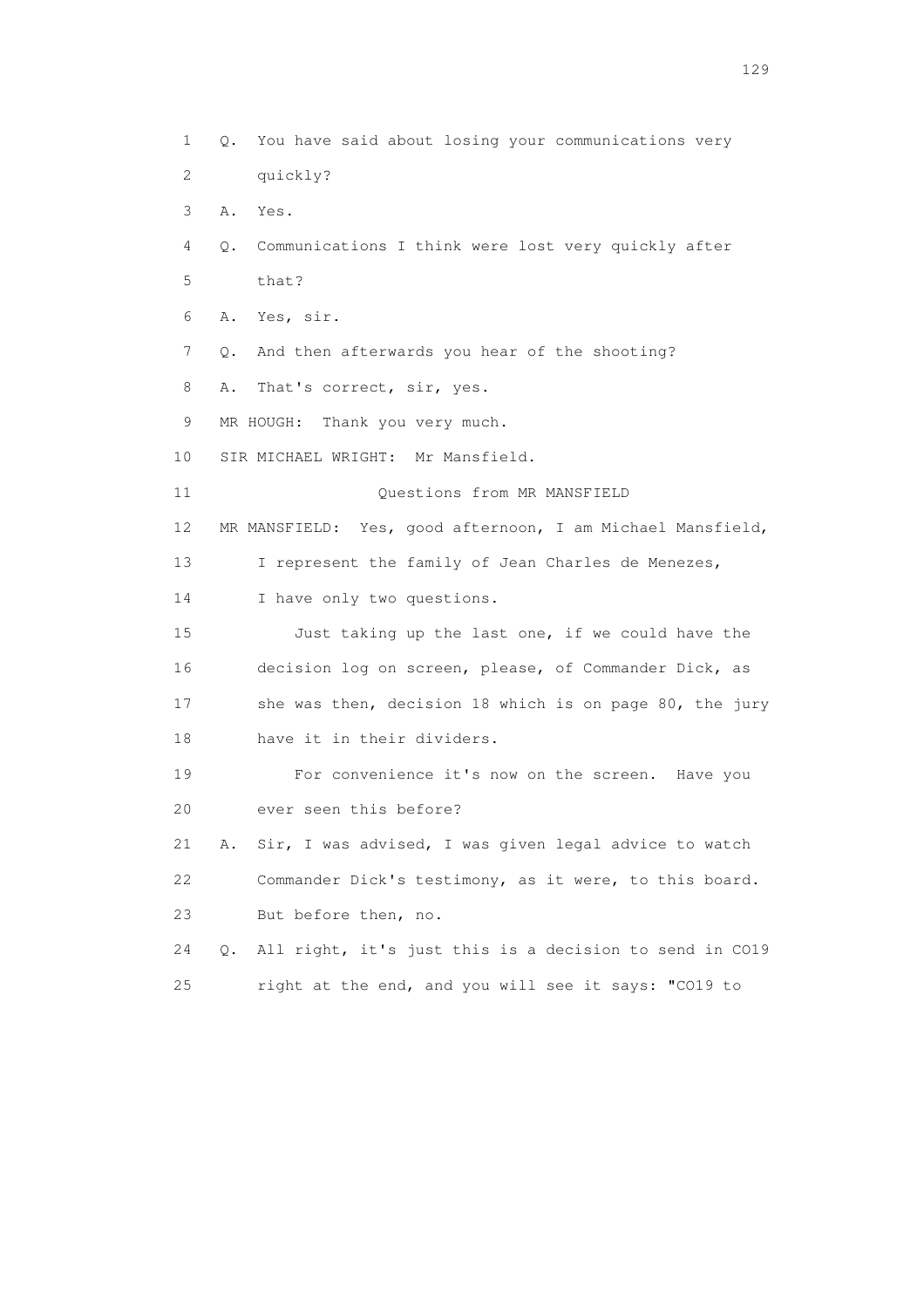1 arrest subject if possible in Underground station before 2 enters tube train" and then you will see the reason is 3 that they are now up with SO12, "subject has gone down 4 the escalator". 5 That's your recollection? 6 A. Yes, sir. 7 Q. One other question: did you at any time in the 8 proceedings, once the man had left the premises, by 9 which I mean the block in Scotia Road, ever hear any 10 words to the effect that you could be sure it was 11 Nettle Tip "I am certain" or "I believe" or any words to 12 that effect? 13 A. No, sir. The strongest I heard or was aware of was 14 a good possible, they are calling him a good possible 15 for Nettle Tip. 16 MR MANSFIELD: Thank you. 17 SIR MICHAEL WRIGHT: Yes, Mr Gibbs. 18 Questions from MR GIBBS 19 MR GIBBS: Just one area, please, if I may, Nick. 20 I represent the red and grey surveillance teams and the 21 only thing I want to ask you about is your memory that 22 you have just told us about of hearing something about 23 SO12 going to state red. 24 I don't know whether that would really make any 25 sense?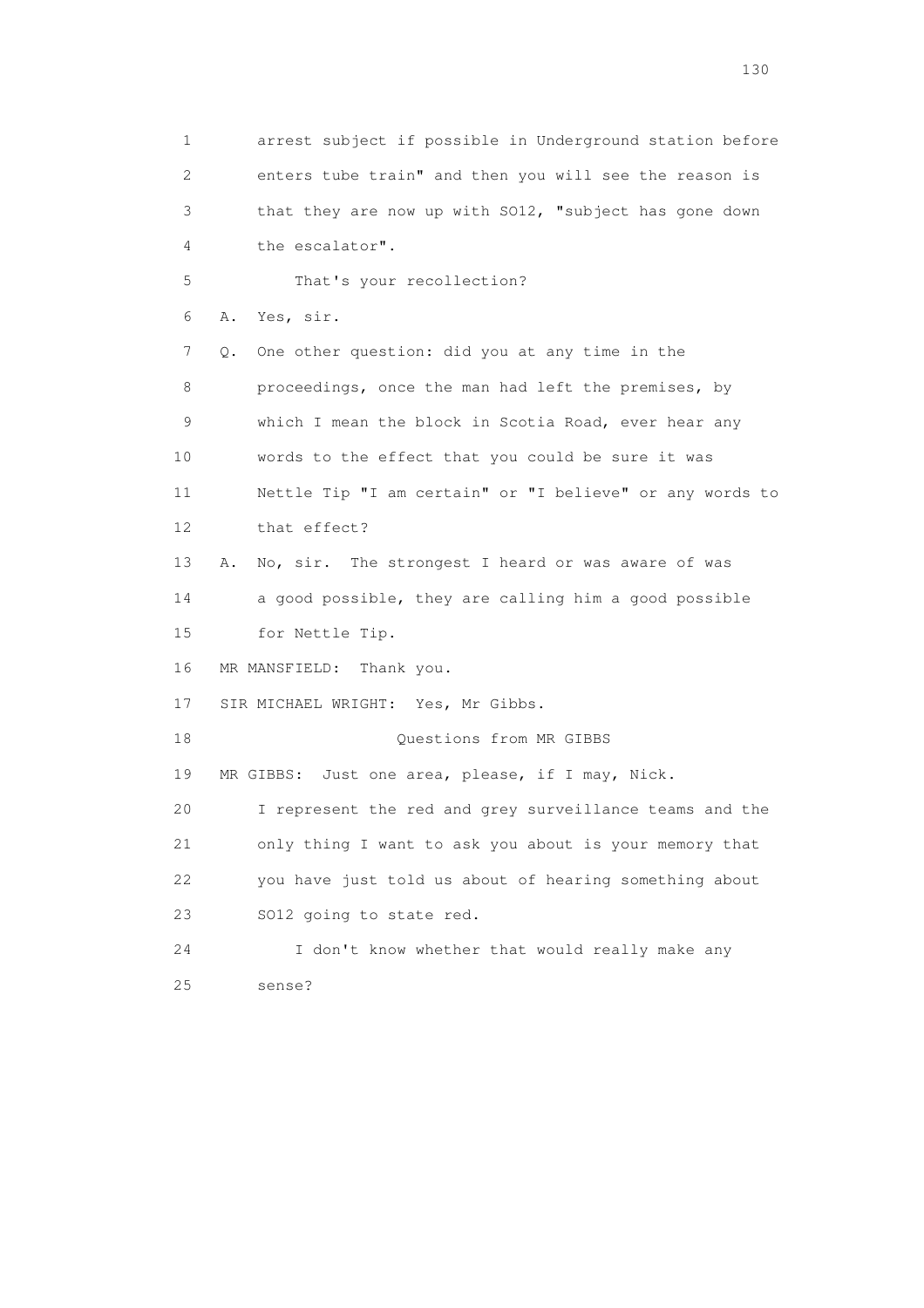1 A. That's what I recall hearing, sir.

| 2  | Q. | I wonder whether the confusion may arise in this way:        |
|----|----|--------------------------------------------------------------|
| 3  |    | when the firearms leader or the firearms tactical            |
| 4  |    | adviser or the firearms Silver calls state red, which        |
| 5  |    | means that SO19 are going to move up and make the stop;      |
| 6  |    | yes?                                                         |
| 7  | Α. | Yes.                                                         |
| 8  | Q. | He or she will put that state red out onto the Cougar        |
| 9  |    | surveillance radio channel, won't he?                        |
| 10 | Α. | That's correct, yes.                                         |
| 11 | О. | To make sure that the surveillance have heard it?            |
| 12 | Α. | Yes.                                                         |
| 13 | О. | If, of course, they are at that stage in a place where       |
| 14 |    | they can still pick up the Cougar radio?                     |
| 15 | Α. | Yes, that's correct, sir, and state red would be when        |
| 16 |    | they are actually going to do it rather than moving up,      |
| 17 |    | that would be what I would describe as amber.                |
| 18 | Q. | I wonder whether the confusion about SO12 and state red      |
| 19 |    | may actually have been state red being called for S019       |
| 20 |    | but being called through the surveillance radio?             |
| 21 | Α. | I recall hearing "SO12 state red". I then recall             |
| 22 |    | hearing "19 state red" after that.                           |
| 23 |    | Do you mean by that that when whoever<br>SIR MICHAEL WRIGHT: |
| 24 |    | it was said "state red", he preceded it with "CO12", he      |
| 25 |    | actually said "CO12"?                                        |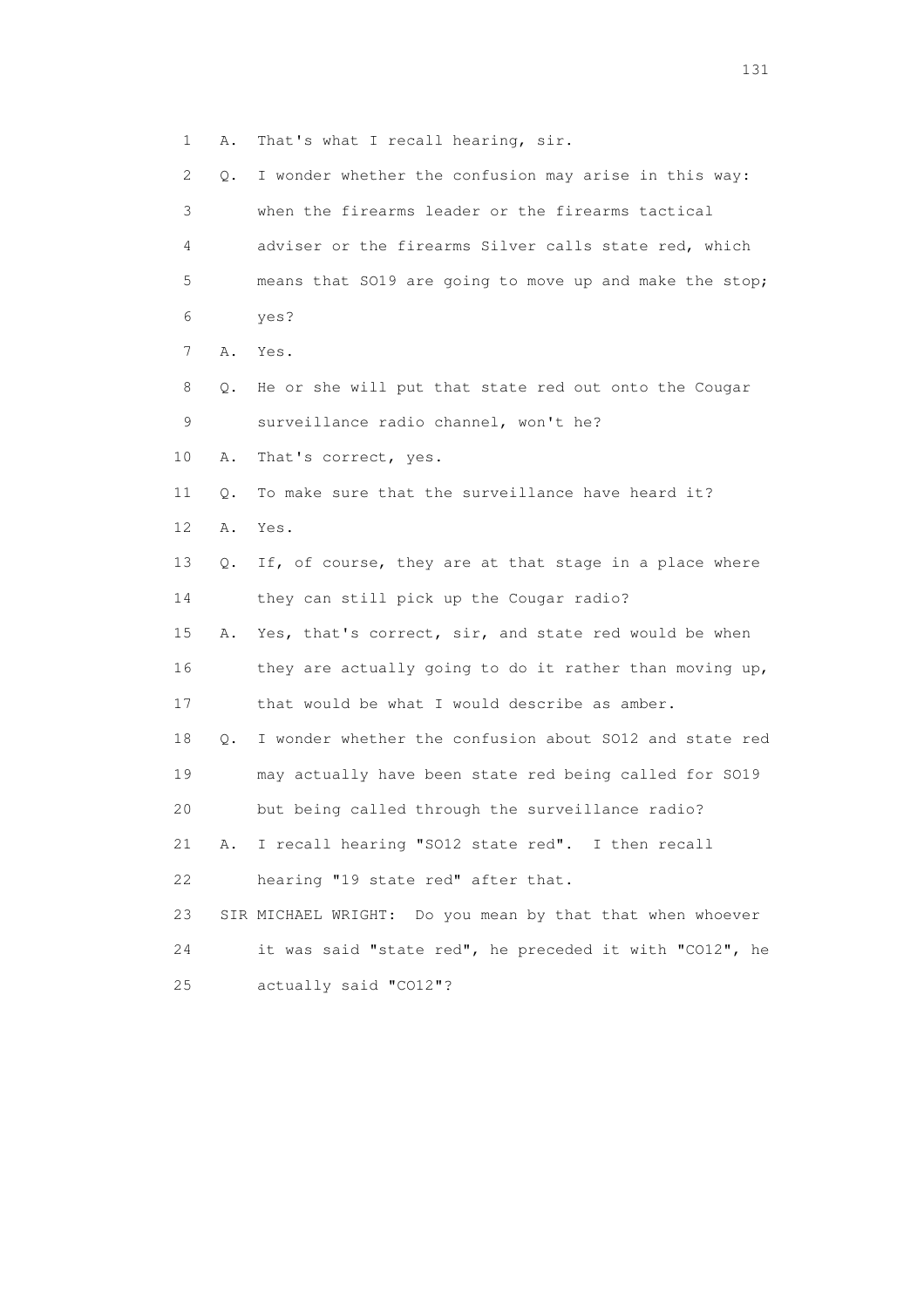- 1 A. Yes, sir, yes.
- 2 SIR MICHAEL WRIGHT: Yes.
- 3 MR GIBBS: Who do you think said that?
- 4 A. I don't know who said it, it came over the radio,
- 5 I don't know who said it.
- 6 MR GIBBS: Thank you very much.
- 7 SIR MICHAEL WRIGHT: Yes, Mr Singh.
- 8 Ouestions from MR SINGH
- 9 MR SINGH: Nick, I represent C2 and C12, the specialist
- 10 firearms officers. Just a very few questions, if I may.
- 11 I wanted to concentrate on the words you recall
- 12 Commander Dick using when ordering an intervention.
- 13 A. Yes, sir.
- 14 Q. You said in the evidence you just gave that the
- 15 commander said that the male cannot be allowed to enter 16 the tube. If you have a look at your statement, does 17 that assist you -- it's on page 124 -- as to the actual
- 18 words that she used that you recall?
- 19 A. I have written here, sir, "He cannot be allowed on the 20 tube.
- 21 Q. Those are in quotation marks?
- 22 A. Yes, sir.
- 23 Q. That order needs to be passed down the chain
- 24 effectively, doesn't it, to those on the ground?
- 25 A. Yes, sir.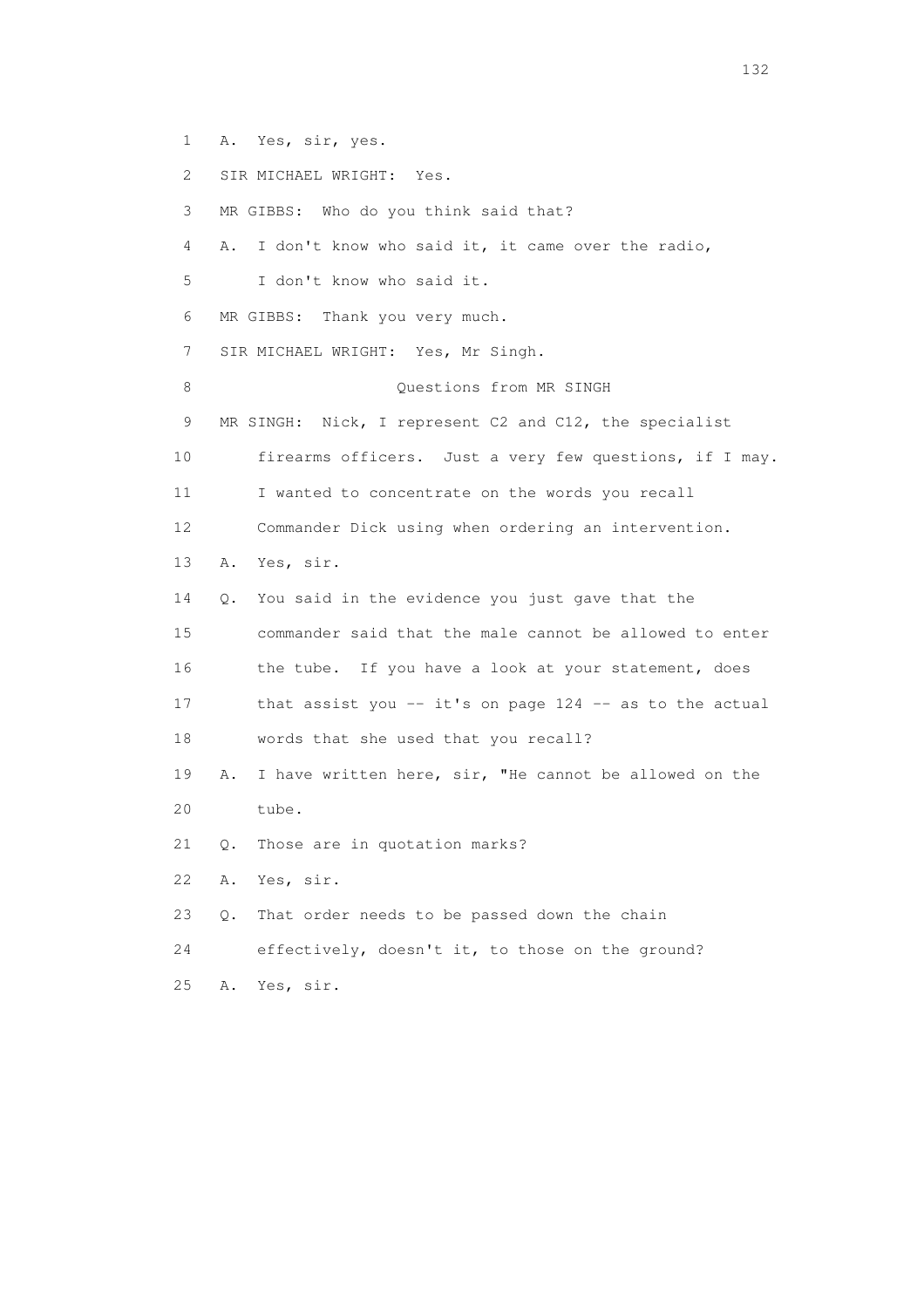| $\mathbf 1$ | Then you were asked who acted on it; it's right, isn't<br>Q. |
|-------------|--------------------------------------------------------------|
| 2           | it, that Chief Inspector Esposito then said certain          |
| 3           | words on the telephone?                                      |
| 4           | Yes, he -- I remember him saying, I have muddled my<br>Α.    |
| 5           | papers up to be honest with you, but I remember him          |
| 6           | saying $-$ - I remember saying more or less the same thing,  |
| 7           | "he cannot be allowed on the tube, we've got to get          |
| 8           | there, he cannot be allowed on the tube"; words to that      |
| 9           | effect.                                                      |
| 10          | It was words to a similar effect to those said by<br>Q.      |
| 11          | Commander Dick?                                              |
| 12          | Yes, sir, yes.<br>Α.                                         |
| 13          | I think in your statement you have said: "we cannot<br>Q.    |
| 14          | allow him to go to the tube", words very similar?            |
| 15          | That would be correct, sir, yes.<br>Α.                       |
| 16          | MR SINGH: Nick, thank you very much.                         |
| 17          | SIR MICHAEL WRIGHT: Thank you. Mr Perry.                     |
| 18          | Questions from MR PERRY                                      |
| 19          | MR PERRY: Thank you.                                         |
| 20          | Mr Nick, I represent Cressida Dick and I am                  |
| 21          | David Perry.                                                 |
| 22          | Mr Nick, may I just ask you first of all about the           |
| 23          | operations room, just focusing on that at the moment.        |
| 24          | Can I ask you to call me "officer" or something,<br>Α.       |
| 25          | "Mr Nick" is very weird to me?                               |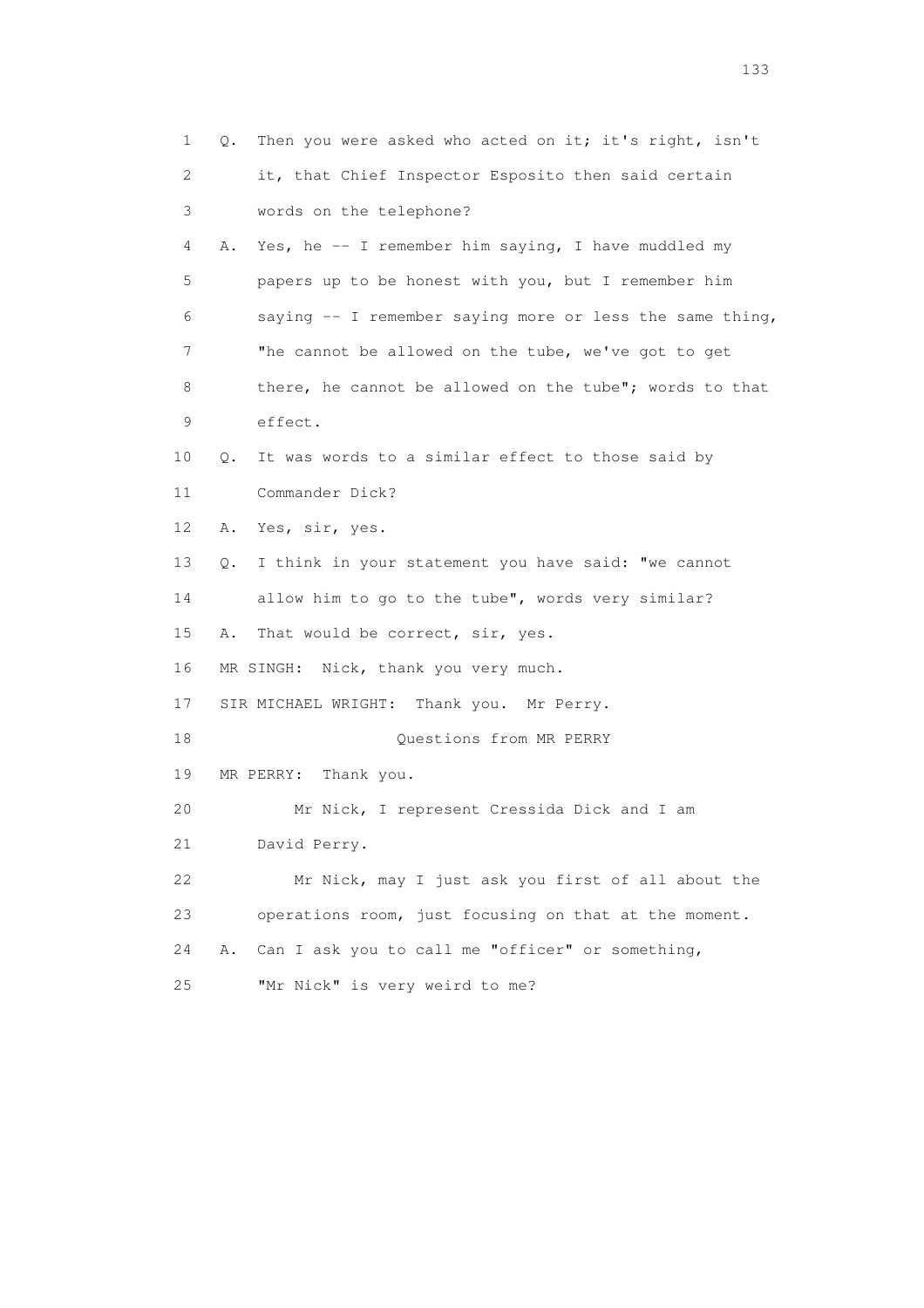- 1 Q. I know it's really artificial.
- 2 A. I do appreciate the measures you have given me, but it 3 does feel very weird.
- 4 Q. All right, officer. You can call me anything.
- 5 A. I'll wait until you have finished.
- 6 Q. May I then, officer, please, ask you about the
- 7 operations room and you actually deal with this in your 8 statement dated 3 July 2007, and it may be of assistance 9 for you to have it just so we get it clear.
- 10 A. Yes.
- 11 Q. May we just put this in context so we see where we are? 12 You had made your original statement, your first
- 13 statement, on 18 August 2005?
- 14 A. Yes, sir.
- 15 Q. Then you made the other one on 3 July 2007, and it's in 16 the July 2007 statement in which you deal with the 17 atmosphere and working environment in the operations 18 room. 19 A. Yes, sir, I was contacted in July 2007 by the IPCC to go 20 to their offices and conduct a further interview to 21 clarify certain points, yes, sir. 22 Q. I wasn't going to go into this but as you have mentioned 23 it, the first statement you made back in August 2005,
- 24 you had actually prepared that yourself --
- 25 A. Yes, sir.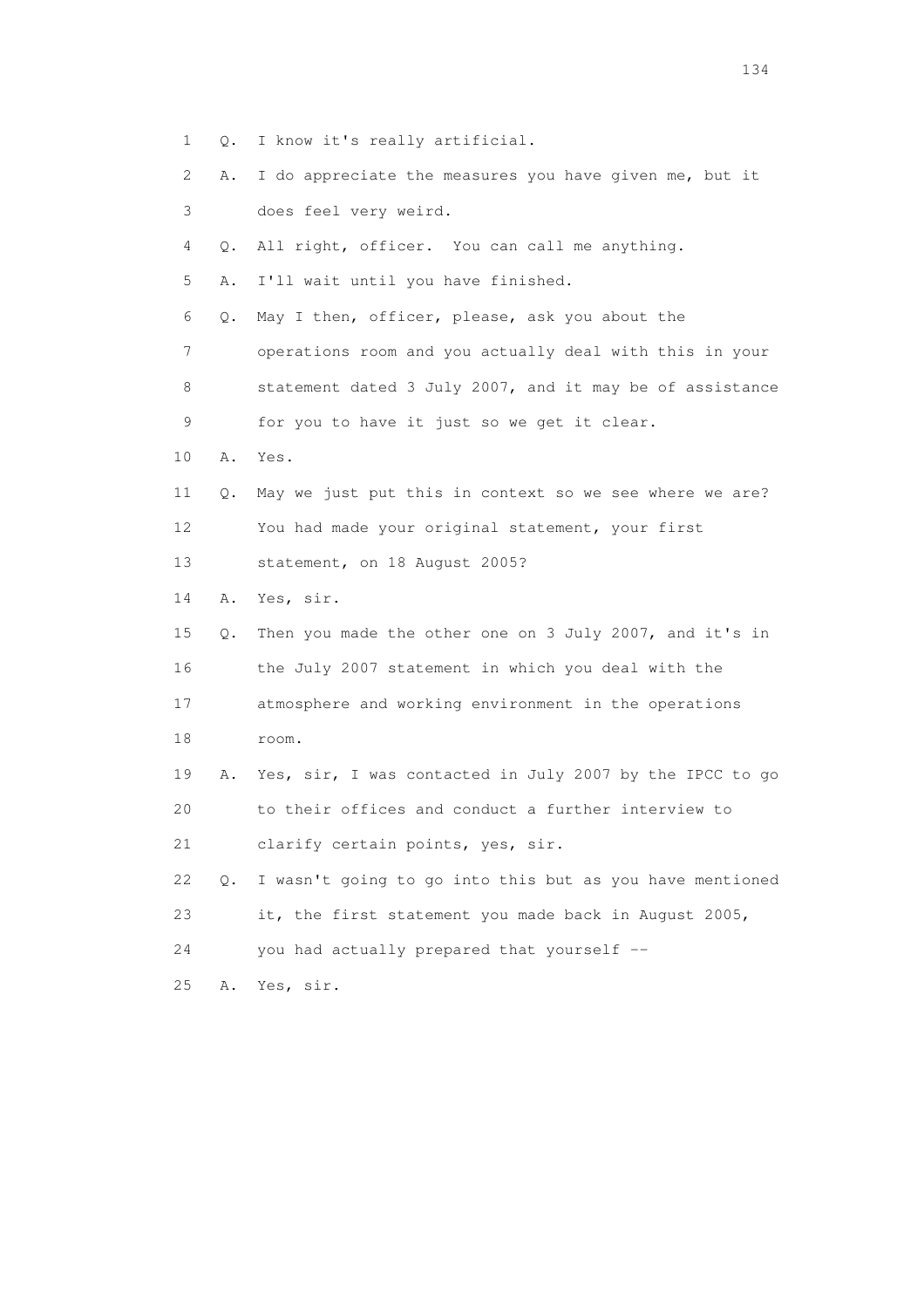| 1  |    | Q. -- without anyone prompting you?                      |
|----|----|----------------------------------------------------------|
| 2  | Α. | That's correct, yes, sir.                                |
| 3  | Q. | Almost a month afterwards, trying to get something down  |
| 4  |    | on paper?                                                |
| 5  | Α. | Yes.                                                     |
| 6  | Q. | And then the one in July 2007, that was in response to   |
| 7  |    | a specific request --                                    |
| 8  | Α. | Yes.                                                     |
| 9  | Q. | -- from the Independent Police Complaints Commission?    |
| 10 | Α. | That's correct, yes.                                     |
| 11 | Q. | So that's the sequence. In the earlier statement there   |
| 12 |    | is nothing about the working environment in room 1600,   |
| 13 |    | you deal with all of that aspect of your evidence in the |
| 14 |    | later statement?                                         |
| 15 | Α. | Yes, sir, I recall that.                                 |
| 16 | Q. | Just to be fair so we get, I hope, a clear picture: in   |
| 17 |    | your statement of July 2007, you say:                    |
| 18 |    | "This was a unique operation".                           |
| 19 | Α. | Yes, sir, it was.                                        |
| 20 | Q. | I am looking at page 2. I'm going to go through this     |
| 21 |    | and just ask you to expand on things in a particular     |
| 22 |    | way, if that's all right, officer. So if you could have  |
| 23 |    | the statement. First of all you say:                     |
| 24 |    | "This was a unique operation."                           |
| 25 |    | Just so we understand it, you had certainly never        |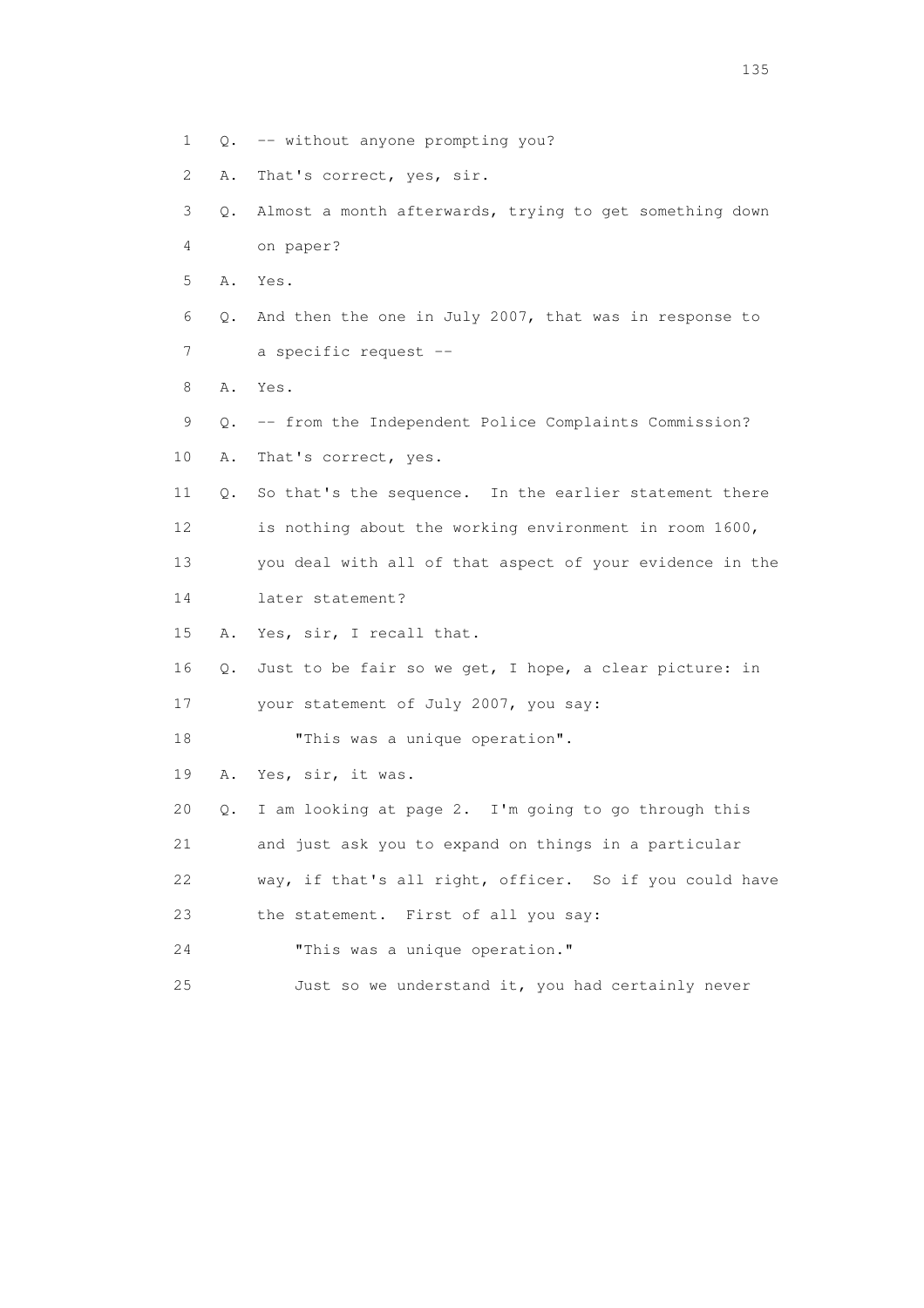1 come across anything quite like this before?

2 A. No, sir, not at all.

 3 Q. Were there a number of aspects to the unique nature of 4 this operation, first of all the search for people who 5 had failed to detonate explosive devices on the 6 transport system; and secondly, the number of 7 departments at Scotland Yard who were being brought 8 together to search for those who had been responsible? 9 A. That's correct, sir. I have never been part of that 10 operation, kind of operation. Taking just the attempted 11 bombings aside, I have never been part of an operation 12 where you had those units together and adding the fact 13 that we had failed suicide bombers made it even more 14 unique to me, yes. 15 Q. You mentioned the anxiety that you personally felt when 16 you realised that this person who had got off the 17 number 2 was heading towards the tube station? 18 A. Yes, sir. 19 Q. That was your own personal anxiety; did you know about 20 the day before that some of the bombers, we know at 21 least three, but then it might have been known only one 22 of them, had gone in through Stockwell tube station? 23 A. I am not sure if it's that that I recall that caused me 24 my anxiety or just the fact that it was a tube station.

25 I can't help you with that. But I was anxious when we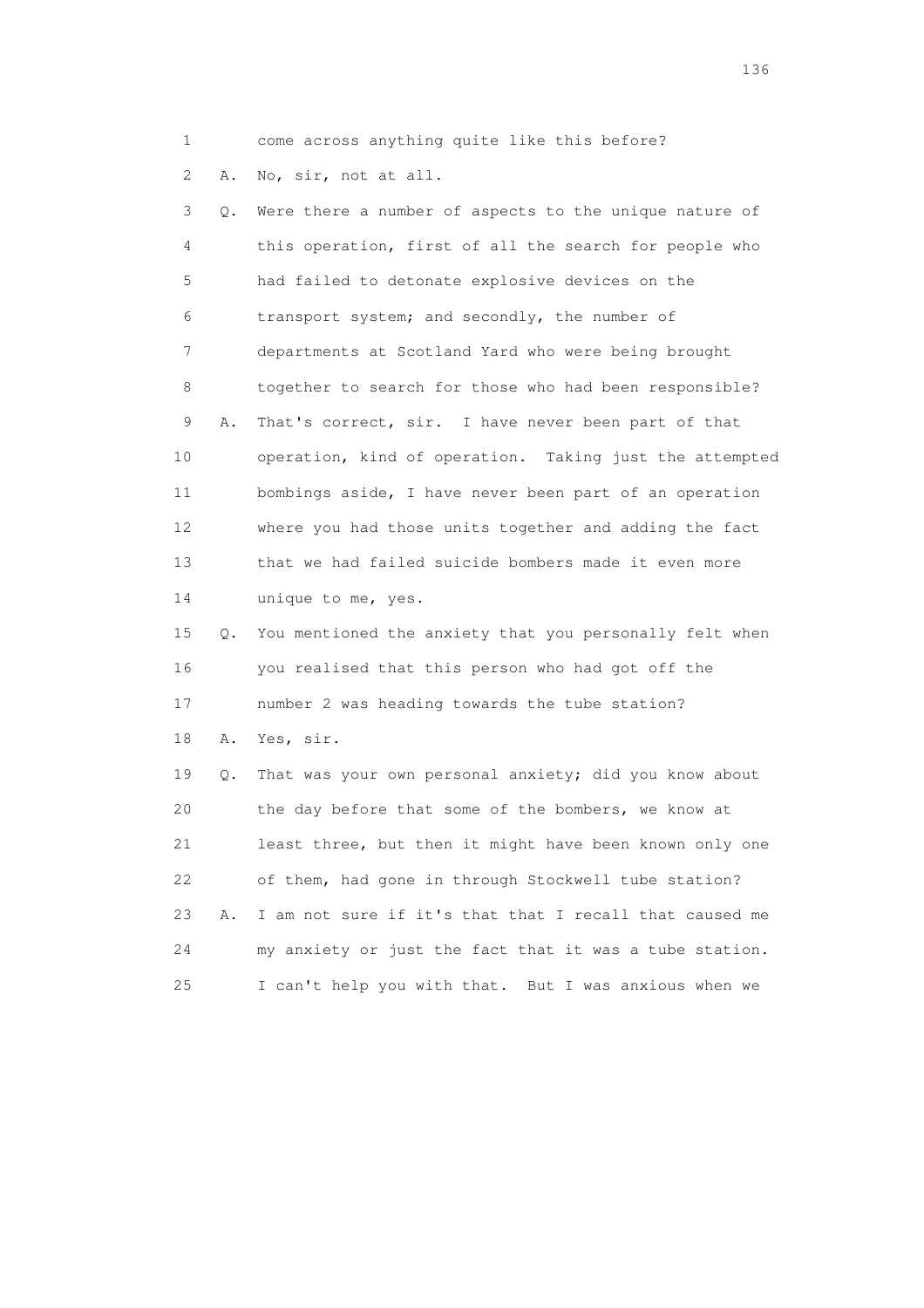1 heard that he was towards the tube station, yes. 2 Q. Just concentrating upon the operations room for 3 a moment, having said that it was a unique operation, 4 but you say this: 5 "This was a unique operation but due to the amount 6 of people in the operations room, I wasn't always aware 7 of everyone's roles. That is not to say they didn't 8 know what was expected of them." 9 So the point being made is you weren't aware of 10 everywhere's roles, but from that we shouldn't take it 11 that they didn't know what they were doing or there 12 wasn't a command structure in place. 13 A. Absolutely correct, sir. When I walked in, the 14 operations room was up and running and other people knew 15 their roles, knew what they were doing, yes, you are 16 right. 17 Q. Thank you. Then you go on just dropping down on this 18 page in your statement and I am not going to read very 19 much but there is a section in the next paragraph: 20 "When I initially walked into room 1600 between 21 0730 hours and 0800 hours, it was overwhelming ..." 22 That's what you have told us in evidence today? 23 A. Yes, sir. 24 Q. Can we just read on: 25 "... but once I understood my role and my area, it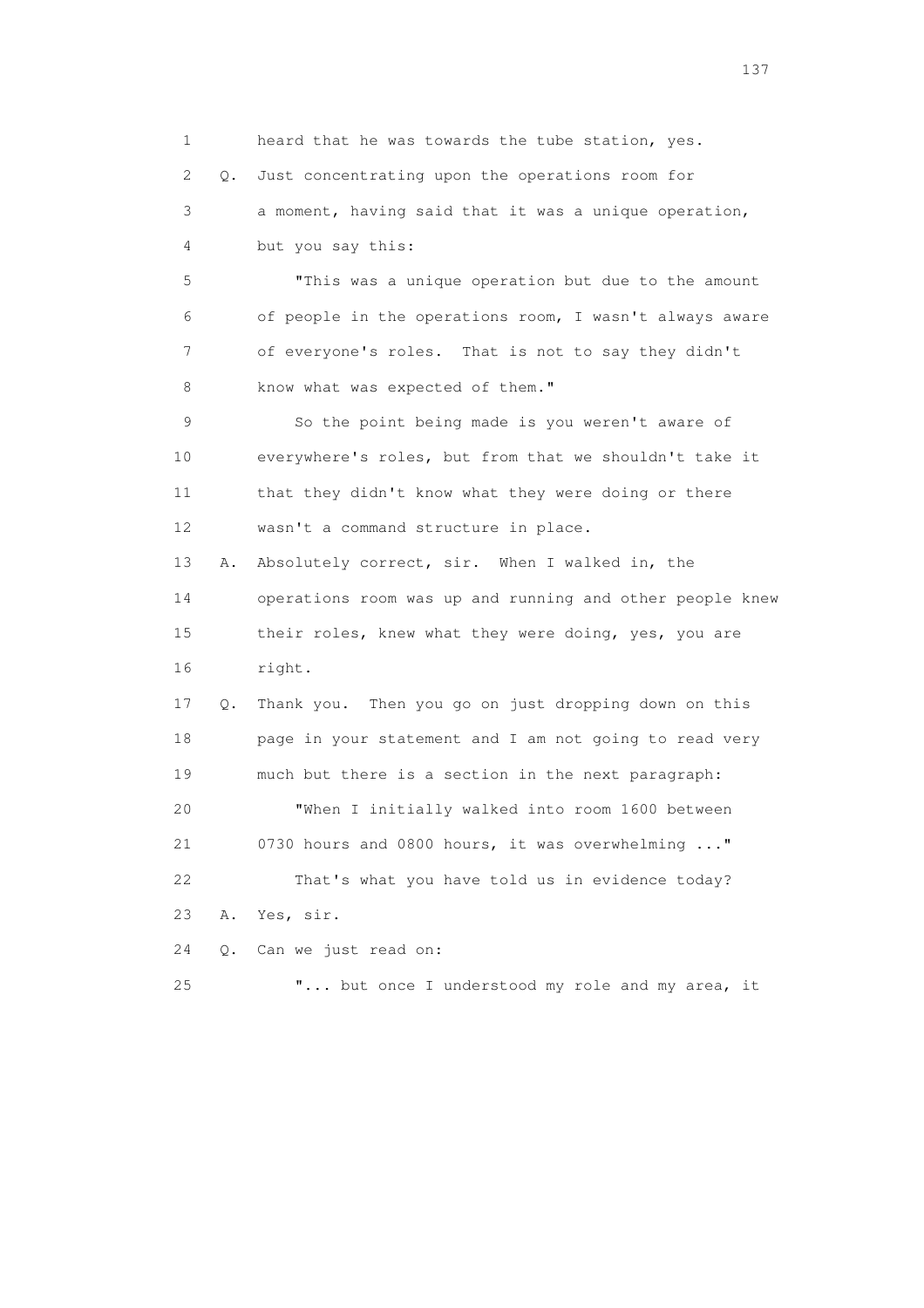- 1 was fine."
- 2 A. Yes, sir.

|  |  |  |  |  |  |  |  |  | 3 Q. When you are talking about it being overwhelming -- |  |
|--|--|--|--|--|--|--|--|--|----------------------------------------------------------|--|
|--|--|--|--|--|--|--|--|--|----------------------------------------------------------|--|

- 4 A. It's to me personally, sir, yes.
- 5 Q. It may be it's this unique operation that you have never 6 seen the room in this sort of situation before, and it 7 was really that that was overwhelming?
- 8 A. Yes, sir. If I can make an example, when I walked into 9 this room today, it was overwhelming, but now being here 10 for a little while, I am a little bit relaxed.
- 11 Q. Can I tell you every morning I walk into this room and 12 I find it overwhelming, and I am glad that you get used 13 to things, but that's, if I may say so, extremely
- 14 helpful because it gives us the idea.
- 15 A. Okay, sir.
- 16 Q. Then you say:
- 17 "It didn't affect the way I worked, having more 18 people in the room. The noise was at a level which 19 meant people did not have to shout to be heard and 20 people could perform their roles."
- 21 Is that how you perceive --
- 22 A. Yes, that's my recollection, sir.
- 23 Q. You go on to say to be fair:
- 24 "The only shouting I heard was when an officer told 25 people to leave if they didn't have a role in the room.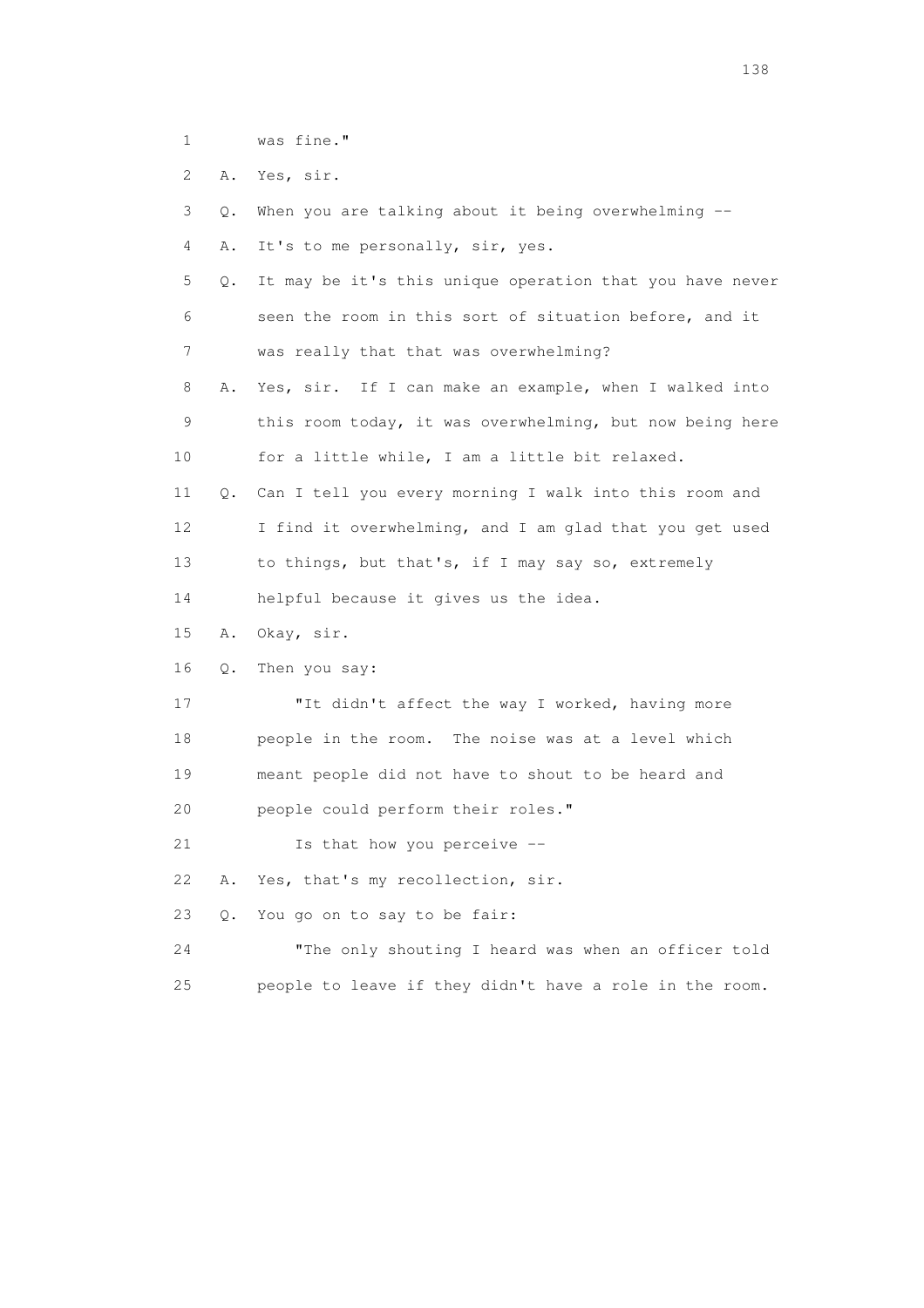1 This did not affect me as I was focused on room 1600 and 2 Commander Dick". 3 A. Yes, sir. 4 Q. Just on that, the shouting, was that after the incident 5 with which we are concerned? Was it later in the 6 morning? 7 A. I recall I think it was before. It happened on a number 8 of occasions. I certainly recall at least once before 9 the incident, yes. 10 Q. But so far as the actual incident is concerned, I think 11 when you gave evidence in the trial proceedings you said 12 that during the incident itself the atmosphere in the 13 room was very calm? 14 A. Yes, it almost become what I would call like sterile, 15 just focused on what was happening, and yes, calm. 16 Q. Are we to take from that, because there are certain, 17 I suppose there are different types of calmness, one 18 type of calm may be where it goes quiet because people 19 are actually concentrating on the work that they were 20 engaged in at that particular time; would that be a fair 21 way of putting it? 22 A. Yes, sir, it would. 23 Q. As far as Commander Dick was concerned, she appeared to 24 be calm? 25 A. Yes.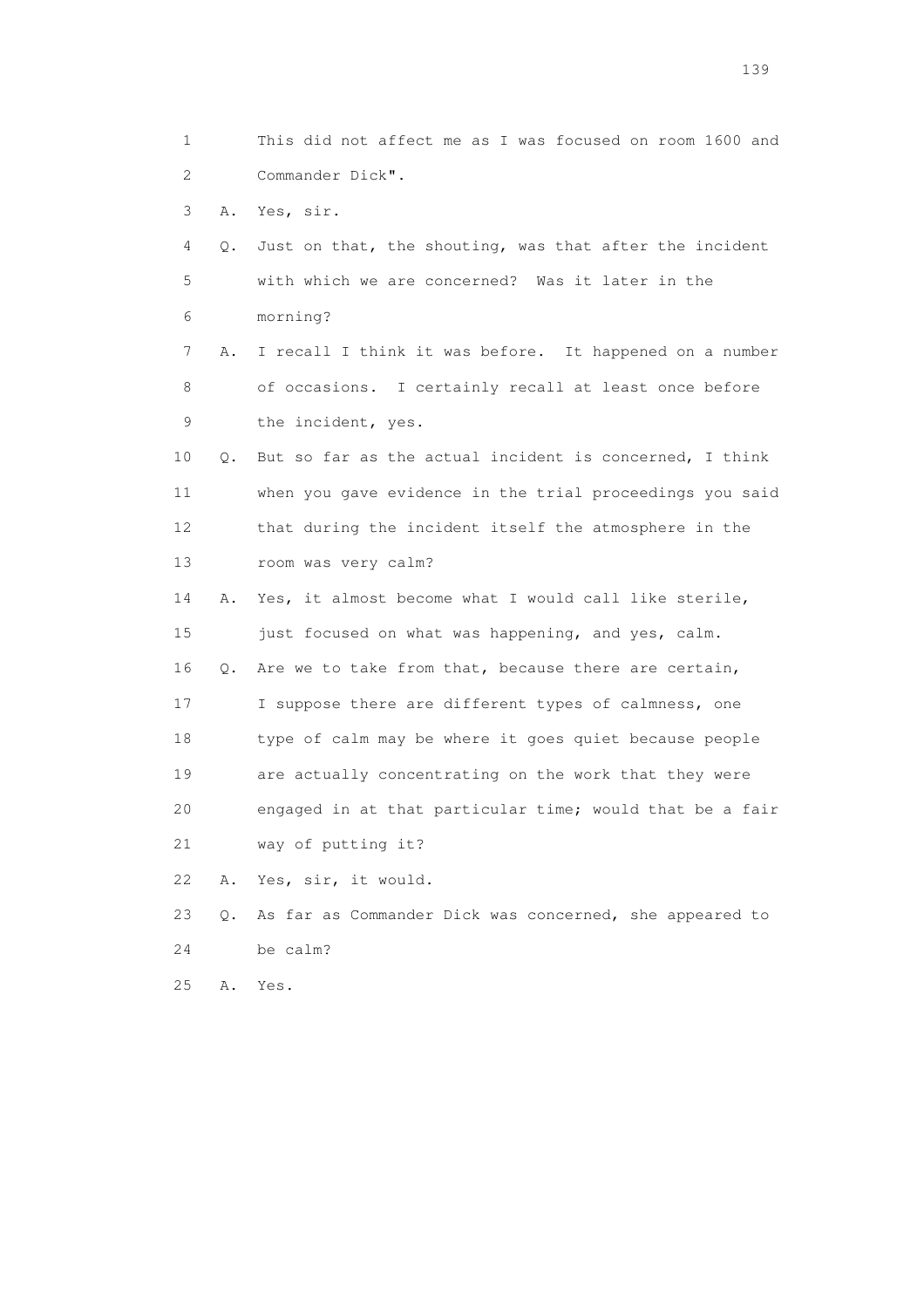1 Q. And the instructions that she gave were clear and 2 precise? 3 A. Yes, sir. She almost to me felt she took a little 4 moment to think about what she was going to say and then 5 she would say it clearly and concisely as you describe, 6 yes. 7 Q. I do not want there to be any misunderstanding. Taking 8 a pause to think about something and say it, are you 9 conveying an impression of hesitancy or thoughtfulness? 10 A. Not at all, thoughtfulness, yes. 11 Q. So I just want to ask you one thing, because it's 12 sometimes very difficult to get the sequence of events 13 or times precise because I think in your first 14 statement, if I may just ask you to draw your attention 15 to that for a moment. In your first statement, just to 16 remind everyone, 18 August 2005, the one that I made 17 without any prompting -- 18 A. Yes. 19 Q. -- you said in that statement and I am looking in the 20 typed copy on the penultimate page. 21 A. Sir, I am working off my original print that I made on 22 that day. 23 Q. The passage I am going to, you may recall it anyway, but 24 I do not want you to not have it in front of you so 25 everyone can just follow, it's: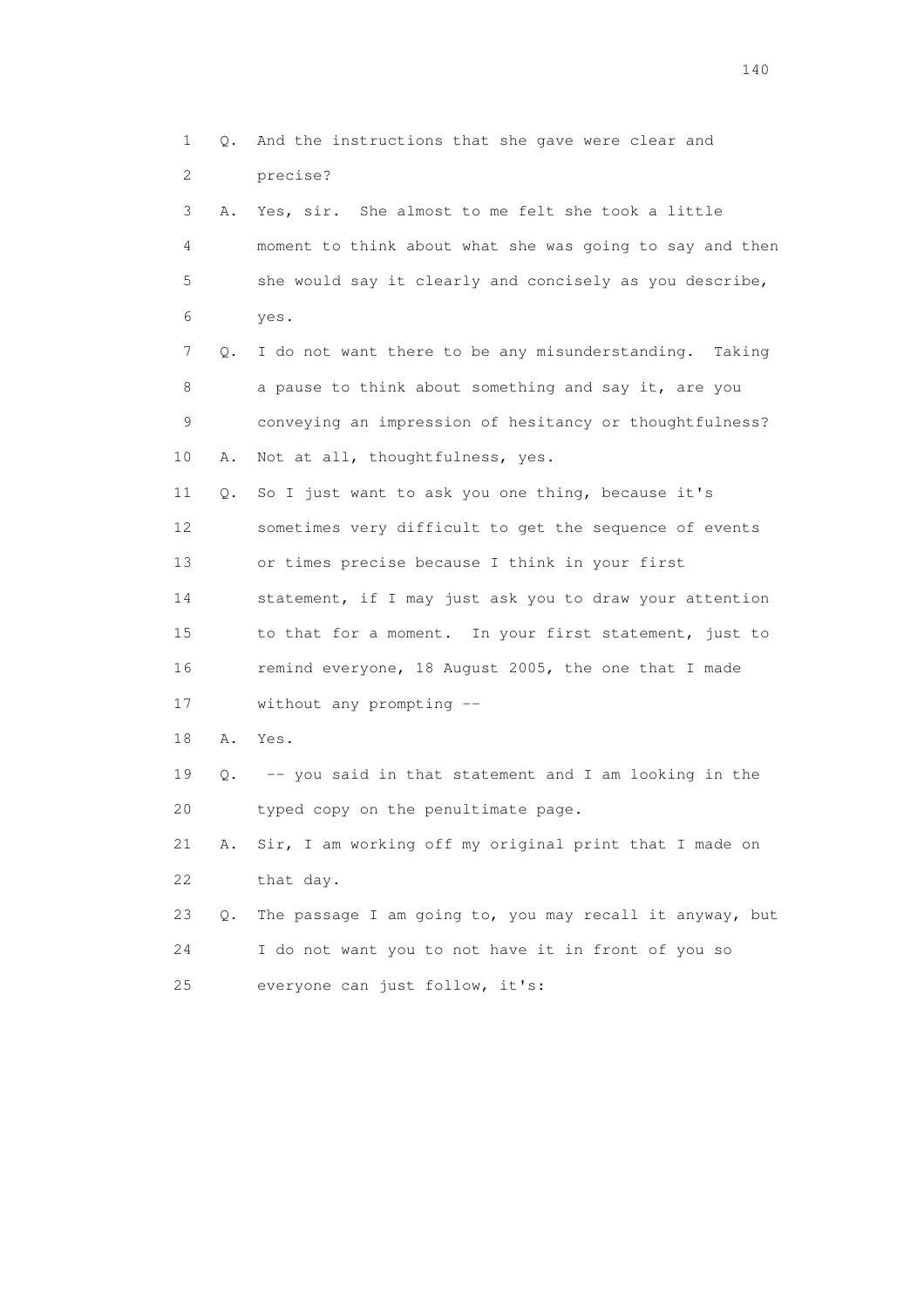| 1  |    | "Due to the nature of the incident and the                   |
|----|----|--------------------------------------------------------------|
| 2  |    | fast-moving pace of the inquiry et cetera, before and        |
| 3  |    | since the Stockwell incident it's difficult to be            |
| 4  |    | precise re: timings."                                        |
| 5  |    | That's with regard to timings?                               |
| 6  | Α. | Yes, sir.                                                    |
| 7  | Q. | "However, I would estimate that from the moment it was       |
| 8  |    | communicated that the male was seen leaving the communal     |
| 9  |    | door to the moment Trojan 80 [that's Mr Esposito] stated     |
| 10 |    | he was shot was about 20 minutes".                           |
| 11 | Α. | Yes, sir, that's my estimation.                              |
| 12 | Q. | Don't worry, I am not going to criticise the estimate at     |
| 13 |    | all. You thought it was about 20, we know it's about         |
| 14 |    | 30, so it's pretty good for a month later. But the           |
| 15 |    | significant point for this is you are acknowledging          |
| 16 |    | there it's difficult to be precise about timings?            |
| 17 | Α. | Yes, sir, it is.                                             |
| 18 | Q. | Is it also fair to say that it would be difficult to be      |
| 19 |    | precise as regards the numbers of people in the room?        |
| 20 | Α. | Yes, sir.                                                    |
| 21 | Q. | Because you have given an estimate of 40, and I am just      |
| 22 |    | going to suggest that it was fewer than 40, possibly in      |
| 23 |    | the region of about 20, something like that?                 |
| 24 | Α. | It would depend at which stage you are talking about,        |
| 25 |    | I know it fluctuated constantly.<br>I would say it's<br>sir. |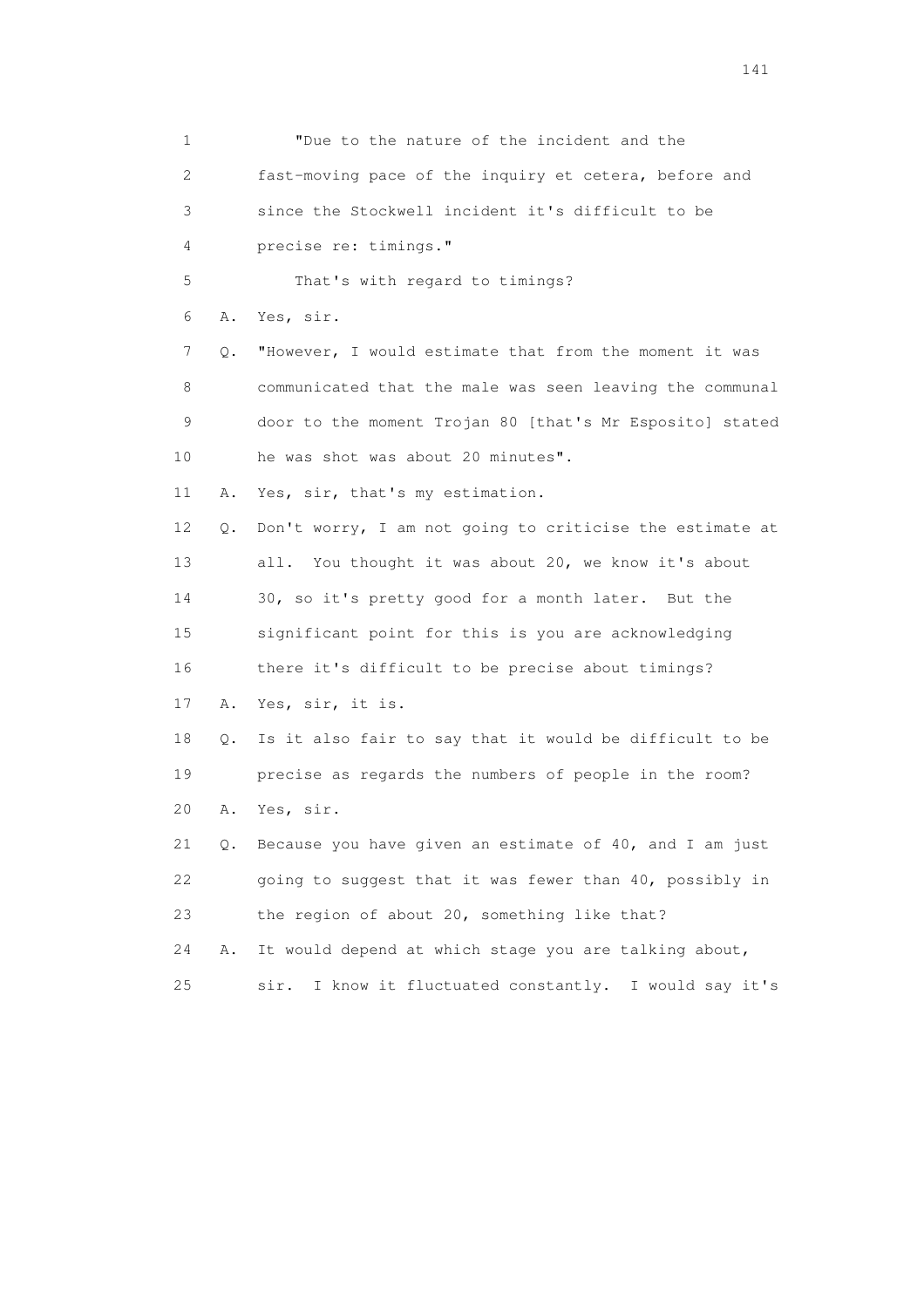- 1 more than 20 all of the time.
- 2 Q. You would say it's more than 20?
- 3 A. Yes, sir.
- 4 Q. Would you accept that, as with timings, it can be 5 difficult trying to do your best?
- 6 A. I wouldn't be able to tell you exactly how many people 7 were in there, as I wouldn't be able to tell you exactly 8 how long the incident took, but I would say it was over 9 20 all of the time, sir, yes.
- 10 Q. Would it also be fair to say this: in the same way it's 11 difficult to be precise about timings, it's also 12 sometimes difficult to be precise about the precise
- 13 sequence of events?
- 14 A. No, sir, I am happy I have got the sequence of events 15 correct, if that's what you are referring to.
- 16 Q. Yes, you are happy about that?
- 17 A. Yes, sir.

 18 Q. And I am not going to dispute that, but what I want to 19 explore is, as you have acknowledged in your statement 20 about it's difficult to be precise, it's also difficult 21 to be precise about the sequence of events? 22 A. No, I don't accept that, sir. The reason I have -- 23 I can't be sure about the times is I didn't really look 24 at times, I didn't note times down, it was just 25 happening, and we were dealing with that. I am certain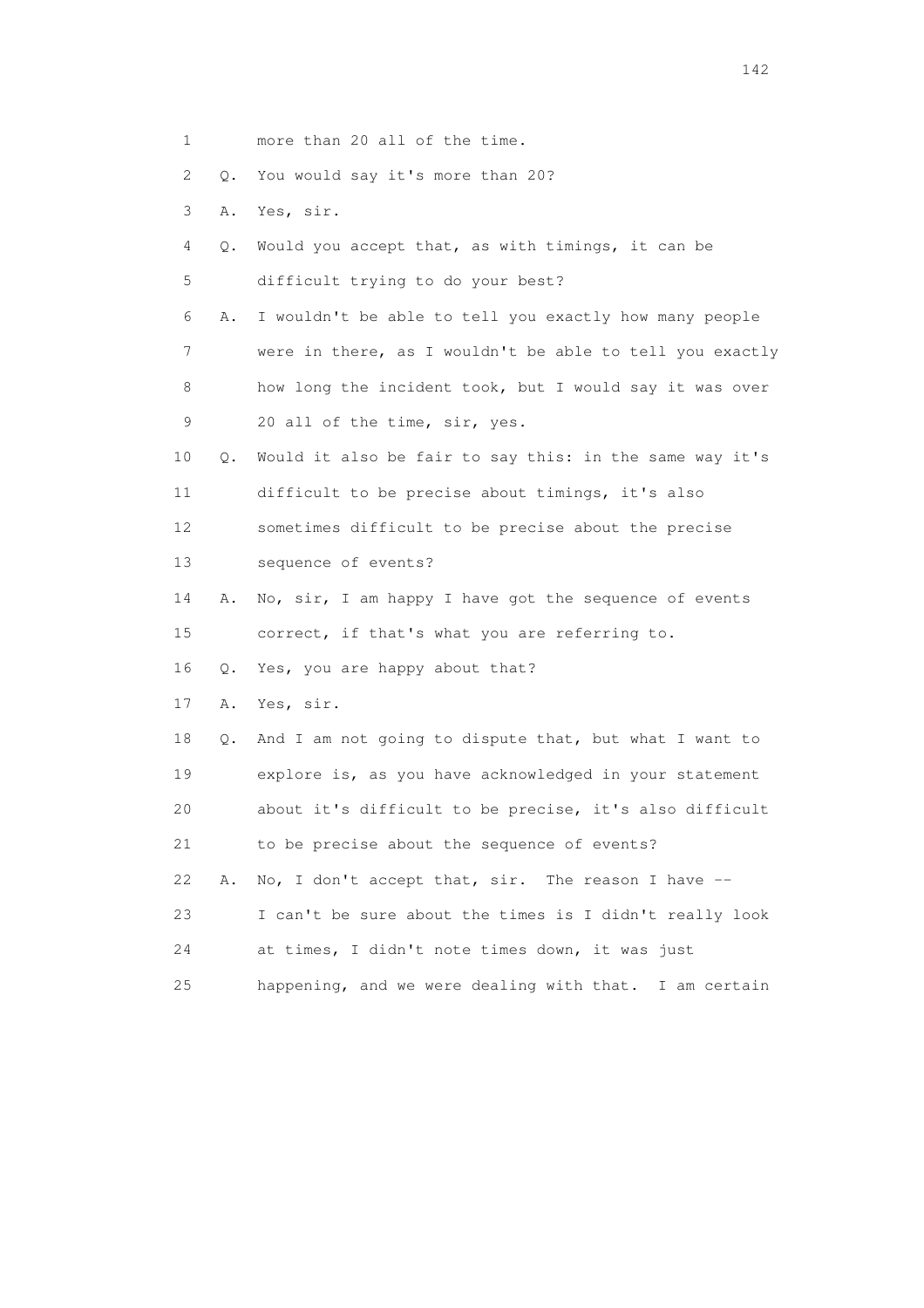1 I have got the sequence correct, yes.

 2 Q. On that basis, may I just ask you: you very candidly, 3 and there is nothing wrong with this, said you have read 4 some of the evidence that has been given, in particular 5 Deputy Assistant Commissioner Dick. Can you actually 6 now recall the involvement of Mr Dingemans, for example? 7 A. No, sir, I can't.

 8 Q. Because there is telephone evidence of calls being put 9 through to Detective Sergeant Dingemans, and Detective 10 Sergeant Dingemans moving up to the number 2 bus to 11 effect a discreet stop. You can't remember anything to 12 do with that?

 13 A. I don't recall anything to do with that, it was never 14 brought to my attention or mentioned in my presence, 15 sir, no.

16 Q. Do you recall the sequence of events when Commander Dick

17 was asking for a percentage in relation to the

 18 identification? She was trying to get more information 19 about the identification.

 20 SIR MICHAEL WRIGHT: I think in fact it was Mr Boutcher who 21 asked for a percentage.

22 MR PERRY: I think, sir, it was Commander Dick percentage

23 and Mr Boutcher 1 to 10.

24 SIR MICHAEL WRIGHT: Quite right.

25 MR PERRY: Yes.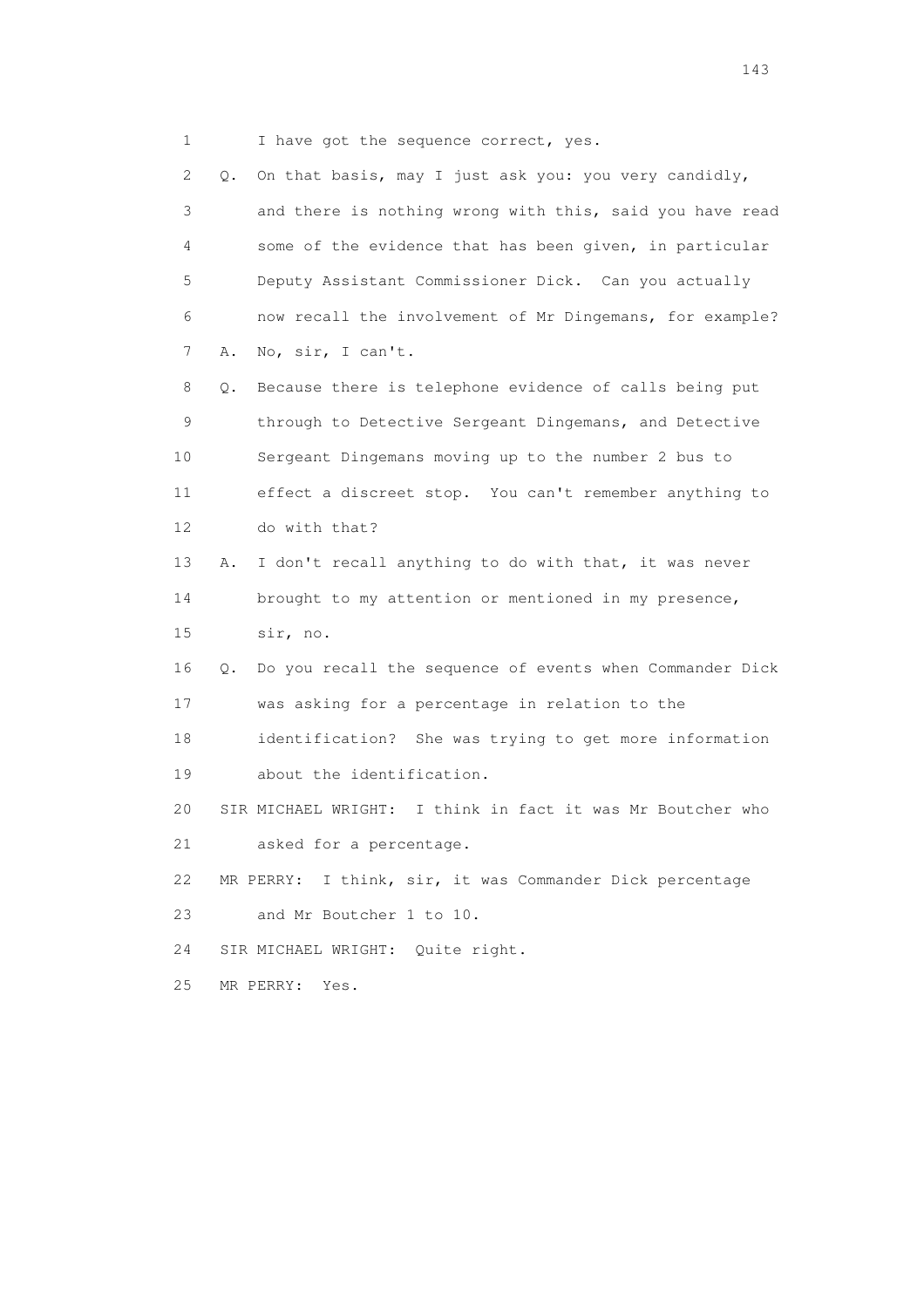- 1 A. I recall somebody asking for 1 to 10, I don't recall the 2 percentage question.
- 3 Q. The question about 1 to 10, that doesn't appear anywhere 4 in your statements?
- 5 A. No, sir.
- 6 Q. But that's something that's jogged --
- 7 A. I can recall, yes.
- 8 SIR MICHAEL WRIGHT: It wasn't a question that was addressed 9 to you anyway.
- 10 A. No, sir, it wasn't.
- 11 MR PERRY: No, but what was clear was that the two senior 12 officers, Commander Dick and Mr Boutcher, were trying to 13 obtain confirmation of the identification?
- 14 A. I think that was an ongoing thing throughout, sir, yes. 15 I can't recall much about Mr Boutcher on that day, but 16 I can obviously recall Commander Dick, yes, sir.
- 17 Q. You have explained that you can't recall anything about 18 the involvement of Mr Dingemans. Can you recall any of 19 the conversation about: "they think it's him, he's very, 20 very jumpy"?
- 21 A. No, sir, I don't. I never heard a comment: "they think 22 it's him". As I said, the strongest comment I got was: 23 "it's a good possible", which I would understand as 24 still not been identified, but it looks very much like 25 the subject.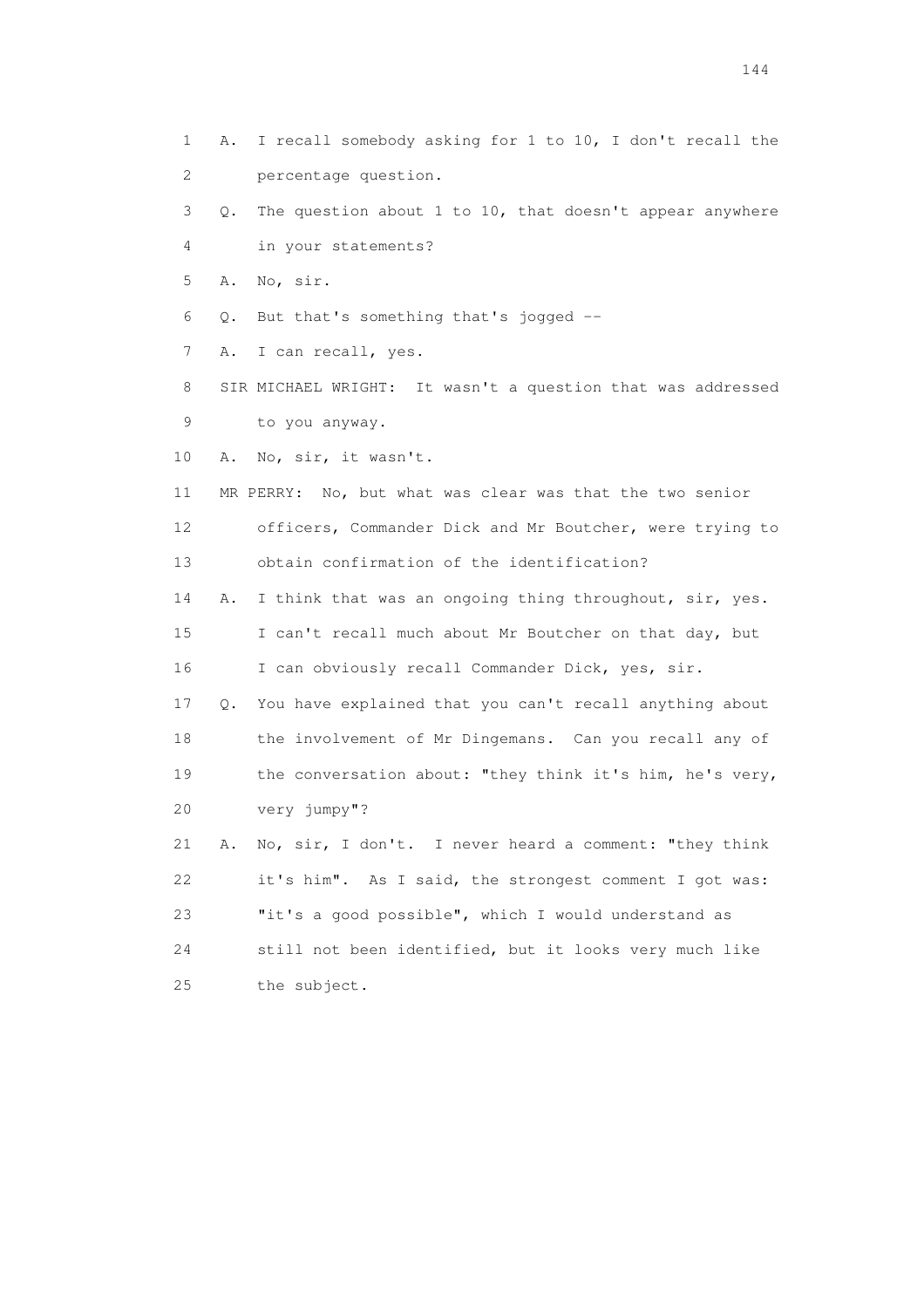|    | 1<br>Q.                   | But in the same way that you have told us that you don't |
|----|---------------------------|----------------------------------------------------------|
|    | $\mathbf{2}^{\mathsf{I}}$ | recall the involvement of Mr Dingemans, there were       |
|    | 3                         | clearly other things being said of which you were not    |
|    | 4                         | aware?                                                   |
|    | 5<br>Α.                   | Sir, I was focused at that time on the fact that the     |
|    | 6                         | radio commentary on the left of me, the commander was    |
|    | 7                         | directly in front of me, to her right most of the time   |
|    | 8                         | was Mr Esposito, although he moved to and from the       |
|    | 9                         | window, and the surveillance monitor directly in front   |
| 10 |                           | of me. I can't tell you precisely what other people in   |
| 11 |                           | the room were doing or indeed where they were.           |
| 12 | Q.                        | Just going a little bit earlier to the conversation with |
| 13 |                           | Mr Esposito, and just so you know what I am focusing on, |
| 14 |                           | you have told us about Derek's three concerns?           |
| 15 | Α.                        | Yes, sir.                                                |
| 16 | Q.                        | And you presenting that to Mr Esposito and you have      |
| 17 |                           | given the evidence in relation to Commander Dick being   |
| 18 |                           | present as you express your concerns; and just so we are |
| 19 |                           | clear about this, this is something which does appear -- |
| 20 |                           | so there is no doubt about it -- in your statement of    |
| 21 |                           | August 2005. So the one that you made about a month      |
| 22 |                           | after.                                                   |
| 23 |                           | You say that Mr Esposito said that the TA Centre was     |
| 24 |                           | being researched?                                        |
| 25 | Α.                        | That's correct, sir, yes.                                |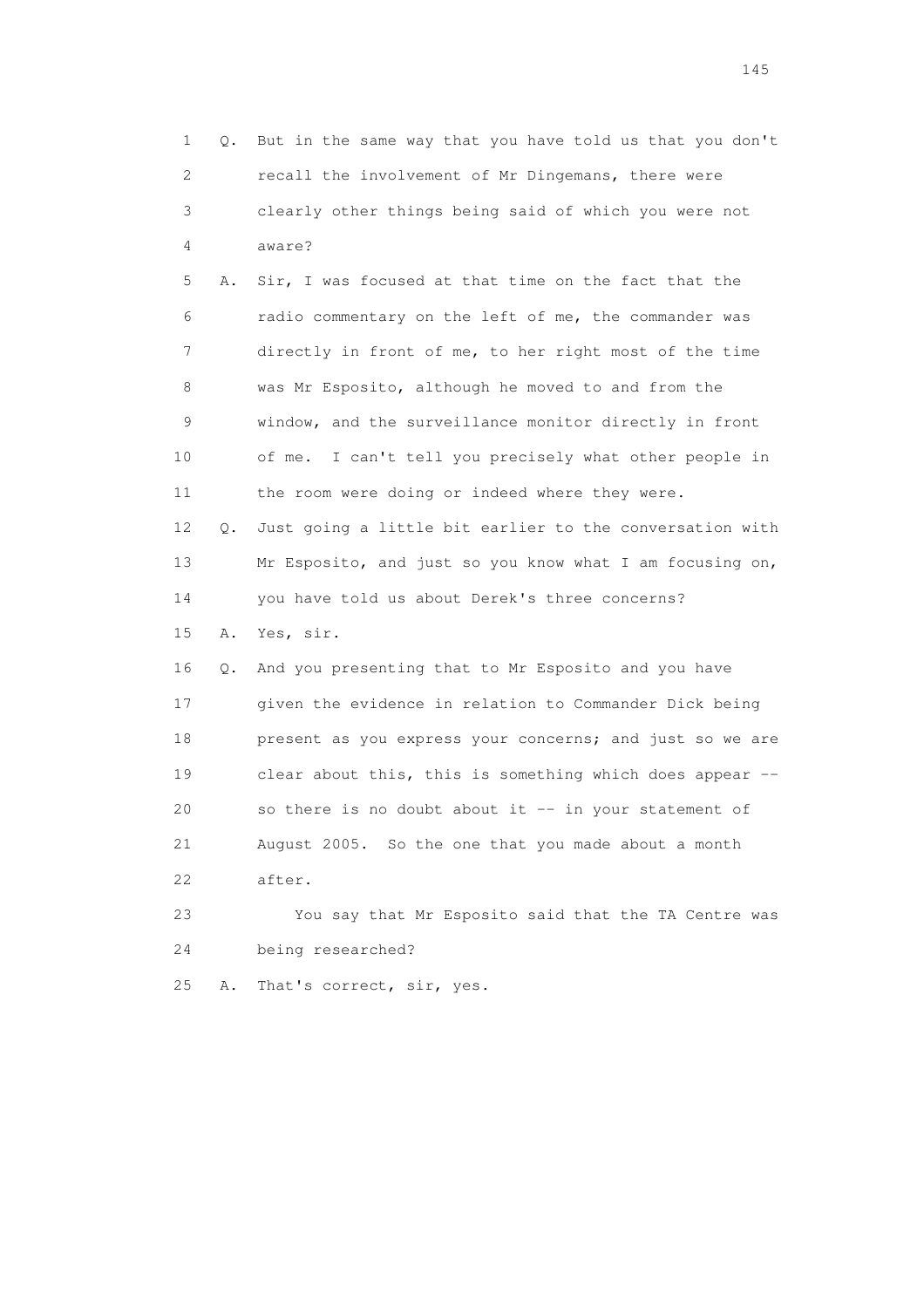- 1 Q. And the bus stop had been suspended?
- 2 A. Yes, sir.

| 3  | Q. | And the procedure for stopping people from the premises  |
|----|----|----------------------------------------------------------|
| 4  |    | was that SO19 would do the interception?                 |
| 5  | Α. | That's correct, sir, yes.                                |
| 6  | Q. | What I am going to put to you, officer, and you have     |
| 7  |    | already dealt with this in terms with Mr Hough, but it's |
| 8  |    | right and fair that I should put it to you, so far as    |
| 9  |    | Mr Esposito is concerned, it wasn't said that the bus    |
| 10 |    | stop was suspended, that was something that was actually |
| 11 |    | being considered and had been considered by              |
| 12 |    | Commander Dick and it wasn't to be suspended?            |
| 13 | Α. | No, sir. I was told it was suspended.                    |
| 14 | Q. | And the procedure for stopping was that what was said    |
| 15 |    | was that S019 would do interceptions but depending upon  |
| 16 |    | what Commander Dick decided because it was going to be   |
| 17 |    | referred to her in each case?                            |
| 18 | Α. | No, sir, it was specifically told to me that it would be |
| 19 |    | the tac adviser on the ground that would make the        |
| 20 |    | decision as to how that stop would happen.               |
| 21 | Q. | I want to ask you a couple of things moving on almost to |
| 22 |    | the end of the incident, please. You have said that      |
| 23 |    | what Commander Dick was saying, was this after the       |
| 24 |    | subject had alighted from the number 2, "he needs to be  |
| 25 |    | stopped before he goes into the tube" or words to that   |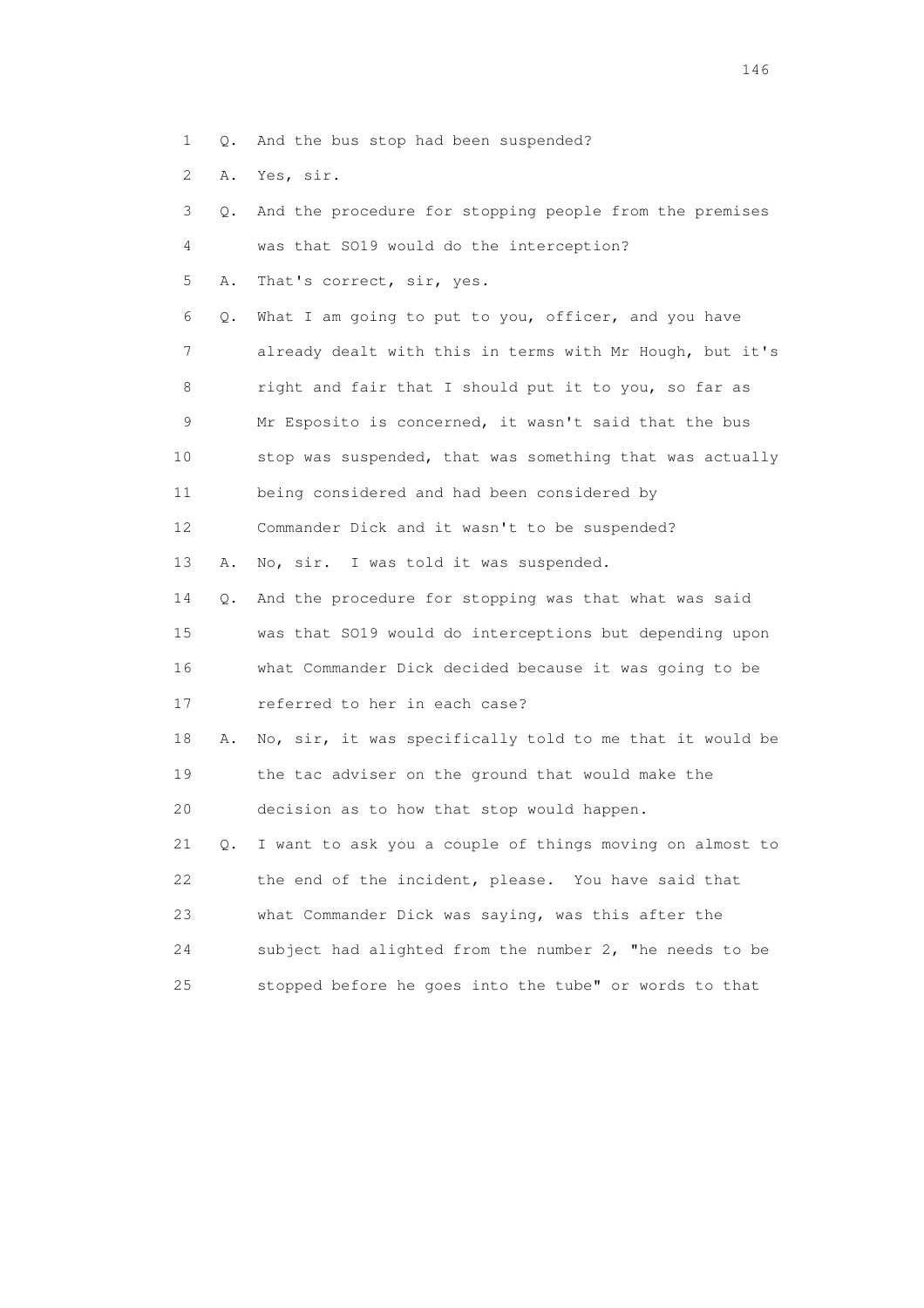1 effect?

| 2  | Α. | Yes, sir. Because we had mentioned -- we had heard he    |
|----|----|----------------------------------------------------------|
| 3  |    | was towards the tube and that's why she said that, yes.  |
| 4  | Q. | I just want to ask you: you have said, and it's based -- |
| 5  |    | it may be you have an independent recollection, I don't  |
| 6  |    | know, but in your statement you say that the grey team,  |
| 7  |    | the surveillance team, called state red. You have just   |
| 8  |    | been asked some questions about that.                    |
| 9  | Α. | I don't know who called it. I recall hearing that, yes.  |
| 10 | Q. | I just want to see if you can assist on a sequence, to   |
| 11 |    | see where we are. The state red being called was before  |
| 12 |    | you were aware that the person was going down the        |
| 13 |    | escalator?                                               |
| 14 | Α. | No, sir, it was while they were on the escalator.        |
| 15 | Q. | You say that's while they were on the escalator?         |
| 16 | Α. | Yes, sir, that's why I became concerned about it. In my  |
| 17 |    | experience, doing surveillance, going into tube stations |
| 18 |    | I am aware of when you use radio communication.<br>The   |
| 19 |    | fact that I heard they were on the escalator and I heard |
| 20 |    | that on the radio, and the 19 authority was then given,  |
| 21 |    | gave me concerns.                                        |
| 22 | Q. | Yes, the way that you put it in your statement was that: |
| 23 |    | "I could hear from the radio that the grey team had      |
| 24 |    | gone to state red. I also heard that the male was        |
|    |    |                                                          |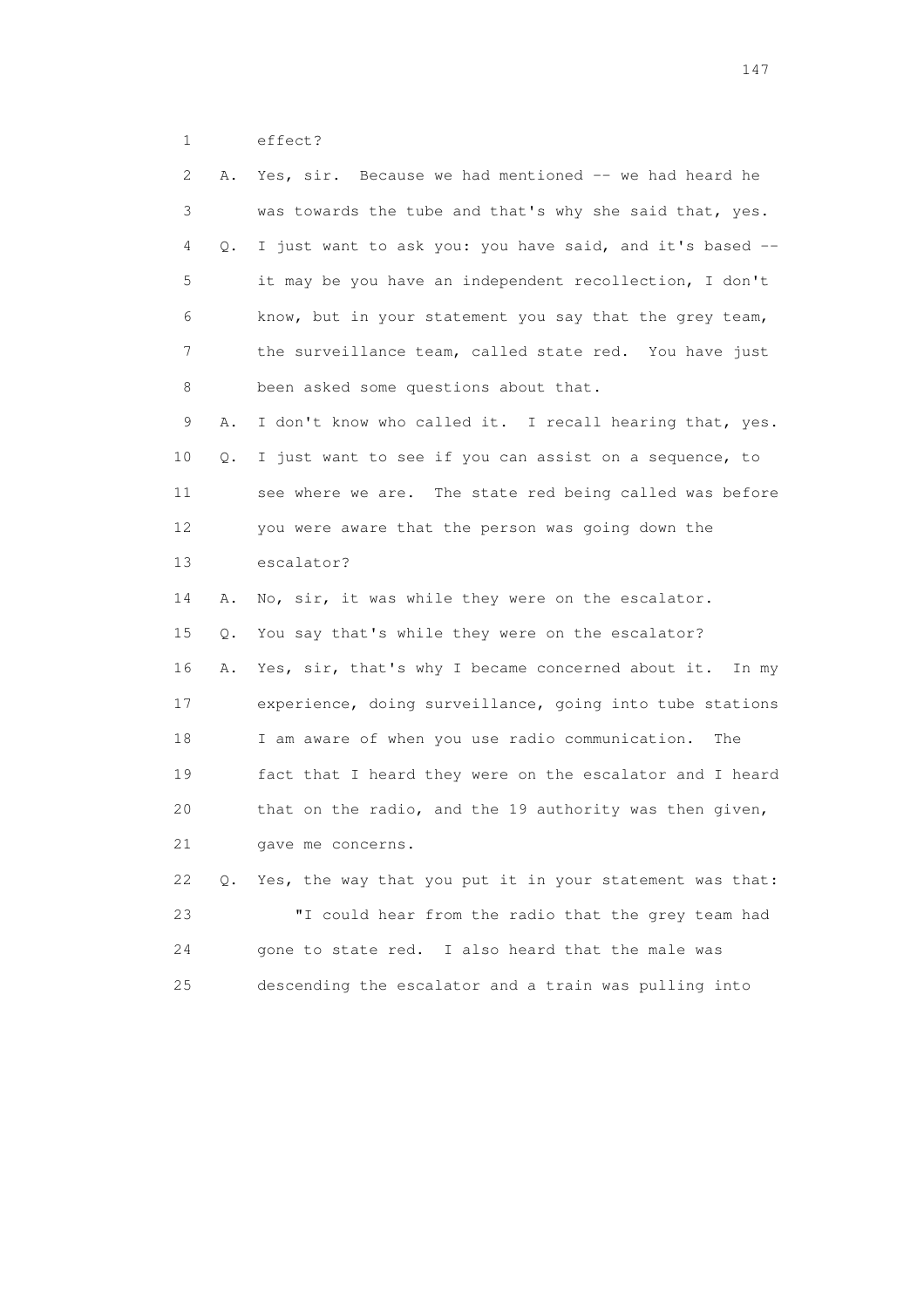- 1 the platform".
- 2 A. Yes, sir.

 3 Q. So on the basis of your evidence, we are to consider 4 that almost simultaneous?

5 A. Yes, sir.

 6 Q. And the SO12 order to do the stop and then the CO19 to 7 do the stop, you said doing the best you can about 8 a minute?

9 A. Yes.

 10 Q. I am going to suggest that it was almost simultaneous? 11 A. It wasn't, it was not almost simultaneous, there was 12 a clear gap, I clearly remember Mr Esposito saying, "No" 13 to the commander, "they are not there". He then moved 14 away, she gave SO12 the order, he then moved away to the 15 window, I remember him leaning on the railing, almost 16 facing the window, talking on the phone, and then coming 17 back and saying, "They are there, they are there", it 18 wasn't instantaneous, no.

19 MR PERRY: Thank you very much, officer.

- 20 A. Thank you.
- 21 SIR MICHAEL WRIGHT: Mr King?
- 22 MR KING: No, thank you.
- 23 MR HORWELL: No, thank you, sir.
- 24 Further questions from MR HOUGH
- 25 MR HOUGH: Just one very small point.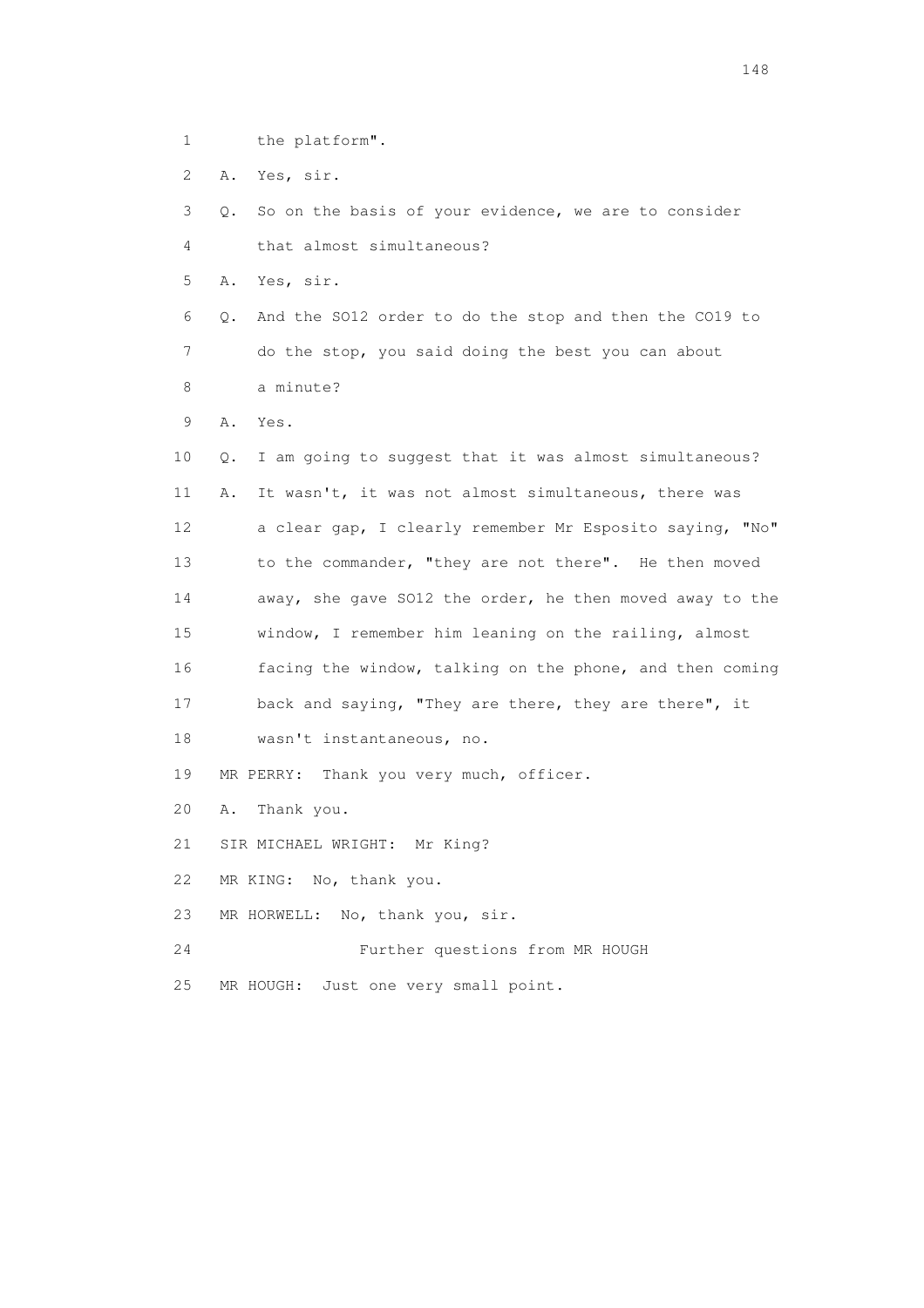1 You have been asked about your statement?

2 A. Yes, sir.

 3 Q. Just to be clear, other people who have been asked about 4 their statements gave statements to the IPCC after being 5 called in, that's certainly the case of most of them. 6 How was your statement produced? 7 A. Sir, when this incident happened, it was, we quickly 8 moved on to try and find suspects that were outstanding 9 and the operations continued and I couldn't, didn't 10 focus on this at all until the conclusion of that. 11 I was then fully expecting to be contacted to provide 12 a statement. Up to a month after that, I hadn't. 13 Things were coming out in the press, if I can put it 14 that way, and I wanted to make sure I kept my mind clear 15 and I made a statement of my own accord, and had it as 16 a document until I was later asked to produce it, which 17 I did. 18 MR HOUGH: Thank you very much. 19 Questions from THE CORONER 20 SIR MICHAEL WRIGHT: A couple of matters, please. 21 Go back right to the beginning of your story, 7.45 22 that morning when you moved from Tintagel House to New 23 Scotland Yard and you sat in on the grey team's 24 briefing. 25 A. I did, sir, yes.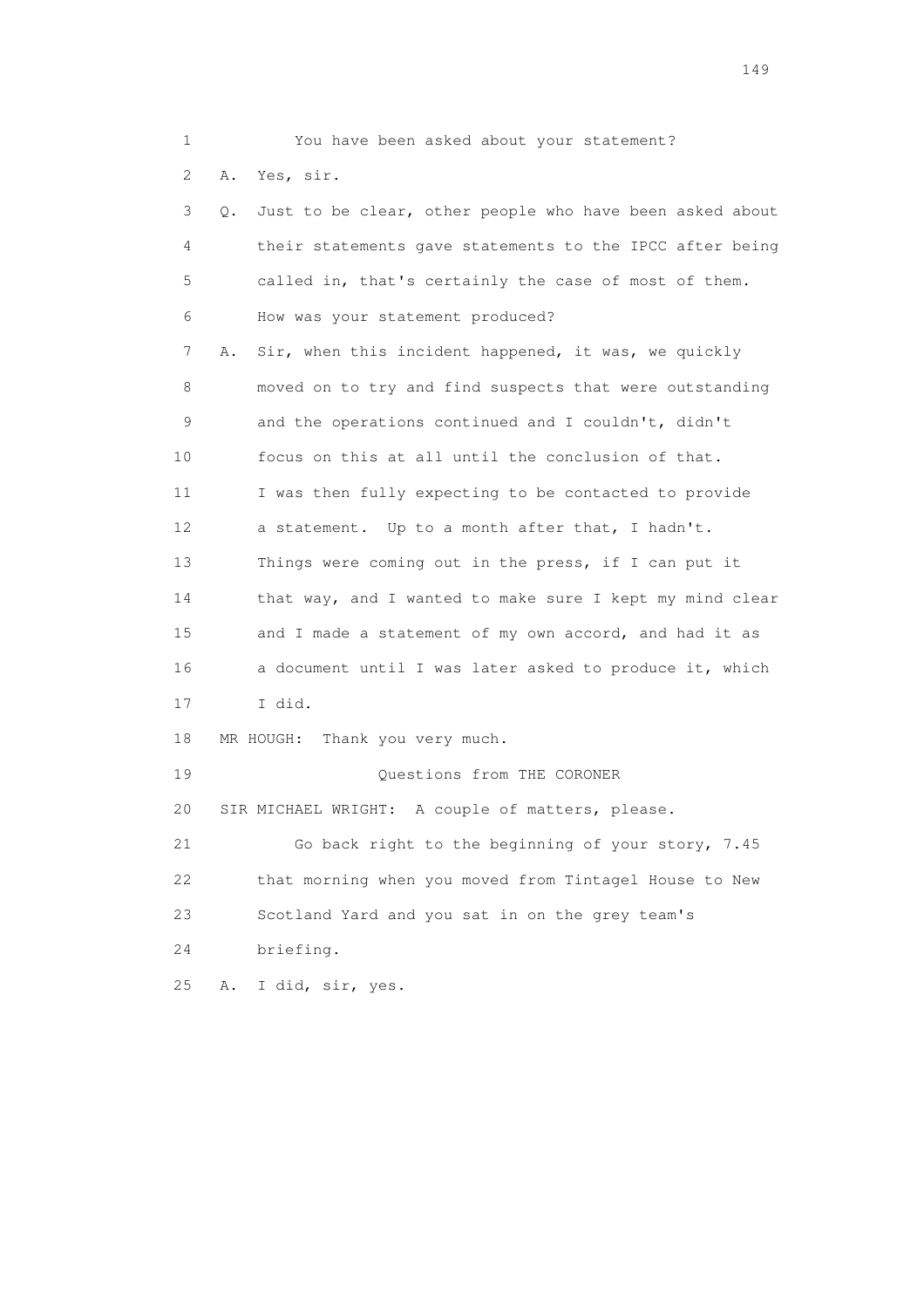1 SIR MICHAEL WRIGHT: The whole team, was it?

2 A. Yes, sir.

3 SIR MICHAEL WRIGHT: Could you help us as to what

 4 photographs or other visual aids were produced to the 5 grey team at that briefing?

 6 A. Sir, I remember a two-page document with two photographs 7 on one page, and one photograph on another, and that's

8 all I can remember being --

9 SIR MICHAEL WRIGHT: Can you remember what they were?

10 A. They were photographs of the subjects.

11 SIR MICHAEL WRIGHT: One subject or two?

- 12 A. I cannot --
- 13 SIR MICHAEL WRIGHT: I am really testing your memory, so
- 14 don't worry too much.

 15 A. It was two -- what I am trying to recall is there were 16 three photographs, I am trying to recall, I don't 17 believe there were three people, I believe there was one 18 photograph of Nettle Tip, Mr Osman, and two photographs

19 of Omar, but I might be wrong in that last bit.

20 Definitely one of Omar, sir.

21 SIR MICHAEL WRIGHT: It might be the other way round.

22 Definitely one of Omar and definitely one of Osman.

23 A. Yes, sir.

 24 SIR MICHAEL WRIGHT: Were they copied for the individual 25 members of the squad or the team, or was it just one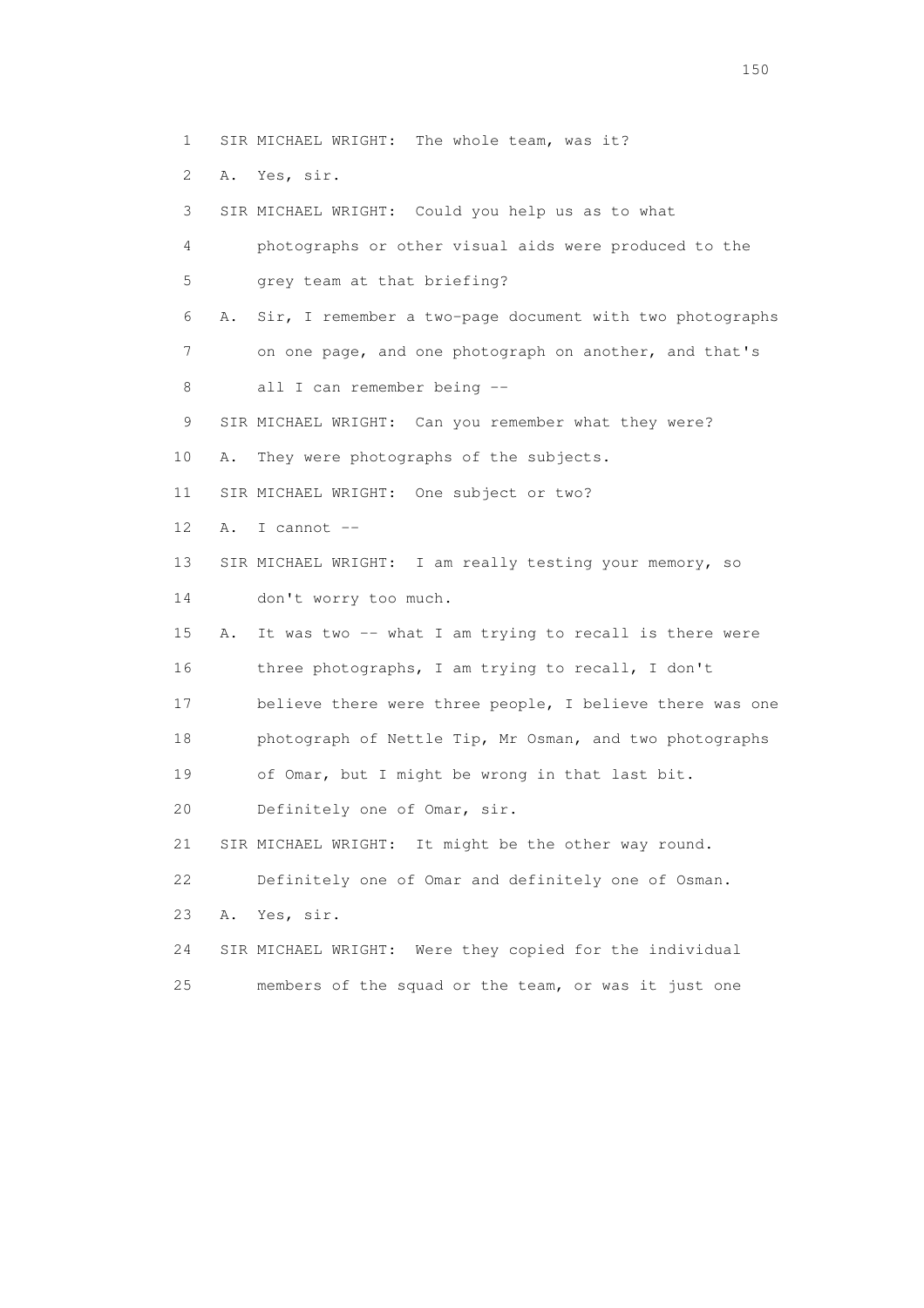1 set?

 2 A. I don't think it was one set but they weren't given out 3 to everyone, no, there was enough to look at it while 4 you are in the briefing, but they weren't given out -- 5 SIR MICHAEL WRIGHT: There were several copies but not 6 enough for one each? 7 A. That's correct, sir. 8 SIR MICHAEL WRIGHT: Thank you. 9 I am still a bit puzzled about your impression of 10 the ops room. When Mr Hough originally asked you about 11 that, he asked you about the noise levels, and your 12 answer was: well, there was a lot of activity. 13 A. Yes, sir. 14 SIR MICHAEL WRIGHT: Then you said "so much activity was 15 almost overwhelming"? 16 A. Yes, sir. 17 SIR MICHAEL WRIGHT: I would just like to understand exactly 18 what you mean. 19 A. Can I give an example to you? 20 SIR MICHAEL WRIGHT: Yes, please. 21 A. I'll try and use it in this context. When you stand and 22 adjourn and walk out, everybody gets up to do their 23 individual things, it's like that, it's like walking 24 into the room and it's like that, everybody is doing 25 their own job within this room.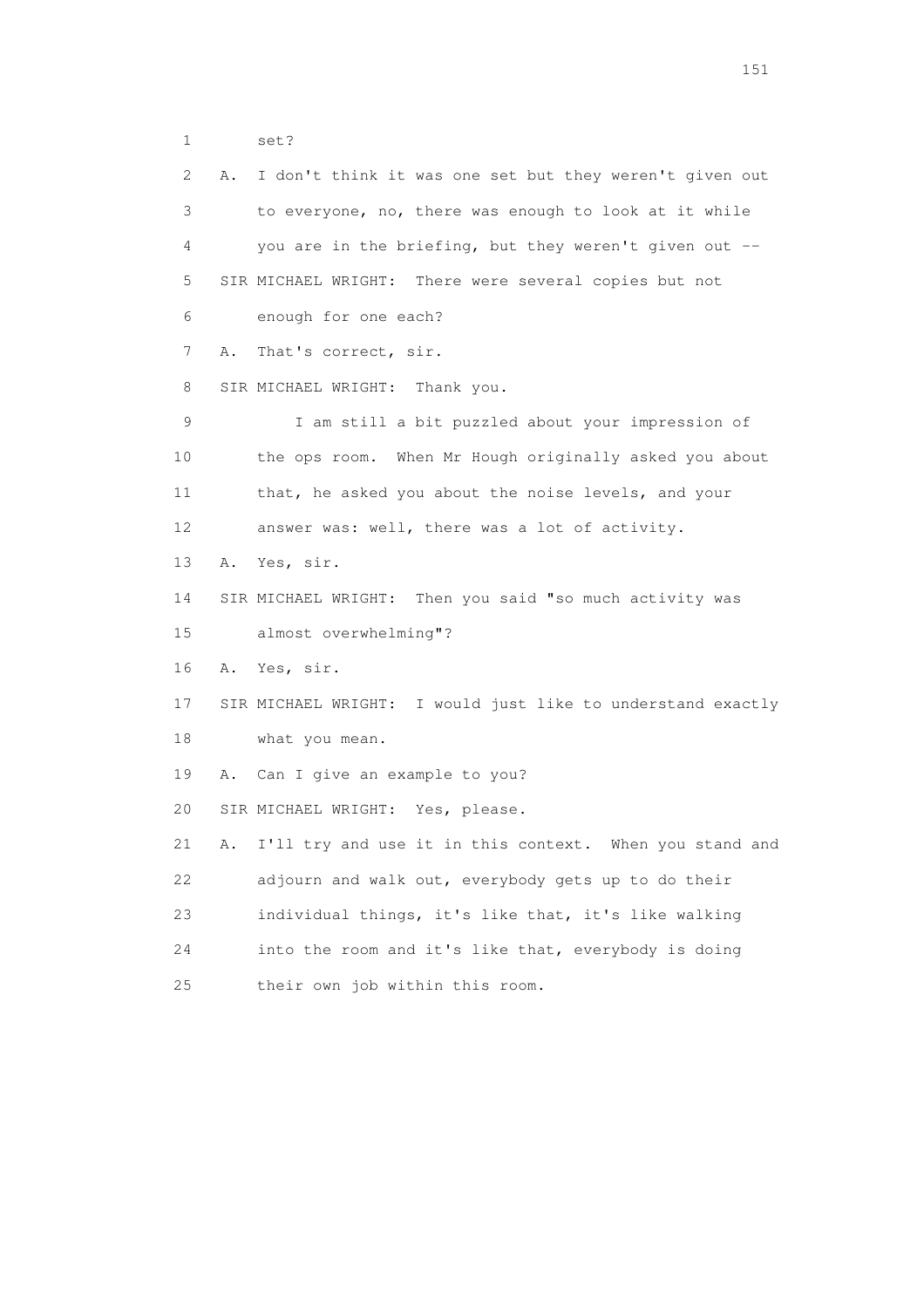- 1 SIR MICHAEL WRIGHT: So many things going on at the same
- 2 time, you mean?
- 3 A. Yes, sir.
- 4 SIR MICHAEL WRIGHT: Different things too.
- 5 A. Yes, sir.
- 6 SIR MICHAEL WRIGHT: I understand. And that you found
- 7 really rather overwhelming?
- 8 A. Initially, sir, yes.
- 9 SIR MICHAEL WRIGHT: Very well. Then of course very shortly 10 after you had got in, you were given your specific task 11 as the Silver firearms liaison.
- 12 A. That's correct.
- 13 SIR MICHAEL WRIGHT: So would I be right in supposing that
- 14 after that, you would be focusing on that aspect of the 15 work?
- 16 A. Yes, sir, that's correct.
- 17 SIR MICHAEL WRIGHT: And acting as the interconnection
- 18 between Pat, who was the surveillance monitor, and
- 19 Mr Esposito?
- 20 A. No, sir, not with Pat. Mr Esposito and the people on
- 21 the ground.
- 22 SIR MICHAEL WRIGHT: The people on the ground through Pat.
- 23 A. No, sir.
- 24 SIR MICHAEL WRIGHT: Through whom?
- 25 A. I would contact them directly through --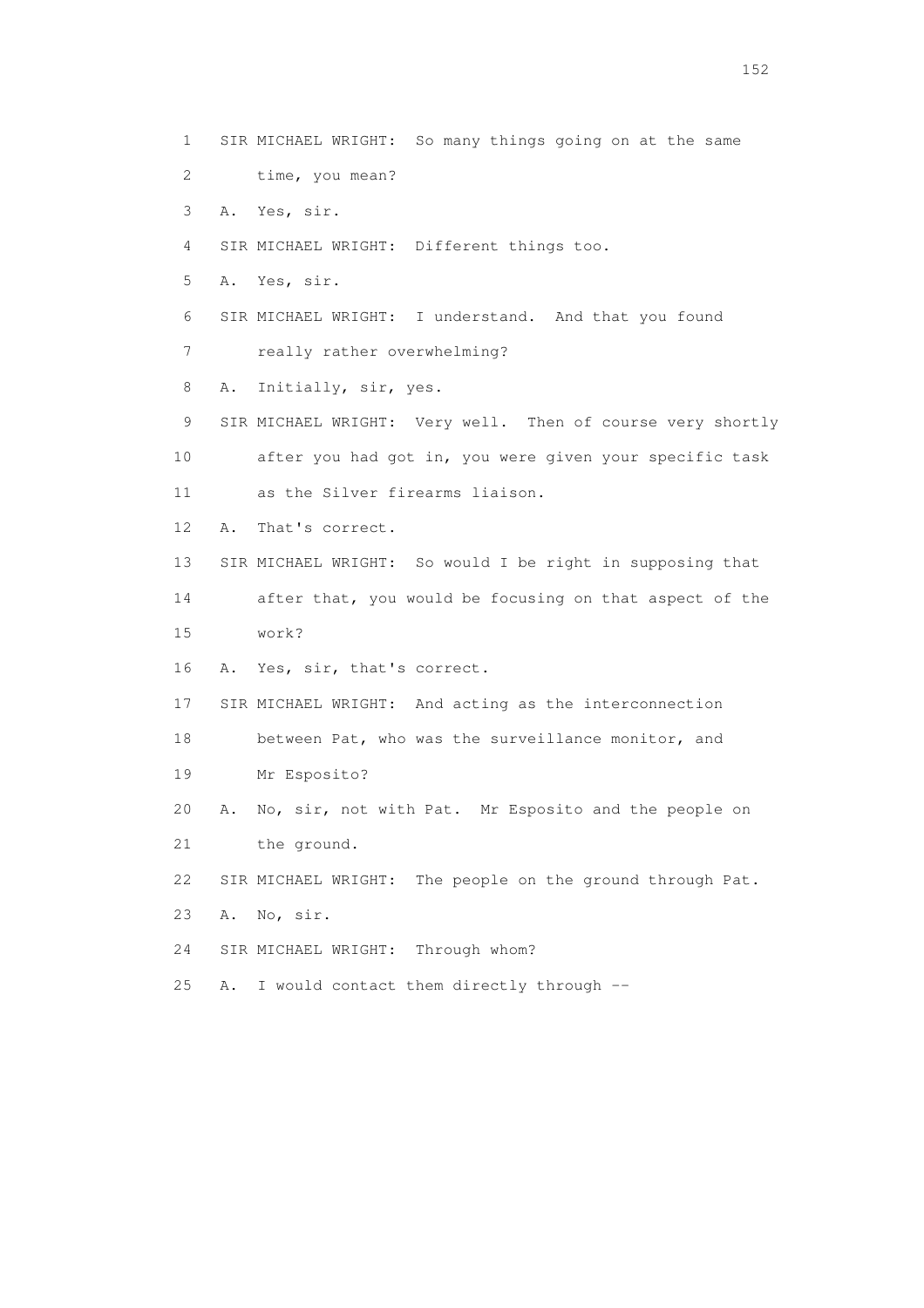1 SIR MICHAEL WRIGHT: Through your own communications?

2 A. Yes, sir.

3 SIR MICHAEL WRIGHT: Thank you. Very well.

 4 The only other matter is this: when Commander Dick 5 took over your landline telephone when you handed it to 6 her, when you finally got through to Mr Purser on about 7 the sixth or seventh or eighth attempt?

8 A. Eighth time.

 9 SIR MICHAEL WRIGHT: She was standing fairly close in front 10 of you.

11 A. Yes, sir, yes.

12 SIR MICHAEL WRIGHT: With the handpiece in her hand,

13 obviously.

14 A. Yes, sir.

 15 SIR MICHAEL WRIGHT: And she was there for some little time. 16 A. Yes, sir.

17 SIR MICHAEL WRIGHT: In fact, as I understand it, until

18 after the shooting? Or certainly up to the shooting?

19 A. I remember her not being on the phone when she was

20 informed that the man had been shot. So -- but I would

21 say up to, yes, sir.

22 SIR MICHAEL WRIGHT: And the radio that was on, you say,

23 your right-hand side.

24 A. Left-hand side.

25 SIR MICHAEL WRIGHT: Sorry. Which had been turned up so

n 153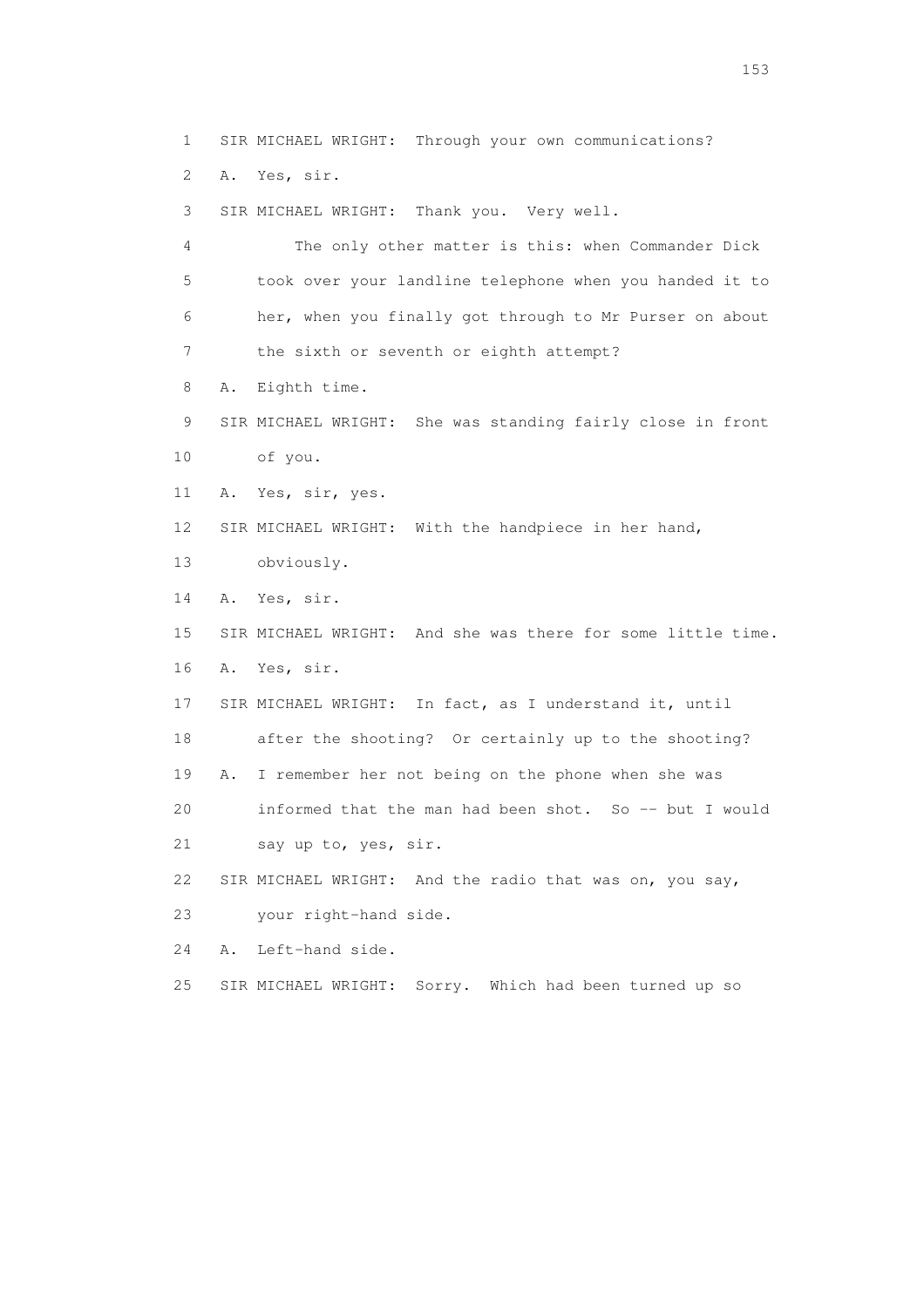1 that you could hear what was coming over the radio. 2 A. Yes, sir. 3 SIR MICHAEL WRIGHT: From where Commander Dick was standing, 4 would you think that she could have heard that? 5 A. Absolutely, sir, yes. 6 SIR MICHAEL WRIGHT: Thank you very much. That's all 7 I want, thank you very much indeed, I won't call you 8 Nick, but thank you very much. 9 A. Thank you, sir. 10 (The witness withdrew) 11 MR HOUGH: The next witness is "Pat". 12 CODENAME "PAT" (sworn) 13 SIR MICHAEL WRIGHT: Thank you, please sit down. 14 Questions from MR HOUGH 15 MR HOUGH: I think you have been given the name "Pat" for 16 these proceedings? 17 A. That's correct. 18 Q. In July 2005, were you a detective constable in 19 Special Branch or SO12? 20 A. Yes, I was, sir. 21 Q. I think you have made two statements on the matters that 22 we are concerned with, one in November 2005 and one in 23 July 2007. There is in fact a third very short 24 statement but those are the two main ones? 25 A. That's correct, yes.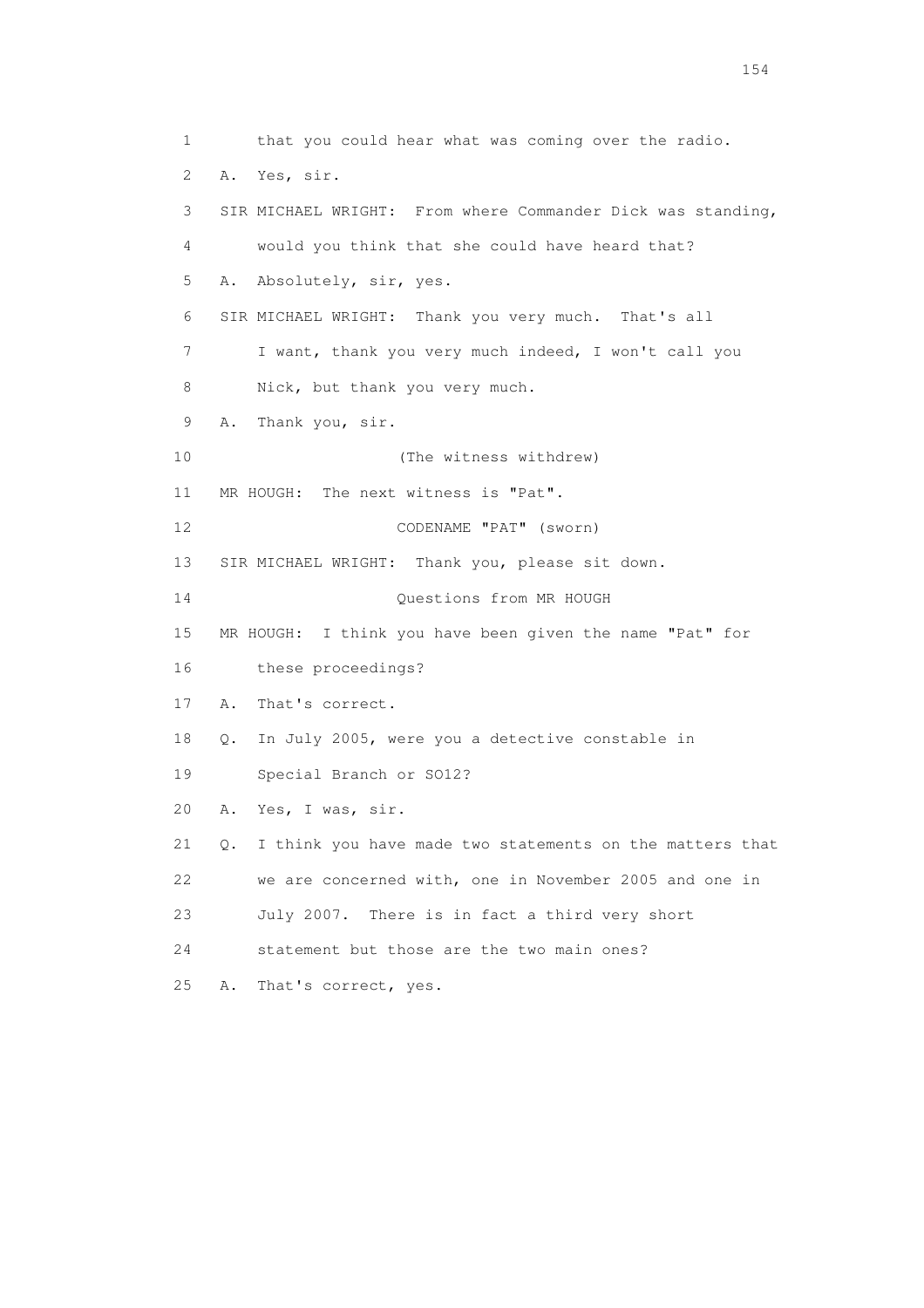| 1  | Q. | There is no difficulty with you having those to hand if  |
|----|----|----------------------------------------------------------|
| 2  |    | you would like to refer to them.                         |
| 3  | Α. | Thank you, sir.                                          |
| 4  | Q. | We have heard that you participated in completing        |
| 5  |    | a surveillance running log and copies of that will be    |
| 6  |    | produced for the jury by tomorrow morning, but I'll show |
| 7  |    | it on screen this afternoon when it's needed.            |
| 8  |    | Can we begin on 22 July 2005. Were you on duty that      |
| 9  |    | day at New Scotland Yard?                                |
| 10 | Α. | I was, sir, yes.                                         |
| 11 | Q. | What time did you arrive at New Scotland Yard?           |
| 12 | Α. | It was sometime after 7, before 8 o'clock.               |
| 13 | Q. | Where did you go on arrival?                             |
| 14 | Α. | I initially went to my normal office and then I was      |
| 15 |    | directed down to the operations room, sir.               |
| 16 | Q. | Is that the operations room on the 16th floor that we    |
| 17 |    | have been hearing about?                                 |
| 18 | Α. | Yes, that's correct.                                     |
| 19 | Q. | Either before you went or as you got there, were you     |
| 20 |    | told anything about the duty you would be performing     |
| 21 |    | that day?                                                |
| 22 | Α. | No, I wasn't at that stage, no.                          |
| 23 | О. | So you are arriving at the operations room about what    |
| 24 |    | time?                                                    |
| 25 | Α. | Sometime before 8 o'clock, I can't be exactly sure of    |

n 155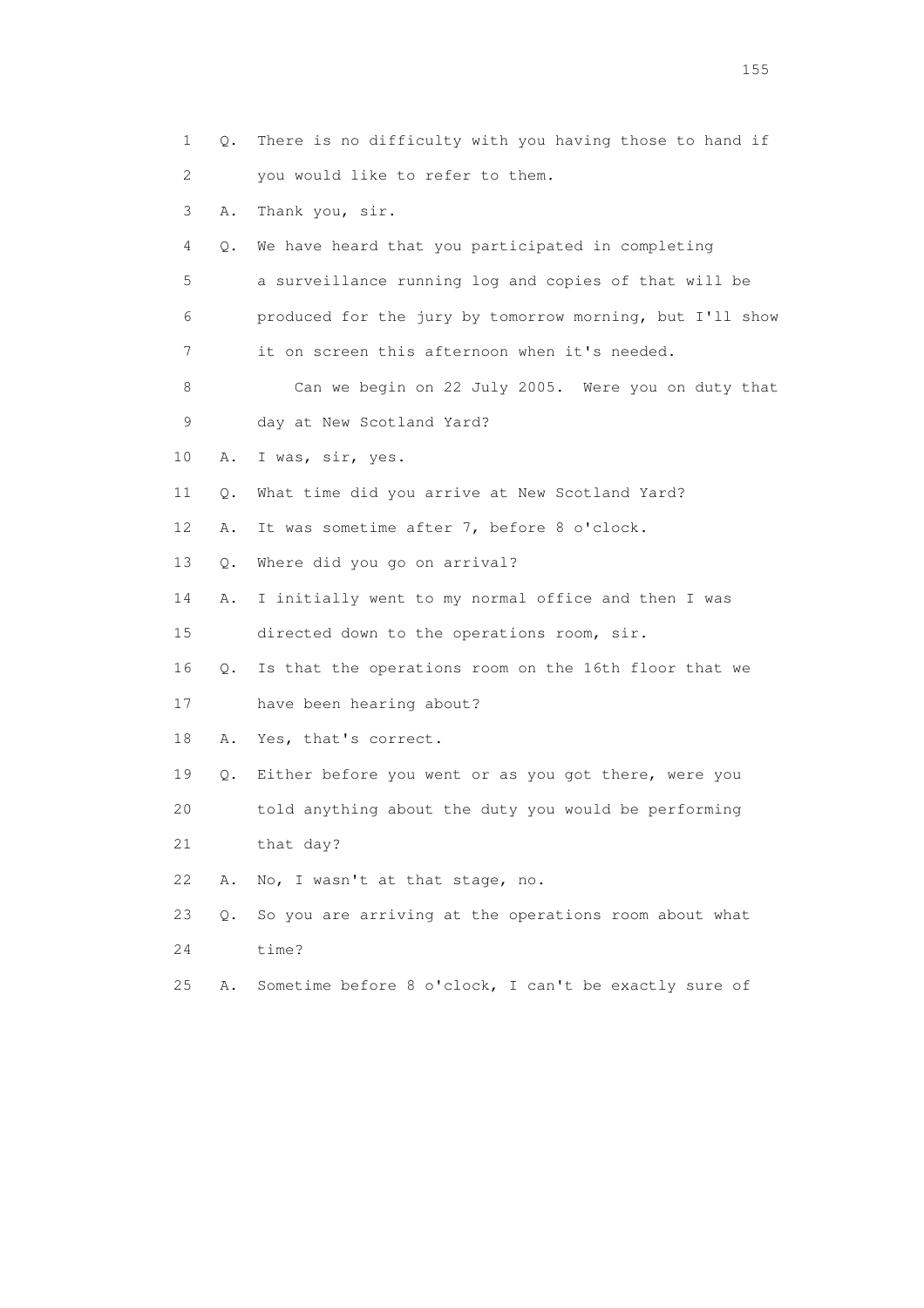1 the time, sir. 2 Q. When you arrived in the room, how many people were in 3 it? 4 A. I couldn't give an exact figure. I believe I have 5 previously said somewhere around 15 or possibly more. 6 Q. What was the general atmosphere in the room? 7 A. It seemed very busy, there were a lot of people or 8 certainly more people than I was used to seeing in that 9 room. 10 Q. When you entered the room, who did you go up to? 11 A. I went to speak to a colleague of mine who was one of 12 the surveillance monitors at the front of the room. 13 Q. Can we have up, please, tab 20 again. Do we see there 14 the operations room on a plan? 15 A. I can, yes, sir. 16 Q. You are going up to your colleague on that, would that 17 be to the short desk at the front of the room where we 18 see the various Cougar desktops? 19 A. That's correct, sir, yes. 20 Q. What did your colleague tell you? 21 A. He briefly explained that the operation was obviously 22 looking for the suspects from the attacks of the 23 previous day. 24 Q. Did he tell you anything else about the operation, when 25 it had started, what its purpose was?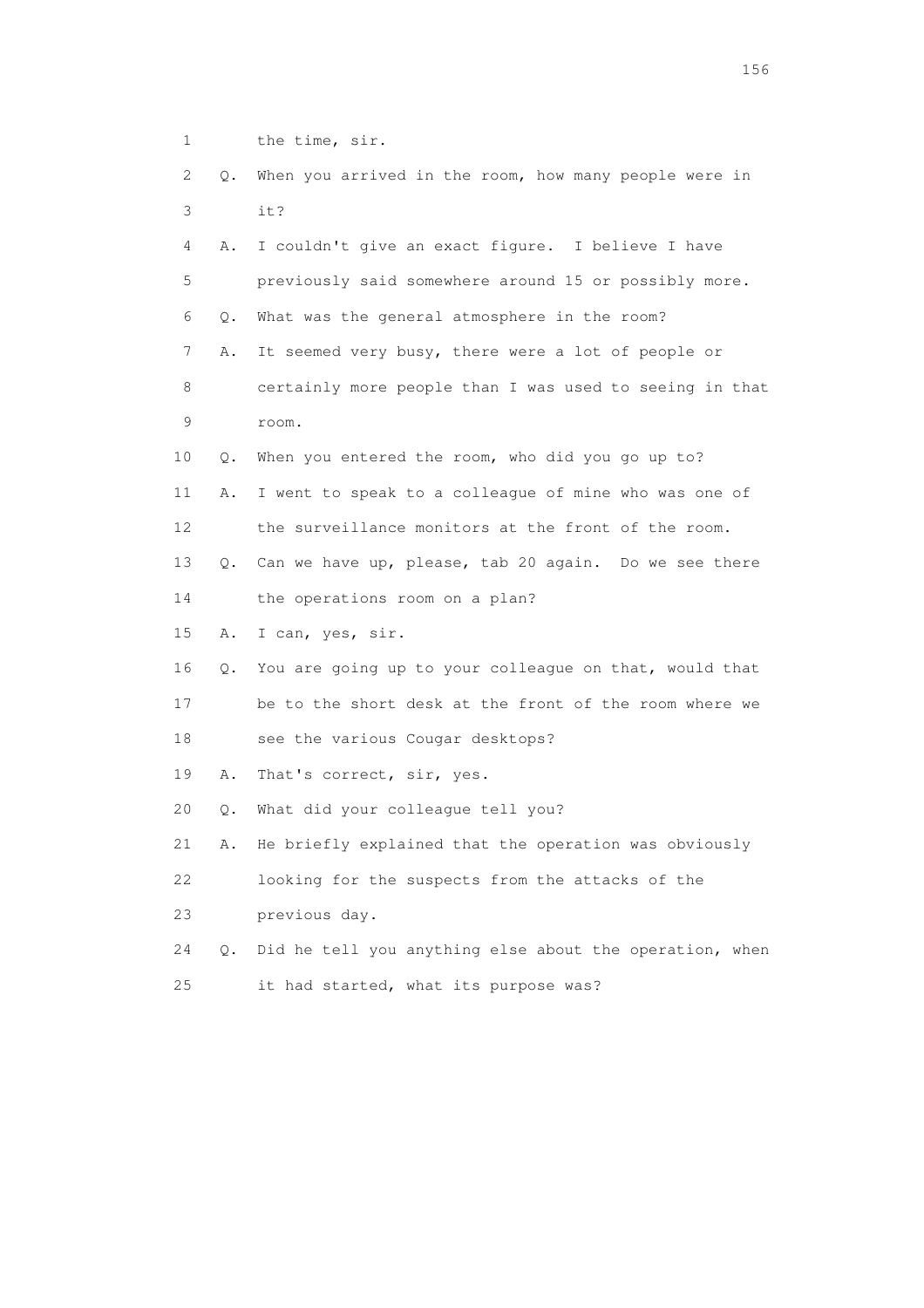| 1  | Α. | Obviously explained that it was to look for the suspects |
|----|----|----------------------------------------------------------|
| 2  |    | or to find the suspects and it had started some hours    |
| 3  |    | previously.                                              |
| 4  | Q. | Did he point out any other officers in the room?         |
| 5  | Α. | He pointed out some senior officers who were to the side |
| 6  |    | of the room, corner of the room.                         |
| 7  | Q. | If we can have the plan up on screen again and leave it  |
| 8  |    | up for the next couple of minutes, the senior officers   |
| 9  |    | you said over on the side of the room; which side?       |
| 10 | Α. | The area where I believe where it's C1, C2 and C3, the   |
| 11 |    | area in front of these desks, around that area.          |
| 12 | Q. | That's helpful. Did you become aware of the aims or      |
| 13 |    | strategy of the operation?                               |
| 14 | Α. | It was indicated at the rear of the room, so this would  |
| 15 |    | be behind A2/A3 area, there were some white boards at    |
| 16 |    | the back of the room and there was a strategy written on |
| 17 |    | there in relation to the operation, sir.                 |
| 18 | Q. | What did that say, if you can remember, either           |
| 19 |    | specifically or the gist?                                |
| 20 | Α. | It was in relation to people leaving the addresses, how  |
| 21 |    | they would be stopped, spoken to or stopped with armed   |
| 22 |    | support and arrested.                                    |
| 23 | О. | Any more detail than that?                               |
| 24 | Α. | I can't remember the exact wording but it was -- the     |
| 25 |    | gist of it was that, sir.                                |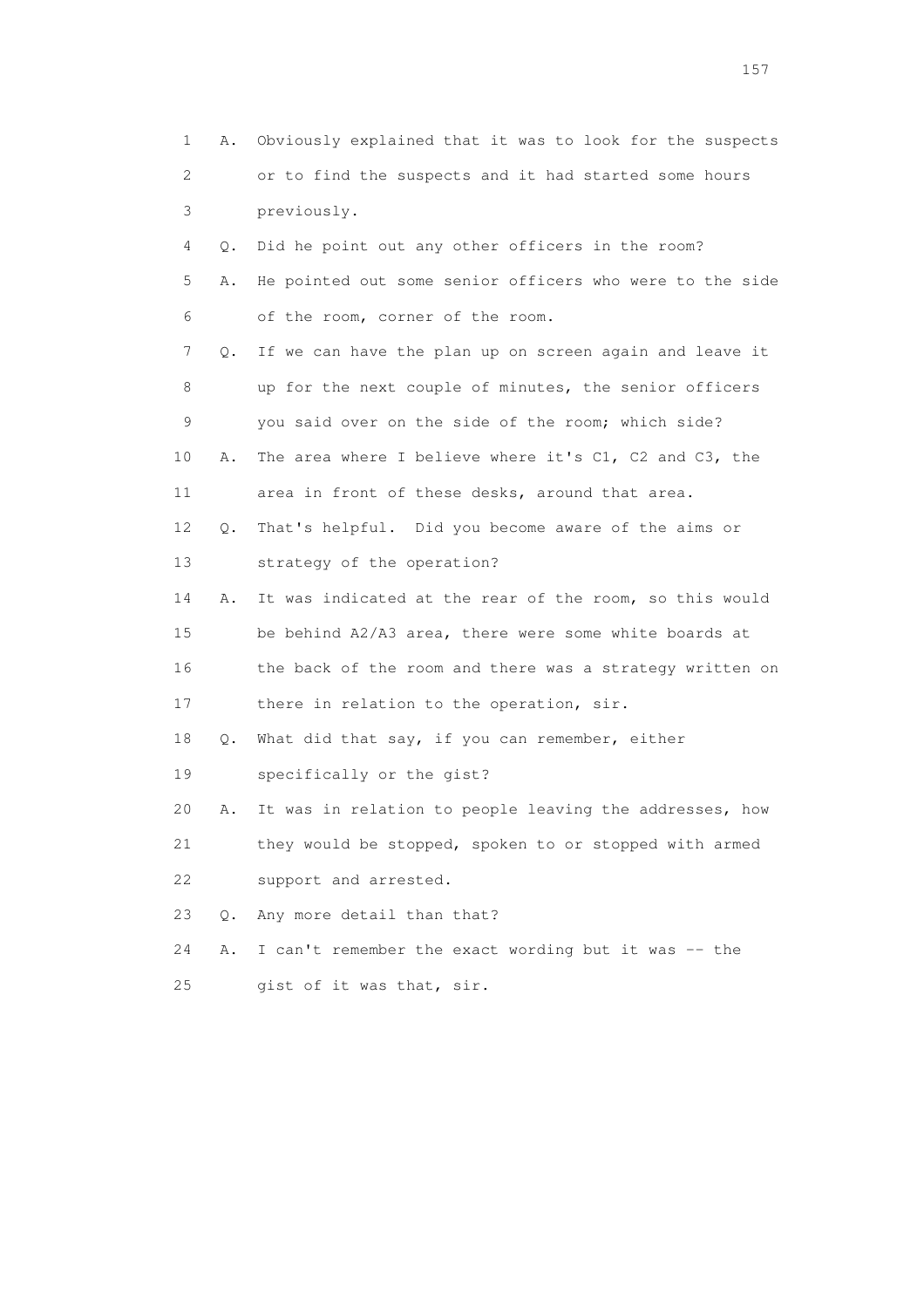|  |  |  | Q. All persons to be stopped or only some? |  |  |  |  |  |  |
|--|--|--|--------------------------------------------|--|--|--|--|--|--|
|--|--|--|--------------------------------------------|--|--|--|--|--|--|

| $\mathbf{2}^{\mathsf{I}}$ | Α. | In my memory initially it was all persons at least to be |
|---------------------------|----|----------------------------------------------------------|
| 3                         |    | spoken to, depending on the level of threat they may     |
| 4                         |    | pose by somebody, I believe to obtain intelligence with  |
| 5                         |    | regard to possibly the suspects.                         |
| 6                         | Q. | Did your colleague tell you anything about how things    |
| 7                         |    | had been in the room while he had been there?<br>The     |
| 8                         |    | second page of your first statement if it helps.         |
| 9                         | Α. | He said it hadn't stopped and the atmosphere he          |
| 10                        |    | described as hectic.                                     |
| 11                        | Q. | After he had briefed you briefly, what role did you take |
| 12                        |    | on?                                                      |
| 13                        | Α. | I continued that role of surveillance monitor at that    |
| 14                        |    | position, sir.                                           |
| 15                        | Q. | And specifically what position in the room?              |
| 16                        | Α. | That was at S1.                                          |
| 17                        | Q. | Thank you very much. Can we take the plan off screen     |
| 18                        |    | now, that's helpful.                                     |
| 19                        |    | The role of surveillance monitor, was that one you       |
| 20                        |    | performed in the past?                                   |
| 21                        | Α. | Yes, it was, sir.                                        |
| 22                        | Q. | We have heard that that in general terms involves        |
| 23                        |    | listening to radio traffic from the surveillance teams   |
| 24                        |    | over the Cougar radio set?                               |
| 25                        | Α. | Yes, it does.                                            |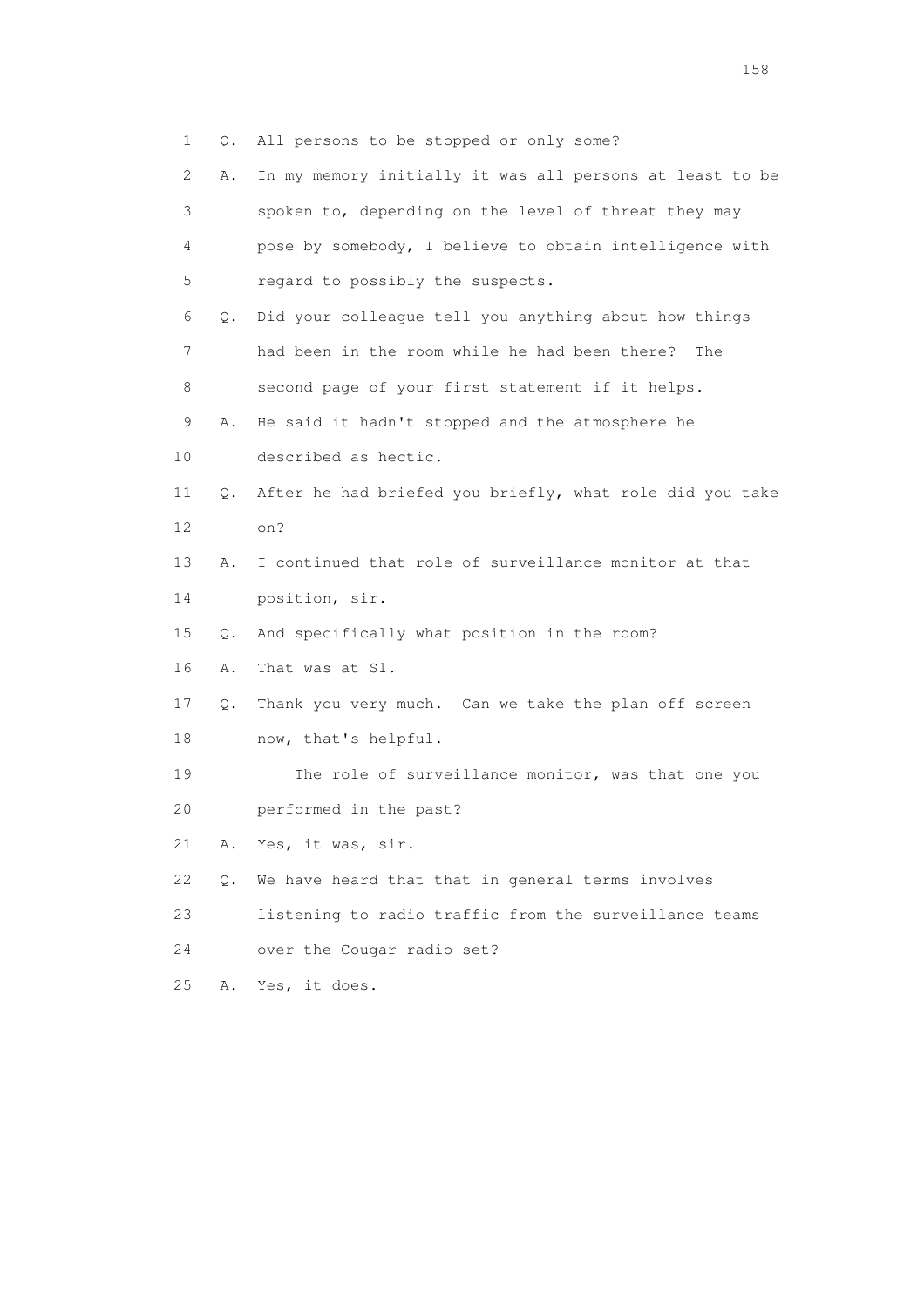- 1 Q. Recording those communications in brief in the running 2 log?
- 3 A. That's correct, sir, yes.
- 4 Q. And occasionally speaking to other officers in the room 5 to give a more detailed explanation?

6 A. It's primarily, sorry, just to expand slightly,

 7 primarily more a facilitation role from the surveillance 8 team to the operations manager in the room and it would 9 involve speaking to the team leader on a number of 10 occasions. As I think may have been pointed out, the 11 Cougar radio system is invariably -- I would rather say 12 you invariably can't hear what's being said depending on 13 distance and other factors.

- 14 Q. If there were difficulties with using the Cougar system, 15 how do you communicate?
- 16 A. By phone, sir.
- 17 Q. A landline or do you have a mobile there as well?
- 18 A. No, it would be from the landline, there is a designated 19 button on the phone to ring the team leader.
- 20 Q. When you took on that role, how many other surveillance 21 monitors were there?
- 22 A. I believe there were two in the chairs next to me from 23 memory.
- 24 Q. Two others?
- 25 A. Two others I believe, yes.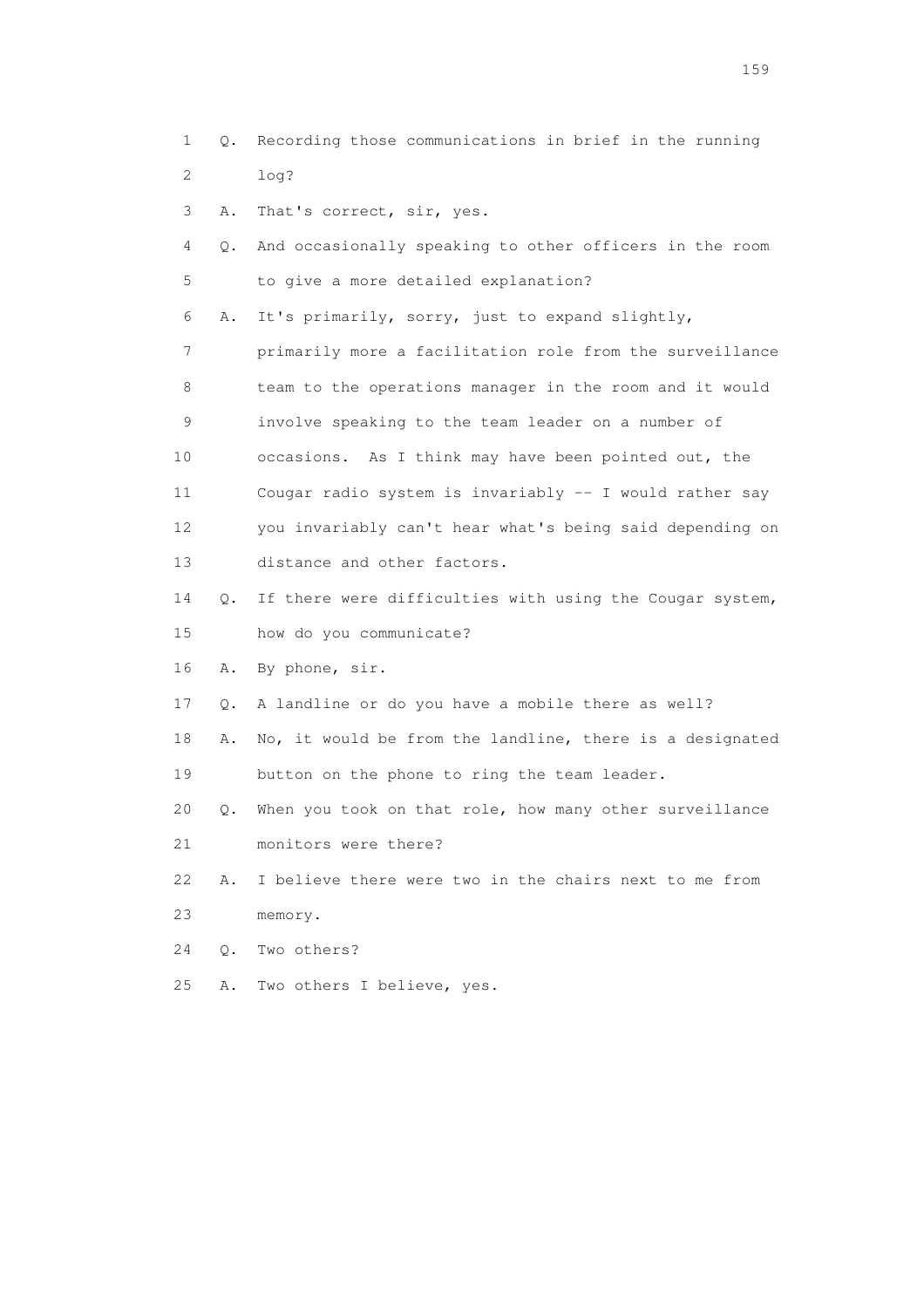| 1  | Q. | How was the duty divided between the three of you?         |
|----|----|------------------------------------------------------------|
| 2  | Α. | I believe it was per address or per team, I believe        |
| 3  |    | there were some, two teams at the address I was dealing    |
| 4  |    | with, but that was how generally it had been run           |
| 5  |    | previously as well.                                        |
| 6  | Q. | You were doing one address, the Scotia Road address?       |
| 7  | Α. | That's correct, yes, sir.                                  |
| 8  | Q. | And both teams there, and that's the red and the grey      |
| 9  |    | teams?                                                     |
| 10 | Α. | That's correct, yes.                                       |
| 11 | Q. | Can we now have on screen, please, page 446. Is this       |
| 12 |    | a copy of the surveillance running log initially started   |
| 13 |    | by your colleague we have heard about, Mr Barker, and      |
| 14 |    | then continued by you?                                     |
| 15 | Α. | Yes, that's correct.                                       |
| 16 |    | Q. Can we see over on page 447 a record that you continued |
| 17 |    | that log at 8 o'clock?                                     |
| 18 | Α. | That's correct, sir, yes.                                  |
| 19 | Q. | The entries that are being made on this log we have        |
| 20 |    | heard that the time is typed in by the monitor?            |
| 21 | Α. | That's correct, yes.                                       |
| 22 | Q. | And when you are typing in that time, are you trying to    |
| 23 |    | give the time that you have heard it or the time that      |
| 24 |    | you are typing it?                                         |
| 25 | Α. | Generally it would be one and the same thing. I would      |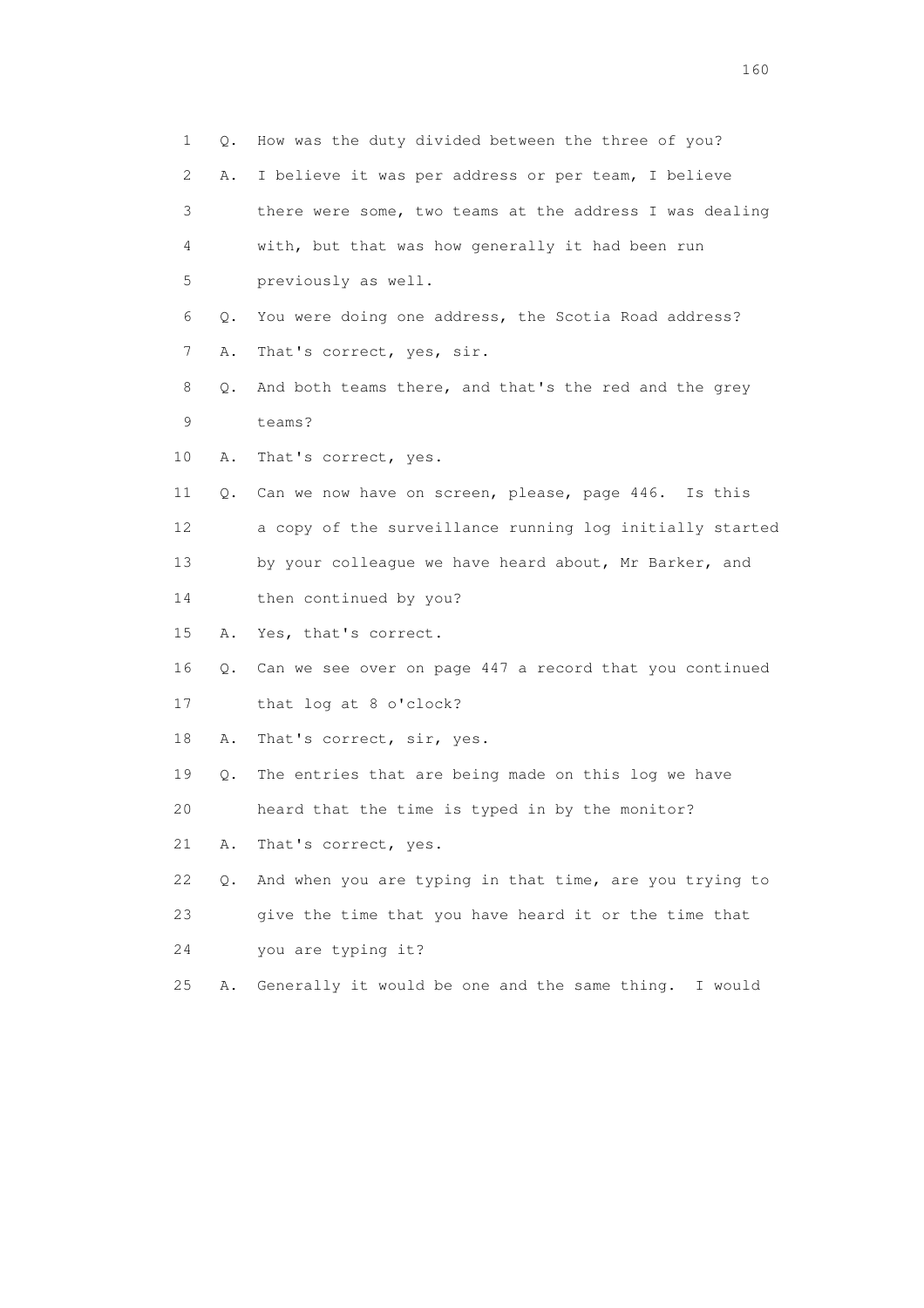1 like to give it at the time I hear it which would be 2 when I type, there is a clock on the wall in front of 3 where I sat and if I couldn't see that, I would refer to 4 my watch but it would generally be from the clock in 5 front of me. 6 Q. This log that you are typing, is it coming up on screen 7 exactly as you are typing it? 8 A. There would be a screen on the desk where I sat, and 9 then that would generally be mirrored on the plasma 10 screen which would be in front of me on the wall -- 11 sorry, on the other window side of the room in front of 12 me. 13 Q. We have already seen those, I don't take the jury back 14 to them. 15 SIR MICHAEL WRIGHT: What Mr Hough did ask you is whether 16 there was any time lag between your typing into your -- 17 A. No, it's a real time screen. 18 SIR MICHAEL WRIGHT: Comes straight up. 19 A. It's sort of, if you like, a normal Word document which 20 you type on and it would be exactly the same type as 21 I was typing. 22 MR HOUGH: Later on obviously it can be printed off? 23 A. Certainly, yes. 24 Q. Are any revisions made between when you type it and when 25 it's printed off?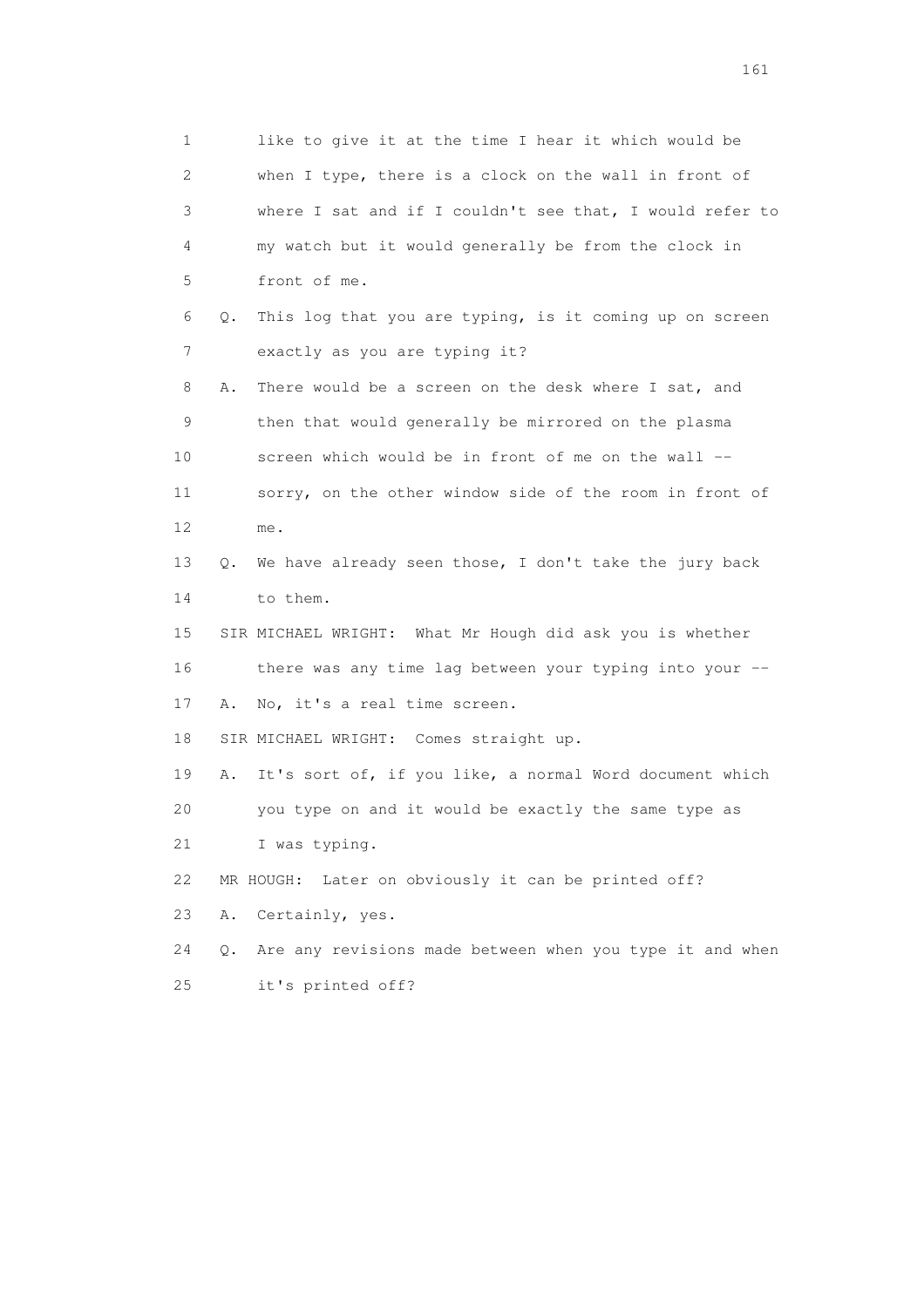1 A. I would try and do the revisions, for instance 2 a spelling mistake that may be adjusted, I would try and 3 do it at the time. As it was only a short record, 4 I would try and make sure it was accurate then and there 5 at the time. 6 Q. So there is no process of revision a week or two weeks 7 afterwards? 8 A. There is -- as practice at the end of a tour of duty we 9 would routinely speak with the surveillance team leader 10 to make sure there were no major differences but this 11 wasn't the case in this log, that was never achieved 12 afterwards. 13 Q. So you never spoke to the surveillance team leader to 14 check the accuracy of -- 15 A. I didn't, no. I did try and speak to him but the log 16 had been taken away and it wasn't possible to be done. 17 Q. Turning to the early part of your period of duty, so 18 from 8 o'clock through until before 9.30, what did you 19 do over that period to inform yourself about the 20 position of the teams and what they were doing? 21 A. As was normal in that role I spoke and telephoned rather 22 the team leader of the surveillance team just to inform 23 them that I had taken over from my colleague. 24 Q. What did you discover from them about where they were? 25 A. Obviously they had told me that they were down at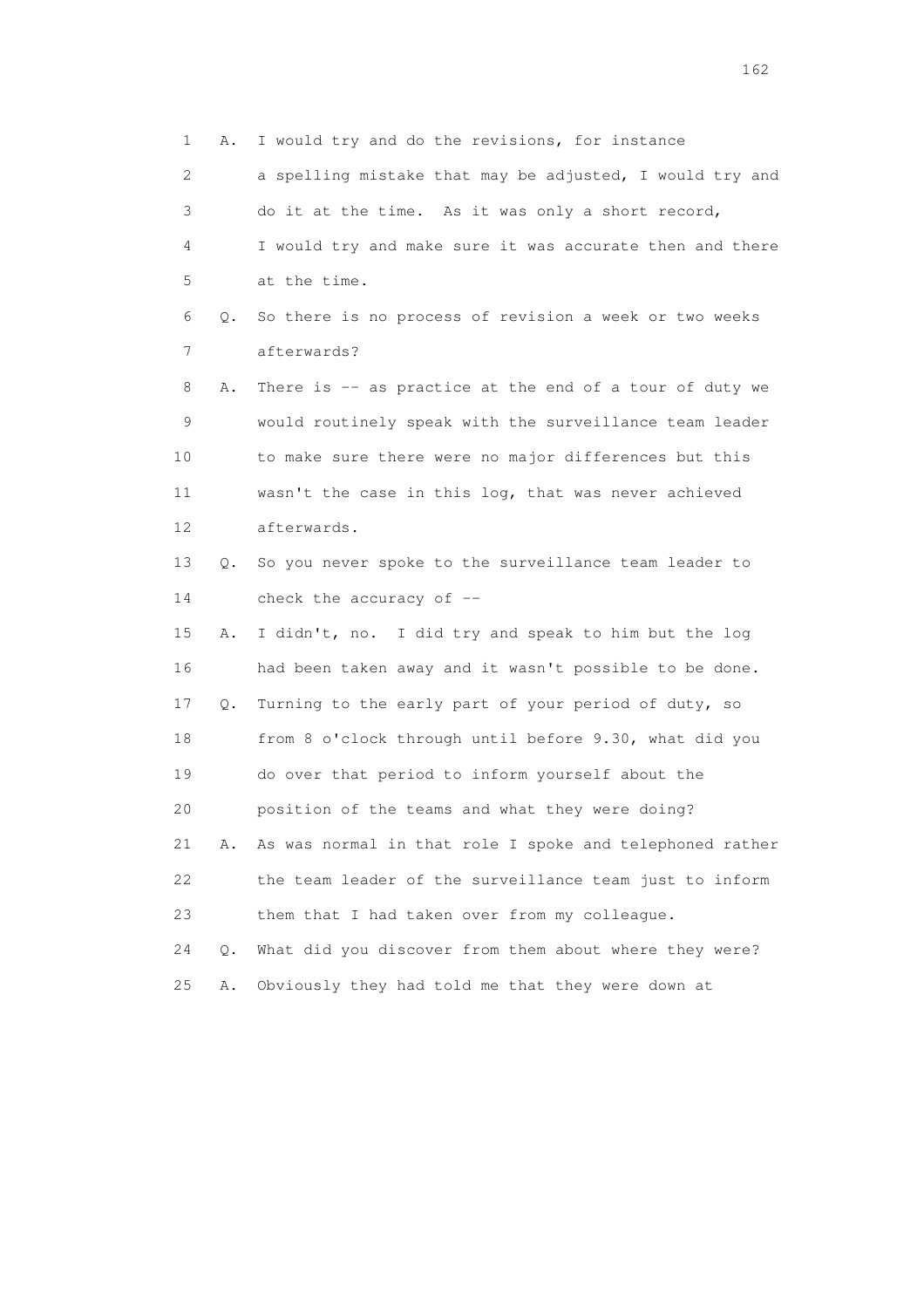1 Scotia Road in London, which I was obviously aware of 2 before from what my colleague had told me and obviously 3 then I clarified there were two teams there as well. 4 Q. Did you hear from them what the relative roles of the 5 two teams were, what they were doing as distinct from 6 each other? 7 A. I am not sure, I was obviously aware one team were 8 taking any subjects away, I am not sure that was 9 referred to me by my colleague earlier or if the 10 surveillance team leader told me it on the phone, sir. 11 Q. We have heard that the red team formed a kind of inner 12 cordon because they were the first there, and the grey 13 team spread themselves out a little further away, is 14 that something that was mentioned to you? 15 A. It was more that the grey team would take subjects or 16 persons away from the address, that's kind of how it was 17 explained to me. 18 Q. By "take away" you mean follow covertly? 19 A. I apologise, yes, sorry, they would surveill the people 20 away from the address. 21 Q. Over the period from 8 o'clock we can see a number of 22 entries being made. How were you getting the 23 information to make these entries? 24 A. It would be partially from the radio transmissions and 25 then if there was any doubt, I would telephone or

<u>163</u>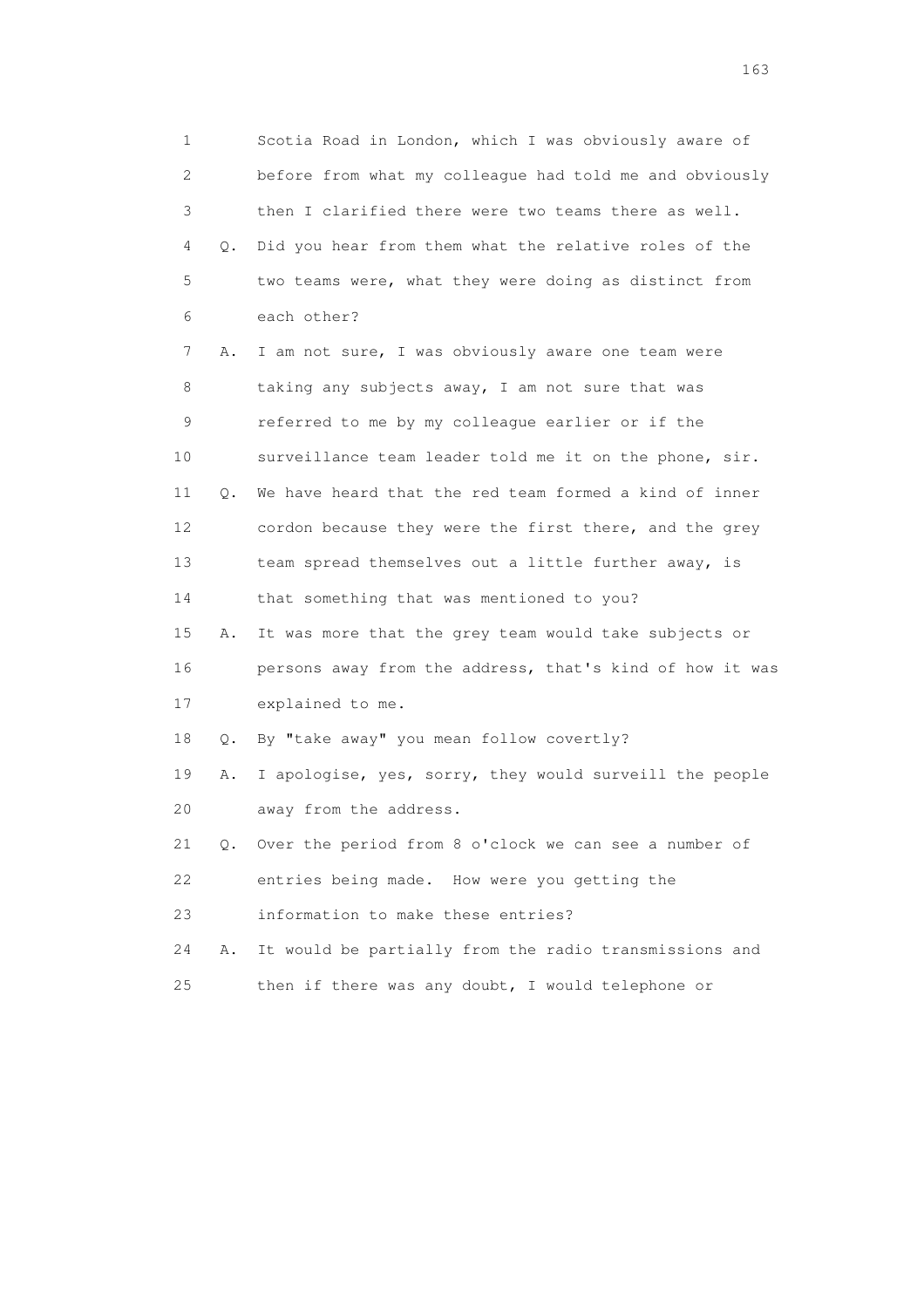| 1                         |    | I would be telephoned by the team leader.                |
|---------------------------|----|----------------------------------------------------------|
| $\mathbf{2}^{\mathsf{I}}$ | Q. | The information you are getting over the radio, is that  |
| 3                         |    | from all members of the team or just from the team       |
| 4                         |    | leaders?                                                 |
| 5                         | Α. | No, no, it would be the same commentary that would be    |
| 6                         |    | generated throughout the network on that channel.        |
| 7                         | О. | So all members of the team?                              |
| 8                         | Α. | Yes, but it would obviously would depend on who and      |
| 9                         |    | where they were, whether I actually received it back at  |
| 10                        |    | Scotland Yard as I said earlier because of transmission  |
| 11                        |    | problems and distance.                                   |
| 12 <sup>°</sup>           | 0. | On this occasion, can you remember whether there were    |
| 13                        |    | any transmission problems either of a usual kind or of   |
| 14                        |    | an unusual kind?                                         |
| 15                        | Α. | There were, in my experience always transmission         |
| 16                        |    | problems and this was no exception on this day.          |
| 17                        | Q. | Was there anything other than radio transmission         |
| 18                        |    | problems that gave you any difficulty in hearing or      |
| 19                        |    | understanding the communications?                        |
| 20                        | Α. | The noise, the ambient noise in the room was quite loud  |
| 21                        |    | or certainly it was louder than I was used to in that    |
| 22                        |    | room, in that environment and obviously normally I would |
| 23                        |    | possibly listen to the transmissions on the loudspeaker  |
| 24                        |    | in front of me, but I was using the headphones on this   |
| 25                        |    | occasion trying to hear clearer and that I think         |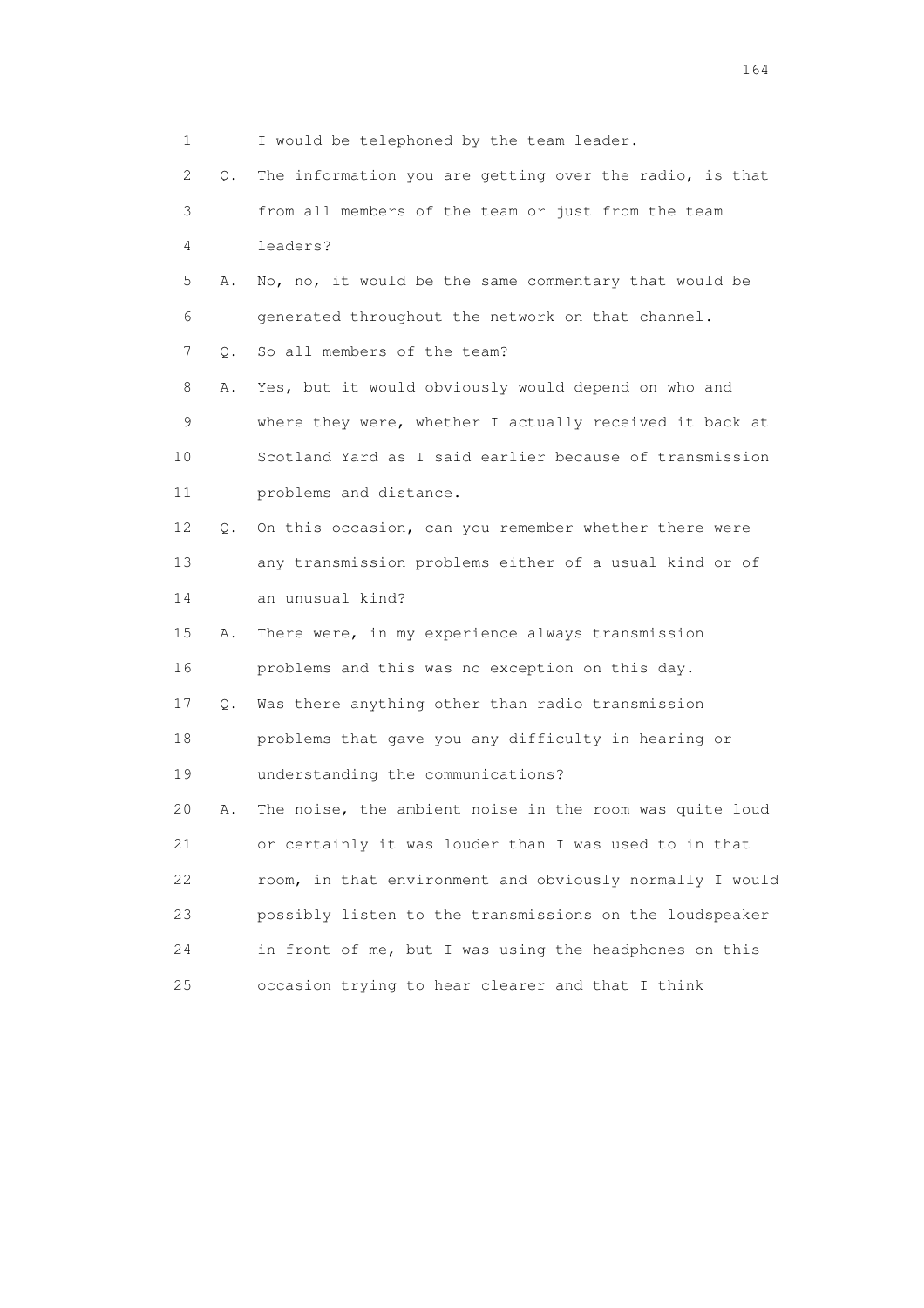| 1  |       | combined with being on the phone to the surveillance        |
|----|-------|-------------------------------------------------------------|
| 2  |       | team leader meant there were problems to me getting all     |
| 3  |       | the transmissions possible that were available.             |
| 4  | Q.    | Did you mention the noise level in the room to anybody?     |
| 5  | Α.    | Yes, I spoke to the operations manager, I believe he was    |
| 6  |       | behind me at his desk with regard to this.                  |
| 7  | Q.    | Moving away from that running log just for a second, we     |
| 8  |       | will come back to it, back to the plan, please, tab 20.     |
| 9  |       | Can you just help us with where others were in the room     |
| 10 |       | while you were in communication with the two teams?         |
| 11 |       | First of all, Commander Dick and the senior officers?       |
| 12 | Α.    | As I said earlier in my memory it was the area around       |
| 13 |       | the C1, 2, 3 desks in front of them but they did and        |
| 14 |       | Mr Boutcher certainly migrated across to where I was in     |
| 15 |       | the gap, if you like, between the long desk and the         |
| 16 |       | short desk where I was.                                     |
| 17 | Q.    | Thank you very much. We have heard from                     |
| 18 |       | Detective Superintendent Johnston, a senior officer in      |
| 19 |       | your branch, Special Branch. Can you remember where he      |
| 20 |       | was situated?                                               |
| 21 | Α.    | Again I remember him at times behind me in that gap area    |
| 22 |       | but also again migrating towards the desks on $-$ - the C1, |
| 23 |       | C2, C3 desks, sir.                                          |
| 24 | $Q$ . | Mr Esposito, the tactical adviser?                          |
| 25 | Α.    | He was sat $-$ I believe it's position A4, A3 possibly      |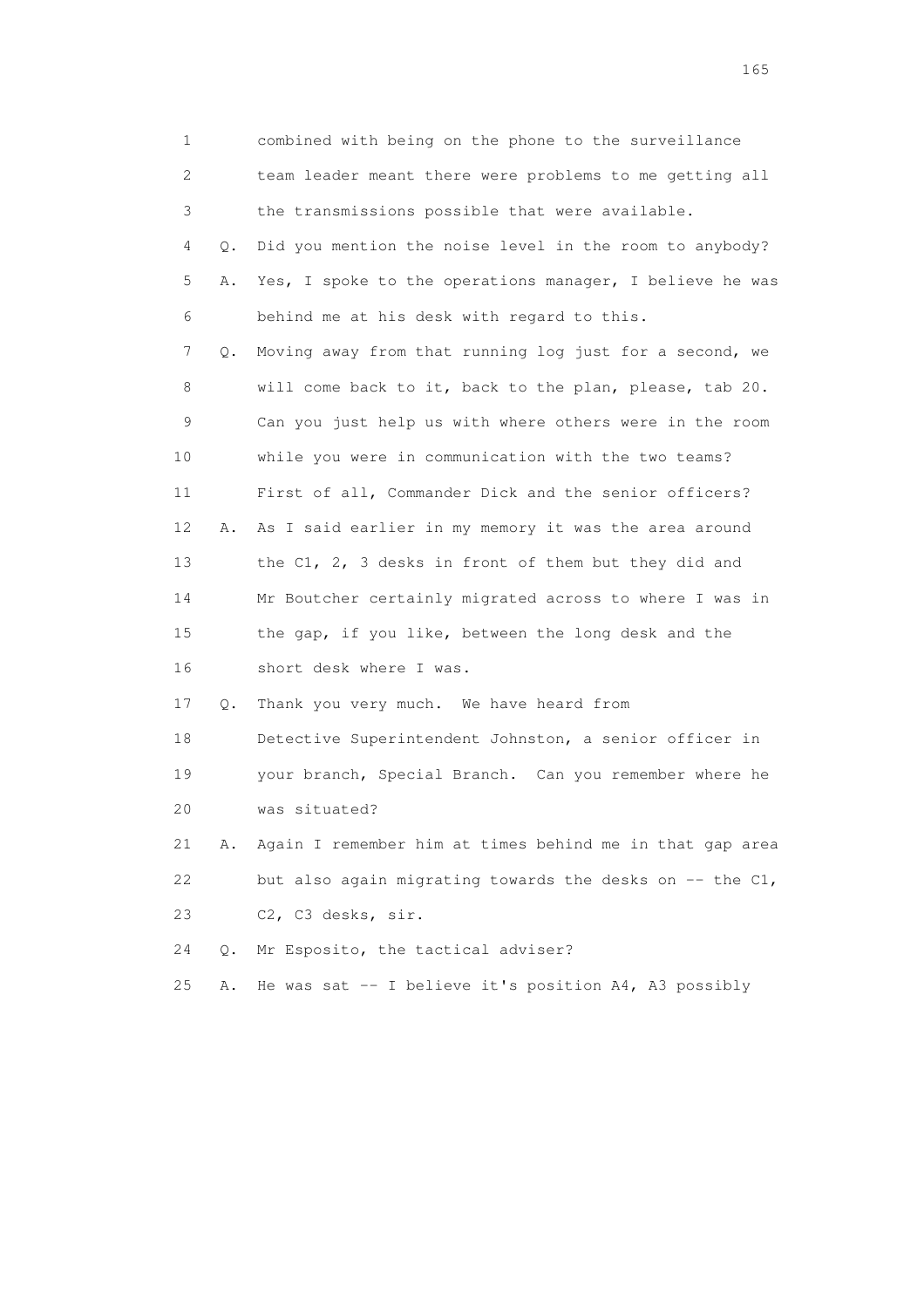1 that area there at the end of the desks at the back of 2 the room. 3 Q. In the other seats behind you, L2 to A1, what kind of 4 people were sitting there? 5 A. I believe they were colleagues from the Serious Crime 6 Directorate were sat I believe in the A1/L2 and 7 I believe there were other persons sat L1 as well 8 towards the edge of the room. 9 Q. Your seat, we have seen photos of it, was a seat on 10 which you can swivel round; is that right? 11 A. That's correct, yes. 12 Q. When you wanted to catch somebody's attention or speak 13 to them, how do you do it? 14 A. I would turn, possibly raise my voice, I would possibly 15 raise my hand, whichever, to try to get their attention, 16 depending on how far away they were in the room from me. 17 SIR MICHAEL WRIGHT: While we are on that, just go back 18 a moment. You said that you were using your headphones 19 rather than the loudspeaker. 20 A. At times, yes, I have got headphones on to try and hear 21 the transmissions more clearly. 22 SIR MICHAEL WRIGHT: Was that because of the noise level in 23 the room? 24 A. I believe it was, it was standard practice to use the 25 headphones just to try to clearly listen but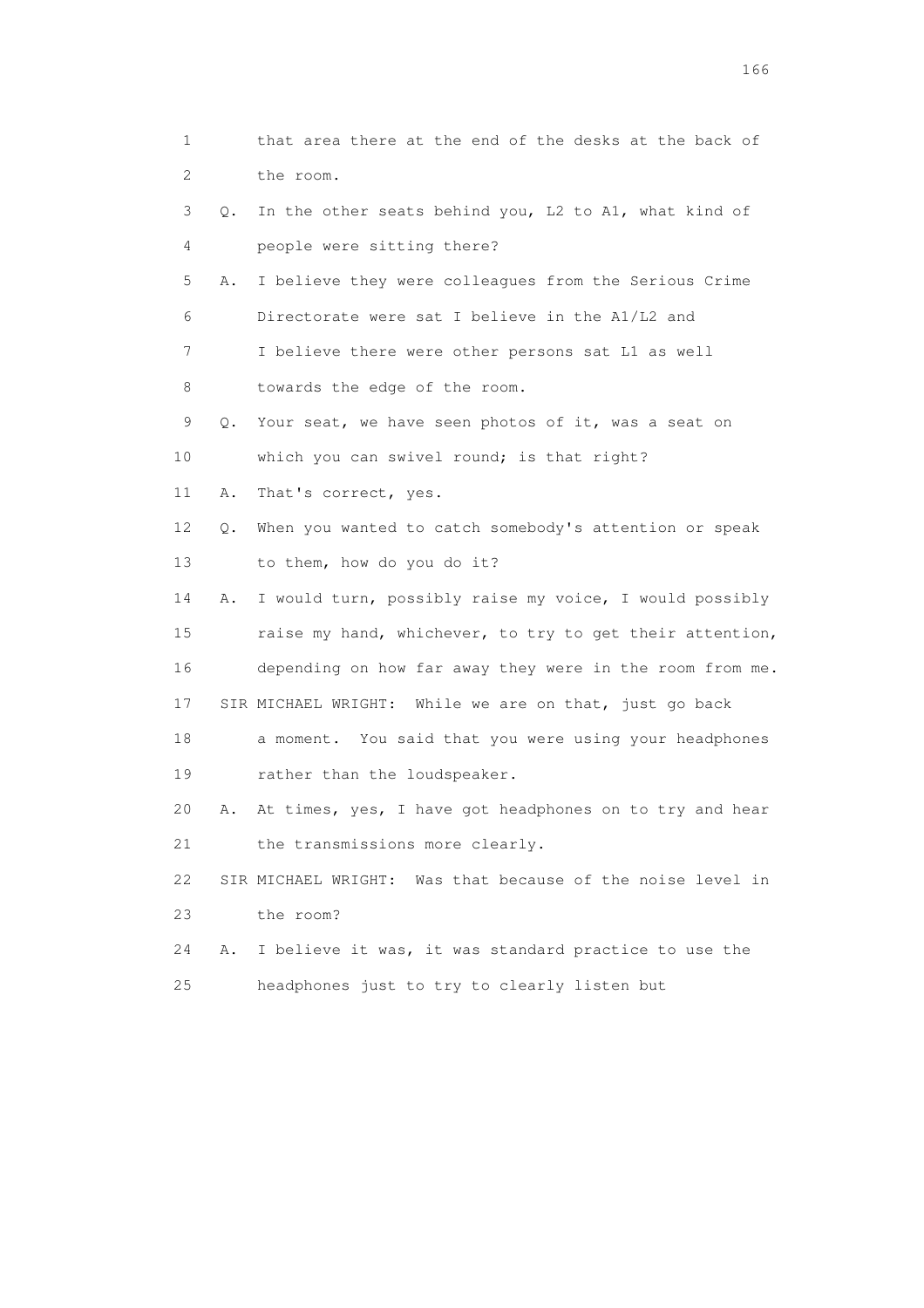1 specifically I did put them on for that reason, yes, 2 sir. 3 SIR MICHAEL WRIGHT: Thank you. 4 MR HOUGH: We can have the plan off I hope permanently. 5 In this period, the early part of your duty period, 6 did you receive any information passed back from the red 7 team leader, Derek. 8 A. Derek, I did, sir, yes, he mentioned about the bus stops 9 nearby and the problems he envisaged with buses or 10 subjects getting on buses. 11 Q. Did he mention any other concerns? 12 A. I believe that was his primary concern from my 13 statement, sir, yes. 14 Q. It's the one you mention in your statement, I just ask 15 if you have any recollection? 16 A. No, I only specifically remember the mention of buses, 17 subjects getting on buses, sir. 18 Q. What response did you give to him raising that topic? 19 A. I obviously confirmed that I would raise this with the 20 operations manager and see what could be done. 21 Q. We are calling the operations manager "Brian", we have 22 seen him here today. Did you relay it to him? 23 A. I did, sir. 24 Q. And to anybody else? 25 A. I believe there was another colleague, DC Stacey, who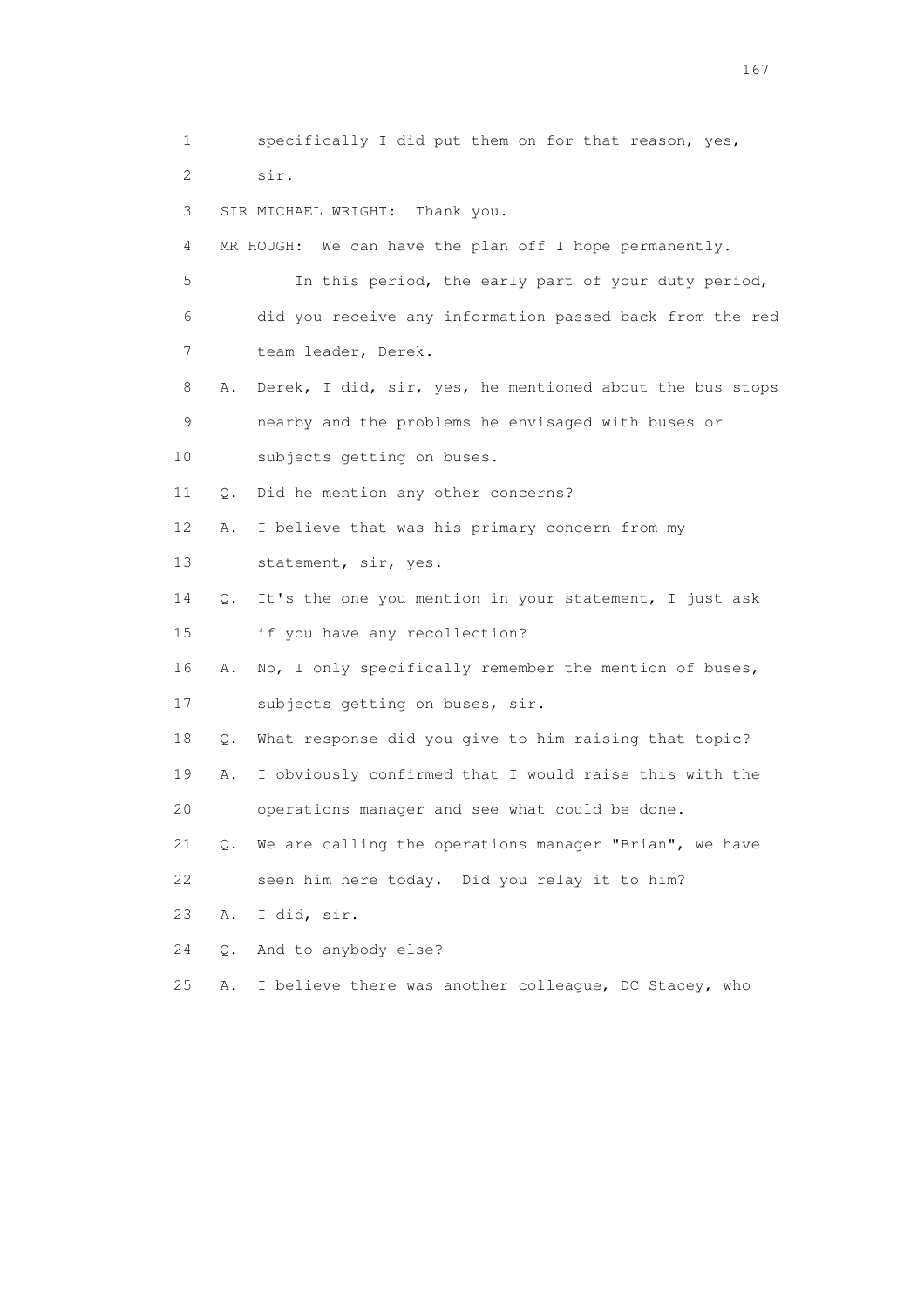1 was also in the room, I think sat next to the operations 2 manager. 3 Q. What did they say in response? 4 A. I don't remember their exact words, I do remember being 5 provided with a telephone number of a contact I believe 6 at the bus company to ring and then try and sort this 7 out with them. 8 Q. So they have given you a telephone number. Do you 9 understand what you are supposed to do with it? 10 A. Yes, given the impression that I was to ring them and 11 suspend the service that I had been asked to by the team 12 leader, I do apologise -- ask to see if the bus service 13 could be suspended. 14 Q. Which service? 15 A. I am sorry, I have not noted down the route number and 16 I don't think I can remember. 17 SIR MICHAEL WRIGHT: Could we pause there, Mr Hough. I have 18 been derelict of my duty, the stenographer ought to have 19 a break. 20 MR HOUGH: Yes, I think it's only fair. 21 SIR MICHAEL WRIGHT: I think if you could just slow down 22 a bit. 23 A. I do apologise. 24 SIR MICHAEL WRIGHT: That's all right. Twenty to. 25 (3.30 pm)

<u>168</u> **168**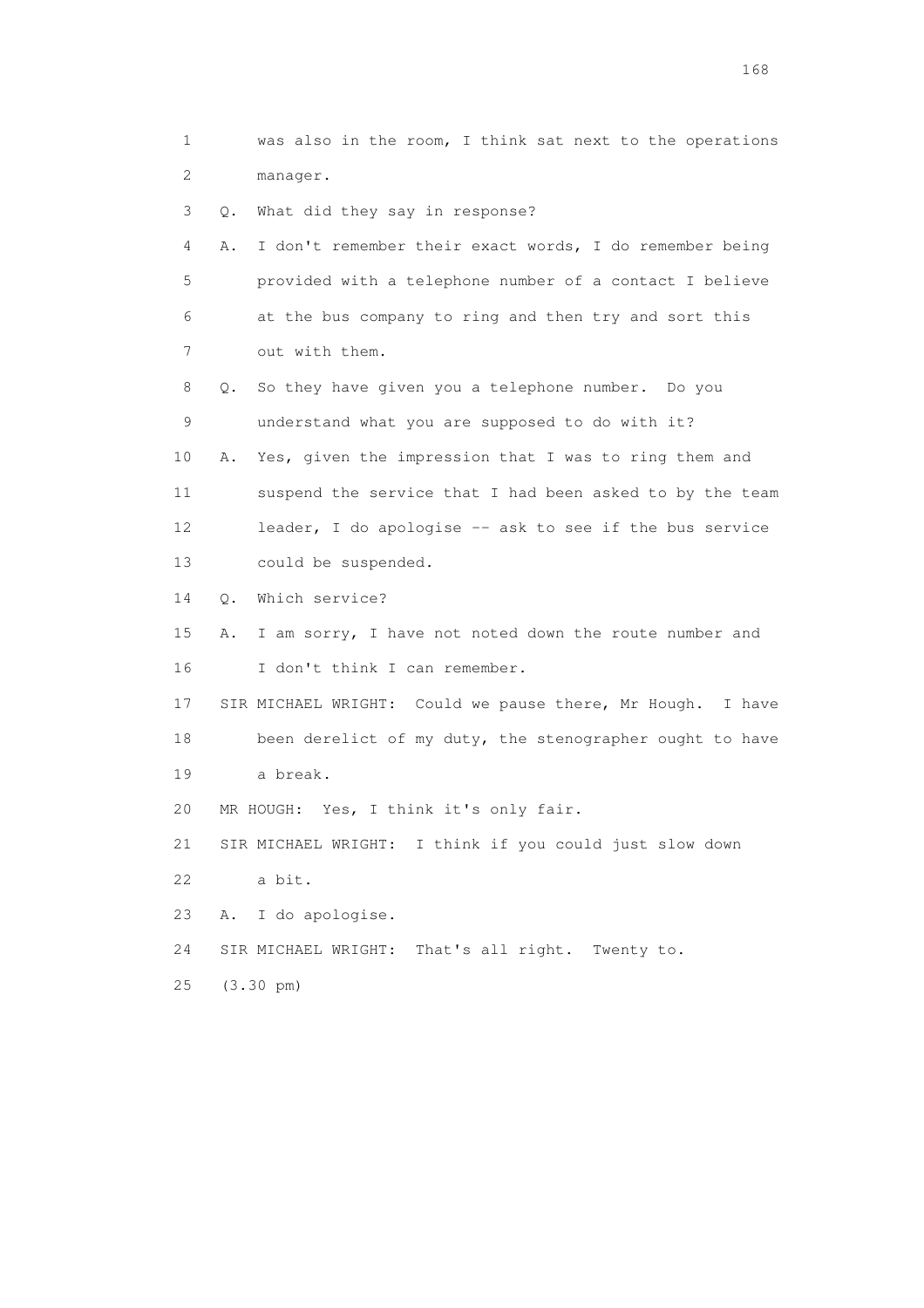| $\mathbf 1$ | (A short break)                                                |
|-------------|----------------------------------------------------------------|
| 2           | $(4.00 \text{ pm})$                                            |
| 3           |                                                                |
| 4           | (In the presence of the jury)                                  |
| 5           | SIR MICHAEL WRIGHT: Yes, Mr Hough.                             |
| 6           | MR HOUGH: So continuing on, you have been provided with        |
| 7           | a telephone number for the bus company, you have been          |
| 8           | given instructions to suspend a route, but you can't           |
| 9           | recall because you haven't got it noted, which route,          |
| 10          | which number route?                                            |
| 11          | That's correct, sir, yes.<br>Α.                                |
| 12          | Did you in fact contact the bus company?<br>Q.                 |
| 13          | Α.<br>I telephoned the bus company with the number I had been  |
| 14          | given and spoke to a gentleman at that company.                |
| 15          | You gave that request there and then?<br>Q.                    |
| 16          | To the bus company, yes, I did, sir, yes.<br>Α.                |
| 17          | What did they say?<br>Q.                                       |
| 18          | Obviously I didn't give them the complete details of the<br>Α. |
| 19          | circumstances, but they -- the gentleman confirmed --          |
| 20          | SIR MICHAEL WRIGHT:<br>That might have had the effect that you |
| 21          | desired, but you didn't, obviously.                            |
| 22          | The gentleman agreed that he would get that route at<br>Α.     |
| 23          | that particular point in that area, rather, suspended.         |
| 24          | So that was a whole route being suspended rather<br>MR HOUGH:  |
| 25          | than particular stops?                                         |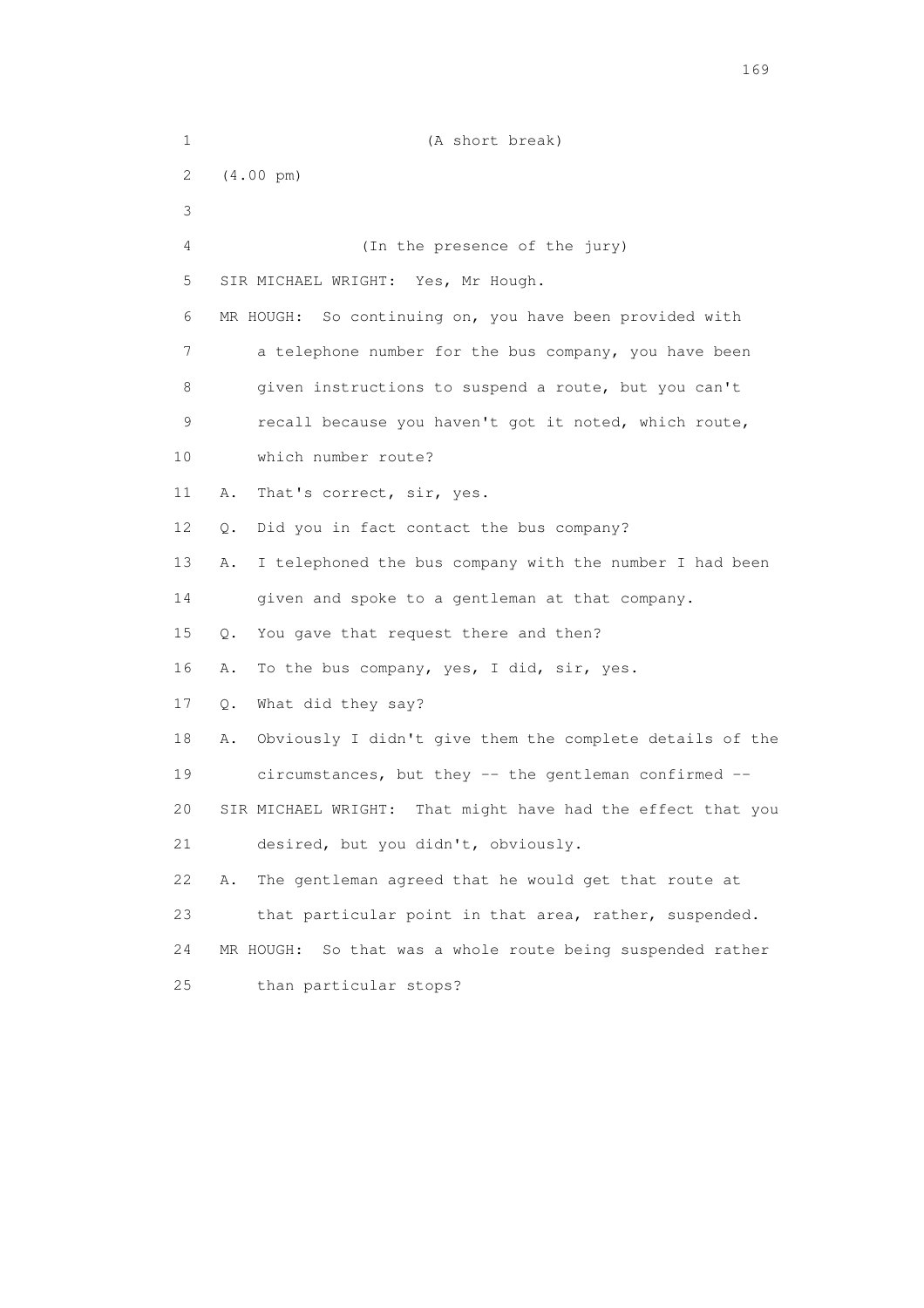1 A. I don't know the exact logistics of what the bus company 2 did. It was obviously in relation to that area, I think 3 to stop the bus coming through the area. That was 4 certainly the impression he gave me from my memory, sir. 5 Q. Were you ever told after that what had happened? 6 A. I have noted I said the team leader certainly contacted 7 me again and explaining there were still buses in the 8 particular area. Obviously I explained I had spoken to 9 the bus company and that was as much as I could do at 10 that time to try to facilitate that, sir. 11 Q. In the period between 8 o'clock when you started as 12 surveillance monitor and 9.34, when Mr de Menezes came 13 out of the block at Scotia Road, we know that four 14 people in fact walk out of the communal entrance. Can 15 we have D447, which is the second page of the log up? 16 We see there entries for 8.18 and 8.26, so two of 17 those four people recorded as coming out and the source 18 for that information being the reds. Had you been told 19 of anybody other than those two coming out of the block? 20 A. I don't believe so, otherwise I believe they would be 21 also in this log, so certainly they are two I can 22 remember. There may have been other people I wasn't 23 aware of. 24 SIR MICHAEL WRIGHT: Could you help us about the ethnic 25 classifications? IC1.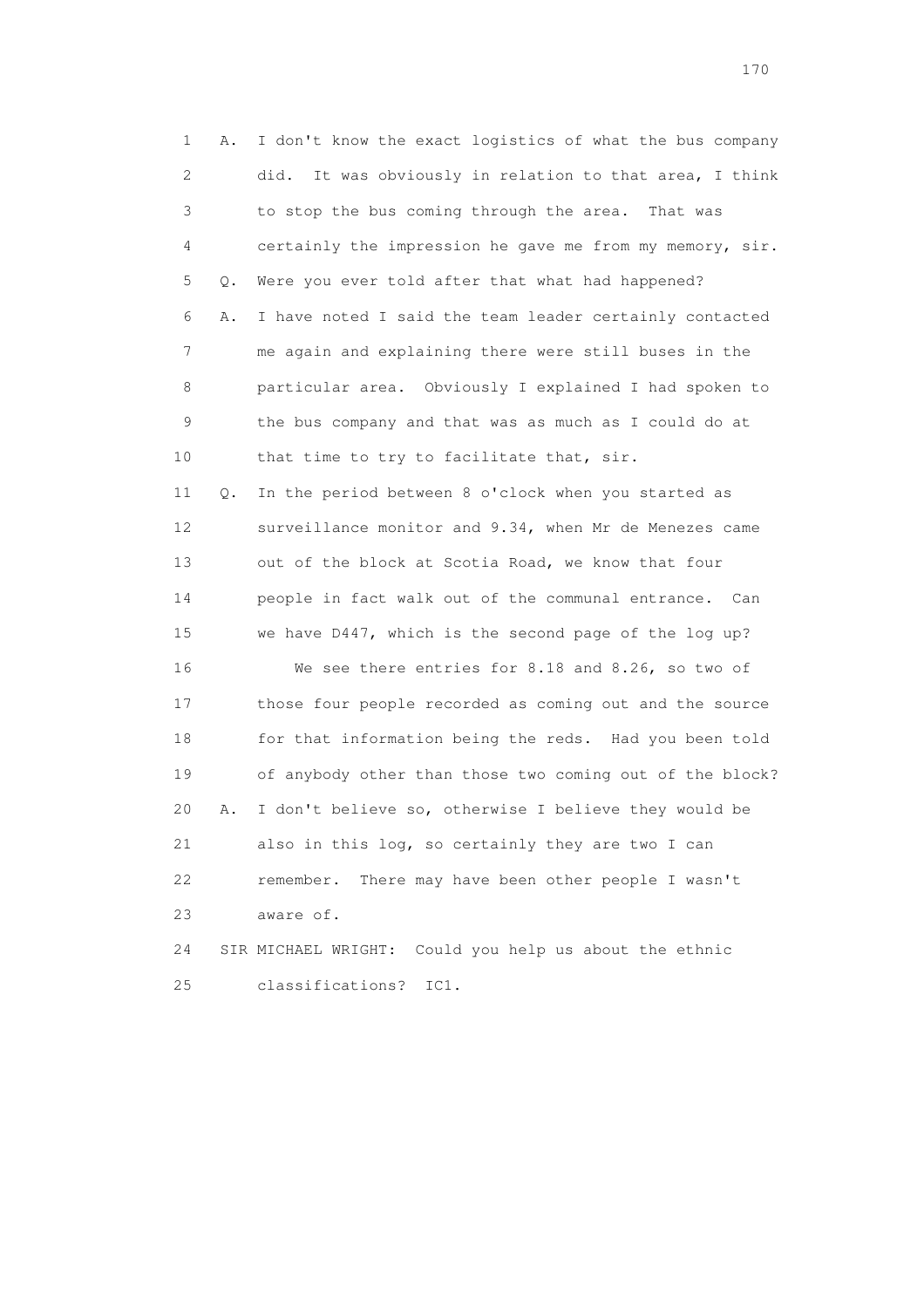- 1 A. White.
- 2 SIR MICHAEL WRIGHT: Thank you. We will come on to the

3 others in a minute.

4 A. Certainly, sir.

 5 MR HOUGH: Those two people, as they came out, did you 6 simply note them down or did you mention them to others

7 in the room?

 8 A. No, I would have been under instruction to flag up 9 anybody coming out. As I said from the strategy I was 10 aware of earlier, it was to speak to people possibly for 11 intelligence in relation to the subjects.

12 Q. Did you flag those two up?

13 A. Yes, I would have flagged those up, sir.

14 Q. To whom?

15 A. It would have been -- generally in the room, it would 16 have been probably to the senior officers I could see 17 near me or the operations manager behind me. 18 Q. What was the response when you flagged up those two? 19 A. I can't remember exactly what was said to me. It was 20 again to the gist of because they, I took it obviously 21 weren't the subject, there wasn't obviously a more 22 immediate necessity to stop them and speak with them, 23 and that was kind of how it was left as far as I was 24 concerned. 25 Q. Could you look in your statement on the third page, you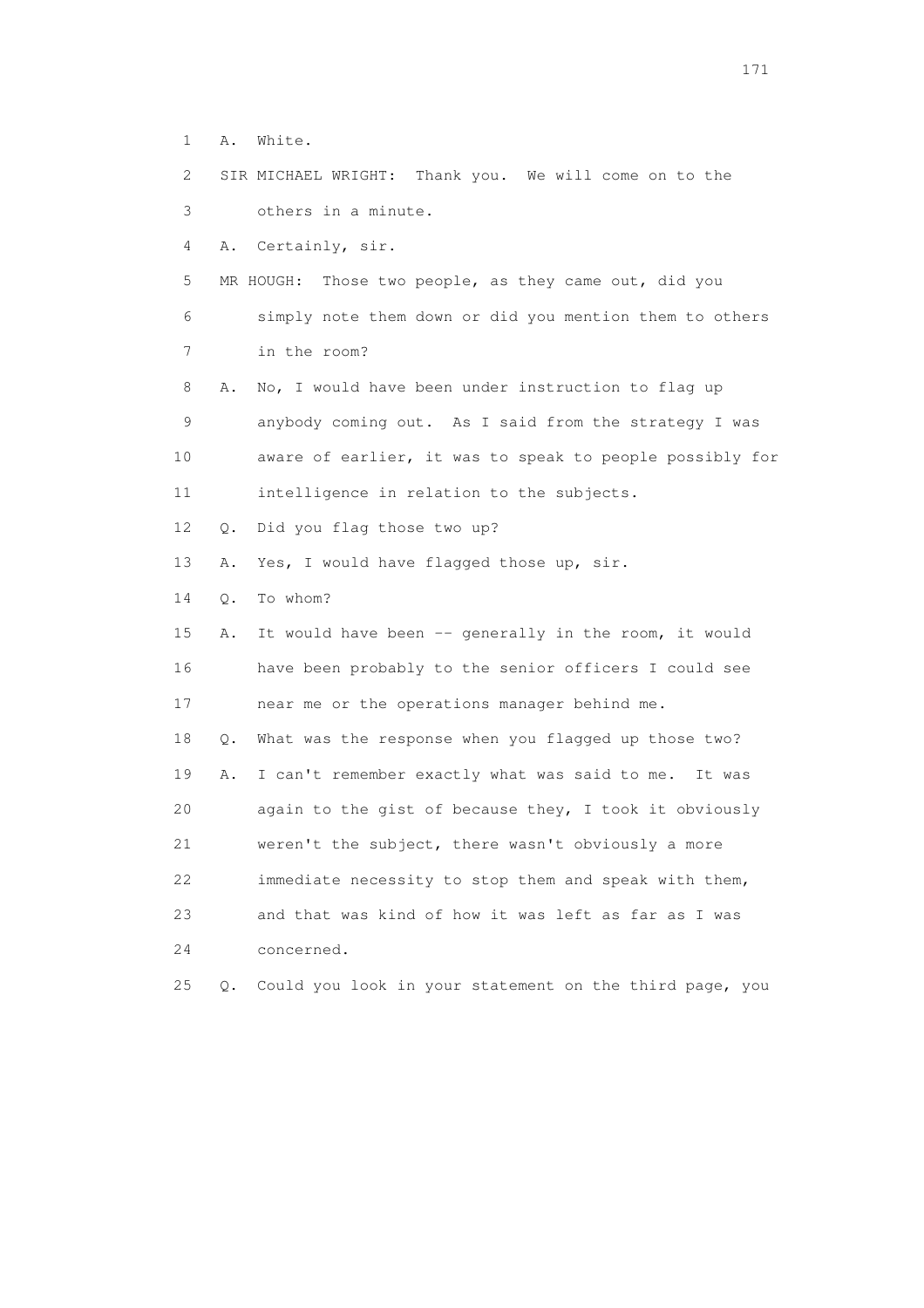1 say, right at the top of page:

| $\overline{2}$ |    | "Due to the communal entrance being observed and the       |
|----------------|----|------------------------------------------------------------|
| 3              |    | time of day, a number of people would be seen who are      |
| 4              |    | not connected to the operation."                           |
| 5              |    | You raised this issue to Brian, who was the                |
| 6              |    | operations manager, several times and was aware that       |
| 7              |    | this issue was then raised with                            |
| 8              |    | Detective Superintendent Johnston. Do you recall that      |
| 9              |    | now?                                                       |
| 10             | Α. | The red team leader had mentioned about this being         |
| 11             |    | a communal door and the fact that the door to the          |
| 12             |    | numbered flat couldn't be seen. So this obviously          |
| 13             |    | raised an issue with me as well, therefore there would     |
| 14             |    | be numbers of people coming away and I did mention this    |
| 15             |    | to the operations manager, I think as did other people,    |
| 16             |    | I believe.                                                 |
| 17             | Q. | Okay, 9.33, 9.34, we know Mr de Menezes comes out and      |
| 18             |    | it's recorded there U/I, unidentified?                     |
| 19             | Α. | That's correct, yes, sir.                                  |
| 20             | Q. | IC6/IC2, can you help us with that ethnic descriptor?      |
| 21             | Α. | IC2 would be like a darker skinned European; IC6 or        |
| 22             |    | I put it down as would be a North African, so a darker     |
| 23             |    | skinned, possibly Mediterranean male.                      |
| 24             |    | SIR MICHAEL WRIGHT:<br>North African or Mediterranean, not |
| 25             |    | European.                                                  |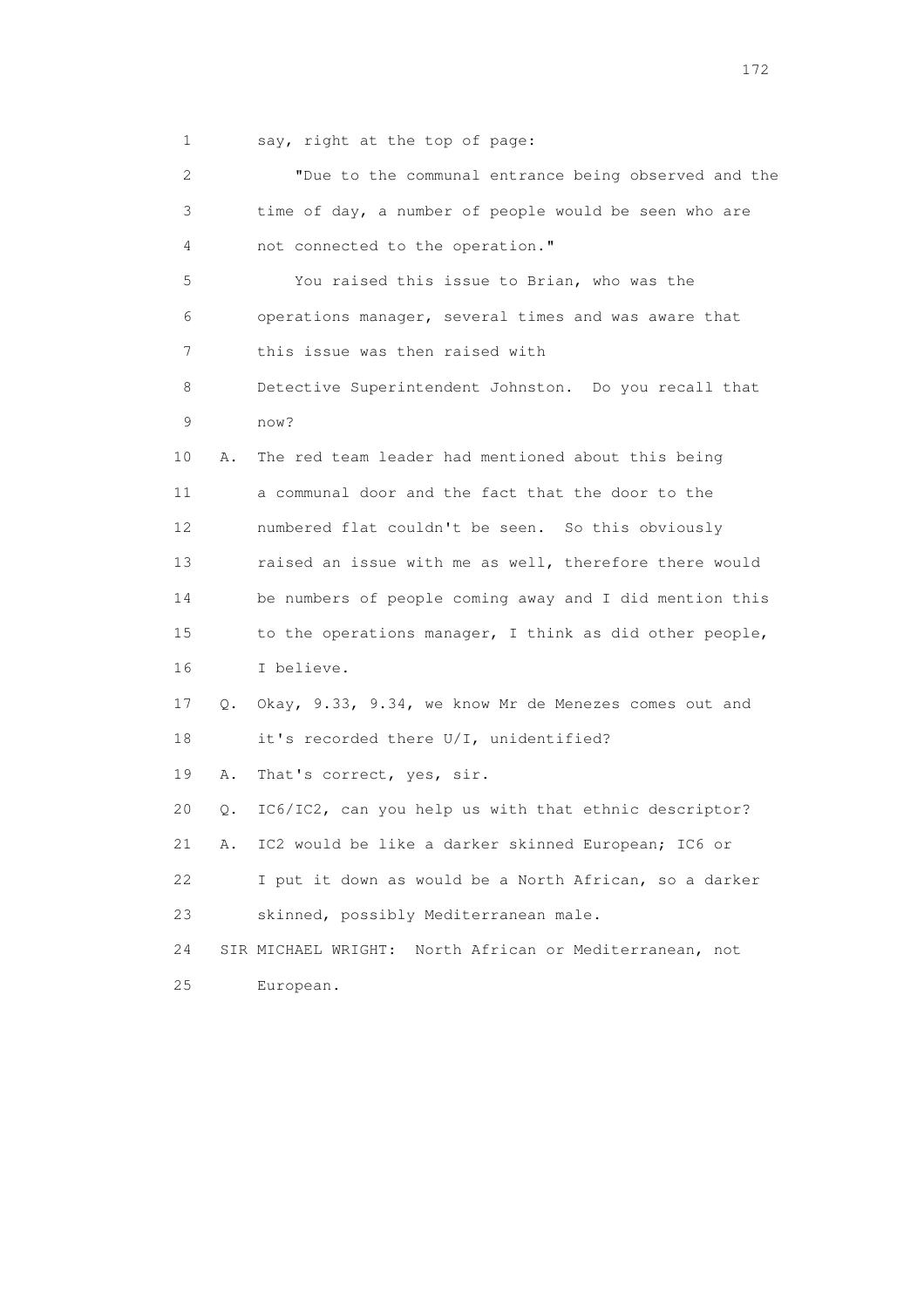1 A. No, sorry, the IC2 part would be European, or darker 2 skinned white European person. 3 SIR MICHAEL WRIGHT: So it's North African or dark skinned 4 European, thank you. 5 MR HOUGH: You give: "fattish face, stubbled, 5 foot 10 6 inches", PIW. 7 A. Possibly identifiable with. 8 0. We have heard identical for the I? 9 A. No. Sorry, in my -- possibly identifiable with. 10 SIR MICHAEL WRIGHT: Is this your own invention or is this, 11 as it were, an authoritative way of describing that 12 situation? 13 A. It's certainly a term I'm aware of, it is certainly not 14 my invention, I have certainly used it previously and 15 it's accepted that -- well, to me it's accepted, yes. 16 SIR MICHAEL WRIGHT: In your view, would it be understood as 17 "possibly identifiable with" by any other police 18 officer? 19 A. Yes, I believe so, sir. 20 SIR MICHAEL WRIGHT: Thank you. 21 MR HOUGH: NT? 22 A. That would be the abbreviation of the subject name. 23 Q. Nettle Tip? 24 A. That's correct, sir, yes. 25 Q. "In jeans out of communal door."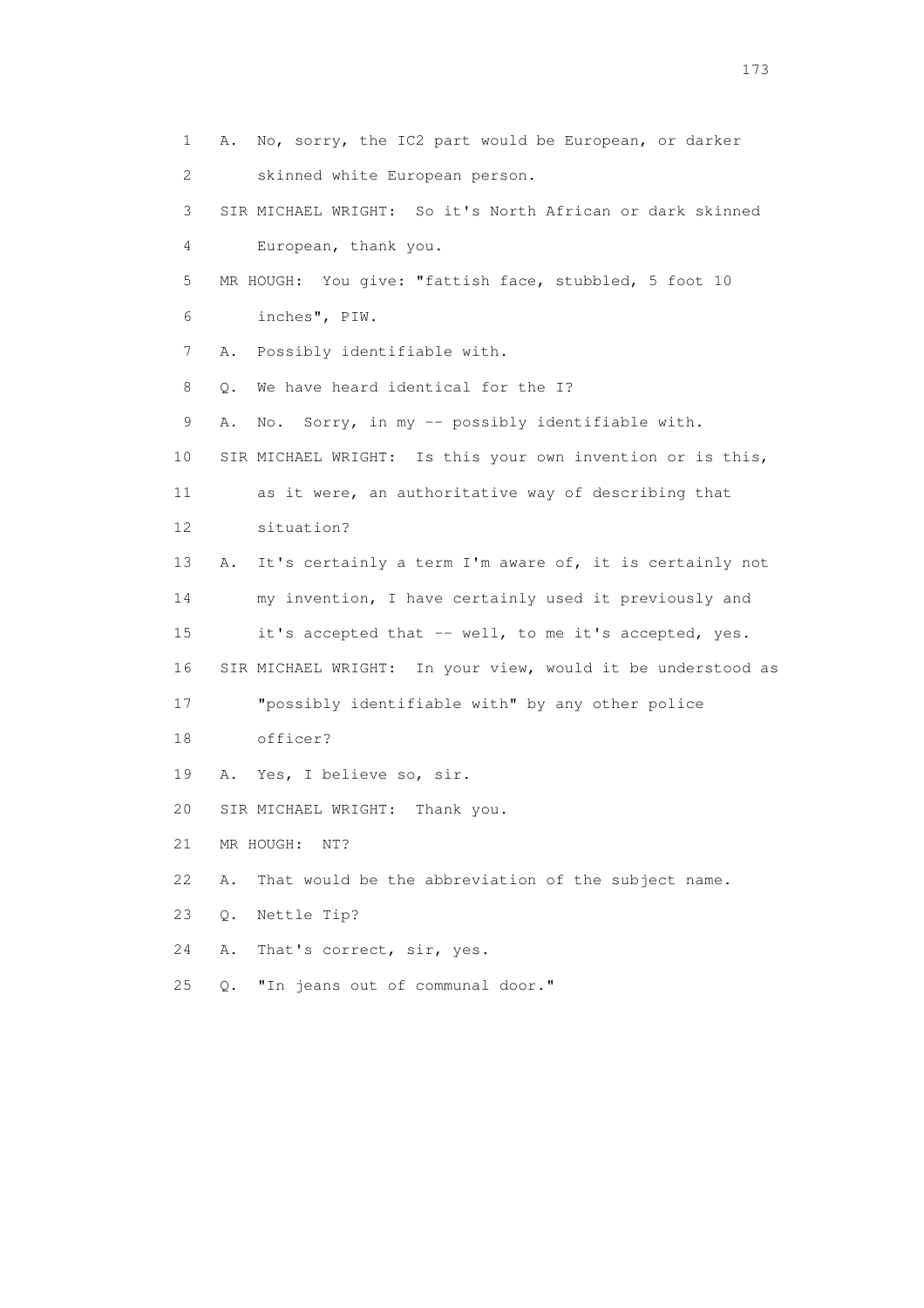| 1  |    | You have recorded that at 9.34. The information          |
|----|----|----------------------------------------------------------|
| 2  |    | possibly identifiable with Nettle Tip, is that something |
| 3  |    | that could have been provided to you later than 9.34?    |
| 4  | Α. | It certainly could have been reiterated to me later, but |
| 5  |    | at that time that would be the position as I typed it    |
| 6  |    | into the log, sir, yes.                                  |
| 7  | Q. | Now, "Possibly identifiable with" to you, as you type    |
| 8  |    | that in, what degree of confidence in the identification |
| 9  |    | does that signify?                                       |
| 10 | Α. | It's very, I suppose it is very general and as I said    |
| 11 |    | obviously, this is just something I am referring from    |
| 12 |    | what I am hearing, be it from the team leader or from    |
| 13 |    | the surveillance team, so there wouldn't be necessarily  |
| 14 |    | any percentage or any figure given with that, it would   |
| 15 |    | just be "possibly", there would be no definite either    |
| 16 |    | way. I am sorry, that's a bit vague.                     |
| 17 | Q. | You flagged up the other people as they have come out,   |
| 18 |    | did you flag up this person?                             |
| 19 | Α. | Yes, I did, sir.                                         |
| 20 | Q. | To whom did you make him known? I think it's the third   |
| 21 |    | page of your statement.                                  |
| 22 | Α. | From looking to my statement, I have referred to it as   |
| 23 |    | senior officers, I don't remember exactly which senior   |
| 24 |    | officer it was but it would have been to one of the      |
| 25 |    | group that was nearby.                                   |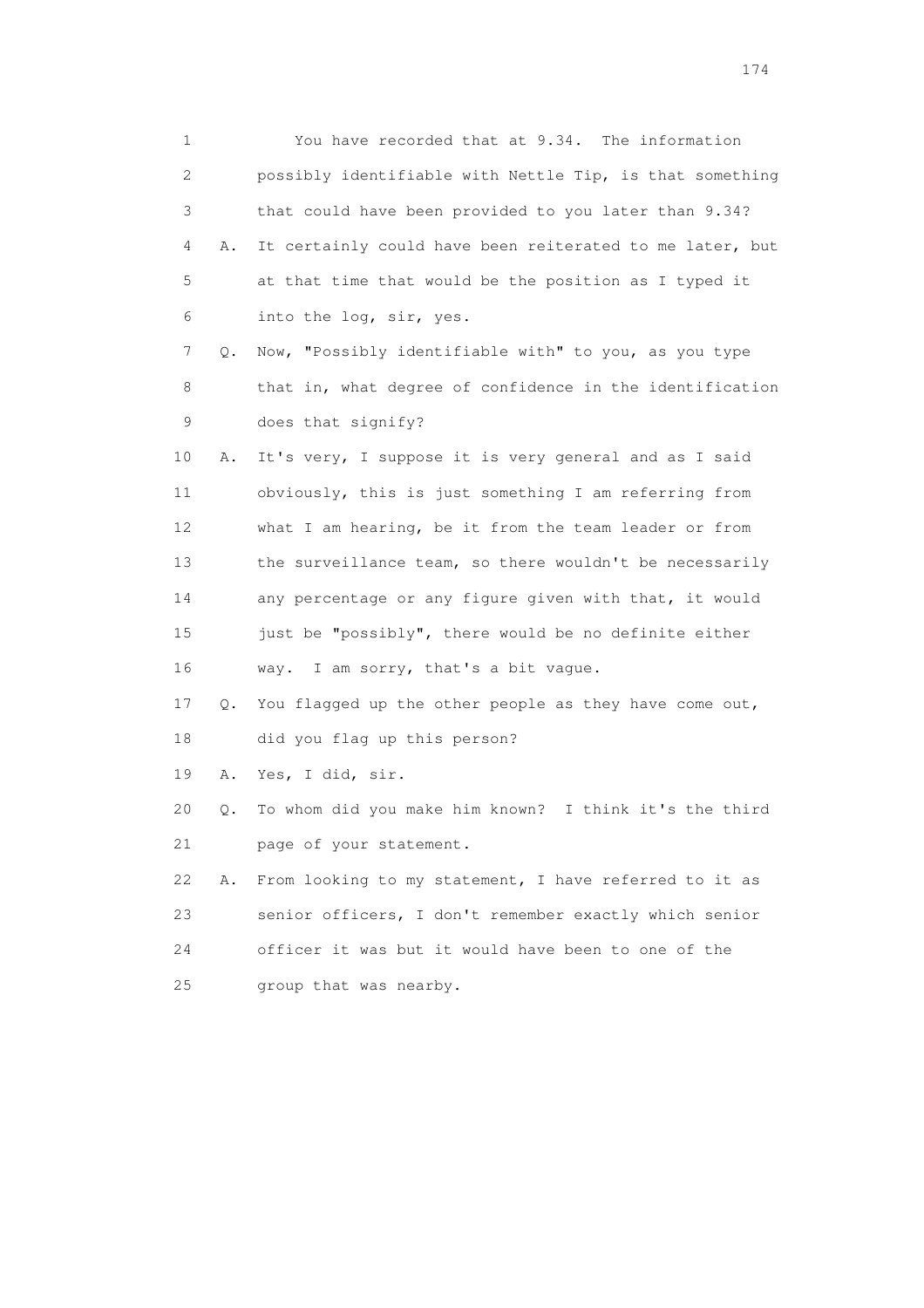- 1 Q. What happened after you flagged him up?
- 2 A. Just afterwards I was telephoned by the team leader.
- 3 Q. That's Derek?
- 4 A. I believe this was James, the grey team leader.
- 5 Q. I see.
- 6 A. Sorry, no, I do apologise, no, referring to my
- 7 statement, it was Derek who phoned first.
- 8 Q. Derek is the red team leader, the leader of the team
- 9 forming the inner cordon?
- 10 A. That's correct, yes.
- 11 Q. What did Derek have to say?
- 12 A. He asked for a clearer direction of what was to happen 13 then.
- 14 Q. What was to happen then, what response to give, what to 15 do about this person?
- 16 A. Yes, that's correct, sir.
- 17 Q. Were you able to give him an answer there and then?
- 18 A. Obviously again I relayed this to the senior officers
- 19 and I was asked for a clearer picture of this male being
- 20 clearly identified.
- 21 Q. Did you pass that back to Derek?
- 22 A. Yes, I would have done, sir, yes.
- 23 Q. Can you remember what he said in reply?
- 24 A. I can't remember exactly at that time what was said to
- 25 me, no.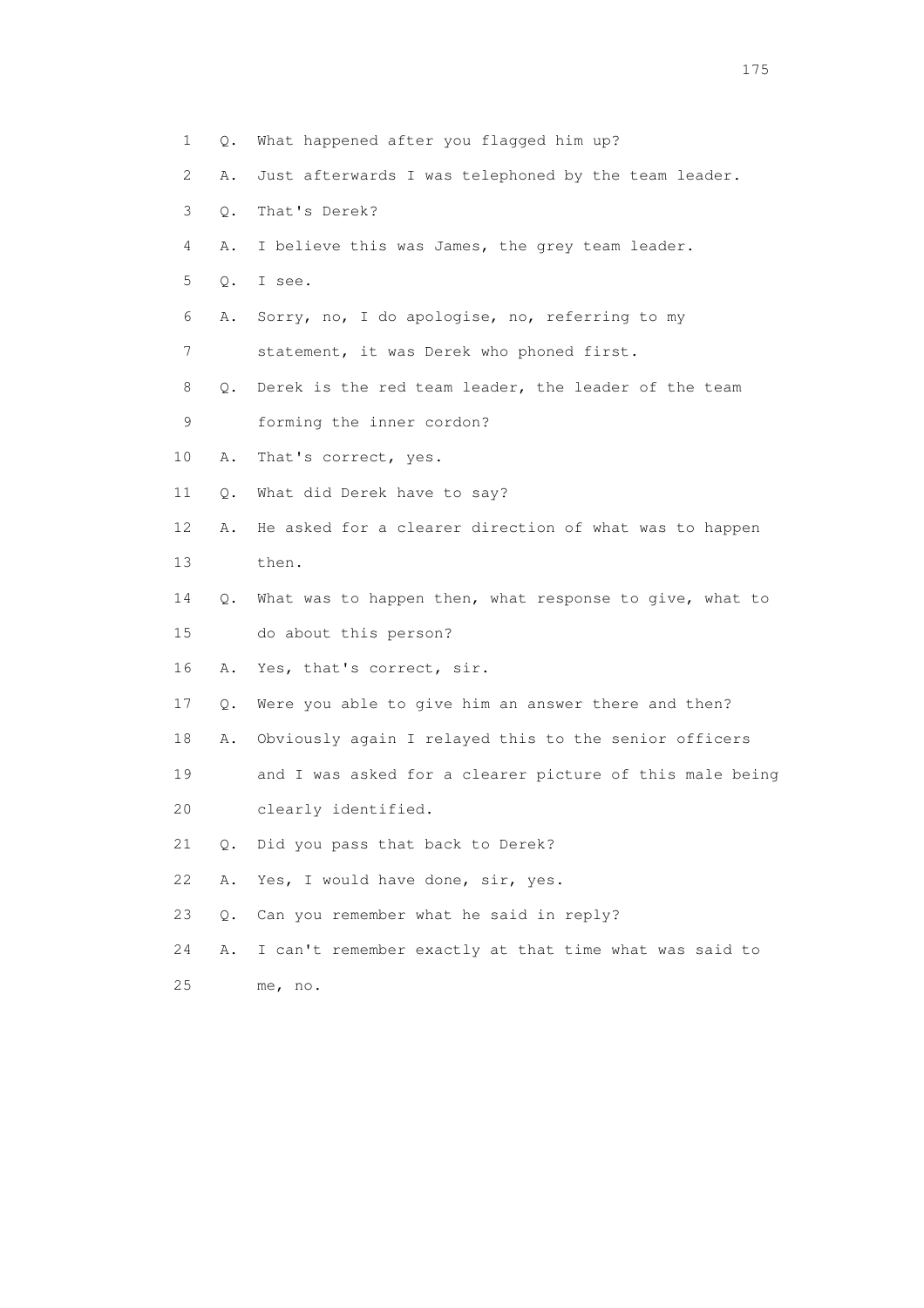- 1 Q. Was surveillance then taken up by the grey team which 2 formed the outer cordon? 3 A. Yes, that's correct. 4 Q. Did you hear from their leader? 5 A. Yes, James. 6 Q. What was he telling you? 7 A. He explained that the male was walking towards the main 8 road. 9 Q. The main road being Upper Tulse Hill or Tulse Hill? 10 A. Sorry, I don't -- I can't remember, sir, no. 11 Q. We then see an entry 9.39, recording "unidentified male 12 onto bus" and the registration number of the bus and 13 "bus away", and that's recorded as coming from the grey 14 team; correct? 15 A. That's correct, yes. 16 Q. Again that's being typed in as you have heard that from 17 the team? 18 A. Yes. I can't say if this was from the radio traffic or 19 from being on the phone with the team leader, possibly 20 hearing his radio in the background or him directly 21 telling me. 22 Q. You have put -- 23 SIR MICHAEL WRIGHT: Can I stop you a moment, Mr Hough? 24 Just go back one. James's first recorded communication
	- 25 to you is 9.39; is that right?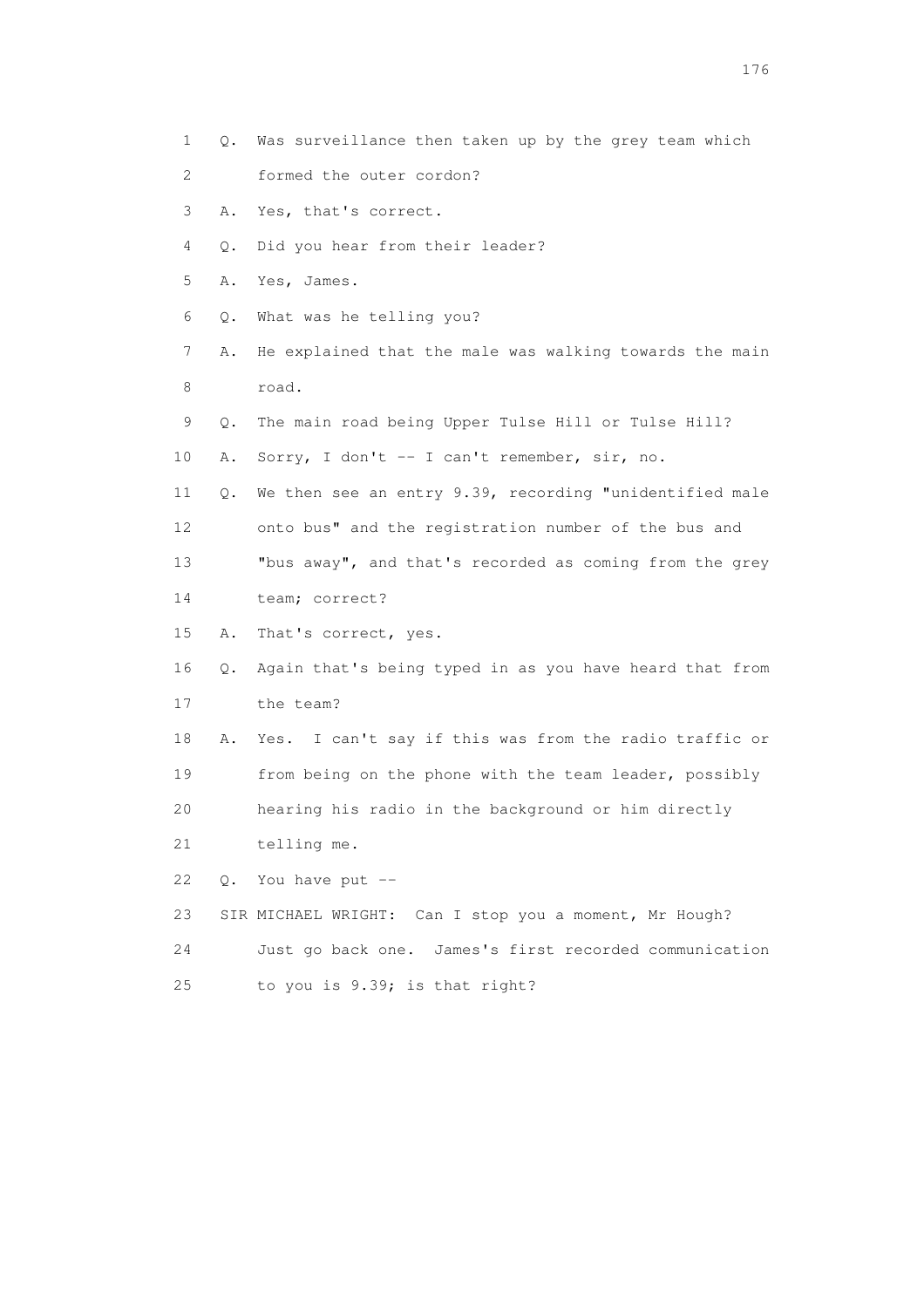1 A. The team, the grey team, sir.

| 2  |    | SIR MICHAEL WRIGHT: Certainly. James's team. It refers to  |
|----|----|------------------------------------------------------------|
| 3  |    | the unidentified male getting on the bus. Your             |
| 4  |    | statement indicates that the first communication you had   |
| 5  |    | from James, the first telephone call, was that he          |
| 6  |    | described the same man walking towards the main road.      |
| 7  | Α. | That's correct, sir.                                       |
| 8  |    | SIR MICHAEL WRIGHT: That's not been recorded in the log.   |
| 9  | Α. | No.                                                        |
| 10 |    | SIR MICHAEL WRIGHT: So presumably you didn't type it down. |
| 11 | Α. | No, that's correct, sir.                                   |
| 12 |    | SIR MICHAEL WRIGHT: Did you communicate it to anybody?     |
| 13 | Α. | I can't remember, sir. As I said, I didn't catch all       |
| 14 |    | the radio traffic, it may have been the fact he was        |
| 15 |    | walking towards the road, it wasn't -- I didn't deem it    |
| 16 |    | necessary to type into the log at that point.              |
| 17 |    | SIR MICHAEL WRIGHT: I can understand that. It's a natural  |
| 18 |    | progress so it doesn't necessarily get into the log.       |
| 19 |    | What I am trying to get from you, and by all means refer   |
| 20 |    | to your statement to see what your earlier recollection    |
| 21 |    | was, would you have told somebody, "He is walking          |
| 22 |    | towards the main road"?                                    |
| 23 | Α. | I believe I would have done, sir, I was there obviously    |
| 24 |    | for that intelligence flow to be given to the officers     |
| 25 |    | in the room.                                               |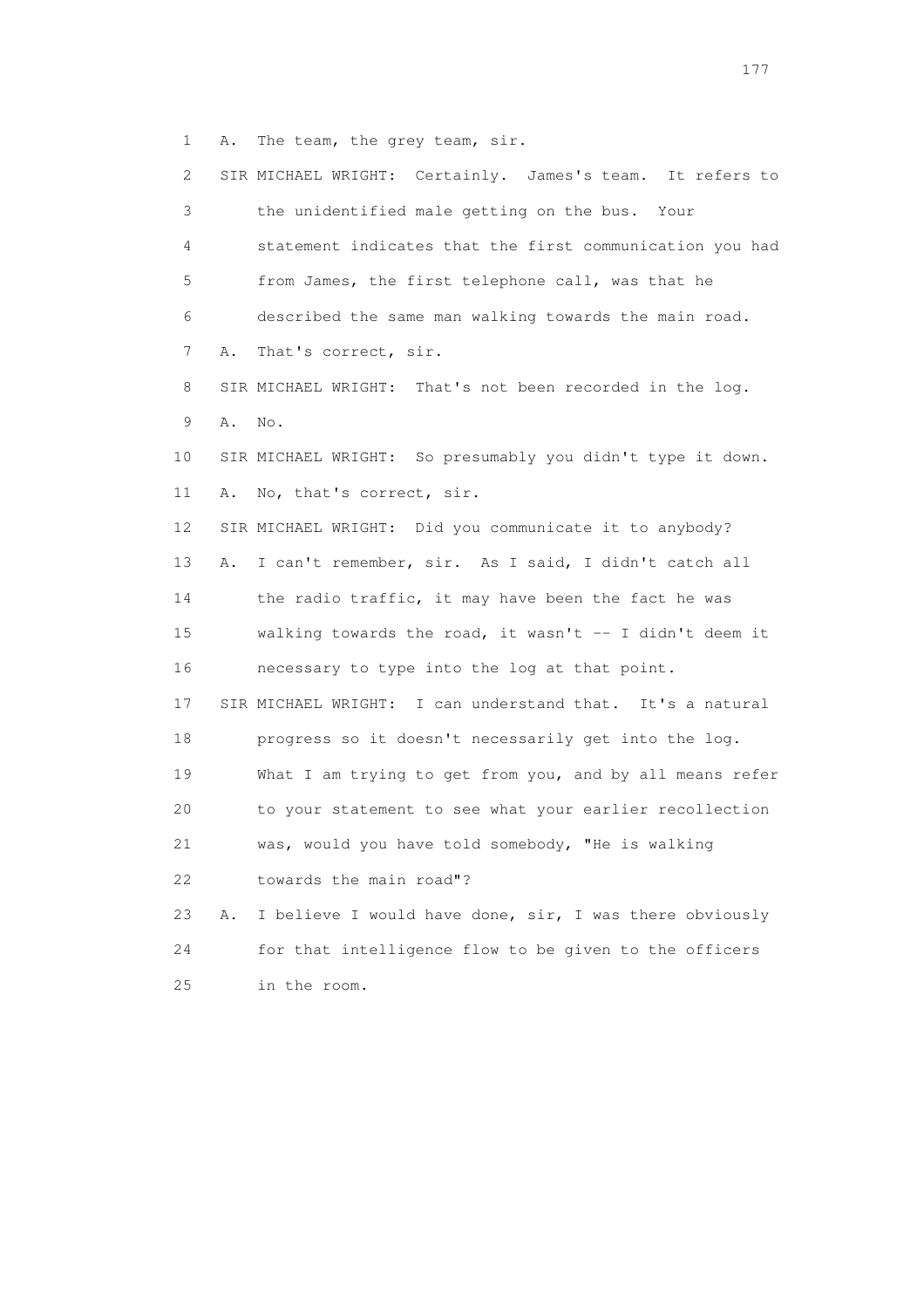1 SIR MICHAEL WRIGHT: To whom would you have spoken in the 2 first instance? 3 A. Again it would have been to one of the senior officers 4 nearby. 5 SIR MICHAEL WRIGHT: One of the senior officers. Thank you. 6 MR HOUGH: In general terms you are doing a lot, we have 7 heard, you are typing, occasionally attracting people's 8 attention, you are speaking to people and all the time 9 you have got your headset on. 10 A. I can't say all the time. 11 Q. A lot of the time you have your headset on. 12 Is it right to say that not everything, not every 13 word you hear from your headset goes on to the log? 14 A. That's correct, yes. 15 Q. Back to that entry at 9.39 that we are talking about, 16 you have in brackets after the male "9.34", what does 17 that signify? 18 A. It refers to the male is the male as described as 9.34. 19 Q. So -- 20 A. Sorry, it's just almost a way of saving me having to 21 typing it again, using the time to refer back. 22 Q. Just to be clear, when we see that in brackets, that's 23 not saying he is on to bus at 9.34; he is on to the bus 24 at 9.39? 25 A. It is the male as at 9.34.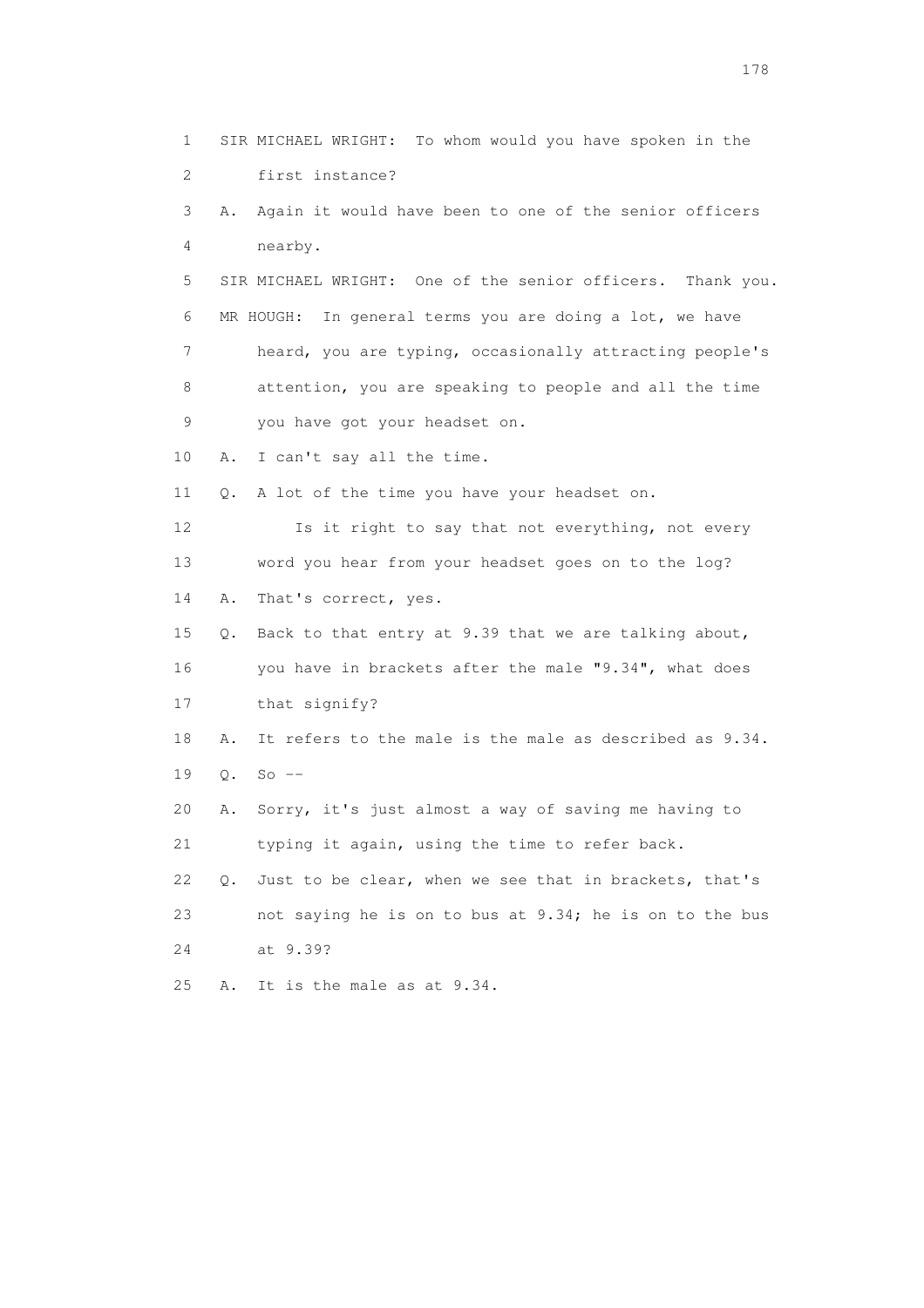1 SIR MICHAEL WRIGHT: It's as at 9.34, yes.

2 MR HOUGH: Man has got on to the bus. Is that something you

3 pass on to the senior officers?

4 A. Certainly, yes.

5 Q. What's their reaction to that?

 6 A. (Pause). I haven't noted any specific reaction from 7 any senior officers to that, I don't believe.

 8 Q. Next entry, 9.45, bus continues through the Tulse Hill 9 one way system, we have all travelled on that at the 10 start of this inquest, if not before. Were you aware at 11 that stage that there was in fact a surveillance officer 12 on the bus?

13 A. Yes, I believe again from speaking to the team leader.

 14 Q. Over this period, when he is on the bus going down 15 Tulse Hill, what information was passed to you about 16 identification?

 17 A. Just prior to this, I had been asked specifically by 18 a senior officer, Mr Boutcher, to provide a percentage 19 figure or comparison figure in which obviously again 20 I telephoned through to the team leader to ask this. At 21 the time he said it couldn't be done but he would speak 22 to one of the team.

 23 Q. While he is going down Tulse Hill, around 9.45, that's 24 when Mr Boutcher asks you for a figure?

25 A. I can't be exact on the time Mr Boutcher asked me,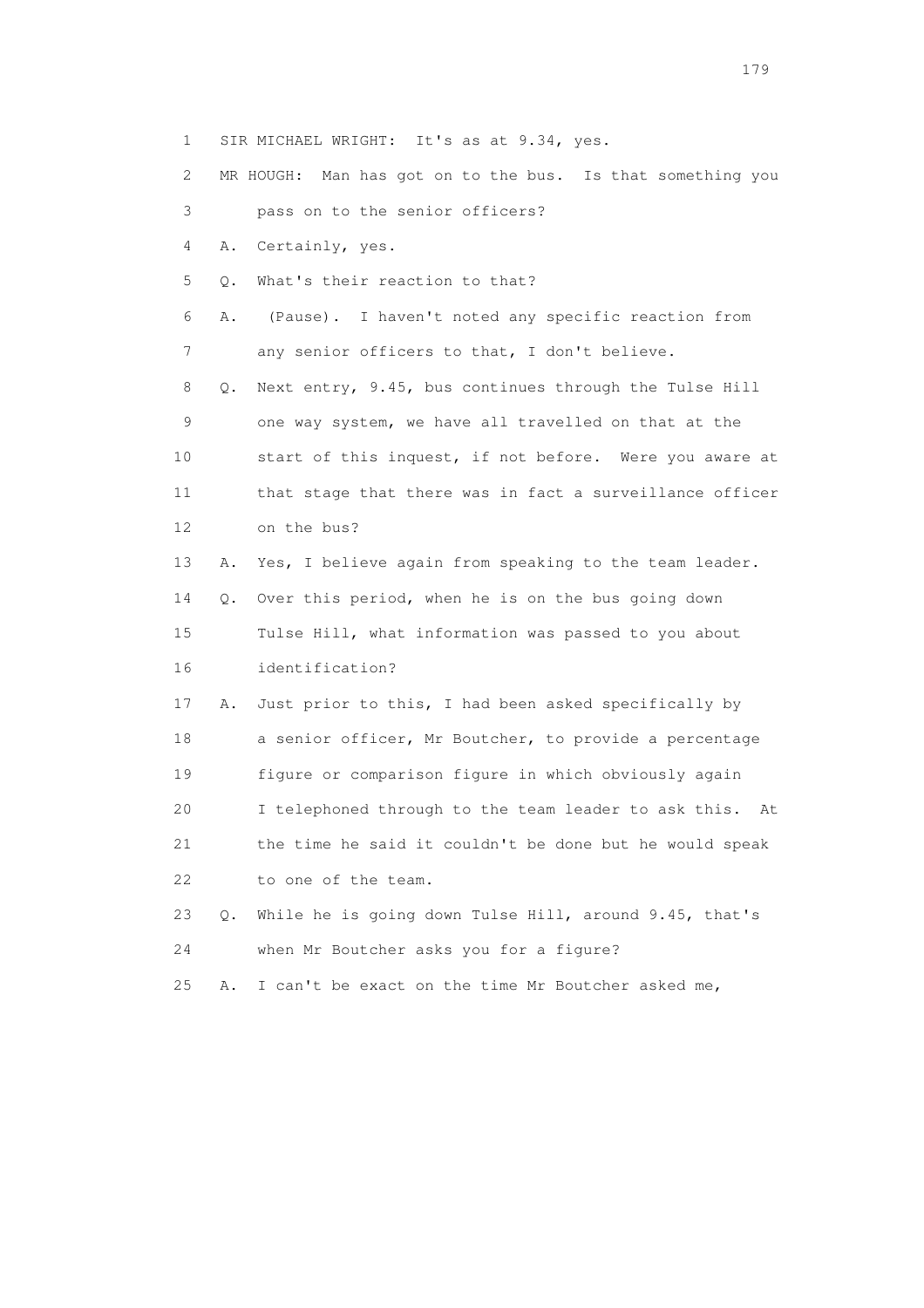1 I believe it was just slightly before the male was on to 2 the bus. As I said, unfortunately, whilst I am more 3 than happy with the times on the log, on accurate 4 reflection of what took place in my statement because 5 obviously, I was typing the log at the time, I can't be 6 precise on the times in relation to the directions I was 7 given. 8 Q. Then 9.48, U/I again "unidentified male of bus", should 9 that be off bus? 10 A. Yes. I do apologise. 11 Q. And on foot towards further bus stop? 12 A. That's correct, yes. 13 Q. Then over the page, please. 14 SIR MICHAEL WRIGHT: The officer who we know was on the bus 15 was Ivor, whether that means anything to you -- 16 A. I wasn't aware which surveillance operative was on the 17 bus. 18 SIR MICHAEL WRIGHT: Could you speak to him direct? 19 A. I could have spoken to him, I believe we did have lists 20 of telephone numbers. 21 SIR MICHAEL WRIGHT: On a mobile phone? 22 A. That would be the only way, it was normal practice that 23 we would contact the team leaders and they would make 24 any further contact with their teams. 25 SIR MICHAEL WRIGHT: They would do that themselves?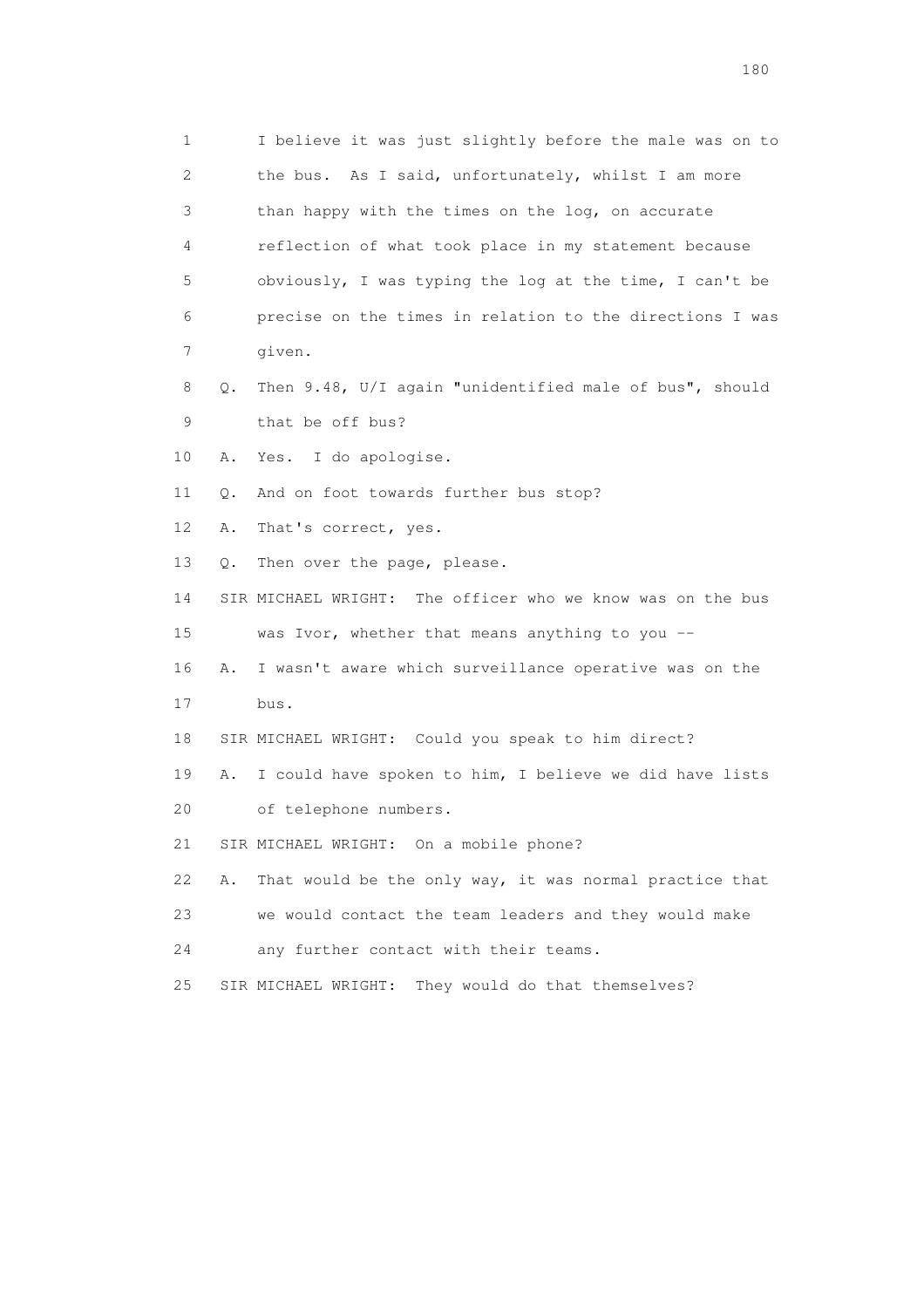1 A. Just because it could be awkward, potentially compromise 2 a surveillance operative telephoning.

3 SIR MICHAEL WRIGHT: I understand that.

 4 MR HOUGH: So we are on to the next page, 9.50, U/I awaits 5 at bus stop. Now, can you recall whether you were told 6 anything about whether that was the further bus stop or 7 the stop he had got off at?

 8 A. Referring back to my statement, I note just prior to 9 that I was aware the man had got off a bus and walked to 10 a further bus stop, or that was certainly the impression 11 I was given, sir.

 12 Q. Then 9.52, you are recording unidentified male back on 13 to the same bus, registration number given and the bus 14 away, and you are recording that's near to Brixton LT 15 station?

16 A. London Transport station, that's correct, yes, sir.

 17 Q. Then 9.54 "believed U/I male [unidentified male] using 18 mobile phone, possibly texting on the bus", this is 19 going down the Stockwell Road?

 20 A. Just if I may to clarify, it is possible the "believed 21 mobile phone" it may be that the male was believed using 22 a mobile phone, rather than "believed male". It may be 23 I have put it in the wrong place, I do not want to sort 24 of mislead in relation to that point.

25 Q. Over this period these are entries I have just been

181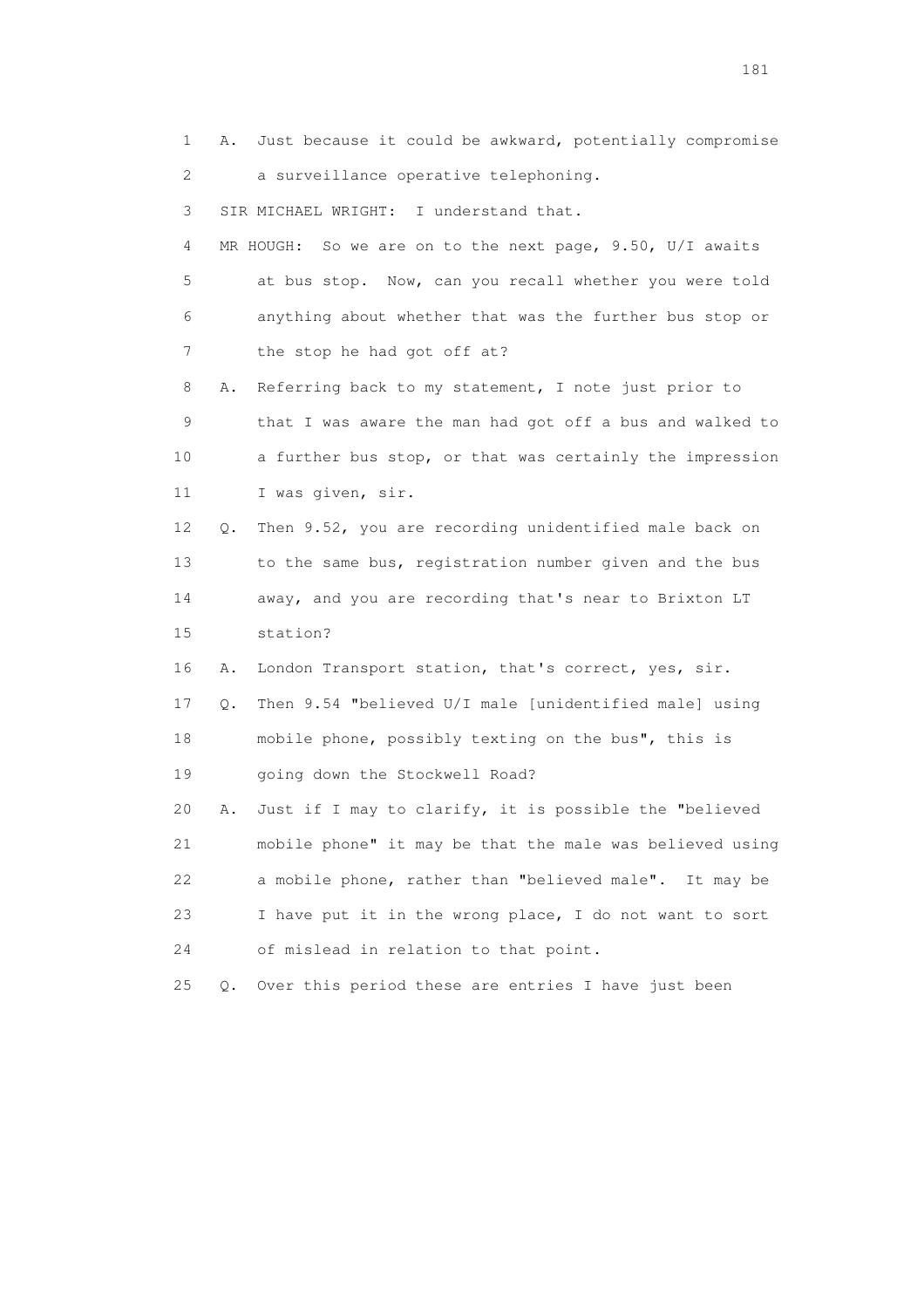| 1  |    | reading out, where are you getting your information       |
|----|----|-----------------------------------------------------------|
| 2  |    | from, is that from a particular officer over the phone    |
| 3  |    | or is it from the surveillance chatter?                   |
| 4  | Α. | It would be both. As I said it would only be through      |
| 5  |    | the team leader of the greys, and -- or it would be some  |
| 6  |    | of the transmissions I could hear, if I could hear them   |
| 7  |    | and I was clearly happy with them, I would type those     |
| 8  |    | down if I thought they were relevant, yes.                |
| 9  | Q. | Again over this period, we see you refer to $U/I$ ,       |
| 10 |    | unidentified, male on each entry. Does that have any      |
| 11 |    | particular significance that you are referring to him as  |
| 12 |    | $U/I$ ?                                                   |
| 13 | Α. | To me the male was never clearly positively identified    |
| 14 |    | as the subject, and the reflection of the U/I it should   |
| 15 |    | probably read "U/I PIW" every time throughout the thing.  |
| 16 |    | To me, as I said, he was never positively identified to   |
| 17 |    | me and that's why I refer to him as U/I. Had I been       |
| 18 |    | otherwise informed it would have then changed I would be  |
| 19 |    | use either the full subject name or just the              |
| 20 |    | abbreviation "NT".                                        |
| 21 | Q. | From the information you were getting through from the    |
| 22 |    | grey team over this period, did the quality or certainty  |
| 23 |    | of the identification change at any point?                |
| 24 | Α. | I was certainly not of that impression he gave me.<br>No. |
| 25 |    | He was always -- from initially he remained as possibly   |

182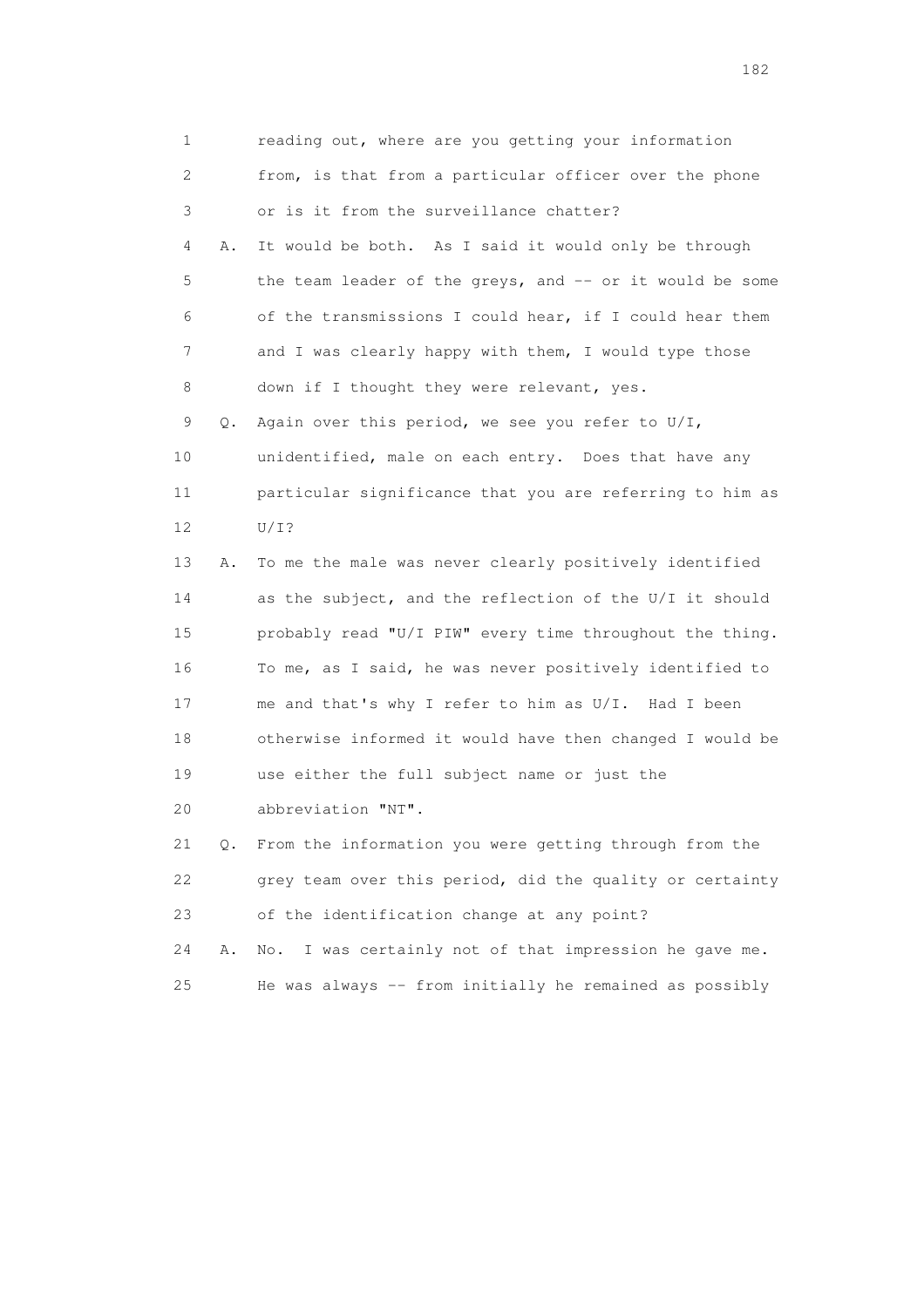1 and that to me remained the same throughout. As I said, 2 I was asked by Mr Boutcher to ask for a percentage 3 figure which to me seemed reasonable, however I was 4 informed by the team leader this couldn't be done or 5 wasn't possible and that was how it was left and he 6 certainly never got back to me and provided any figure 7 I was aware of in relation to the identification. 8 Q. You can't recall, can you, basing this on what you said 9 a few moments ago, precisely at what point Mr Boutcher 10 made that request? 11 A. I can't, no, I believe again just referring to my 12 statement, possibly prior to the bus journey but I can't 13 be sure, it may have been when he was on the bus. 14 Q. It's only fair that I put this to you. Commander Dick 15 has given evidence that the impression she received, 16 obviously she was getting messages both directly and 17 indirectly from you, was that first of all the subject 18 was identified, Nettle Tip, with at least some 19 confidence, then he was thought not to be Nettle Tip, 20 then he was thought to be Nettle Tip again with at least 21 some confidence.

 22 So were you aware of those three different stages? 23 A. No. I had obviously been made aware since. I wasn't 24 aware that at some point the man was discounted as being 25 possibly identified with the subject. In my impression,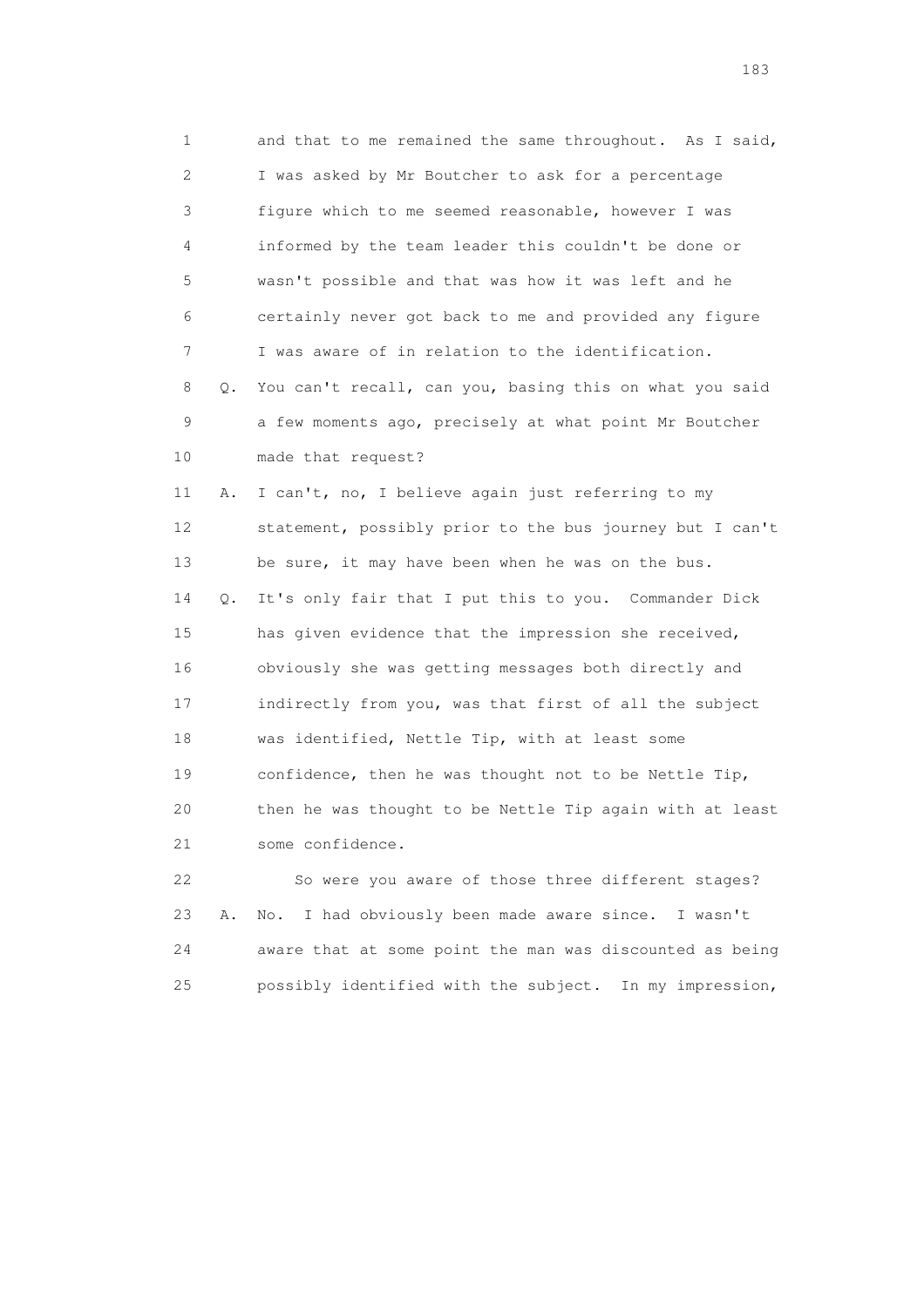| 1               |               | he remained as possibly identifiable with throughout.        |
|-----------------|---------------|--------------------------------------------------------------|
| 2               |               | Obviously I wasn't aware of everything that                  |
| 3               |               | Commander Dick may have heard or spoken to, even, and        |
| 4               |               | possibly other people may have spoken to the                 |
| 5               |               | surveillance team as well. The number was obviously on       |
| 6               |               | the board and there may have been other people who may       |
| 7               |               | have telephoned him, I don't know.                           |
| 8               | $Q_{\bullet}$ | That was going to be my next question. She had other         |
| 9               |               | means of communication, certainly with the                   |
| 10 <sub>1</sub> |               | Silver Commander and with the firearms team?                 |
| 11              | Α.            | Certainly, yes.                                              |
| 12 <sup>°</sup> | Q.            | Than you did?                                                |
| 13              | Α.            | I don't, in my recollection I don't remember speaking at     |
| 14              |               | any point to the Silver firearms officer.                    |
| 15              |               | SIR MICHAEL WRIGHT: Would you be in contact with the         |
| 16              |               | firearms team at all?                                        |
| 17              | Α.            | No, unless I was specifically asked by somebody to make      |
| 18              |               | contact, I would assume that would be through their          |
| 19              |               | tactical advisers in the office.                             |
| 20              |               | I think it's clear that at some point<br>SIR MICHAEL WRIGHT: |
| 21              |               | the man was discounted as a suspect because that we know     |
| 22              |               | is why Sergeant Dingemans, the SO13 officer, was put on      |
| 23              |               | to try to stop him, but it didn't come through you?          |
| 24              | Α.            | No, certainly not, sir.                                      |
| 25              |               | Very well.<br>SIR MICHAEL WRIGHT:                            |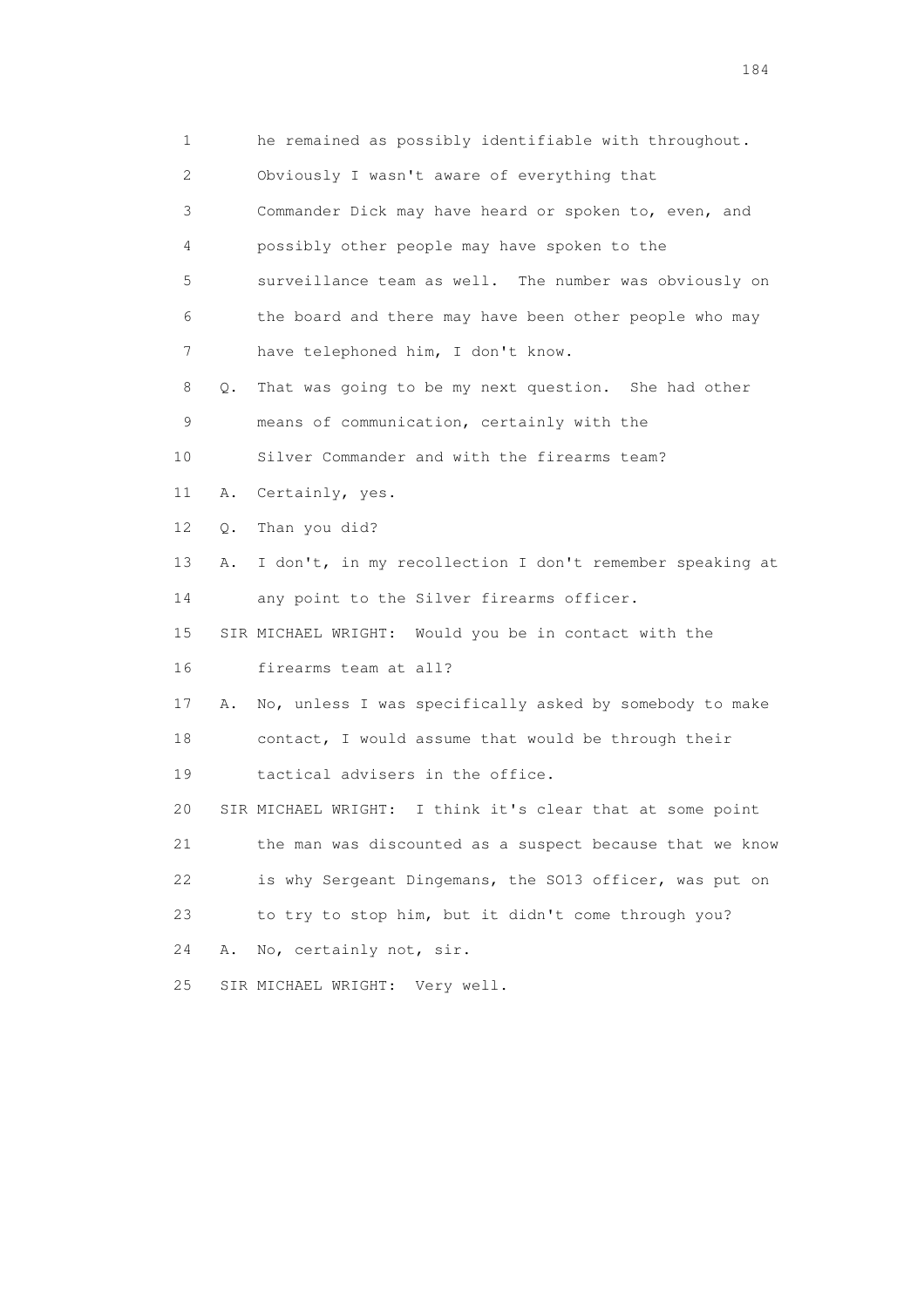| 1  |           | MR HOUGH: 9.57, bus continues towards Clapham Road, again |
|----|-----------|-----------------------------------------------------------|
| 2  |           | information received from the grey team, and then         |
| 3  |           | 10 o'clock, U/I male, unidentified male on top deck but   |
| 4  |           | appears heading down.                                     |
| 5  | Α.        | That's correct.                                           |
| 6  | Q.        | Is that something that you relayed to the room?           |
| 7  | Α.        | Yes, as I said at this point obviously the room very      |
| 8  |           | quiet and then sort of concentrating around this area.    |
| 9  | $\circ$ . | At this stage when you said that he was heading down,     |
| 10 |           | can you remember any reaction from the room,              |
| 11 |           | particularly from the senior officers?                    |
| 12 | Α.        | (Pause). I haven't made any note of specific reaction.    |
| 13 |           | Obviously as I said the atmosphere in the room was much   |
| 14 |           | quieter and calmer and it was certainly more focused at   |
| 15 |           | this stage was certainly my impression.                   |
| 16 | Q.        | 10.03 hours: unidentified male off the bus. Can you       |
| 17 |           | recall whether you were told where he was off the bus or  |
| 18 |           | simply that he had got off the bus?                       |
| 19 | Α.        | No, I believe I was just told he got off the bus and was  |
| 20 |           | then heading towards the tube station.                    |
| 21 | Q.        | At this stage, can you recall any request from the grey   |
| 22 |           | team for further orders?                                  |
| 23 | Α.        | I believe by this stage, possibly just before, I was      |
| 24 |           | virtually in constant contact with the grey team leader   |
| 25 |           | who was by this time shouting and asking for directions   |

<u>185</u>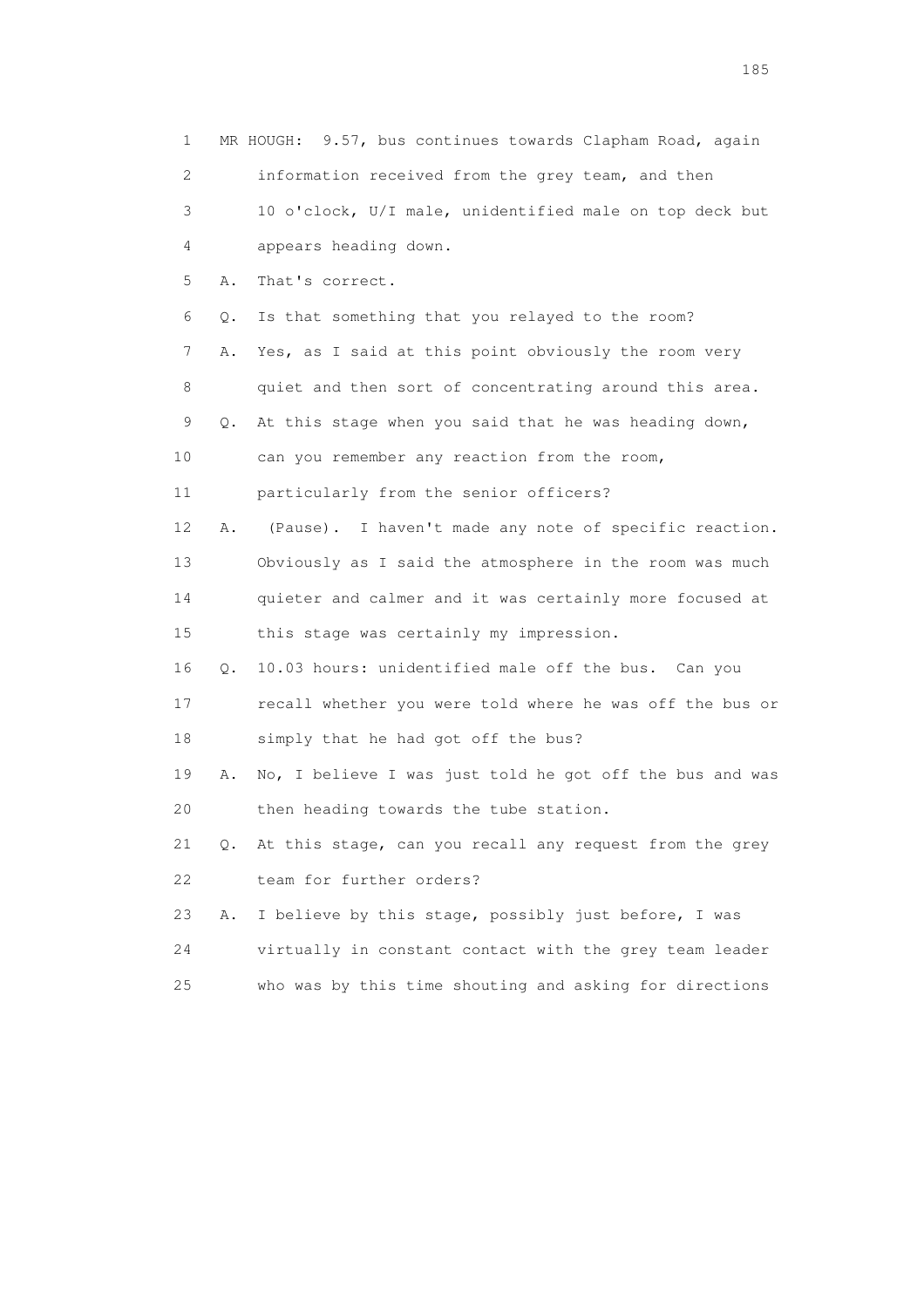1 down the phone to me.

| 2  | Q. | Did he give any suggestion of what he could or might do  |
|----|----|----------------------------------------------------------|
| 3  |    | or what his other officers could or might do?            |
| 4  | Α. | Yes, he asked if it was wanted for the surveillance team |
| 5  |    | to detain the male.                                      |
| 6  | Q. | Was he actually suggesting that they should or just      |
| 7  |    | asking it as an open question?                           |
| 8  | Α. | I don't remember his exact words, I am not sure it was   |
| 9  |    | just a suggestion as a tactical option or it was, you    |
| 10 |    | know, he was wanting to do it, I don't know, sir.        |
| 11 | Q. | Before we get to what Commander Dick does, at around     |
| 12 |    | this point, is I don't think she could be precise about  |
| 13 |    | the time, Commander Dick has said that you said the      |
| 14 |    | words: "they think it's him" and I quote "with some      |
| 15 |    | urgency". That was her evidence. Did you say those       |
| 16 |    | words and in that way?                                   |
| 17 | Α. | I don't recall saying those words, no.                   |
| 18 | Q. | Looking back, having regard to the log, do you think you |
| 19 |    | said those words with some urgency?                      |
| 20 | Α. | As I said earlier I was under the impression throughout  |
| 21 |    | the surveillance of this male that there was never       |
| 22 |    | a positive identification, and again the word "think" to |
| 23 |    | me would suggest that there was some doubt possibly or   |
| 24 |    | it certainly has never given me the impression that he   |
| 25 |    | was positively identified.                               |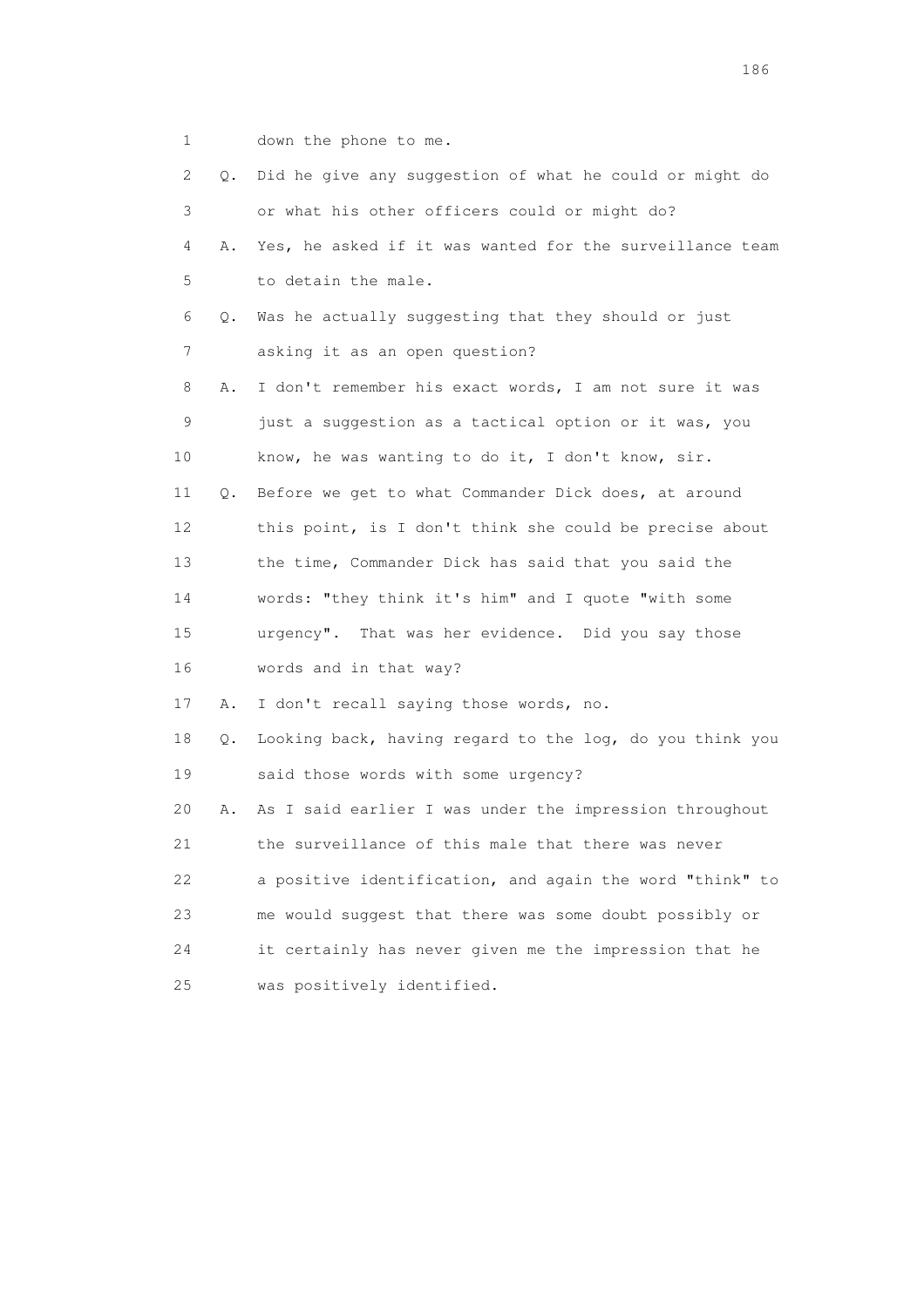| 1  | Q. | We had picked it up where the grey team leader has asked |
|----|----|----------------------------------------------------------|
| 2  |    | for directions. Do you pass that request on?             |
| 3  | Α. | I did, sir, yes.                                         |
| 4  | Q. | What do the senior officers reply?                       |
| 5  | Α. | There was a short delay, a matter of seconds, and then   |
| 6  |    | I was told from Commander Dick directly that was to take |
| 7  |    | place.                                                   |
| 8  | Q. | What, specifically?                                      |
| 9  | Α. | For the SO12 surveillance officers to detain the         |
| 10 |    | subject.                                                 |
| 11 | Q. | To detain the subject?                                   |
| 12 | Α. | Yes, that's the word as I remember, I had it as          |
| 13 |    | "detain".                                                |
| 14 | Q. | Was any order given to countermand the SO12 officers?    |
| 15 | Α. | I did hear a countermanding order given, and by this     |
| 16 |    | stage the phone contact with the team leader had gone as |
| 17 |    | he was relaying this. I then tried to call him back to   |
| 18 |    | give this order. I don't believe I actually got through  |
| 19 |    | to him to countermand the order to him to do that.       |
| 20 | Q. | We see 10.05, "Unidentified male running on to           |
| 21 |    | escalators towards platform 1/2", is that information    |
| 22 |    | you received at the time from the grey team?             |
| 23 | Α. | I believe that was from transmissions from the radio,    |
| 24 |    | but again, as I said earlier, it could have been from    |
| 25 |    | the team leader who I was on the phone to.               |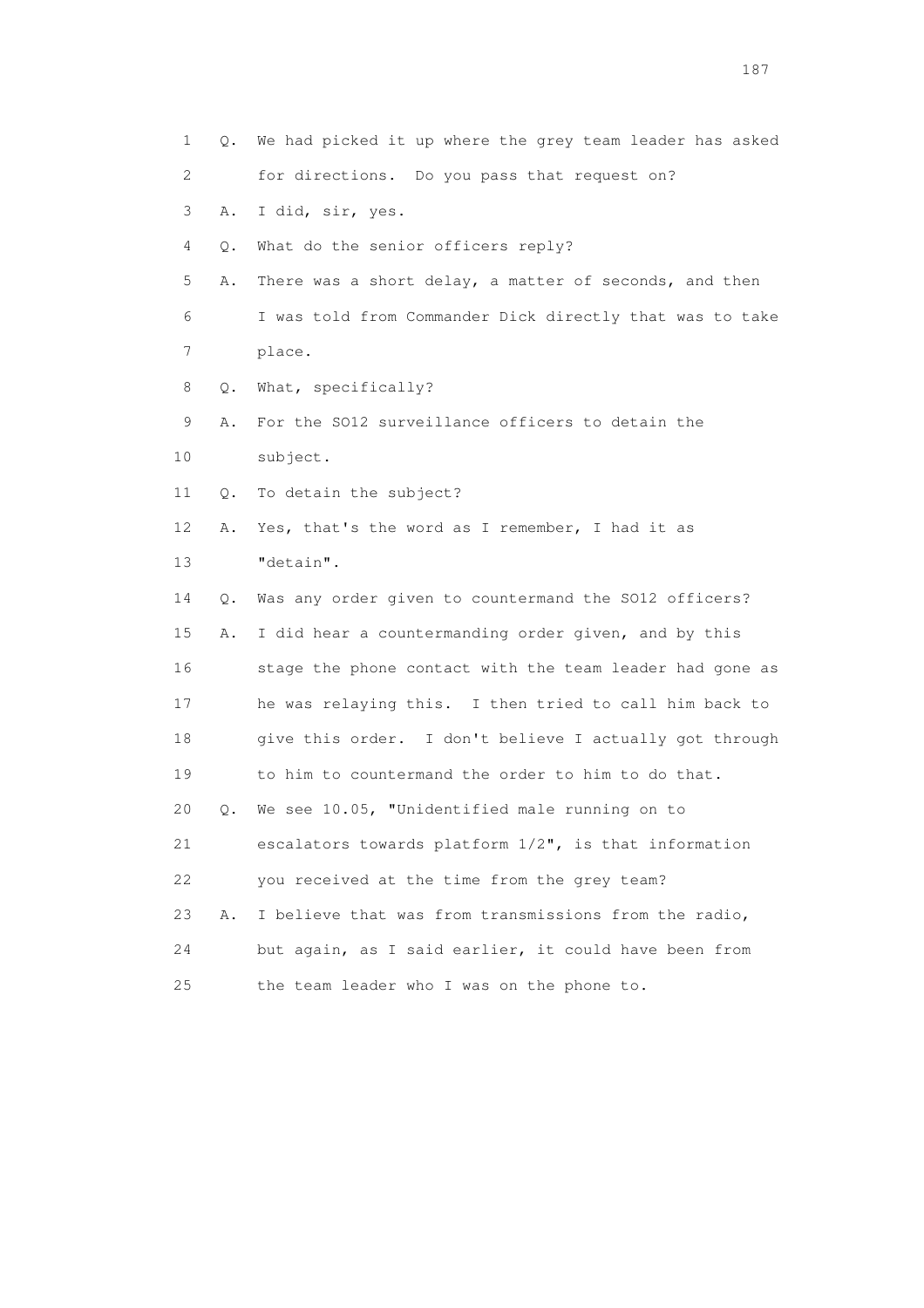- 1 Q. Was that before you lost communications?
- 2 A. Yes, that was, sir, yes.

| 3  | О. | So was that before you received the order to countermand  |
|----|----|-----------------------------------------------------------|
| 4  |    | the grey team performing the stop?                        |
| 5  | Α. | I don't remember, sir. As I said, I was only vaguely      |
| 6  |    | aware of the countermanding order which I then tried to   |
| 7  |    | telephone through.                                        |
| 8  |    | SIR MICHAEL WRIGHT: The countermanding order presumably   |
| 9  |    | would not have gone through you, it would have gone       |
| 10 |    | through the firearms liaison to the firearms team?        |
| 11 | Α. | Possibly, sir, it would have been just to make sure it    |
| 12 |    | was clear they heard this.                                |
| 13 |    | MR HOUGH:<br>Two stages, there. Obviously an order to the |
| 14 |    | firearms team to perform a stop would have to be given    |
| 15 |    | to them; correct.                                         |
| 16 | Α. | Yes, in my understanding, yes, sir.                       |
| 17 | Q. | But an order to the SO12 team not to do it would have to  |
| 18 |    | be given directly to the surveillance team?               |
| 19 | Α. | In my understanding, sir, yes, although it could have     |
| 20 |    | been given out over the radio as a transmission.          |
| 21 | Q. | I see. Was it given out over the radio as                 |
| 22 |    | a transmission?                                           |
| 23 | Α. | It certainly wasn't given out as an order by me over the  |
| 24 |    | radio. As I said, I tried to phone him but was unable     |
| 25 |    | to get through.                                           |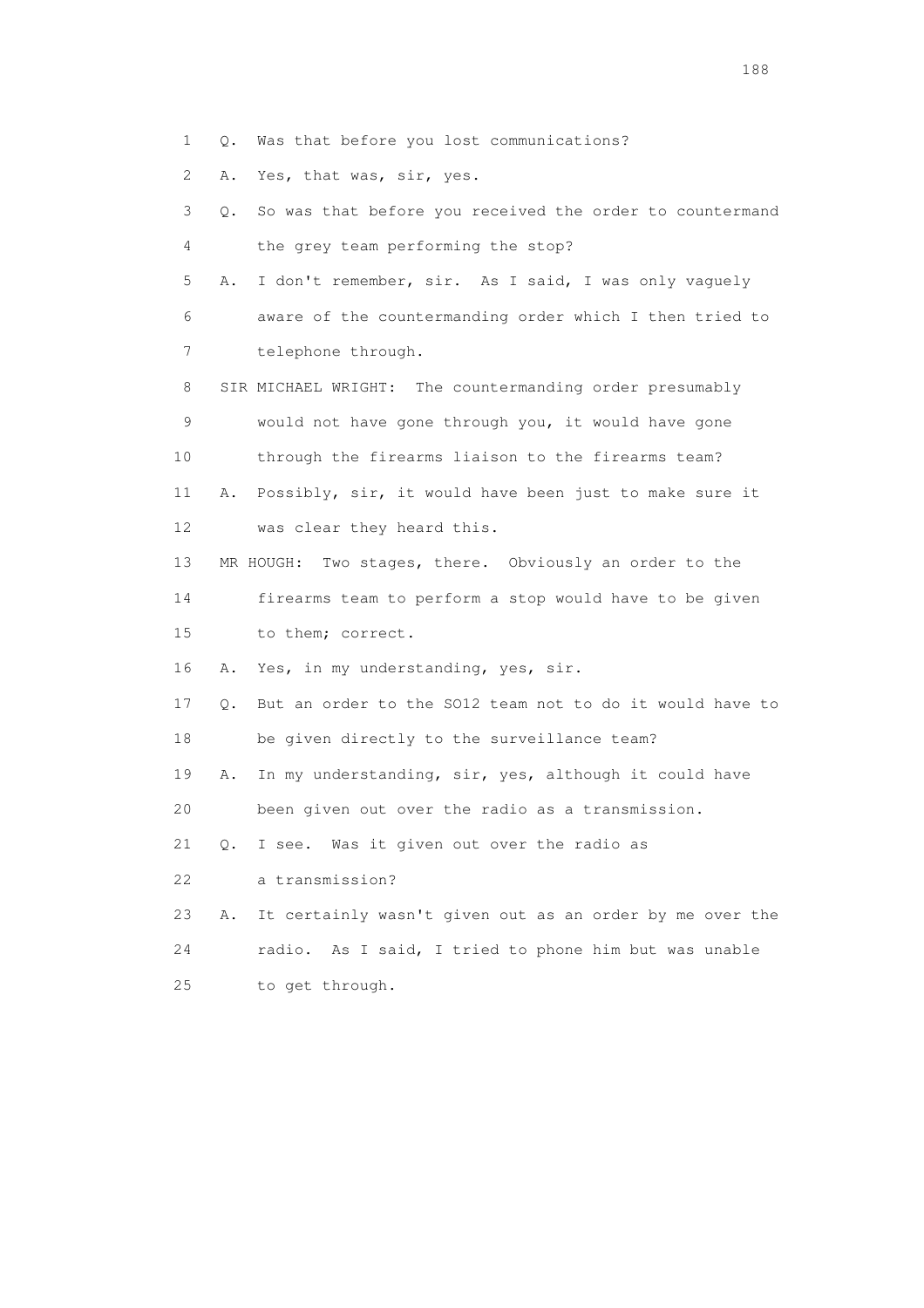1 Q. Were you aware whether it was given at all?

2 A. I am not aware, no, sir.

 3 SIR MICHAEL WRIGHT: You couldn't for that reason, you 4 couldn't get through?

 5 A. I personally couldn't get through on the phone, I guess 6 because he was obviously engaged in telling his officers 7 and possibly going to the tube station himself.

 8 MR HOUGH: Were you then aware of any order being given to 9 the firearms team?

 10 A. I wasn't directly aware, as I said I was trying to ring 11 through to countermand the order and that was my sole 12 intent at the moment, so I was unaware of what was going 13 on in the room, if you like, at the time.

 14 Q. Do we have the sequence right that you pass on the 15 request from the grey team leader: do we perform a stop; 16 Commander Dick says: yes, SO12 to perform the stop; you 17 then pass that on; you then hear after that the male 18 running on to the escalators because transmission hasn't 19 been lost and you then after that try to countermand the 20 order?

 21 A. I couldn't be that precise in that order of events with 22 the entry at 10.05 as per the log. As I said 23 unfortunately, because obviously I was engaged in 24 speaking on the phone, I couldn't say exactly what time 25 the order was in relation to that on the log.

189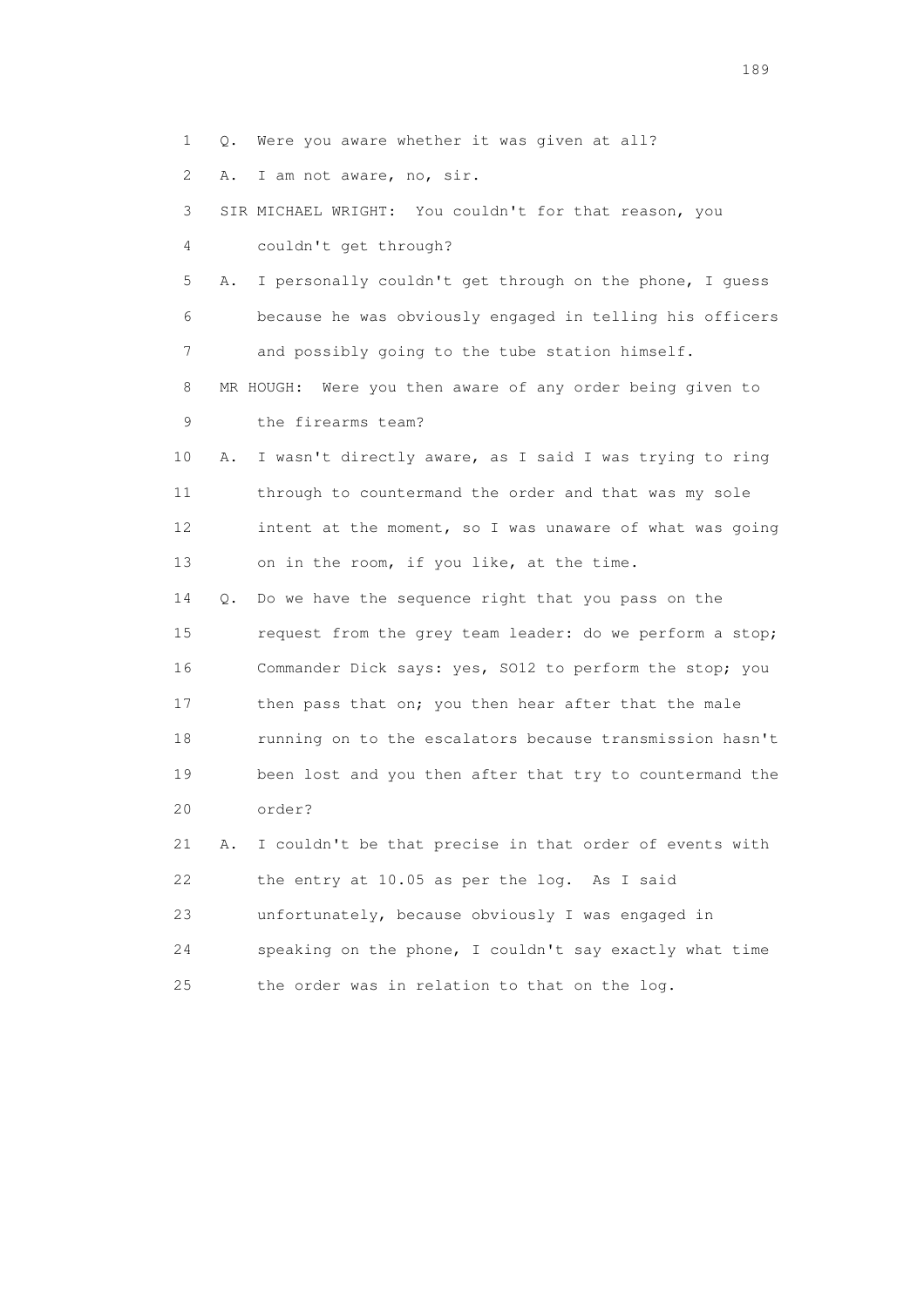1 Q. If we can turn over the page just to complete, you don't 2 make any further entries about this particular subject 3 but did you in fact hear shortly afterwards, like the 4 others in the control room, that he had been shot? 5 A. I was informed later on, yes, that's correct. 6 Q. Then the words at the top of the page: 7 "Unable to agree log with James." 8 Is that an entry indicating as you said earlier that 9 you had not been able to go through the process of 10 reviewing the log with the team leader because the log 11 had been taken for evidence? 12 A. That's correct, yes. 13 MR HOUGH: Thank you very much. Those are my questions, 14 bang on 4.30. 15 SIR MICHAEL WRIGHT: That would be a convenient moment, 16 which makes a change, ladies and gentlemen. 17 MR HORWELL: Can I mention one very short matter in the 18 absence of the jury, please? 19 SIR MICHAEL WRIGHT: Yes. Thank you very much, ladies and 20 gentlemen, 10 o'clock tomorrow morning, please. 21 (4.50 pm) 22 (The court adjourned until 10.00 am on 23 Friday, 10th October 2008)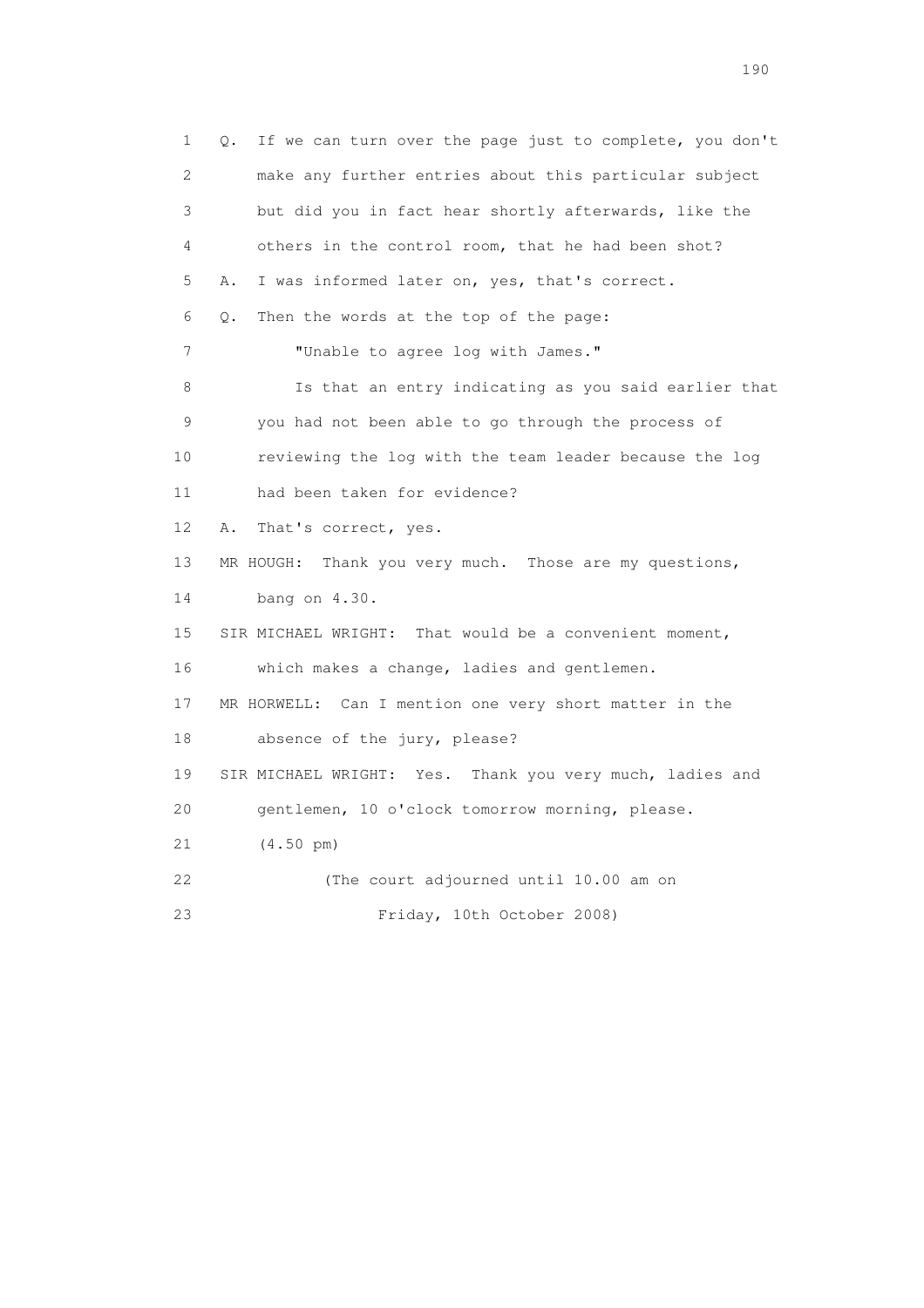1 INDEX 2 PAGE 2 3 CODENAME "BERNARD" (sworn) ...................... 3 4 5 Questions from MR HOUGH .................. 3 6 7 Questions from MR MANSFIELD .............. 19 8 9 Questions from MR PERRY ................... 23 10 11 Further questions from MR HOUGH .......... 34 12 13 CODENAME "BRIAN" (sworn) ........................ 37 14 15 Questions from MR HOUGH ................... 37 16 17 Questions from MR MANSFIELD ................ 60 18 19 Questions from MR GIBBS ...................... 66 20 21 Questions from MR PERRY .................... 69 22 23 Further questions from MR HOUGH .......... 83 24 25 Questions from THE CORONER ................ 84